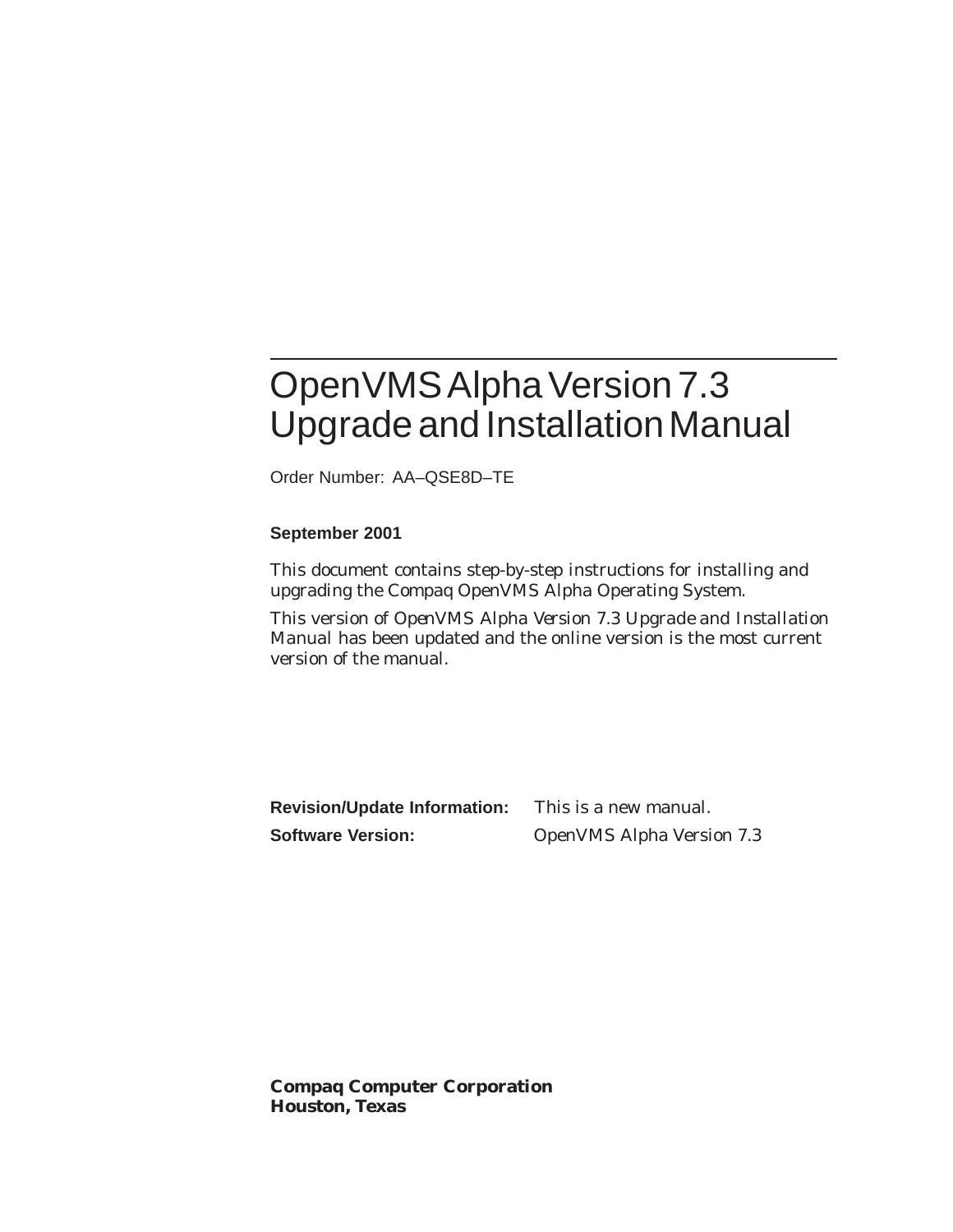Compaq, VAX, VMS, and the Compaq logo Registered in U.S. Patent and Trademark Office.

OpenVMS and Tru64 are trademarks of Compaq Information Technologies Group, L.P. in the United States and other countries.

Adobe and Acrobat are trademarks of Adobe Systems Incorporated.

Microsoft, Visual C++, Windows, and Windows NT are trademarks of Microsoft Corporation.

Intel is a trademark of Intel Corporation.

Motif is a trademark of The Open Group.

Java and all Java-based marks are trademarks or registered trademarks of Sun Microsystems, Inc.

All other product names mentioned herein may be the trademarks of their respective companies.

Confidential computer software. Valid license from Compaq required for possession, use, or copying. Consistent with FAR 12.211 and 12.212, Commercial Computer Software, Computer Software Documentation, and Technical Data for Commercial Items are licensed to the U.S. Government under vendor's standard commercial license.

Compaq shall not be liable for technical or editorial errors or omissions contained herein. The information in this document is provided "as is" without warranty of any kind and is subject to change without notice. The warranties for Compaq products are set forth in the express limited warranty statements accompanying such products. Nothing herein should be construed as constituting an additional warranty.

ZK6629

The Compaq *OpenVMS* documentation set is available on CD-ROM.

This document was prepared using DECdocument, Version 3.3-1b.

<sup>© 2001</sup> Compaq Computer Corporation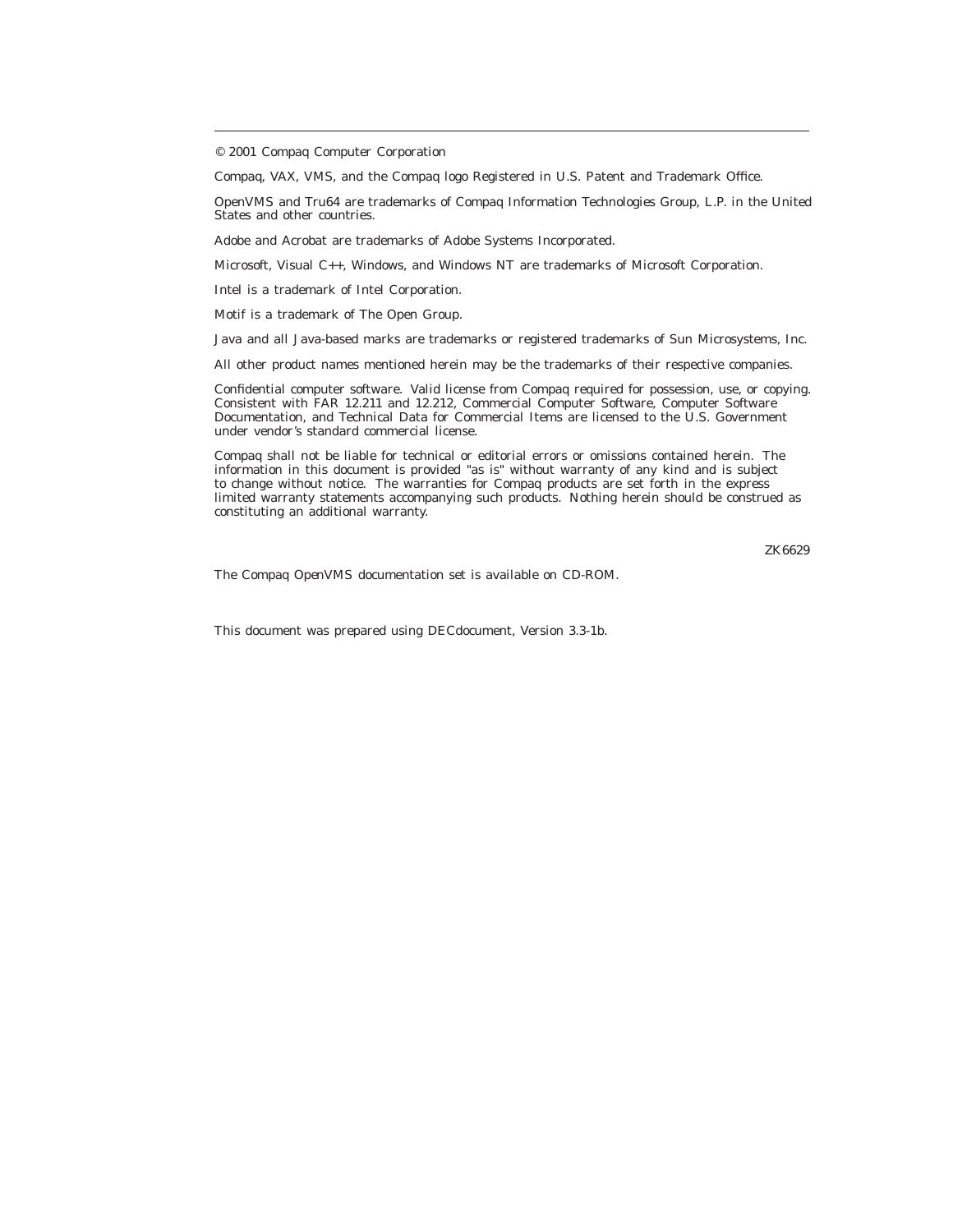# **Contents**

|                |         | <b>ix</b>                                               |          |
|----------------|---------|---------------------------------------------------------|----------|
| 1              |         | <b>Getting Started</b>                                  |          |
|                | 1.1     |                                                         | $1 - 1$  |
|                | 1.2     | Examining Software and Hardware Components              | $1 - 1$  |
|                | 1.2.1   |                                                         | $1 - 2$  |
|                | 1.2.2   |                                                         | $1 - 2$  |
|                | 1.2.3   |                                                         | $1 - 2$  |
|                | 1.2.4   |                                                         | $1 - 2$  |
|                | 1.2.5   |                                                         | $1 - 3$  |
|                | 1.3     |                                                         | $1 - 4$  |
|                | 1.3.1   |                                                         | $1 - 4$  |
|                | 1.3.2   |                                                         | $1 - 4$  |
|                | 1.3.3   | How the Install or Upgrade Option Works                 | $1 - 5$  |
|                | 1.3.3.1 | Specifying the INITIALIZE Option                        | $1 - 5$  |
|                | 1.3.3.2 |                                                         | $1 - 6$  |
|                | 1.3.4   | How the Layered Products Options Work                   | $1 - 6$  |
|                | 1.3.5   |                                                         | $1 - 7$  |
|                | 1.3.6   | How the Shutdown Option Works                           | $1 - 7$  |
|                | 1.4     |                                                         | $1 - 7$  |
| $\overline{2}$ |         | Preparing to Install in an OpenVMS Cluster Environment  |          |
|                | 2.1     |                                                         | $2 - 1$  |
|                | 2.2     |                                                         | $2 - 2$  |
|                | 2.3     |                                                         | $2 - 3$  |
| 3              |         | Installing the Compaq OpenVMS Alpha Operating System    |          |
|                | 3.1     | Preparing to Respond to Prompts During the Installation | $3 - 1$  |
|                | 3.2     |                                                         | $3 - 2$  |
|                | 3.2.1   |                                                         | $3 - 3$  |
|                | 3.2.2   |                                                         | $3 - 3$  |
|                | 3.3     |                                                         | $3 - 5$  |
|                | 3.3.1   |                                                         | $3 - 5$  |
|                | 3.3.2   | Choosing INITIALIZE or PRESERVE                         | $3 - 6$  |
|                | 3.3.3   |                                                         | $3 - 7$  |
|                | 3.3.4   | Specifying the Volume Label                             | $3 - 7$  |
|                | 3.3.5   | Setting the SYSTEM Account Password                     | $3 - 8$  |
|                | 3.3.6   |                                                         | $3 - 8$  |
|                | 3.3.7   |                                                         | $3 - 9$  |
|                |         |                                                         |          |
|                | 3.3.8   | MEMORY CHANNEL Information                              | $3 - 9$  |
|                | 3.3.9   | Installing Windowing and Networking Products            | $3 - 11$ |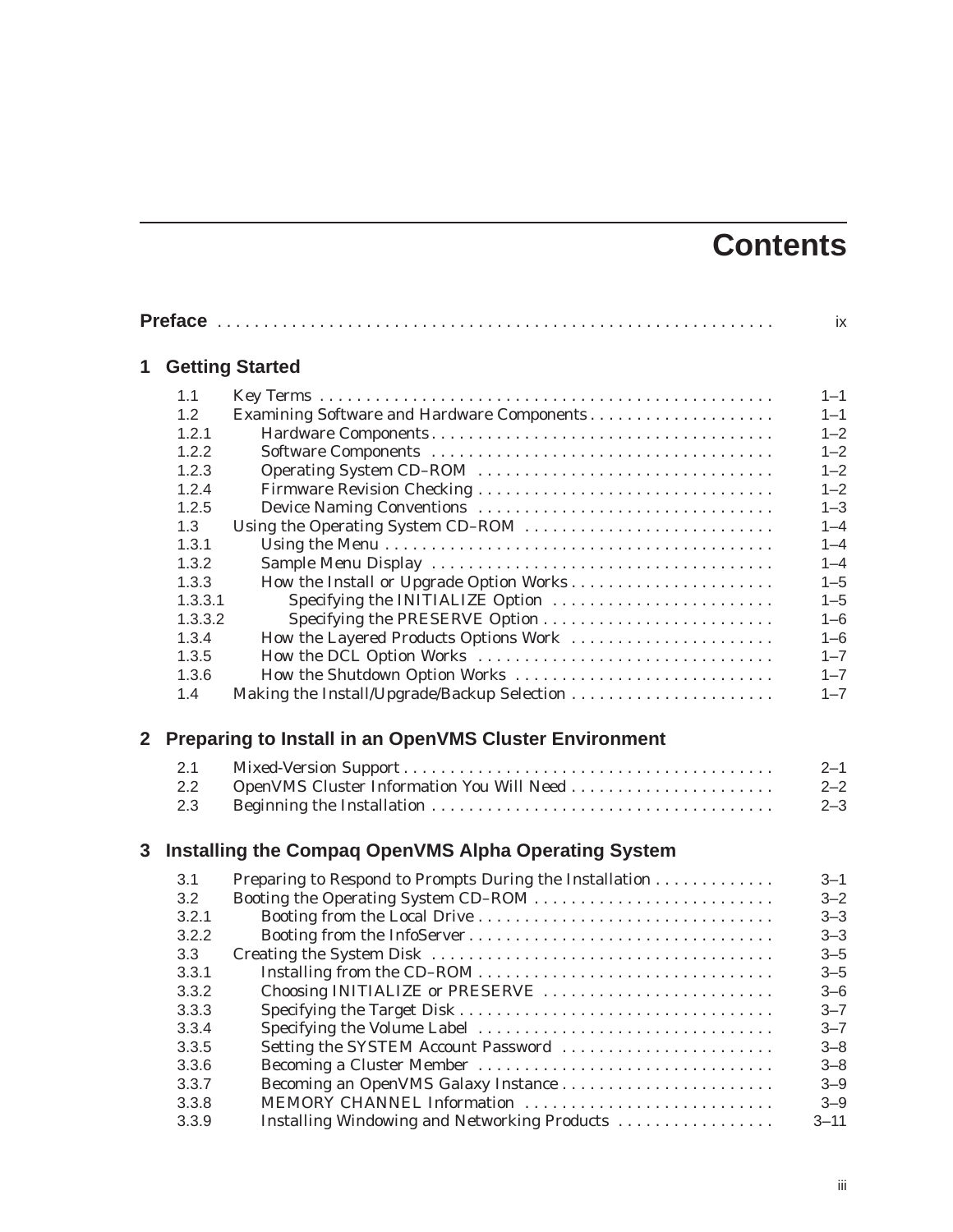| 3.3.10 |                                                                 | $3 - 12$ |
|--------|-----------------------------------------------------------------|----------|
| 3.3.11 |                                                                 | $3 - 13$ |
| 3.4    |                                                                 | $3 - 14$ |
| 3.4.1  | Types of Compaq OpenVMS Alpha Licenses                          | $3 - 15$ |
| 3.4.2  |                                                                 | $3 - 15$ |
| 3.4.3  | Using the Licensing Procedure                                   | $3 - 16$ |
| 3.5    |                                                                 | $3 - 16$ |
| 3.5.1  | Choosing Descriptive Help Text                                  | $3 - 17$ |
| 3.5.2  |                                                                 | $3 - 17$ |
| 3.5.3  |                                                                 | $3 - 18$ |
| 3.5.4  |                                                                 | $3 - 19$ |
| 3.6    |                                                                 | $3 - 20$ |
| 3.7    |                                                                 | $3 - 22$ |
| 3.7.1  | Preparing to Boot the New System Disk                           | $3 - 23$ |
| 3.7.2  | How to Boot the New System Disk                                 | $3 - 23$ |
| 3.8    |                                                                 | $3 - 23$ |
| 3.8.1  |                                                                 | $3 - 24$ |
| 3.9    |                                                                 | $3 - 25$ |
| 3.9.1  | Automatic Reboot after Autogen                                  | $3 - 26$ |
| 3.9.2  | Manual Reboot after Autogen                                     | $3 - 26$ |
| 3.10   | Logging in to the SYSTEM Account from a Character Cell Terminal | $3 - 27$ |
| 3.11   | Logging in to the SYSTEM Account from a Workstation             | $3 - 27$ |
| 3.12   |                                                                 | $3 - 27$ |

# **4 After Installing the Compaq OpenVMS Alpha Operating System**

| 4.1    |                                             | $4 - 1$  |
|--------|---------------------------------------------|----------|
| 4.2    |                                             | $4 - 2$  |
| 4.3    |                                             | $4 - 2$  |
| 4.4    |                                             | $4 - 2$  |
| 4.5    |                                             | $4 - 3$  |
| 4.5.1  | DECnet-Plus for OpenVMS Alpha               | $4 - 3$  |
| 4.5.2  | DECnet Phase IV for OpenVMS Alpha           | $4 - 3$  |
| 4.5.3  |                                             | $4 - 4$  |
| 4.6    |                                             | $4 - 4$  |
| 4.7    |                                             | $4 - 4$  |
| 471    |                                             | $4 - 4$  |
| 4.7.2  | Methods of Using LIBDECOMP.COM              | $4 - 5$  |
| 4.7.3  |                                             | $4 - 6$  |
| 4.7.4  | Using LIBDECOMP.COM Interactively           | $4 - 6$  |
| 4.7.5  | Using LIBDECOMP.COM in Batch                | $4 - 6$  |
| 4.8    | Adding and Removing Operating System Files  | $4 - 7$  |
| 4.9    |                                             | $4 - 9$  |
| 4.10   |                                             | $4 - 9$  |
| 4.10.1 |                                             | $4 - 10$ |
| 4.10.2 |                                             | $4 - 10$ |
| 4.11   | Installing OpenVMS Debugger Clients on a PC | $4 - 11$ |
| 4.12   |                                             | $4 - 11$ |
| 4.13   |                                             | $4 - 12$ |
| 4.14   |                                             | $4 - 12$ |
| 4.15   |                                             | $4 - 13$ |
| 4.16   |                                             | $4 - 13$ |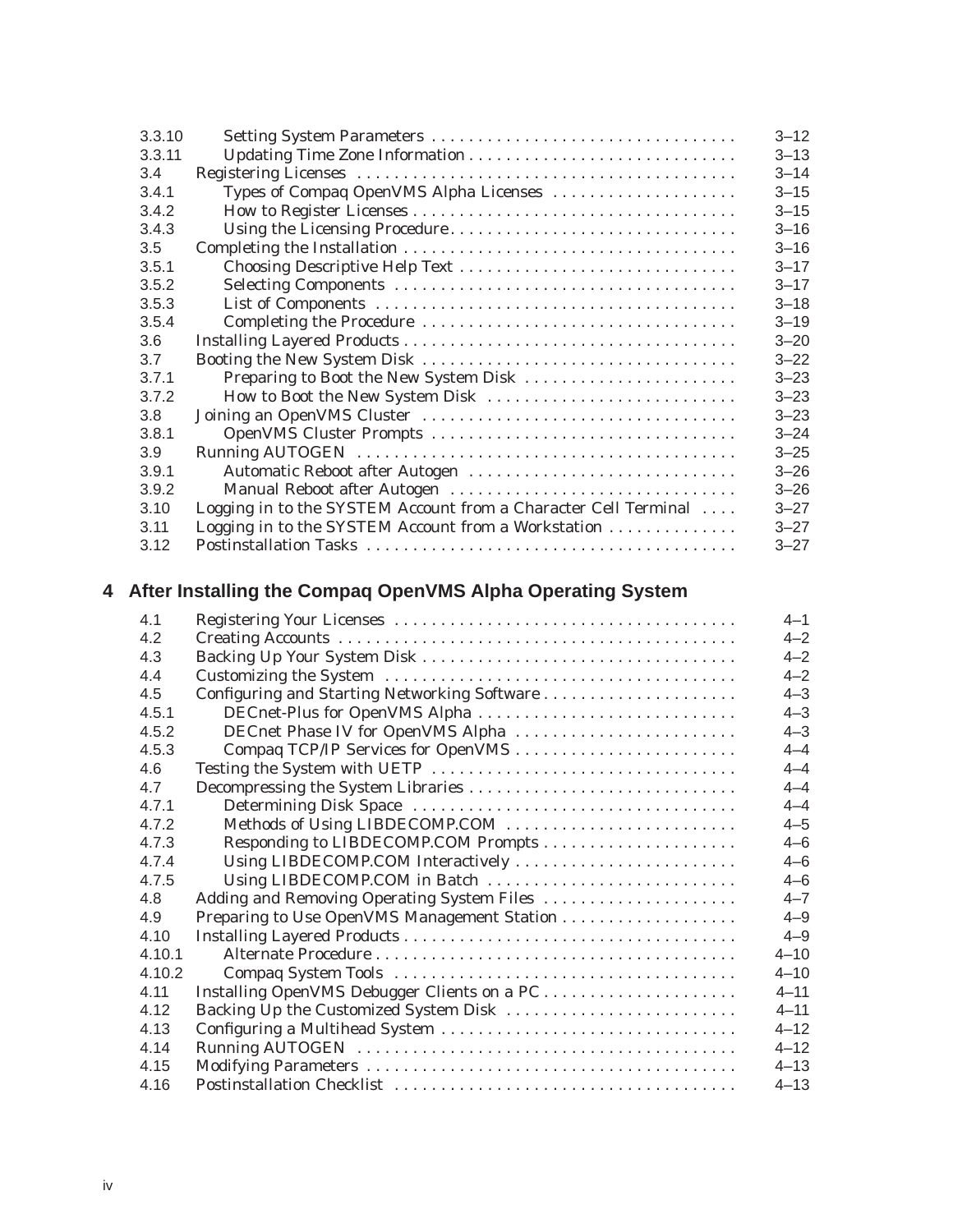#### **5 Before Upgrading the Compaq OpenVMS Alpha Operating System**

| 5.1   |                                                        | $5 - 2$ |
|-------|--------------------------------------------------------|---------|
| 5.1.1 | Spiralog File System Not Supported                     | $5 - 2$ |
| 5.1.2 |                                                        | $5 - 2$ |
| 5.1.3 |                                                        | $5 - 2$ |
| 5.1.4 |                                                        | $5 - 2$ |
| 5.1.5 |                                                        | $5 - 2$ |
| 5.2   | Preparing to Upgrade in a Volume Shadowing Environment | $5 - 3$ |
| 5.2.1 | Creating a Nonshadowed Target Disk                     | $5 - 3$ |
| 5.2.2 |                                                        | $5 - 3$ |
| 5.2.3 |                                                        | $5 - 4$ |
| 5.3   |                                                        | $5 - 4$ |
| 5.4   |                                                        | $5 - 4$ |
| 5.4.1 |                                                        | $5 - 5$ |
| 5.4.2 |                                                        | $5 - 5$ |
| 5.4.3 |                                                        | $5 - 5$ |
| 5.5   |                                                        | $5 - 6$ |
| 5.6   |                                                        | $5 - 6$ |
| 5.7   |                                                        | $5 - 7$ |

# **6 Preparing to Upgrade in an OpenVMS Cluster Environment**

| 6.1   |                                                | $6 - 1$ |
|-------|------------------------------------------------|---------|
| 6.2   |                                                | $6 - 2$ |
| 6.3   |                                                | $6 - 2$ |
| 6.4   |                                                | $6 - 2$ |
| 6.4.1 | How a Concurrent Upgrade Works                 | $6 - 3$ |
| 6.4.2 | Preparing Your System for a Concurrent Upgrade | $6 - 3$ |
| 6.5   |                                                | $6 - 3$ |
| 6.5.1 |                                                | $6 - 3$ |
| 6.5.2 |                                                | $6 - 4$ |
| 6.5.3 | Preparing Your System for a Rolling Upgrade    | $6 - 5$ |
|       |                                                |         |

## **7 Upgrading the Compaq OpenVMS Alpha Operating System**

| 7.1     |                                             | $7 - 1$  |
|---------|---------------------------------------------|----------|
| 7.1.1   |                                             | $7 - 1$  |
| 7.1.2   |                                             | $7 - 2$  |
| 7.2     |                                             | $7 - 3$  |
| 7.2.1   |                                             | $7 - 3$  |
| 7.2.2   | Choosing INITIALIZE or PRESERVE             | $7 - 4$  |
| 7.2.3   |                                             | $7 - 5$  |
| 7.2.4   | Specifying the Volume Label                 | $7 - 5$  |
| 7.2.5   |                                             | $7 - 5$  |
| 7.2.5.1 |                                             | $7 - 5$  |
| 7.2.5.2 |                                             | $7 - 6$  |
| 7.2.5.3 |                                             | $7 - 6$  |
| 7.2.6   | Checking OpenVMS Cluster Membership         | $7 - 6$  |
| 7.2.7   |                                             | $7 - 7$  |
| 7.2.8   | Memory Channel Information                  | $7 - 7$  |
| 7.2.9   | Upgrading Windowing and Networking Products | $7 - 9$  |
| 7.2.10  |                                             | $7 - 10$ |
| 7.2.11  |                                             | $7 - 12$ |
| 7.2.12  |                                             | $7 - 12$ |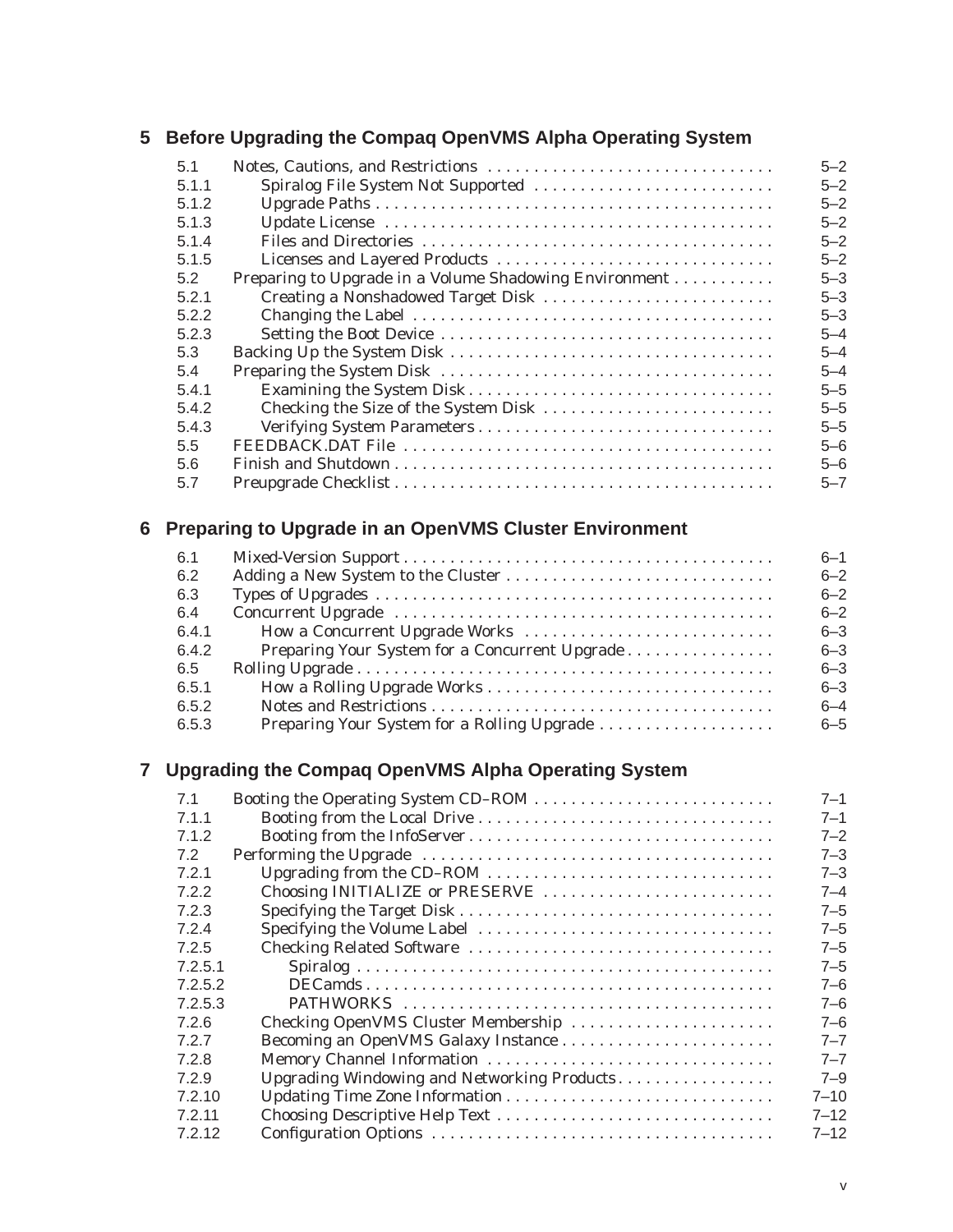| 7.2.13 | $7 - 13$ |
|--------|----------|
| 7.2.14 | $7 - 14$ |
| 7.2.15 | $7 - 15$ |
| 7.2.16 | $7 - 16$ |
| 7.3    | $7 - 16$ |
| 7.4    | $7 - 18$ |
| 7.4.1  | $7 - 18$ |
| 7.4.2  | $7 - 18$ |
| 7.4.3  | 7–19     |

# **8 After Upgrading the Compaq OpenVMS Alpha Operating System**

| 8.1    |                                             | $8 - 1$  |
|--------|---------------------------------------------|----------|
| 8.2    |                                             | $8 - 2$  |
| 8.3    | Examining the AUTOGEN Report File           | $8 - 2$  |
| 8.4    |                                             | $8 - 3$  |
| 8.4.1  |                                             | $8 - 3$  |
| 8.4.2  |                                             | $8 - 4$  |
| 8.5    | Examining Your Command Procedures           | $8 - 4$  |
| 8.6    |                                             | $8 - 4$  |
| 8.7    |                                             | $8 - 5$  |
| 8.7.1  |                                             | $8 - 5$  |
| 8.7.2  | Methods of Using LIBDECOMP.COM              | $8 - 6$  |
| 8.7.3  |                                             | $8 - 6$  |
| 8.7.4  | Using LIBDECOMP.COM Interactively           | $8 - 6$  |
| 8.7.5  | Using LIBDECOMP.COM in Batch                | $8 - 7$  |
| 8.8    | Adding and Removing Operating System Files  | $8 - 7$  |
| 8.9    |                                             | $8 - 9$  |
| 8.10   |                                             | $8 - 9$  |
| 8.10.1 |                                             | $8 - 10$ |
| 8.10.2 |                                             | $8 - 11$ |
| 8.11   | Installing OpenVMS Debugger Clients on a PC | $8 - 11$ |
| 8.12   |                                             | $8 - 12$ |
| 8.13   |                                             | $8 - 12$ |
| 8.14   |                                             | $8 - 13$ |
| 8.15   |                                             | $8 - 13$ |

# **A Halt, Boot, and Shutdown Procedures**

| A.1     |                                                         | $A-1$   |
|---------|---------------------------------------------------------|---------|
| A.1.1   |                                                         | $A-1$   |
| A.1.1.1 |                                                         | $A-2$   |
| A.1.1.2 |                                                         | $A-2$   |
| A.1.2   | Booting Manually from the System Disk                   | $A-4$   |
| A.1.3   |                                                         | $A-5$   |
| A.1.4   |                                                         | $A-6$   |
| A.1.5   | Booting with the XDelta Utility (XDELTA)                | $A - 7$ |
| A.1.6   | Booting from a Different Directory                      | $A - 7$ |
| A.1.7   | Booting with a PMAZB or PMAZC TURBOchannel Adapter      | $A - 8$ |
| A.1.8   | Booting over the Network with an Alternate TURBOchannel |         |
|         |                                                         | $A - 9$ |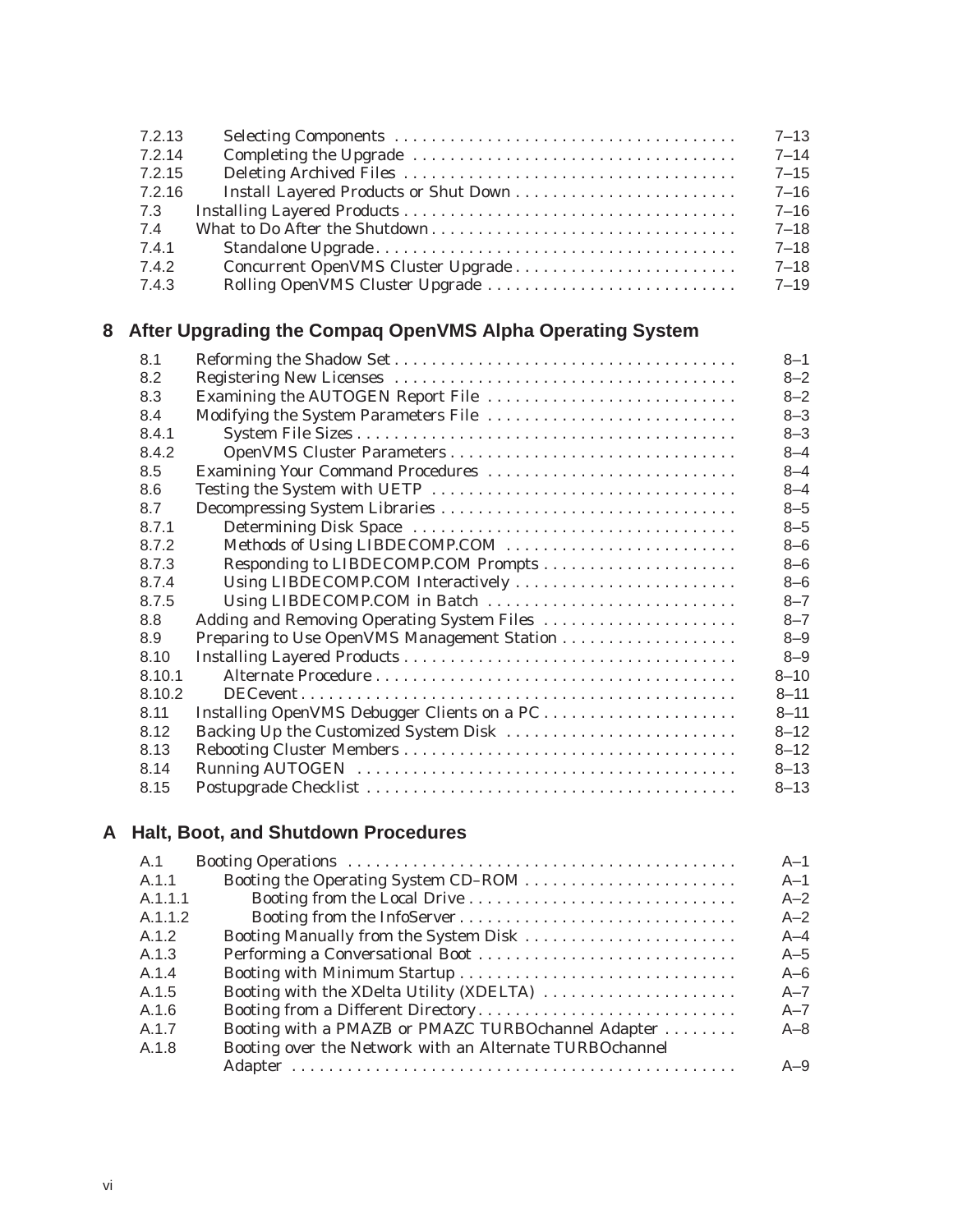| A.1.9                                                   | $A-9$    |
|---------------------------------------------------------|----------|
| Booting with Default System Parameters<br>A.1.9.1       | $A-10$   |
| Booting Without Startup and Login Procedures<br>A.1.9.2 | $A - 11$ |
| A.1.9.3<br>Booting Without the User Authorization File  | $A-12$   |
| A.2                                                     | $A-14$   |
| A.2.1<br>Setting the System for Automatic Booting       | $A-14$   |
| A.2.2                                                   | $A-15$   |
| A.2.3                                                   | $A-16$   |
| A.2.4                                                   | $A - 17$ |
| A.3                                                     | $A-17$   |
| A.3.1                                                   | $A-17$   |
| A.3.2                                                   | $A-18$   |
| A.3.2.1                                                 | $A-18$   |
| A.3.2.2<br>Emergency Shutdown with OPCCRASH.EXE         | $A - 19$ |
| A.3.2.3<br>Emergency Shutdown with Crash Commands       | $A - 19$ |
| A.4                                                     | $A - 20$ |
| A.4.1                                                   | $A - 20$ |
| A.4.1.1                                                 | $A - 20$ |
| A.4.1.2<br>For Software Problems                        | $A - 20$ |
| A.4.2<br>Detecting and Responding to System Problems    | $A - 20$ |

# **B Backing Up and Restoring the System Disk**

| <b>B.1</b>   | Reasons for Backing Up the System Disk | $B-1$   |
|--------------|----------------------------------------|---------|
| B.2          |                                        | $B-2$   |
| B.3          |                                        | $B-2$   |
| B.4          |                                        | $B-2$   |
| <b>B.4.1</b> |                                        | $B-2$   |
| B.4.2        |                                        | $B-3$   |
| <b>B.4.3</b> | Entering the BACKUP Command            | $B-3$   |
| <b>B.4.4</b> | Changing the CLUSTER_SIZE Parameter    | $B-4$   |
| B.4.5        | Logout, Shutdown, and Reboot           | $B-4$   |
| B.5          |                                        | $B-4$   |
| B.5.1        |                                        | $B-4$   |
| B.5.2        |                                        | $B-5$   |
| <b>B.5.3</b> | Entering the BACKUP Command            | $B-5$   |
| B.5.4        | Logout, Shutdown, and Reboot           | $B-5$   |
| B.6          | Alternate Backup and Restore Procedure | $B-6$   |
| B.6.1        | Preparing an Alternate System Disk     | $B-6$   |
| B.6.2        |                                        | $B - 7$ |
|              |                                        |         |

# **C License Management Supplement**

| C.1 | $C-1$ |
|-----|-------|
|     | $C-2$ |
| C.3 | $C-2$ |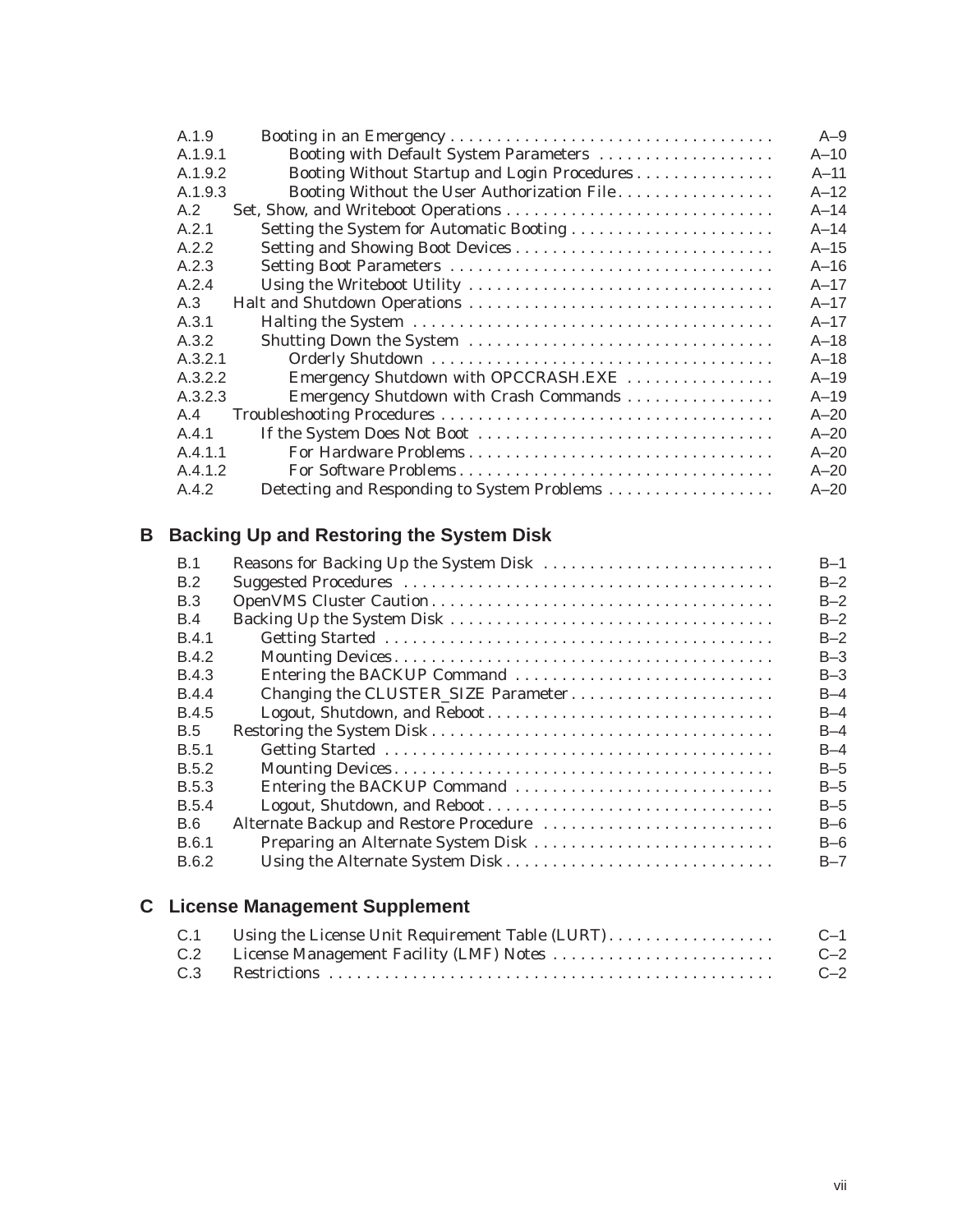## **D Preparing to Use OpenVMS Management Station**

| D.1     | Preparing Your OpenVMS System                                     | $D-1$   |
|---------|-------------------------------------------------------------------|---------|
| D.1.1   | Setting Up in a Mixed-Architecture Cluster Environment            | $D-1$   |
| D.1.2   | Start the Server on Other Nodes                                   | $D-3$   |
| D.1.3   |                                                                   | $D-3$   |
| D.1.4   |                                                                   | $D-3$   |
| D.1.5   |                                                                   | $D-3$   |
| D.1.6   | Allow OpenVMS Management Station to Control the Printer and       |         |
|         |                                                                   | $D-4$   |
| D.1.7   | Keeping Your Printer Environment Up to Date                       | $D-5$   |
| D.1.7.1 | When is the Database Updated?                                     | $D-5$   |
| D.1.7.2 | Do You Need to Run TNT\$UTILITY.COM Manually?                     | $D-5$   |
| D.1.7.3 | Are There Any Requirements for Running                            |         |
|         |                                                                   | $D-6$   |
| D.1.8   | Keeping Your Storage Environment Up to Date                       | $D-6$   |
| D.1.9   |                                                                   | $D-6$   |
| D.1.10  | Caching Storage Configuration Data                                | $D-6$   |
| D.1.11  | Running Third-Party TCP/IP Stacks                                 | $D - 7$ |
| D.1.12  | Determining and Reporting Problems                                | $D - 7$ |
| D.1.13  | Removing the OpenVMS Management Station Server                    | $D - 7$ |
| D.2     |                                                                   | $D-8$   |
| D.2.1   |                                                                   | $D-8$   |
| D.2.2   |                                                                   | $D-8$   |
| D.2.3   |                                                                   | $D-8$   |
| D.2.4   |                                                                   | $D-8$   |
| D.2.5   |                                                                   | $D-8$   |
| D.2.6   |                                                                   | $D-9$   |
| D.2.7   |                                                                   | $D-9$   |
| D.2.8   |                                                                   | $D-9$   |
| D.3     | After Installing the Client Software on Your PC                   | $D-9$   |
| D.4     |                                                                   | $D-9$   |
| D.5     | Uninstalling Version 2.1 of the OpenVMS Management Station Client | $D-9$   |
| D.6     | Uninstalling OpenVMS Management Station                           | $D-10$  |
| D.7     | Getting Started with OpenVMS Management Station                   | $D-10$  |

# **E Removing the Compaq OpenVMS Alpha Operating System**

# **Glossary**

### **Index**

#### **Tables**

| $\mathbf{1}$ | Frequently Abbreviated Product Names            | xii      |
|--------------|-------------------------------------------------|----------|
| $2 - 1$      | OpenVMS Cluster Warranted and Migration Support | $2 - 2$  |
| $3 - 1$      | Prompts for OpenVMS Cluster Configurations      | $3 - 24$ |
| $4 - 1$      | Sizes of Decompressed System Libraries          | $4 - 5$  |
| $6 - 1$      | OpenVMS Cluster Warranted and Migration Support | $6 - 2$  |
| $8 - 1$      | Sizes of Decompressed System Libraries          | $8 - 5$  |
| $A-1$        | SYSGEN Commands Used in the SYSBOOT Procedure   | $A-6$    |
| $A-2$        |                                                 | $A-10$   |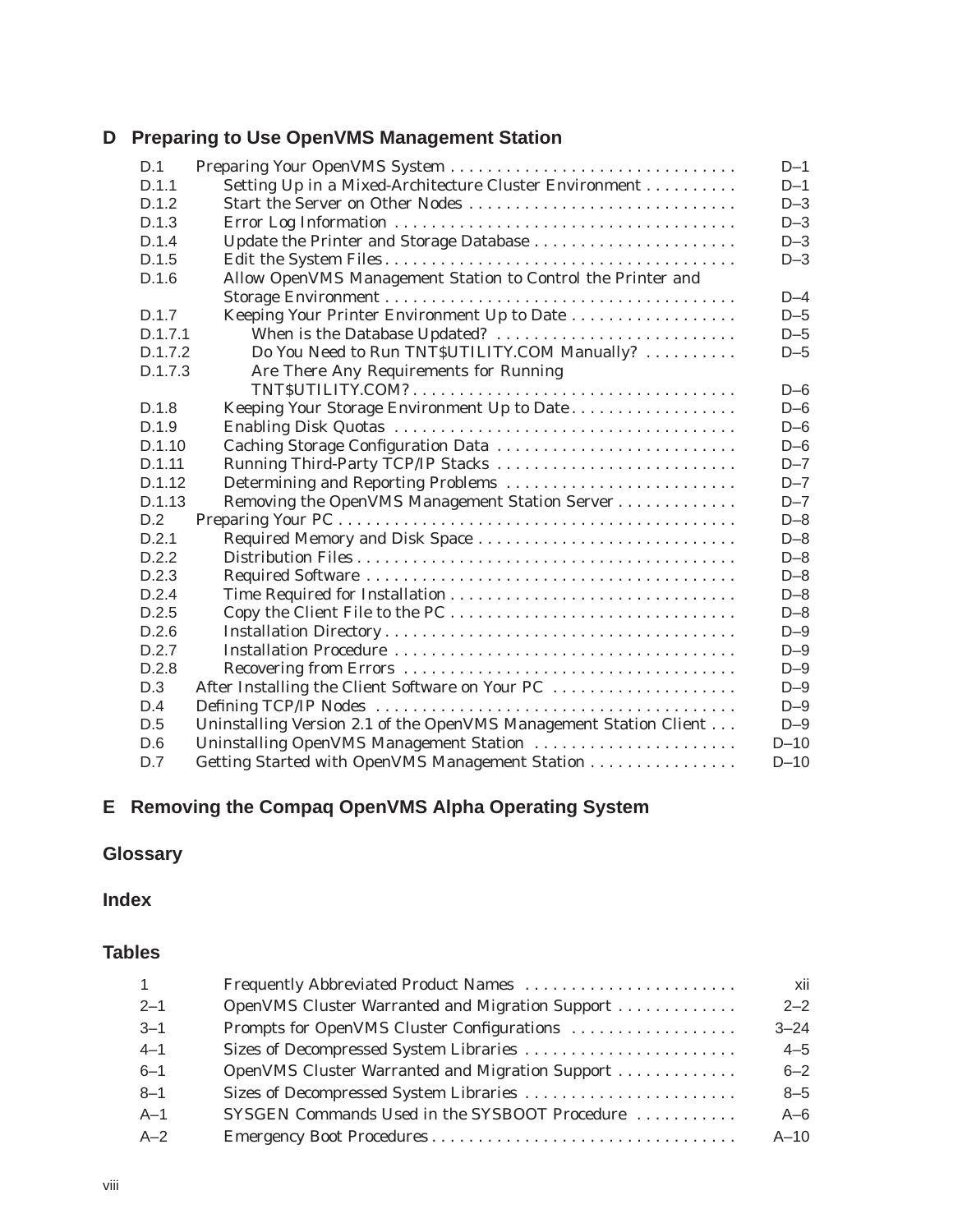# **Preface**

#### **Intended Audience**

This manual is intended for anyone responsible for installing or upgrading the Compaq *OpenVMS Alpha* operating system and for the startup, shutdown, and backup operations required on Alpha computers running this software.

#### **When to Use This Manual**

If you received factory-installed software (FIS) with your Alpha computer, refer to that user documentation to start up your system for the first time. Use this manual if you need to install or upgrade the Compaq OpenVMS Alpha operating system software yourself or if you need to perform certain startup, shutdown, or backup operations.

#### **Document Structure**

This manual is organized as follows:

- Chapter 1, Getting Started, defines key terms and provides information about hardware and software components. Review this chapter before performing any installation or upgrade
- Chapter 2, Preparing to Install in an OpenVMS Cluster Environment, provides preliminary information about installing the operating system in an OpenVMS Cluster environment
- Chapter 3, Installing the Compaq OpenVMS Alpha Operating System, describes how to install the operating system
- Chapter 4, After Installing the Compaq OpenVMS Alpha Operating System, describes the tasks you must perform after installing the operating system
- Chapter 5, Before Upgrading the Compaq OpenVMS Alpha Operating System, describes how to prepare your system for an upgrade
- Chapter 6, Preparing to Upgrade in an OpenVMS Cluster Environment, supplements Chapter 5 with additional tasks you must perform before upgrading an OpenVMS Cluster system
- Chapter 7, Upgrading the Compaq OpenVMS Alpha Operating System, describes how to upgrade the operating system
- Chapter 8, After Upgrading the Compaq OpenVMS Alpha Operating System, describes the tasks you must perform after upgrading the operating system
- Appendix A, Halt, Boot, and Shutdown Procedures, contains instructions for halting the system, booting the operating system CD–ROM and the system disk, using console commands to set system parameters, using the Writeboot utility, and invoking system shutdown procedures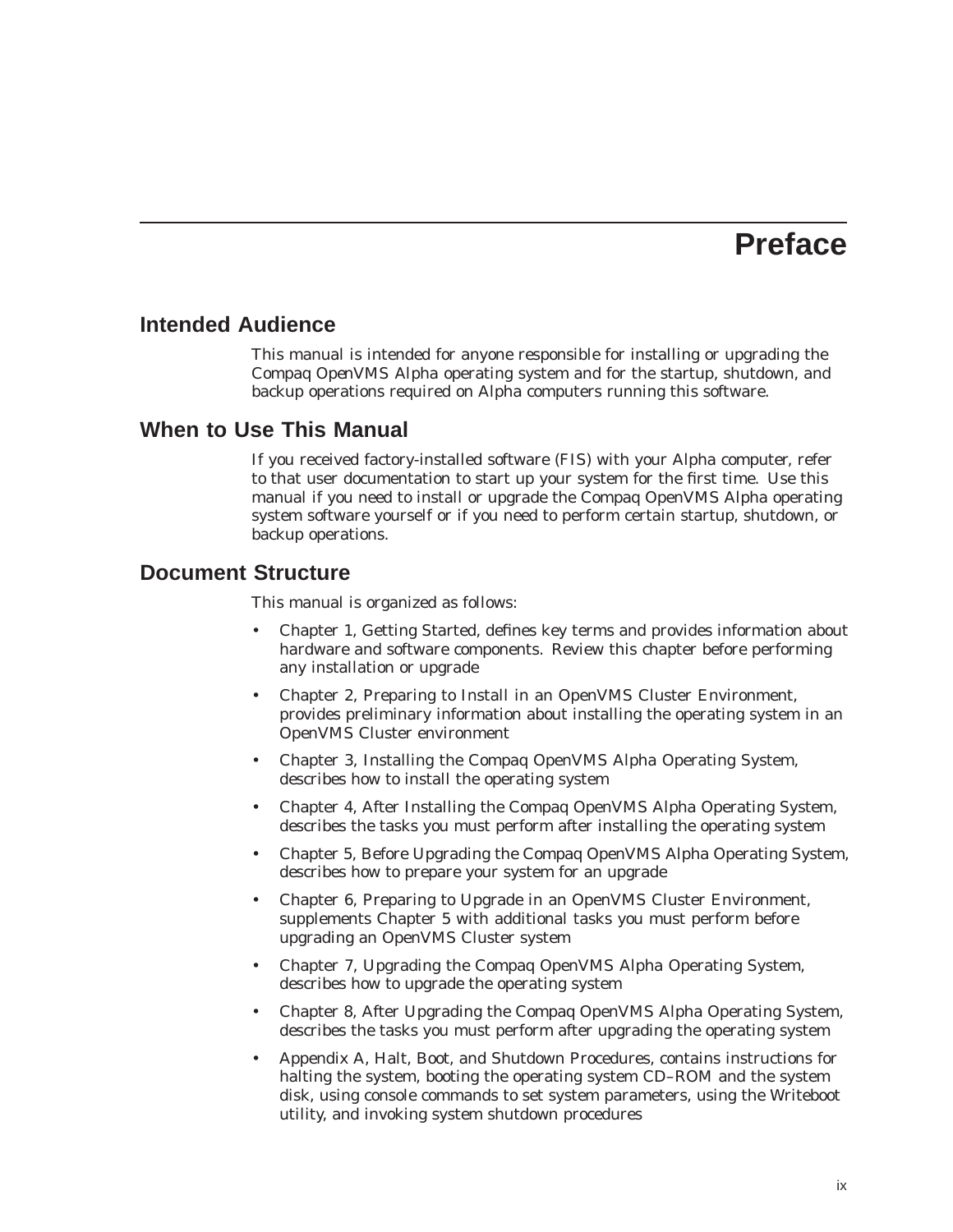- Appendix B, Backing Up and Restoring the System Disk, describes how to back up and restore the system disk
- Appendix C, License Management Supplement, contains supplementary information about registering licenses
- Appendix D, Preparing to Use OpenVMS Management Station, describes how to prepare your OpenVMS system and your PC to run the OpenVMS Management Station server and client software
- Appendix E, Removing the Compaq OpenVMS Alpha Operating System, explains how to remove the Compaq OpenVMS Alpha operating system from your disk
- The Glossary defines key terms used in this manual.

#### **Related Documents**

Before installing, upgrading, or using the Compaq OpenVMS Alpha operating system on your Alpha computer, be sure you have access to the following documents:

- All cover letters included with your kit.
- The *OpenVMS Version 7.3 Release Notes*, which provides important supplementary information about the Compaq OpenVMS Alpha operating system.
- *OpenVMS Version 7.3 New Features and Documentation Overview*, which describes enhancements and new support included in the OpenVMS 7.3 operating system.
- *OpenVMS Cluster Systems* and *Guidelines for OpenVMS Cluster Configurations*, if you plan to install your system in an OpenVMS Cluster environment.
- The most recent version of the *DECwindows Motif for OpenVMS Installation Guide* and *Managing DECwindows Motif for OpenVMS Systems* (if you plan to install and customize DECwindows Motif for OpenVMS Alpha software).
- The following networking software documents (if you plan to install and configure DECnet-Plus for OpenVMS Alpha, DECnet Phase IV for OpenVMS Alpha, or Compaq TCP/IP Services for OpenVMS software):
	- *DECNet-Plus for OpenVMS Installation and Basic Configuration*
	- *DECnet for OpenVMS Guide to Networking*
	- *Compaq TCP/IP Services for OpenVMS Installation and Configuration*

Documentation for the networking products listed above are included on the OpenVMS Online Documentation CD–ROM. Hardcopy documentation must be purchased separately.

The hardware manuals that are supplied with your Alpha computer. These manuals provide detailed information about your system hardware, including the operation of the system unit, the drives, and the monitor.

During the course of installing, upgrading, or using the Compaq OpenVMS Alpha operating system on your Alpha computer, you might need to refer to the following documents as well: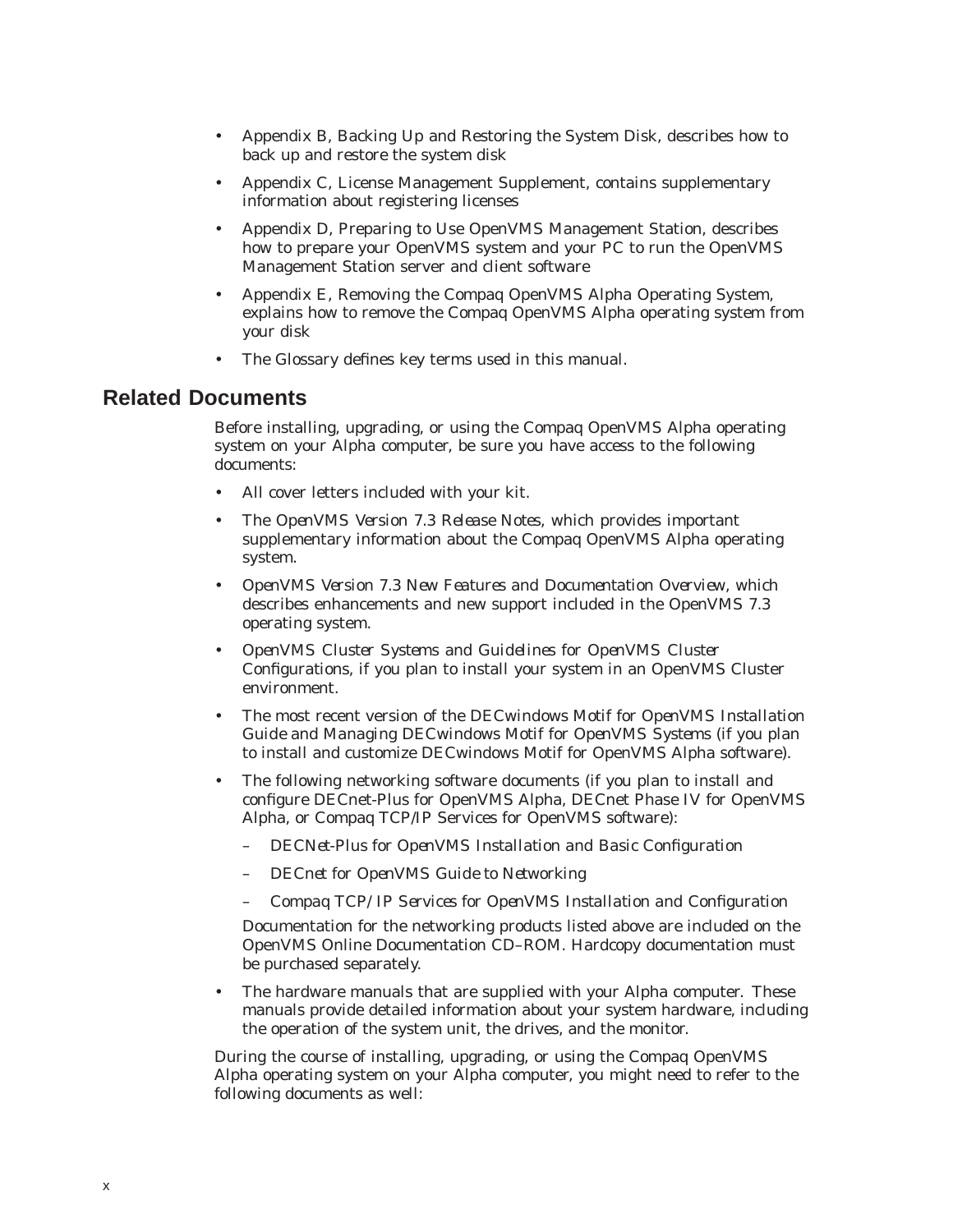- *OpenVMS License Management Utility Manual*, which contains detailed information about registering your software licenses.
- *OpenVMS System Manager's Manual* and the *OpenVMS System Management Utilities Reference Manual*, which contain information about system management operations and utilities that you might need to use when you install, upgrade, customize, and maintain your Compaq OpenVMS Alpha system. The *OpenVMS System Management Utilities Reference Manual: M–Z* provides complete information about using the POLYCENTER Software Installation utility PRODUCT command to add or remove files, install other software, and related operations.
- *Volume Shadowing for OpenVMS*, which you might need if you are installing or upgrading the Compaq OpenVMS Alpha operating system on a shadowed system disk.
- *OpenVMS Management Station Overview and Release Notes*, which provides information about getting started, setting up, and using OpenVMS Management Station.

For additional information about the Compaq OpenVMS products and services, access the Compaq website at the following location:

http://www.openvms.compaq.com

#### **Reader's Comments**

Compaq welcomes your comments on this manual. Please send comments to either of the following addresses:

| Internet | openvmsdoc@compaq.com                       |
|----------|---------------------------------------------|
| Mail     | <b>Compag Computer Corporation</b>          |
|          | <b>OSSG Documentation Group, ZKO3-4/U08</b> |
|          | 110 Spit Brook Rd.                          |
|          | Nashua, NH 03062-2698                       |

## **How To Order Additional Documentation**

Use the following World Wide Web address to order additional documentation:

http://www.openvms.compaq.com

If you need help deciding which documentation best meets your needs, call 800–282–6672.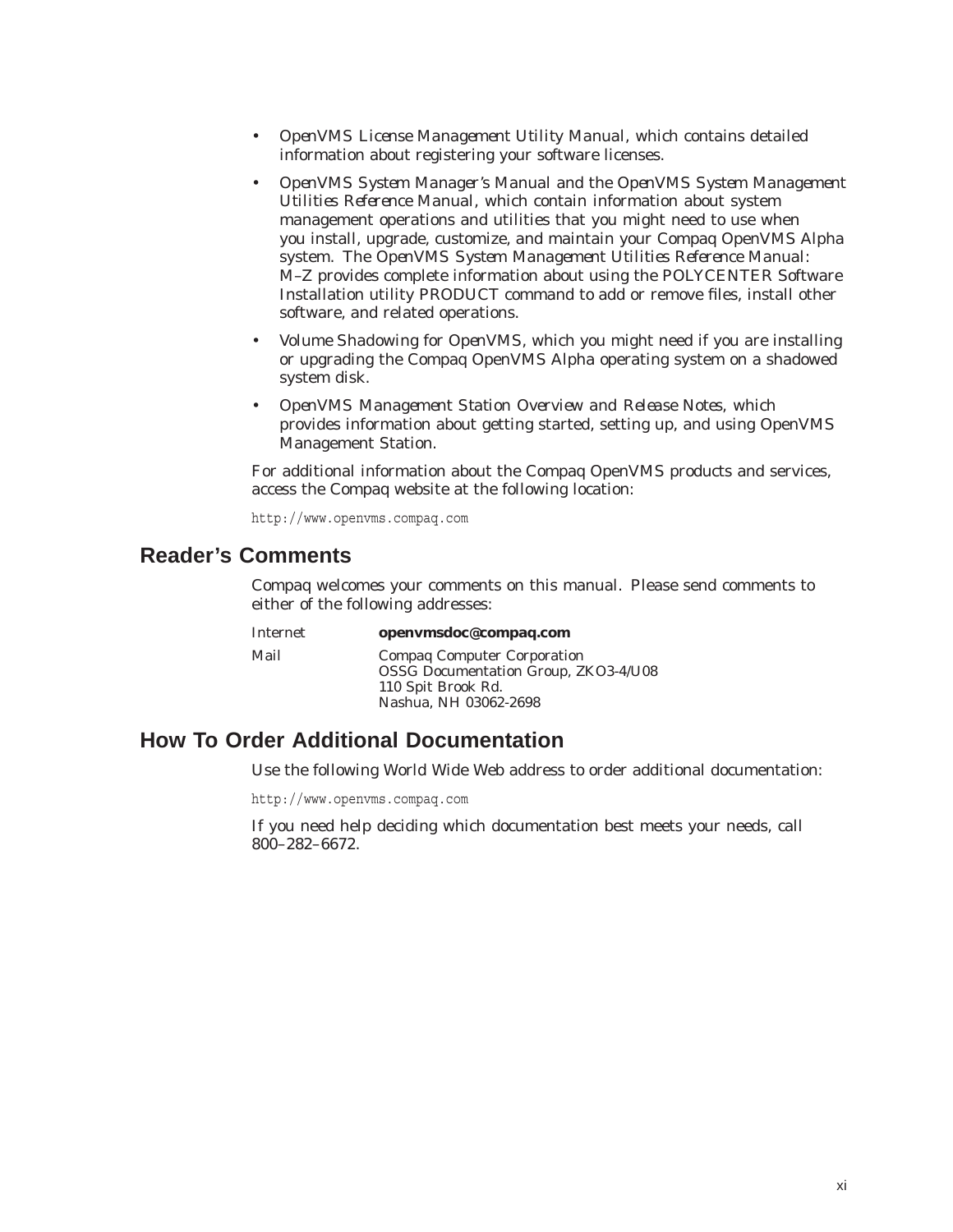# **Conventions**

In this manual, Compaq software products are often referred to by their abbreviated names. Some of these are shown (for reference) in Table 1.

| <b>Abbreviated Name</b>                      | <b>Full Name</b>                                                                                                                                           |
|----------------------------------------------|------------------------------------------------------------------------------------------------------------------------------------------------------------|
| <b>OpenVMS Cluster</b>                       | Two or more OpenVMS systems (or two or more instances in an<br>OpenVMS Galaxy configuration) running Compaq OpenVMS<br>Cluster Software for Alpha (or VAX) |
| <b>DECwindows</b><br><b>DECwindows Motif</b> | Compag DECwindows Motif for OpenVMS                                                                                                                        |
| <b>DECnet-Plus</b>                           | Compaq DECnet-Plus for OpenVMS                                                                                                                             |
| <b>OpenVMS</b>                               | Compaq OpenVMS operating system                                                                                                                            |

**Table 1 Frequently Abbreviated Product Names**

The following conventions are also used in this manual:

| Ctrl/x           | A sequence such as $Ctrl/x$ indicates that you must hold down<br>the key labeled Ctrl while you press another key or a pointing<br>device button.                                                                                                                                                                    |
|------------------|----------------------------------------------------------------------------------------------------------------------------------------------------------------------------------------------------------------------------------------------------------------------------------------------------------------------|
| Return           | In examples, a key name enclosed in a box indicates that<br>you press a key on the keyboard. (In text, a key name is not<br>enclosed in a box.)                                                                                                                                                                      |
|                  | In the HTML version of this document, this convention appears<br>as brackets, rather than a box.                                                                                                                                                                                                                     |
| .                | A horizontal ellipsis in examples indicates one of the following<br>possibilities:                                                                                                                                                                                                                                   |
|                  | Additional optional arguments in a statement have been<br>omitted.                                                                                                                                                                                                                                                   |
|                  | The preceding item or items can be repeated one or more<br>times.                                                                                                                                                                                                                                                    |
|                  | Additional parameters, values, or other information can be<br>$\bullet$<br>entered.                                                                                                                                                                                                                                  |
|                  | A vertical ellipsis indicates the omission of items from a code<br>example or command format; the items are omitted because<br>they are not important to the topic being discussed.                                                                                                                                  |
| $\left( \right)$ | In command format descriptions, parentheses indicate that you<br>must enclose the options in parentheses if you choose more<br>than one.                                                                                                                                                                             |
| $\Box$           | In command format descriptions, brackets indicate optional<br>elements. You can choose one, none, or all of the options.<br>(Brackets are not optional, however, in the syntax of a directory<br>name in an OpenVMS file specification or in the syntax of a<br>substring specification in an assignment statement.) |
| $\{\}$           | In command format descriptions, braces indicate required<br>elements; you must choose one of the options listed.                                                                                                                                                                                                     |
| bold text        | This text style represents the introduction of a new term or the<br>name of an argument, an attribute, or a reason.                                                                                                                                                                                                  |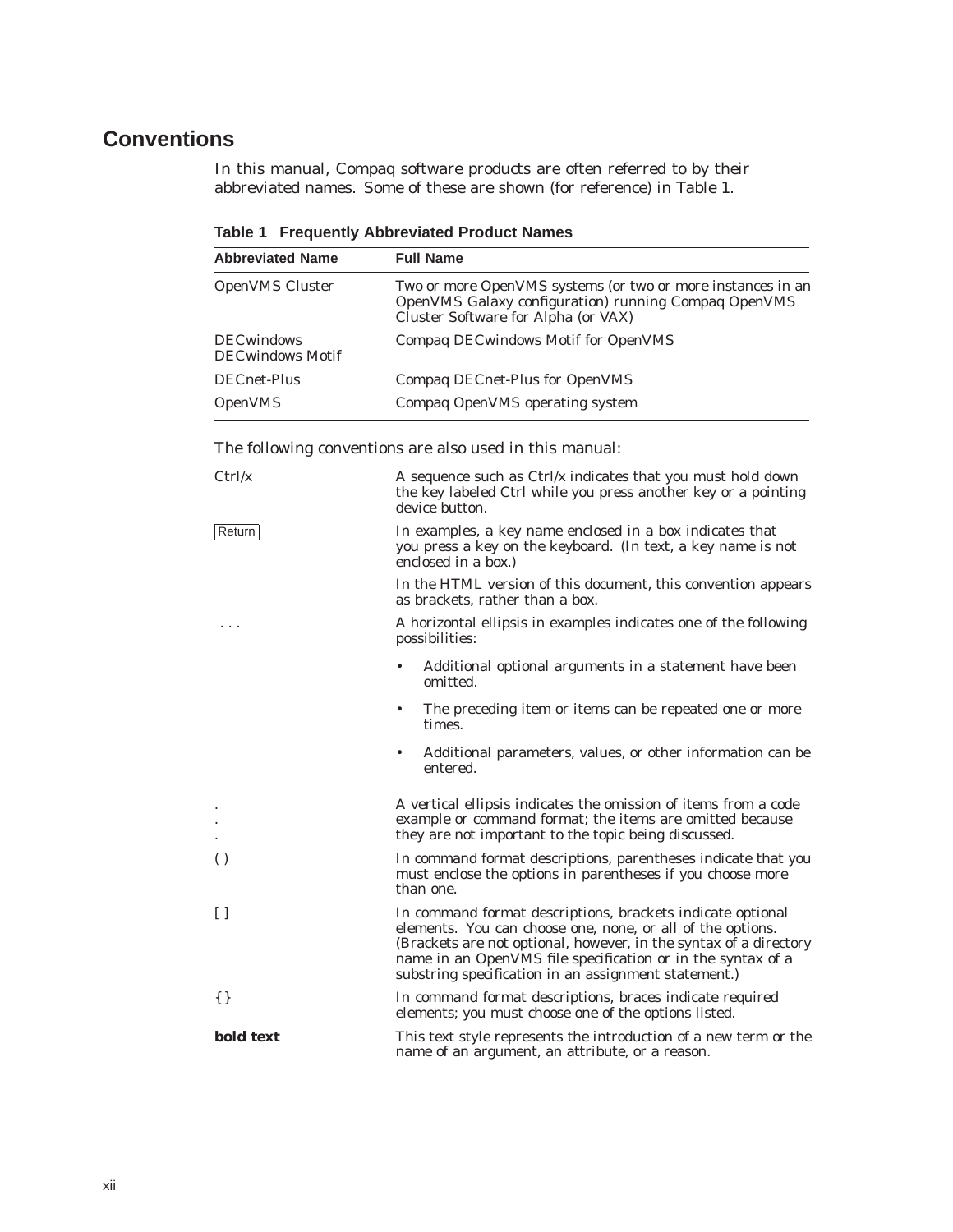| <i>italic</i> text    | Italic text indicates important information, complete titles<br>of manuals, or variables. Variables include information that<br>varies in system output (Internal error <i>number</i> ), in command<br>lines (/PRODUCER=name), and in command parameters in<br>text (where dd represents the predefined code for the device<br>type). |
|-----------------------|---------------------------------------------------------------------------------------------------------------------------------------------------------------------------------------------------------------------------------------------------------------------------------------------------------------------------------------|
| <b>UPPERCASE TEXT</b> | Uppercase text indicates a command, the name of a routine,<br>the name of a file, or the abbreviation for a system privilege.                                                                                                                                                                                                         |
| Monospace text        | Monospace type indicates code examples and interactive screen<br>displays.                                                                                                                                                                                                                                                            |
|                       | In the C programming language, monospace type in text<br>identifies the following elements: keywords, the names<br>of independently compiled external functions and files,<br>syntax summaries, and references to variables or identifiers<br>introduced in an example.                                                               |
|                       | A hyphen at the end of a command format description,<br>command line, or code line indicates that the command or<br>statement continues on the following line.                                                                                                                                                                        |
| numbers               | All numbers in text are assumed to be decimal unless<br>otherwise noted. Nondecimal radixes — binary, octal, or<br>hexadecimal — are explicitly indicated.                                                                                                                                                                            |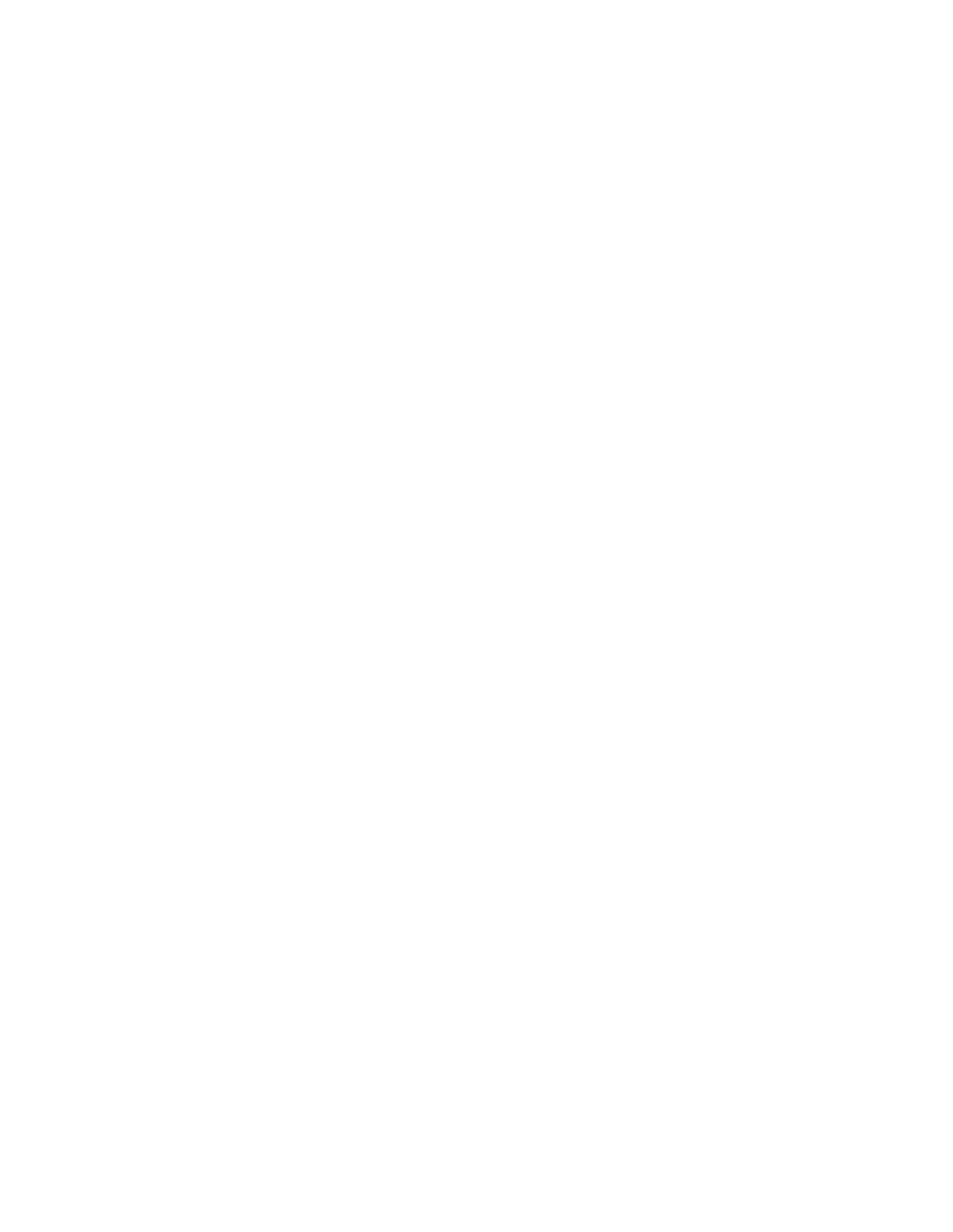# **1 Getting Started**

This chapter defines key terms and describes preliminary procedures you must perform before an installation or upgrade to version 7.3 of the Compaq OpenVMS Alpha operating system.

#### **1.1 Key Terms**

The following are a few key terms you need to know before you install or upgrade the system:

| Term                    | <b>Definition</b>                                                                                                                                                                                                                                                      |  |
|-------------------------|------------------------------------------------------------------------------------------------------------------------------------------------------------------------------------------------------------------------------------------------------------------------|--|
| Operating system CD-ROM | The CD-ROM containing the Compaq OpenVMS Alpha operating<br>system.                                                                                                                                                                                                    |  |
| $H S x$ device          | A self-contained, intelligent, mass storage subsystem that lets<br>computers in an OpenVMS Cluster environment share disks. The<br>disk on which you install or upgrade the operating system can be<br>connected to one of these systems (for example, an HSC or HSD). |  |
| <b>InfoServer</b>       | A general-purpose disk storage server that allows you to use the<br>operating system CD–ROM to install the operating system on<br>remote client systems connected to the same local area network<br>$(LAN)$ .                                                          |  |
| Local drive             | A drive, such as an RRD42 CD–ROM drive, that is connected<br>directly to an Alpha computer. If you have a standalone Alpha<br>computer, it is likely that all drives connected to the system are<br>local drives.                                                      |  |
| Source drive            | The drive that holds the operating system CD–ROM during the<br>upgrade or installation.                                                                                                                                                                                |  |
| System disk             | The disk that contains (or will contain) the Compaq OpenVMS<br>Alpha operating system. The installation or upgrade procedure<br>transfers the Compaq OpenVMS Alpha operating system from<br>the operating system CD-ROM on the source drive to the system<br>disk.     |  |
| Target drive            | The drive that holds the system disk during the upgrade or<br>installation.                                                                                                                                                                                            |  |

## **1.2 Examining Software and Hardware Components**

Before beginning an installation or upgrade, be sure you have all the required hardware and software components, as described in the following sections.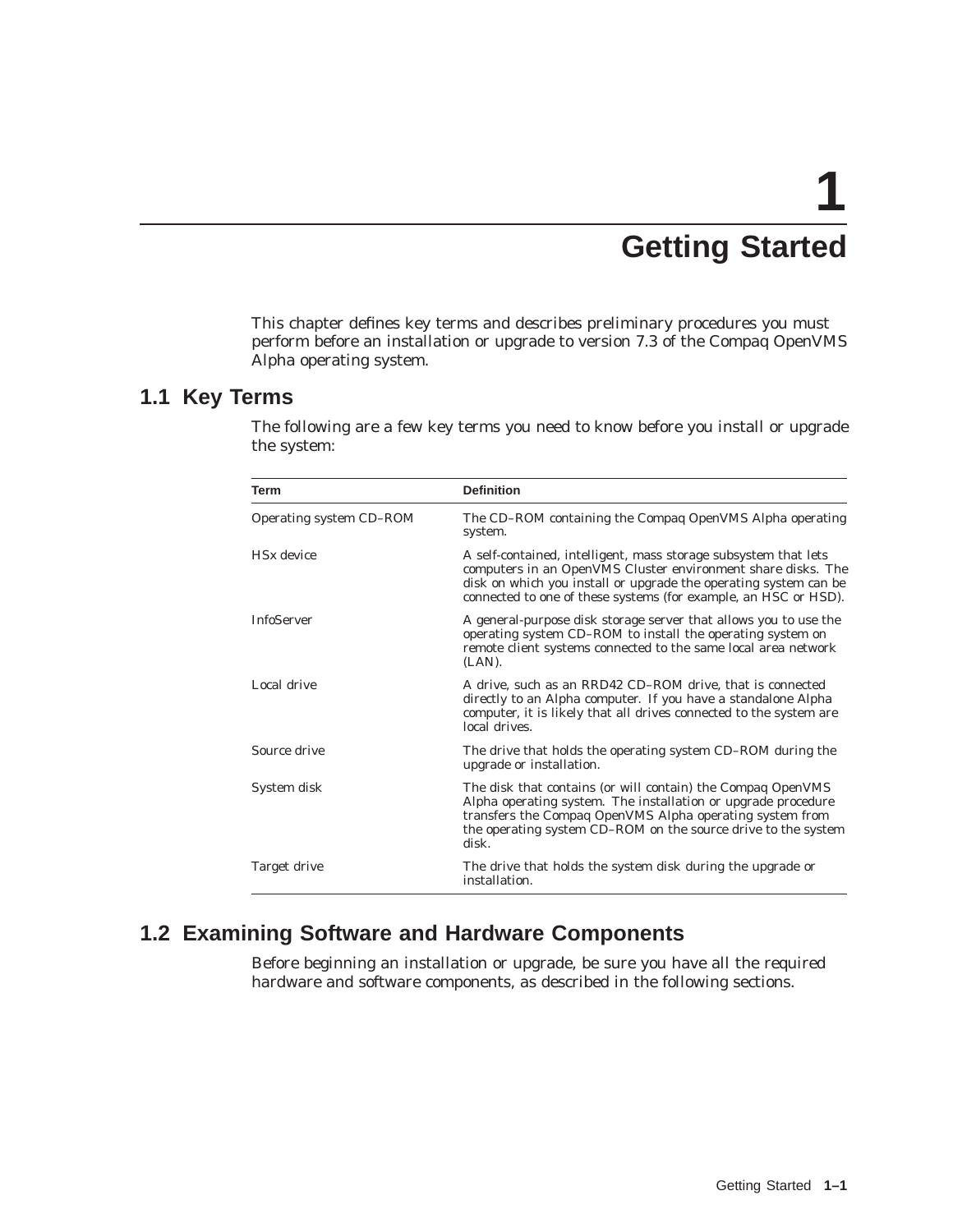#### **Getting Started 1.2 Examining Software and Hardware Components**

#### **1.2.1 Hardware Components**

Before you begin an installation or upgrade, do the following:

- Be sure the hardware has been installed and checked for proper operation. For detailed information, see the hardware manuals you received with your Alpha computer.
- Be sure you know how to turn on and operate the components of your system, including the system unit, console, monitor, drives, terminals, and printers. If necessary, read the hardware manuals that came with these components.
- Set up your system to record the installation procedure on either a hardcopy terminal or a printer attached to the console terminal. (See your hardware manuals for more details about connecting those components to your system.) If you do not do this, the screen messages will be lost. You will need a transcript in case there is a problem during the installation.

#### **1.2.2 Software Components**

Before you begin an installation or upgrade, do the following:

- Be sure you have all the items listed on the bill of materials in the distribution kit. If your distribution kit is incomplete, notify your Compaq support representative and request priority shipment of any missing items.
- Before installing the Compaq OpenVMS Alpha operating system software, review all cover letters and release notes.

#### **1.2.3 Operating System CD–ROM**

Included in your kit is the Compaq OpenVMS Alpha operating system CD– ROM, which you use to install or upgrade the operating system, or to perform operations such as backing up the system disk. The CD–ROM is labeled similar to the following:

| CD-ROM Label: | OpenVMS Alpha V7.3<br><b>Operating System</b> |  |
|---------------|-----------------------------------------------|--|
| Volume Label: | ALPHA073                                      |  |
|               | <b>Note</b>                                   |  |

The *volume label* is the machine-readable name that the Compaq OpenVMS Alpha operating system and InfoServer systems use to access the CD–ROM.

#### **1.2.4 Firmware Revision Checking**

Compaq OpenVMS Alpha Version 7.3 provides enhanced firmware checking for systems during a boot operation. When you boot the Compaq OpenVMS Alpha operating system CD-ROM, the system automatically checks the version of console firmware, which includes PALcode, that is running on your computer. The system also provides more explicit information about how to upgrade the firmware. Previously, only the PALcode version was checked and the informational messages were less specific.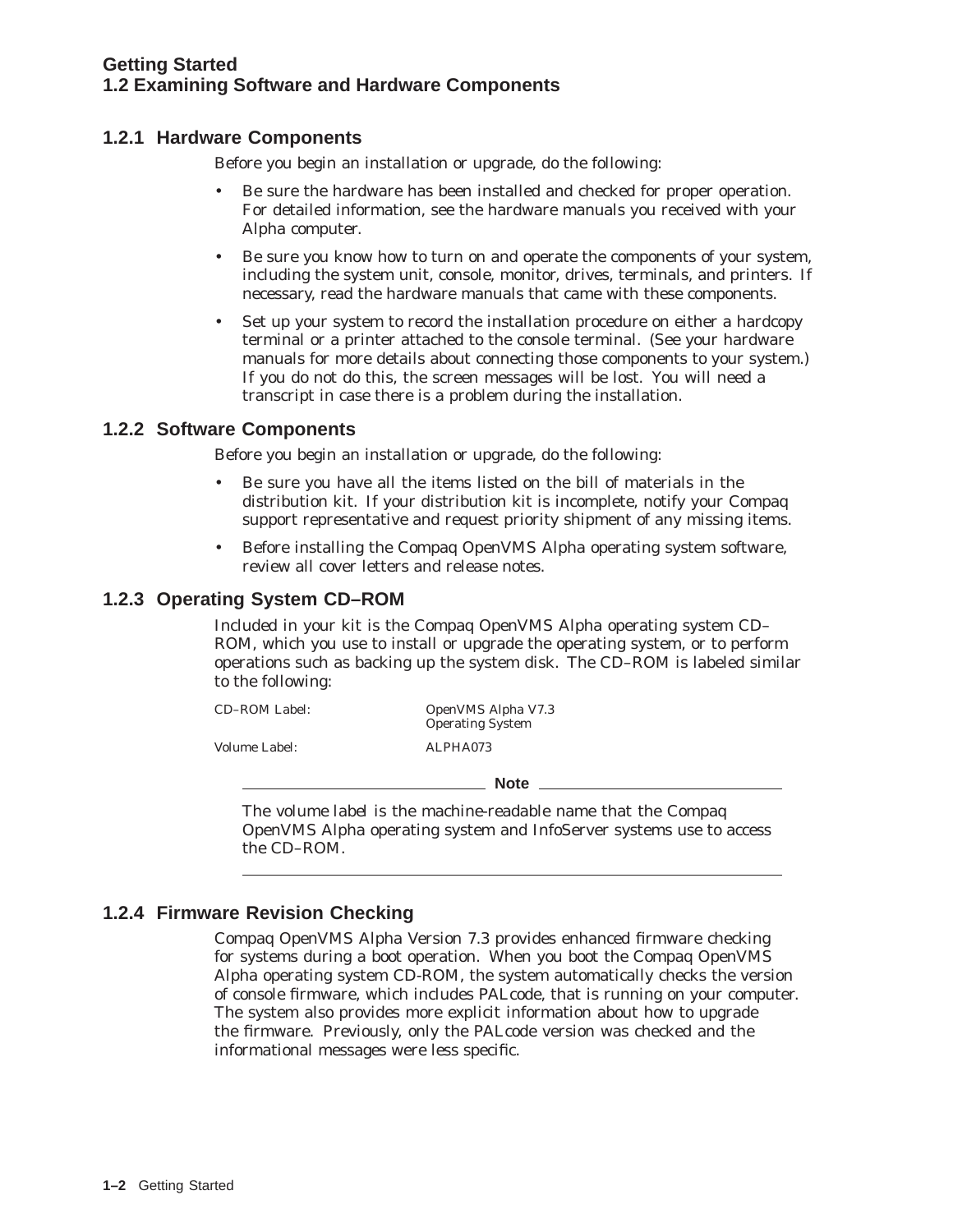If you do not have the *required* version of console firmware, the system displays a message similar to the following:

%SYSBOOT-F-FIRMREV, Firmware rev. *nnn* is below the absolute minimum of *nnn*. Please update your firmware to the recommended revision *nnn*, which can be found on the firmware CD labeled: Alpha AXP Systems Firmware Update *nnn*.

If you do not have the *recommended* version of console firmware, the system displays a message similar to the following:

%SYSBOOT-W-FIRMREV, Firmware rev. *nnn* is below the recommended minimum of *nnn*. Please update your firmware to the recommended revision, which can be found on the firmware CD labeled: Alpha AXP Systems Firmware Update *nnn*.

The latest console firmware CD-ROM is included with your kit.

**Note**

Once you install this version of the Compaq OpenVMS Alpha operating system, the firmware check (similar to the previous PALcode check) will occur each time you reboot the system.

#### **1.2.5 Device Naming Conventions**

When you perform specific operations, you are asked to specify device names for the source drive and target drive. When specifying those device names, note the following naming conventions:

• When the source drive is a local CD–ROM drive, the device name is similar to the following:

DKA400

• When the source drive is a CD–ROM drive connected to the InfoServer, the device name is *always* the following:

DAD1

When the target drive is a local disk, the device name is similar to the following:

DKA0:

Note the following conventions:

- DK is the device code of the boot device.
- *A* is the boot device controller designation.
- $\theta$  is the unit number of the boot device.
- On Alpha systems configured in certain OpenVMS Cluster or HS*x* environments, the device naming convention is similar to the following:

DUA20.14.0.2.0

The values you specify identify components such as the boot device, controller, unit number of the boot device, HS*x* controller node number, and channel numbers. Because these values vary depending on your specific hardware configuration, refer to the owner, operator, and technical service manuals that came with your computer for detailed information.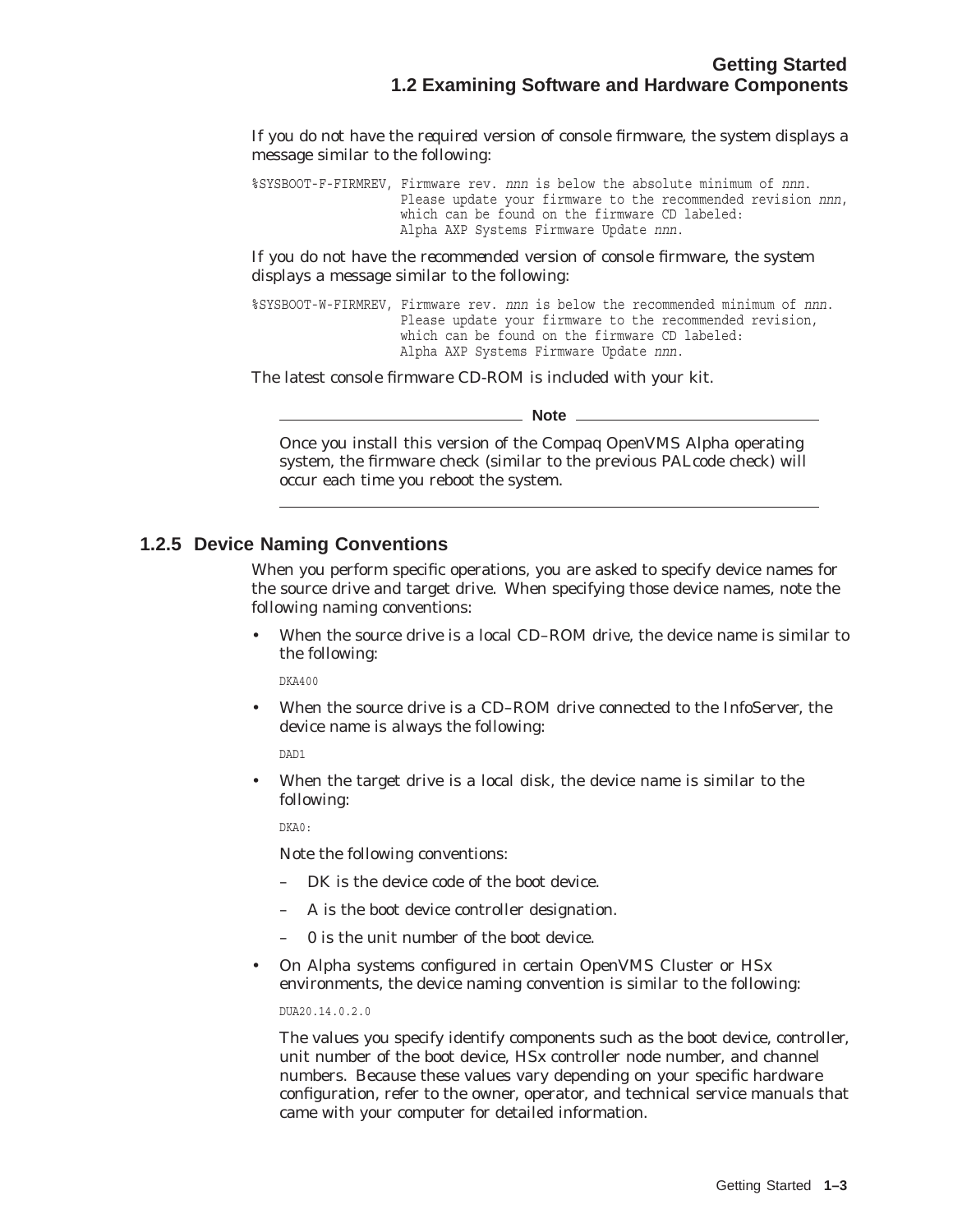# **1.3 Using the Operating System CD–ROM**

The following sections describe how you use the operating system CD–ROM to install, upgrade, and modify your system disk.

#### **1.3.1 Using the Menu**

The Compaq OpenVMS Alpha operating system CD–ROM includes a menu system that allows you to easily upgrade or install the operating system and to perform related operations such as backing up the system disk, installing layered products, and removing or reconfiguring products. This command procedure starts automatically when you boot the Compaq OpenVMS Alpha operating system CD–ROM, displaying a menu from which you choose options to perform the following tasks:

- Install or upgrade the operating system from the CD–ROM.
- Display a list of products that can be installed from the CD–ROM.
- Install or upgrade layered products from the CD–ROM.
- Show which products are installed on your system.
- Reconfigure layered products installed on your system.
- Remove products.
- Enter a DCL environment from which you can perform preinstallation or maintenance tasks such as mounting or showing devices and backing up or restoring files on the system disk.
- Shut down the system.

Review the following sections to understand how the menu works. You will then be prepared to choose appropriate menu options when you are asked to do so before, during, and after an installation or upgrade.

#### **1.3.2 Sample Menu Display**

The following is a sample display of the menu:

OpenVMS (TM) Alpha Operating System, Version 7.3 Copyright (c) 2001 Compaq Computer Corporation. All rights reserved. Installing required known files... Configuring devices... \*\*\*\*\*\*\*\*\*\*\*\*\*\*\*\*\*\*\*\*\*\*\*\*\*\*\*\*\*\*\*\*\*\*\*\*\*\*\*\*\*\*\*\*\*\*\*\*\*\*\*\*\*\*\*\*\*\*\*\*\*\*\* You can install or upgrade the OpenVMS Alpha operating system or you can install or upgrade layered products that are included on the OpenVMS Alpha operating system CD-ROM. You can also execute DCL commands and procedures to perform "standalone" tasks, such as backing up the system disk. Please choose one of the following: 1) Upgrade, install or reconfigure OpenVMS Alpha Version 7.3 2) Display products and patches that this procedure can install 3) Install or upgrade layered products and patches 4) Show installed products 5) Reconfigure installed products

- 6) Remove installed products
- 7) Execute DCL commands and procedures
- 8) Shut down this system

Enter CHOICE or ? for help: (1/2/3/4/5/6/7/8/?)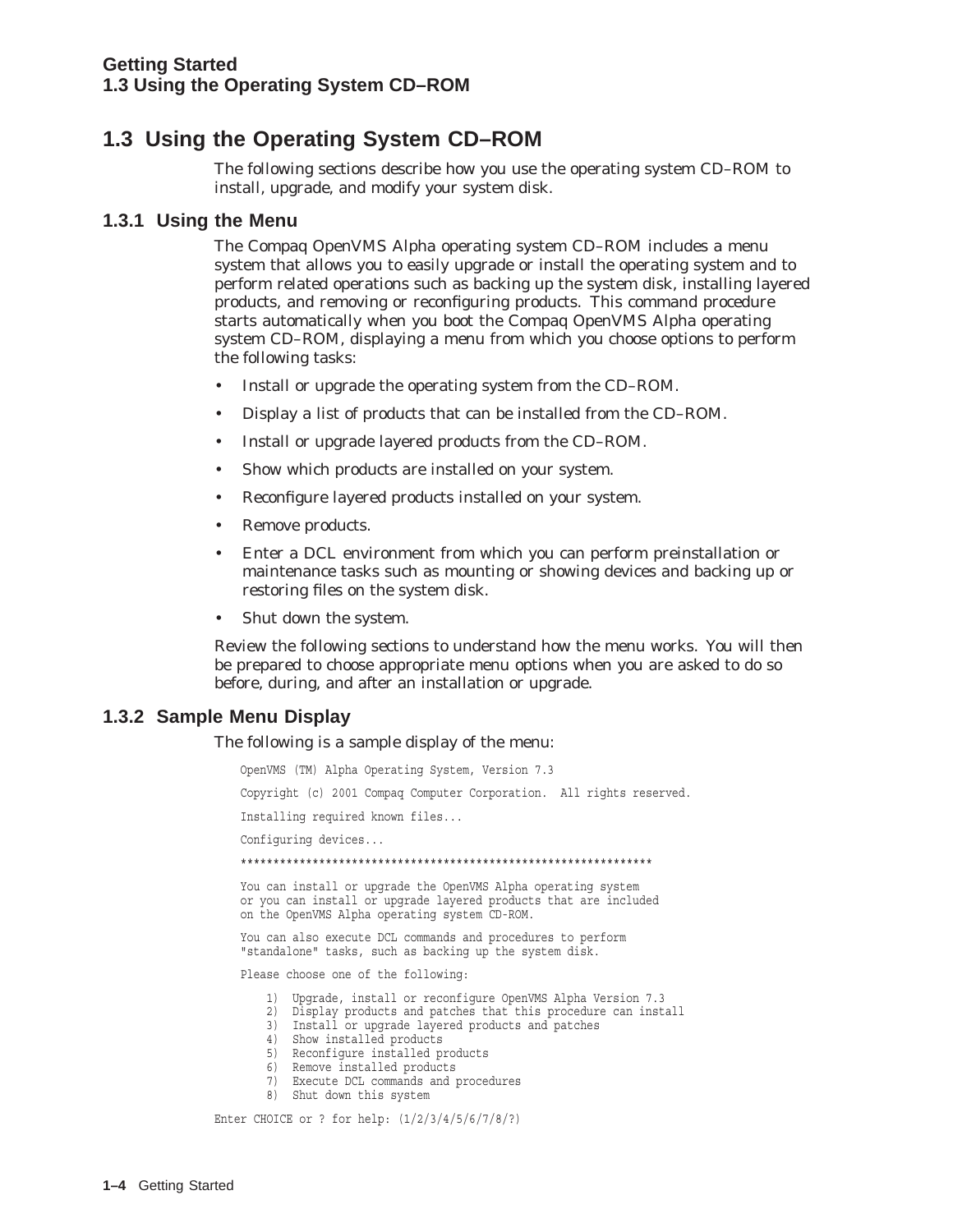#### **1.3.3 How the Install or Upgrade Option Works**

The OpenVMS Installation and Upgrade implement a POLYCENTER Software Installation (PCSI) utility concept called a **platform**. The Compaq OpenVMS Alpha platform contains the Compaq OpenVMS Alpha operating system, plus options for certain other products, including DECwindows, DECnet, and Compaq TCP/IP Services for OpenVMS. Including these products in the Compaq OpenVMS Alpha platform allows you to install or upgrade these products along with the Compaq OpenVMS Alpha operating system.

Once you select which of these optional products you want to install, information is retained in the database maintained by the PCSI utility. This information allows future OpenVMS upgrades to select the correct default choices for these optional products.

When you choose the install or upgrade option (1) from the menu, the system asks whether you want to preserve or initialize the system disk. The display is similar to the following:

There are two choices for Installation/Upgrade: INITIALIZE - Removes all software and data files that were previously on the target disk and installs OpenVMS Alpha. PRESERVE -- Installs or upgrades OpenVMS Alpha on the target disk and retains all other contents of the target disk. \* Note: You cannot use PRESERVE to install OpenVMS Alpha on a disk on which OpenVMS VAX or any other operating system is installed.

Do you want to INITIALIZE or to PRESERVE? [PRESERVE]

#### **1.3.3.1 Specifying the INITIALIZE Option**

When you specify the INITIALIZE option, the following operations take place:

- All software and data files that were previously on the target disk are removed.
- The operating system is installed.

Specify the INITIALIZE option and perform a full installation under the following conditions:

- If your Alpha computer is new (it has never had any version of the operating system running on it, including factory-installed software).
- If your Alpha computer is running a version of the Compaq OpenVMS Alpha operating system and you want to overwrite the entire contents of the system disk (the operating system, application software, and user files).
- If you want to create a new system disk but keep the old one (if you want to alternate between the two).
- If you are running the Compaq OpenVMS Alpha operating system but cannot upgrade. For example, if you changed the names of system directories on the system disk, the upgrade procedure will not work correctly. Therefore, unless you chose to restore the system disk to its original directory structure, you would have to reinstall the operating system.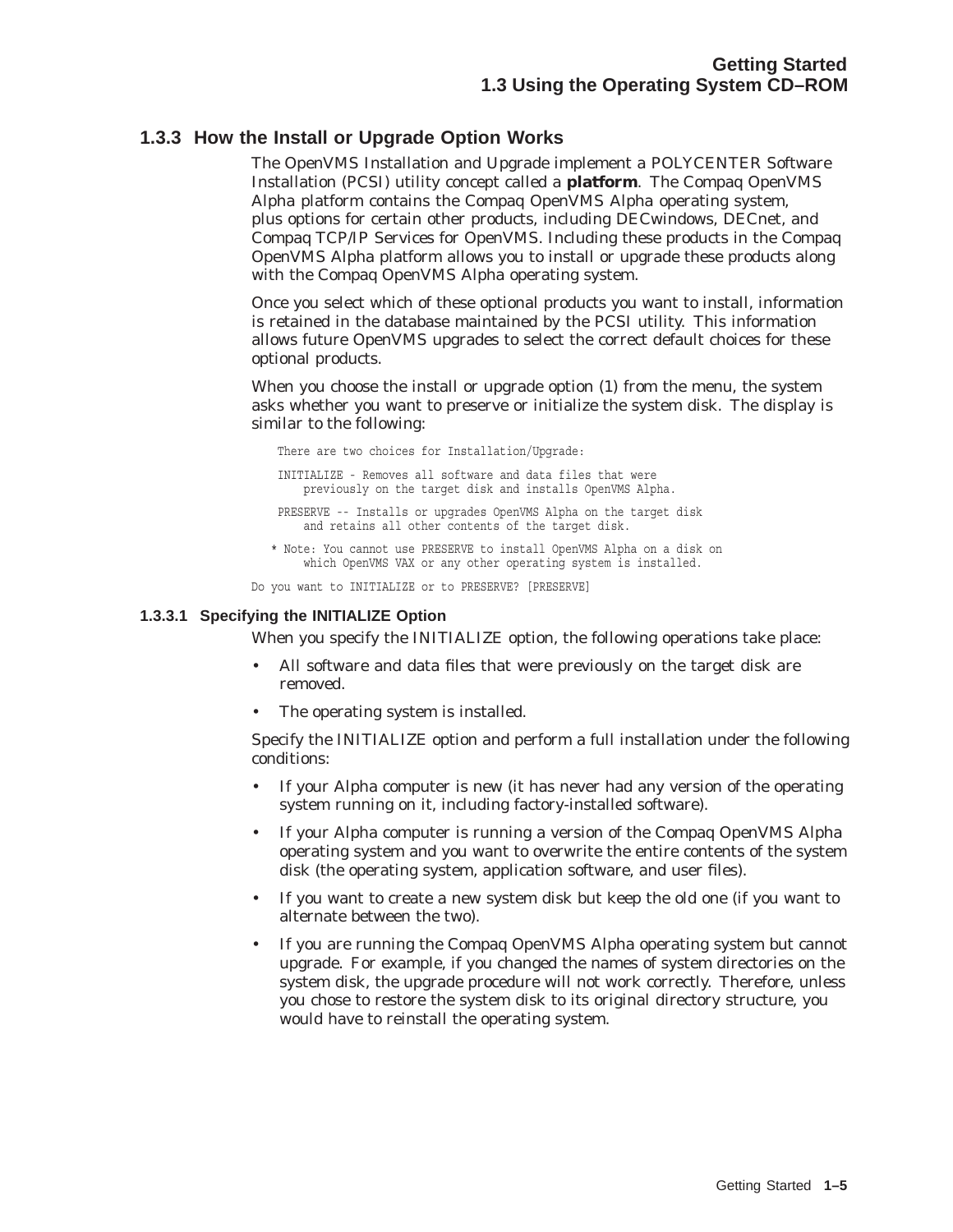#### **Getting Started 1.3 Using the Operating System CD–ROM**

#### **1.3.3.2 Specifying the PRESERVE Option**

When you specify the PRESERVE option, the following operations take place:

| IF $\ldots$                                                                                         | THEN                                                                                                                                                                                                                                     |  |  |
|-----------------------------------------------------------------------------------------------------|------------------------------------------------------------------------------------------------------------------------------------------------------------------------------------------------------------------------------------------|--|--|
| the Compaq OpenVMS Alpha<br>operating system is <i>not</i> already<br>installed on the target disk, | the following operations take place:<br>The operating system is <i>installed</i> .<br>٠<br>All other contents of the target disk are retained.<br>٠                                                                                      |  |  |
| the Compag OpenVMS Alpha<br>operating system is installed on<br>the target disk,                    | the operating system is <i>upgraded</i> , as follows:<br>Old operating system files and new files are merged or<br>٠<br>replaced.<br>All other contents of the target disk are retained.<br>٠                                            |  |  |
|                                                                                                     | Note $\_\_$<br>If you intend to choose the PRESERVE option (because there are certain<br>files on the disk that you want to retain), Compaq recommends that you<br>first make a backup copy of your system disk. If there is any problem |  |  |

If you choose the PRESERVE option and choose a target disk that already contains the Compaq OpenVMS Alpha Version 7.3 software, you are provided with the option to either reconfigure or reinstall the Compaq OpenVMS Alpha operating system. Reconfigure the operating system if you want to change the options you chose to include when the operating system was installed. Reinstall the operating system if you think that your system files may have become corrupted.

during the installation or upgrade that might affect the integrity of the

See Section 8.8 for additional configuration information.

disk, you will have the backup copy as a safeguard.

#### **1.3.4 How the Layered Products Options Work**

After you have installed or upgraded the operating system, you can use the menu to show, install, reconfigure (change previously selected options for a layered product), or remove products as well.

| ×<br>×<br>۹<br>۰.<br>w<br>۰.<br>۰. |
|------------------------------------|
|------------------------------------|

When you boot the Compaq OpenVMS Alpha operating system CD– ROM and select the option to install layered products, that installation procedure does not run the Installation Verification Procedure (IVP) for layered products. Because the operating system is booted from the CD–ROM and the layered products are installed on a different device (the target drive), the IVPs cannot execute correctly. However, you can run the IVP for each layered product after you boot the target system (see the layered product installation documents for information on running the IVP).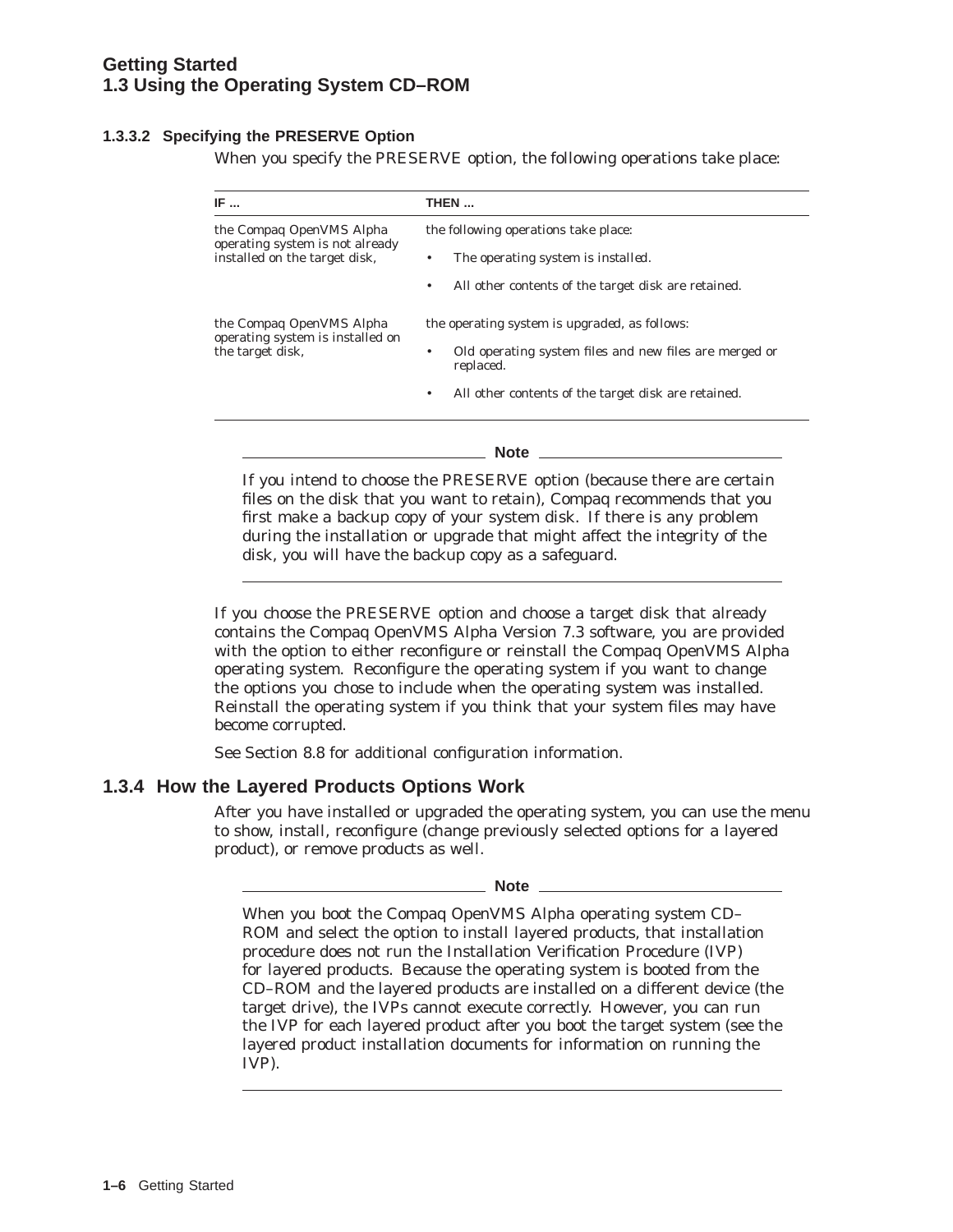#### **1.3.5 How the DCL Option Works**

When you choose the DCL option (7) from the menu, you can use a *subset* of DCL commands (such as SHOW DEVICE, MOUNT, and BACKUP) to perform specific preinstallation and maintenance operations. Note, however, that this is a restricted DCL environment in that certain DCL commands and utilities will not function as expected because you are booting from read-only or write-locked media and because the full system startup is not performed.

A triple dollar sign system prompt (\$\$\$) indicates that you are in this restricted DCL environment, as shown in the following example:

\$\$\$ SHOW DEVICE

To exit from the DCL environment and return to the main menu, enter the LOGOUT command.

#### **1.3.6 How the Shutdown Option Works**

When you choose the shutdown option (8) from the menu, your system shuts down and you are returned to the console prompt (>>>). The system displays a message similar to the following:

Shutting down the system SYSTEM SHUTDOWN COMPLETE

# **1.4 Making the Install/Upgrade/Backup Selection**

Now that you have reviewed key terms, examined hardware and software requirements, and learned how to use the menu system included on the Compaq OpenVMS Alpha operating system CD–ROM, you can do the following:

| IF $\ldots$                                                                                                       | THEN              |
|-------------------------------------------------------------------------------------------------------------------|-------------------|
| you want to install the operating system in an OpenVMS<br>Cluster environment,                                    | go to Chapter 2.  |
| you want to install the operating system in a nonclustered<br>environment.                                        | go to Chapter 3.  |
| you want to upgrade the operating system in a<br>standalone, Volume Shadowing, or OpenVMS Cluster<br>environment, | go to Chapter 5.  |
| you want only to back up or restore your system disk,                                                             | go to Appendix B. |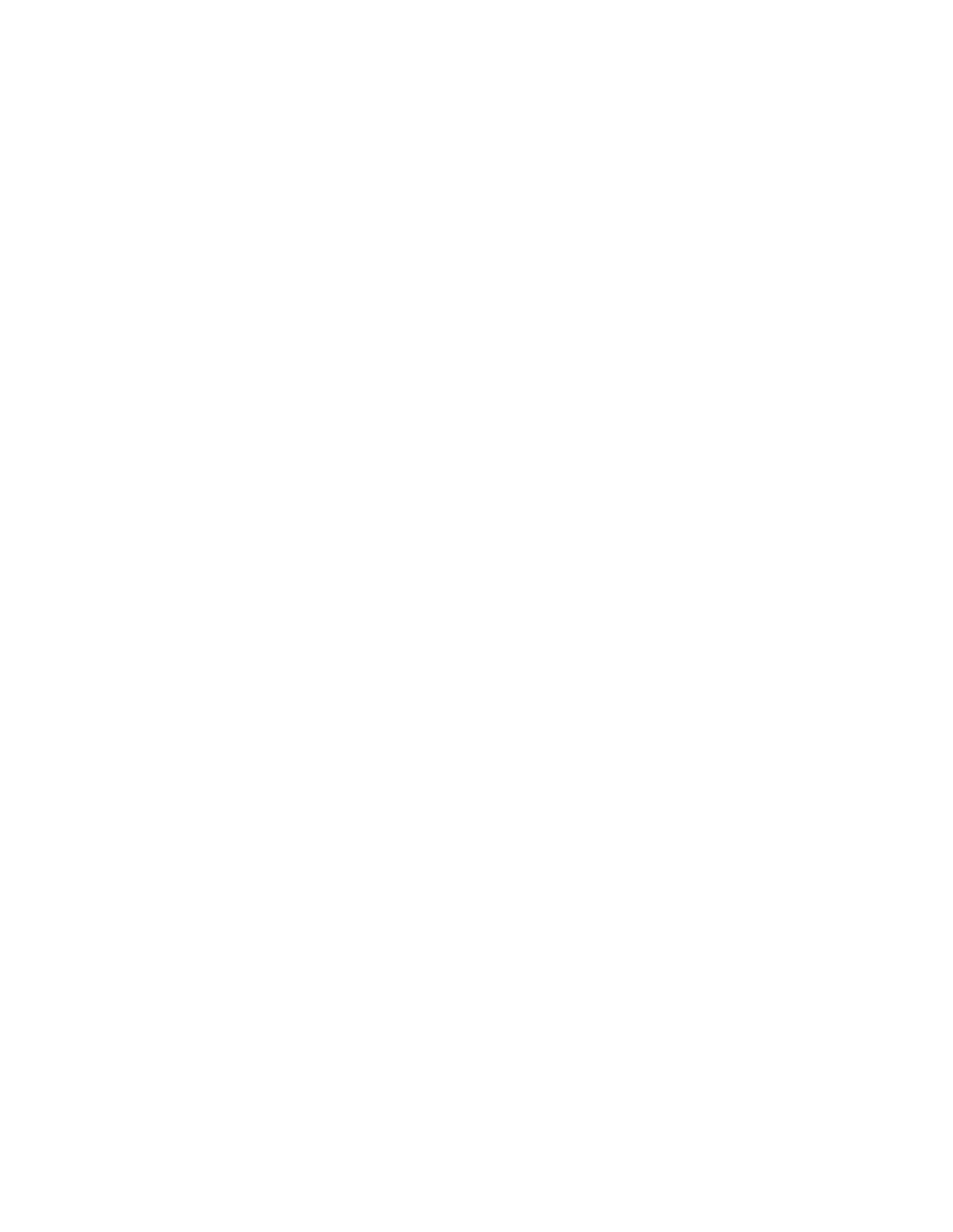**2**

# **Preparing to Install in an OpenVMS Cluster Environment**

This chapter contains information that you should review before performing an installation in an OpenVMS Cluster environment.

Before installing the operating system in an OpenVMS Cluster environment, be sure you review any relevant OpenVMS Cluster information, contained in the following documents:

- The cover letters and the software product descriptions included with your distribution kit
- *OpenVMS Version 7.3 New Features and Documentation Overview*
- *OpenVMS Version 7.3 Release Notes*

Be sure the following sources of information are available as well:

- *OpenVMS Cluster Systems* manual
- *Guidelines for OpenVMS Cluster Configurations* manual
- Your network or system manager

#### **2.1 Mixed-Version Support**

Compaq OpenVMS Alpha Version 7.3 and Compaq OpenVMS VAX Version 7.3 provide two levels of support for mixed-version and mixed-architecture OpenVMS Cluster systems. These two support types are *warranted* and *migration*.

Warranted support means that Compaq has fully qualified the two versions coexisting in an OpenVMS Cluster and will answer all problems identified by customers using these configurations.

Migration support is a superset of the Rolling Upgrade support provided in earlier releases of OpenVMS and is available for mixes that are not warranted. Migration support means that Compaq has qualified the versions for use together in configurations that are migrating in a staged fashion to a newer version of Compaq OpenVMS VAX or to Compaq OpenVMS Alpha. Problem reports submitted against these configurations will be answered by Compaq. However, in exceptional cases Compaq may request that you move to a warranted configuration as part of answering the problem.

Migration support will help you move to warranted OpenVMS Cluster version mixes with minimal impact on your cluster environment. Table 2–1 shows the level of support provided for all possible version pairings.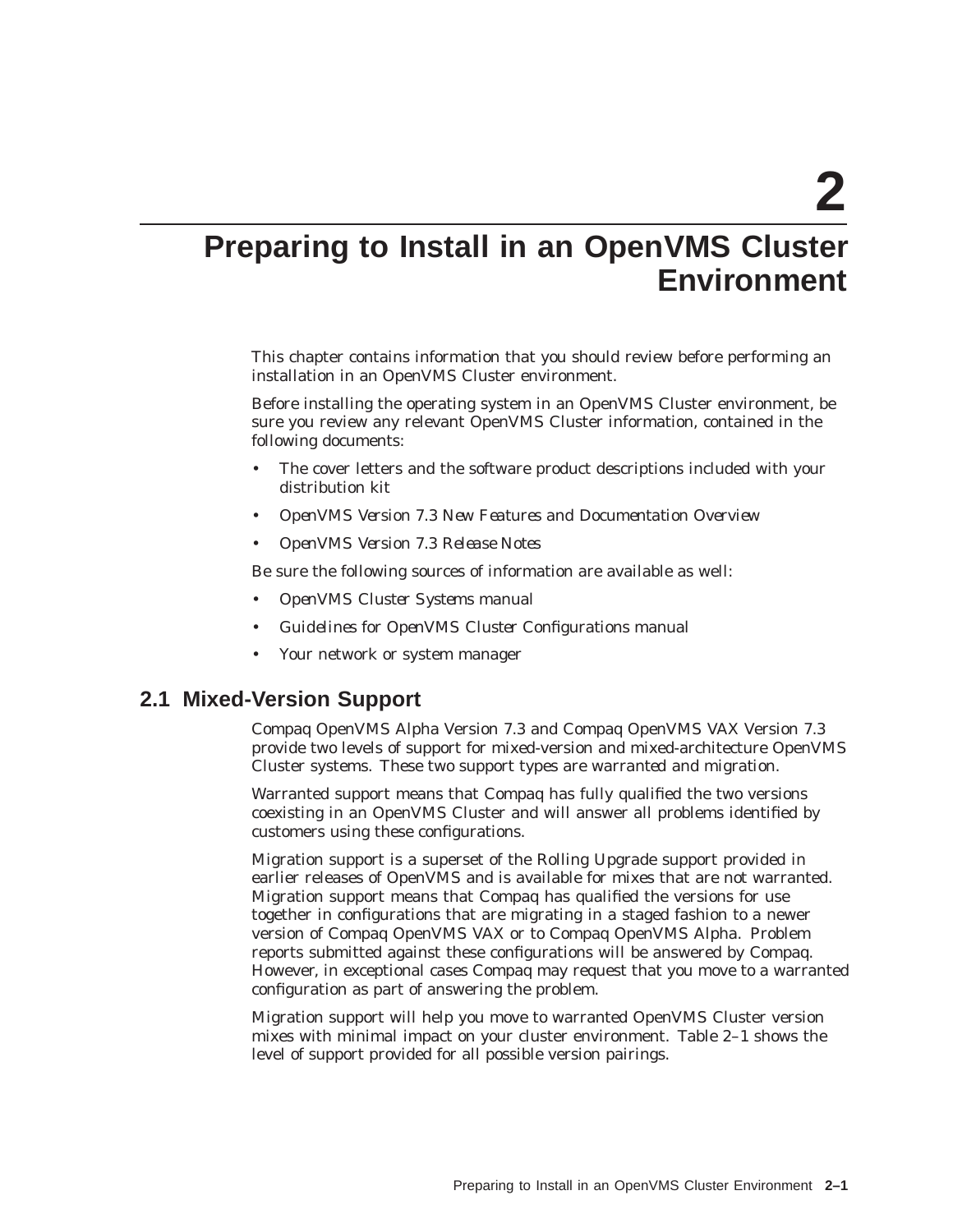|                       | Alpha/VAX V7.3   | Alpha V7.2x<br><b>VAX V7.2</b> | <b>Alpha V7.1-2</b><br><b>VAX V7.1</b> |
|-----------------------|------------------|--------------------------------|----------------------------------------|
| Alpha/VAX V7.3        | <b>WARRANTED</b> | <b>Migration</b>               | <b>Migration</b>                       |
| Alpha V7.2x/VAX V7.2  | <b>Migration</b> | <b>WARRANTED</b>               | <b>Migration</b>                       |
| Alpha V7.1-2/VAX V7.1 | <b>Migration</b> | <b>Migration</b>               | <b>WARRANTED</b>                       |

| Table 2-1 OpenVMS Cluster Warranted and Migration Support |  |  |  |  |  |
|-----------------------------------------------------------|--|--|--|--|--|
|-----------------------------------------------------------|--|--|--|--|--|

# **2.2 OpenVMS Cluster Information You Will Need**

If during the installation you answer YES to the system prompt asking whether your system will be a member of an OpenVMS Cluster, you will need to provide the following information after you boot the system disk:

| <b>Required Information</b>                                                         | <b>Explanation</b>                                                                                                                                                                                                                                                                                                                                                             |
|-------------------------------------------------------------------------------------|--------------------------------------------------------------------------------------------------------------------------------------------------------------------------------------------------------------------------------------------------------------------------------------------------------------------------------------------------------------------------------|
| Type of configuration                                                               | Configuration types (CI, DSSI, SCSI, local area, or mixed-<br>interconnect) are distinguished by the interconnect device that<br>the VAX and Alpha computers in the OpenVMS Cluster use to<br>communicate with one another.                                                                                                                                                    |
| DECnet node name and node<br>address                                                | See the network or system manager to obtain the DECnet node<br>name and node address for the computer on which you are<br>installing the Compaq OpenVMS Alpha operating system. If<br>you install DECnet-Plus for OpenVMS Alpha (Phase V) software<br>and do not plan to use DECnet Phase IV for OpenVMS Alpha<br>addresses, then you do not need to provide this information. |
| Allocation class value                                                              | During the installation procedure, you will be asked for the<br>allocation class value (ALLOCLASS) of the Alpha computer on<br>which you are installing the Compaq OpenVMS Alpha operating<br>system. For example:                                                                                                                                                             |
|                                                                                     | Enter a value for this node ALLOCLASS parameter:                                                                                                                                                                                                                                                                                                                               |
|                                                                                     | Refer to <i>OpenVMS Cluster Systems</i> for the rules on specifying<br>allocation class values.                                                                                                                                                                                                                                                                                |
|                                                                                     | Note that in a mixed-interconnect OpenVMS Cluster<br>environment, the allocation class value cannot be zero if the<br>nodes serve DSSI or CI disks. It must be a value from 1 to 255.<br>This is also true for any Alpha computer that is connected to a<br>dual-pathed disk.                                                                                                  |
|                                                                                     | After you enter the allocation class value, the installation<br>procedure uses it to automatically set the value of the<br>ALLOCLASS system parameter.                                                                                                                                                                                                                         |
| Whether you want a quorum<br>disk                                                   | Refer to <i>OpenVMS Cluster Systems</i> to help you determine<br>whether you want a quorum disk in the cluster.                                                                                                                                                                                                                                                                |
| Location of the page and swap<br>files                                              | On a nonclustered system, the page and swap files are on one or<br>more local disks but on a clustered system, the files are on one or<br>more local or clustered disks. See OpenVMS Cluster Systems to<br>help you determine where the page and swap files will be located<br>for the system on which you are installing the OpenVMS Alpha<br>operating system software.      |
| Systems that will be MOP <sup>1</sup><br>servers, disk servers, and tape<br>servers | If you are going to set up either a local area or a mixed-<br>interconnect cluster, you will need to make these determinations.                                                                                                                                                                                                                                                |

1Servers that use the DECnet maintenance operation protocol.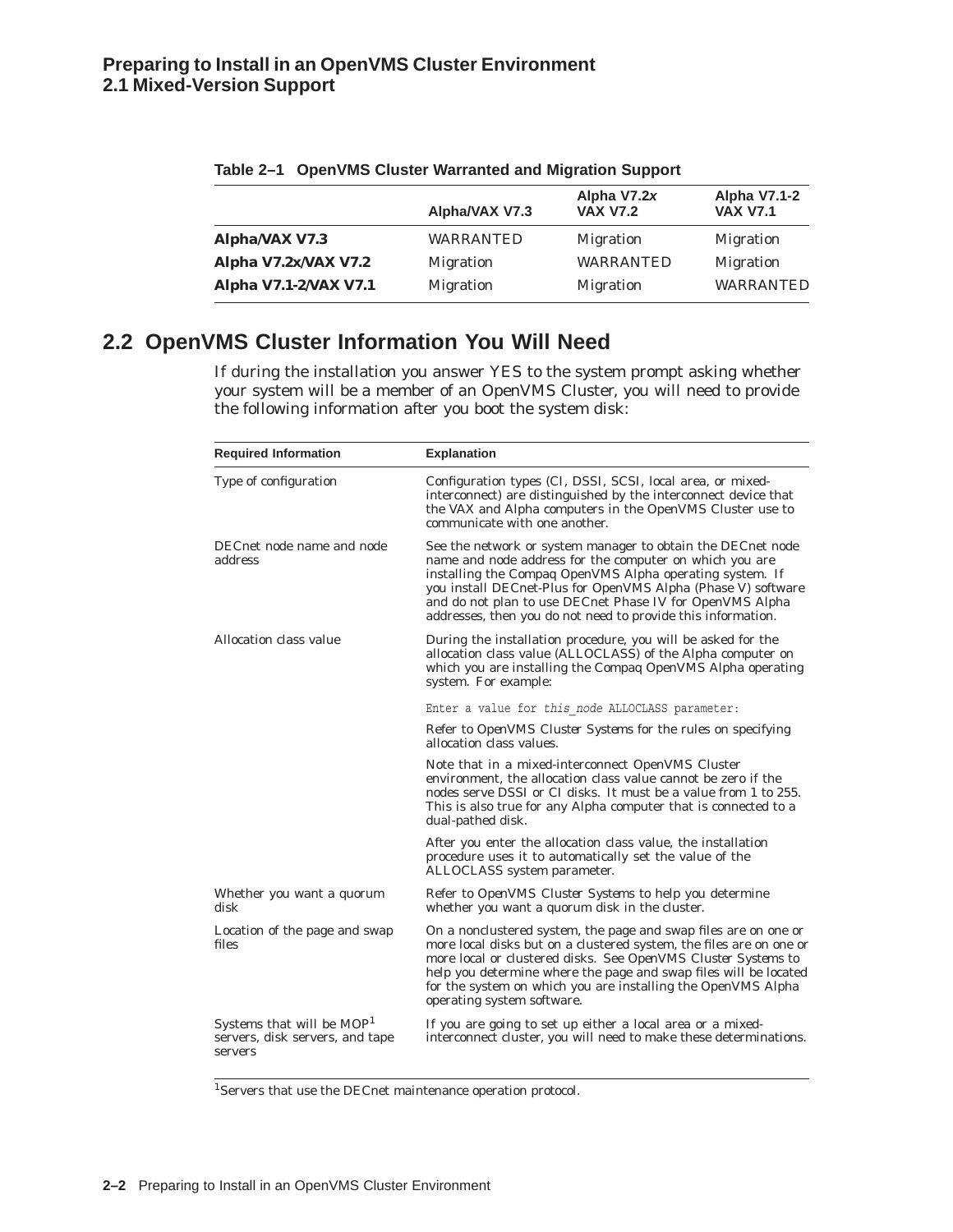#### **Preparing to Install in an OpenVMS Cluster Environment 2.2 OpenVMS Cluster Information You Will Need**

| <b>Required Information</b>                  | <b>Explanation</b>                                                                                                                                                                    |  |  |
|----------------------------------------------|---------------------------------------------------------------------------------------------------------------------------------------------------------------------------------------|--|--|
| Cluster group number and<br>cluster password | If you are going to set up a local area cluster or a mixed-<br>interconnect cluster that is LAN-based, use the following rules to<br>determine the cluster group number and password: |  |  |
|                                              | Cluster group number $- A$ number in the range from 1 to<br>4095 or 61440 to 65535                                                                                                    |  |  |
|                                              | Cluster password $-$ Must be from 1 to 31 alphanumeric<br>characters in length and can include dollar signs (\$) and<br>underscores ()                                                |  |  |

# **2.3 Beginning the Installation**

After you have completed all the tasks in this chapter, go to Chapter 3 to begin the installation.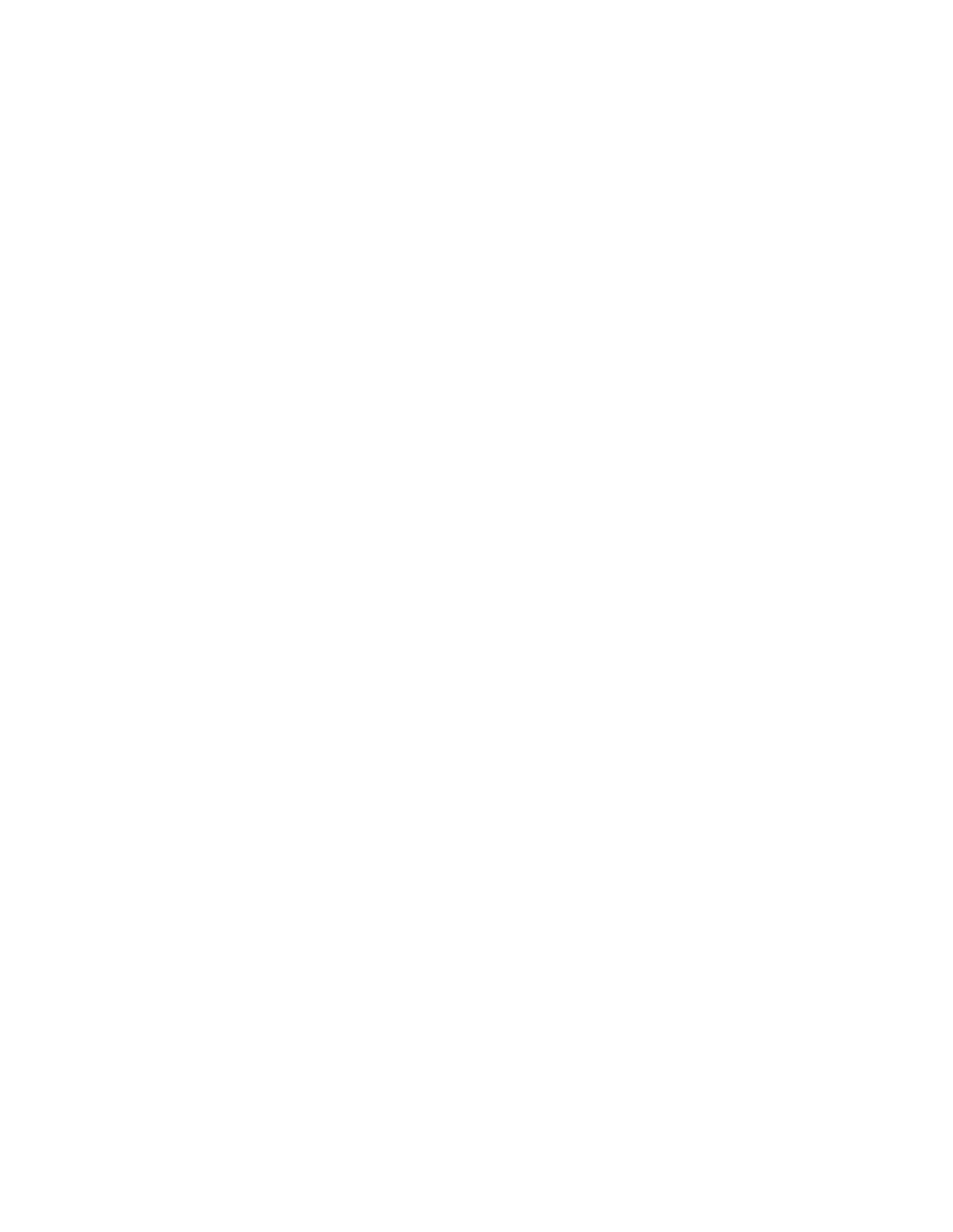**3**

# **Installing the Compaq OpenVMS Alpha Operating System**

This chapter describes the following installation tasks:

- Preparing to respond to prompts during the installation
- Installing from the operating system CD–ROM
- Creating the system disk
- Registering licenses
- Selecting operating system components
- Installing layered products
- Booting the new system disk
- Rebooting the system
- Joining an OpenVMS Cluster (optional)
- Running AUTOGEN
- Logging in to the SYSTEM account

**Note**

Before you install the operating system, the correct version of console firmware should be running on your computer, as described in Section 1.2.4.

# **3.1 Preparing to Respond to Prompts During the Installation**

At different points during the installation, you must respond to prompts asking you to supply specific information. This manual and the Help text available during the installation procedure tell you how to obtain most of this information and how to make decisions when responding to specific prompts.

However, Compaq recommends that you review the following summary before you begin the installation so that you have an understanding beforehand of the types of information you will need to provide.

During the installation, the system will prompt you for the following information:

- The names of the source drive, target drive, and local area network device (if you are booting from an InfoServer system).
- Whether you want to select the INITIALIZE or PRESERVE option (as described in Chapter 1).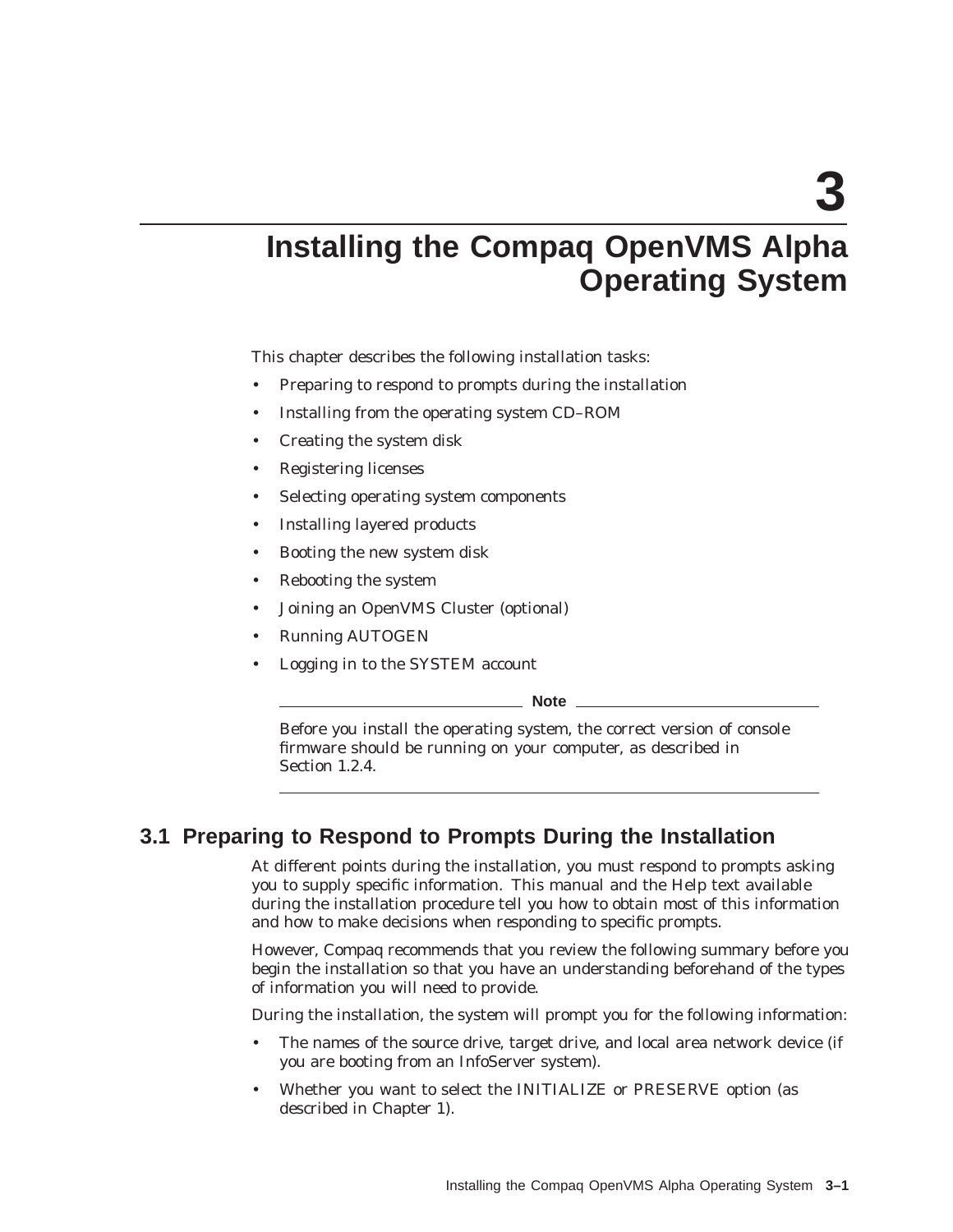- A volume label for the target disk (if you choose not to use the default volume label).
- A password for the SYSTEM account. You will be prompted to enter a password of at least 8 characters (but not exceeding 31 characters).
- Whether you want to join an OpenVMS Cluster system and, if so, what kind (as described in Chapter 2).
- DECnet node name and address (or values for the system parameters, SCSNODE and SCSSYSTEMID).

**Note**

If you install the DECnet-Plus for OpenVMS Alpha software but want to use addresses compatible with DECnet Phase IV for OpenVMS Alpha software, you still need to provide this information. These settings identify your system by name and number in a DECnet or cluster environment. Note that if you supply a DECnet address, the system will automatically calculate the SCSSYSTEMID value. If necessary, see the network or system manager to obtain this information.

- Information listed on Product Authorization Keys (PAKs) for your OpenVMS licenses. To register your licenses, you will need to enter the information listed on the PAK for each license.
- Operating system components that you want to install (including DECwindows and OpenVMS Management Station files). You can install all components by default, or you can select each component individually.

You can install DECwindows Motif for OpenVMS Alpha, Compaq TCP/IP Services for OpenVMS, and either DECnet-Plus for OpenVMS Alpha or DECnet Phase IV for OpenVMS Alpha with the Compaq OpenVMS Alpha operating system. If you install DECwindows Motif for OpenVMS Alpha, you must include the Support for DECwindows components. If you install either implementation of DECnet, you must include the Support for DECnet components. You must also include these components if you later plan to install these products separately.

If you need to create a kit to install the PC component of the OpenVMS Management Station software, then you must include the OpenVMS Management Station Software—PC files component.

See Section 3.5.3 for a complete list of components included with the Compaq OpenVMS Alpha operating system.

# **3.2 Booting the Operating System CD–ROM**

The Compaq OpenVMS Alpha Version 7.3 operating system includes procedures that allow you to easily install the operating system using the POLYCENTER Software Installation utility. To get started, boot the Compaq OpenVMS Alpha operating system CD–ROM either from your local CD–ROM drive or from a CD–ROM drive connected to the InfoServer, as described in the following sections.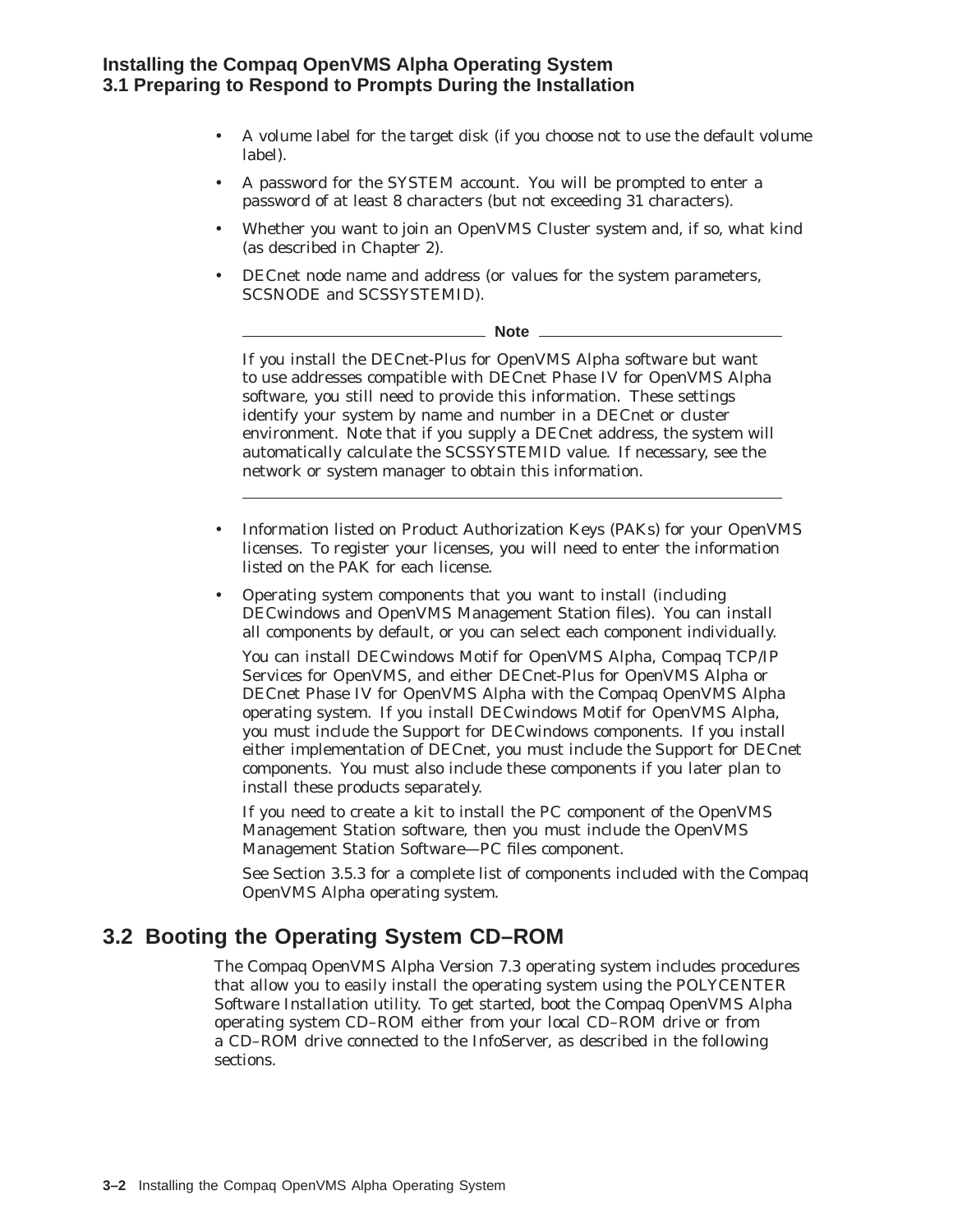#### **3.2.1 Booting from the Local Drive**

To boot the operating system CD–ROM from the local CD–ROM drive, follow these steps:

- 1. Insert the operating system CD–ROM into the local CD–ROM drive.
- 2. At the console prompt (>>>), enter the SHOW DEVICE command so you can identify the name of the CD–ROM drive (for example, DKA400:).
- 3. Enter the boot command in the following format:

BOOT -FLAGS 0,0 source-drive

Substitute the device name of the CD–ROM drive (as listed in the SHOW DEVICE display) for *source-drive*.

For example, if the SHOW DEVICE display lists the device name of your CD–ROM drive as DKA400, enter the following command and press the Return key:

>>> BOOT -FLAGS 0,0 DKA400

#### **3.2.2 Booting from the InfoServer**

To boot the operating system CD–ROM using the InfoServer, follow these steps:

1. At the console prompt (>>>), enter the SHOW DEVICE command and scan the devices listed in the output to determine the name of the CD–ROM drive. Look for a device listed with its hardware address; for example, see the last line in the following example:

>>>SHOW DEVICE

| dva0.0.0.1000.0 | DVA0.                         | RX23         |      |
|-----------------|-------------------------------|--------------|------|
| dka200.2.0.5.0  | DKA200                        | RZ28M        | 1004 |
| dka300.3.0.5.0  | DKA300                        | RZ29B        | 0016 |
| dka400.4.0.5.0  | DKA400                        | RZ26L        | 442F |
| ewa0.0.0.3.0    | $00 - 00 - F8 - 1F - 70 - 3D$ | Twisted-Pair |      |

For additional information, refer to the *Compaq OpenVMS Operating System for Alpha and VAX Software Product Description* and the hardware manuals that you received with your Alpha computer.

2. At the console prompt, enter the following command:

>>> BOOT -FLAGS 0,0 -FILE *APB-filename lan-device-name*

Note the following conventions:

- *APB-filename* is the unique file name that was assigned to the APB.EXE file when it was copied from the operating system CD-ROM to the InfoServer (for example, APB\_V73). This file is the name of the APB program used for the initial system load (ISL) boot program.
- *lan-device-name* is the name of the local area network (LAN) device identified with your computer, as determined by using the SHOW DEVICE command in the previous step.

**Note**

If you are using a DEC 3000 or 4000 series system, note the following: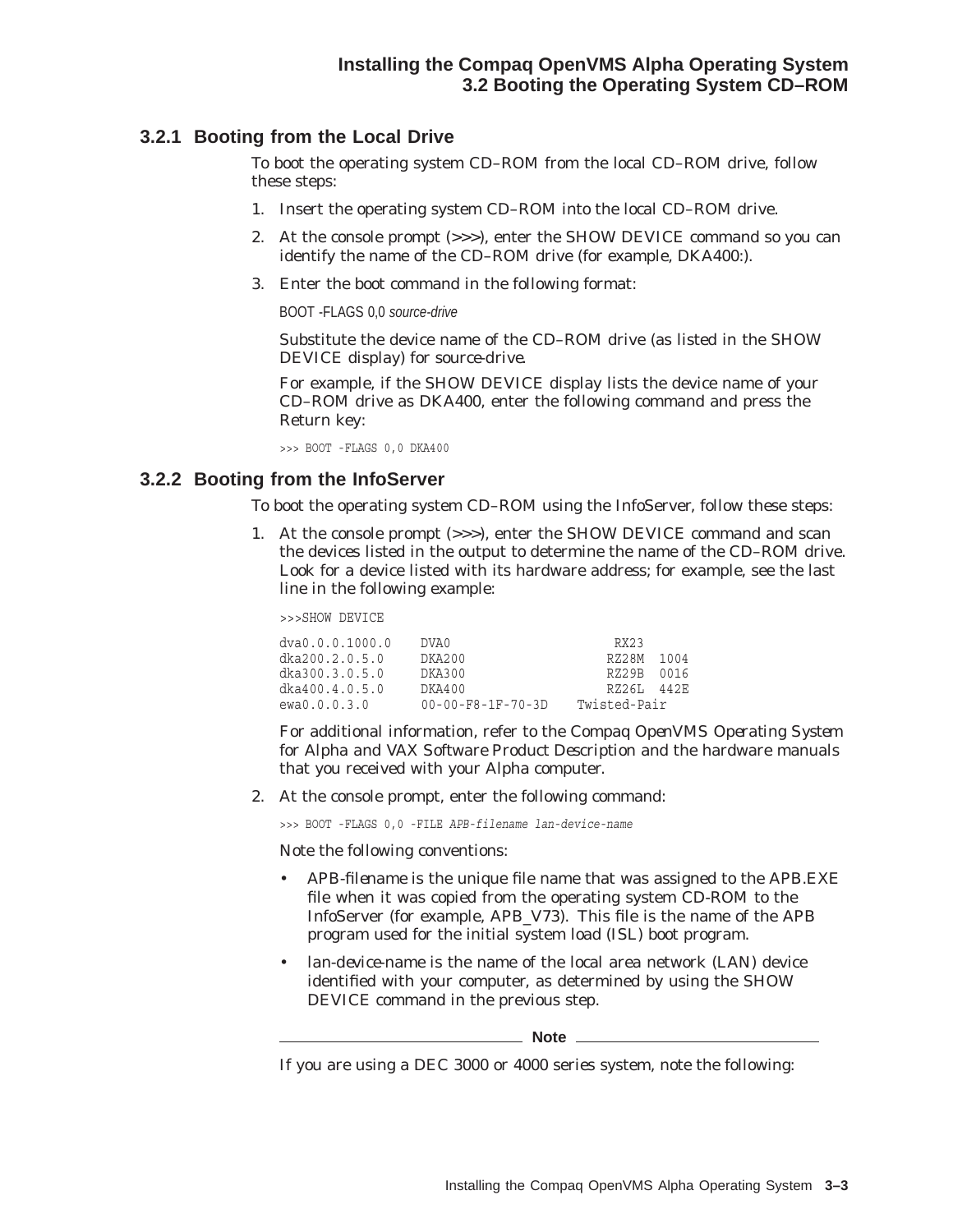#### **Installing the Compaq OpenVMS Alpha Operating System 3.2 Booting the Operating System CD–ROM**

- On DEC 3000 series systems, you can boot through the InfoServer using an alternate TURBOchannel device, such as a PMAD (Ethernet) or DEFTA (FDDI), by specifying the device name as "*n*/ESA0". The value for *n* is the TURBOchannel slot number, which you can obtain by entering the SHOW CONFIGURATION command at the console prompt (>>>) and examining the display. For more information, see Section A.1.8, in Appendix A.
- On DEC 4000 series systems, you *must* specify the ISL file name in uppercase (APB\_073).
- 3. The InfoServer ISL program then displays the following menu:

```
Network Initial System Load Function
Version 1.2
 FUNCTION FUNCTION
  ID
   1 - Display Menu
   2 - Help
   3 - Choose Service
   4 - Select Options
  5 - Stop
Enter a function ID value:
```
- 4. Respond to the prompts as follows, pressing the Return key after each entry:
	- a. Enter 3 for the function ID.
	- b. Enter 2 for the option ID.
	- c. Enter the service name (ALPHA073).
	- A sample display follows:

```
Enter a function ID value: 3 Return
OPTION OPTION
 \begin{array}{c} \texttt{ID} \\ 1 \end{array}- Find Services
  2 - Enter known Service Name
Enter an Option ID value: 2 Return
Enter a Known Service Name: ALPHA073 Return
```
\_\_\_\_\_\_\_\_\_\_\_\_\_ Note \_\_

If you boot the Compaq OpenVMS Alpha operating system CD–ROM from an InfoServer but lose your connection during the installation procedure (the system is unresponsive and pressing Ctrl/Y does not return you to the menu), do the following: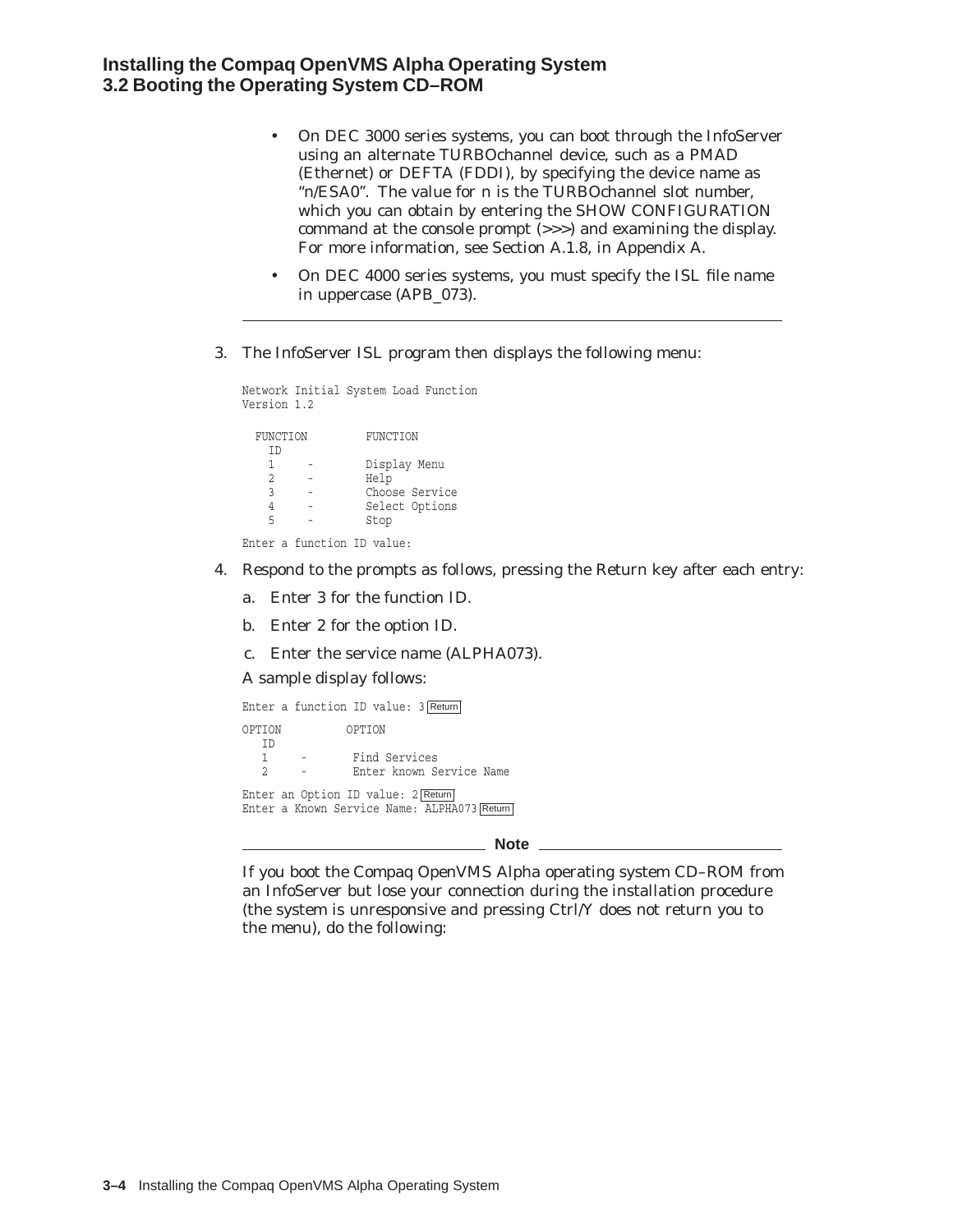#### **Installing the Compaq OpenVMS Alpha Operating System 3.2 Booting the Operating System CD–ROM**

| IF                                                    | THEN                                                                                                                                                                                                           |  |  |  |
|-------------------------------------------------------|----------------------------------------------------------------------------------------------------------------------------------------------------------------------------------------------------------------|--|--|--|
| you previously chose the<br><b>INITIALIZE</b> option, | do the following:                                                                                                                                                                                              |  |  |  |
|                                                       | Reboot the Compaq OpenVMS Alpha operating<br>1.<br>system CD-ROM.                                                                                                                                              |  |  |  |
|                                                       | 2.<br>Choose the install option from the menu and<br>perform the installation again, as described in this<br>chapter.                                                                                          |  |  |  |
| you previously chose the<br>PRESERVE option,          | do the following:                                                                                                                                                                                              |  |  |  |
|                                                       | Reboot the Compaq OpenVMS Alpha operating<br>1.<br>system CD-ROM.                                                                                                                                              |  |  |  |
|                                                       | 2.<br>Enter the DCL environment by choosing option 7<br>from the menu.                                                                                                                                         |  |  |  |
|                                                       | Mount the device containing your backup copy of<br>3.<br>the target disk and the device that is your target<br>disk.                                                                                           |  |  |  |
|                                                       | Restore the backup copy of your target disk by<br>4.<br>entering the appropriate BACKUP commands.<br>(See Appendix B for complete information using<br>MOUNT and BACKUP commands to restore a<br>system disk.) |  |  |  |
|                                                       | 5.<br>Log out from the DCL environment.                                                                                                                                                                        |  |  |  |
|                                                       | Choose the install option from the menu and<br>6.<br>perform the installation again, as described in this<br>chapter.                                                                                          |  |  |  |

# **3.3 Creating the System Disk**

The following sections describe how to create the system disk from the operating system CD–ROM.

#### **3.3.1 Installing from the CD–ROM**

After you boot the operating system CD–ROM, choose the install option (1) from the menu displayed on the screen. For example:

OpenVMS (TM) Alpha Operating System, Version 7.3 Copyright (c) 2001 Compaq Computer Corporation. All rights reserved. Installing required known files... Configuring devices... \*\*\*\*\*\*\*\*\*\*\*\*\*\*\*\*\*\*\*\*\*\*\*\*\*\*\*\*\*\*\*\*\*\*\*\*\*\*\*\*\*\*\*\*\*\*\*\*\*\*\*\*\*\*\*\*\*\*\*\*\*\*\*\* You can install or upgrade the OpenVMS Alpha operating system or you can install or upgrade layered products that are included on the OpenVMS Alpha operating system CD-ROM. You can also execute DCL commands and procedures to perform "standalone" tasks, such as backing up the system disk. Please choose one of the following: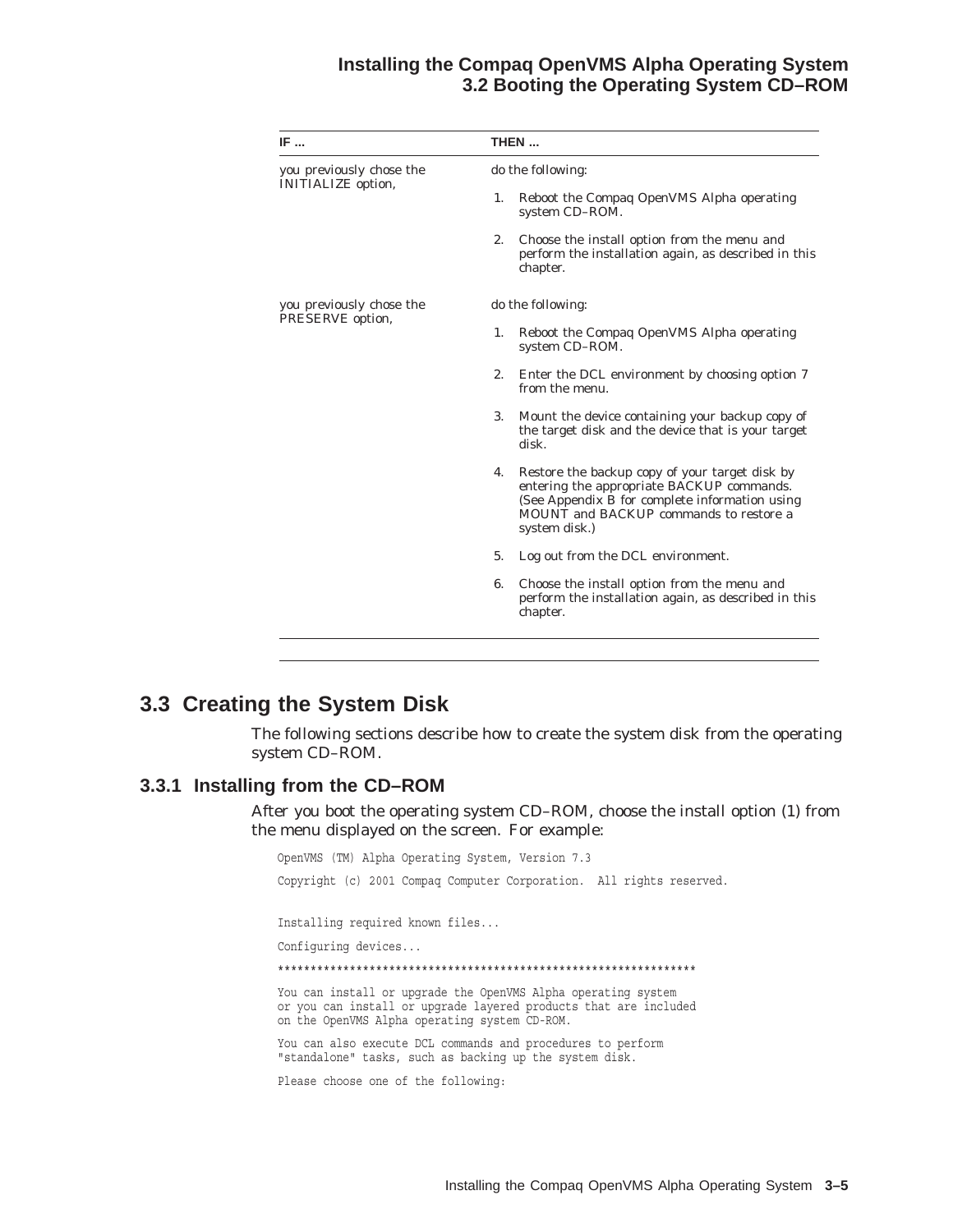#### **Installing the Compaq OpenVMS Alpha Operating System 3.3 Creating the System Disk**

- 1) Upgrade, install or reconfigure OpenVMS Alpha Version 7.3
- 2) Display products and patches that this procedure can install
- 3) Install or upgrade layered products and patches
- 4) Show installed products
- 5) Reconfigure installed products
- 6) Remove installed products
- 7) Execute DCL commands and procedures
- 8) Shut down this system

Enter CHOICE or ? for help: (1/2/3/4/5/6/7/8/?) 1

The Compaq OpenVMS Alpha operating system CD–ROM may contain patch kits. If it does, information similar to the following is displayed:

The following PATCH kits are present on the OpenVMS Alpha distribution media.

| PRODUCT                     | КТТ ТҮРЕ                        | KIT FORMAT |
|-----------------------------|---------------------------------|------------|
| DEC AXPVMS UCXECO 42 1 V1.0 | ----------------------<br>Patch | Sequential |
|                             |                                 |            |

1 item found

Please consult the OpenVMS Alpha Upgrade and Installation Manual, the Release Notes, and the Cover Letter to determine if any or all of these patches may be required for your system.

If you have not already done so, check to determine if you need to install any patches.

#### **3.3.2 Choosing INITIALIZE or PRESERVE**

After you choose the install option, the system displays the following information and prompts:

\*\*\*\*\*\*\*\*\*\*\*\*\*\*\*\*\*\*\*\*\*\*\*\*\*\*\*\*\*\*\*\*\*\*\*\*\*\*\*\*\*\*\*\*\*\*\*\*\*\*\*\*\*\*\*\*\*\*\* The installation procedure will ask a series of questions. () - encloses acceptable answers [] - encloses default answers Type your response and press the <Return> key. Type: ? - to repeat an explanation ^ - to change prior input (not always possible) Ctrl/Y - to exit the installation procedure There are two choices for Installation/Upgrade: INITIALIZE - Removes all software and data files that were previously on the target disk and installs OpenVMS Alpha. PRESERVE -- Installs or upgrades OpenVMS Alpha on the target disk and retains all other contents of the target disk. \* NOTE: You cannot use preserve to install OpenVMS Alpha on a disk on which OpenVMS VAX or any other operating system is installed.

Do you want to INITIALIZE or to PRESERVE? [PRESERVE]

Respond to the INITIALIZE or PRESERVE prompt as follows: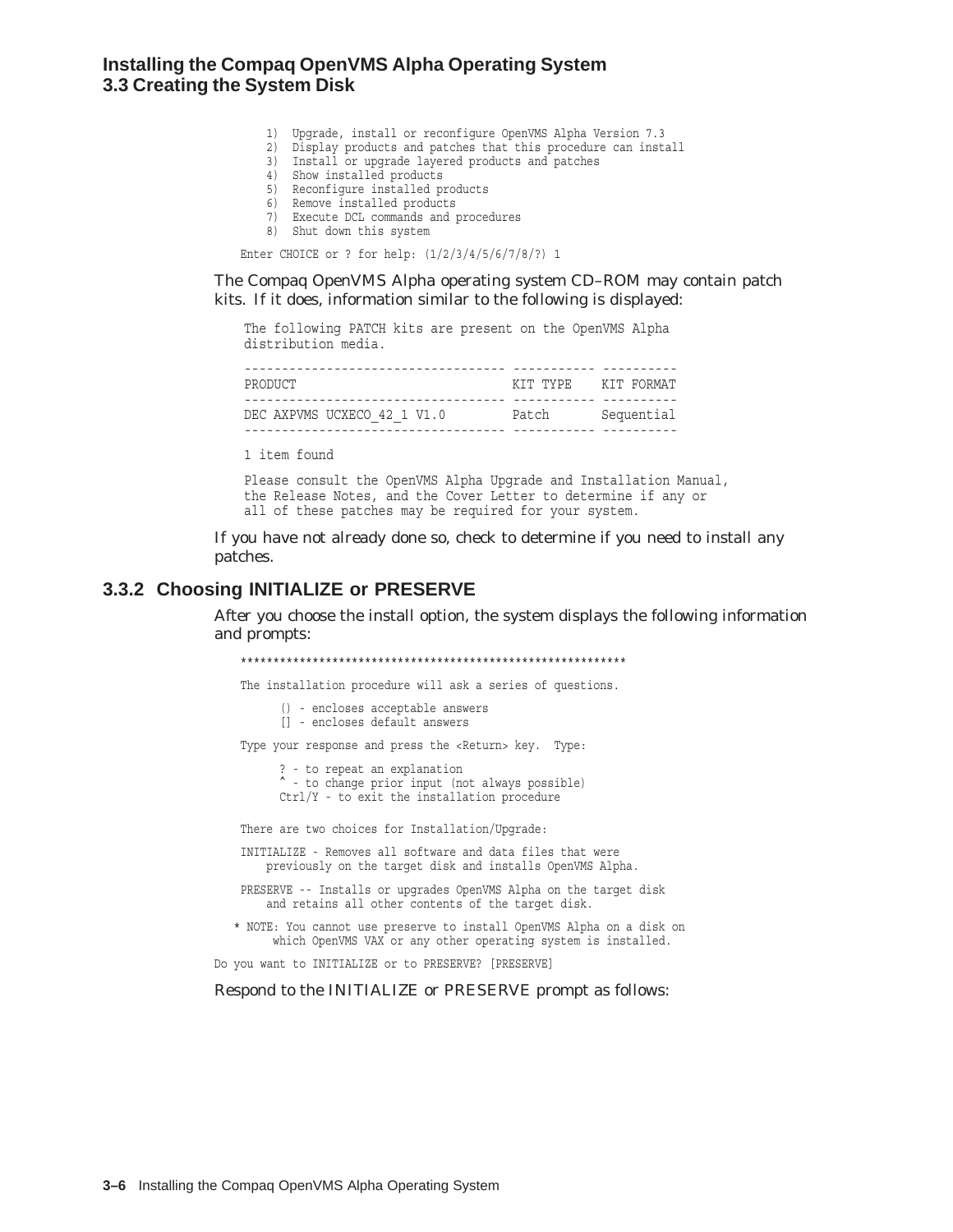#### **Installing the Compaq OpenVMS Alpha Operating System 3.3 Creating the System Disk**

| IF                                                            | THEN                                                   |  |  |
|---------------------------------------------------------------|--------------------------------------------------------|--|--|
| your system disk is new,                                      | do the following:                                      |  |  |
|                                                               | Enter INITIALIZE.<br>$\mathbf{1}$ .                    |  |  |
|                                                               | Press the Return key.<br>2.                            |  |  |
| you want to remove all files from<br>an existing system disk, | do the following:                                      |  |  |
|                                                               | Enter INITIALIZE.<br>$1_{-}$                           |  |  |
|                                                               | Press the Return key.<br>2.                            |  |  |
| you want to retain certain files<br>on an existing disk,      | press the Return key to accept the default (PRESERVE). |  |  |

#### **3.3.3 Specifying the Target Disk**

The procedure next asks you for the name of the target disk. If you enter a question mark (?), the system displays a list of devices on your system. Select the appropriate disk and respond to the prompt. For example:

You must enter the device name for the target disk on which OpenVMS Alpha will be installed.

Enter device name for target disk: (? for choices) DKB400

If you select a device that is not available or that cannot be used for some other reason, the system displays information indicating why the device cannot be used. For example, if you enter MKA500, a tape device, a message similar to the following is displayed:

MKA500 is not a disk device

#### **3.3.4 Specifying the Volume Label**

The system then prompts you for the volume label and asks if the information is correct. You can keep the label already assigned to the disk, accept the default label assigned by the system (ALPHASYS), or specify a different volume label (with a limit of 12 characters that can be letters A–Z, numbers 0–9, dollar signs  $(S)$ , hyphens  $(-)$ , or underscores  $(-)$ ).

**Note** \_

Compaq strongly recommends that the volume labels for all disks on your system or OpenVMS Cluster have unique labels. If a disk that has the same label as the system disk is mounted, various OpenVMS components will not function as intended.

After you select the volume label and choose to continue by answering Yes to the next prompt, the target disk is initialized and mounted, and page and swap files are created. For example:

DKB400: is now labeled ALPHASYS. The existing label causes problems for OpenVMS. You must enter a new label. Enter volume label for target system disk: [ALPHASYS] alphainsv You have chosen to install OpenVMS Alpha on a new disk.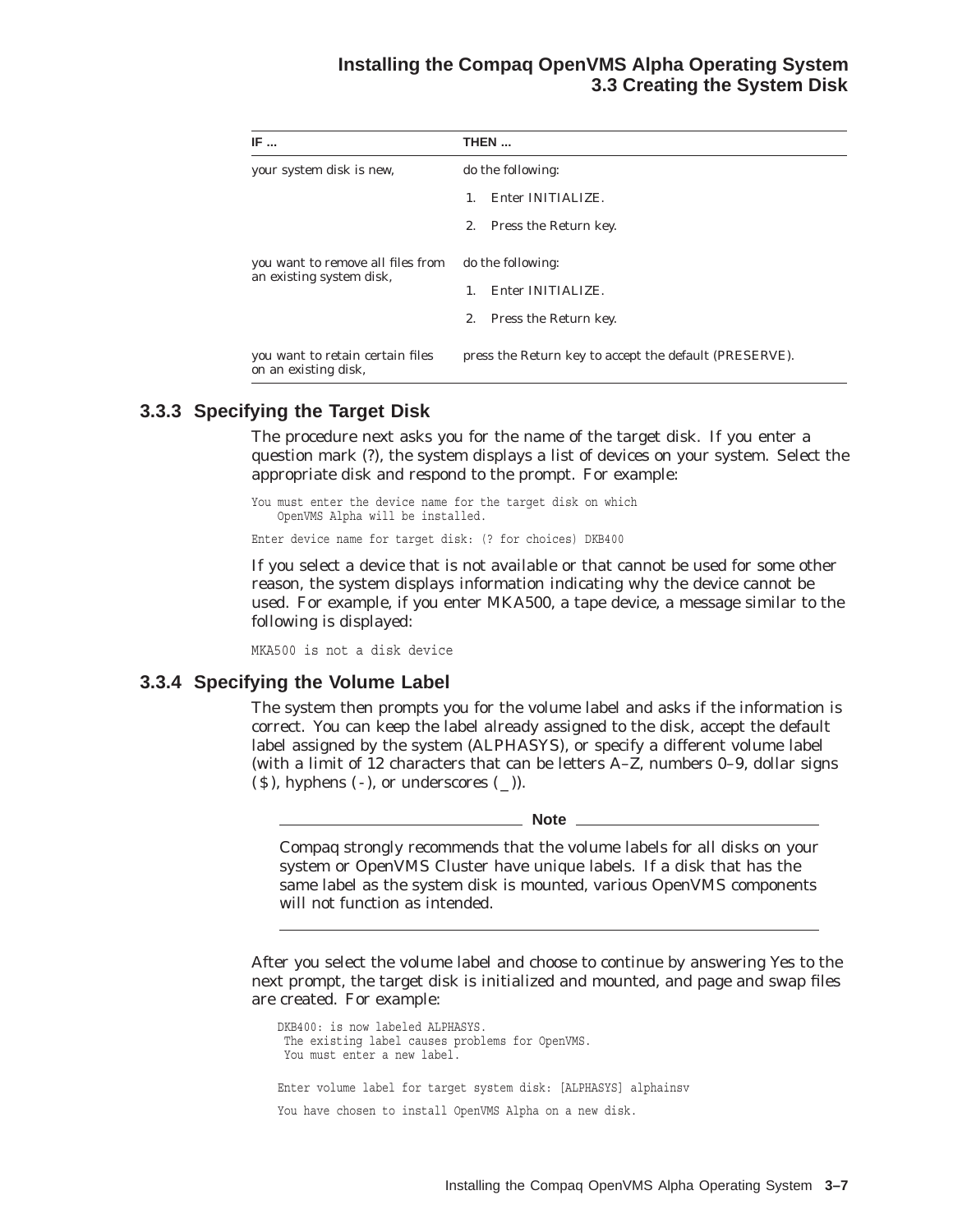#### **Installing the Compaq OpenVMS Alpha Operating System 3.3 Creating the System Disk**

The target system disk, DKB400:, will be initialized. It will be labeled ALPHAINSV. Any data currently on the target system disk will be lost. Is this OK? (yes/No) y Initializing and mounting target....

**3.3.5 Setting the SYSTEM Account Password**

Creating page and swap files....

Before you respond to the system prompt asking you to enter a password for the SYSTEM account, note the following:

- Passwords must be at least eight characters in length; they do not appear on the display.
- Press the Return key after you enter the password.
- After you enter the password, the procedure checks to make sure it meets the requirements for a valid password.
- Reenter the password for verification.

The following is a sample display:

```
You must enter a password for the SYSTEM account.
The password must be a minimum of 8 characters in length,
and may not exceed 31 characters.
It will be checked and verified.
The system will not accept passwords that can be guessed easily.
The password will not be displayed as you enter it.
```
Password for SYSTEM account:

Reenter SYSTEM password for verification:

If you reenter the password incorrectly or if the system determines that the password is too easy for another user to guess, the system displays an error message and gives you the opportunity to specify a valid password.

#### **3.3.6 Becoming a Cluster Member**

The procedure now asks if your system will be part of a cluster. The display is similar to the following:

Will this system be a member of an OpenVMS Cluster? (Yes/No) Yes

You should answer Yes if the system will be an OpenVMS Galaxy instance or a member of an OpenVMS cluster. Answering Yes to this question causes SYS\$MANAGER:CLUSTER\_CONFIG.COM to run automatically when your newly installed system is first booted. The CLUSTER\_CONFIG procedure will ask a series of questions about the cluster. Refer to

If you answer No to the cluster question, the system can still be a member of an OpenVMS Cluster. However, in this case you will have to explicitly configure the cluster when your newly installed system is first booted. You can do this by executing a command similar to the following:

\$ @SYS\$MANAGER:CLUSTER\_CONFIG

For detailed information about cluster configuration, refer to the *OpenVMS Cluster Systems* manual.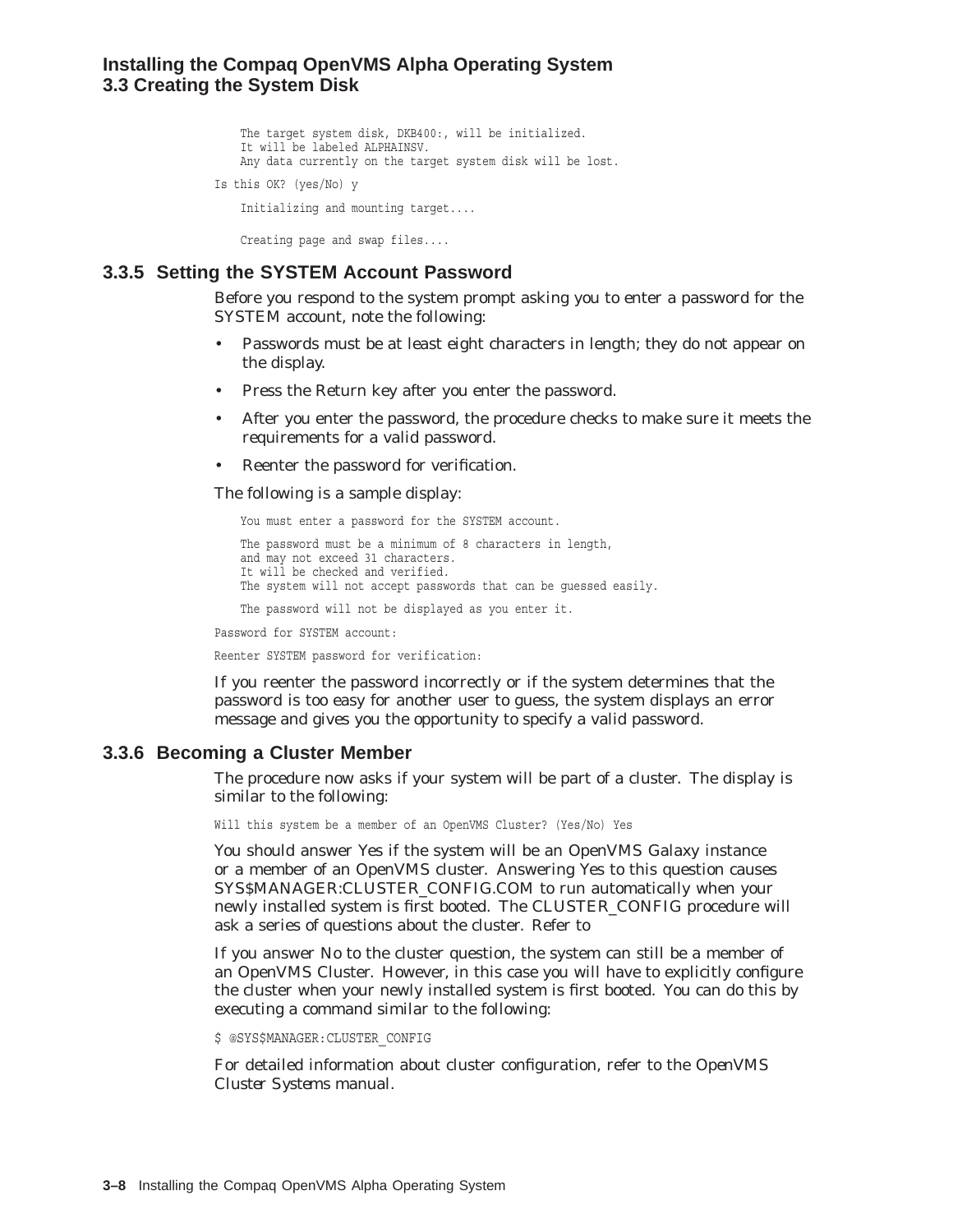#### **3.3.7 Becoming an OpenVMS Galaxy Instance**

The procedure next asks if your system will be an instance in an OpenVMS Galaxy. The display is similar to the following:

Will this system be an instance in an OpenVMS Galaxy? (Yes/No) Yes

If you answer Yes to this question, and you also answered Yes to the OpenVMS Cluster question, information about required remedial kits is displayed.

For compatibility with OpenVMS Galaxy, any systems in the OpenVMS Cluster that are running versions of OpenVMS prior to Version 7.1-2 must have a remedial kit installed. The following display indicates the correct remedial kits for various OpenVMS systems.

For compatibility with OpenVMS Galaxy, any systems in the OpenVMS Cluster that are running versions of OpenVMS prior to Version 7.1-2 must have a remedial kit installed. The appropriate kit from the following list must be installed on all system disks used by these systems. (Later versions of these remedial kits may be used if available.)

| ALPSYSB02 071 |
|---------------|
| ALPSYSB02 062 |
|               |
| VAXSYSB01 071 |
| VAXSYSB01 062 |
|               |

#### **3.3.8 MEMORY CHANNEL Information**

This section contains information specific to becoming a cluster member in a MEMORY CHANNEL environment.

The MEMORY CHANNEL remedial kit (ALPMC01\_071 and later) changed the data structures used with MEMORY CHANNEL. This change is not backwardly compatible and requires special considerations for MEMORY CHANNEL when upgrading OpenVMS from a version earlier than Version 7.1-2 to Version 7.1-2 (or later), under the following conditions:

- Your upgraded system disk will be part of an OpenVMS Cluster, and
- One or more of the systems in the OpenVMS Cluster has a MEMORY CHANNEL adapter, and
- Either:
	- Your OpenVMS Cluster uses multiple system disks, or
	- You will be performing a rolling upgrade

If your target system is already at OpenVMS Version 7.3 or later, you have already resolved this configuration issue. In this case, or if you indicated that the target system will not be a member of an OpenVMS Cluster, the procedure jumps to Section 3.3.9. Otherwise, it proceeds as follows:

An OpenVMS Cluster may use more than one system disk, either on a continuing basis, or only during a rolling upgrade.

Will the OpenVMS Cluster use more than one system disk? (Yes/No) Yes

#### If you answer Yes to this question, the procedure provides information about MEMORY CHANNEL adapters, as follows:

A MEMORY CHANNEL adapter is a device that allows systems in an OpenVMS Cluster to be connected (usually through a MEMORY CHANNEL hub) to provide high speed communications among nodes in the OpenVMS Cluster.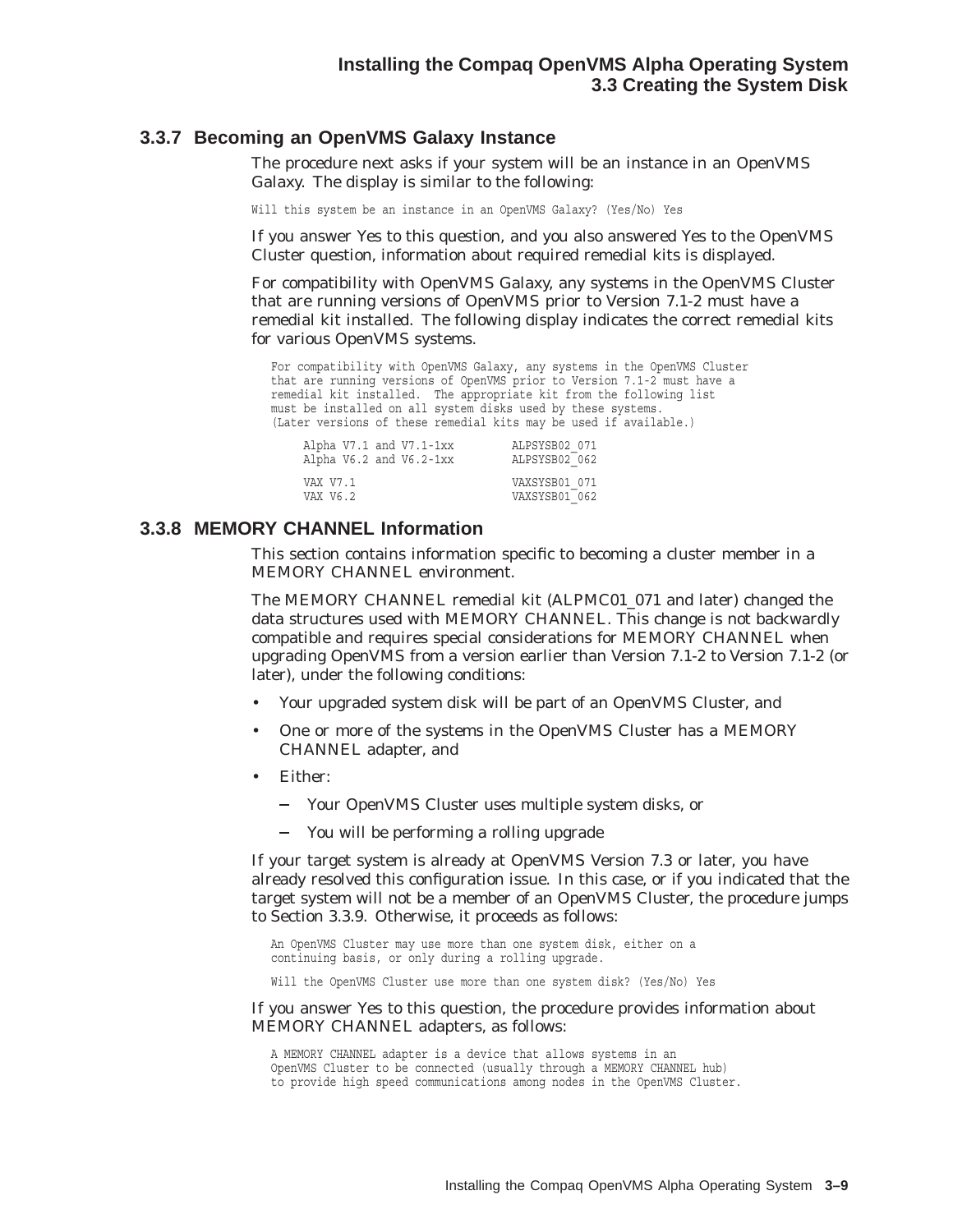If the procedure can detect that a MEMORY CHANNEL adapter (MCA) is present, it displays the following message:

This system has a MEMORY CHANNEL adapter.

Otherwise, it displays a question similar to the following:

Is a MEMORY CHANNEL adapter installed on this system or on any other system in the OpenVMS Cluster? (Yes/No) Yes

#### If you answer yes to this question, or your system has a MEMORY CHANNEL adapter, the following information is displayed:

You will be using multiple system disks and MEMORY CHANNEL adapters. This requires special consideration in order to avoid data corruption.

Either the ALPMC01 071 TIMA kit must be installed on all system disks, or you must not use the MEMORY CHANNEL until after all system disks in the OpenVMS Cluster have been upgraded to the new OpenVMS release and all systems have re-booted from the upgraded system disks.

You can prevent using MEMORY CHANNEL in one of two ways:

o Power off the MEMORY CHANNEL hub, if one is used, or

o Disconnect the MEMORY CHANNEL cable, if using a virtual hub.

You must NOT POWER UP OR RECONNECT until after all system disks in the OpenVMS Cluster have been upgraded to the new OpenVMS release and all systems have re-booted from the upgraded system disks.

You can search [VMS\$COMMON.SYSUPD] VMSINSTAL.HISTORY for ALPMC on any system disk to determine if the TIMA kit is installed on that disk.

Answer the next question with a "?" if you wish to search VMSINSTAL.HISTORY for the ALPMC01\_071 TIMA kit.

Do you have the ALPMC01\_071 TIMA kit installed on all systems disks that are part of the OpenVMS Cluster and that are prior to OpenVMS V7.3? (Yes/No) No

If you answer with a question mark (?), the OpenVMS SEARCH command is used to look in VMSINSTAL.HISTORY for the ALPMC01\_071 remedial kit. If the kit is found, the line in VMSINSTAL.HISTORY that contains it is displayed. If it is not found, the message ''No strings matched'' is displayed. In either case, the question is repeated.

Answer Yes if the ALPMC01\_071 remedial kit is installed as required on all system disks. Otherwise, answer No. If you answer No, the procedure continues as follows:

Have you powered off the MEMORY CHANNEL hub? (Or disconnected the MEMORY CHANNEL cable?) (Yes/No) No

Answer Yes if you have powered off the MEMORY CHANNEL hub or disconnected the MEMORY CHANNEL cable. Otherwise, answer No. If you answer No, the procedure continues as follows:

Before proceeding with the OpenVMS upgrade, you must either

o Install the ALPMC01\_071 TIMA kit on all system disks that are part of the OpenVMS Cluster, or

o Take action to prevent using MEMORY CHANNEL.

Termination is strongly recommended.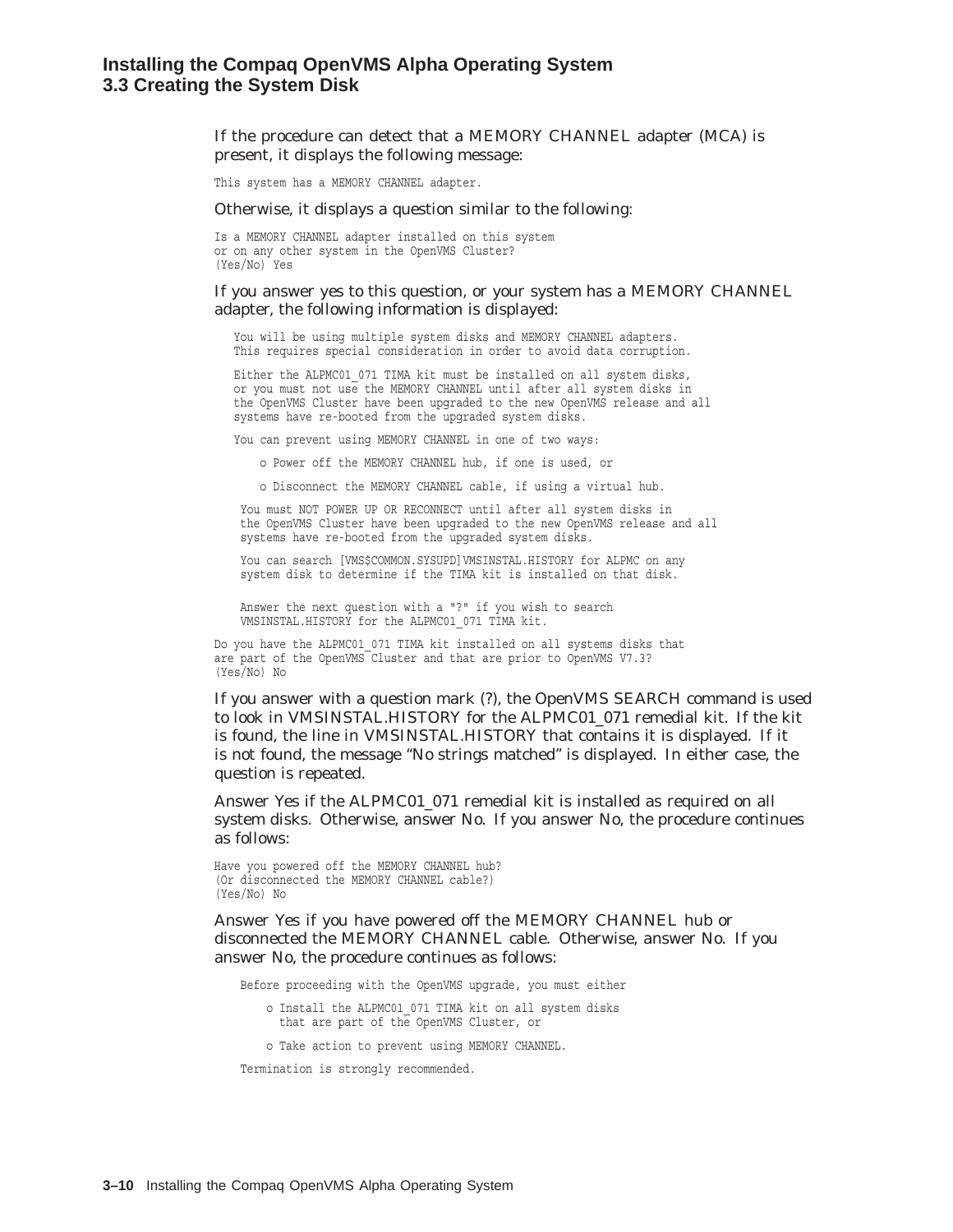#### **Installing the Compaq OpenVMS Alpha Operating System 3.3 Creating the System Disk**

Do you want to terminate? (Yes/No) [YES]

**Note**

If termination is recommended, do not attempt to continue. Follow the instructions provided in this section and with the ALPMC01\_071 remedial kit. If you continue, MEMORY CHANNEL will not work correctly and you will encounter problems, including possible data corruption.

The installation will not recommend terminating if

- The system will not be a member of an OpenVMS Cluster, or
- The OpenVMS Cluster does not use more than one system disk, or
- There is no MEMORY CHANNEL adapter in the OpenVMS Cluster, or
- The ALPMC01\_071 remedial kit is installed on all system disks in the OpenVMS Cluster, or
- You have powered down the MEMORY CHANNEL hub or disconnected the MEMORY CHANNEL cables

#### **3.3.9 Installing Windowing and Networking Products**

The procedure next asks if you want to install the following Compaq windowing and networking software:

- DECwindows Motif for OpenVMS Alpha
- DECnet-Plus for OpenVMS Alpha or DECnet Phase IV for OpenVMS Alpha
- Compaq TCP/IP Services for OpenVMS

This software is included with the Compaq OpenVMS Alpha operating system. You can change the default values for these products later in the installation procedure.

**Note**

The Compaq OpenVMS Alpha installation menu offers the choice to install either DECnet-Plus for OpenVMS Alpha or DECnet Phase IV for OpenVMS Alpha networking software. However, you *cannot* have DECnet-Plus for OpenVMS Alpha and DECnet Phase IV for OpenVMS Alpha concurrently installed on your system. Install one or the other.

Once you have DECnet and TCP/IP installed on your system, you can run DECnet applications over your TCP/IP network. Please see the *DECnet-Plus for OpenVMS Management Guide* for more information on DECnet over TCP/IP.

The display is similar to the following:

You can install the following products along with the OpenVMS operating system:

o DECwindows Motif for OpenVMS Alpha

- o DECnet-Plus for OpenVMS Alpha
- o DECnet Phase IV for OpenVMS Alpha
- o Compaq TCP/IP Services for OpenVMS

If you want to change your selections, you can do so later in the installation by answering "NO" to the following question: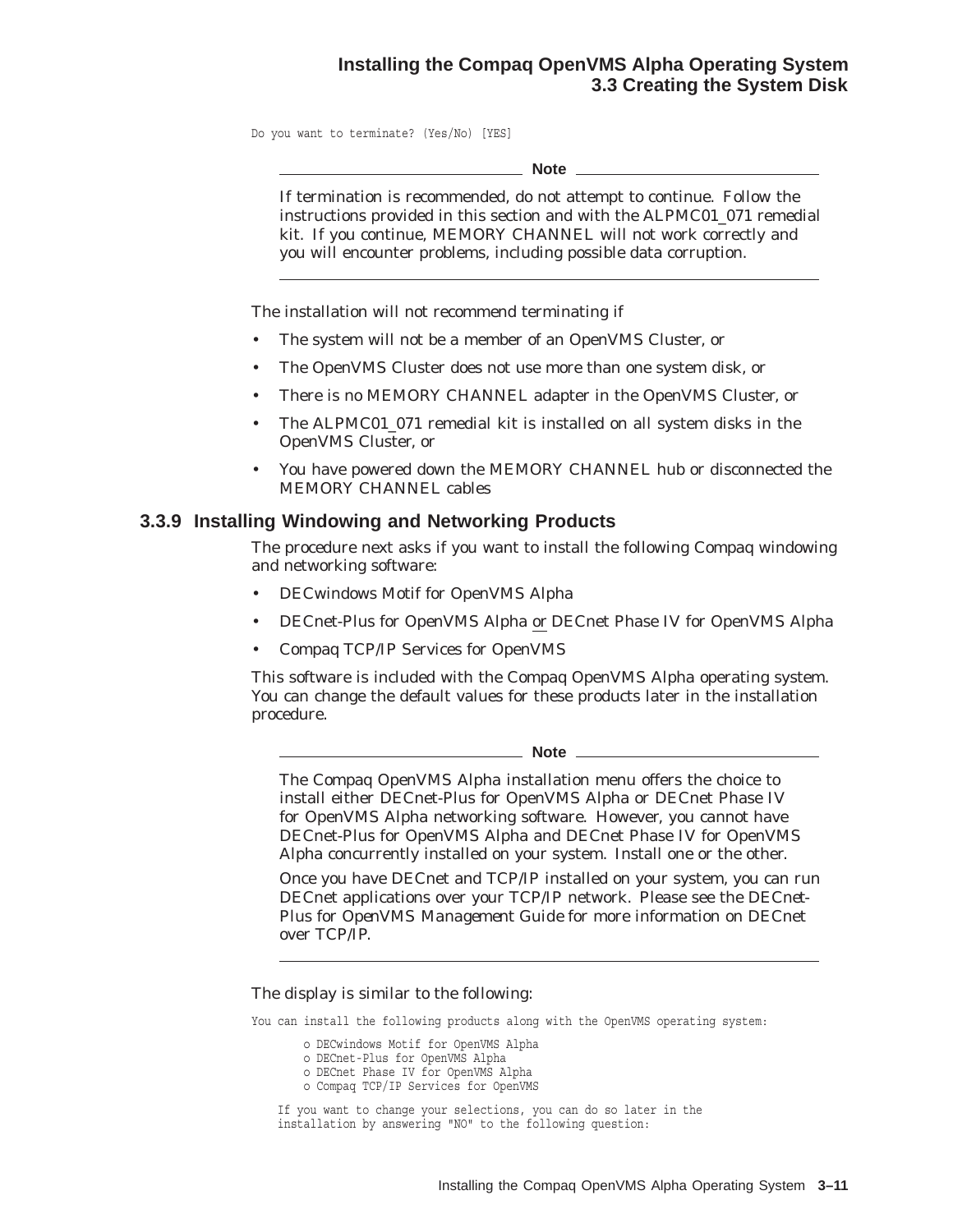#### **Installing the Compaq OpenVMS Alpha Operating System 3.3 Creating the System Disk**

"Do you want the defaults for all product options?"

Do you want to install DECwindows Motif for OpenVMS Alpha V1.2-6? (Yes/No) [YES] y

Beginning with OpenVMS V7.1, the DECnet-Plus kit is provided with the OpenVMS operating system kit. Compaq recommends that DECnet users install DECnet-Plus. DECnet Phase IV applications are supported by DECnet-Plus.

DECnet Phase IV is also provided as an option. Support for DECnet Phase IV is available through a Prior Version Support Contract available through Compaq's Services.

If you install DECnet-Plus and TCP/IP you can run DECnet applications over a TCP/IP network. Please see the OpenVMS Management Guide for information on running DECnet over TCP/IP.

Do you want to install DECnet-Plus for OpenVMS Alpha V7.3? (Yes/No) [YES] y

Do you want to install Compaq TCP/IP Services for OpenVMS V5.1? (Yes/No) [YES] n

Note that if you answer No to the prompt to install DECnet-Plus for OpenVMS Alpha, you will be prompted to install DECnet Phase IV for OpenVMS Alpha.

#### **3.3.10 Setting System Parameters**

The procedure now asks you to set values for the parameters SCSNODE and SCSSYSTEMID. SCSNODE is a name that can be from 1 to 6 letters or numbers; it must include at least one letter. If this system is part of an OpenVMS Cluster, then SCSNODE must be unique within the cluster. If you are using DECnet Phase IV for OpenVMS Alpha or DECnet-Plus for OpenVMS Alpha with DECnet Phase IV for OpenVMS Alpha addresses, then SCSNODE must be the same as your DECnet node name.

SCSSYSTEMID must also be unique within an OpenVMS Cluster. In addition, if you are using DECnet Phase IV for OpenVMS Alpha or DECnet-Plus for OpenVMS Alpha with DECnet Phase IV for OpenVMS Alpha addresses, then SCSSYSTEMID depends on the DECnet Phase IV for OpenVMS Alpha address that your system is using.

The following is an example of the display and valid responses:

For your system to operate properly, you must set two parameters: SCSNODE and SCSSYSTEMID.

SCSNODE can be from 1 to 6 letters or numbers. It must contain at least one letter.

If you plan to use DECnet, SCSNODE must be the DECnet Phase IV node name, or the DECnet-Plus node synonym.

If you have multiple OpenVMS systems, the SCSNODE on each system must be unique.

Enter SCSNODE: alpcsi

If you plan to use DECnet, SCSSYSTEMID must be set based on the DECnet Phase IV address.

DECnet Phase IV addresses are in the format

DECnet area number.DECnet node number

DECnet area number is a number between 1 and 63. DECnet node number is a number between 1 and 1023.

If you plan to use DECnet WITHOUT Phase IV compatible addresses, enter 0.0.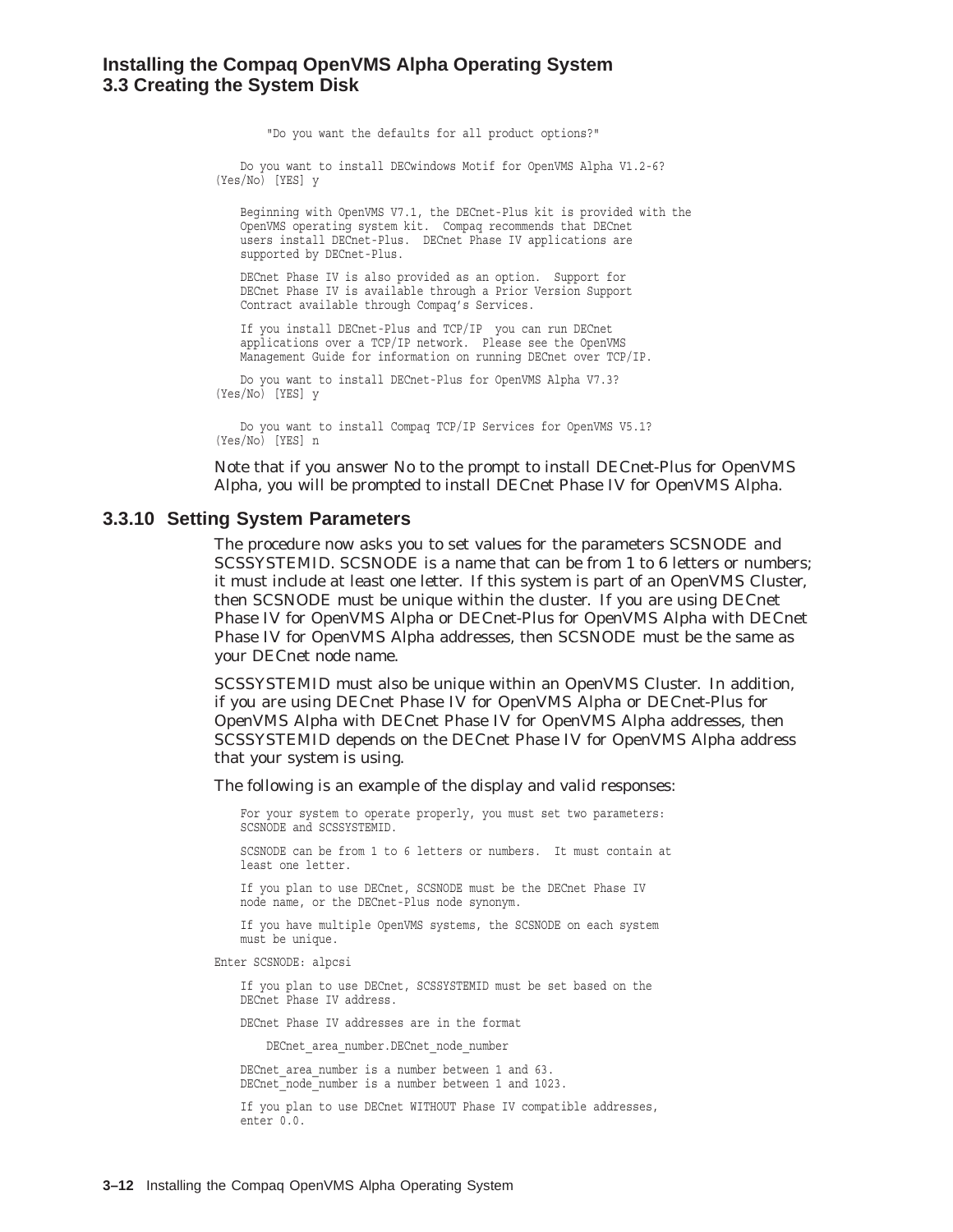Enter DECnet (Phase IV) Address [1.1]: 63.180 SCSSYSTEMID will be set to 64692. This was calculated as follows: (DECnet\_area\_number \* 1024) + DECnet\_node\_number

If you are not using DECnet, or if you enter 0.0 as the DECnet Phase IV for OpenVMS Alpha address, you are prompted to enter a SCSSSYSTEMID in the range of 1 to 65535. If this is a standalone system, the default 65534 is acceptable. However, if this system is part of an OpenVMS Cluster, you must enter a unique SCSSYSTEMID. The following is a sample display:

Please choose a SCSSYSTEMID between 1 and 65535. If you have multiple OpenVMS systems, the SCSSYSTEMID on each system must be unique.

Enter SCSYSTEMID [65535]: 12345

#### **3.3.11 Updating Time Zone Information**

At this point in the installation, the procedure asks you for information that is used for providing local time zone support. Time zone information is *always* set on new installations. It *may* be set on upgrades. (See Section 7.2.10.)

For local time zone support to work correctly, the installation procedure must set the time zone that accurately describes the location you want to be considered as your default time zone. Usually, this is the time zone in which your system is running. In addition, your system must be correctly configured to use a valid OpenVMS time differential factor (TDF).

The procedure displays a series of time zone menus and prompts you to make selections from each. Begin by selecting the desired time zone from the main time zone menu.

If you choose a time zone that has subcomponents, the system displays an additional menu. For example, if you choose the United States (US) time zone from the main menu, a second menu displays the specific time zones within the United States. You then select the menu item that best represents the desired time zone.

The procedure then prompts you for the TDF. The TDF is the difference between your system time and Coordinated Universal Time (UTC), which is an international standard (similar to Greenwich Mean Time) for measuring time of day. The procedure supplies a default for TDF, which is generally the correct response.

The following is a sample display:

Configuring the Local Time Zone

TIME ZONE SPECIFICATION -- MAIN Time Zone Menu

| <b>IRAN</b><br>ISRAEL<br>JAMAICA | 27)<br>28)<br>29) | <b>ROK</b><br>SINGAPORE<br>SYSTEMV |
|----------------------------------|-------------------|------------------------------------|
|                                  |                   |                                    |
|                                  |                   |                                    |
|                                  |                   |                                    |
|                                  | 30)               | TURKEY                             |
| LIBYA                            | 31)               | UCT                                |
| MET                              | 32)               | UNIVERSAL                          |
| MEXICO                           | 33)               | US                                 |
| <b>NAVAJO</b>                    | 34)               | <b>UTC</b>                         |
| NZ-CHAT                          | 35)               | W-SU                               |
| ΝZ                               | 36)               | WET                                |
| POLAND                           | 37)               | ZULU                               |
| PRC                              |                   |                                    |
| ROC                              |                   |                                    |
|                                  | <b>JAPAN</b>      |                                    |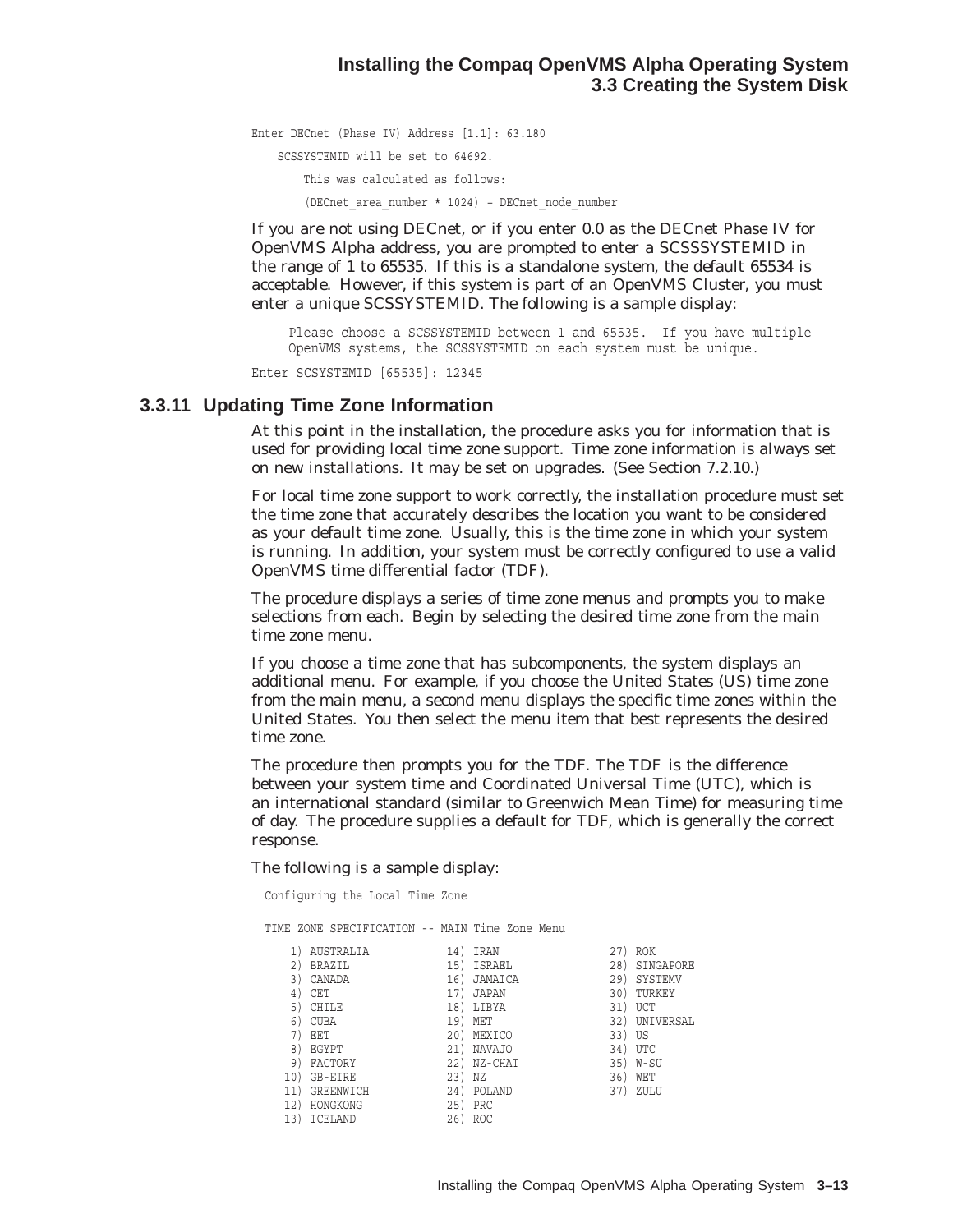#### **Installing the Compaq OpenVMS Alpha Operating System 3.3 Creating the System Disk**

0) GMT

Select the number above that best represents the desired time zone: 33

US Time Zone Menu

| 1) ALASKA   | 5) EAST-INDIANA   | 9) MICHIGAN  |
|-------------|-------------------|--------------|
| 2) ALEUTIAN | 6) EASTERN        | 10) MOUNTAIN |
| 3) ARIZONA  | 7) HAWAII         | 11) PACIFIC  |
| 4) CENTRAL  | 8) INDIANA-STARKE | 12) SAMOA    |

0) return to Main Time Zone Menu

Select the number above that best represents the desired time zone: 6

You selected EASTERN / US as your time zone. Is this correct? (Yes/No) [YES]:

Configuring the Time Differential Factor (TDF)

Default Time Differential Factor for standard time is -5:00. Default Time Differential Factor for daylight saving time is -4:00.

The Time Differential Factor (TDF) is the difference between your system time and Coordinated Universal Time (UTC). UTC is similar in most repects to Greenwich Mean Time (GMT).

The TDF is expressed as hours and minutes, and should be entered in the hh:mm format. TDFs for the Americas will be negative (-3:00, -4:00, etc.); TDFs for Europe, Africa, Asia and Australia will be positive (1:00, 2:00, etc.).

Is Daylight Savings time in effect? (Yes/No): y

Enter the Time Differential Factor [-4:00]:

NEW SYSTEM TIME DIFFERENTIAL FACTOR = -4:00

Is this correct? [Y]:

For more information about TDF and local time zone support, see the *OpenVMS System Manager's Manual*.

### **3.4 Registering Licenses**

Before you can use the Compaq OpenVMS Alpha operating system and its components, you must register all licenses in one of two ways:

• During the installation (which Compaq recommends), by responding to the prompts displayed by the SYS\$UPDATE:VMSLICENSE.COM procedure. This procedure is executed if you answer Yes (the default) to the following question:

Do you want to register any Product Authorization Keys?

• After the installation, by using the LICENSE REGISTER command or by invoking SYS\$UPDATE:VMSLICENSE.COM.

In addition to reviewing the license information provided in this chapter, you can also refer to the following:

- Appendix C, which contains notes and supplemental information about licenses and licensing procedures
- The *OpenVMS License Management Utility Manual*, which contains complete, detailed information about the licensing procedure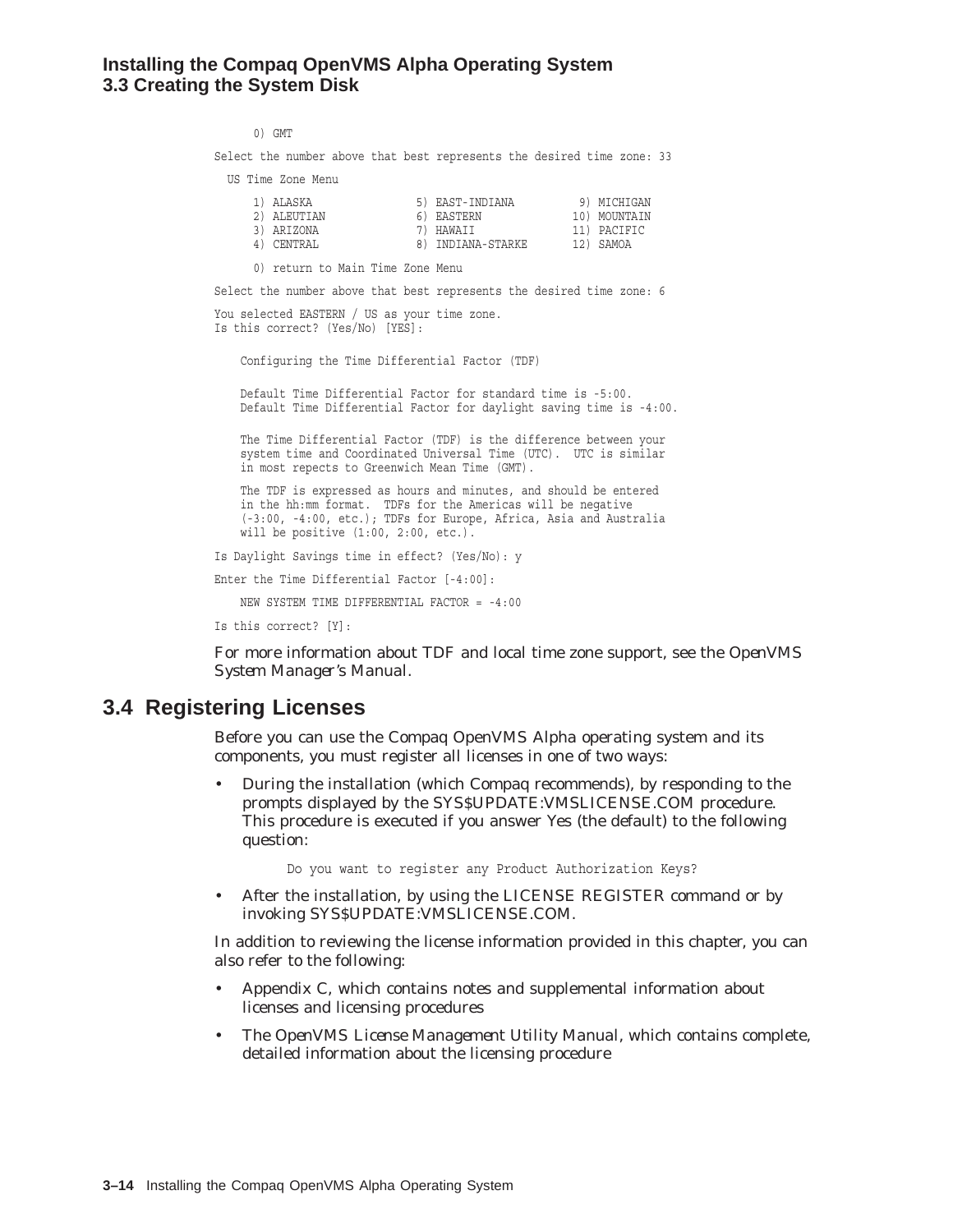### **3.4.1 Types of Compaq OpenVMS Alpha Licenses**

The operating system uses one or more of the following types of licenses, depending on your hardware and software configuration.

\_\_\_ Note \_

All Compaq OpenVMS Alpha Base and SMP licenses include the NO\_ SHARE attribute and remain with the initial host computer.

| <b>Type of License</b>                                                                             | <b>Description</b>                                                                                                                                                                                                                                                                                                                                                                                                                                                                |
|----------------------------------------------------------------------------------------------------|-----------------------------------------------------------------------------------------------------------------------------------------------------------------------------------------------------------------------------------------------------------------------------------------------------------------------------------------------------------------------------------------------------------------------------------------------------------------------------------|
| <b>Operating System Base License</b>                                                               | Grants the right to noninteractive use of the remote batch, print, application,<br>and computing services of the operating system on a single processor and<br>authorizes one direct login (for system management purposes only). This<br>license is a prerequisite for Compaq OpenVMS Alpha Interactive User<br>Licenses.                                                                                                                                                        |
| <b>Interactive User Licenses</b>                                                                   | Grant the right to interactive use of the Compaq OpenVMS Alpha operating<br>system, provided you have previously installed the appropriate Compaq<br>OpenVMS Alpha Operating System Base License on your Alpha computer.<br>These licenses, which are concurrent, are available in any quantity desired<br>or as an unlimited user license.                                                                                                                                       |
|                                                                                                    | You can add interactive users to the computer at any time by specifying<br>the same node name on the additional Interactive User License PAK and<br>by following the license combination procedure described in the OpenVMS<br>License Management Utility Manual.                                                                                                                                                                                                                 |
| <b>Symmetric Multiprocessing</b><br>(SMP) Extension to the<br><b>Operating System Base License</b> | Upgrades the Operating System Base License and all Interactive User<br>licenses (including Unlimited) to the matching multiprocessing level of your<br>DEC 4000 or DEC 7000 series Alpha computer.                                                                                                                                                                                                                                                                                |
|                                                                                                    | Because the Symmetric Multiprocessing (SMP) Extension grants all the<br>rights the existing Base and User licenses provided at the uniprocessing<br>level, you do not need to reinstall those licenses when you upgrade to a<br>multiprocessing system. Each time you upgrade your system to a new<br>multiprocessing level (for example, from a DEC 7000 Model 620 Alpha<br>system to a DEC 7000 Model 630 Alpha system), you add an SMP Extension<br>to your existing licenses. |

#### **3.4.2 How to Register Licenses**

After you install the OpenVMS Alpha operating system, the system displays the following message:

If you have Product Authorization Keys (PAKs) to register, you can register them now.

Do you want to register any Product Authorization Keys? (Yes/No) [Yes]

Respond to the prompt as follows: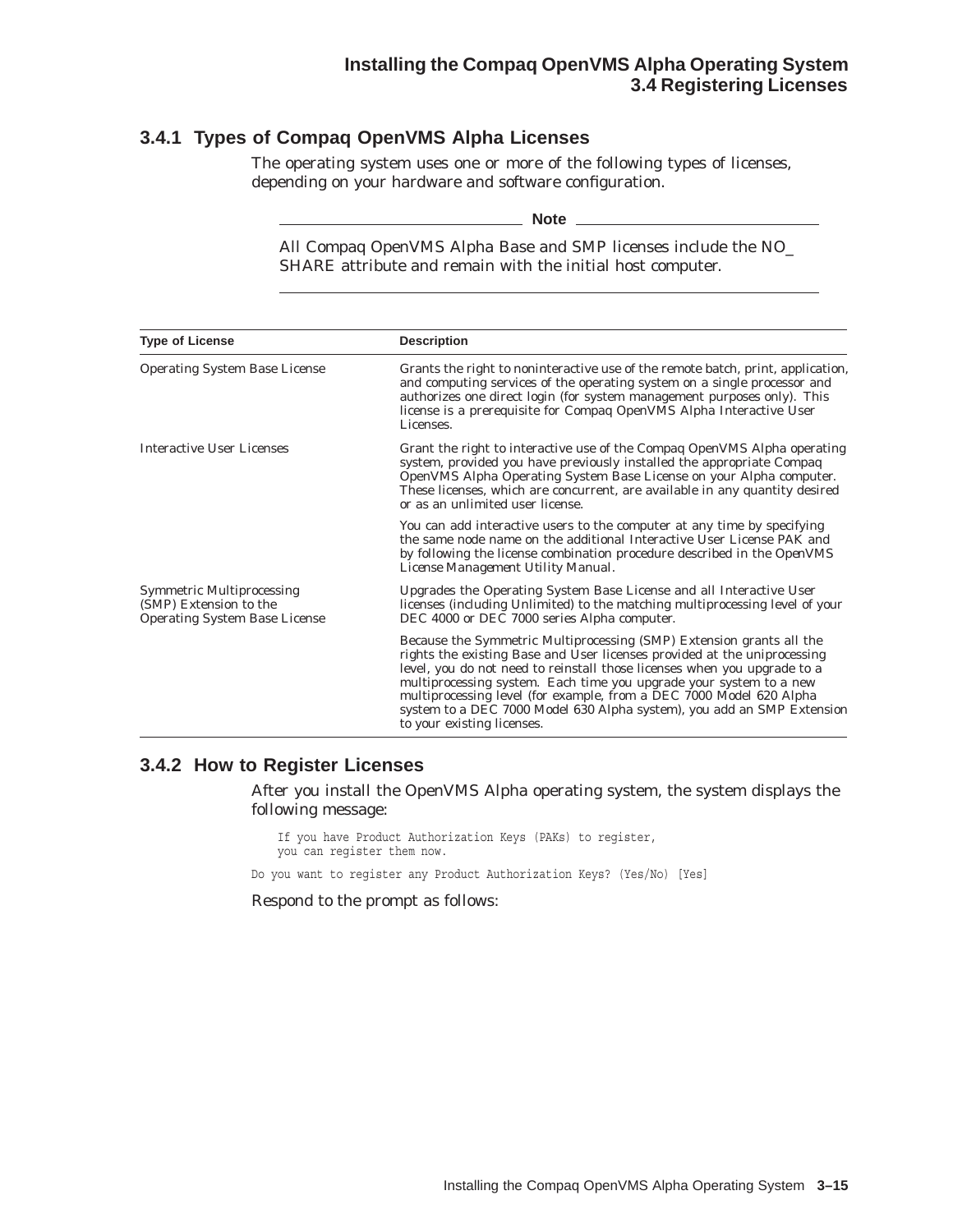#### **Installing the Compaq OpenVMS Alpha Operating System 3.4 Registering Licenses**

| IF                                                               | THEN                                                                                                                                                                                                       |  |  |
|------------------------------------------------------------------|------------------------------------------------------------------------------------------------------------------------------------------------------------------------------------------------------------|--|--|
| you choose to register your                                      | do the following:                                                                                                                                                                                          |  |  |
| licenses at this time (which<br>Compaq recommends),              | Be sure you review Appendix C and have the <i>OpenVMS</i><br>1.<br><i>License Management Utility Manual</i> available.                                                                                     |  |  |
|                                                                  | Be sure you have a copy of the Product Authorization Key<br>2.<br>(PAK) for each license that you will register.                                                                                           |  |  |
|                                                                  | Type Y and press the Return key.<br>3.                                                                                                                                                                     |  |  |
|                                                                  | Register your licenses, as described in the next section.<br>4.                                                                                                                                            |  |  |
| you choose <i>not</i> to register your<br>licenses at this time. | do the following:                                                                                                                                                                                          |  |  |
|                                                                  | Type N and press the Return key.<br>1.                                                                                                                                                                     |  |  |
|                                                                  | 2.<br>Skip the next section about registering licenses and follow<br>the directions in Section 3.5.                                                                                                        |  |  |
|                                                                  | 3.<br>After completing the installation, register your licenses<br>using the LICENSE REGISTER command or by invoking<br>SYS\$UPDATE: VMSLICENSE.COM before performing any<br>other postinstallation tasks. |  |  |

#### **3.4.3 Using the Licensing Procedure**

Entering Y (Yes) to register your licenses during the installation invokes the SYS\$UPDATE:VMSLICENSE.COM procedure, which displays the following message:

VMS License Management Utility Options:

- 1. REGISTER a Product Authorization Key
- 2. AMEND an existing Product Authorization Key
- 3. CANCEL an existing Product Authorization Key
- 4. LIST Product Authorization Keys
- 5. MODIFY an existing Product Authorization Key
- 6. DISABLE an existing Product Authorization Key
- 7. DELETE an existing Product Authorization Key
- 8. COPY an existing Product Authorization Key
- 9. MOVE an existing Product Authorization Key
- 10. ENABLE an existing Product Authorization Key
- 11. SHOW the licenses loaded on this node
- 12. SHOW the unit requirements for this node
- 99. Exit this procedure

Type '?' at any prompt for a description of the information requested. Press Ctrl/Z at any prompt to return to this menu.

Enter one of the above choices [1]

- 1. Select the appropriate options (beginning with 1, as indicated in the display) until you have successfully registered all required PAKs.
- 2. After you register all your licenses, exit from the License Management procedure by entering option 99.

### **3.5 Completing the Installation**

The following sections describe the remaining steps that you need to perform to complete the installation.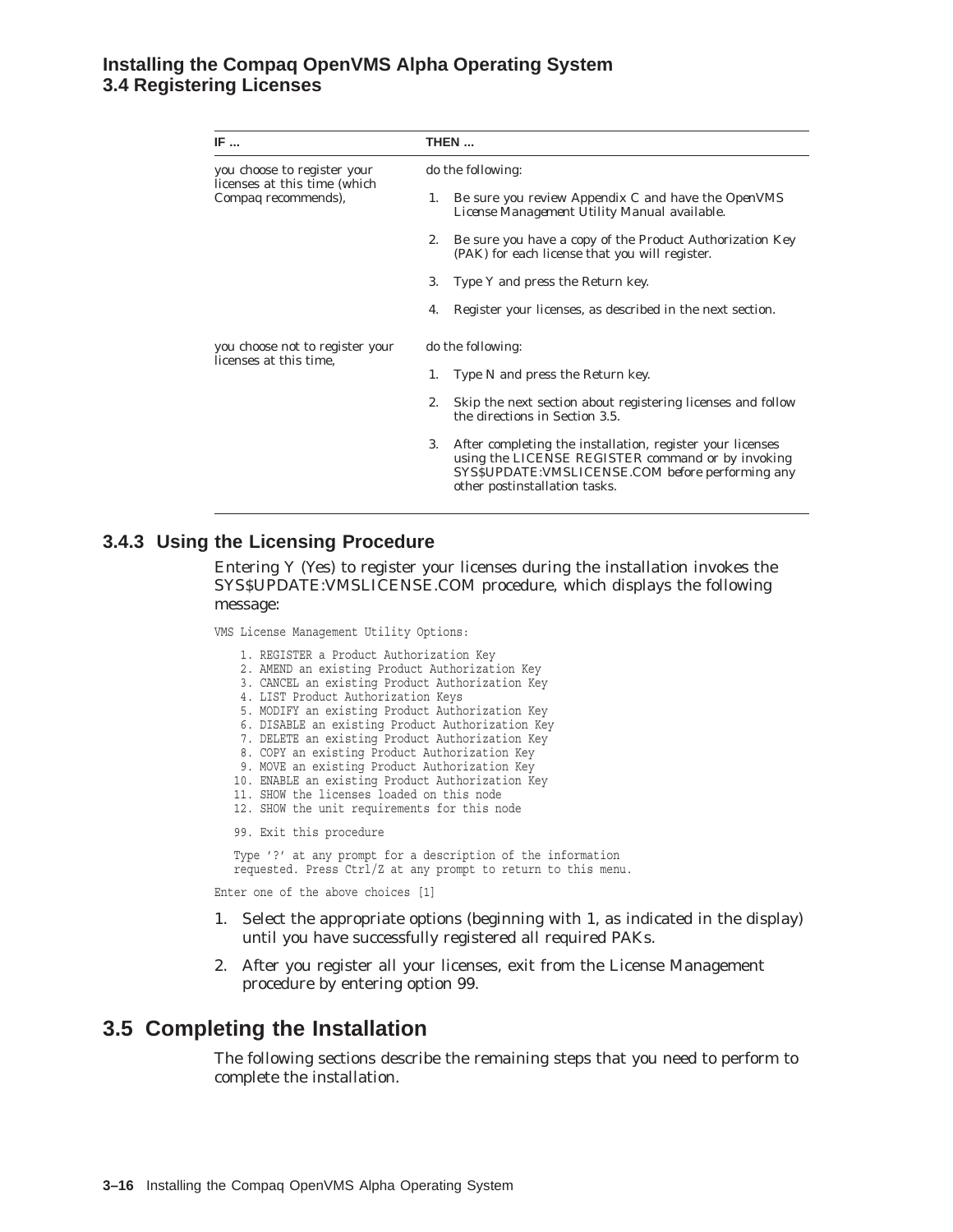#### **3.5.1 Choosing Descriptive Help Text**

Next, the system prompts you as follows:

The installation can provide brief or detailed descriptions. In either case, you can request the detailed descriptions by typing "?".

Do you always want detailed descriptions? (Yes/No) [No]

If you answer Yes, the system will display additional explanatory text with each prompt.

#### **3.5.2 Selecting Components**

The system next displays the following message, indicating that the procedure is ready to install the operating system:

```
The following product has been selected:<br>DEC AXPVMS OPENVMS V7.3
                                                  Platform (product suite)
Configuration phase starting ...
You will be asked to choose options, if any, for each selected product and for
any products that may be installed to satisfy software dependency requirements.
DEC AXPVMS OPENVMS V7.3: OpenVMS and related products Platform
    COPYRIGHT (c) 27-MAY-2001 -- All rights reserved
    Compaq Computer Corporation
```
After the system displays a series of additional messages, the procedure prompts you to choose the default values for all the options and suboptions for each component included in the operating system. The display is similar to the following:

Do you want the defaults for all options? [YES]

When selecting components, note the following:

If you want all the default values, press the Return key.

If you want to select components individually, answer NO. The system will then prompt you for each option and suboption.

- You should review the list of options and compare them with the requirements for your system. If you are selecting components individually, be sure that you include all components necessary to support the needs of your users. Note also that certain components are dependent upon the installation of other components.
- If you are not sure whether you want certain options, request help by entering a question mark (?) at the prompt for that option.
- After you select all the options you want, you will have an opportunity to view your selections and make changes (if necessary).
- OpenVMS Management Station software is automatically installed on your OpenVMS system disk when you accept all the default values. If you do not accept the default values, you must select the OpenVMS Management Station component (server and client files) if you plan to use that product. After the installation is complete, you can then prepare your Compaq OpenVMS Alpha system and your PC to run OpenVMS Management Station by following the procedures described in Appendix D.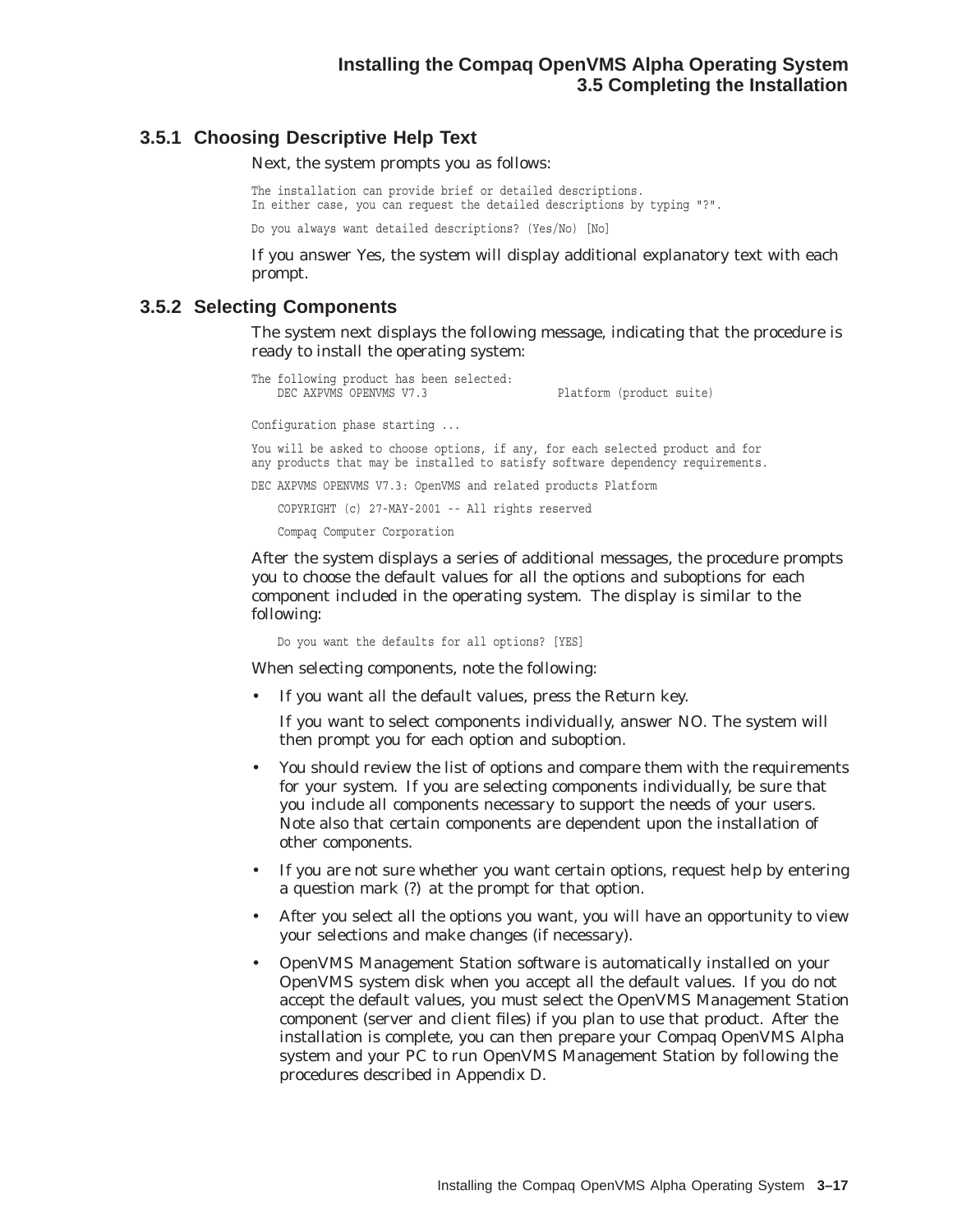- If you decide after the installation to change which Compaq OpenVMS Alpha operating system options you want installed on your system, you must reconfigure the installation as described in Section 1.3.3.2.
- After you boot the new system disk and log in, you can obtain information about individual system files by entering HELP SYSTEM\_FILES at the dollar sign prompt (\$).

#### **3.5.3 List of Components**

The following components are included with the Compaq OpenVMS Alpha Version 7.3 operating system:

Accounting Log Report Generator Utility Access Control List Utilities Print and Batch Queue Utilities DECdtm Distributed Transaction Manager Support for DECnet-Plus or DECnet for OpenVMS DECnet Incoming Remote File Access DECnet Incoming Remote Terminal DECnet Network Test DECnet Remote Task Loading Programming Support Debugger Utility Image Dump Utility RMS Analyze and FDL Editor Utilities Message Utility System Shareable Image and Object Module Libraries Macro libraries Macro-32 Migration Compiler TLB intermediary form of STARLET Fortran Require Files C Object Libraries C Header Files VMS text libraries of Ada declarations RMS Journaling Recovery Utility System Programming Support Support for ISO 9660 and High Sierra CD-ROM Formats **MONTTOR** Analyze Object File Utility Delta Debugger System Dump Analyzer Utility Miscellaneous Symbol Table Files OpenVMS Management Station Software -- PC files Utilities OpenVMS Mail Utility Dump Utility DIGITAL Standard Runoff (DSR) Text Formatter Phone Utility Help Library Foreign Terminal Support LAT-11 Terminal Server (via Ethernet) Error Log Generator Utility Terminal Fallback Facility TECO Interactive Text Editor National Character Set Utility (NCS) DIAGNOSE Utility XPG4 Internationalization Utilities Bliss Require Files Example Files Message Facility Files (HELP/MESSAGE) Translated Image Support UETP Files Support for DECwindows DECwindows workstation files Video fonts 100 dots per inch video fonts Delete any obsolete OpenVMS files Delete files archived by OpenVMS remedial kits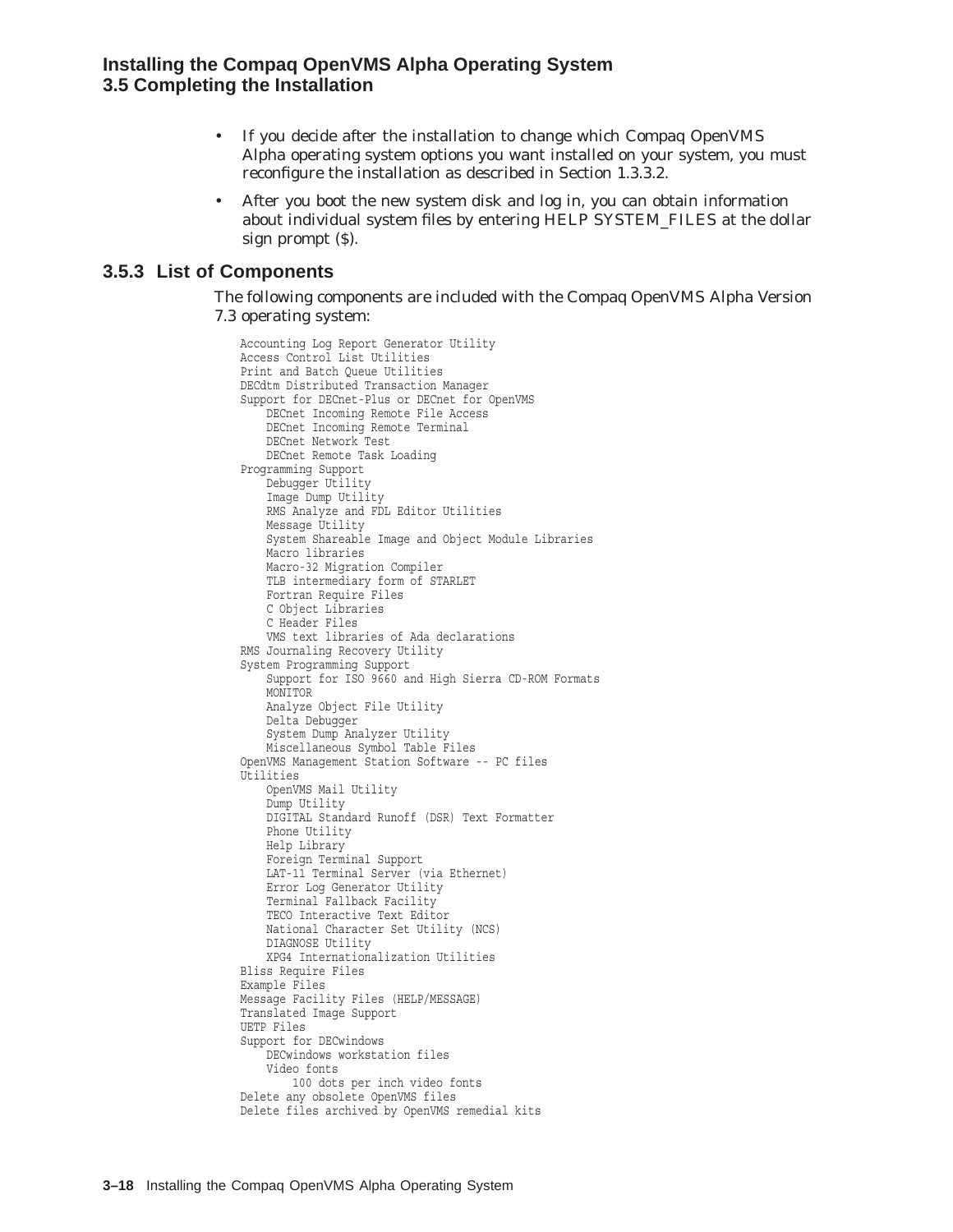#### **Installing the Compaq OpenVMS Alpha Operating System 3.5 Completing the Installation**

#### **3.5.4 Completing the Procedure**

When you have answered all the prompts and selected the components you want installed, the system allows you to review your selections (and make changes if necessary), then installs the product, provides informational messages, and returns you to the menu. The following is a sample display:

\_ Note \_

If you perform two installations at the same time to systems connected by MEMORY CHANNEL, you may see a message similar to the following every 5 seconds:

%PMA0 CPU00: 30-OCT-2001 14:58:40 Remote System Conflicts with Known System - REMOTE NODE %PMA0 CPU00: 30-OCT-2001 14:58:45 Remote System Conflicts with Known System - REMOTE NODE

Disregard the message. The installation or upgrade will proceed normally and the messages will not be present when the system reboots with its actual node name.

Do you want to review the options? [NO] Execution phase starting ... The following products will be installed:<br>
DEC AXPVMS DECNET OSI V7.3<br>
DEC AXPVMS DMMOTIF V1.2-6<br>
DEC AXPVMS OPENIMS V7.2-6<br>
DEC AYPVMS OPENIMS V7.2-DEC AXPVMS DECNET\_OSI V7.3 DEC AXPVMS DWMOTIF V1.2-6 DEC AXPVMS OPENVMS V7.3 DEC AXPVMS OPENVMS V7.3 Platform (product suite)<br>DEC AXPVMS VMS V7.3 Operating System Portion done: 0%...10%...20%...30%...40%...50%...60%...70%...80%...90%...100% The following products have been installed: DEC AXPVMS DECNET\_OSI V7.3 Layered Product DEC AXPVMS DWMOTIF V1.2-6 Layered Product DEC AXPVMS OPENVMS V7.3 Platform (product suite) DEC AXPVMS OPENVMS V7.3 DEC AXPVMS VMS V7.3 DEC AXPVMS VMS V7.3 Operating System The installation is now complete. When the newly installed system is first booted, a special startup procedure will be run. This procedure will: o Configure the system for standalone or OpenVMS Cluster operation. o Run AUTOGEN to set system parameters. o Reboot the system with the newly set parameters. You may shut down now or continue with other operations. Process AXPVMS\_INSTALL logged out at 27-MAY-2001 14:45:49.54 Press Return to continue... \*\*\*\*\*\*\*\*\*\*\*\*\*\*\*\*\*\*\*\*\*\*\*\*\*\*\*\*\*\*\*\*\*\*\*\*\*\*\*\*\*\*\*\*\*\*\*\*\*\*\*\*\*\*\*\*\*\*\*\*\*\*\*\* You can install or upgrade the OpenVMS Alpha operating system or you can install or upgrade layered products that are included on the OpenVMS Alpha operating system CD-ROM. You can also execute DCL commands and procedures to perform "standalone" tasks, such as backing up the system disk. Please choose one of the following: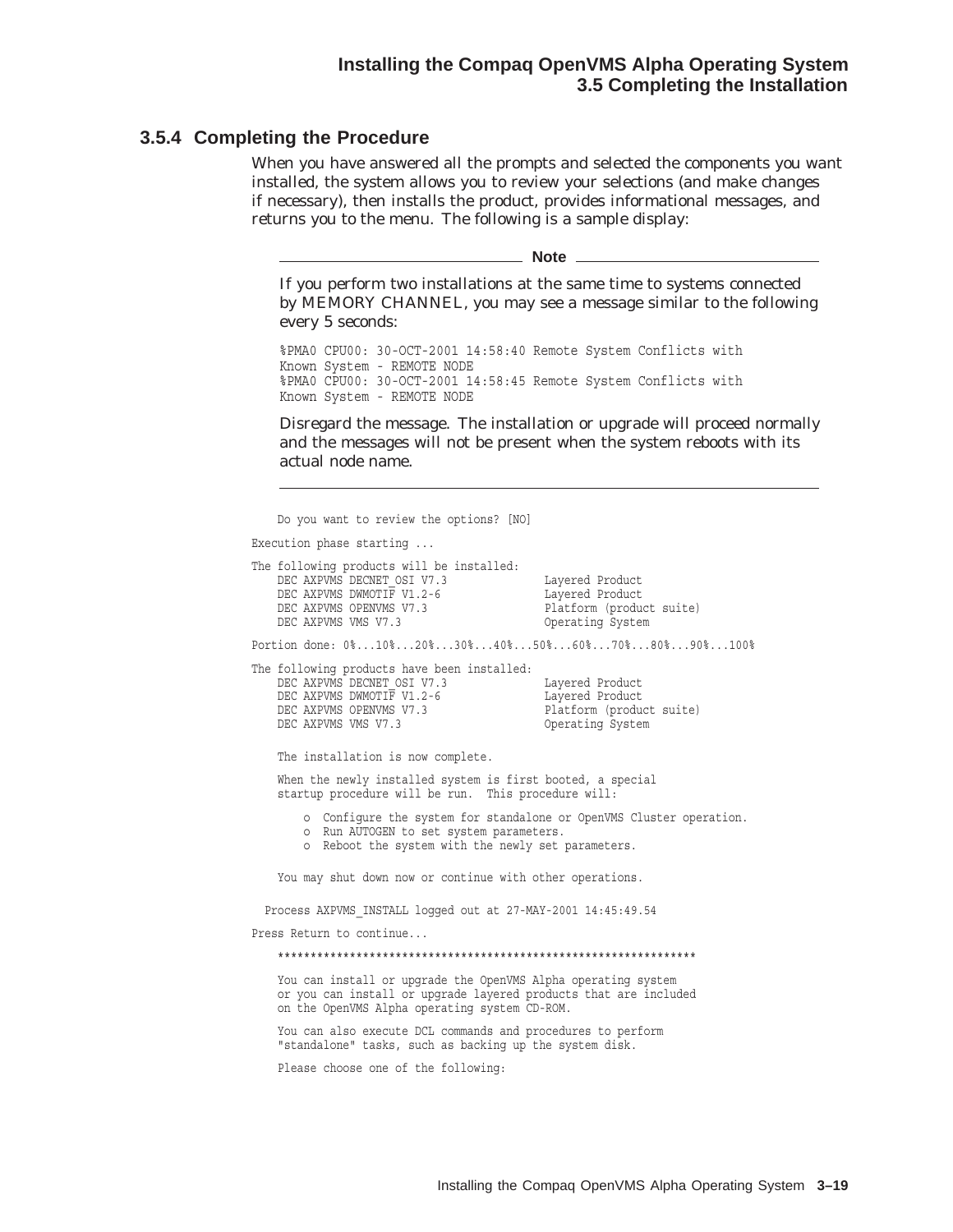#### **Installing the Compaq OpenVMS Alpha Operating System 3.5 Completing the Installation**

- 1) Install or upgrade OpenVMS Alpha Version 7.3
- 2) Display products and patches that this procedure can install
- 3) Install or upgrade layered products and patches
- 4) Show installed products
- 5) Reconfigure installed products
- 6) Remove installed products
- 7) Execute DCL commands and procedures
- 8) Shut down this system

Enter CHOICE or ? for help: (1/2/3/4/5/6/7/8/?)

If you want to install layered products, go to Section 3.6.

If you do not want to install layered products or perform any other operations prior to booting the new system disk, choose option 8 from the menu to shut down the system. The system display is similar to the following:

```
Enter CHOICE or ? for help: (1/2/3/4/5/6/7/8/?) 8
   Shutting down the system
```
SYSTEM SHUTDOWN COMPLETE

After you complete the installation and shut down the system, go to Section 3.7.

### **3.6 Installing Layered Products**

You can use the menu system included on the operating system CD–ROM to install certain layered products with the POLYCENTER Software Installation utility. You can view a list of the layered products that can be installed in this way by choosing option 2 from the menu. (To install layered products that are not listed, see Chapter 4 and the installation documentation for each layered product.)

You may see the following product name while installing layered products:

DEC AXPVMS UCX V4.2-PLACEHOLDER

Do not attempt to install this kit. This is a "dummy" that is needed to facilitate upgrading from the prior UCX implementation of Compaq TCP/IP Services for OpenVMS to the new implementation.

If you do attempt to install this kit, the following message will be displayed:

The UCX implementation of TCP/IP Services is obsolete and is not supported on OpenVMS V7.2 and higher versions.

Starting with OpenVMS V7.2, the UCX implementation of TCP/IP services is replaced by the new TCPIP product.

This is a placeholder kit to satisfy OpenVMS upgrade requirements so that UCX can be automatically upgraded to TCPIP.

You cannot use this kit to install UCX.

The installation will then terminate.

You can install (or upgrade to) the new implementation of Compaq TCP/IP Services for OpenVMS, version 5.1, as part of the OpenVMS upgrade. If you wish to install version 5.1 separately, choose the product:

DEC AXPVMS TCPIP V5.1

To install layered products using the POLYCENTER Software Installation utility, choose option 2 to view the list and then option 3 to perform the installation. For example: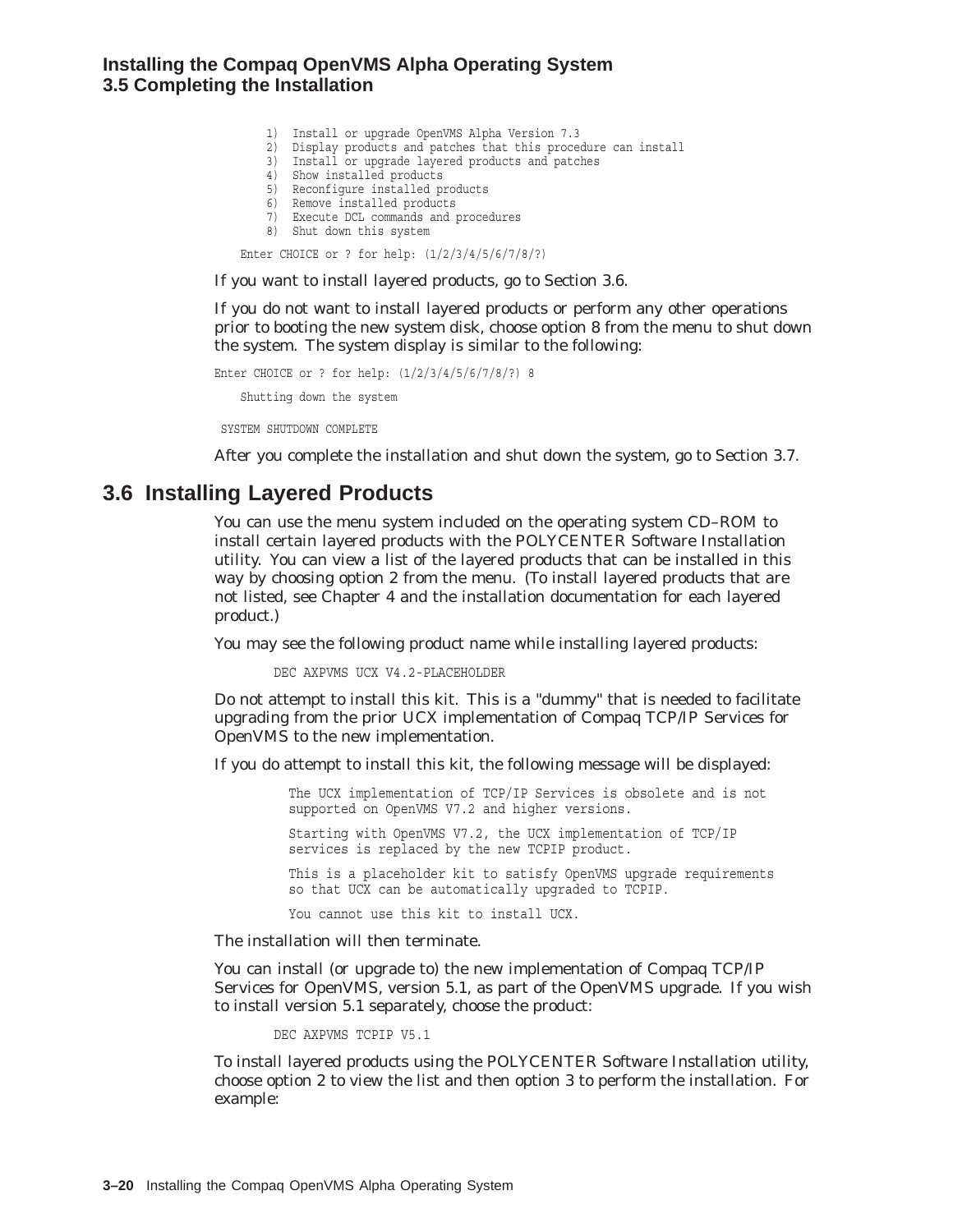#### **Installing the Compaq OpenVMS Alpha Operating System 3.6 Installing Layered Products**

#### Please choose one of the following:

- 1) Upgrade, install or reconfigure OpenVMS Alpha Version 7.3
- 2) Display products and patches that this procedure can install
- 3) Install or upgrade layered products and patches
- 4) Show installed products
- 5) Reconfigure installed products
- 6) Remove installed products
- 7) Execute DCL commands and procedures
- 8) Shut down this system

#### Enter CHOICE or ? for help: (1/2/3/4/5/6/7/8/?) 2

The following versions of the OpenVMS operating system, the DECwindows graphical user interface and network products. are available on the OpenVMS Distribution compact disk. They can be installed by selecting choice 1:

DEC AXPVMS VMS version V7.3

- DEC AXPVMS DWMOTIF version V1.2-6
- DEC AXPVMS DECNET OSI version V7.3
- DEC AXPVMS DECNET PHASE IV version V7.3
- DEC AXPVMS TCPIP version V5.1

The following Layered Product kits are available on the OpenVMS Distribution Compact Disk. They can be installed by selecting choice 3. If already installed, they can be reconfigured by selecting choice 5, or removed by selecting choice 6.

| PRODUCT                         |                                   | KIT TYPE | KIT FORMAT |
|---------------------------------|-----------------------------------|----------|------------|
|                                 |                                   |          |            |
| DEC AXPVMS DECNET OSI V7.3      |                                   | Full LP  | Sequential |
| DEC AXPVMS DECNET PHASE IV V7.3 |                                   | Full LP  | Sequential |
| DEC AXPVMS DWMOTIF V1.2-6       |                                   | Full LP  | Sequential |
| DEC AXPVMS TCPIP V5.1           |                                   | Full LP  | Sequential |
|                                 | DEC AXPVMS UCX V4.2-99PLACEHOLDER | Full LP  | Sequential |
|                                 |                                   |          |            |

5 items found

Press Return to continue...

#### \*\*\*\*\*\*\*\*\*\*\*\*\*\*\*\*\*\*\*\*\*\*\*\*\*\*\*\*\*\*\*\*\*\*\*\*\*\*\*\*\*\*\*\*\*\*\*\*\*\*\*\*\*\*\*\*\*\*\*\*\*\*\*\*

You can install or upgrade the OpenVMS Alpha operating system or you can install or upgrade layered products that are included on the OpenVMS Alpha operating system CD-ROM.

You can also execute DCL commands and procedures to perform "standalone" tasks, such as backing up the system disk.

Please choose one of the following:

- 1) Upgrade, install or reconfigure OpenVMS Alpha Version 7.3
- 2) Display products and patches that this procedure can install
- 3) Install or upgrade layered products and patches
- 4) Show installed products
- 5) Reconfigure installed products
- 6) Remove installed products
- 7) Execute DCL commands and procedures
- 8) Shut down this system

#### Enter CHOICE or ? for help: (1/2/3/4/5/6/7/8/?) 3 \*\*\*\*\*\*\*\*\*\*\*\*\*\*\*\*\*\*\*\*\*\*\*\*\*\*\*\*\*\*\*\*\*\*\*\*\*\*\*\*\*\*\*\*\*\*\*\*\*\*\*\*\*\*\*\*\*\*\*

If you choose to install or upgrade DECwindows Motif, please note the following:

- o If you did not select the OpenVMS DECwindows base support and workstation files options, DECwindows Motif will not run. You must add these options to use DECwindows Motif.
- o If you are upgrading DECwindows Motif from version V1.1 and want to save the OSF/Motif Release 1.1.3 programming files, DO NOT upgrade now. Instead, see the DECwindows Motif installation manual and follow the instructions for running PCSI\_INSTALLATION.COM.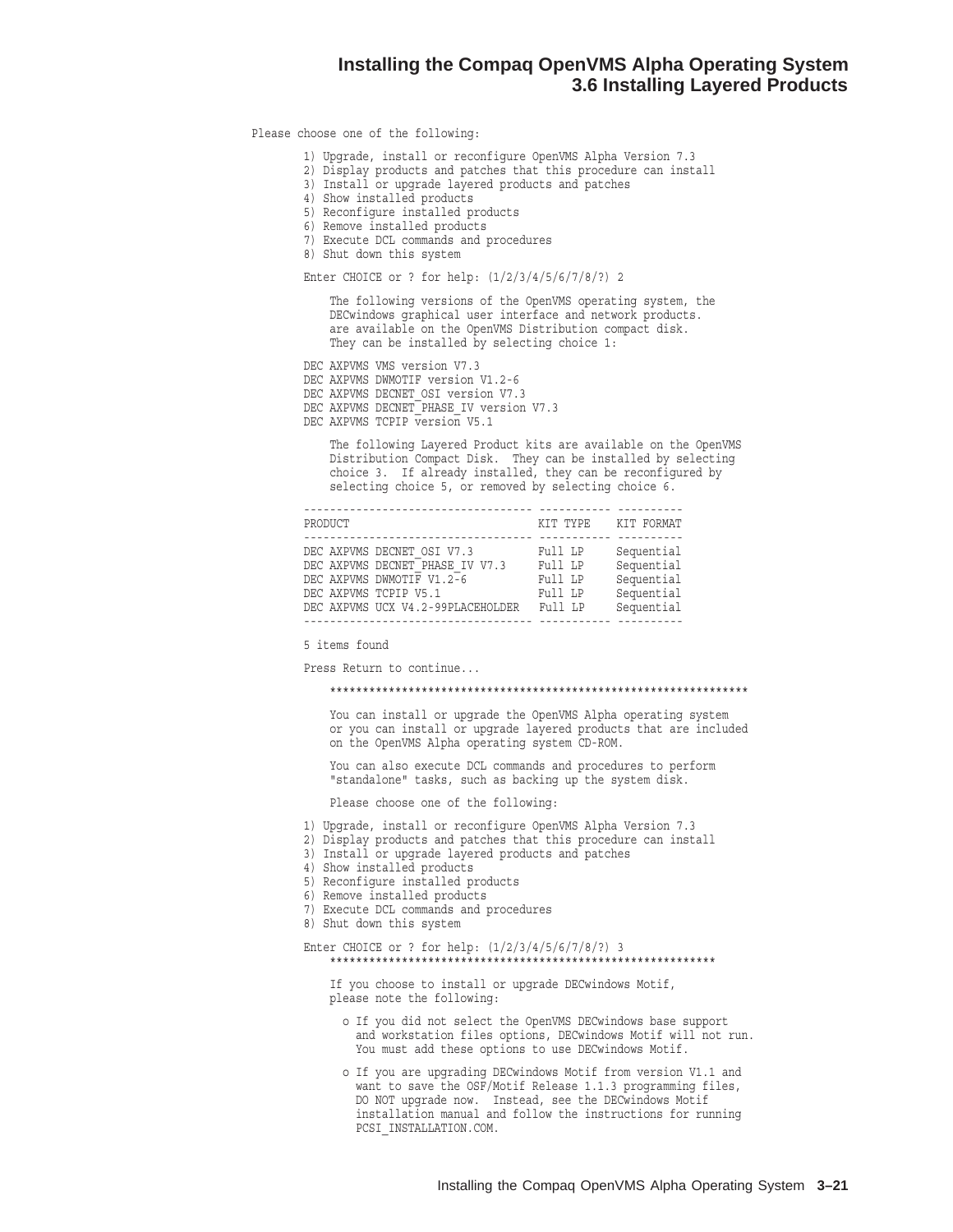#### **Installing the Compaq OpenVMS Alpha Operating System 3.6 Installing Layered Products**

If you choose to install or upgrade DECnet-Plus or DECnet Phase IV, please note the following:

o If you did not select the OpenVMS DECNET option, neither version of DECnet will run. You must add this option to use DECnet.

Press Return to continue... \*\*\*\*\*\*\*\*\*\*\*\*\*\*\*\*\*\*\*\*\*\*\*\*\*\*\*\*\*\*\*\*\*\*\*\*\*\*\*\*\*\*\*\*\*\*\*\*\*\*\*\*\*\*\*\*\*\*\*

The installation procedure will ask a series of questions.

() - encloses acceptable answers [] - encloses default answers

Type your response and press the Return key. Type:

? - to repeat an explanation ^ - to change prior input (not always possible) Ctrl-Y - to exit the installation procedure

You must enter the device name for the target disk on which the layered product(s) installation will be performed.

Enter device name for target disk: [DKB400:] (? for choices)

DKB400: is labeled V73 TCPIPV51.

The install operation can provide brief or detailed descriptions. In either case, you can request the detailed descriptions by typing "?".

Do you always want detailed descriptions? (Yes/No) [No]

1 - DEC AXPVMS DECNET\_OSI V7.3 Layered Product 2 - DEC AXPVMS DECNET\_PHASE\_IV V7.3 Layered Product 3 - DEC AXPVMS DWMOTIF V1.2-6 Layered Product 4 - DEC AXPVMS TCPIP V5.1 Layered Product 5 - DEC AXPVMS UCX V4.2-99PLACEHOLDER Layered Product 6 - All products listed above 7 - Exit

Choose one or more items from the menu separated by commas:

Note that the UCX V4.2-99PLACEHOLDER kit is not a valid UCX (TCP/IP) kit. It is present only to support upgrading UCX to the new TCPIP implementation of Compaq TCP/IP Services for OpenVMS. Any attempt to install this PLACEHOLDER kit will terminate with an error.

If you do not want to perform any other operations after you install the layered products, enter option 8 to shut down the system. The system display is similar to the following:

```
Enter CHOICE or ? for help: (1/2/3/4/5/6/7/8/?) 8
    Shutting down the system
SYSTEM SHUTDOWN COMPLETE
```
After you complete the installation and shut down the system, go to the next section to boot the new system disk.

### **3.7 Booting the New System Disk**

After you have successfully installed the operating system, boot the new system disk, as described in the following sections.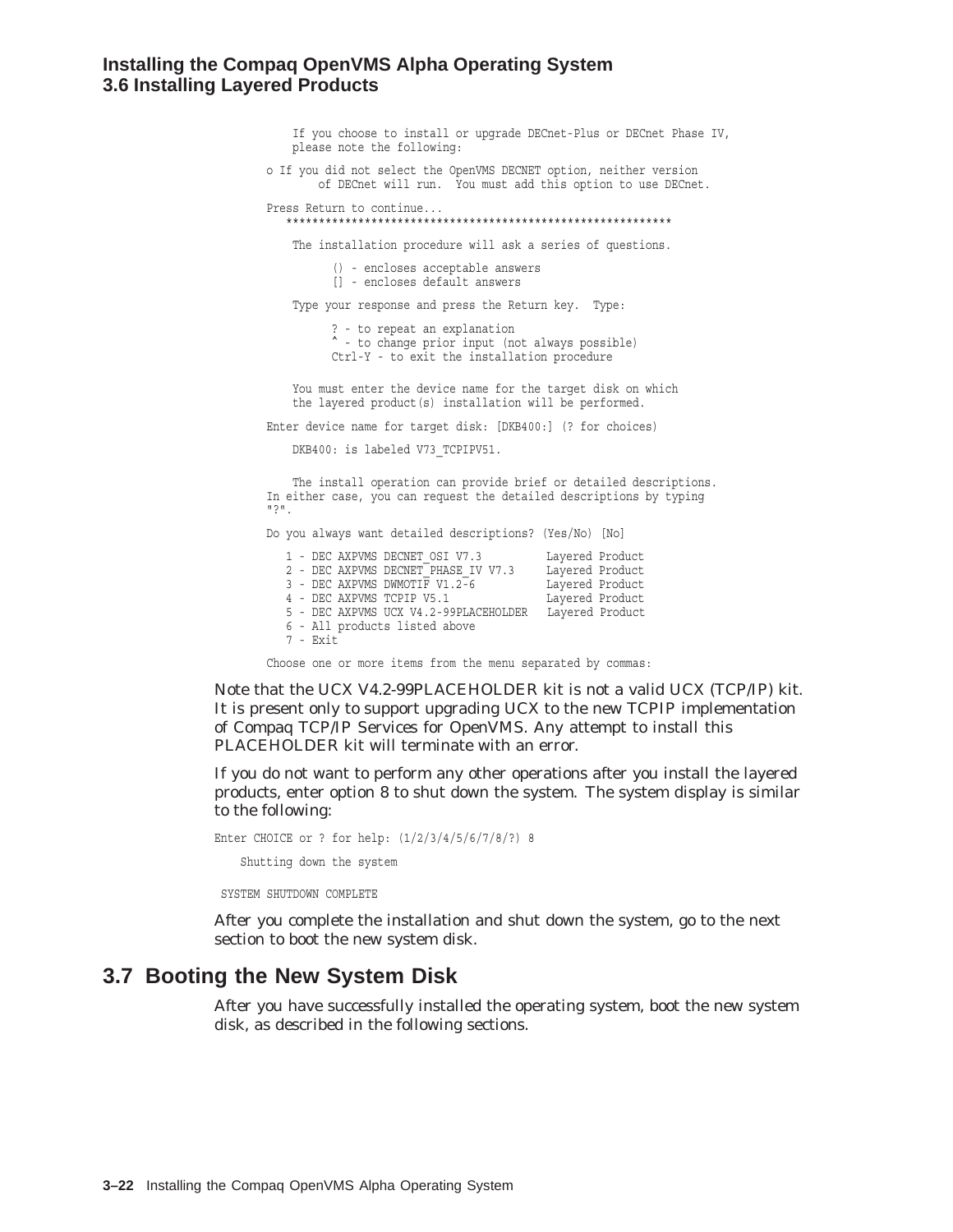### **3.7.1 Preparing to Boot the New System Disk**

Before you boot the new system disk, you must do the following:

- 1. Halt the system by entering Ctrl/P or by pressing the Halt button.  $<sup>1</sup>$ </sup>
- 2. At the console prompt (>>>), enter the SET BOOTDEF\_DEV command in the following format:

SET BOOTDEF\_DEV target-drive

Substitute the device name of the system disk for *target-drive*. The SET BOOTDEF\_DEV command tells the system which disk to boot from. For example, if the system disk has the device name DKA400, enter the following command and press the Return key:

>>> SET BOOTDEF\_DEV DKA400

If the system disk is connected to a hierarchical storage device (HS*x*), the format for specifying that drive is different. For example, on a DEC 7000 series system connected to an HSC device, the command is similar to the following:

>>> SET BOOTDEF\_DEV DUA20.14.0.2.0

For more information about setting and showing the default boot device, see Section A.2.2 in Appendix A.

#### **3.7.2 How to Boot the New System Disk**

To boot the system disk, enter the following command and press the Return key:

>>> BOOT -FLAGS 0,0

When the system finishes booting, it displays informational messages that begin as follows:

OpenVMS (TM) Alpha Operating System, Version 7.3 %DECnet-I-LOADED, network base image loaded, version = 05.0D.00

\$! Copyright (c) 2001 Compaq Computer Corporation. All rights reserved. Installing required known files... Configuring devices... .

## **3.8 Joining an OpenVMS Cluster**

. .

If during the installation, you previously answered Yes to the question about joining an OpenVMS Cluster, the system now asks a series of questions about your configuration (CI, DSSI, SCSI, local area, or mixed-interconnect).

You might need to refer to *OpenVMS Cluster Systems* or *Guidelines for OpenVMS Cluster Configurations* to answer these questions.

<sup>&</sup>lt;sup>1</sup> For more information about halting your Alpha computer, see Appendix A.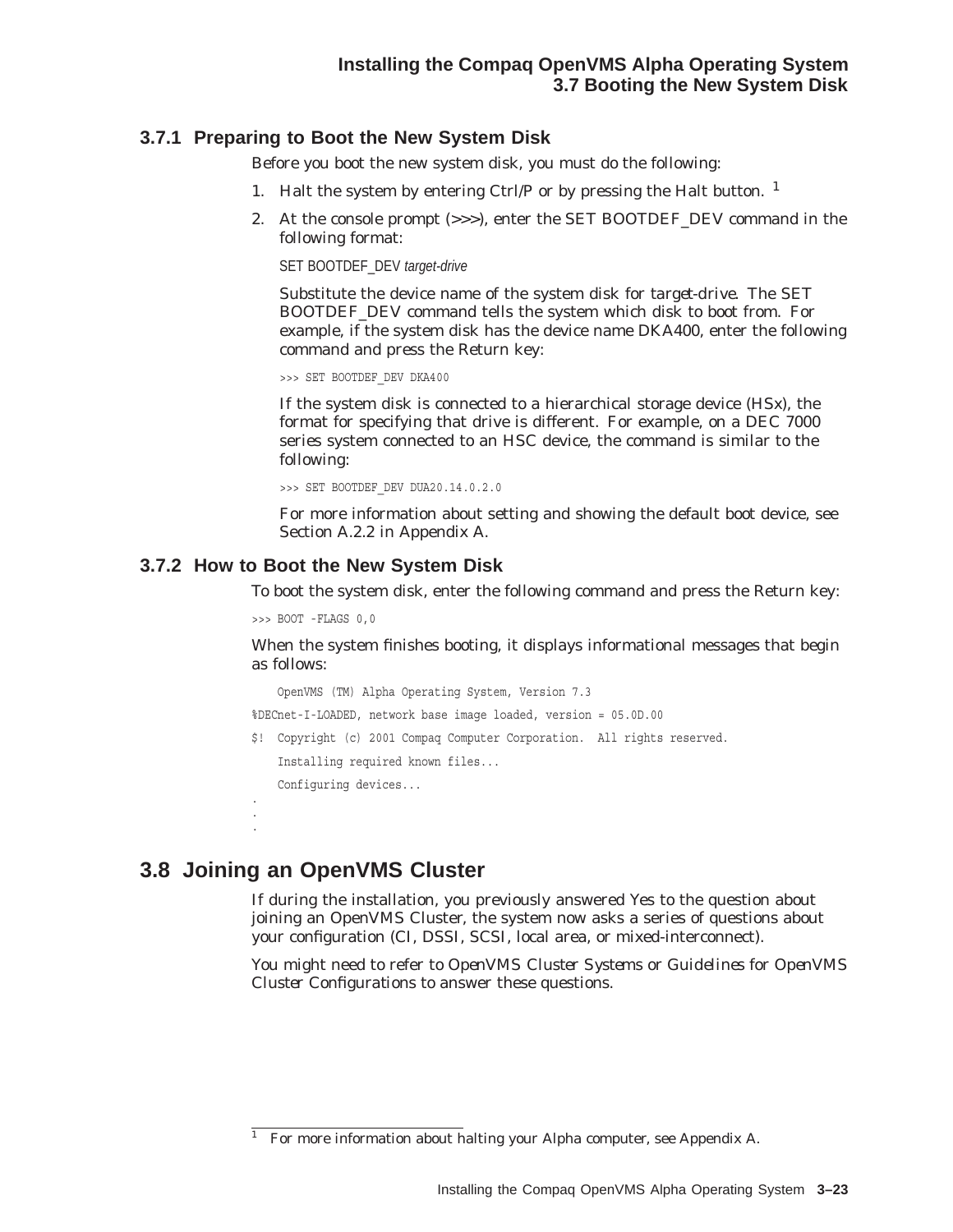### **Installing the Compaq OpenVMS Alpha Operating System 3.8 Joining an OpenVMS Cluster**

### **3.8.1 OpenVMS Cluster Prompts**

Table 3–1 lists the OpenVMS Cluster prompts and suggested responses. Note that, depending on your responses and particular cluster configuration, some prompts will not be displayed.

| Question                                                       | <b>How to Respond</b>                                                                                                                                                                                                                                                                                                                                   |
|----------------------------------------------------------------|---------------------------------------------------------------------------------------------------------------------------------------------------------------------------------------------------------------------------------------------------------------------------------------------------------------------------------------------------------|
| Will this node be a cluster member (Y/N)?                      | Enter Y.                                                                                                                                                                                                                                                                                                                                                |
| What is the node's DECnet node name?                           | Enter the DECnet node name (for example,<br>MYNODE). The DECnet node name may be from<br>one to six alphanumeric characters in length and<br>cannot include dollar signs or underscores.                                                                                                                                                                |
| What is the node's DECnet node address?                        | Enter the DECnet node address $-$ for example, 2.2.                                                                                                                                                                                                                                                                                                     |
| Will the Ethernet be used for cluster communications<br>(Y/N)? | Enter N for a CI only or DSSI-only OpenVMS<br>Cluster. Otherwise, answer $Y1$                                                                                                                                                                                                                                                                           |
| Enter this cluster's group number:                             | Enter a number in the range from 1 to 4095 or<br>61440 to 65535.                                                                                                                                                                                                                                                                                        |
| Enter this cluster's password:                                 | Enter the cluster password. The password must be<br>from 1 to 31 alphanumeric characters in length and<br>may include dollar signs and underscores. <sup>2</sup>                                                                                                                                                                                        |
| Reenter this cluster's password for verification:              | Reenter the password.                                                                                                                                                                                                                                                                                                                                   |
| Will MYNODE be a disk server (Y/N)?                            | Enter Y if you want local disks to be served to<br>the cluster (mandatory for local area and mixed-<br>interconnect configurations). Refer to OpenVMS<br>Cluster Systems for information on served cluster<br>disks.                                                                                                                                    |
| Will MYNODE serve RFxx disks (Y)?                              | Enter a response appropriate for your DSSI<br>configuration, if such disks are available to your<br>system.                                                                                                                                                                                                                                             |
| Enter a value for MYNODE's ALLOCLASS<br>parameter:             | In a CI only system (connected to a dual-ported<br>disk), a DSSI-only system, or a local area or<br>mixed-interconnect configuration where nodes<br>serve DSSI or CI disks, enter the appropriate<br>allocation class value (1 to 255). Otherwise, enter<br>0. For information about selecting the ALLOCLASS<br>parameter, see OpenVMS Cluster Systems. |

**Table 3–1 Prompts for OpenVMS Cluster Configurations**

<sup>1</sup>The Ethernet may not be required for communication within a local area OpenVMS Cluster system configured with<br>FDDI devices. Within certain DSSI or CI mixed-interconnect configurations, neither the Ethernet nor FDDI may

2If neither the Ethernet nor FDDI is being used for communication in your cluster configuration, you may not need to supply the cluster group number and password.

(continued on next page)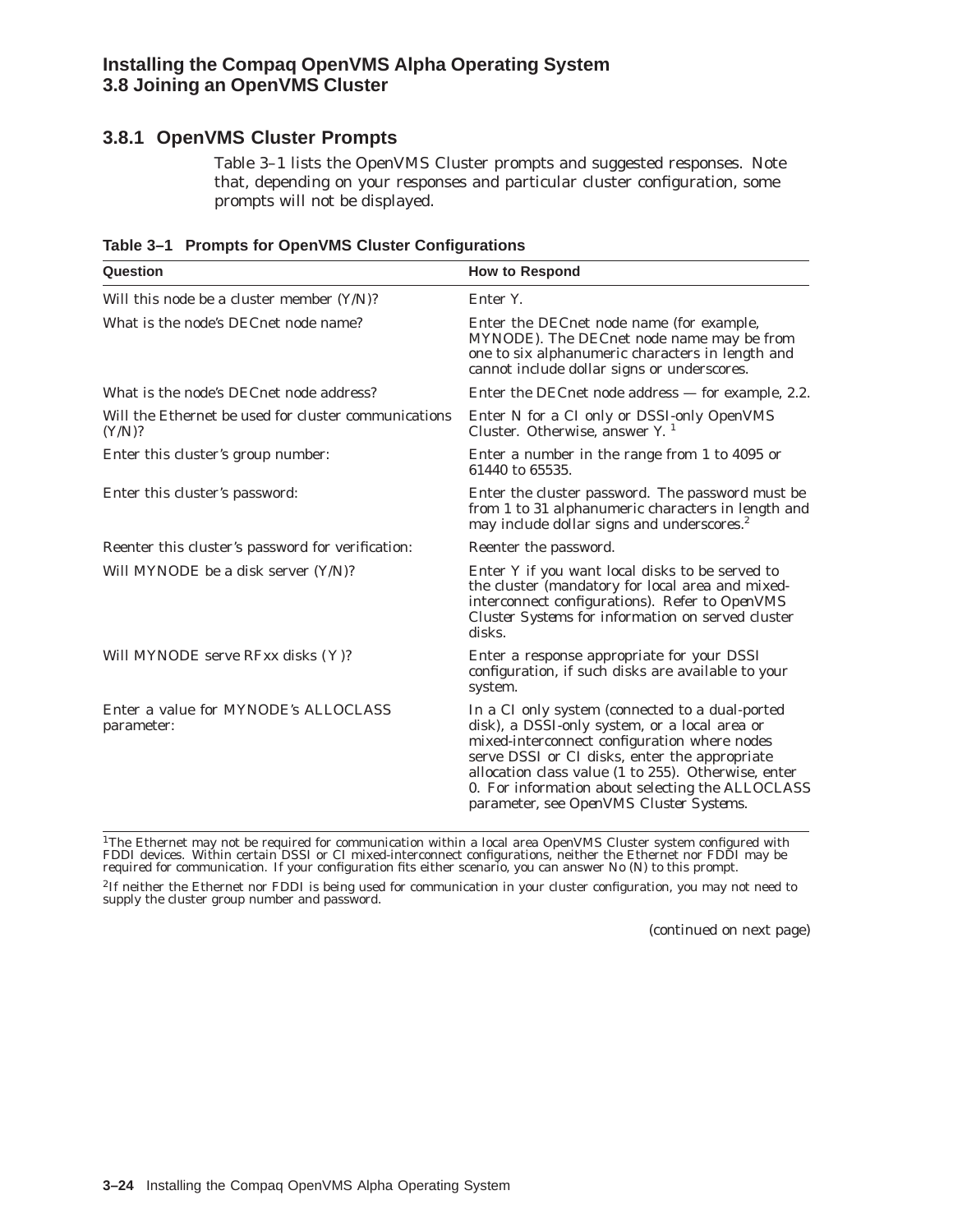#### **Installing the Compaq OpenVMS Alpha Operating System 3.8 Joining an OpenVMS Cluster**

| Question                                       | <b>How to Respond</b>                                                                                                                                                                          |
|------------------------------------------------|------------------------------------------------------------------------------------------------------------------------------------------------------------------------------------------------|
| Does this cluster contain a quorum disk (Y/N)? | For CI only, SCSI, local area, and mixed-<br>interconnect configurations, enter Y or N, depending<br>on your configuration.                                                                    |
|                                                | For most DSSI systems, enter Y. However, if you<br>are adding a two-system DSSI configuration to an<br>existing cluster (in which case you might not need a<br>quorum disk), you can answer N. |
|                                                | If you enter Y, the system asks for the name of the<br>quorum disk. Enter the device name of the quorum<br>disk.                                                                               |
|                                                | Refer to <i>OpenVMS Cluster Systems</i> for information<br>on quorum disks.                                                                                                                    |

**Table 3–1 (Cont.) Prompts for OpenVMS Cluster Configurations**

### **3.9 Running AUTOGEN**

The system next runs AUTOGEN to evaluate your hardware configuration and estimate typical work loads. AUTOGEN then sets system parameters, the sizes of page, swap, and dump files, and the contents of VMSIMAGES.DAT. When AUTOGEN finishes and you reboot your system, the installation procedure is complete.

The installation procedure displays messages similar to the following:

AUTOGEN will now be run to compute the new SYSGEN parameters. The system will then shut down and reboot, and the installation or upgrade will be complete.

After rebooting you can continue with such system management tasks as:

Decompressing the System Libraries Configuring DECnet Using SYS\$MANAGER:CLUSTER\_CONFIG.COM to create an OpenVMS Cluster Creating FIELD, SYSTEST, and SYSTEST CLIG accounts if needed %AUTOGEN-I-BEGIN, GETDATA phase is beginning. %AUTOGEN-I-NEWFILE, A new version of SYS\$SYSTEM:PARAMS.DAT has been created. You may wish to purge this file. %AUTOGEN-I-END, GETDATA phase has successfully completed. %AUTOGEN-I-BEGIN, GENPARAMS phase is beginning. %AUTOGEN-I-NEWFILE, A new version of SYS\$MANAGER:VMSIMAGES.DAT has been created. You may wish to purge this file. %AUTOGEN-I-NEWFILE, A new version of SYS\$SYSTEM:SETPARAMS.DAT has been created. You may wish to purge this file. %AUTOGEN-I-END, GENPARAMS phase has successfully completed. %AUTOGEN-I-BEGIN, GENFILES phase is beginning. %SYSGEN-I-EXTENDED, SYS\$SYSROOT:[SYSEXE]PAGEFILE.SYS;1 extended %SYSGEN-I-EXTENDED, SYS\$SYSROOT:[SYSEXE]SWAPFILE.SYS;1 extended %SYSGEN-I-CREATED, SYS\$SYSROOT:[SYSEXE]SYSDUMP.DMP;1 created %AUTOGEN-I-REPORT, AUTOGEN has produced some informational messages that have been stored in the file SYS\$SYSTEM:AGEN\$PARAMS.REPORT. You may wish to review the information in that file. %AUTOGEN-I-END, GENFILES phase has successfully completed. %AUTOGEN-I-BEGIN, SETPARAMS phase is beginning. . . .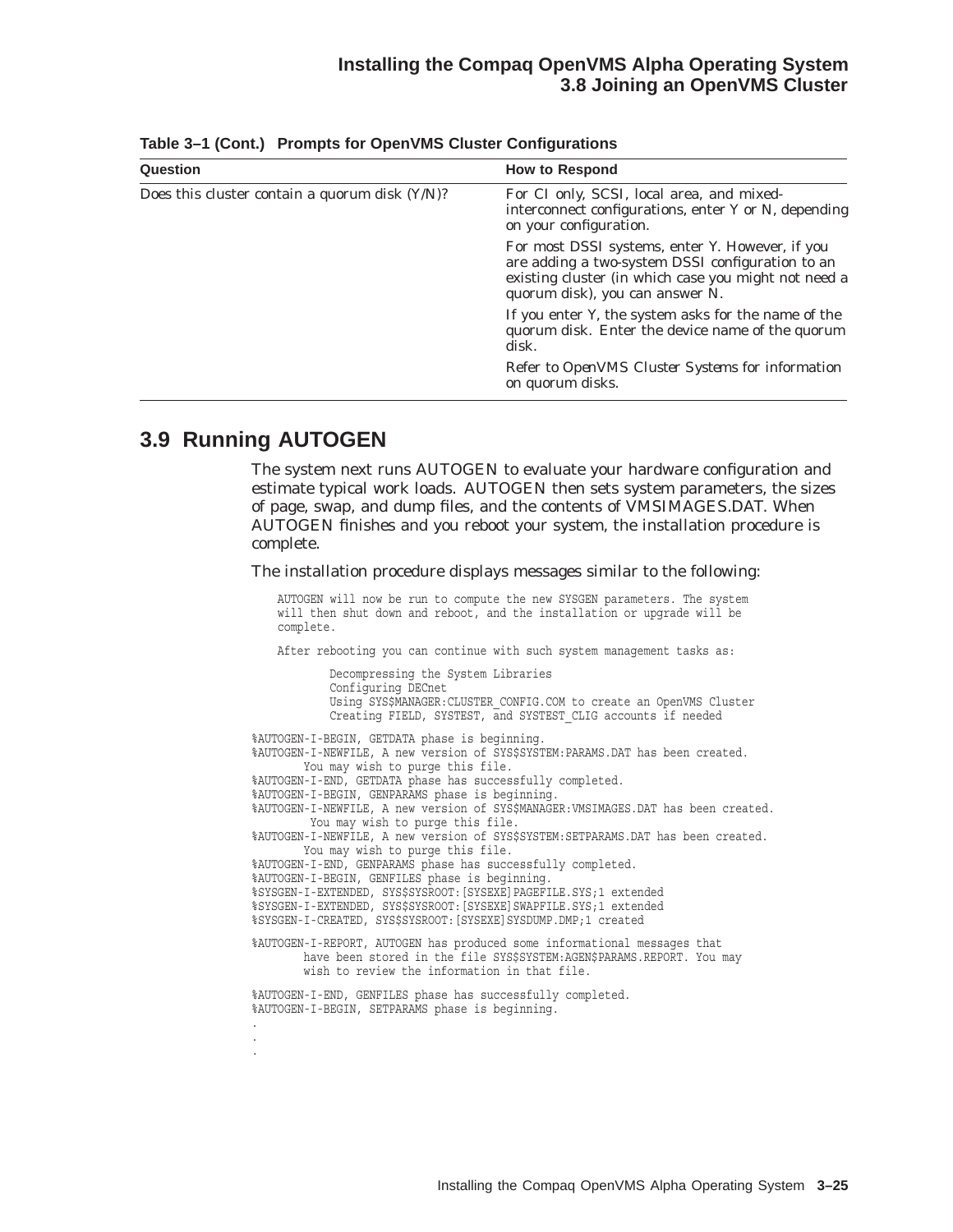#### **3.9.1 Automatic Reboot after Autogen**

After AUTOGEN finishes, the system shuts down, displaying messages similar to the following:

The system is shutting down to allow the system to boot with the generated site-specific parameters and installed images.

The system will automatically reboot after the shutdown and the installation will be complete.

SHUTDOWN -- Perform an Orderly System Shutdown on node ALPCSI %SHUTDOWN-I-BOOTCHECK, performing reboot consistency check... %SHUTDOWN-I-CHECKOK, basic reboot consistency check completed

#### **3.9.2 Manual Reboot after Autogen**

. . .

.

If the system does not reboot automatically, reboot the system manually.

For example, if the system disk is on an RZ25 disk drive with a unit number of 1, enter the following command and press the Return key:

>>> BOOT DKA1

After the system reboots, a message similar to the following is displayed:

OpenVMS (TM) Alpha Operating System, Version 7.3

Copyright (c) 2001 Compaq Computer Corporation. All rights reserved. %STDRV-I-STARTUP, OpenVMS startup begun at 27-MAY-2001 14:50:18.35 . .

The system next displays informational messages and accounting information indicating that your Compaq OpenVMS Alpha operating system is running. For example:

```
%SET-I-INTSET, login interactive limit = 64, current interactive value = 0
 SYSTEM job terminated at 27-MAY-2001 14:51:23.47
 Accounting information:
 Buffered I/O count: 2177 Peak working set size: 6848
 Direct I/O count: 1358 Peak page file size: 179552
 Page faults: 1805 Mounted volumes: 0
 Charged CPU time: 0 00:00:13.37 Elapsed time: 0 00:01:06.20
```
At this time, you can log in to the SYSTEM account (so you can perform postinstallation tasks), as described in the following sections.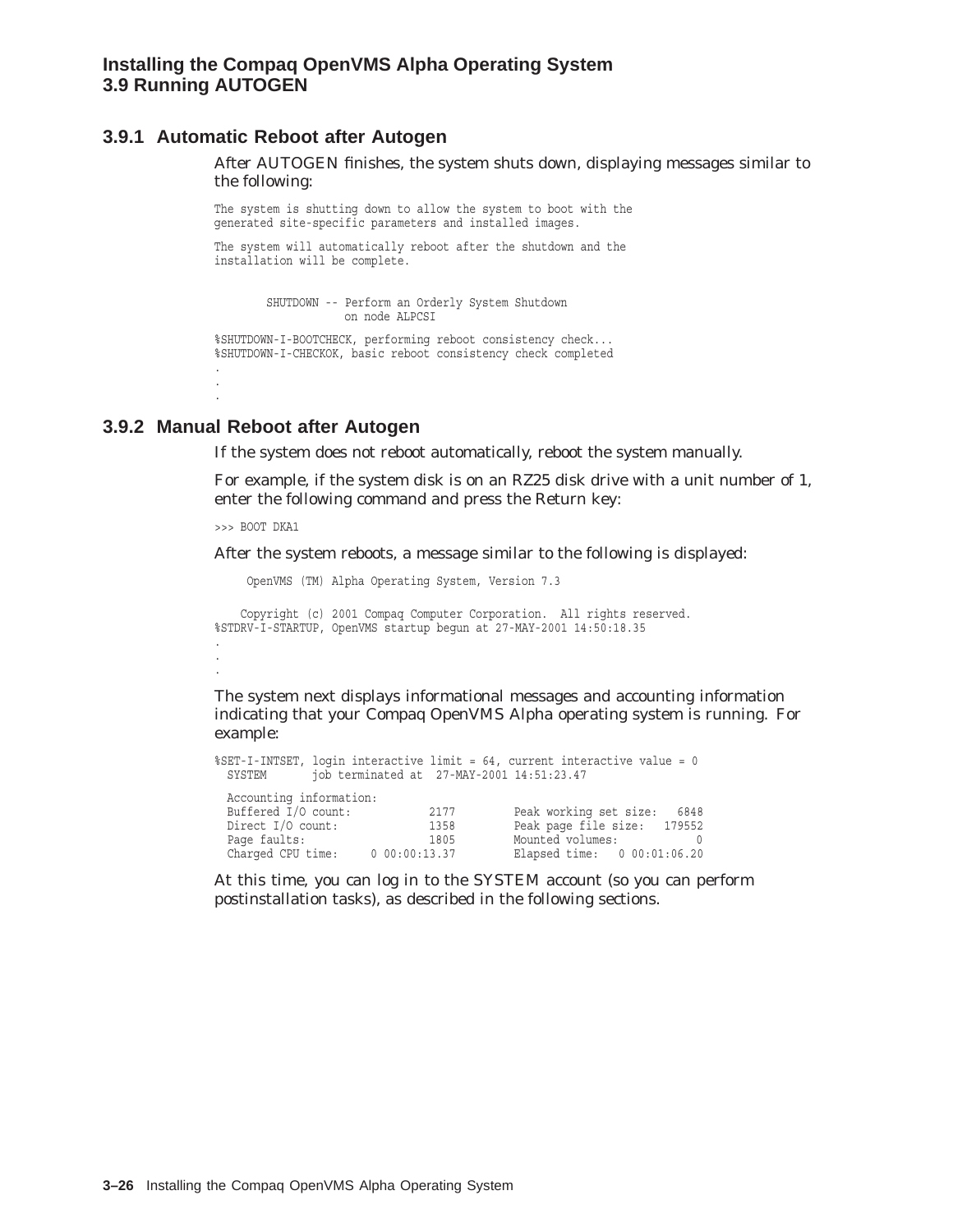### **3.10 Logging in to the SYSTEM Account from a Character Cell Terminal**

Log in to a character cell terminal by entering the user name SYSTEM followed by the password. The display is similar to the following:

```
OpenVMS (TM) Alpha Operating System, Version 7.3
Username: SYSTEM
Password:
.
.
. OpenVMS (TM) Alpha Operating System, Version 7.3
```
(If you forget your password, follow the instructions in Appendix A to perform an emergency startup.)

### **3.11 Logging in to the SYSTEM Account from a Workstation**

If you installed the DECwindows Motif for OpenVMS Alpha software on your workstation, do the following after the login window displays on your screen:

- 1. Enter the user name SYSTEM followed by the password.
- 2. Click on the OK button.

### **3.12 Postinstallation Tasks**

After you have successfully installed the Compaq OpenVMS Alpha operating system and logged in to the SYSTEM account, you must perform certain postinstallation tasks before you can use the system. For complete information, go to Chapter 4.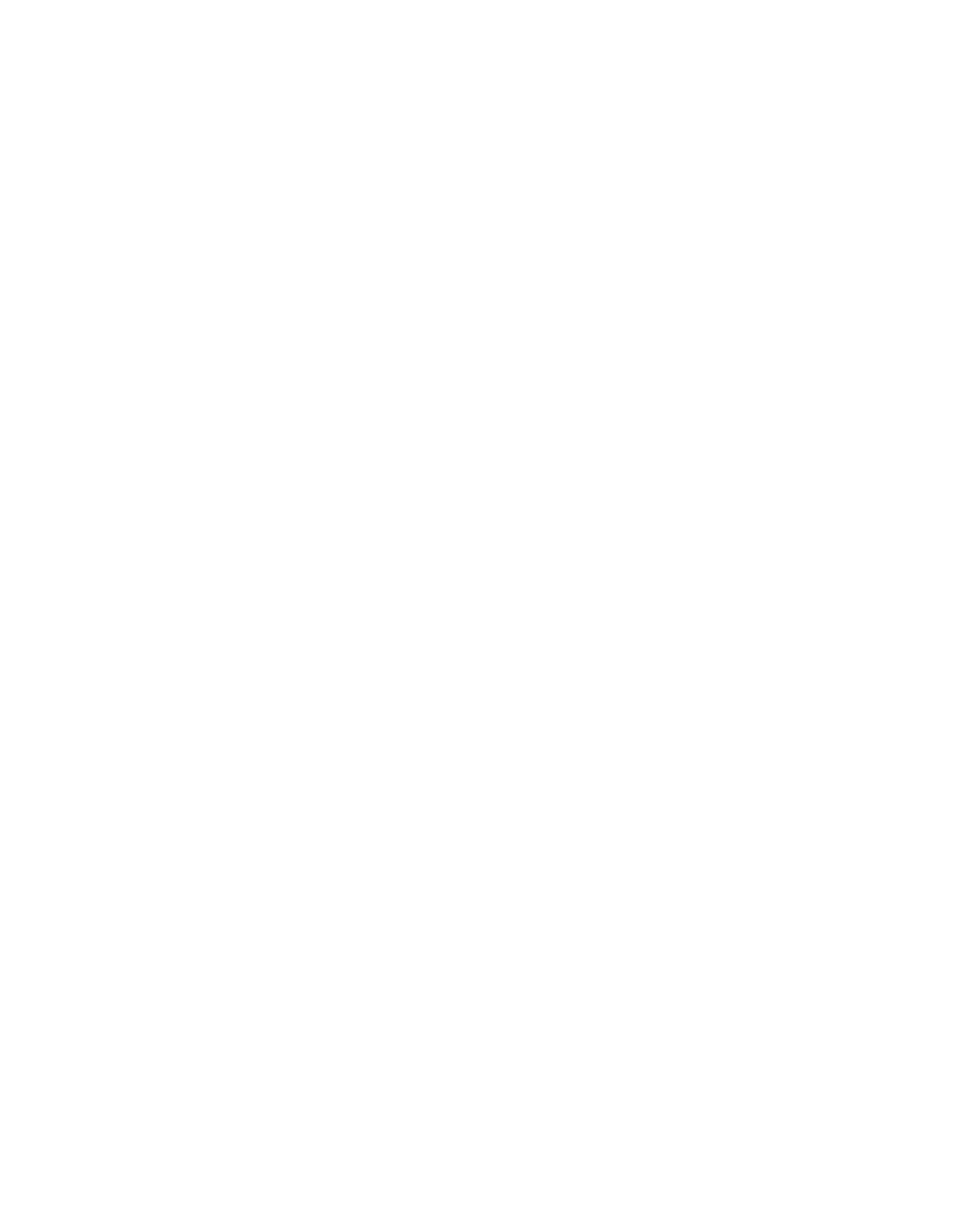**4**

# **After Installing the Compaq OpenVMS Alpha Operating System**

After you have installed the Compaq OpenVMS Alpha operating system, you must perform several important tasks to prepare the system for operation. This chapter describes the following postinstallation tasks in the order in which you perform them:

- Registering licenses
- Creating accounts
- Backing up the system disk
- Customizing the system
- Configuring and starting networking software
- Testing the system with UETP
- Decompressing the system libraries
- Adding and removing files
- Preparing your Compaq OpenVMS Alpha system and your PC to run OpenVMS Management Station
- Installing layered products
- Installing OpenVMS Debugger clients on a PC
- Backing up the customized system disk
- Configuring a multihead system
- Running AUTOGEN
- Using the postinstallation checklist

### **4.1 Registering Your Licenses**

The installation procedure gave you the opportunity to register any software product licenses. If you did not register your Compaq OpenVMS Alpha licenses at that time, you must do so before you can use the Compaq OpenVMS Alpha operating system. You must also register the licenses for Compaq OpenVMS Alpha layered products.

You can invoke the OpenVMS License utility by entering the following command:

\$ @SYS\$UPDATE:VMSLICENSE

(You can also use the LICENSE REGISTER command.)

For information about registering licenses, see the following:

Section 3.4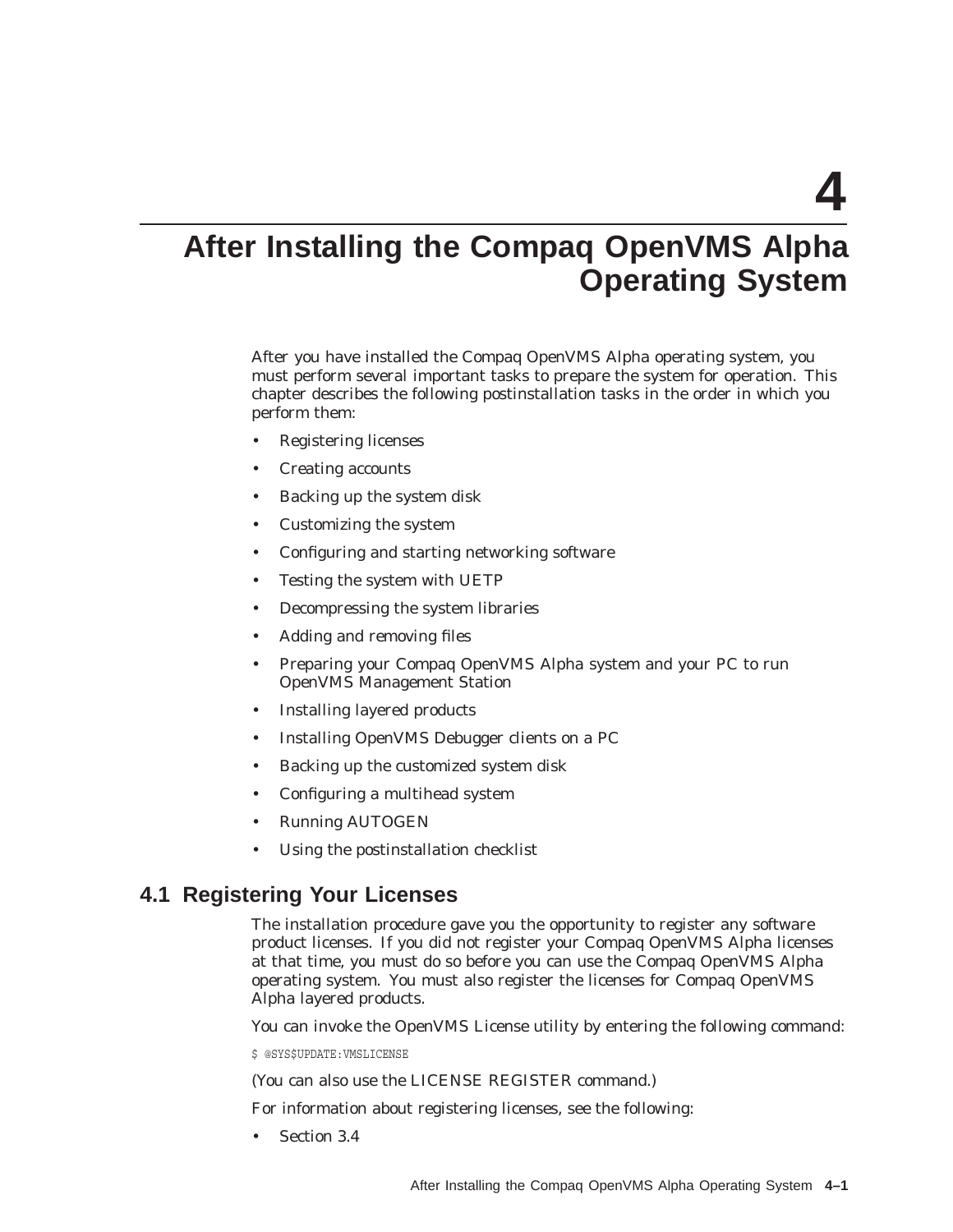- Appendix C
- The *OpenVMS License Management Utility Manual*

### **4.2 Creating Accounts**

During the installation, DEFAULT and SYSTEM accounts are created for you automatically. However, if you plan to have Compaq service representatives test your system or if you plan to run testing software such as UETP, you must create accounts for each representative and a SYSTEST (standalone system) or SYSTEST\_CLIG (OpenVMS Cluster system) account to run UETP.

For complete information about creating accounts for Compaq service representatives and UETP, see the *OpenVMS System Manager's Manual, Volume 1: Essentials*.

### **4.3 Backing Up Your System Disk**

After you install the operating system, protect your work by making a backup copy of the system disk in case you have any problems while customizing it.

To back up the system disk:

- 1. Shut down the system (described in Appendix A).
- 2. Boot the operating system CD–ROM (locally or from the InfoServer).
- 3. Use the menu system to enter the DCL environment (option 7).
- 4. Mount the system disk and the target device on which you will make the backup copy.
- 5. Enter backup commands to back up the system disk to supported media.
- 6. Log out from the DCL environment.
- 7. Shut down the system by selecting option 8 from the menu.
- 8. Boot from the system disk.

In addition to backing up the system disk now before you customize it, you should back up your system disk again after you successfully complete your customization tasks and install layered products.

For complete information about backup operations, including a description of an alternate method that does not require booting from the operating system CD–ROM and that allows you to back up a shadowed disk without disabling the shadow set, see Appendix B.

### **4.4 Customizing the System**

You can customize the system to meet your site-specific needs. In addition, if your Alpha computer is part of an OpenVMS Cluster environment, you must prepare the cluster environment and configure the cluster.

For instructions on customizing the system, review the following documentation:

- If the computer is part of an OpenVMS Cluster environment, refer to *OpenVMS Cluster Systems* for further information about setting up a cluster.
- The release notes, for notes and restrictions that might be relevant to your customization plans.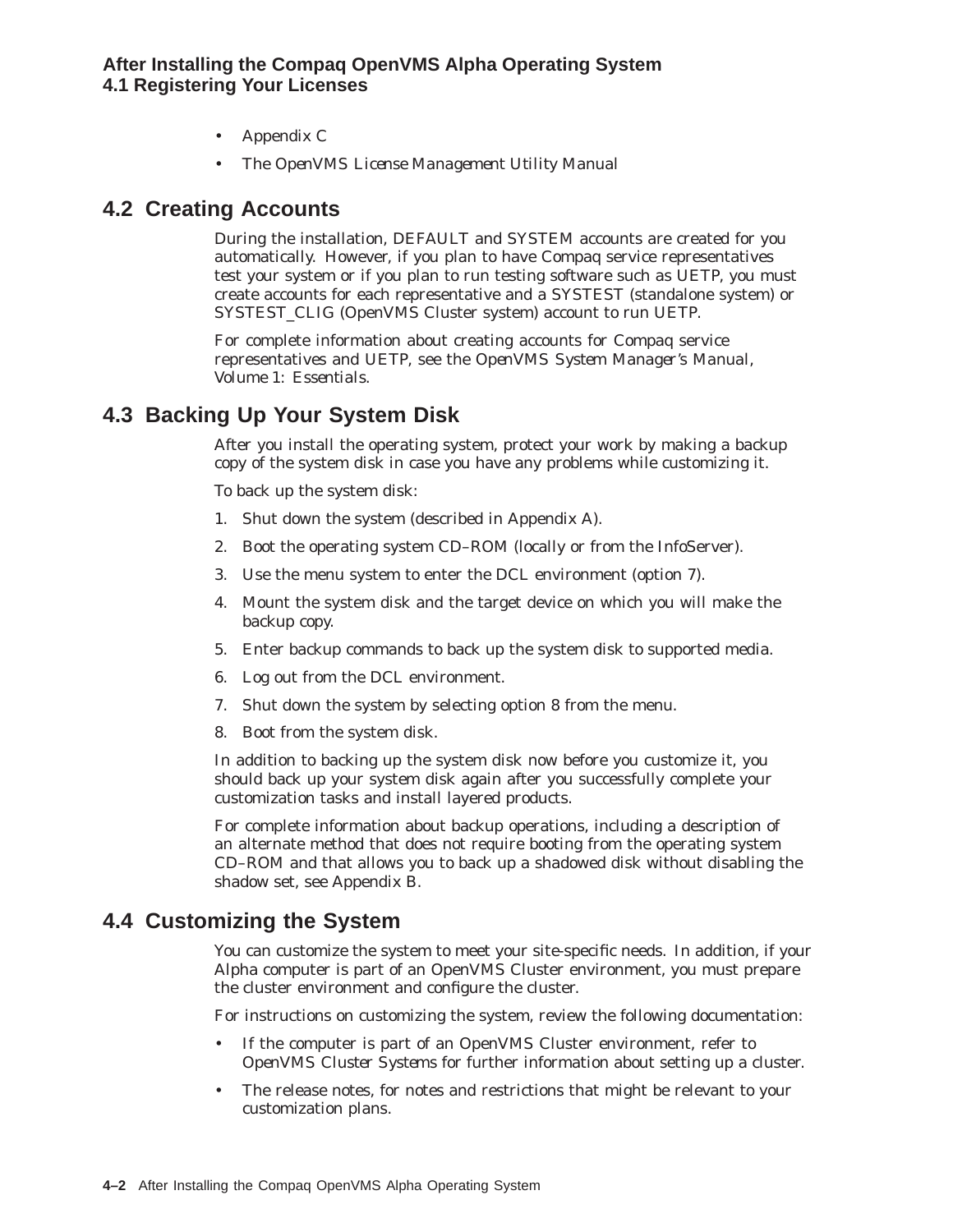#### **After Installing the Compaq OpenVMS Alpha Operating System 4.4 Customizing the System**

- The *OpenVMS System Manager's Manual*, for instructions on customizing and using your system. You will find information about the following tasks:
	- Editing the template files SYCONFIG.COM, SYLOGICALS.COM, SYLOGIN.COM, and SYSTARTUP\_VMS.COM
	- Starting the queue manager and creating a queue database
	- Setting up user accounts
	- Adjusting system parameters
	- Setting up your system to run DECdtm services
- Section 4.5.

\_\_ Note \_

If you have installed the DECwindows Motif for OpenVMS Alpha layered product (see Section 4.10), you can customize your DECwindows environment.

### **4.5 Configuring and Starting Networking Software**

The following sections describe how to configure and start your networking software.

#### **4.5.1 DECnet-Plus for OpenVMS Alpha**

If you installed DECnet-Plus for OpenVMS Alpha software, refer to the *DECnet-Plus for OpenVMS Release Notes* and *DECnet-Plus for OpenVMS Installation and Basic Configuration* for postinstallation instructions.

#### **4.5.2 DECnet Phase IV for OpenVMS Alpha**

**Note** \_

Support for DECnet Phase IV for OpenVMS Alpha is only available under Compaq's Prior Version Support Program. Contact your local Compaq support representative for additional information.

If you plan to run DECnet Phase IV for OpenVMS Alpha software, note the following:

- After you have registered the license for the DECnet Phase IV for OpenVMS Alpha software, execute the interactive command procedure SYS\$MANAGER:NETCONFIG.COM to automatically configure your system for networking. See the *DECnet for OpenVMS Guide to Networking* for instructions on using NETCONFIG.COM.
- After you start the queue manager (see the *OpenVMS System Manager's Manual*), edit the commands in SYS\$COMMON:[SYSMGR]SYSTARTUP\_ VMS.COM that pertain to networking so that the DECnet Phase IV for OpenVMS Alpha software starts automatically when your system is booted. Edit the file as follows:
	- If you have batch queues set up on your system, choose the following command by removing the comment delimiter (!) from the command line.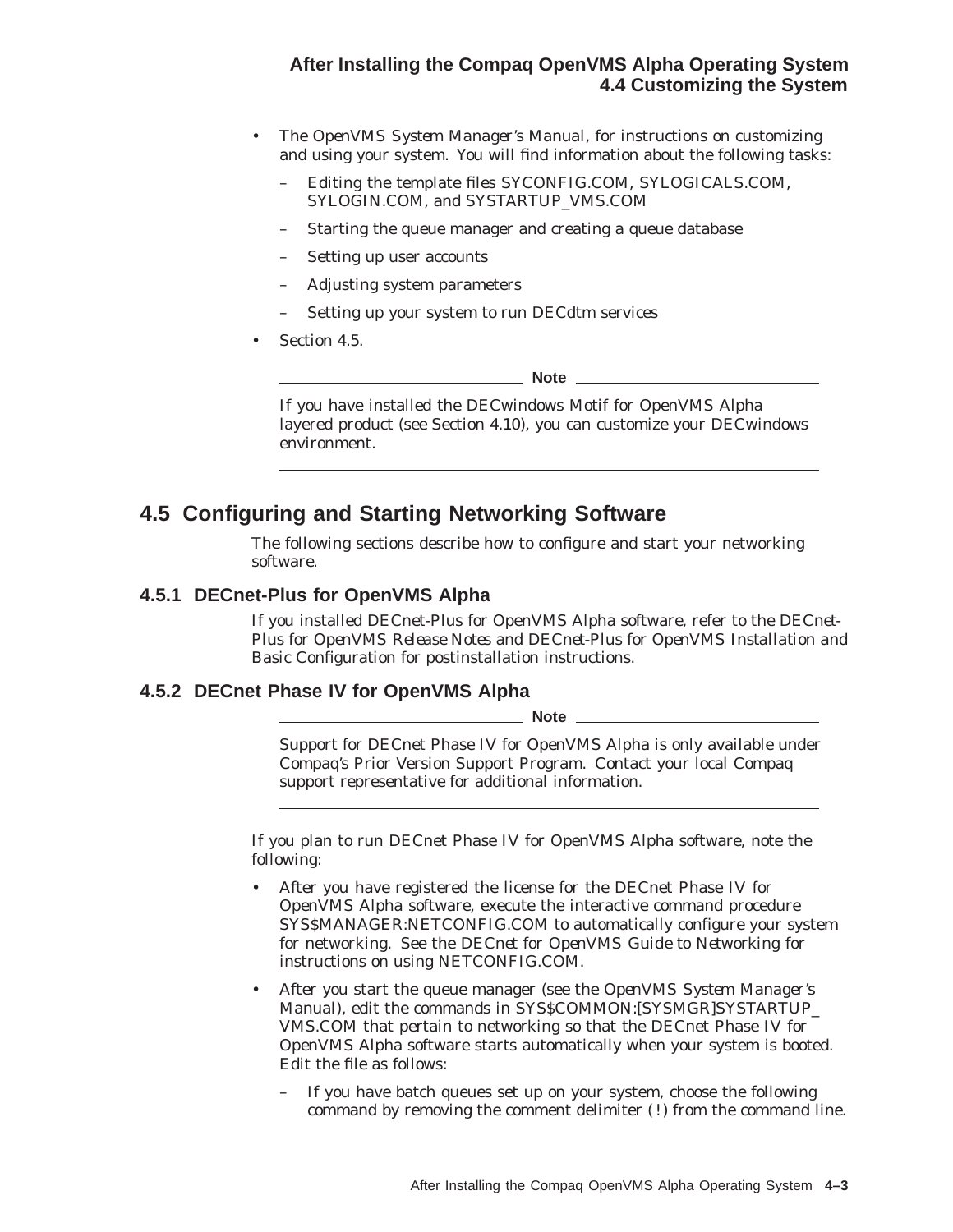Enabling this command allows the system to start up more quickly and decreases the amount of time you must wait to log in.

!\$ SUBMIT SYS\$MANAGER:STARTNET.COM

– If you do *not* have batch queues set up on your system, remove the comment delimiter (!) from the following lines:

```
$! DECNET VERSION = F$INTEGER(F$EXTRACT(2,2,F$GETSYI("DECNET VERSION")))
$! IF DECNET VERSION .GE. 5
\begin{array}{cc} \n \xi & \text{THEN} \\ \n \xi & \text{S} \n \end{array}START/NETWORK "DECNET/OSI"
$! ELSE<br>$! S
            START/NETWORK DECNET
$! ENDIF
```
• If you plan to run both DECnet Phase IV for OpenVMS Alpha and DECwindows software, you must also edit SYS\$COMMON:[SYSMGR]SYSTARTUP\_VMS.COM to *add* a comment delimiter  $(!)$  immediately following the dollar sign  $(§)$  in the following command:

\$ DEFINE DECW\$IGNORE DECNET TRUE

If you are not going to start the DECnet Phase IV for OpenVMS Alpha software or have not yet started it, this command tells the DECwindows software not to wait for the DECnet Phase IV for OpenVMS Alpha software.

#### **4.5.3 Compaq TCP/IP Services for OpenVMS**

If you installed Compaq TCP/IP Services for OpenVMS software, refer to the *TCP/IP Services for OpenVMS Installation and Configuration* manual for information about how to configure this software using the TCPIP\$CONFIG.COM procedure.

### **4.6 Testing the System with UETP**

The User Environment Test Package (UETP) is a software package designed to test whether the OpenVMS Alpha operating system is installed correctly. As part of the postinstallation procedure, Compaq recommends that you run UETP to verify the installation.

For complete information about using UETP, see the *OpenVMS System Manager's Manual*.

### **4.7 Decompressing the System Libraries**

Decompressing the system libraries gives the system faster access to them. The decompressed libraries require several thousand additional blocks of disk space for all libraries to be decompressed. You use the LIBDECOMP.COM procedure to decompress the libraries.

#### **4.7.1 Determining Disk Space**

To find out how much disk space you have, enter the following command and press the Return key:

\$ SHOW DEVICE SYS\$SYSDEVICE

The additional amount of disk space required to decompress all the system libraries is about 55,000 blocks. Note that you can choose to decompress only the libraries that are used frequently.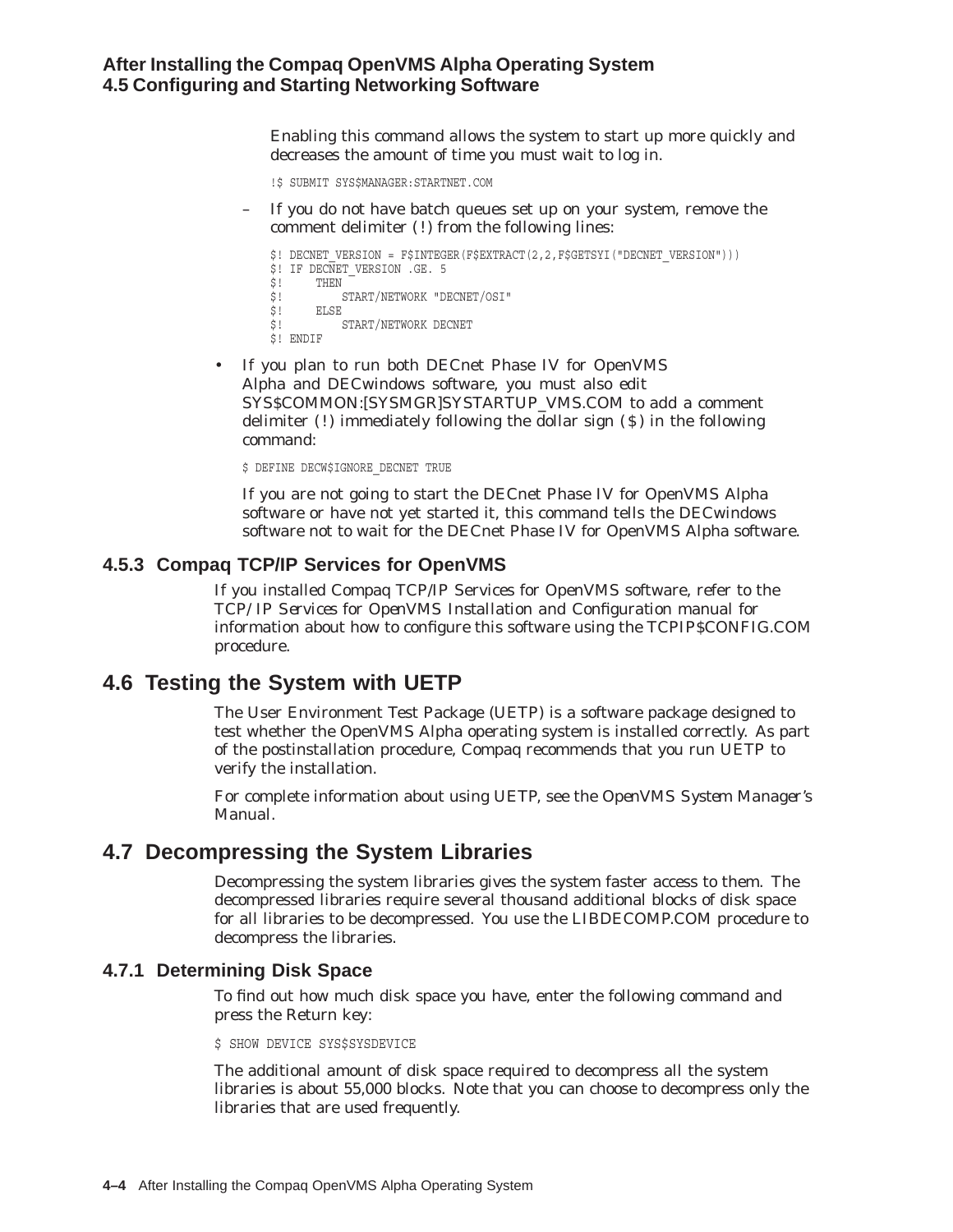### **After Installing the Compaq OpenVMS Alpha Operating System 4.7 Decompressing the System Libraries**

Table 4–1 gives the approximate number of blocks consumed by each library after decompression.

| Library                                    | <b>Blocks</b> | Library             | <b>Blocks</b> |
|--------------------------------------------|---------------|---------------------|---------------|
| <b>ACLEDT.HLB</b>                          | 102           | ANALAUDITSHELP.HLB  | 18            |
| <b>ANLRMSHLP.HLB</b>                       | 16            | DBG\$HELP.HLB       | 2133          |
| DBG\$UIHELP.HLB                            | 438           | DISKQUOTA.HLB       | 12            |
| EDFHLP.HLB                                 | 37            | <b>EDTHELP.HLB</b>  | 229           |
| <b>ERFLIB.TLB</b>                          | 85            | EVESHELP.HLB        | 1197          |
| EVESKEYHELP.HLB                            | 145           | EXCHNGHLP.HLB       | 118           |
| HELPLIB.HLB                                | 15512         | <b>IMAGELIB.OLB</b> | 1793          |
| <b>INSTALHLP.HLB</b>                       | 92            | LATCP\$HELP.HLB     | 243           |
| LIB.MLB                                    | 4567          | <b>MAILHELP.HLB</b> | 316           |
| MNRHELP.HLB                                | 84            | NCPHELP.HLB         | 412           |
| PHONEHELP.HLB                              | 31            | <b>SDA.HLB</b>      | 457           |
| SHWCLHELP.HLB                              | 151           | <b>STARLET.MLB</b>  | 3433          |
| STARLET.OLB                                | 43917         | STARLETSD.TLB       | 7145          |
| SYSSLIB C.TLB                              | 19806         | SYS\$STARLET C.TLB  | 12698         |
| <b>SYSGEN.HLB</b>                          | 526           | SYSMANHELP.HLB      | 786           |
| <b>TECO.HLB</b>                            | 67            | TFF\$TFUHELP.HLP    | 52            |
| <b>TPUHELP.HLB</b>                         | 1036          | <b>UAFHELP.HLB</b>  | 377           |
| <b>VAXCCURSE.OLB</b>                       | 65            | <b>VAXCRTL.OLB</b>  | 1945          |
| <b>VAXCRTLD.OLB</b>                        | 2281          | VAXCRTLT.OLB        | 1948          |
| FMG_HELP_FILE_AMERICAN_ENGLISH.HLB         |               |                     | 104           |
| <b>VMSSVOLATILE PRIVATE INTERFACES.OLB</b> |               |                     | 729           |

**Table 4–1 Sizes of Decompressed System Libraries**

#### **4.7.2 Methods of Using LIBDECOMP.COM**

You can use the LIBDECOMP.COM procedure to decompress libraries in three ways:

- Entering a command and responding to prompts from the procedure
- Entering an interactive command
- Entering a batch command

The following sections describe each method.

**Note**

Before you use the LIBDECOMP.COM procedure, be sure you are logged in to the SYSTEM account.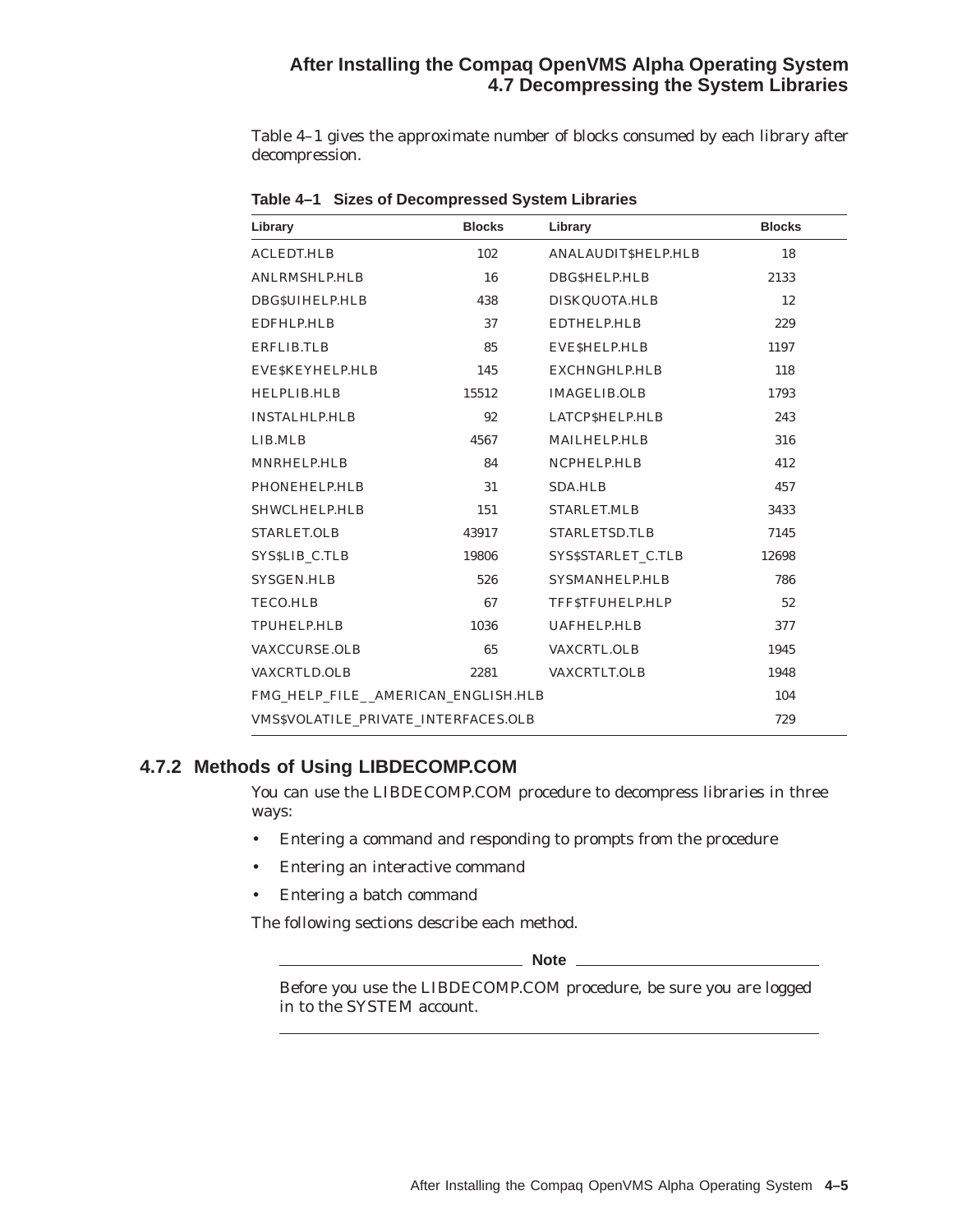### **4.7.3 Responding to LIBDECOMP.COM Prompts**

If you want to decompress libraries by responding to prompts from the LIBDECOMP.COM procedure, do the following:

1. Enter the following command and then press the Return key:

\$ @SYS\$UPDATE:LIBDECOMP.COM

The following information is displayed:

OpenVMS Library Decompression Utility

|                |    | 1 HELPLIB.HLB                                             | 14 NCPHELP.HLB                                                                | 27 | PHONEHELP.HLB      |
|----------------|----|-----------------------------------------------------------|-------------------------------------------------------------------------------|----|--------------------|
| 2              |    |                                                           | STARLET. OLB 15 SDA. HLB 28                                                   |    | LIB.MLB            |
| $\overline{3}$ |    |                                                           | ACLEDT.HLB 16 SHWCLHELP.HLB 29                                                |    | STARLET.MLB        |
| 4              |    |                                                           | ANLRMSHLP.HLB 17 SYSGEN.HLB 30                                                |    | STARLETSD. TLB     |
| 5              |    |                                                           | DBG\$HELP.HLB 18 ANALAUDIT\$HELP.HLB 31                                       |    | SYS\$STARLET C.TLB |
| 6              |    |                                                           | DBG\$UIHELP.HLB 19 SYSMANHELP.HLB 32 ERFLIB.TLB                               |    |                    |
| 7              |    |                                                           | DISKQUOTA.HLB 20 TFF\$TFUHELP.HLB 33 SYS\$LIB_C.TLB                           |    |                    |
| 8              |    |                                                           | EDFHLP.HLB 21 EXCHNGHLP.HLB 34 VAXCCURSE.OLB                                  |    |                    |
| 9              |    |                                                           | INSTALHLP.HLB 22 TPUHELP.HLB 35 VAXCRTL.OLB                                   |    |                    |
|                |    |                                                           | 10 LATCP\$HELP.HLB 23 EVE\$HELP.HLB 36 VAXCRTLD.OLB                           |    |                    |
| 11             |    |                                                           | MAILHELP.HLB 24 EVE\$KEYHELP.HLB 37 VAXCRTLT.OLB                              |    |                    |
| 12             |    | MNRHELP.HLB                                               | 25 UAFHELP.HLB 38 IMAGELIB.OLB                                                |    |                    |
| 13             |    | EDTHELP.HLB 26 TECO.HLB                                   |                                                                               |    |                    |
|                | 40 |                                                           | 39 VMS\$VOLATILE PRIVATE INTERFACES.OLB<br>FMG HELP FILE AMERICAN ENGLISH.HLB |    |                    |
|                | Ε  | A ALL libraries to be decompressed<br>EXIT this procedure |                                                                               |    |                    |
|                |    | (Separate multiple entries with a comma):                 | * Enter letter or number(s) of libraries to be decompressed                   |    |                    |

2. Enter the appropriate letter or the numbers of the libraries you want to decompress. To decompress all libraries, the process takes approximately one-half hour.

### **4.7.4 Using LIBDECOMP.COM Interactively**

You can execute LIBDECOMP.COM interactively to decompress up to eight libraries at a time by listing the names of the libraries you want to decompress as parameters on the command line.

Be sure to separate the library names with commas and do not include the file extensions. For example, to decompress VAXCRTL.OLB, DISKQUOTA.HLB, and LIB.MLB interactively, enter the following command:

\$ @SYS\$UPDATE:LIBDECOMP VAXCRTL, DISKQUOTA, LIB

#### **4.7.5 Using LIBDECOMP.COM in Batch**

You can also execute LIBDECOMP.COM in batch mode to decompress up to eight libraries at a time by listing the names of the libraries you want to decompress as parameters on a command line that includes the SUBMIT command.

Be sure to separate the library names with commas and do not include the file extensions. For example, to decompress VAXCRTL.OLB, DISKQUOTA.HLB, and LIB.MLB as a batch job, enter the following command: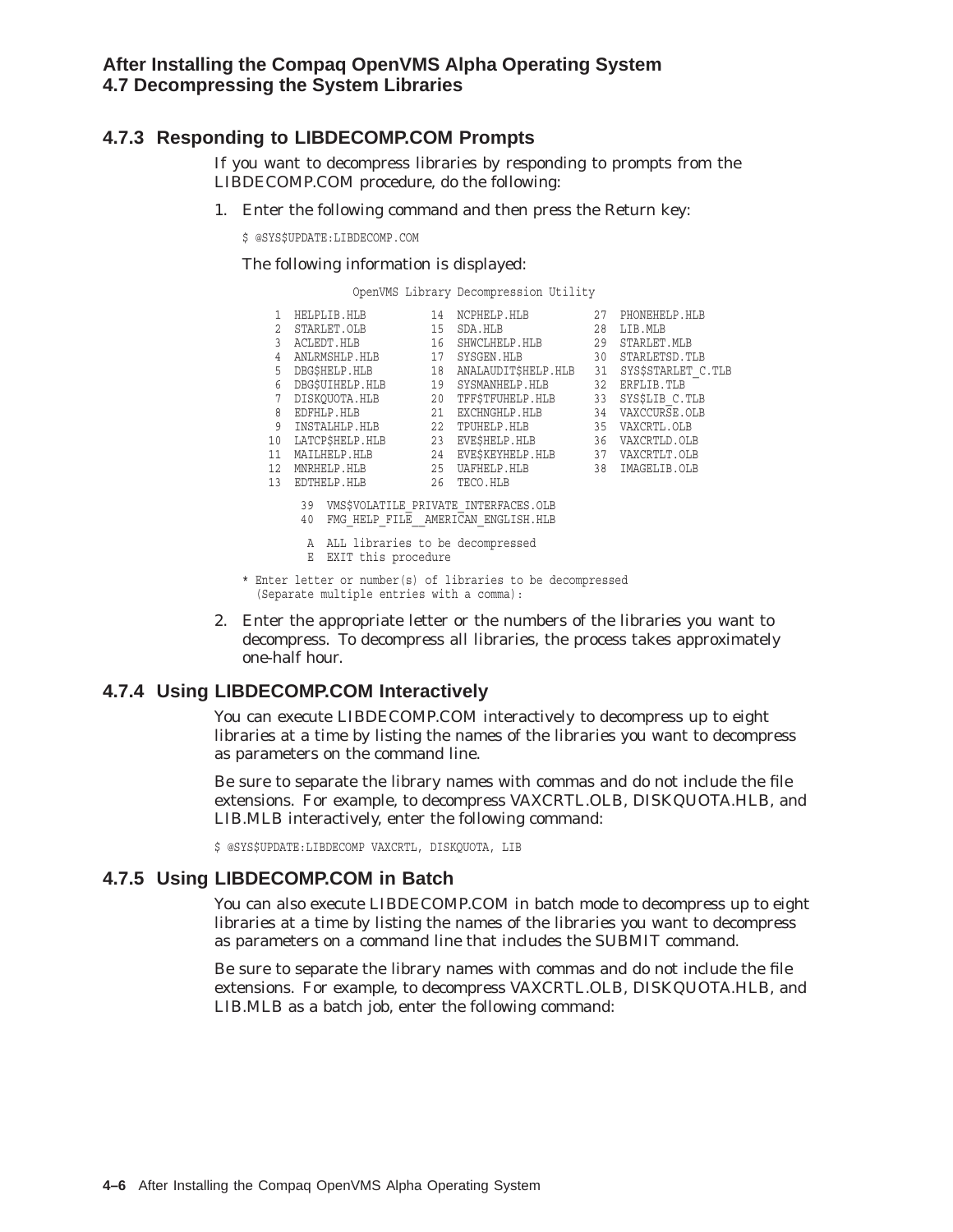#### **After Installing the Compaq OpenVMS Alpha Operating System 4.7 Decompressing the System Libraries**

\$ SUBMIT/NOTIFY/PARAMETERS=(VAXCRTL, DISKQUOTA, LIB)- \_\$ SYS\$UPDATE:LIBDECOMP

\_ Note \_

When you enter the command for a batch job, be sure you enclose the list of library names within parentheses.

### **4.8 Adding and Removing Operating System Files**

If you decide after the installation to change which Compaq OpenVMS Alpha operating system files you want installed on your system, you can use the menu system contained on the Compaq OpenVMS Alpha operating system CD–ROM to add or remove files.

**Note**

You can obtain information about individual system files by entering HELP SYSTEM\_FILES at the dollar sign prompt (\$).

To add or remove operating system files:

- 1. Mount and boot the Compaq OpenVMS Alpha operating system CD–ROM.
- 2. Choose option 1 from the menu.
- 3. Choose the PRESERVE option.
- 4. Enter the name of the device that contains the system disk and answer the questions.
- 5. After you answer the question ''Do you want detailed descriptions?,'' information regarding reconfiguring or reinstalling is displayed. Read the instructions, then choose the desired entry from the menu of options.

The following is a sample display:

Please choose one of the following:

1) Upgrade, install or reconfigure OpenVMS Alpha Version 7.3 2) Display products and patches that this procedure can install 3) Install or upgrade layered products and patches 4) Show installed products 5) Reconfigure installed products 6) Remove installed products 7) Execute DCL commands and procedures 8) Shut down this system Enter CHOICE or ? for help: (1/2/3/4/5/6/7/8/?) 1 \*\*\*\*\*\*\*\*\*\*\*\*\*\*\*\*\*\*\*\*\*\*\*\*\*\*\*\*\*\*\*\*\*\*\*\*\*\*\*\*\*\*\*\*\*\*\*\*\*\*\*\*\*\*\*\*\*\*\* . . . Do you want to INITIALIZE or to PRESERVE? [PRESERVE] . . . Version 7.3 of the OpenVMS operating system is already installed on the target disk. You may choose one of the following actions: o Reconfigure the OpenVMS platform.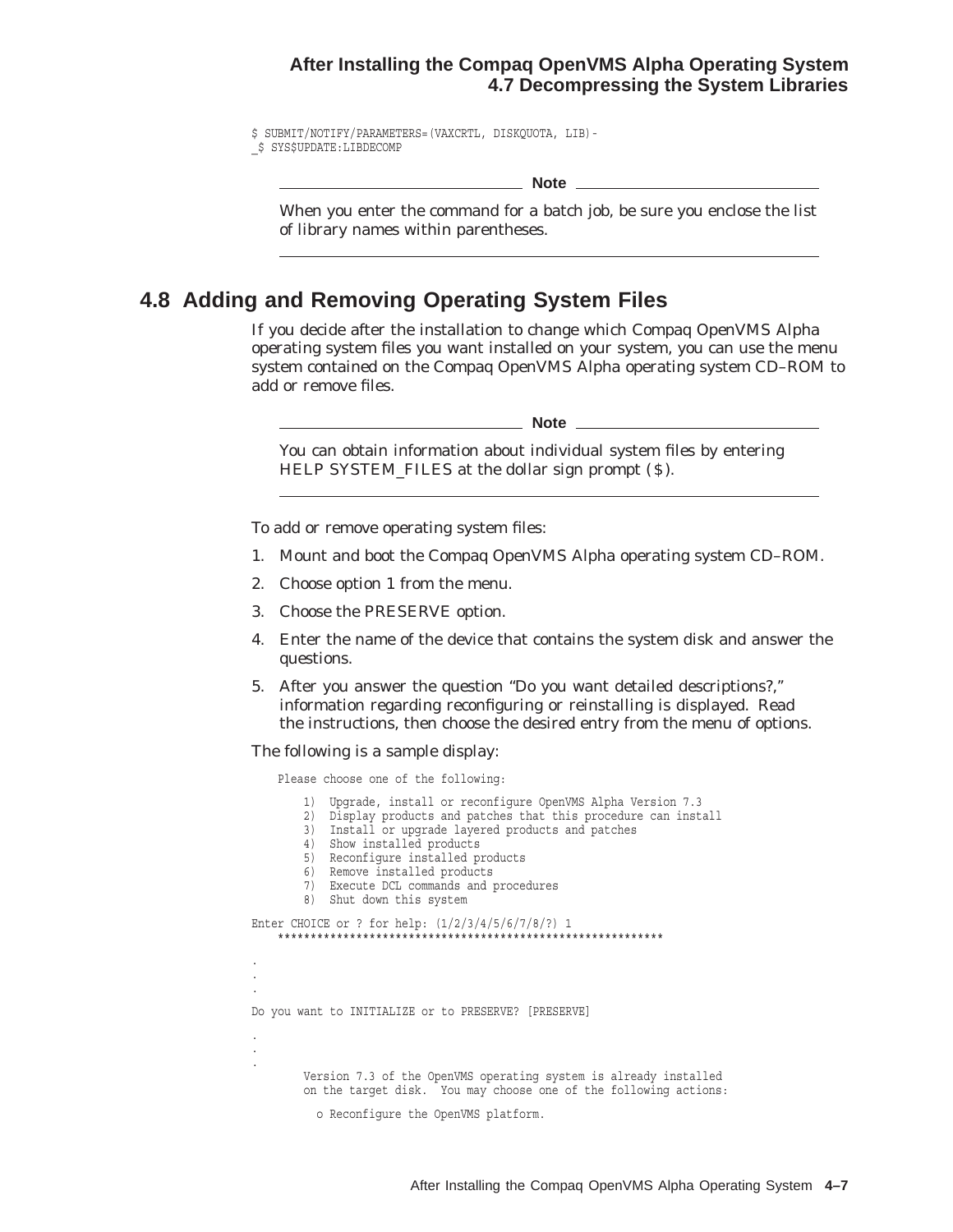#### **After Installing the Compaq OpenVMS Alpha Operating System 4.8 Adding and Removing Operating System Files**

This action will allow you to change your selections of which of the windowing and network products you included with your OpenVMS operating system installation.

o Reconfigure the OpenVMS operating system.

This action will allow you to change your choices about which options you included for the OpenVMS operating system.

o Reinstall the OpenVMS operating system.

This action will cause ALL operating system files to be replaced. You can also change your choices about which options you included for the OpenVMS operating system.

Reinstall will take longer than Reconfigure. Reinstall may be appropriate if you suspect that files in the operating system, or in the windowing and network products have become corrupted.

If you want to reinstall any of the windowing and network products, choose "Install or upgrade layered products and patches" (option 3) from the main menu.

If you want to change your choices about which options you included for any of the windowing and network products, choose "Reconfigure installed products" (option 5) from the main menu.

Please choose one of the following:

- 1) Reconfigure the OpenVMS platform.
- 2) Reconfigure the OpenVMS operating system.
- 3) Reinstall the OpenVMS operating system.
- 4) Return to the Main Menu (abort the upgrade/installation).

Enter choice or ? for help:  $(1/2/3/4/?)$  2 The following product has been selected: DEC AXPVMS VMS V7.3 Operating System

Configuration phase starting ...

You will be asked to choose options, if any, for each selected product and for any products that may be installed to satisfy software dependency requirements.

DEC AXPVMS VMS V7.3: OpenVMS Operating System

COPYRIGHT (c) 12-SEP-2001 -- All rights reserved

Compaq Computer Corporation

Do you want the defaults for all options? [YES]

Answer No to this question, and select the options you want as described in Section 3.5.2. A list of components is provided in Section 3.5.3. After you respond to the prompts, the display continues and the installation procedure completes as described in Section 3.5.4. The following is a continuation of the sample display:

```
Do you want to review the options? [NO]
Execution phase starting ...
The following product will be reconfigured:
   DEC AXPVMS VMS V7.3
Portion done: 0%...10%...20%...30%...40%...50%...60%...80%...90%...100%
The following product has been reconfigured:
   DEC AXPVMS VMS V7.3 .
.
.
```
For detailed instructions on how to remove the Compaq OpenVMS Alpha operating system from your disk, see Appendix E.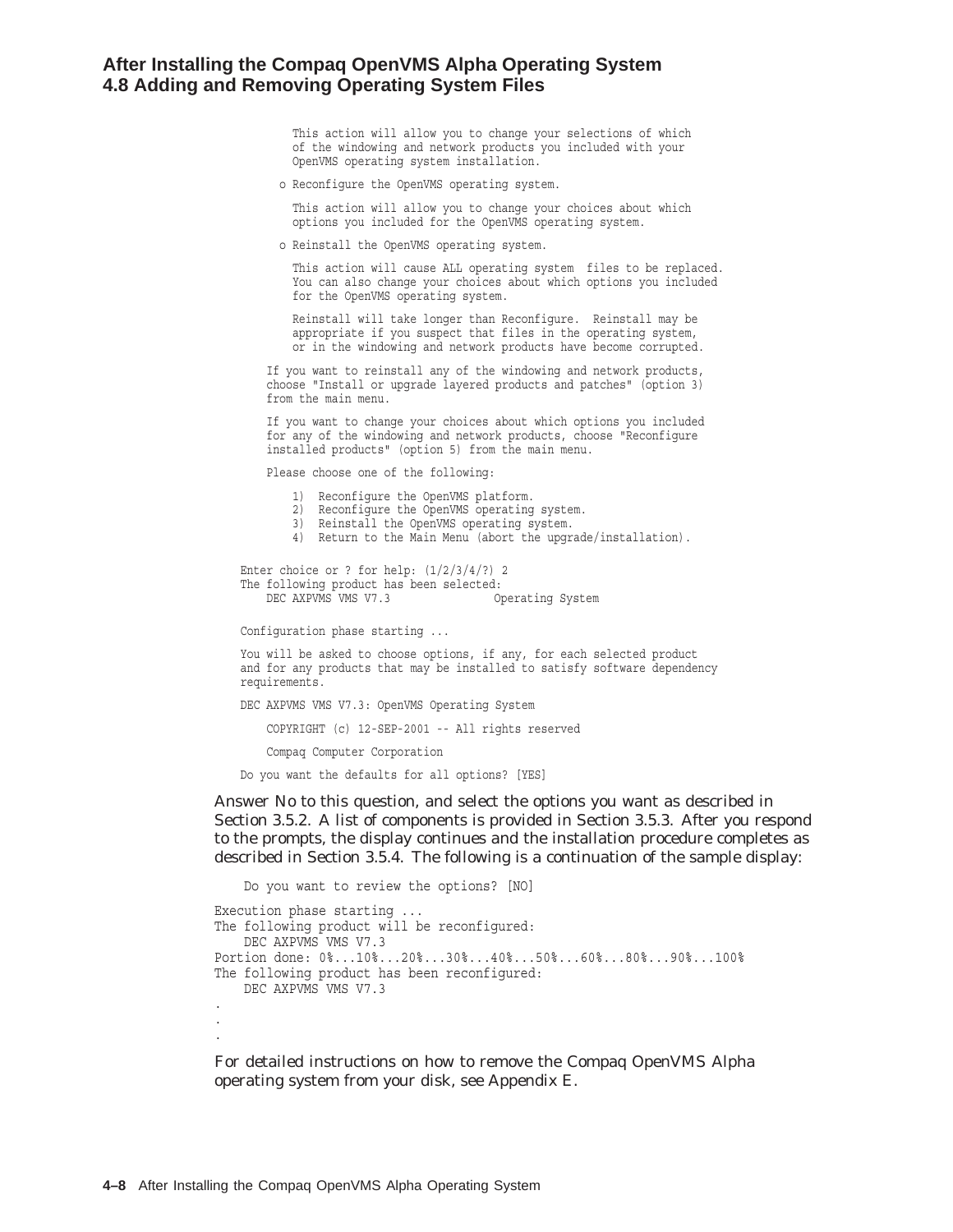## **4.9 Preparing to Use OpenVMS Management Station**

If you installed the OpenVMS Management Station software on your system (either by accepting all default values or by selecting the component manually during the installation procedure), you must perform several tasks on your Compaq OpenVMS Alpha system and your PC before you can use OpenVMS Management Station. These tasks include the following:

- Editing system files
- Starting OpenVMS Management Station on other nodes
- Verifying that you have the proper memory, disk space, media, and the required software to install and run OpenVMS Management Station on your PC
- Installing the client software on your PC
- Defining DECnet nodes

For complete information about preparing your OpenVMS system and your PC to run the OpenVMS Management Station server and client software, see Appendix D.

**Note**

After you complete the tasks described in Appendix D, you can then remove those files from your system to save disk space. Do *not* use the DELETE command to remove the files. Instead, reconfigure the Compaq OpenVMS Alpha operating system as described in Section 4.8.

### **4.10 Installing Layered Products**

You can use the menu system included on the operating system CD–ROM to install certain layered products with the POLYCENTER Software Installation utility. If you did not install those layered products previously during the installation procedure, you can do so using the following procedure. To install layered products that require VMSINSTAL, see Section 4.10.1.

#### \_ Note \_

To use this procedure, the target system must have the exact same version of the Compaq OpenVMS Alpha operating system as the CD– ROM. If you need to install layered products on a target system that has a *different* version of the operating system, use the alternate procedure described in the next section.

- 1. Shut down the system (described in Appendix A).
- 2. Boot the operating system CD–ROM (locally or from the InfoServer).
- 3. Choose option 2 from the menu to view which layered products can be installed using the POLYCENTER Software Installation utility.
- 4. Choose option 3 from the menu to install the layered products.
- 5. Shut down the system by selecting option 8 from the menu.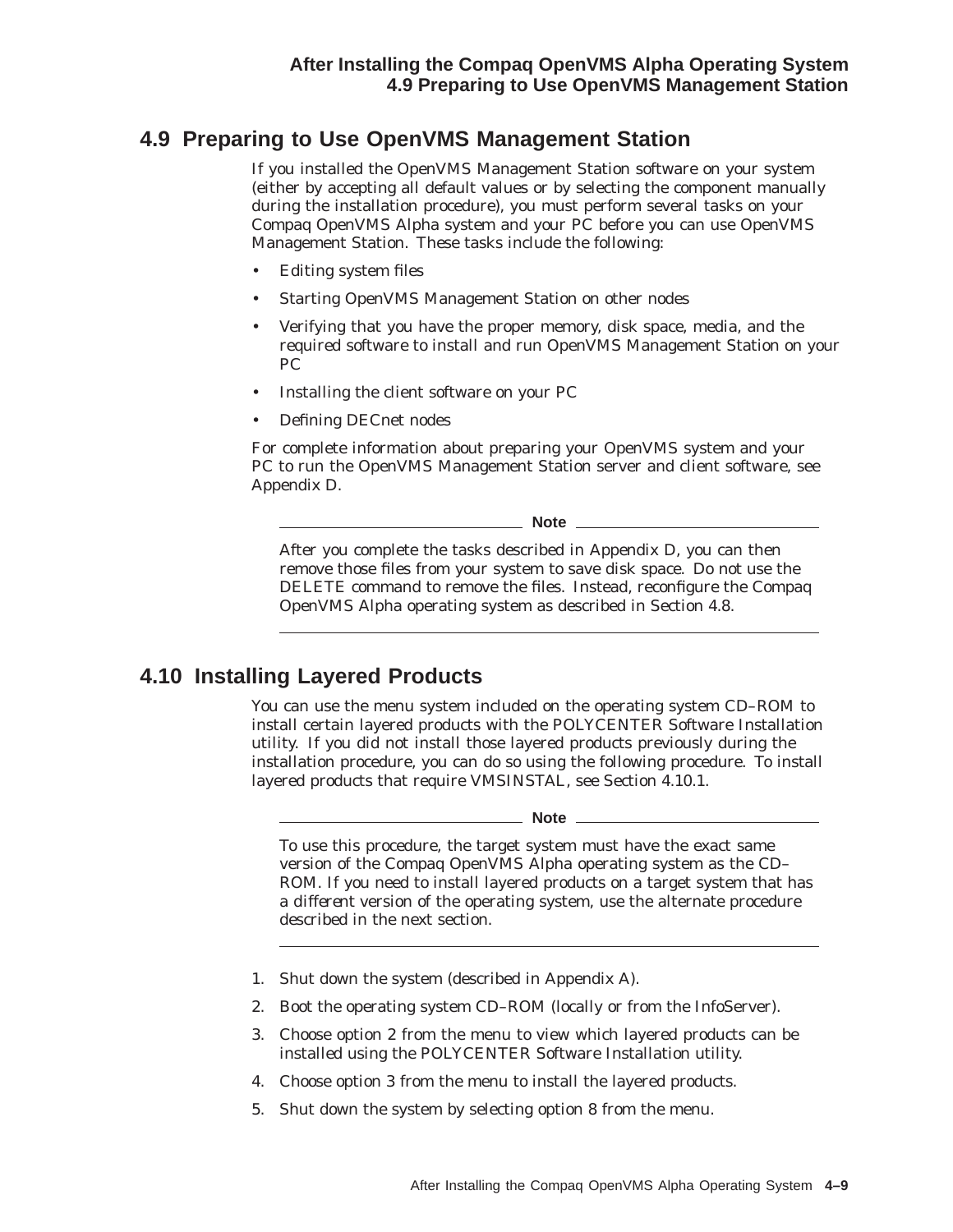6. Boot from the system disk.

If the layered product that you want to install is not listed in the display, see the documentation you received with that layered product for installation information.

For additional information about installing layered products, see the *OpenVMS System Manager's Manual*.

Be sure you back up the system disk after you install all your layered products.

#### **4.10.1 Alternate Procedure**

Following is another method for installing layered products from the Compaq OpenVMS Alpha operating system CD–ROM:

- 1. From your running OpenVMS system (the target system disk), mount the Compaq OpenVMS Alpha operating system CD–ROM.
- 2. Locate the directories and files containing the available layered products by entering the following command (where, in the example, DKA400: is the device name of the CD–ROM):

\$ DIRECTORY /NOHEAD/NOTRAIL DKA400:[\*.KIT]

You can use the PRODUCT FIND command to locate kits that are installed using the POLYCENTER Software Installation utility. For example:

\$ PRODUCT FIND \* /SOURCE=DKA400:[\*.KIT]

3. To install layered products that require VMSINSTAL (indicated in the directories by save-set file names with file types of .A, .B, and so on), enter the @SYS\$UPDATE:VMSINSTAL command and then specify the CD–ROM device and directory. For example:

```
$ @SYS$UPDATE:VMSINSTAL
* Where will the distribution volumes be mounted: DKB400:[UCX032.KIT]
```
4. To install layered products that require the POLYCENTER Software Installation utility (indicated in the directories by file names with file types of .PCSI or .PCSI\$DESCRIPTION), use the PRODUCT INSTALL command to specify the CD–ROM device name and directory. Following is an example of the PRODUCT INSTALL command:

\$ PRODUCT INSTALL POSIX /SOURCE=DKB400:[POSIX020.KIT]

#### **4.10.2 Compaq System Tools**

When you install Compaq OpenVMS Alpha Version 7.3, the DIAGNOSE command is disabled. To enable the DIAGNOSE command, you must install the DECevent kit that is provided on the Compaq System Tools CD–ROM. This CD–ROM includes supported service tools for all AlphaServer DS, ES, and GS systems running OpenVMS (except for the GS60 and GS140 platforms, which continue to use DECevent).

The Compaq System Tools are part of new web-based service tool functionality called Web-Based Enterprise Services, or WEBES. WEBES includes the Compaq Analyze, Compaq Crash Analysis Tool (CCAT), and the Revision and Configuration Management (RCM) tools. You should use the following URL to access the latest service tool information:

http://www.support.compaq.com/svctools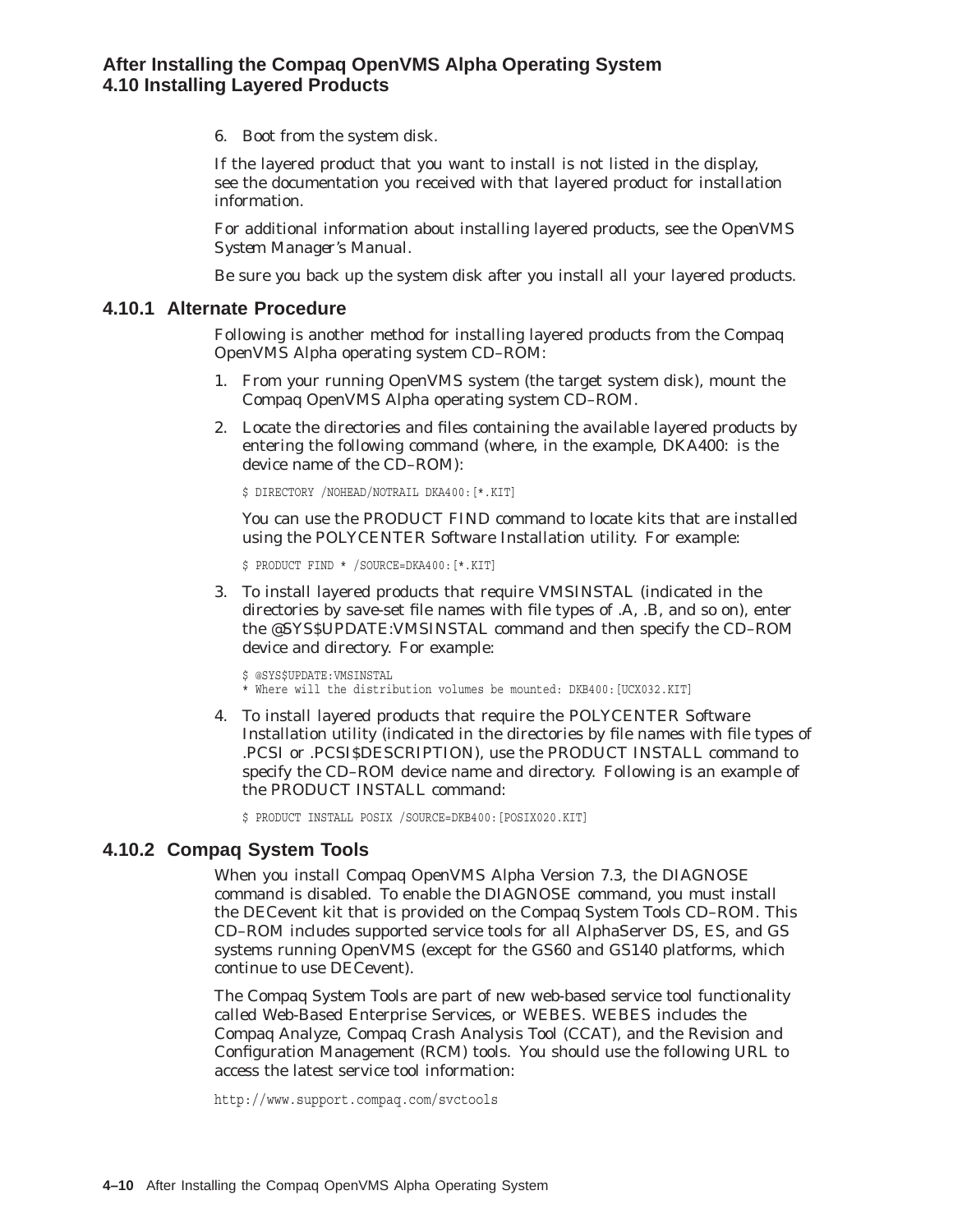## **4.11 Installing OpenVMS Debugger Clients on a PC**

OpenVMS Debugger includes a client/server interface. The debug server runs on OpenVMS; debug clients run on OpenVMS and on Microsoft Windows 95 and Windows NT. There is no special installation procedure for the components that run on OpenVMS. This section describes the procedure for installing the debug client on a PC.

The following table shows which client kit to use for each PC configuration:

| <b>CPU</b>   | <b>Operating System</b> | <b>Client Kit</b>                       |
|--------------|-------------------------|-----------------------------------------|
| Intel        | Windows 95              | [DEBUG_CLIENTS011.KIT]DEBUGX86011.EXE   |
| Intel        | Windows NT              | [DEBUG_CLIENTS011.KIT]40COMAXP.EXE      |
| <b>Intel</b> | Windows NT              | [DEBUG_CLIENTS011.KIT]40COMUPD.EXE      |
|              | Alpha Windows NT        | [DEBUG_CLIENTS011.KIT]DEBUGALPHA011.EXE |

These client kits are self-extracting .EXE files. To make these clients available to PC users, copy these files from the distribution media to a suitable PATHWORKS share, FTP server, or other device available to the PC.

Once the appropriate executable file has been transferred to the PC, the user can run the file to install the debug client on the PC. The InstallShield installation procedure guides the user through the installation.

By default, the debug client is installed in the \Programs\OpenVMS Debugger directory. Click Browse to select an alternate directory.

Choose one of the following options:

| <b>Install Option</b> | <b>Details</b>                                                          |
|-----------------------|-------------------------------------------------------------------------|
| <b>Typical</b>        | Debug client and <i>OpenVMS Debugger Manual</i> in HTML format          |
| Compact               | Debug client only                                                       |
| Custom                | Choice of Debug Client and/or OpenVMS Debugger Manual in HTML<br>format |

The installation procedure creates an OpenVMS Debugger program folder that contains the following items:

- Debug client
- Debug client help file
- *OpenVMS Debugger Manual* in HTML format
- Readme file
- Uninstall procedure

### **4.12 Backing Up the Customized System Disk**

After you have customized the Compaq OpenVMS Alpha operating system to your satisfaction and installed your layered products, protect your work by making a standalone backup copy of the system disk.

For complete information about backup operations, including a description of an alternate method that does not require booting from the operating system CD–ROM, see Appendix B.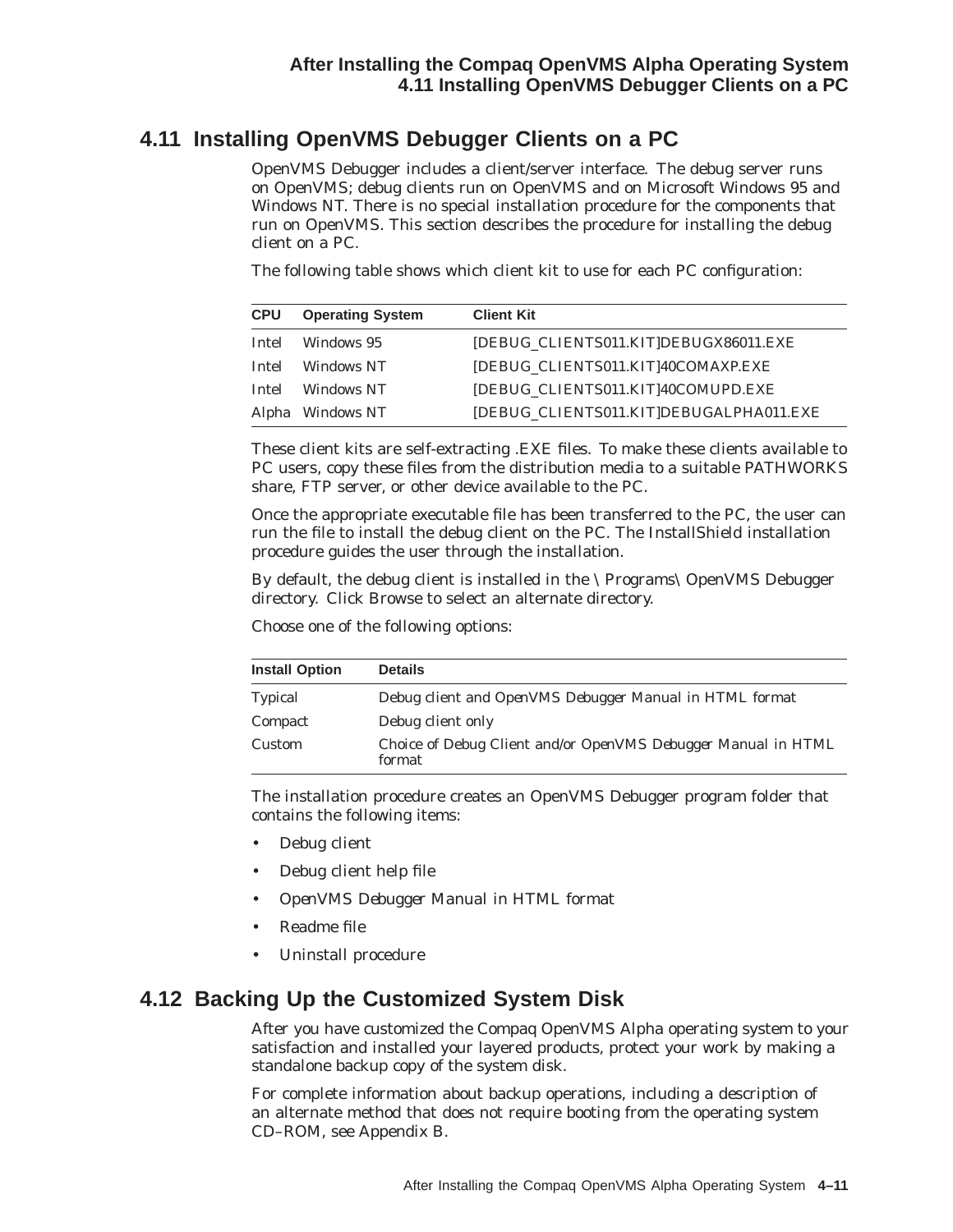#### **After Installing the Compaq OpenVMS Alpha Operating System 4.12 Backing Up the Customized System Disk**

To back up the system disk:

- 1. Shut down the system (described in Appendix A).
- 2. Boot the operating system CD–ROM (locally or from the InfoServer).
- 3. Use the menu system to enter the DCL environment (option 7).
- 4. Mount the system disk and the target device on which you will make the backup copy.
- 5. Enter backup commands to back up the system disk to the target device.
- 6. Log out from the DCL environment.
- 7. Shut down the system by selecting option 8 from the menu.
- 8. Boot from the system disk.

## **4.13 Configuring a Multihead System**

A multihead configuration consists of a single workstation (such as a DEC 3000 Alpha Model 500 system) that supports multiple graphics options. A graphics option consists of a graphics controller and a graphics display interface (monitor).

Your system can be automatically configured for multihead use if you rename the private server setup file from a template file type to a command procedure file type. The DECwindows Motif for OpenVMS Alpha server loads this command procedure on startup or restart. This file always configures the console as the primary head, or screen 0. The firmware always selects the lowest device found in the system (that is, the device with the lowest TURBOchannel slot address) as the console device.

To set up your system for multihead support:

- 1. After installing the DECwindows Motif for OpenVMS Alpha software on your system, log in to your system.
- 2. Rename the private server setup file by entering the following command:

 $$$  RENAME SYS\$MANAGER: DECW\$PRIVATE SERVER SETUP. TEMPLATE \_To: SYS\$MANAGER:DECW\$PRIVATE\_SERVER\_SETUP.COM

3. Restart the DECwindows server by entering the following command:

\$ @SYS\$STARTUP:DECW\$STARTUP RESTART

See the most recent version of the *DECwindows Motif for OpenVMS Installation Guide* and *Managing DECwindows Motif for OpenVMS Systems* for more information about customizing your DECwindows environment using the SYS\$MANAGER:DECW\$PRIVATE\_SERVER\_SETUP.COM file.

### **4.14 Running AUTOGEN**

When you installed the Compaq OpenVMS Alpha operating system, the system executed the AUTOGEN.COM procedure to set the values of system parameters and the sizes of the page, swap, and dump files according to the system configuration. As a postinstallation procedure, you should run the AUTOGEN.COM procedure again to properly tune the system.

Run AUTOGEN as follows:

1. After 24 hours of operation, run AUTOGEN in feedback mode and reboot the system.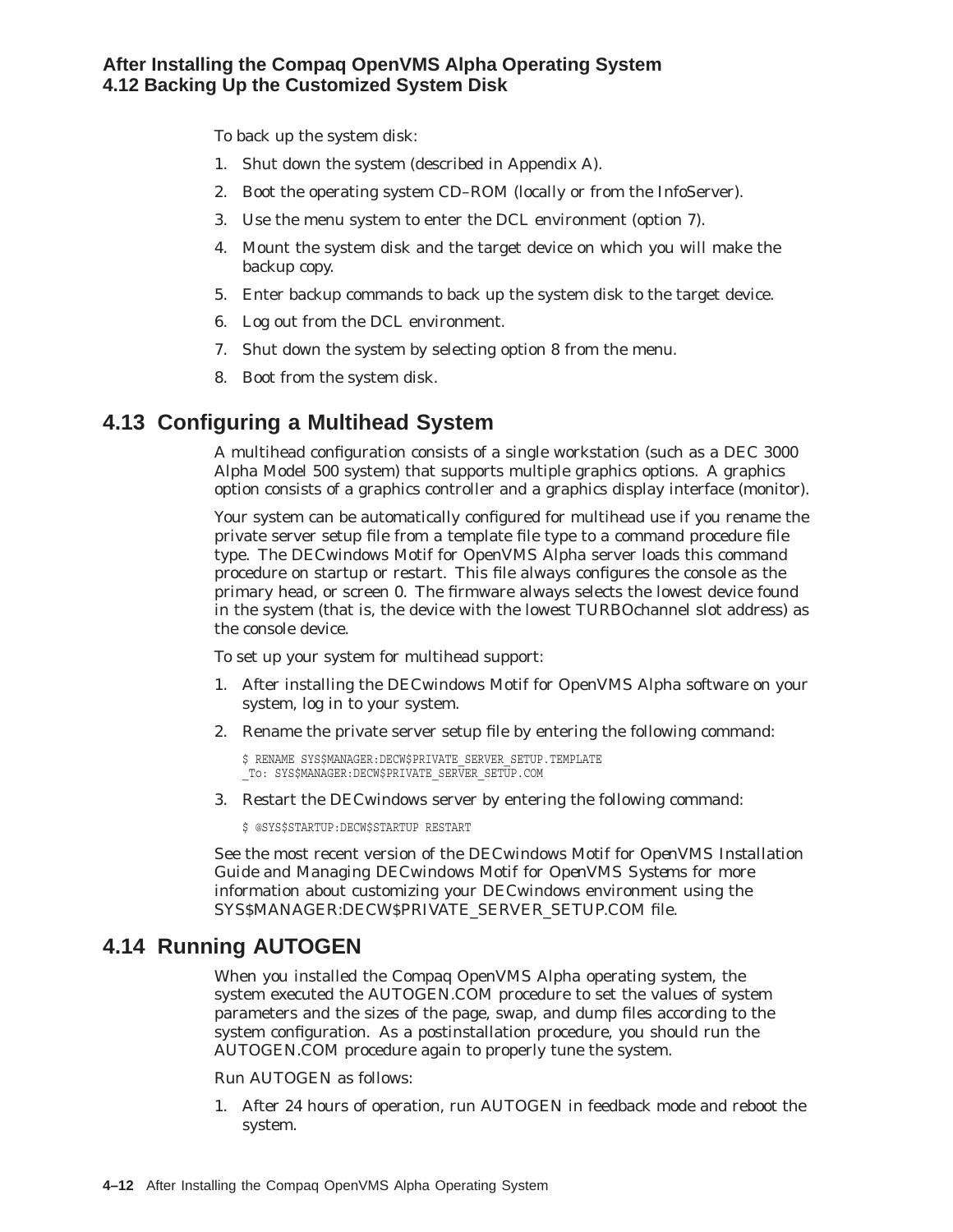- 2. Run AUTOGEN again in feedback mode two workdays later, and then reboot the system.
- 3. Compaq recommends that you run AUTOGEN from SAVPARAMS through TESTFILES on a weekly basis thereafter, and examine AGEN\$PARAMS.REPORT to determine the need for additional changes.

### **4.15 Modifying Parameters**

Based on your examination of AGEN\$PARAMS.REPORT, you might need to modify parameter values in MODPARAMS.DAT. If so, note the following:

- Hardcoded values in MODPARAMS.DAT should not hinder AUTOGEN's ability to calculate feedback parameters. AUTOGEN generally does not reduce the value of parameters that allocate resources; it considers current parameter values to be minimum values, which means that you do not have to add MIN\_\* symbols to MODPARAMS.DAT.
- AUTOGEN does increase parameter values according to its calculations unless you have specified explicit or maximum values (by adding MAX\_\* symbols) in MODPARAMS.DAT.

For more information about the MODPARAMS.DAT file and about using AUTOGEN in general, see the *OpenVMS System Manager's Manual*.

### **4.16 Postinstallation Checklist**

Use the following checklist to make sure you perform all the necessary postinstallation tasks:

- $\Box$  Register your licenses if you did not do so during the installation procedure.
- Create accounts.
- $\Box$  Back up the system disk as a safeguard before customizing the system.
- Customize the system.
- Configure and start the DECnet Phase IV for OpenVMS Alpha software.
- $\Box$  Run the User Environment Test Package (UETP) to test the system.
- Decompress the system libraries using LIBDECOMP.COM.
- Add and remove files.
- Prepare your Compaq OpenVMS Alpha system and your PC to run OpenVMS Management Station by following the procedures described in Appendix D.
- $\Box$  Install layered products.
- $\Box$  Back up the system disk after you have customized it and installed layered products.
- □ Configure your multihead system (if applicable).
- $\Box$  After the system has been running for at least 24 hours, run AUTOGEN to collect feedback information and modify the MODPARAMS.DAT file (if necessary).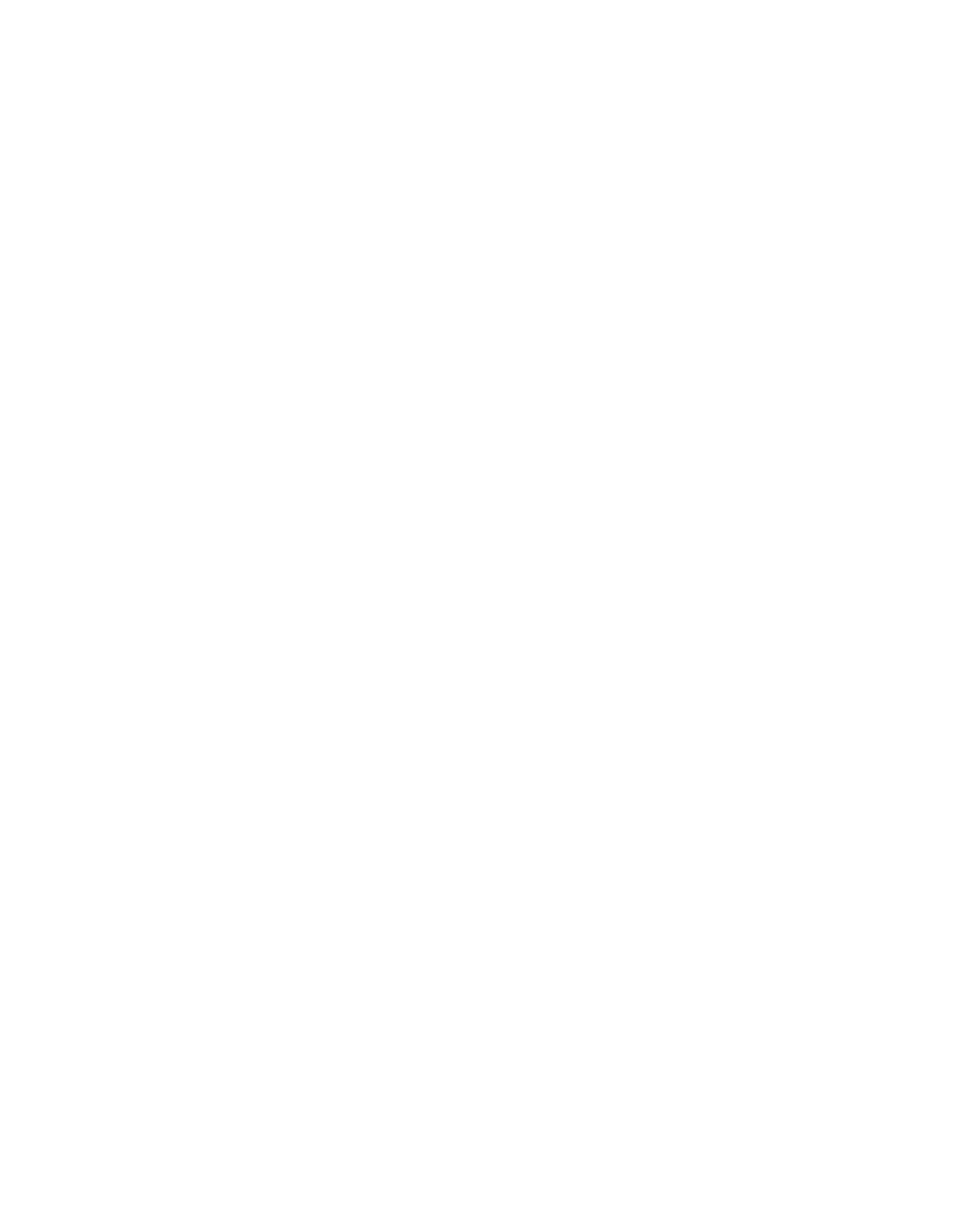# **Before Upgrading the Compaq OpenVMS Alpha Operating System**

This chapter describes which tasks you should perform prior to beginning an upgrade. Tasks described in this chapter include:

- Reviewing notes, cautions, and restrictions
- Preparing to upgrade in a volume shadowing environment
- Backing up the current system disk
- Preparing the system disk for the upgrade
- Shutting down the system
- Using the preupgrade checklist

In addition to reviewing the information in this chapter, you might need to refer to the following sources of information as well:

- *OpenVMS Version 7.3 Release Notes*
- *OpenVMS System Manager's Manual*, for information about using AUTOGEN, modifying the system parameters file (MODPARAMS.DAT), and related operations
- *OpenVMS System Management Utilities Reference Manual*, for information about using system management utilities such as SYSMAN and ANALYZE/DISK\_STRUCTURE
- *OpenVMS Guide to System Security*, for information about reestablishing your security environment after the upgrade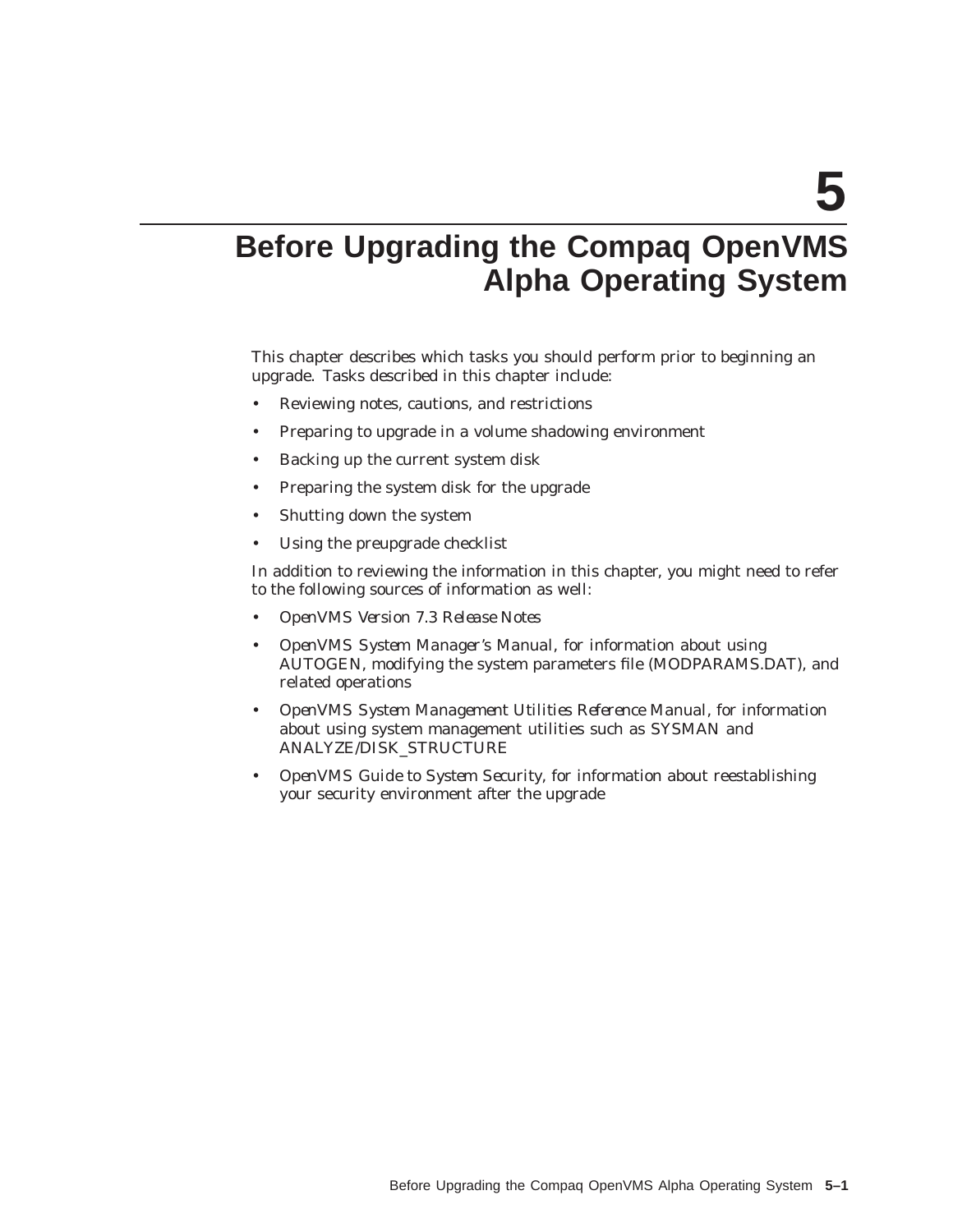### **5.1 Notes, Cautions, and Restrictions**

This section provides important information that can affect the success of your upgrade. Review the cautions, restrictions, and notes carefully before you begin the upgrade.

#### **5.1.1 Spiralog File System Not Supported**

The Spiralog file system will *not* work with Compaq OpenVMS Alpha Version 7.3. If Spiralog is installed on your system, you *must* uninstall it before upgrading to Compaq OpenVMS Alpha Version 7.3.

#### **5.1.2 Upgrade Paths**

To upgrade to Version 7.3 of the Compaq OpenVMS Alpha operating system, you must be running Version 6.2*x*, 7.0, 7.1*x*, or 7.2*x*.

If you are upgrading in a cluster environment, rolling upgrades are supported from Version 7.1*x* and 7.2*x* of the Compaq OpenVMS Alpha operating system. See Chapter 6 for more information about upgrading clusters.

#### **5.1.3 Update License**

To upgrade to Compaq OpenVMS Alpha Version 7.3, you must have an appropriate license. Compaq's software licenses grant the right to use the current version of a product or any previous version of the product at the time of purchase. If you have an Compaq OpenVMS Alpha license prior to Version 7.3 and are not covered by a Software Product Services agreement, which includes the right to use new versions (RTNV), you must purchase an Update License before upgrading to Compaq OpenVMS Alpha Version 7.3.

If you do not have an Update License, please contact your Compaq support representative who will assist you in obtaining the correct Product Authorization Key (PAK) needed to access the OpenVMS operating system.

#### **5.1.4 Files and Directories**

If you choose not to install optional Compaq OpenVMS Alpha software during the upgrade, the upgrade procedure removes existing files for those components from the system disk.

If you have changed directory structure on your system disk, the upgrade procedure will not work correctly. Restore your system disk to a standard directory structure before you attempt an upgrade.

The Compaq OpenVMS Alpha Version 7.3 upgrade procedure provides new files and directories in the directory [VMS\$COMMON...]. If you had any special protections and access control lists (ACLs) before the upgrade, you need to reapply them to reestablish the security environment you had previously set up. For more information about creating and maintaining a secure environment, see the *OpenVMS Guide to System Security*.

#### **5.1.5 Licenses and Layered Products**

The upgrade procedure is designed so that you should not have to reinstall most layered products after the upgrade. However, you might need to reinstall certain layered products because of product-specific installation procedures.

The upgrade procedure leaves your Compaq OpenVMS Alpha license and layered product licenses intact. You do not need to reinstall these licenses after you upgrade.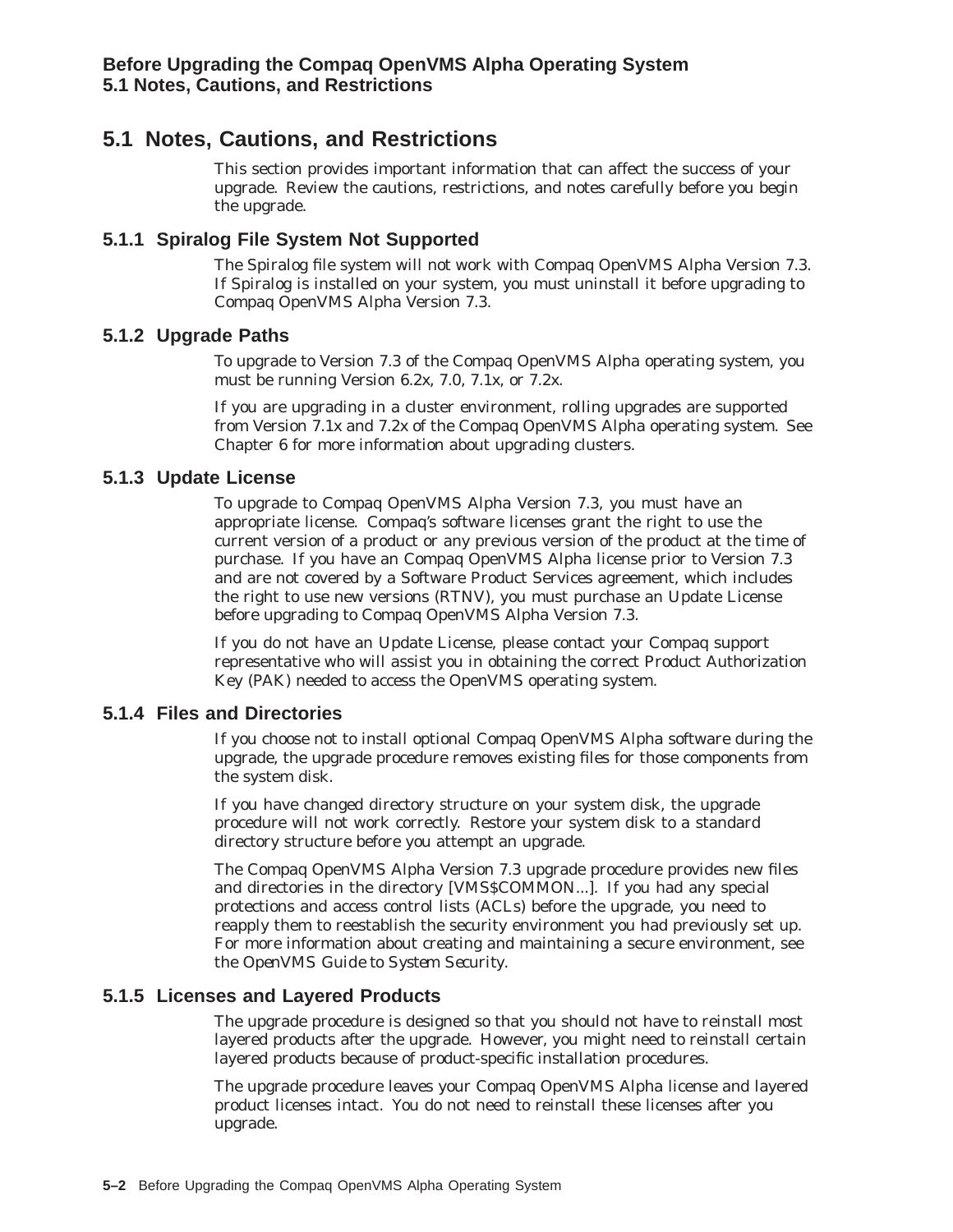### **5.2 Preparing to Upgrade in a Volume Shadowing Environment**

Because you cannot upgrade the operating system on a shadowed system disk (the upgrade will fail), you need to disable shadowing on that disk and perform other operations before you can upgrade the operating system.

There are several methods for creating a nonshadowed target disk. This chapter describes how to change one of your *existing* shadowed system disks in a multimember shadow set to a nonshadowed disk that you can use as your target disk for the upgrade.

If you have a larger configuration with disks that you can physically access, you may want to use a *copy* of the system disk as your target disk. *Volume Shadowing for OpenVMS* describes two methods you can use to create this copy (using volume shadowing commands or BACKUP commands) and how to disable volume shadowing.

#### **5.2.1 Creating a Nonshadowed Target Disk**

Change one of your existing shadowed system disks to a nonshadowed disk as follows:

- 1. Shut down all systems booted from the shadowed system disk.
- 2. Perform a conversational boot (see Appendix A if necessary) on the system disk you have chosen for your target disk. For example:

>>> BOOT -FLAGS 0,1 DKA100

3. At the SYSBOOT> prompt, enter the following command to disable volume shadowing on the disk:

SYSBOOT> SET SHADOW\_SYS\_DISK 0

4. Enter the CONTINUE command to resume the boot procedure. For example:

SYSBOOT> CONTINUE

5. After the boot completes, log in to the system.

After you have created a nonshadowed system disk that you can use for the upgrade, perform the additional preupgrade procedures described in the balance of this chapter.

#### **5.2.2 Changing the Label**

If you want to change the label on the upgrade disk, use the DCL command SET VOLUME/LABEL=*volume-label device-spec[:]* to perform this optional task. (The SET VOLUME/LABEL command requires write access [W] to the index file on the volume. If you are not the volume owner, you must have either a system UIC or the SYSPRV privilege.)

For OpenVMS Cluster systems, be sure that the volume label is a unique name across the cluster.

If you change the volume label, you must also register that change in the POLYCENTER Software Installation utility database. To do this, use the following command:

\$ PRODUCT REGISTER VOLUME *old-volume-label device-name*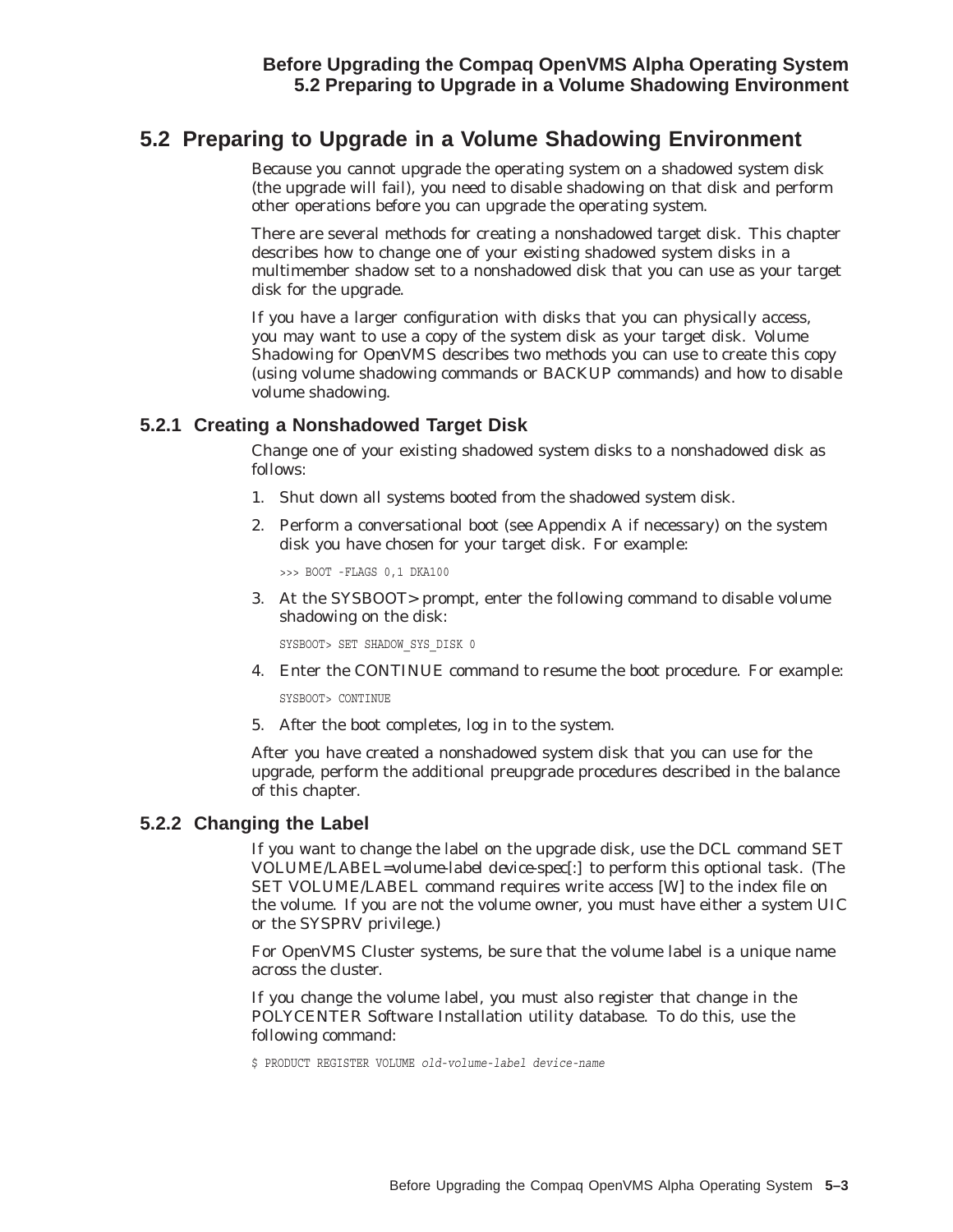#### **Before Upgrading the Compaq OpenVMS Alpha Operating System 5.2 Preparing to Upgrade in a Volume Shadowing Environment**

Note that you must supply the *old* volume label. The new volume label is found by using the device name.

**Note**

If you need to change the volume label of a disk that is mounted across the cluster, be sure you change the label on all nodes in the OpenVMS Cluster system. The following example shows how you can use the SYSMAN utility to define the environment as a cluster and propagate the volume label change to all nodes in that cluster:

SYSMAN> SET ENVIRONMENT/CLUSTER SYSMAN> DO SET VOLUME/LABEL=*new-label disk-device-name*:

#### **5.2.3 Setting the Boot Device**

Be sure your system is set to boot from the upgrade disk by default. Use the SHOW BOOTDEF\_DEV and SET BOOTDEF\_DEV console commands to accomplish this task. (See Appendix A for more information.)

### **5.3 Backing Up the System Disk**

Compaq strongly recommends that you make a backup copy of the system disk and, if your configuration allows it, upgrade the *backup copy*. (If there are problems, you will still have a working system disk.)

To back up the system disk:

- 1. Shut down the system (described in Appendix A).
- 2. Boot the operating system CD–ROM (locally or from the InfoServer).
- 3. Use the menu system to enter the DCL environment (option 7).
- 4. Mount the system disk and the target device on which you will make the backup copy.
- 5. Enter backup commands to back up the system disk to the target device.
- 6. Log out from the DCL environment.
- 7. Shut down the system by selecting option 8 from the menu.
- 8. Boot from the system disk.

For complete information about backup operations, including a description of an alternate method that does not require booting from the operating system CD–ROM, see Appendix B.

### **5.4 Preparing the System Disk**

The following sections describe how to prepare the system disk for the upgrade. The operations include the following:

- Examining the system disk
- Checking the size of the system disk
- Verifying system parameters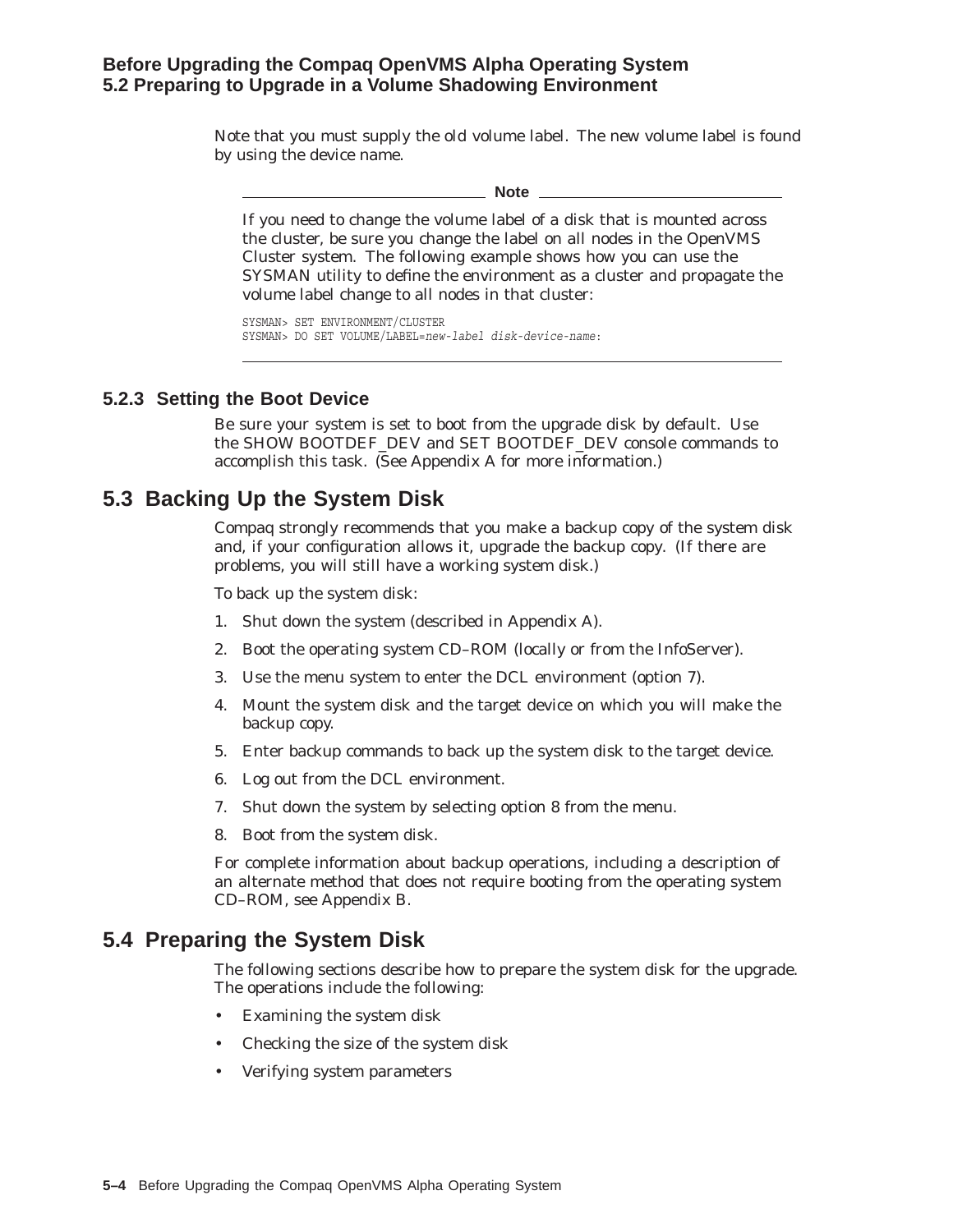## **5.4.1 Examining the System Disk**

Examine and repair (if necessary) the system disk using the ANALYZE/DISK\_ STRUCTURE command. (See the *OpenVMS System Management Utilities Reference Manual* for more information about this command.) Use the following procedure:

1. Analyze the system disk for inconsistencies and errors in the file structure by entering the following command:

\$ ANALYZE/DISK\_STRUCTURE SYS\$SYSDEVICE

Ignore the following message:

%ANALDISK-I-OPENQUOTA, error opening QUOTA.SYS

2. If you find any other errors on the system disk, repair the errors by entering the following command:

 $$$  ANALYZE/DISK STRUCTURE/REPAIR SYS\$SYSDEVICE

## **5.4.2 Checking the Size of the System Disk**

It is difficult to determine in advance how many blocks of disk space you will need for the upgrade. It depends on how many files you have on the target disk already and on how many components you select during the upgrade procedure. However, the following information will help:

- The *maximum* amount of disk space you will need is approximately 360,000 blocks, but your system might use substantially less.
- After you select the components you want installed on the system for the upgrade, the upgrade procedure calculates whether you have enough disk space, displaying the number of available blocks and the number required for the upgrade. If the procedure determines that your disk does not have enough space to perform the upgrade, it displays a message to alert you and allows you to terminate the upgrade so you can create more disk space and try the upgrade again.

To see how much space you have on the system disk, enter the following command:

\$ SHOW DEVICE SYS\$SYSDEVICE

### **5.4.3 Verifying System Parameters**

Verify (and modify if necessary) system parameters, described as follows. (If necessary, see the *OpenVMS System Manager's Manual* for more information about modifying system parameters.) Any system parameters that you modified and *did not* enter in SYS\$SYSTEM:MODPARAMS.DAT are lost during the upgrade. To retain these parameters, enter their names in SYS\$SYSTEM:MODPARAMS.DAT and the value that AUTOGEN needs to add to the default minimum value. (When AUTOGEN runs after the upgrade, it uses the values in SYS\$SYSTEM:MODPARAMS.DAT.)

For example, if you modified GBLPAGES by 128 pages above the default, add the following line to SYS\$SYSTEM:MODPARAMS.DAT:

ADD\_GBLPAGES=128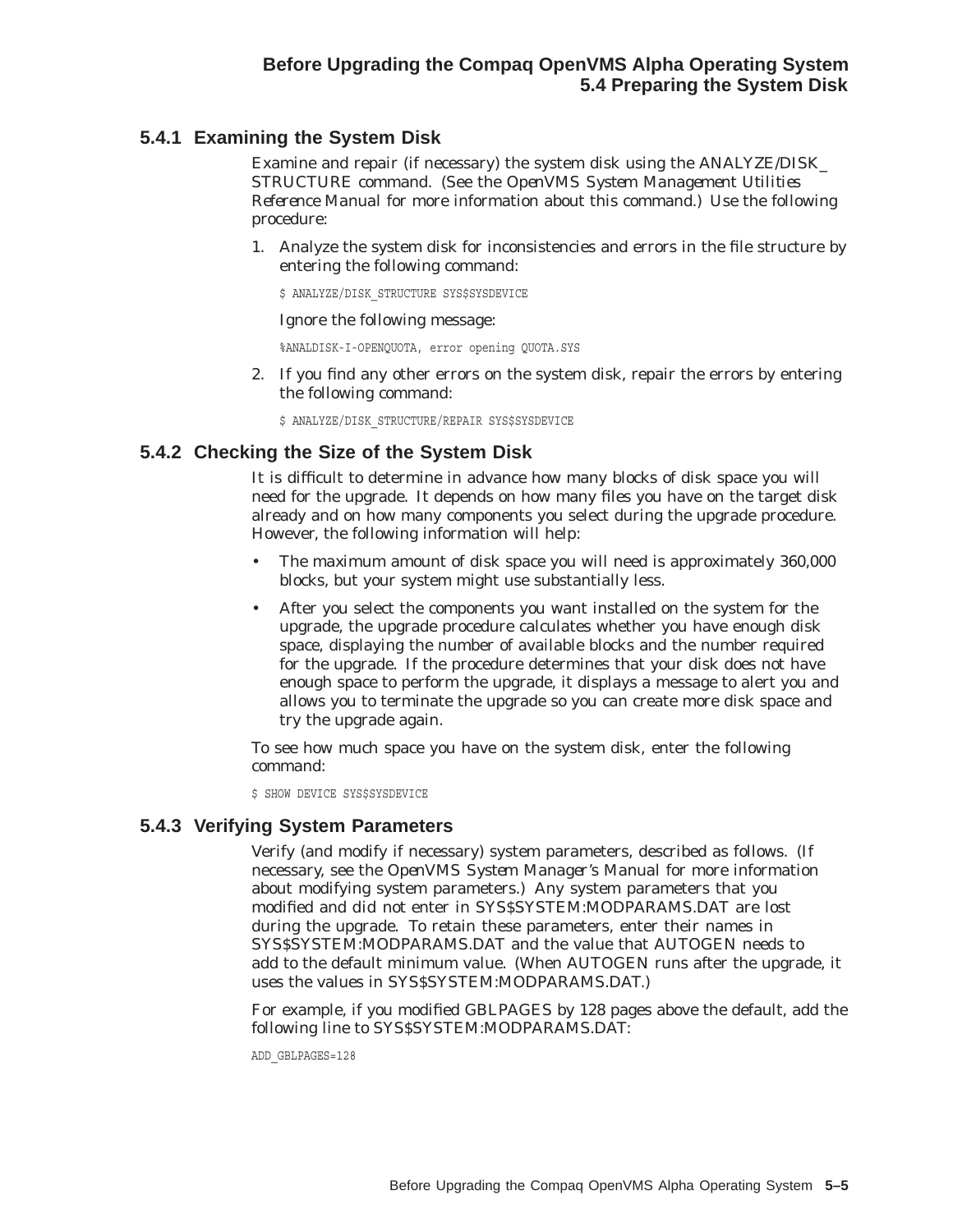# **5.5 FEEDBACK.DAT File**

Compaq recommends that before upgrading your system you should have a recent SYS\$SYSTEM:AGEN\$FEEDBACK.DAT. In OpenVMS Cluster systems, there should be a copy of this file on each node. When the system (each system in a cluster) is rebooted after the upgrade, AUTOGEN is run. If a recent AGEN\$FEEDBACK.DAT is available, it will be used. The data in this file will help AUTOGEN to set system parameters for your specific applications and workload.

You should create a current AGEN\$FEEDBACK.DAT during a time when your system is running under a typical workload. When this condition exists, enter the following command:

\$ SYS\$UPDATE:AUTOGEN SAVPARAMS

This runs very quickly and should not affect the performance of your system while it executes.

You can also specify the SAVE\_FEEDBACK option when you execute SYS\$SYSTEM:SHUTDOWN.COM. However, the data captured my not fully reflect the typical workload on your system.

# **5.6 Finish and Shutdown**

Continue the preupgrade tasks as follows, depending on whether you are upgrading in a standalone or OpenVMS Cluster environment:

| IF                             | THEN                                                                                                                                                                   |  |  |  |  |
|--------------------------------|------------------------------------------------------------------------------------------------------------------------------------------------------------------------|--|--|--|--|
| you are upgrading a standalone | do the following:                                                                                                                                                      |  |  |  |  |
| system,                        | Log in to the SYSTEM account.<br>1.                                                                                                                                    |  |  |  |  |
|                                | Enter the following command and then press the Return key:<br>2.                                                                                                       |  |  |  |  |
|                                | \$ @SYS\$SYSTEM: SHUTDOWN                                                                                                                                              |  |  |  |  |
|                                | When the procedure asks if an automatic system reboot<br>3.<br>should be performed, enter N (No) and press the Return key.                                             |  |  |  |  |
|                                | Go to the checklist at the end of this chapter to verify<br>4.<br>that you have performed the necessary tasks; then go to<br>Chapter 7 to begin the upgrade procedure. |  |  |  |  |
| you are upgrading an OpenVMS   | do the following:                                                                                                                                                      |  |  |  |  |
| Cluster system,                | Review the checklist at the end of this chapter.<br>1.                                                                                                                 |  |  |  |  |
|                                | Go to Chapter 6.<br>2.                                                                                                                                                 |  |  |  |  |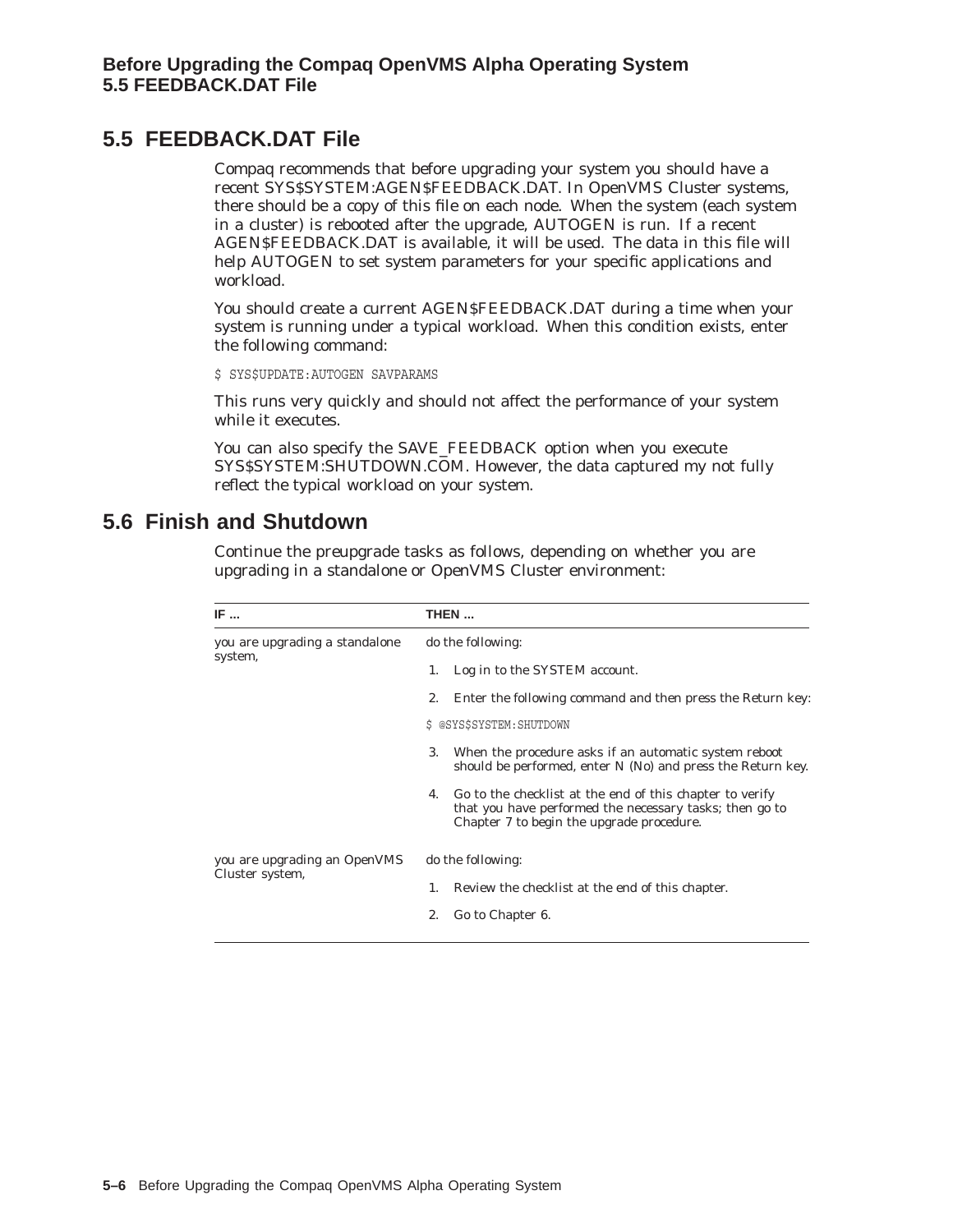# **5.7 Preupgrade Checklist**

Use the following checklist to make sure you have performed all the tasks before beginning the upgrade:

- Review all cover letters and the release notes.
- Review all cautions and notes.
- $\Box$  If your system disk is part of a shadow set, create a nonshadowed system disk to upgrade.
- $\Box$  Set up your system to record the upgrade procedure on either a hardcopy terminal or a printer attached to the console terminal. If you do not do this, the screen messages will be lost. You will need a transcript in case there is a problem during the upgrade. For information on how to record the procedure, see the hardware manuals that came with your Alpha computer.
- $\Box$  Make a backup copy of the system disk.
- Examine and repair (if necessary) the system disk using the ANALYZE/DISK\_ STRUCTURE command.
- $\Box$  Check the size of the system disk.
- **Verify system parameters.**
- $\Box$  Shut down the system (if you are upgrading in a standalone environment).
- $\Box$  If you are upgrading an OpenVMS Cluster system, go to Chapter 6. If you are not upgrading an OpenVMS Cluster system, go to Chapter 7 to begin the upgrade procedure.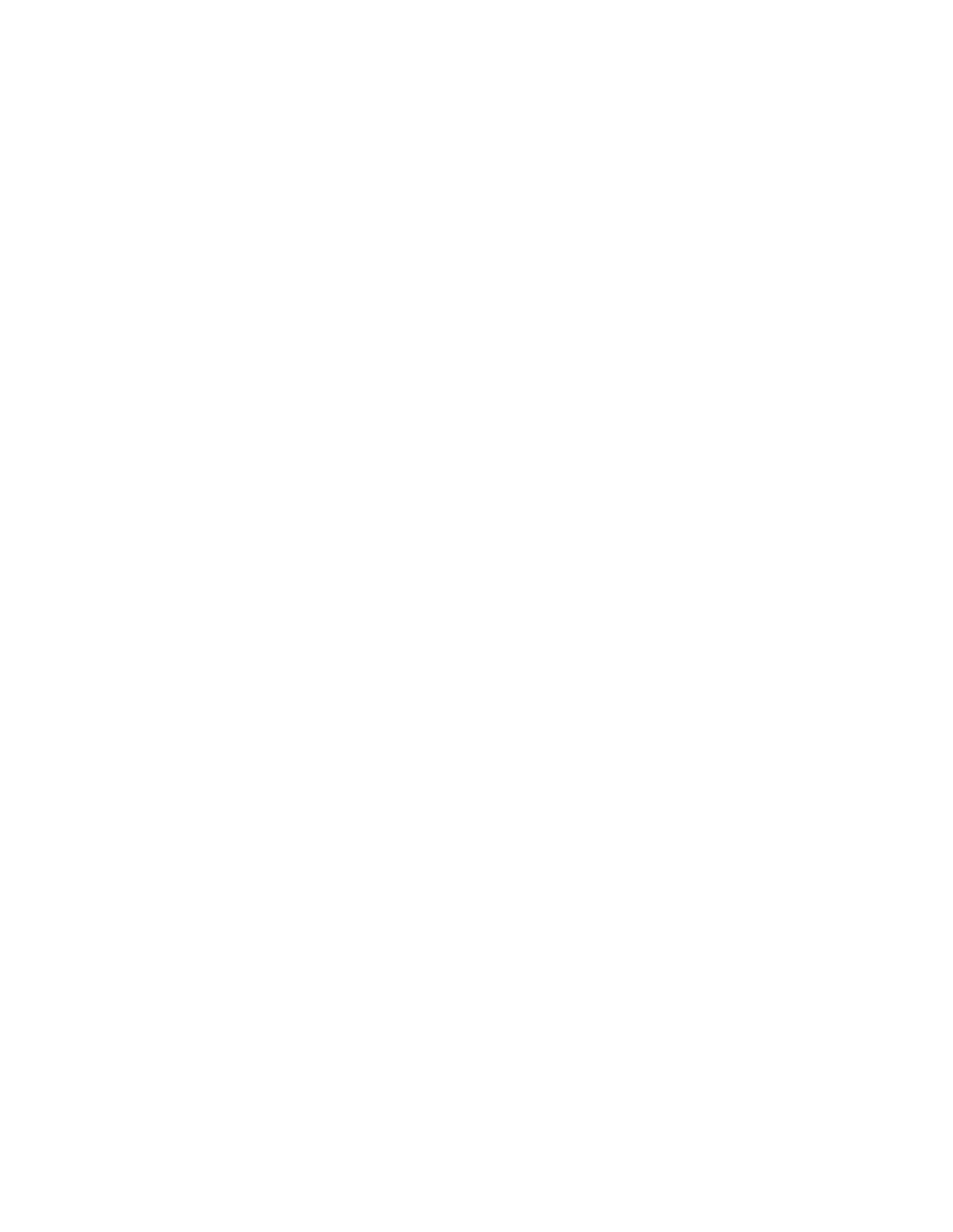**6**

# **Preparing to Upgrade in an OpenVMS Cluster Environment**

This chapter describes how to prepare to upgrade in an OpenVMS Cluster environment, depending on the type of upgrade you perform and whether you need to add any new computers to the cluster.

**Note**

Be sure you have performed the preupgrade tasks described in Chapter 5 before you upgrade your OpenVMS Cluster system.

When you upgrade the operating system in an OpenVMS Cluster environment, be sure the following information is available to review:

- The cover letters and the software product descriptions included with your distribution kit
- *OpenVMS Version 7.3 Release Notes*
- *OpenVMS Cluster Systems*
- *Guidelines for OpenVMS Cluster Configurations*
- *OpenVMS Version 7.3 New Features and Documentation Overview*

#### **6.1 Mixed-Version Support**

Compaq OpenVMS Alpha Version 7.3 and Compaq OpenVMS VAX Version 7.3 provide two levels of support for mixed-version and mixed-architecture OpenVMS Cluster systems. These two support types are *warranted* and *migration*.

Warranted support means that Compaq has fully qualified the two versions coexisting in an OpenVMS Cluster and will answer all problems identified by customers using these configurations.

Migration support is a superset of the Rolling Upgrade support provided in earlier releases of OpenVMS and is available for mixes that are not warranted. Migration support means that Compaq has qualified the versions for use together in configurations that are migrating in a staged fashion to a newer version of Compaq OpenVMS VAX or to Compaq OpenVMS Alpha. Problem reports submitted against these configurations will be answered by Compaq. However, in exceptional cases Compaq may request that you move to a warranted configuration as part of answering the problem.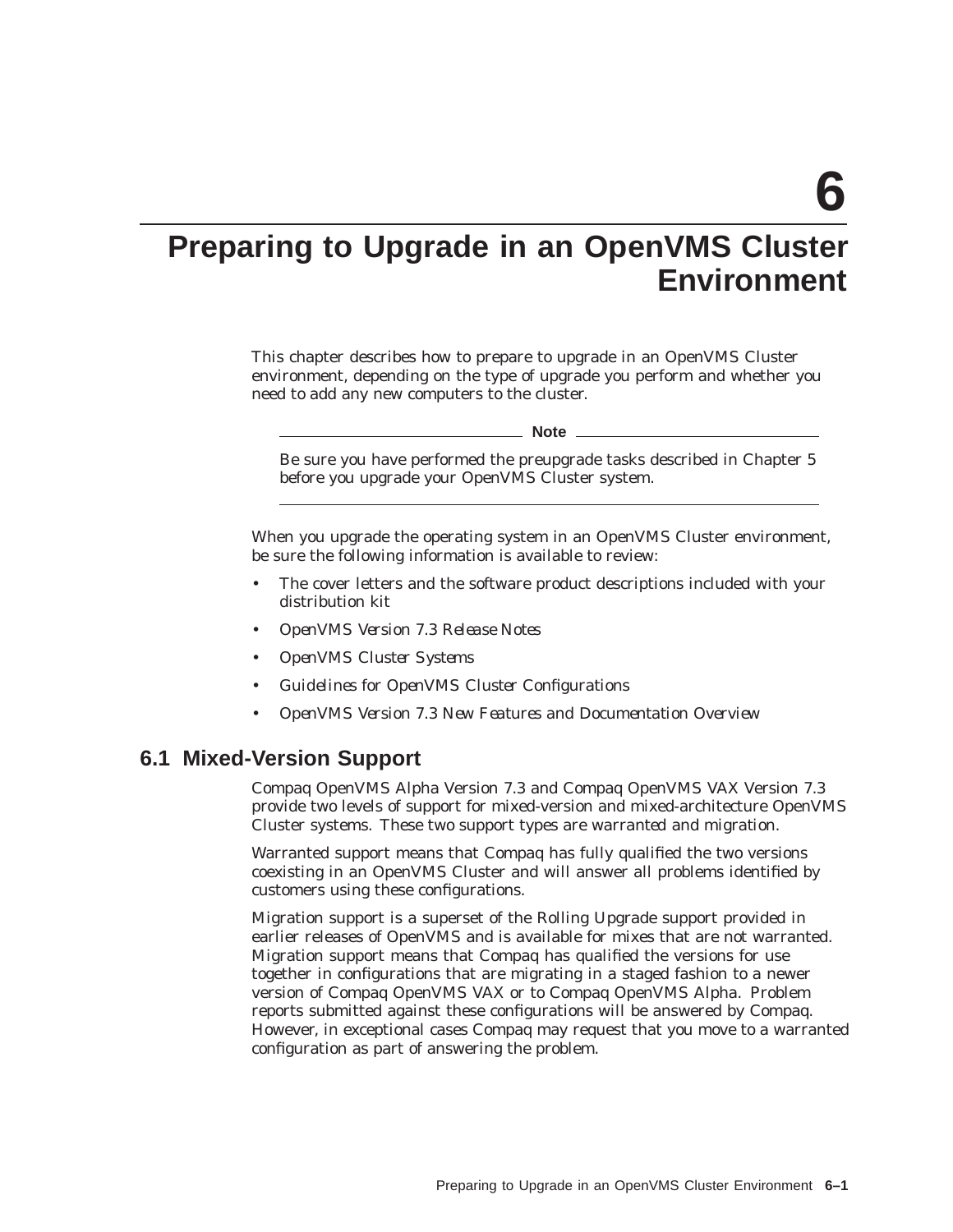## **Preparing to Upgrade in an OpenVMS Cluster Environment 6.1 Mixed-Version Support**

Compaq supports only two versions of OpenVMS running in a cluster at the same time, regardless of architecture. Migration support helps customers move to warranted OpenVMS Cluster pairs. Table 6–1 shows the level of support provided for all possible version pairings.

|                       | Alpha/VAX V7.3   | Alpha V7.2x<br><b>VAX V7.2</b> | <b>Alpha V7.1-2</b><br><b>VAX V7.1</b> |
|-----------------------|------------------|--------------------------------|----------------------------------------|
| Alpha/VAX V7.3        | WARRANTED        | <b>Migration</b>               | <b>Migration</b>                       |
| Alpha V7.2x/VAX V7.2  | <b>Migration</b> | <b>WARRANTED</b>               | <b>Migration</b>                       |
| Alpha V7.1-2/VAX V7.1 | <b>Migration</b> | <b>Migration</b>               | <b>WARRANTED</b>                       |

#### **Table 6–1 OpenVMS Cluster Warranted and Migration Support**

# **6.2 Adding a New System to the Cluster**

If you need to add a new computer supported by OpenVMS Alpha Version 7.3 to an existing OpenVMS Cluster configuration, Compaq supports two options, listed in the following preferred order:

- 1. Upgrade the entire cluster to OpenVMS Alpha Version 7.3 and add the new computer as a member.
- 2. If you need to keep some systems in the cluster running an older version of OpenVMS Alpha, you must upgrade a system disk in the cluster to OpenVMS Alpha Version 7.3 using the rolling upgrade procedure. Then boot the new computer into the cluster using that upgraded system disk.

# **6.3 Types of Upgrades**

There are two types of cluster upgrades: **concurrent** and **rolling**. The type of upgrade you use depends on whether you want to maintain the availability of the cluster during the upgrade and whether you have more than one system disk. Review this chapter and then perform the preliminary tasks for the upgrade procedure (concurrent or rolling) that best suits your configuration.

# **6.4 Concurrent Upgrade**

This section describes the following:

- How a concurrent upgrade works
- Preparing your system for a concurrent upgrade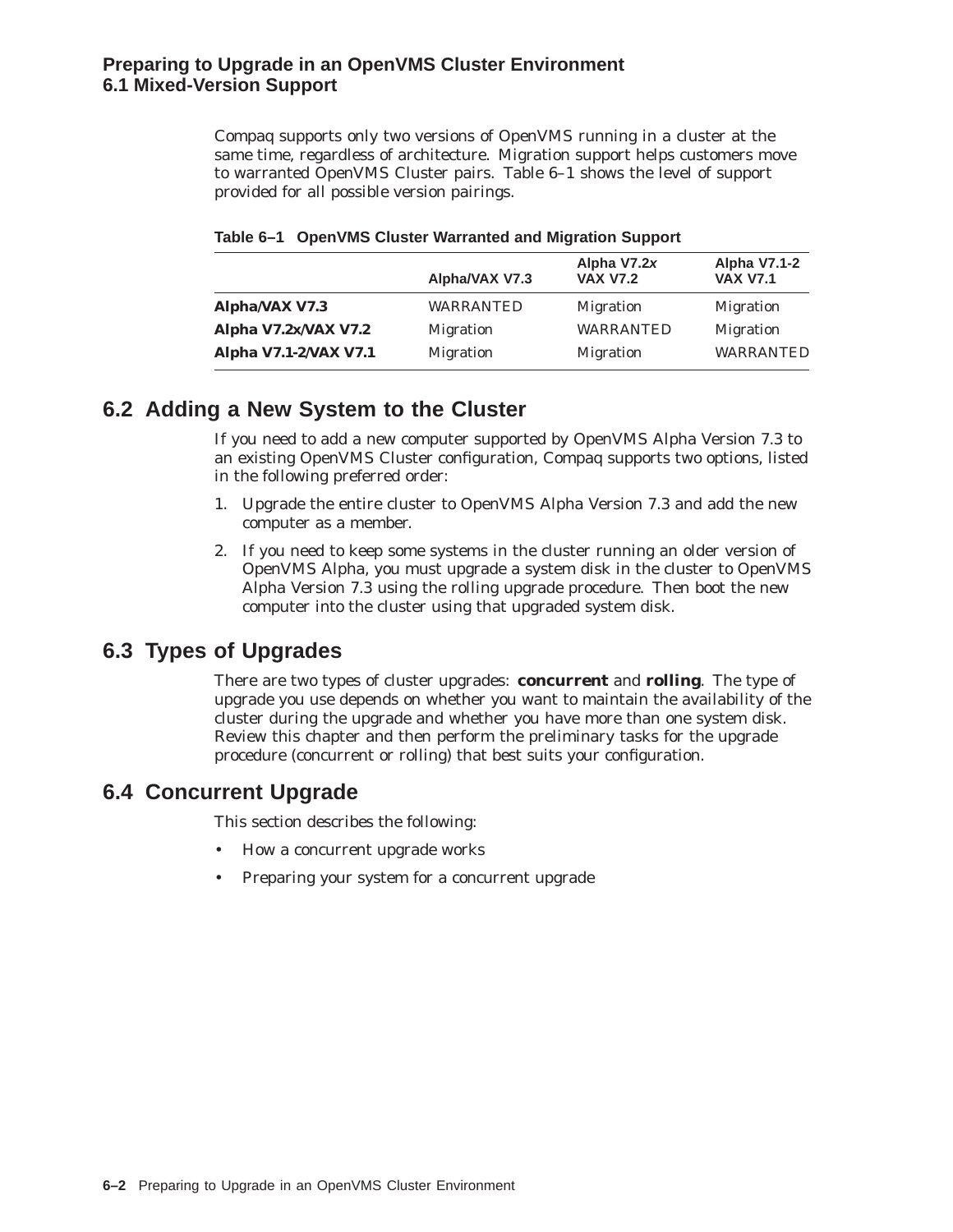## **6.4.1 How a Concurrent Upgrade Works**

During a concurrent upgrade, you must shut down the entire cluster and upgrade each system disk. No one can use the cluster until you upgrade each system disk and reboot each Alpha computer. When the cluster reboots, each Alpha computer will be running the upgraded version of the Compaq OpenVMS Alpha operating system.

If all Alpha systems in the OpenVMS Cluster environment are booted from one system disk, you must perform a concurrent upgrade.

## **6.4.2 Preparing Your System for a Concurrent Upgrade**

To prepare for a concurrent upgrade:

- 1. Log in locally to the SYSTEM account.
- 2. Shut down all systems by entering the following command on each system (satellites first, then the boot nodes):

\$ @SYS\$SYSTEM:SHUTDOWN

- 3. When the procedure asks if an automatic system reboot should be performed, enter N (No) and press the Return key.
- 4. Choose the CLUSTER\_SHUTDOWN option.
- 5. When the shutdown procedure is finished on all nodes, halt each system by entering Ctrl/P or by pressing the Halt button.<sup>1</sup>
- 6. If you have only one system disk for your cluster, go to Chapter 7 to begin the upgrade procedure.

If you have more than one system disk, make sure that you have performed the preupgrade tasks on each system disk that you will be upgrading. Then go to Chapter 7 and perform an upgrade on each system disk. You do not have to reboot the operating system CD–ROM for each upgrade. You only need to choose option 1 from the menu for each upgrade.

After the upgrade is complete, you will be instructed to reboot each computer in the OpenVMS Cluster environment before beginning other postupgrade procedures.

# **6.5 Rolling Upgrade**

This section describes the following:

- How a rolling upgrade works
- Notes and restrictions
- Preparing your system for a rolling upgrade

### **6.5.1 How a Rolling Upgrade Works**

During a rolling upgrade, you upgrade each system disk individually, allowing old and new versions of the operating system to run together in the same cluster, creating a **mixed-version** cluster. Because rolling upgrades allow mixed-version clusters, the systems that you are not upgrading remain available. During a rolling upgrade, you keep some of the computers in the cluster running while you upgrade others (you must have more than one system disk).

<sup>&</sup>lt;sup>1</sup> For more information about halting your Alpha computer, see Appendix A.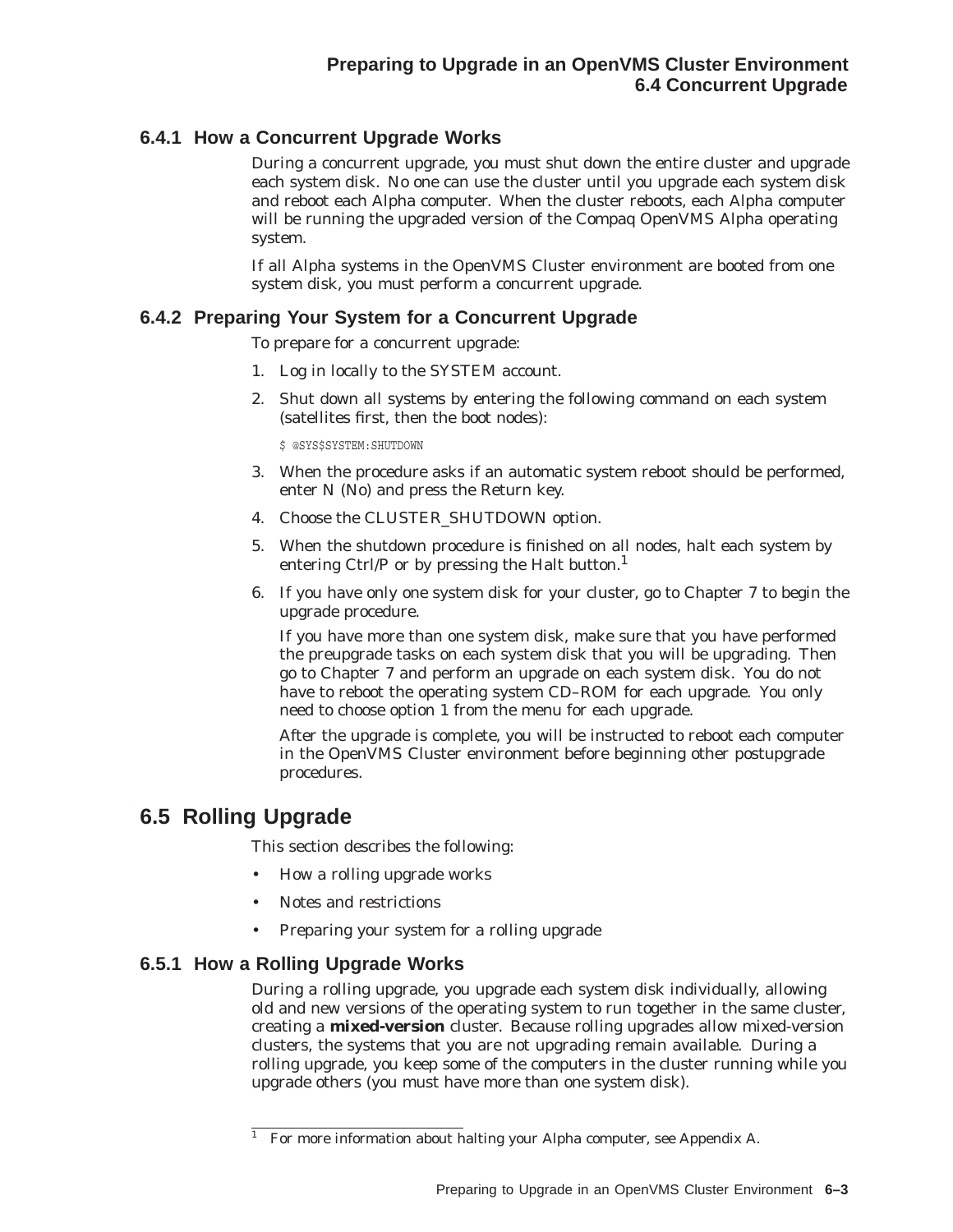## **6.5.2 Notes and Restrictions**

The following restrictions apply to rolling upgrades. See the *OpenVMS Version 7.3 Release Notes* for additional compatibility issues and restrictions.

- Rolling upgrades are supported from Version 6.2*x*, 7.1*x*, and 7.2*x* of the Compaq OpenVMS Alpha operating system. Rolling upgrades in mixedarchitecture OpenVMS Cluster environments are supported with VAX computers running Versions 7.2 or 6.2 of the Compaq OpenVMS VAX operating system (see Table 6–1).
- The upgraded system does not attempt to access any disk that is being accessed by one or more of the remaining OpenVMS Cluster systems.
- The remaining OpenVMS Cluster systems do not attempt to access the target disk of the system being upgraded.

If the target disk being upgraded is locally attached to the system performing the upgrade, then it is not accessible to the remaining OpenVMS Cluster systems. (The OpenVMS system booted from the operating system CD–ROM does not MSCP serve local disks.) Whenever possible, Compaq recommends that you perform the upgrade on a local disk or that you perform a concurrent upgrade.

During the upgrade, be sure that the target disk you select, as well as any disk you access from the DCL menu option, is either a local disk or one that is not being accessed by any of the remaining OpenVMS Cluster members.

**Note**

Any attempt to access the target disk from the remaining OpenVMS Cluster members will corrupt the target disk in most cases. Even if the target disk is mounted only by a remaining cluster member, and no file access is done, the target disk will probably be corrupted. If a disk is corrupted in this way, the only supported recovery is to restore the backup copy of the corrupted disk.

- Compaq recommends that all Alpha computers in a cluster run the same (and preferably the latest) version of the Compaq OpenVMS Alpha operating system.
- You cannot perform a rolling upgrade if all systems boot from a single system disk. Perform a concurrent upgrade instead.
- The upgrade procedure affects the queuing system as follows:
	- The queuing system is not active on the system you are upgrading; do not attempt to execute a START/QUEUE/ MANAGER command.
	- You cannot create a queue database on the operating system CD–ROM (because it is not writable).
	- The queue manager process on other nodes in the cluster can continue to run during the upgrade if the queue database is not on the disk being upgraded.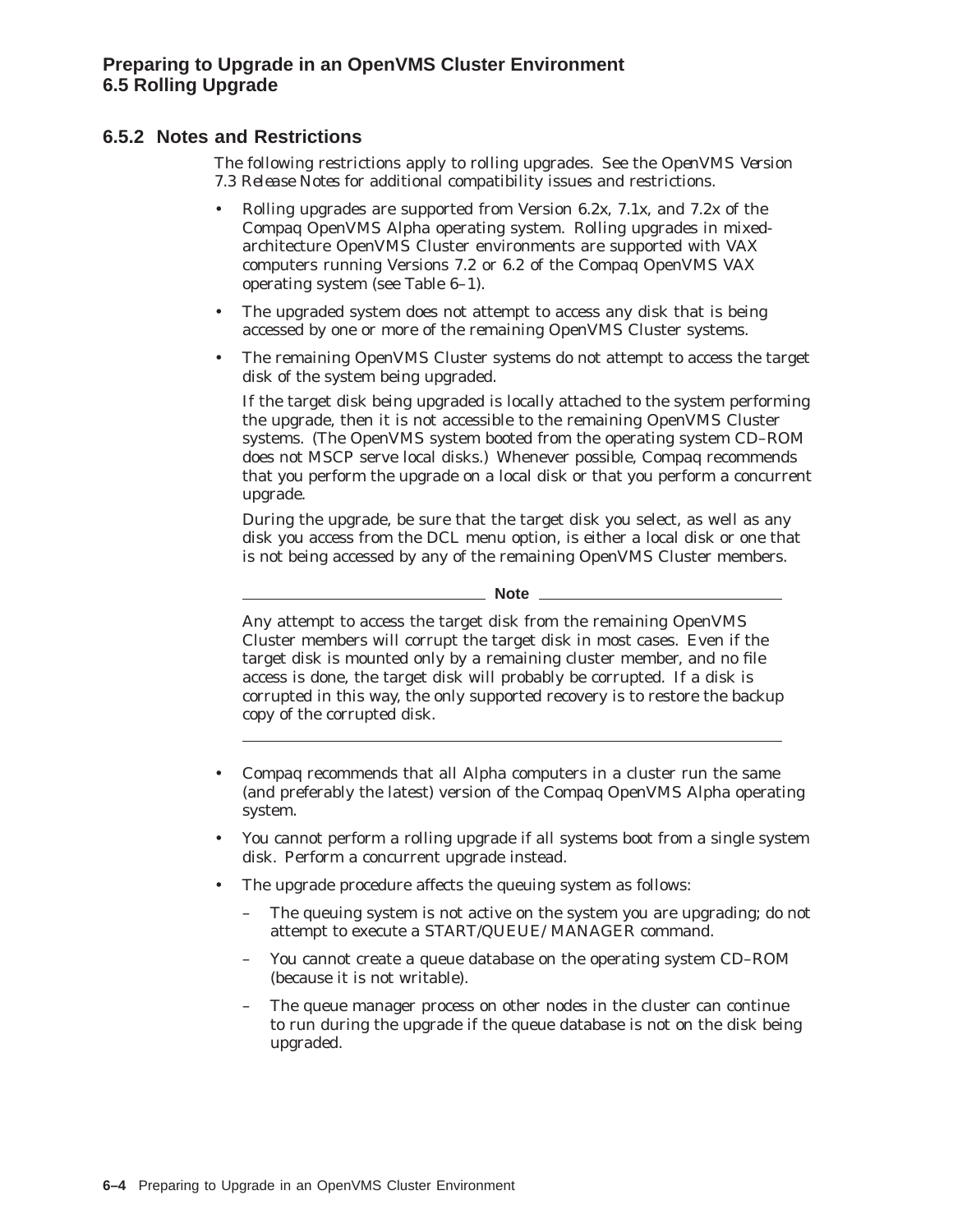## **6.5.3 Preparing Your System for a Rolling Upgrade**

To prepare for a rolling upgrade:

- 1. Log in to any node where the target disk is mounted as a *data* disk, rather than as the *system* disk. (That disk must be the one on which you already performed the preupgrade tasks described in Chapter 5.)
- 2. Check the votes and make adjustments to maintain the proper quorum so the cluster can continue to operate throughout the upgrade. (*OpenVMS Cluster Systems* describes this procedure in detail.)
- 3. Use the DCL command DISMOUNT/CLUSTER to dismount the data disk. (You can also perform this operation using the SYSMAN utility.)

Note that you can ignore messages from nodes where the specified data disk is being used as the system disk.

4. Verify that the data disk has been dismounted successfully by entering the following commands:

\$ MCR SYSMAN SYSMAN> SET ENVIRONMENT/CLUSTER SYSMAN> DO SHOW DEVICE *disk-name*

Examine the display to be sure the disk is not mounted on any nodes as a data disk. Noting the value listed in the Trans Count field can help you make that determination: A value of less than 50 indicates that the disk is mounted as a data disk rather than as the system disk; a much larger value (for example, 300) indicates that the disk most likely is the system disk.

- 5. If the disk is still mounted on any nodes as a data disk, use the SYSMAN utility to dismount the disk; otherwise, exit from the SYSMAN utility.
- 6. Shut down all nodes that boot from the system disk you are upgrading, including the node from which you will perform the upgrade. Enter the following command on each node:

\$ @SYS\$SYSTEM:SHUTDOWN

- 7. When the procedure asks if an automatic system reboot should be performed, enter N (No) and press the Return key.
- 8. Choose the REMOVE\_NODE option.
- 9. If proper quorum is not maintained at any time during the upgrade procedure, the shutdown procedure will hang the cluster. If the cluster hangs during a shutdown, enter the following commands on the system console of a system that is still a cluster member:

```
$ Ctrl/P
>>> D SIRR C >>> C
IPC> Q
IPC> Ctrl/Z
```
10. After the shutdown procedure is finished on all nodes, go to Chapter 7 to begin the upgrade procedure.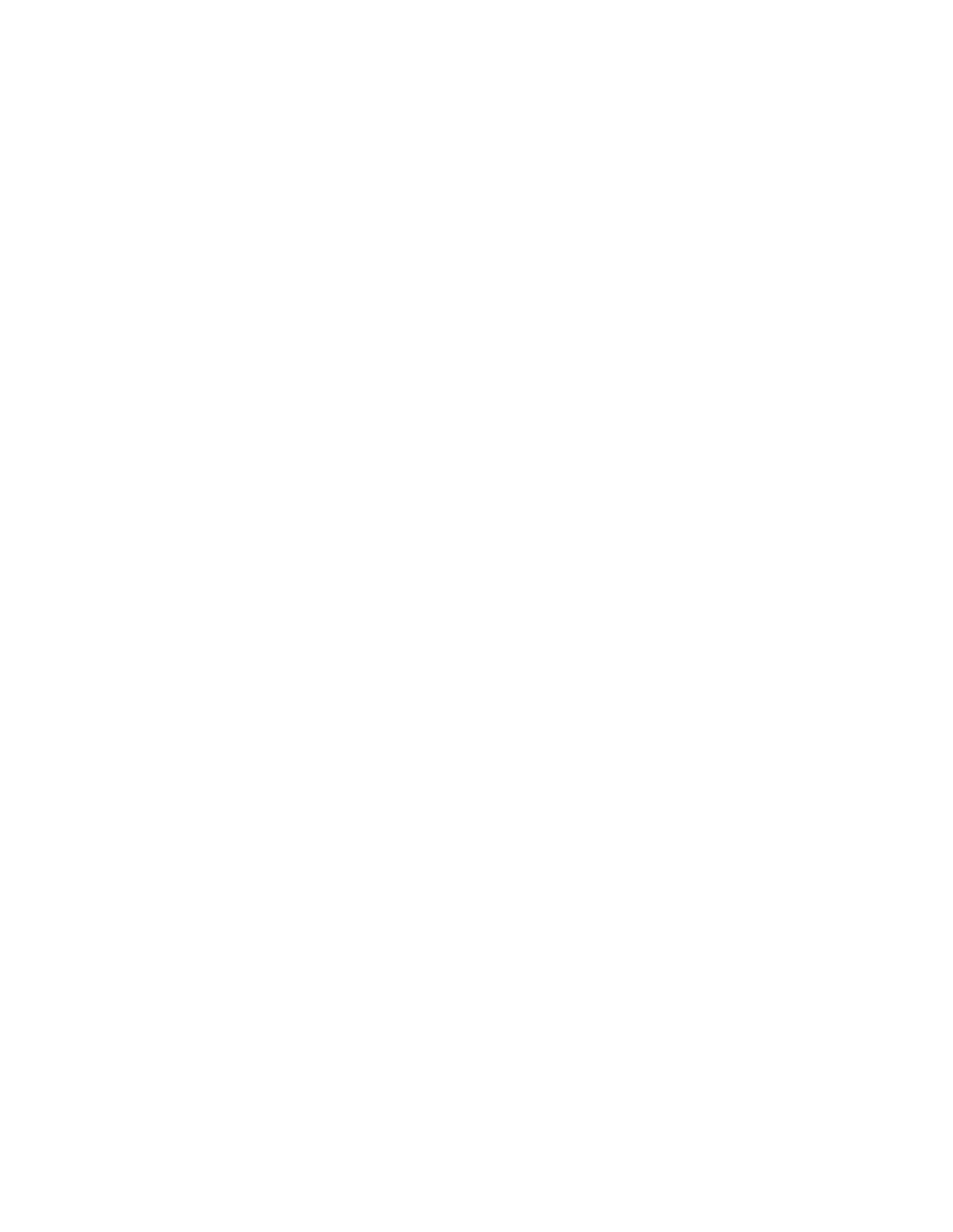**7**

# **Upgrading the Compaq OpenVMS Alpha Operating System**

This chapter describes the following tasks:

- Beginning the upgrade from the operating system CD–ROM
- Specifying the target disk
- Specifying the volume label
- Updating time zone information
- Choosing descriptive help text
- Completing the upgrade
- Performing postupgrade tasks (including booting the upgraded system)
- Installing layered products

## **7.1 Booting the Operating System CD–ROM**

The Compaq OpenVMS Alpha Version 7.3 operating system includes procedures that allow you to easily upgrade the operating system using the POLYCENTER Software Installation utility. To get started, boot the Compaq OpenVMS Alpha operating system CD–ROM either from your local CD–ROM drive or from a CD–ROM drive connected to the InfoServer, as described in the following sections.

#### **7.1.1 Booting from the Local Drive**

To boot the operating system CD–ROM from the local drive, follow these steps:

- 1. Insert the operating system CD–ROM into the local CD–ROM drive.
- 2. At the console prompt (>>>), enter the SHOW DEVICE command so you can identify the name of the CD–ROM drive (for example, DKA400:)
- 3. Enter the boot command in the following format:

BOOT -FLAGS 0,0 source-drive

Substitute the device name of the CD–ROM drive (as listed in the SHOW DEVICE display) for *source-drive*.

For example, if the SHOW DEVICE display lists the device name of your CD–ROM drive as DKA400, enter the following command and press the Return key:

```
>>> BOOT -FLAGS 0,0 DKA400
```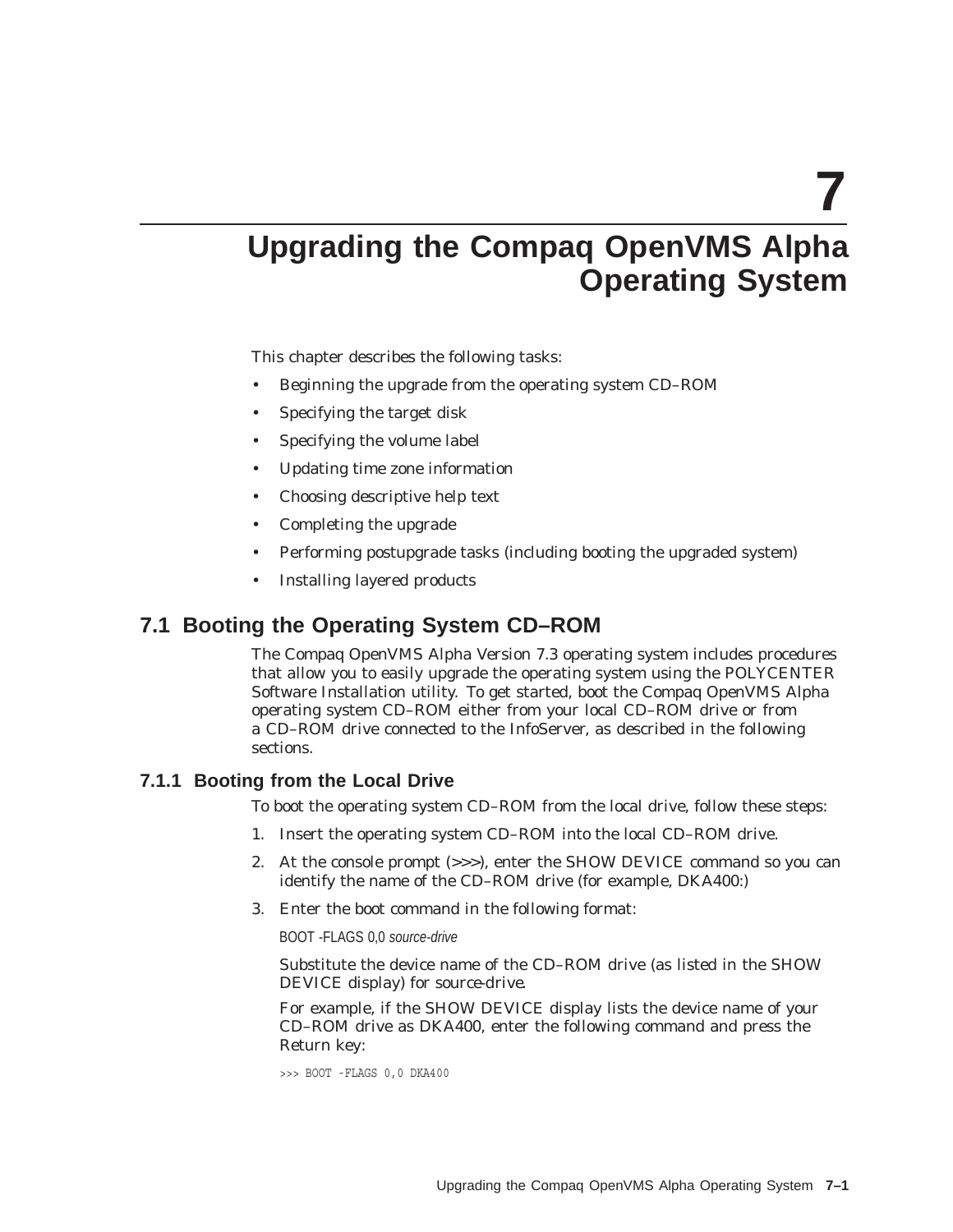#### **7.1.2 Booting from the InfoServer**

To boot the operating system CD–ROM using the InfoServer, follow these steps:

1. At the console prompt (>>>), enter the SHOW DEVICE command and scan the devices listed in the output to determine the name of the CD–ROM drive. Look for a device listed with its hardware address; for example, see the last line in the following example:

>>>SHOW DEVICE

| dva0.0.0.1000.0 | DVA0.                         | RX23         |      |
|-----------------|-------------------------------|--------------|------|
| dka200.2.0.5.0  | DKA200                        | RZ28M        | 1004 |
| dka300.3.0.5.0  | DKA300                        | RZ29B        | 0016 |
| dka400.4.0.5.0  | DKA400                        | RZ26L        | 442円 |
| ewa0.0.0.3.0    | $00 - 00 - F8 - 1F - 70 - 3D$ | Twisted-Pair |      |

For additional information, refer to the *Compaq OpenVMS Operating System for Alpha and VAX Software Product Description* and the hardware manuals that you received with your Alpha computer.

2. At the console prompt, enter the following command:

>>> BOOT -FLAGS 0,0 -FILE *APB-filename lan-device-name*

Note the following conventions:

- *APB-filename* is the unique file name that was assigned to the APB.EXE file when it was copied from the operating system CD-ROM to the InfoServer (for example, APB\_V73). This file is the name of the APB program used for the initial system load (ISL) boot program.
- *lan-device-name* is the name of the local area network (LAN) device identified with your computer, as determined by using the SHOW DEVICE command in the previous step.

**Note**

If you are using a DEC 3000 or 4000 series system, note the following:

- On DEC 3000 series systems, you can boot through the InfoServer with an Ethernet PMAD device or FDDI DEFTA device by specifying the device name as ''*n*/ESA0''. The value for *n* is the TURBOchannel slot number, which you can obtain by entering the SHOW CONFIGURATION command at the console prompt (>>>) and examining the display. For more information, see Section A.1.8.
- On DEC 4000 series, you *must* specify the ISL file name in uppercase (APB\_073).
- 3. The InfoServer ISL program then displays the following menu:

```
Network Initial System Load Function
Version 1.2
 FUNCTION FUNCTION
  ID
  1 - Display Menu
   2 - Help
   3 - Choose Service
   4 - Select Options
  5 - Stop
```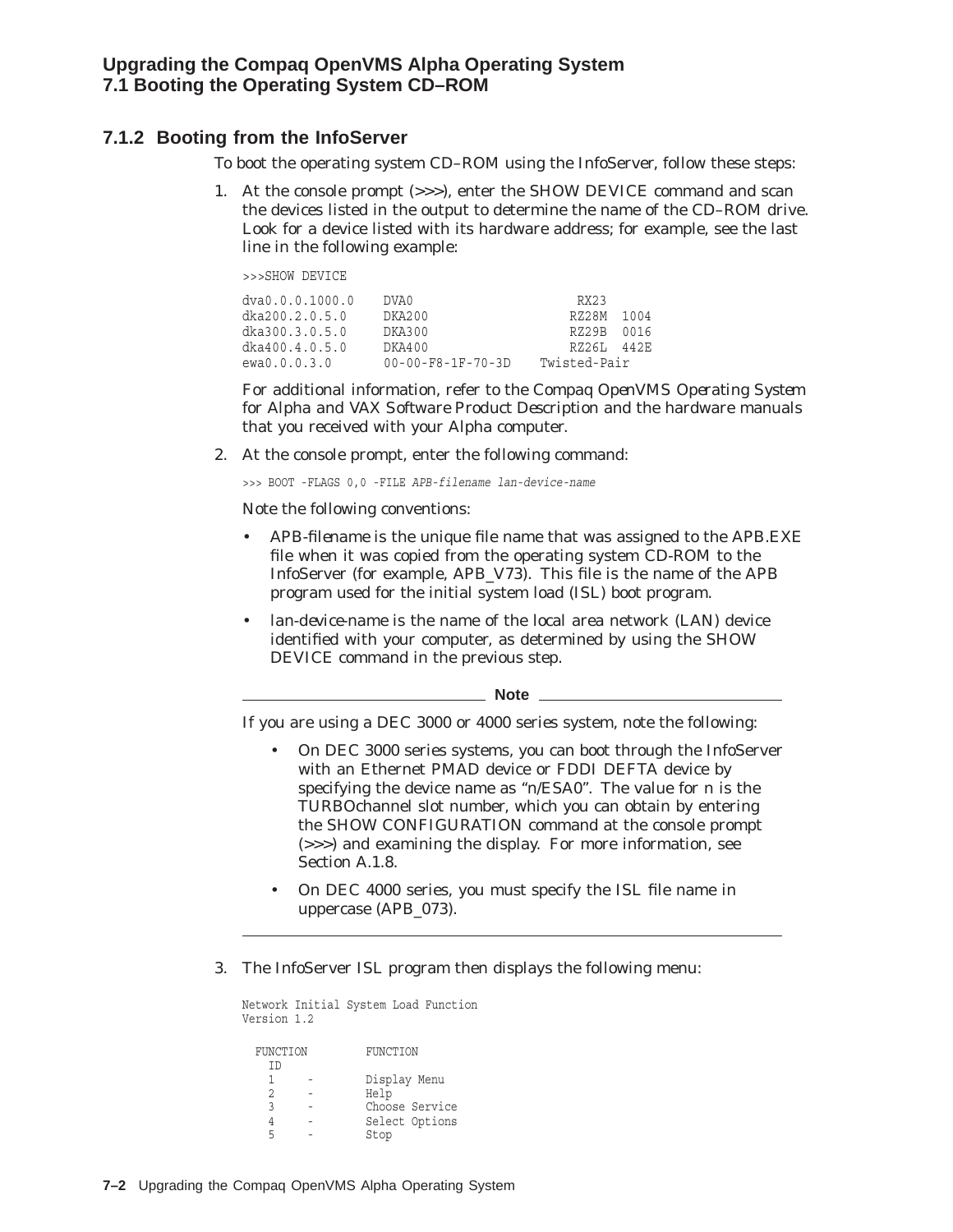## **Upgrading the Compaq OpenVMS Alpha Operating System 7.1 Booting the Operating System CD–ROM**

Enter a function ID value:

- 4. Respond to the prompts as follows, pressing the Return key after each entry:
	- a. Enter 3 for the function ID.
	- b. Enter 2 for the option ID.
	- c. Enter the service name (ALPHA073).

#### A sample display follows:

Enter a function ID value: 3 Return

| OPTION        | OPTION                                      |
|---------------|---------------------------------------------|
| ТŊ            | Find Services                               |
| $\mathcal{L}$ | Enter known Service Name                    |
|               | Enter an Option ID value: 2 Return          |
|               | Enter a Known Service Name: ALPHA073 Return |

**Note**

If you boot the Compaq OpenVMS Alpha operating system CD–ROM from an InfoServer system but lose your connection during the upgrade procedure (the system is unresponsive and pressing Ctrl/Y does not return you to the menu), do the following:

- 1. Reboot the Compaq OpenVMS Alpha operating system CD–ROM.
- 2. Enter the DCL environment by choosing option 7 from the menu.
- 3. Mount the device containing your backup copy of the target disk and the device that is your target disk.
- 4. Restore the backup copy of your target disk by entering the appropriate BACKUP commands. (See Appendix B for complete information about using MOUNT and BACKUP commands to restore a system disk.)
- 5. Log out from the DCL environment.
- 6. Perform the upgrade again by choosing the upgrade option (1) from the menu and following the procedures described in this chapter.

## **7.2 Performing the Upgrade**

The following sections describe how to upgrade from the operating system CD–ROM.

#### **7.2.1 Upgrading from the CD–ROM**

After you boot the operating system CD–ROM, choose the upgrade option (1) from the menu displayed on the screen. The display is similar to the following:

OpenVMS (TM) Alpha Operating System, Version 7.3 Copyright (c) 2001 Compaq Computer Corporation. All rights reserved. Installing required known files... Configuring devices... \*\*\*\*\*\*\*\*\*\*\*\*\*\*\*\*\*\*\*\*\*\*\*\*\*\*\*\*\*\*\*\*\*\*\*\*\*\*\*\*\*\*\*\*\*\*\*\*\*\*\*\*\*\*\*\*\*\*\*\*\*\*\*\*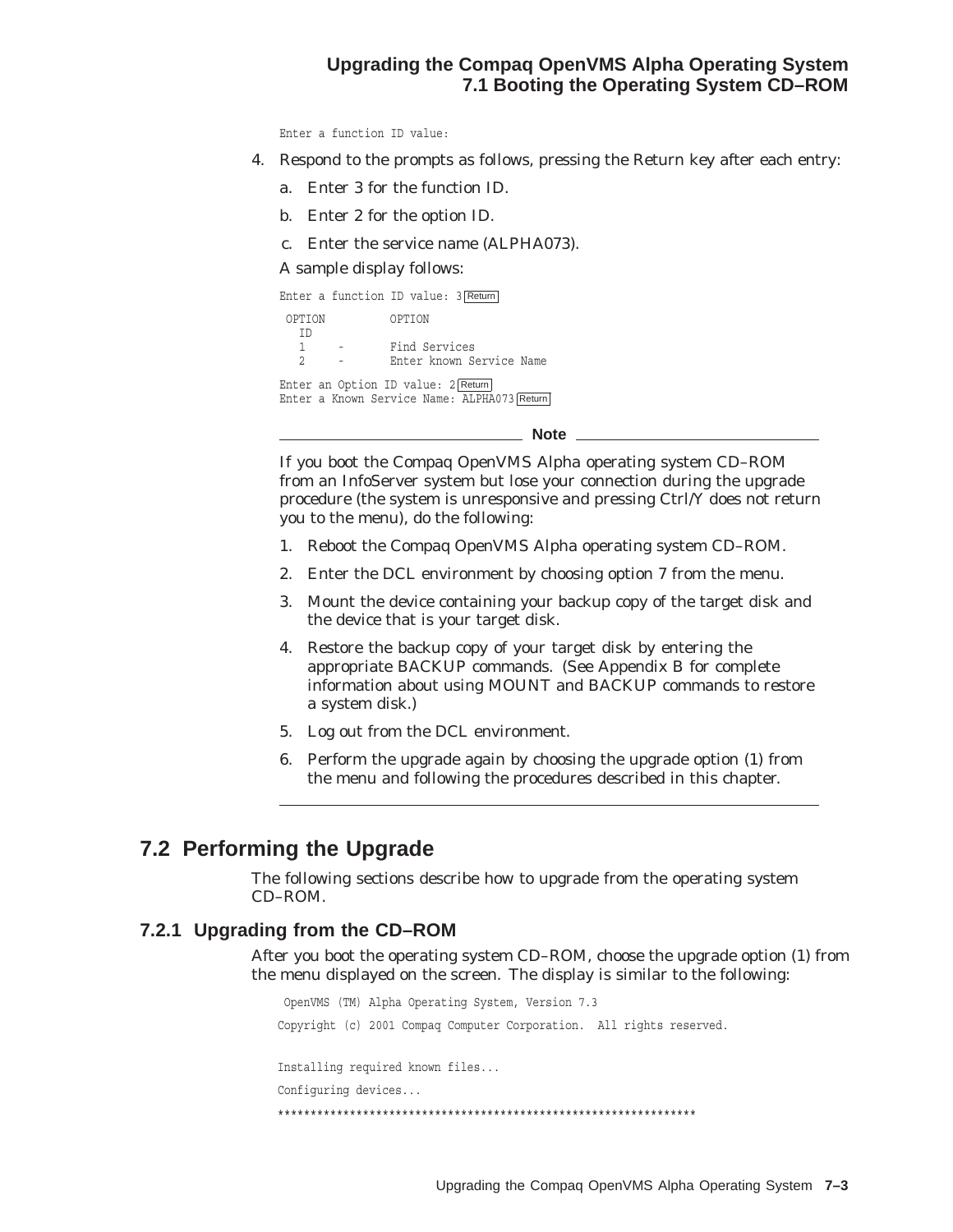#### **Upgrading the Compaq OpenVMS Alpha Operating System 7.2 Performing the Upgrade**

You can install or upgrade the OpenVMS Alpha operating system or you can install or upgrade layered products that are included on the OpenVMS Alpha operating system CD-ROM.

You can also execute DCL commands and procedures to perform "standalone" tasks, such as backing up the system disk.

Please choose one of the following:

- 1) Upgrade, install or reconfigure OpenVMS Alpha Version 7.3
- 2) Display products and patches that this procedure can install
- 3) Install or upgrade layered products and patches
- 4) Show installed products
- 5) Reconfigure installed products
- 6) Remove installed products
- 7) Execute DCL commands and procedures
- 8) Shut down this system

Enter CHOICE or ? for help: (1/2/3/4/5/6/7/8/?) 1

The Compaq OpenVMS Alpha operating system CD-ROM may contain patch kits. If it does, information similar to the following will be displayed:

> The following PATCH kits are present on the OpenVMS Alpha distribution media.

| PRODUCT                     | КТТ ТҮРЕ | KIT FORMAT |
|-----------------------------|----------|------------|
|                             |          |            |
| DEC AXPVMS UCXECO 42 1 V1.0 | Patch    | Sequential |
|                             |          |            |

1 item found

Please consult the OpenVMS Alpha Upgrade and Installation Manual, the Release Notes, and the Cover Letter to determine if any or all of these patches may be required for your system.

#### **7.2.2 Choosing INITIALIZE or PRESERVE**

After you choose the upgrade option, the system displays the following information and prompts:

\*\*\*\*\*\*\*\*\*\*\*\*\*\*\*\*\*\*\*\*\*\*\*\*\*\*\*\*\*\*\*\*\*\*\*\*\*\*\*\*\*\*\*\*\*\*\*\*\*\*\*\*\*\*\*\*\*\*\*

The installation procedure will ask a series of questions.

() - encloses acceptable answers

[] - encloses default answers

Type your response and press the <Return> key. Type:

? - to repeat an explanation - to change prior input (not always possible)

Ctrl/Y - to exit the installation procedure

There are two choices for Installation/Upgrade:

INITIALIZE - removes all software and data files that were previously on the target disk and installs OpenVMS Alpha.

PRESERVE -- installs or upgrades OpenVMS Alpha on the target disk and retains all other contents of the target disk.

\* NOTE: You cannot use PRESERVE to install OpenVMS Alpha on a disk on which OpenVMS VAX or any other operating system is installed.

Do you want to INITIALIZE or to PRESERVE? [PRESERVE])

For an upgrade, press the Return key to accept the default (PRESERVE).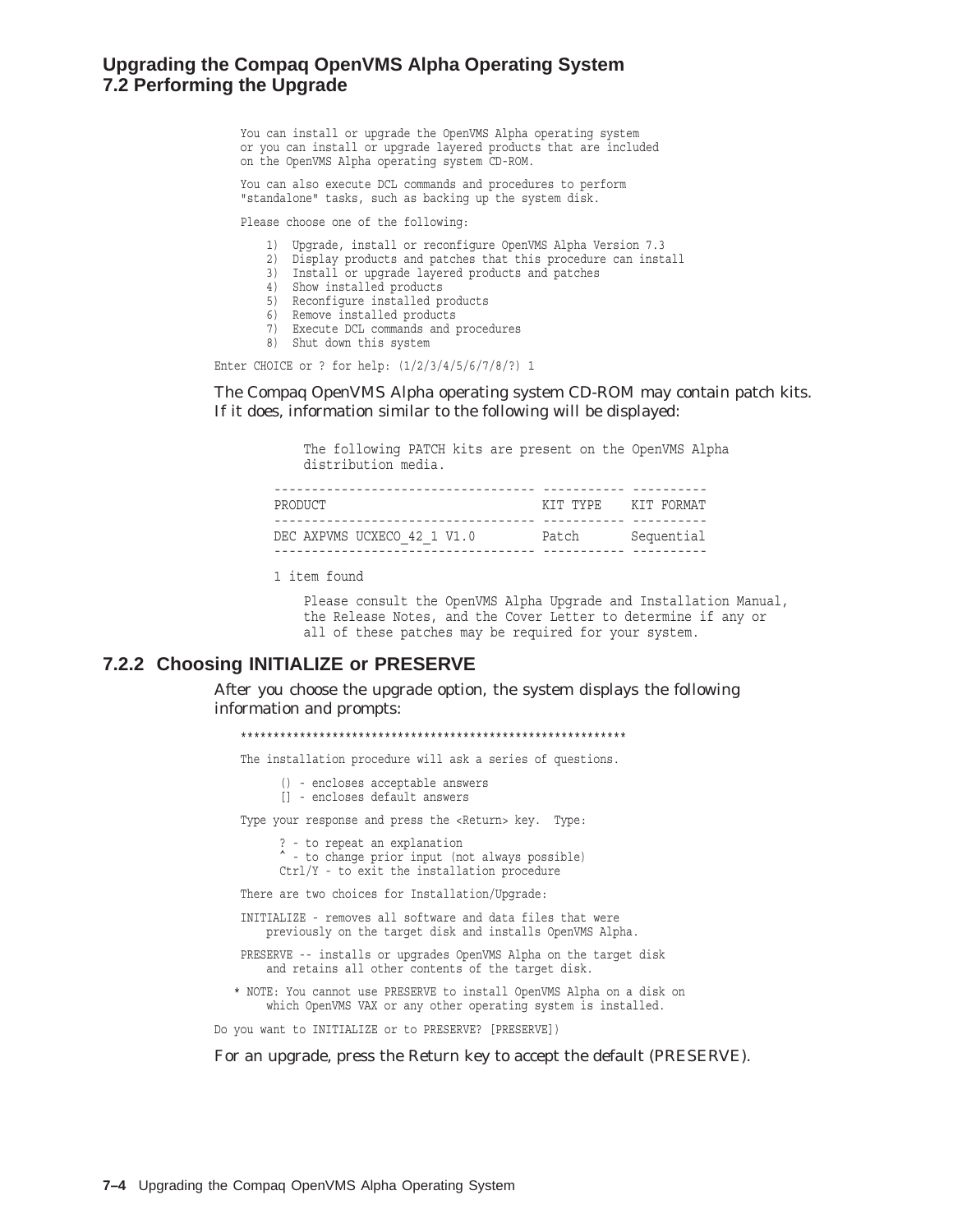#### **7.2.3 Specifying the Target Disk**

Next, the procedure asks you for the name of the target disk. If you enter a question mark (?), the system displays a list of devices on your system. Select the appropriate disk and respond to the prompt. For example:

You must enter the device name for the target disk on which OpenVMS Alpha will be installed.

Enter device name for target disk: (? for choices) dkb400

If you select a device that is not available or that cannot be used for some other reason, the system displays information indicating why the device cannot be used. For example, if you enter MKA500, a tape device, a message similar to the following is displayed:

MKA500 is not a disk device

#### **7.2.4 Specifying the Volume Label**

The system then prompts you for the volume label and asks if the information is correct. You can accept the default label assigned by the system (AXPVMSSYS) or specify a different volume label (with a limit of 12 characters that can be letters A-Z, numbers 0-9, dollar signs  $(S)$ , hyphens  $(-)$ , or underscores  $(-)$ ).

**Note**

Compaq strongly recommends that the volume labels for all disks on your system or OpenVMS Cluster have unique labels. If a disk that has the same label as the system disk is mounted, various OpenVMS components will not function as intended.

After you select the volume label, the target disk is mounted and page and swap files are created. For example:

DKB400: is now labeled ALPHAUPGIV.

Do you want to keep this label? (Yes/No) [Yes]

OpenVMS Alpha will be upgraded on DKB400:.

#### **7.2.5 Checking Related Software**

At this point the upgrade performs checks of some related software products.

#### **7.2.5.1 Spiralog**

If your system has Spiralog installed, the following message is displayed:

Either SPIRALOG is installed or SYS\$SYSTEM:SPIRALOG.EXE is present on the target system. SPIRALOG is no longer supported; it will not work and can cause serious problems that are difficult to diagnose.

If installed, SPIRALOG must be removed before upgrading.

If SPIRALOG is not installed but SYS\$SYSTEM:SPIRALOG.EXE is present on the target system, this file must be deleted in order to prevent the upgraded system from generating errors. (Check common and specific directories for SPIRALOG.EXE.)

Termination is strongly recommended.

Do you want to terminate? (Yes/No) [YES]

Spiralog will not work with Compaq OpenVMS Alpha Version 7.3. If you have any version of Spiralog installed on your system, uninstall it before upgrading to Compaq OpenVMS Alpha Version 7.3.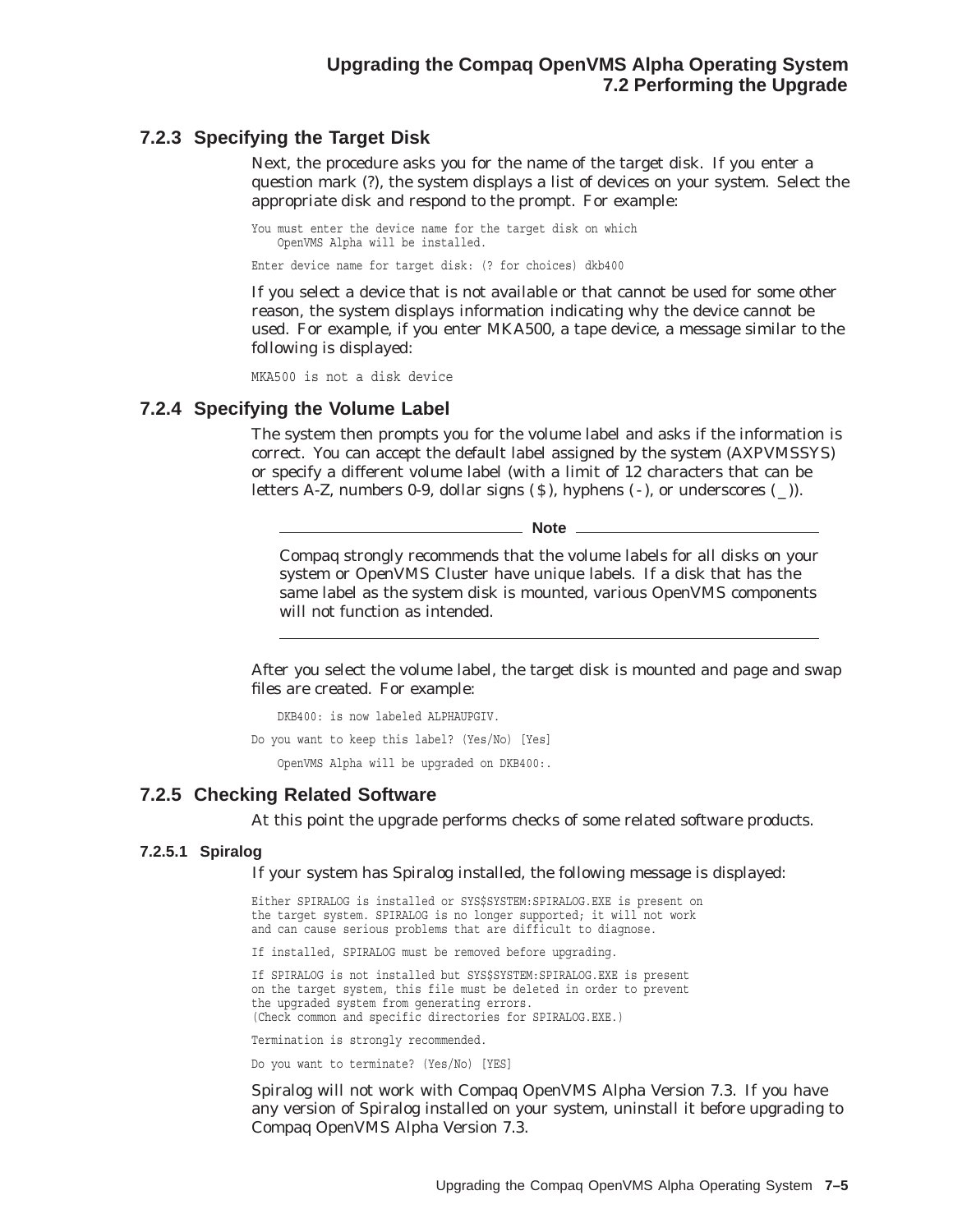#### **7.2.5.2 DECamds**

Beginning with OpenVMS Version 7.2 and DECamds Version 7.2, certain parts of DECamds that were previously supplied with the layered product kit are now incorporated into OpenVMS. Because of this, prior versions of DECamds must be removed.

If the upgrade procedure detects a prior version of DECamds, it will display the following message and automatically remove the prior version of DECamds. Note that you must reinstall DECamds if you wish to continue using it.

> The target system contains a version of DECamds that is not compatible with this version of the operating system.

If you continue DECamds will be removed. A current version of DECamds can be installed after the upgrade completes.

#### **7.2.5.3 PATHWORKS**

If PATHWORKS is installed on the system, OpenVMS Version 7.3 requires PATHWORKS Version V6.0D or later. The installation determines the PATHWORKS version and displays one of the following messages if an earlier version of PATHWORKS is present.

If PATHWORKS Version 5 or earlier is present:

PATHWORKS V5 is installed on the target system.

This version of PATHWORKS will not work on OpenVMS V7.3. You must upgrade to PATHWORKS V6.0D or later, or disable PATHWORKS on the target system, before upgrading OpenVMS.

Please refer to the release notes for additional information.

Do you want to continue? (Yes/No) [NO]

#### If PATHWORKS Version 6.0 or 6.0A is present:

PATHWORKS V6.0-000 is installed on the target system.

This version of PATHWORKS is not supported on OpenVMS V7.3. PATHWORKS V6.0D and later are supported on OpenVMS V7.3. You may wish to upgrade to PATHWORKS V6.0D or later before upgrading OpenVMS.

Please refer to the release notes for additional information.

Do you want to continue? (Yes/No) [NO]

In both cases the default is to terminate the upgrade. You must explicitly enter Yes and press the Return key to continue.

#### **7.2.6 Checking OpenVMS Cluster Membership**

The procedure now asks if your system will be part of a cluster. The display is similar to the following:

Will this system be a member of an OpenVMS Cluster? (Yes/No) Yes

You should answer Yes if the system will be an OpenVMS Galaxy instance or a member of an OpenVMS cluster. Unlike an installation, answering Yes to this question will **not** cause SYS\$MANAGER:CLUSTER\_CONFIG.COM to be run. However, correct cluster membership information is required by the upgrade procedure.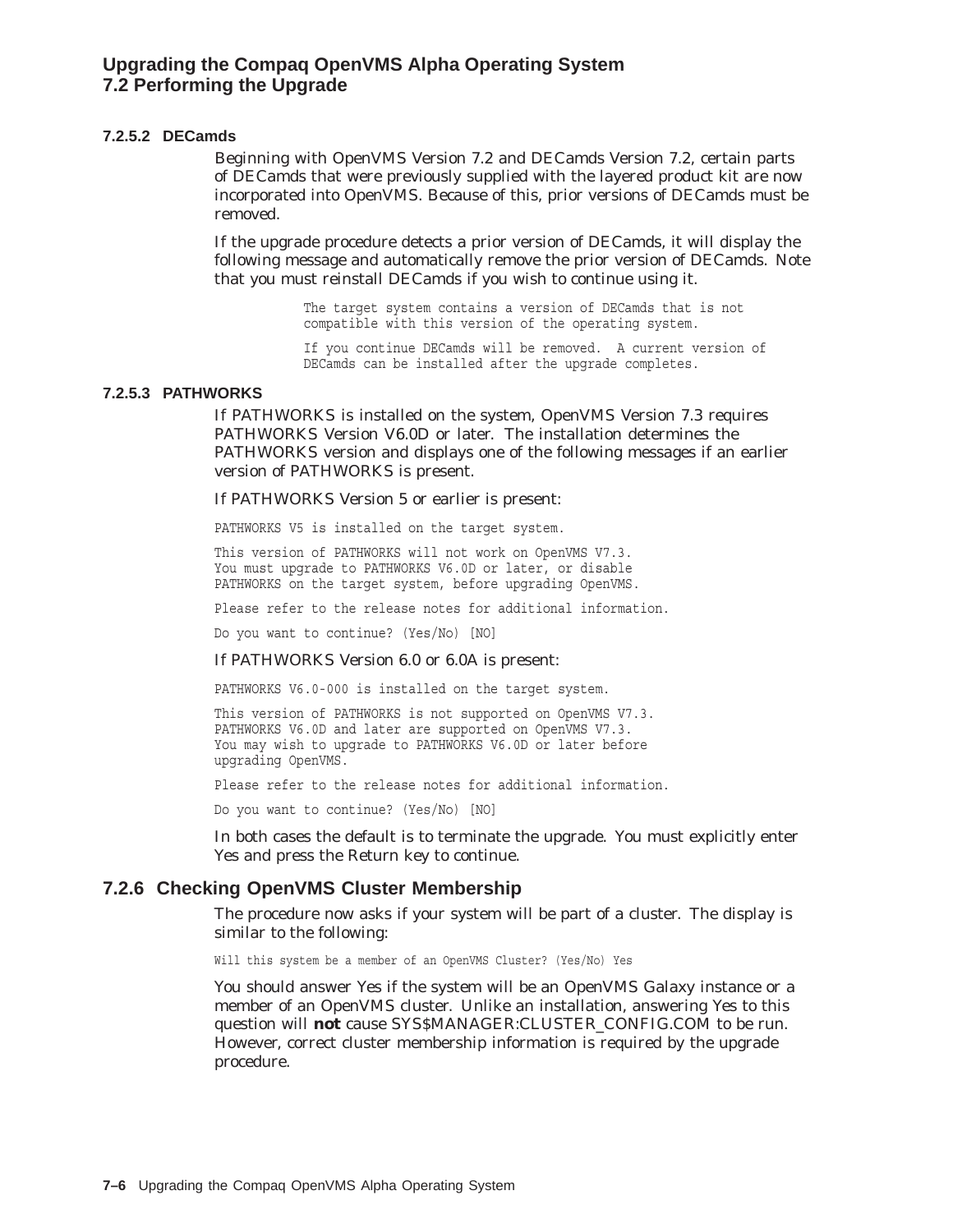#### **7.2.7 Becoming an OpenVMS Galaxy Instance**

The procedure next asks if your system will be an instance in an OpenVMS Galaxy. The display is similar to the following:

Will this system be an instance in an OpenVMS Galaxy? (Yes/No) Yes

If you answer Yes to this question, and you also answered Yes to the OpenVMS Cluster question, then information about required remedial kits is displayed.

For compatibility with OpenVMS Galaxy, any systems in the OpenVMS Cluster that are running versions of OpenVMS prior to Version 7.1-2 must have a remedial kit installed. The following display indicates the correct remedial kits for various Compaq OpenVMS Alpha and VAX systems:

For compatibility with OpenVMS Galaxy, any systems in the OpenVMS Cluster that are running versions of OpenVMS prior to V7.1-2 must have a remedial kit installed. The appropriate kit from the following list must be installed on all system disks used by these systems. (Later versions of these remedial kits may be used if available.)

|                      | Alpha $V7.1$ and $V7.1$ -1xx | ALPSYSB02 071                  |
|----------------------|------------------------------|--------------------------------|
|                      | Alpha $V6.2$ and $V6.2$ -1xx | ALPSYSB02 062                  |
| VAX V7.1<br>VAX V6.2 |                              | VAXSYSB01 071<br>VAXSYSB01 062 |

#### **7.2.8 Memory Channel Information**

This section contains information specific to becoming a cluster member in a MEMORY CHANNEL environment.

The MEMORY CHANNEL remedial kit (ALPMC01\_071 and later) changed the data structures used with MEMORY CHANNEL. This change is not backwardly compatible and requires special considerations for MEMORY CHANNEL when upgrading OpenVMS from a version earlier than Version 7.1-2 to Version 7.1-2 (or later), under the following conditions:

- Your system disk will be part of an OpenVMS Cluster, and
- One or more of the systems in the OpenVMS Cluster has a MEMORY CHANNEL adapter, and
- Either:
	- Your OpenVMS Cluster uses multiple system disks, or
	- You will be performing a rolling upgrade

If your target system is already at OpenVMS Version 7.3 or higher, you have already seen this information. In this case, or if you indicated that the target system will not be a member of an OpenVMS Cluster, the procedure jumps to Section 7.2.9. Otherwise, it proceeds as follows:

An OpenVMS Cluster may use more than one system disk, either on a continuing basis, or only during a rolling upgrade.

Will the OpenVMS Cluster use more than one system disk? (Yes/No) Yes

#### If you answer Yes to this question, the procedure provides information about MEMORY CHANNEL adapters, as follows:

A MEMORY CHANNEL adapter is a device that allows systems in an OpenVMS Cluster to be connected (usually through a MEMORY CHANNEL hub) to provide high speed communications among nodes in the OpenVMS Cluster.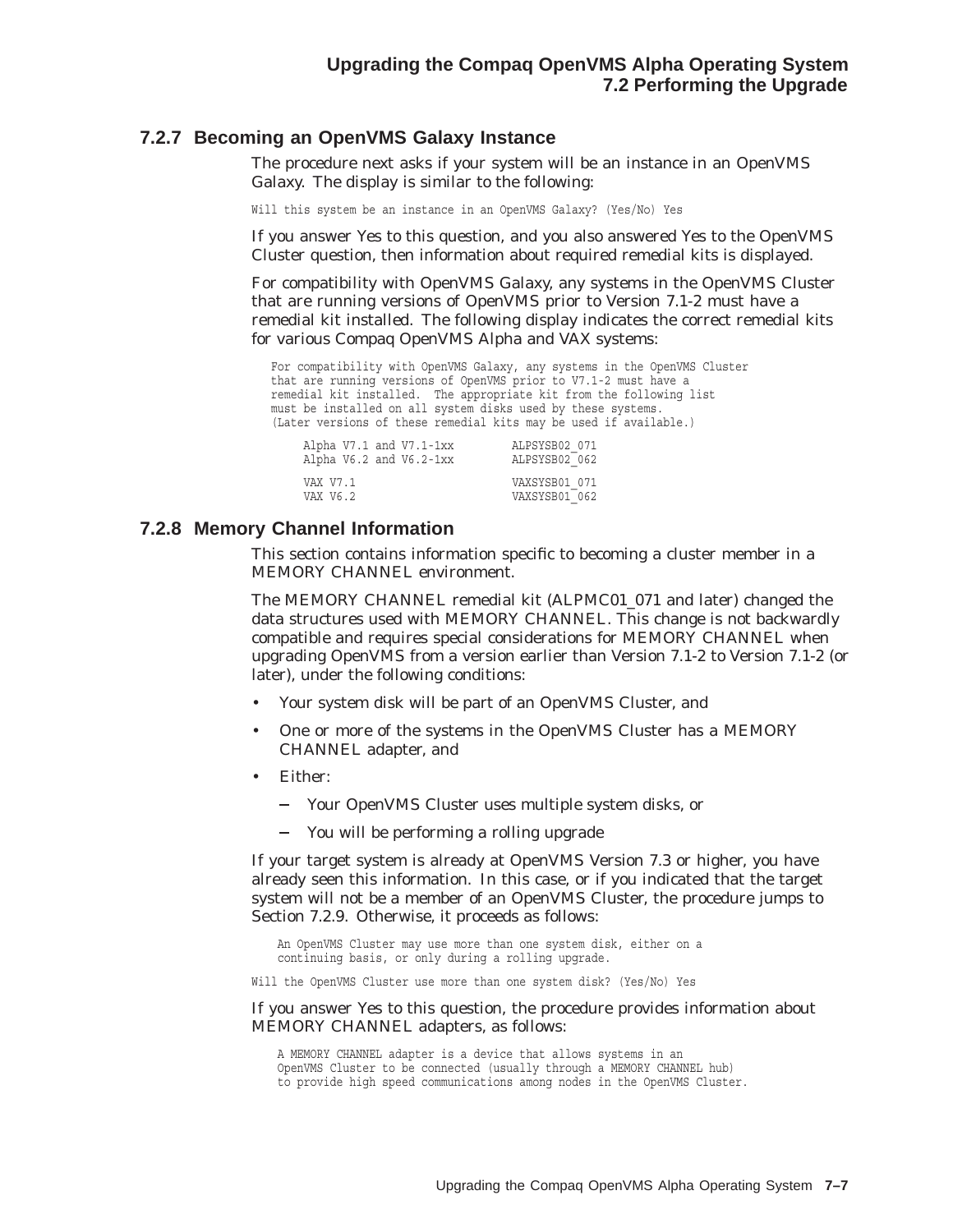If the procedure can detect that a MEMORY CHANNEL adapter (MCA) is present, it displays the following message:

This system has a Memory Channel adapter.

Otherwise, it displays a question similar to the following:

Is a MEMORY CHANNEL adapter installed on this system or on any other system in the OpenVMS Cluster? (Yes/No) yes

#### If you answer Yes to this question, or your system has a MEMORY CHANNEL adapter, the following information is displayed.

You will be using multiple system disks and MEMORY CHANNEL adapters. This requires special consideration in order to avoid data corruption.

Either the ALPMC01\_071 TIMA kit must be installed on all system disks, or you must not use the MEMORY CHANNEL until after all system disks in the OpenVMS Cluster have been upgraded to the new OpenVMS release and all systems have rebooted from the upgraded system disks.

You can prevent using MEMORY CHANNEL in one of two ways:

o Power off the MEMORY CHANNEL hub, if one is used, or

o Disconnect the MEMORY CHANNEL cable, if using a virtual hub.

You must NOT POWER UP OR RECONNECT until after all system disks in the OpenVMS Cluster have been upgraded to the new OpenVMS release and all systems have rebooted from the upgraded system disks.

You can search [VMS\$COMMON.SYSUPD] VMSINSTAL.HISTORY for ALPMC on any system disk to determine if the TIMA kit is installed on that disk.

Answer the next question with a "?" if you wish to search VMSINSTAL.HISTORY for the ALPMC01\_071 TIMA kit.

Do you have the ALPMC01\_071 TIMA kit installed on all systems disks that are part of the OpenVMS Cluster and that are prior to OpenVMS V7.3? (Yes/No) No

If you answer with a question mark (?), the OpenVMS SEARCH command is used to look in VMSINSTAL.HISTORY for the ALPMC01\_071 remedial kit. If the kit is found, the line in VMSINSTAL.HISTORY that contains it is displayed. If it is not found, the message ''No strings matched'' is displayed. In either case, the question is repeated.

Answer Yes if the ALPMC01\_071 remedial kit is installed as required on all system disks. Otherwise answer No. If you answer No, the procedure continues as follows:

Have you powered off the MEMORY CHANNEL hub? (Or disconnected the MEMORY CHANNEL cable?) (Yes/No) No

Answer Yes if you have powered off the MEMORY CHANNEL hub or disconnected the MEMORY CHANNEL cable. Otherwise, answer No. If you answer No, the procedure continues as follows:

Before proceeding with the OpenVMS upgrade, you must either

o Install the ALPMC01\_071 remedial kit on all system disks that are part of OpenVMS Cluster, or

o Take action to prevent using MEMORY CHANNEL.

Termination is strongly recommended.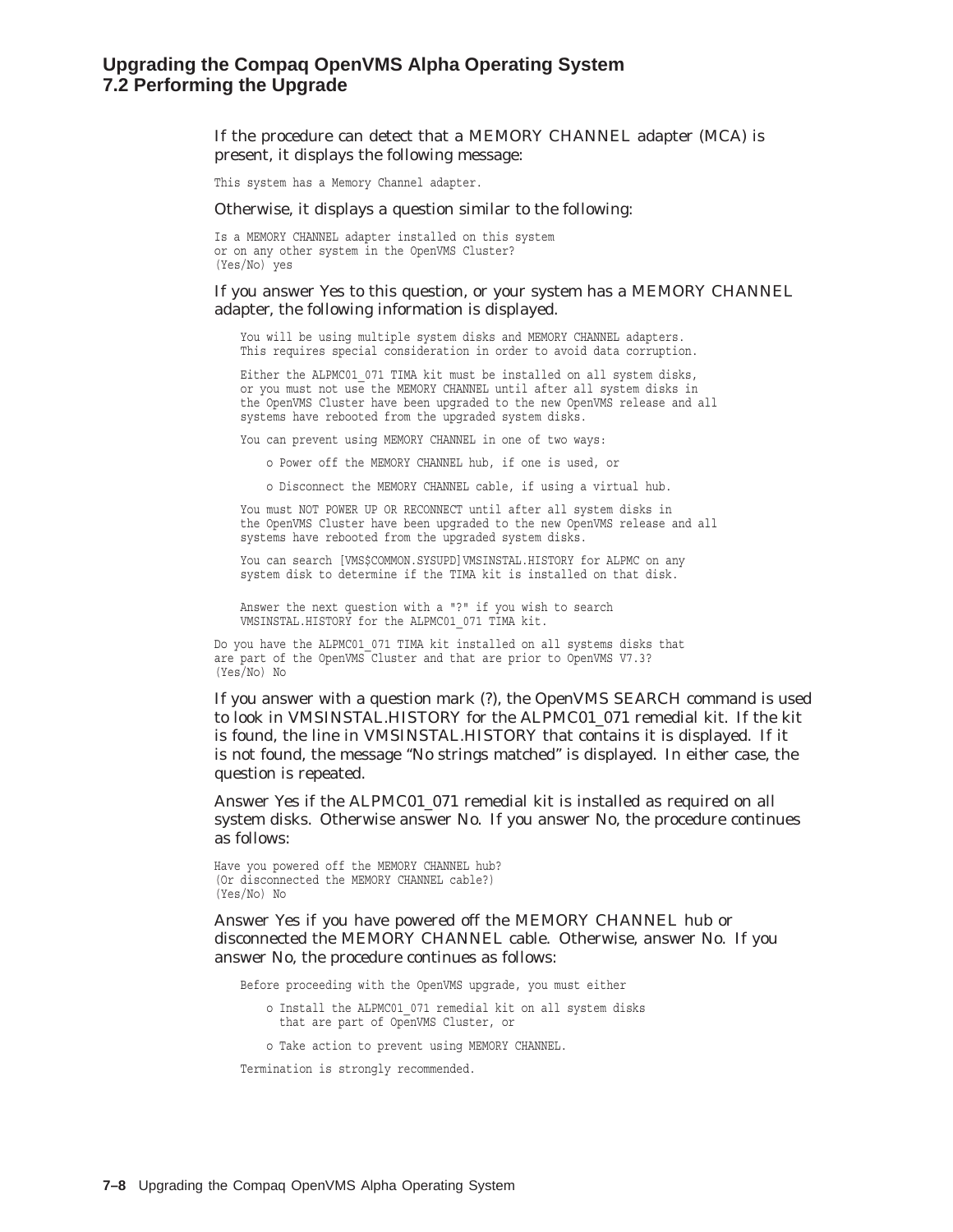## **Upgrading the Compaq OpenVMS Alpha Operating System 7.2 Performing the Upgrade**

Do you want to terminate? (Yes/No) [YES]

**Note**

If termination is recommended, do not attempt to continue. Follow the instructions provided in this section and with the ALPMC01\_071 remedial kit. If you continue, your MEMORY CHANNEL will not work correctly and you will encounter problems, including possible data corruption.

The upgrade will not recommend terminating if

- The system will not be a member of an OpenVMS Cluster, or
- The OpenVMS Cluster does not use more than one system disk, or
- There is no MEMORY CHANNEL adapter in the OpenVMS Cluster, or
- The ALPMC01\_071 remedial kit is installed on all systems disks in the OpenVMS Cluster, or
- You have powered down the MEMORY CHANNEL hub or disconnected the MEMORY CHANNEL cables

#### **7.2.9 Upgrading Windowing and Networking Products**

The procedure next selects the following Compaq software that is installed on your system:

- DECwindows Motif for OpenVMS Alpha
- DECnet-Plus for OpenVMS Alpha *or* DECnet Phase IV for OpenVMS Alpha
- Compaq TCP/IP Services for OpenVMS

**Note**

If you do not have DECnet for Compaq OpenVMS Alpha software installed on your system, you can install that software during the upgrade. Note, however, that you *cannot* have DECnet-Plus for OpenVMS Alpha and DECnet Phase IV for OpenVMS Alpha concurrently installed on your system.

Once you have DECnet-Plus and TCP/IP installed on your system, you can run DECnet applications over your TCP/IP network. Please see the *DECnet-Plus for OpenVMS Management Guide* for more information on DECnet over TCP/IP.

Beginning with OpenVMS V7.3, a new implementation of Compaq TCP/IP Services for OpenVMS is available. This new implementation replaces the UCX product. Older, UCX versions of Compaq TCP/IP Services for OpenVMS can be upgraded to this new implementation. Note, however, that you CANNOT have both the new TCPIP implementation and the older UCX implementation concurrently installed on your system.

If you are upgrading DECnet, the procedure removes the existing version of DECnet during the upgrade. For example, if DECnet Phase IV for OpenVMS Alpha is installed on your system, and you upgrade to DECnet-Plus for OpenVMS Alpha, DECnet Phase IV for OpenVMS Alpha will be removed during the upgrade procedure.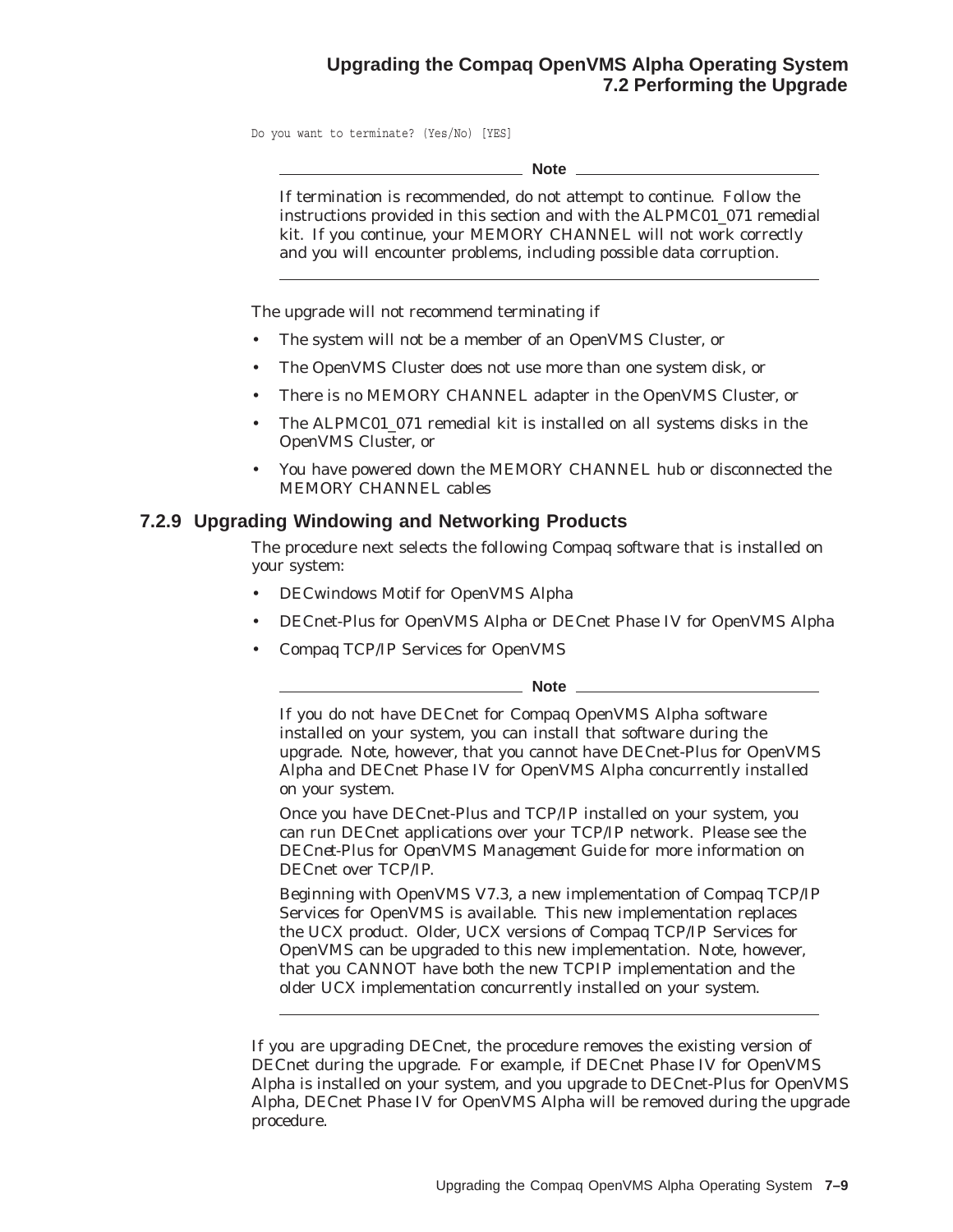#### The display is similar to the following:

If necessary, the following products will be upgraded along with the OpenVMS operating system:

- o DECwindows Motif for OpenVMS Alpha
- o DECnet-Plus for OpenVMS Alpha
- o DECnet Phase IV for OpenVMS Alpha
- o Compaq TCP/IP Services for OpenVMS

If you want to add or delete these products, you can do so later in the upgrade by answering NO to the following question:

"Do you want the defaults for all product options?"

Beginning with OpenVMS V7.1, DECnet-Plus is provided with the OpenVMS operating system. Compaq recommends that DECnet users install DECnet-Plus. DECnet Phase IV applications are supported by DECnet-Plus.

DECnet Phase IV is also provided as an option. Support for DECnet Phase IV is available through a Prior Version Support Contract available through Compaq Services.

Once you have DECnet-Plus and TCP/IP installed on your system, you can run DECnet applications over your TCP/IP network. Please see the DECnet-Plus for OpenVMS Management Guide for more information on DECnet over TCP/IP.

Do you want to install DECnet-Plus for OpenVMS Alpha V7.3? (Yes/No) [YES] n

DECnet Phase IV for OpenVMS Alpha is installed on your system. It will be upgraded.

Beginning with OpenVMS V7.2, a new implementation of Compaq TCP/IP Services became available. This new implementation replaces the UCX product. Older, UCX version of Compaq TCP/IP Services for OpenVMS can be upgraded to this new implementation.

Compaq TCP/IP Services for OpenVMS is not installed on your system. It will not be installed.

Some of the windowing and networking products may have versions installed that are below the current versions, but will still work on OpenVMS Version 7.3. In this case you will see messages similar to the following:

DECwindows Motif is already installed. You can keep the installed version or upgrade to V1.2-6.

Do you want to upgrade to V1.2-6? (Yes/No) [YES]

You can choose to keep the currently-installed version, or to upgrade to the latest version supplied with OpenVMS Version 7.3. If you choose to keep the currently-installed version, you should verify what level of support is available from Compaq for this version.

#### **7.2.10 Updating Time Zone Information**

For local time zone support to work correctly, the time zone that accurately describes the location you want to be considered as your default time zone must be set. In addition, your system must be correctly configured to use a valid OpenVMS time differential factor (TDF). The time zone installation is always set on new installations, producing the three following files on your system: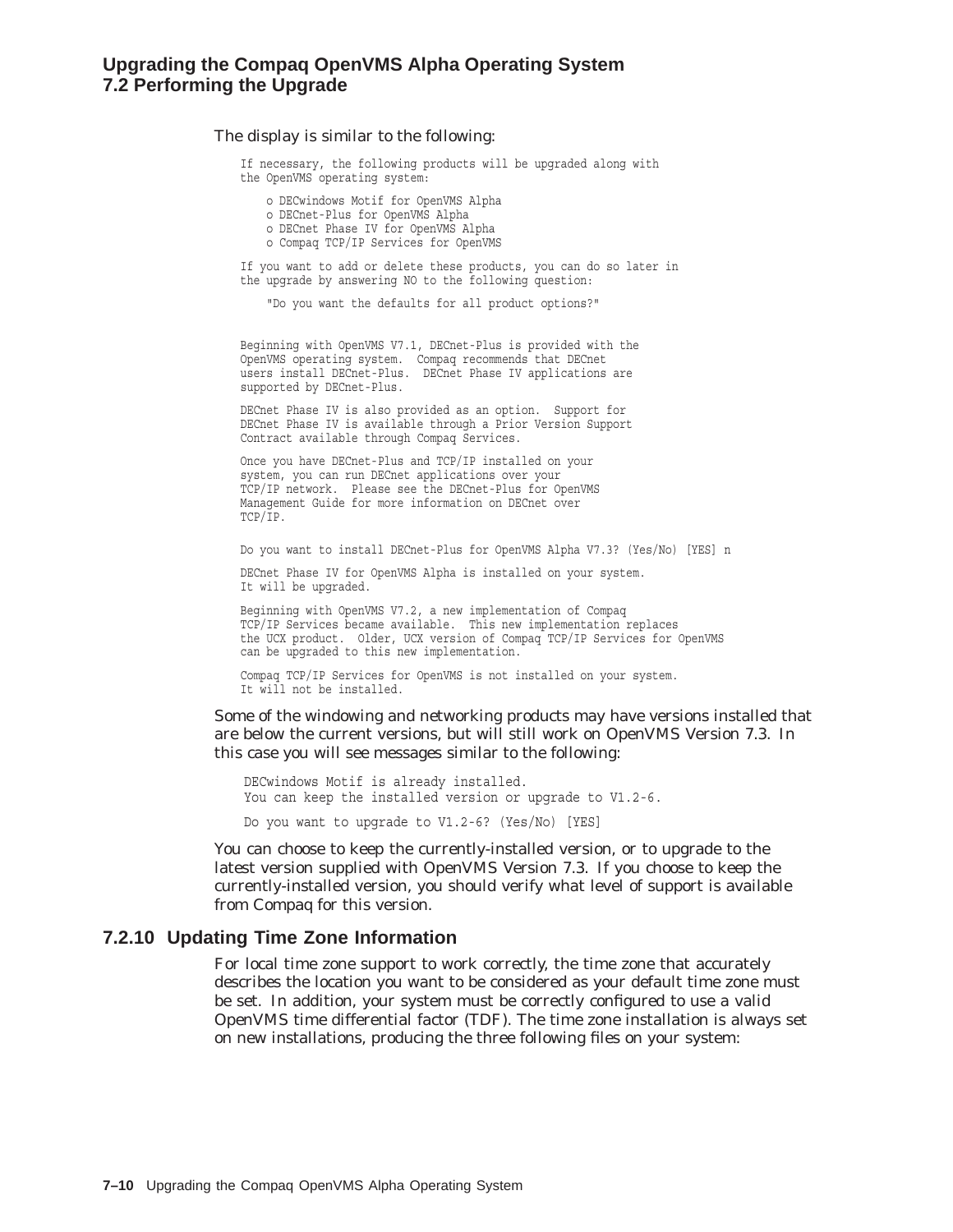[VMS\$COMMON.SYSEXE]SYS\$TIMEZONE.DAT [VMS\$COMMON.SYSEXE]SYS\$TIMEZONE\_SRC.DAT [VMS\$COMMON.SYS\$STARTUP]TDF\$UTC\_STARTUP.COM

If these files are present, the procedure continues with Section 7.2.11. If any of these files are missing, the time zone setting procedure will be invoked.

The procedure displays a series of time zone menus, and prompts you to make selections from each. You begin by selecting the desired time zone from the main time zone menu.

Some time zone choices cause an additional menu to be displayed. This happens when the time zone you select has subcomponents. For example, if you choose the United States (US) time zone from the main menu, a second menu displays the specific time zones within the United States. You then select the menu item that best represents the desired time zone.

The procedure then prompts you for the TDF. The TDF is the difference between your system time and Coordinated Universal Time (UTC), which is an international standard (similar to Greenwich Mean Time) for measuring time of day. The procedure supplies a default for TDF.

A sample display follows:

Configuring the Local Time Zone

TIME ZONE SPECIFICATION -- MAIN Time Zone Menu

|     | AUSTRALIA     | 14) | IRAN          | 27) | <b>ROK</b> |
|-----|---------------|-----|---------------|-----|------------|
| 2)  | <b>BRAZIL</b> | 15) | ISRAEL        | 28) | SINGAPORE  |
| 3)  | CANADA        | 16) | JAMAICA       | 29) | SYSTEMV    |
| 4)  | CET           | 17) | <b>JAPAN</b>  | 30) | TURKEY     |
| 5)  | <b>CHILE</b>  | 18) | LIBYA         | 31) | <b>UCT</b> |
| 6)  | <b>CUBA</b>   | 19) | MET           | 32) | UNIVERSAL  |
| 7)  | EET           | 20) | MEXICO        | 33) | US         |
| 8)  | EGYPT         | 21) | <b>NAVAJO</b> | 34) | <b>UTC</b> |
| 9)  | FACTORY       | 22) | NZ-CHAT       | 35) | W-SU       |
| 10) | GB-EIRE       | 23) | ΝZ            | 36) | WET        |
|     | GREENWICH     | 24) | POLAND        | 37) | ZULU       |
| 12) | HONGKONG      | 25) | PRC           |     |            |
| 13) | ICELAND       | 26) | ROC           |     |            |
|     |               |     |               |     |            |

0) GMT

Select the number above that best represents the desired time zone: 33

US Time Zone Menu

|  | 1) ALASKA   | 5) EAST-INDIANA   | 9) MICHIGAN  |
|--|-------------|-------------------|--------------|
|  | 2) ALEUTIAN | 6) EASTERN        | 10) MOUNTAIN |
|  | 3) ARIZONA  | 7) HAWAII         | 11) PACIFIC  |
|  | 4) CENTRAL  | 8) INDIANA-STARKE | 12) SAMOA    |
|  |             |                   |              |

0) return to Main Time Zone Menu

Select the number above that best represents the desired time zone: 6

You selected EASTERN / US as your time zone. Is this correct? (Yes/No) [YES]:

Configuring the Time Differential Factor (TDF)

Default Time Differential Factor for standard time is -5:00. Default Time Differential Factor for daylight saving time is -4:00.

The Time Differential Factor (TDF) is the difference between your system time and Coordinated Universal Time (UTC). UTC is similar in most repects to Greenwich Mean Time (GMT).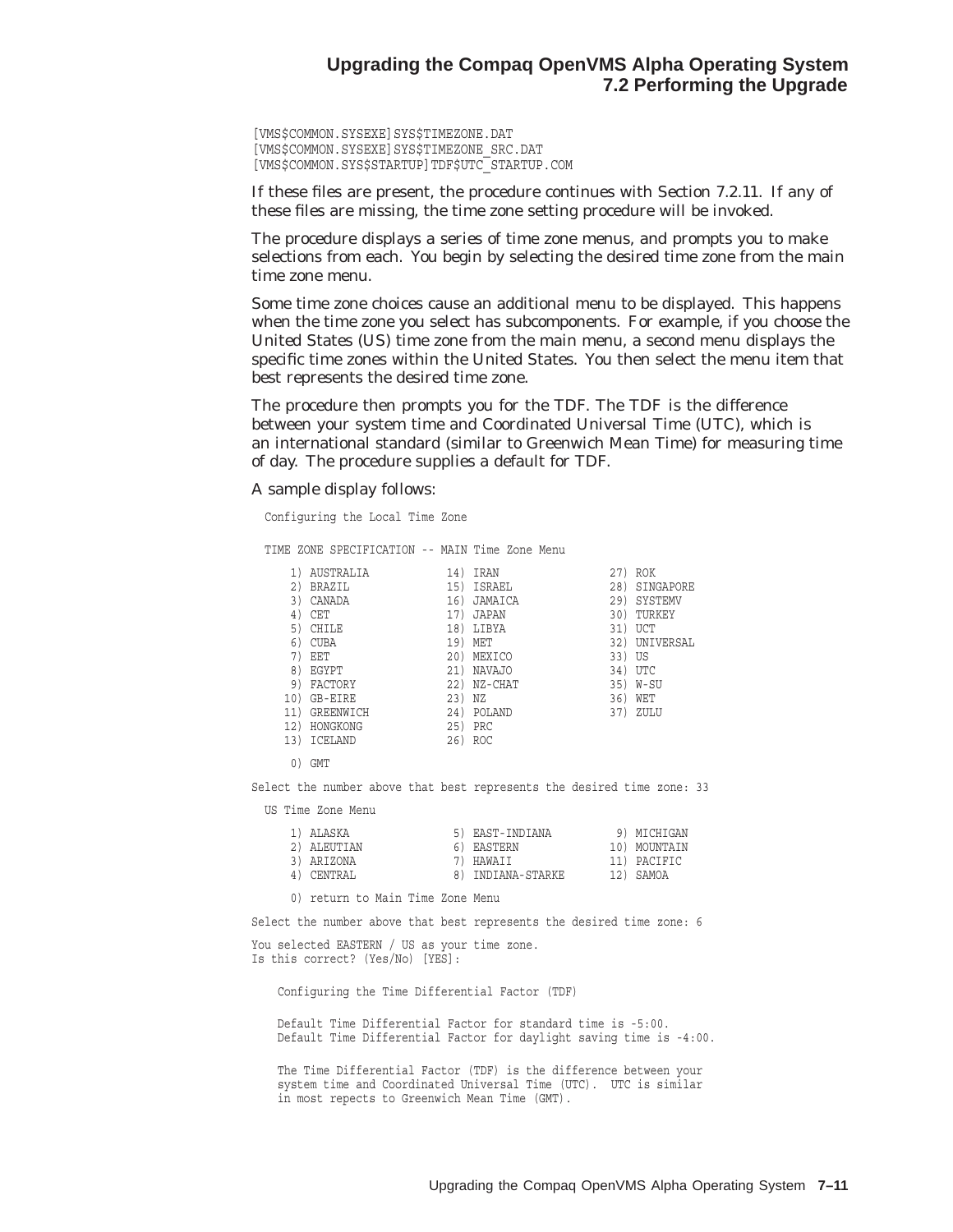#### **Upgrading the Compaq OpenVMS Alpha Operating System 7.2 Performing the Upgrade**

The TDF is expressed as hours and minutes, and should be entered in the hh:mm format. TDFs for the Americas will be negative (-3:00, -4:00, etc.); TDFs for Europe, Africa, Asia and Australia will be positive (1:00, 2:00, etc.).

Is Daylight Savings time in effect? (Yes/No): y

Enter the Time Differential Factor [-4:00]:

NEW SYSTEM TIME DIFFERENTIAL FACTOR = -4:00

Is this correct? [Y]:

For more information about TDF and local time zone support, see the *OpenVMS System Manager's Manual*.

#### **7.2.11 Choosing Descriptive Help Text**

The system next prompts you as follows:

The installation operation can provide brief or detailed descriptions. In either case, you can request the detailed descriptions by typing "?".

Do you always want detailed descriptions? (Yes/No) [No]

If you answer Yes, the system will display additional explanatory text with each prompt.

#### **7.2.12 Configuration Options**

If you are using the Compaq OpenVMS Alpha Version 7.3 CD-ROM and have selected a target disk that already has Version 7.3 installed, you are presented with several configuration options. A sample display follows:

Version 7.3 of the OpenVMS operating system is already installed on the target disk. You may choose one of the following actions:

- o Reconfigure the OpenVMS platform. This action will allow you to change your selections of which of the windowing and network products you included with your OpenVMS operating system installation.
- o Reconfigure the OpenVMS operating system. This action will allow you to change your choices about which options you included for the OpenVMS operating system.
- o Reinstall the OpenVMS operating system. This action will cause ALL operating system files to be replaced. You can also change your choices about which options you included for the OpenVMS operating system.

Reinstall will take longer than Reconfigure. Reinstall may be appropriate if you suspect that files in the operating system, or in the windowing and network products have become corrupted.

If you want to reinstall any of the windowing and network products, choose "Install or upgrade layered products and patches" (option 3) from the main menu.

If you want to change your choices about which options you included for any of the windowing and network products, choose "Reconfigure installed products" (option 5) from the main menu.

Please choose one of the following:

- 1) Reconfigure the OpenVMS platform.
- 2) Reconfigure the OpenVMS operating system.
- 3) Reinstall the OpenVMS operating system.
- 4) Return to the Main Menu (abort the upgrade/installation).

Enter choice or ? for help: (1/2/3/4/?)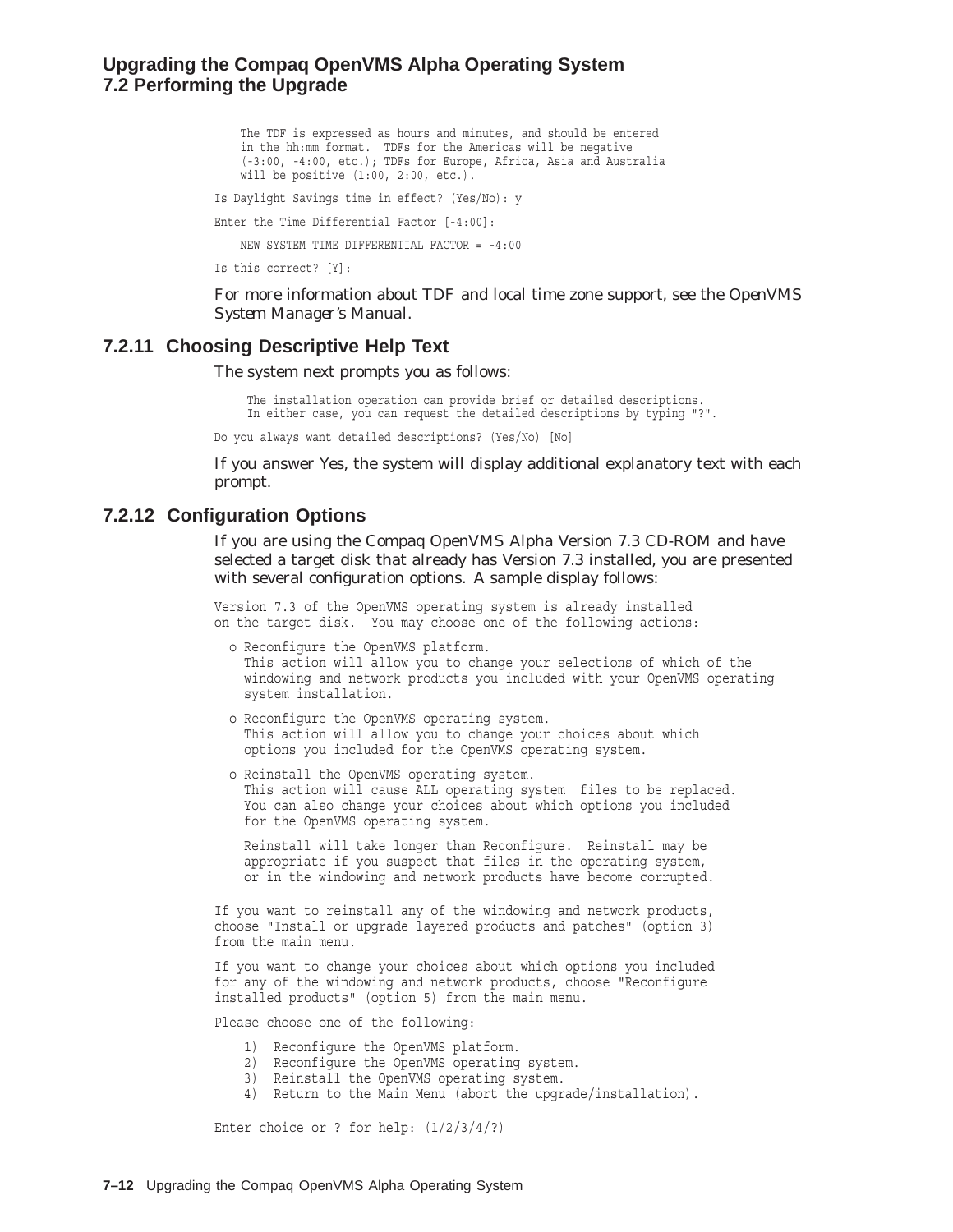See Section 8.8 for additional configuration information.

#### **7.2.13 Selecting Components**

As you begin the upgrade procedure, the system asks if you want all the default values, meaning all the files and subgroups of files for each component included in the operating system. The display is similar to the following:

The following product has been selected:<br>DEC AXPVMS OPENVMS V7.3 Plat Platform (product suite) Configuration phase starting ... You will be asked to choose options, if any, for each selected product and for any products that may be installed to satisfy software dependency requirements. DEC AXPVMS OPENVMS V7.3: OpenVMS and related products platform COPYRIGHT (c) 12-SEP-2001 -- All rights reserved Compaq Computer Corporation Do you want the defaults for all options? [YES] DEC AXPVMS DECNET PHASE IV V7.3: DECNET PHASE IV Support addendum to DECnet Phase IV service contract required Do you want to continue? [YES]

During an upgrade, the POLYCENTER Software Installation utility defines ''default values'' as the values that you selected when you last installed or upgraded the Compaq OpenVMS Alpha operating system on your system. Therefore, before you respond to the prompt, note the following:

- If you answer YES (by pressing the Return key) to accept the default values, you will receive the same components that you selected when you last installed or upgraded the system (instead of *all* the components currently available) plus any new components that were not in the previous version of the Compaq OpenVMS Alpha operating system.
- If you want to include or exclude any components differently from the last installation or upgrade, you must answer NO and then respond to the prompts for *each* option, even those that you are not changing.
- If you want to review the current defaults first, you can answer NO. Then answer YES when the system asks if you want to view the values.

If you review the defaults and are satisfied, answer YES to the prompt asking if you are satisfied with the values. However, if you want to make changes, answer NO to that question and then answer YES when the system asks if you want to reenter the values.

When selecting components, note the following as well:

- Whether you choose all the default values or select individual files, the system will allow you to view your selections and make changes (if necessary).
- If you are not sure whether you want certain components, request help by entering a question mark (?) at the prompt for that component (or group of components).
- You should review the list of options and compare them with the requirements for your system. If you are selecting components individually, be sure that you include all components necessary to support the needs of your users. Note also that certain components are dependent upon the installation of other components.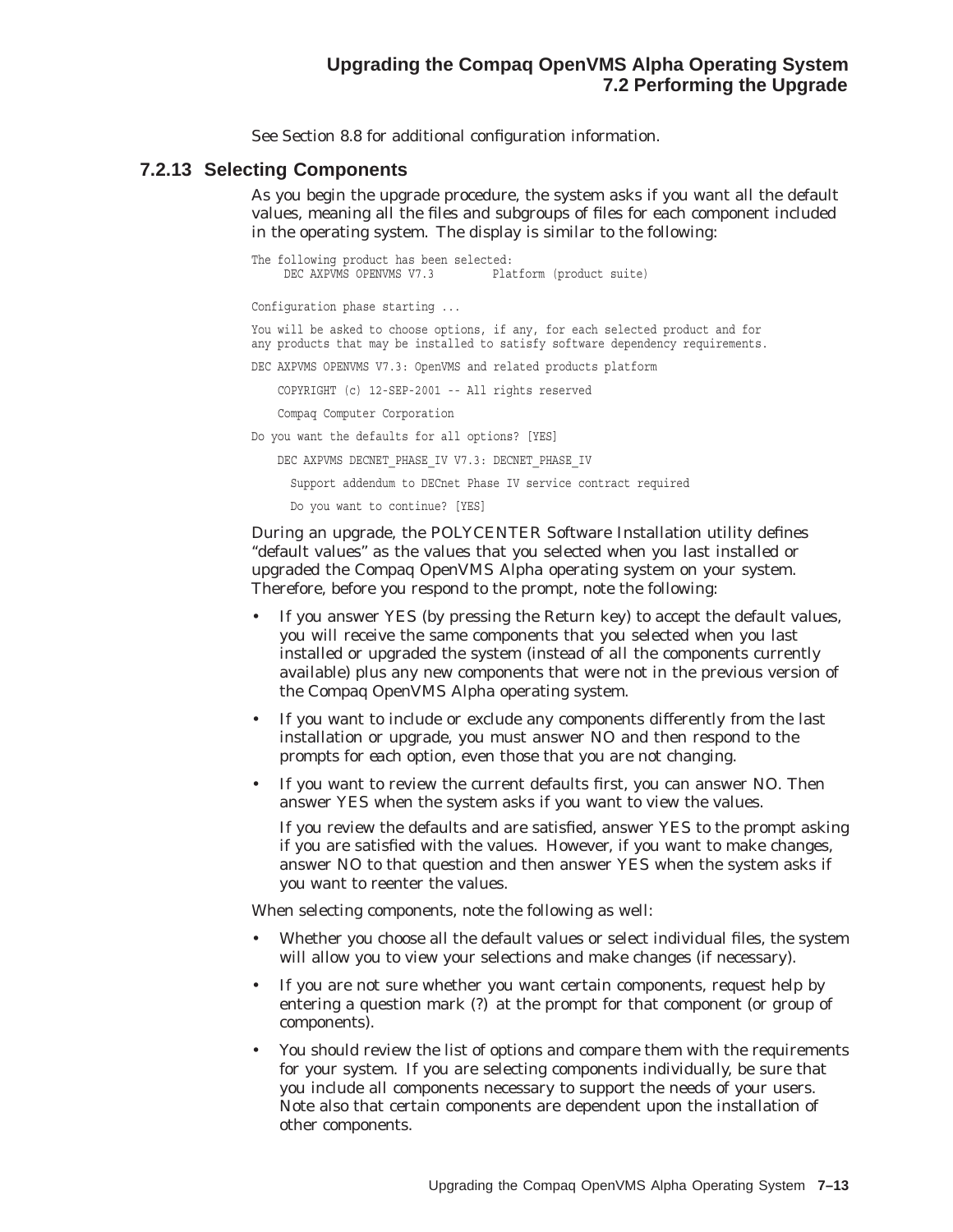#### **Upgrading the Compaq OpenVMS Alpha Operating System 7.2 Performing the Upgrade**

- OpenVMS Management Station software is automatically installed on your OpenVMS system disk when you accept all the default values. If you do not accept the default values, you must select the OpenVMS Management Station component (server and client files) if you plan to use that product. After the installation is complete, you can then prepare your Compaq OpenVMS Alpha system and your PC to run OpenVMS Management Station by following the procedures described in Appendix D.
- If you decide after the upgrade to change which Compaq OpenVMS Alpha operating system components you want installed on your system, you must reconfigure the installation as described in Section 1.3.3.2.
- After you boot the upgraded system disk and log in, you can obtain information about individual system files by entering HELP SYSTEM\_ FILES at the dollar sign prompt (\$).

For a complete list of components included with the Compaq OpenVMS Alpha Version 7.3 operating system, see Section 3.5.3.

#### **7.2.14 Completing the Upgrade**

When you have answered all the prompts and selected the components you want installed, the system allows you to review your selections (and make changes if necessary) and then displays messages about the following:

- Notification that DECwindows Motif for OpenVMS Alpha, DECnet-Plus for OpenVMS Alpha, DECnet Phase IV for OpenVMS Alpha, or Compaq TCP/IP Services for OpenVMS has been upgraded (or installed) on your system.
- Notification that the upgrade has been completed.
- Information about running AUTOGEN.
- The menu.

The following is a sample display.

**Note**

If you perform two installations at the same time to systems connected via MEMORY CHANNEL, you may see a message similar to the following every 5 seconds:

%PMA0 CPU00: 30-OCT-2001 14:58:40 Remote System Conflicts with Known System - REMOTE NODE %PMA0 CPU00: 30-OCT-2001 14:58:45 Remote System Conflicts with Known System - REMOTE NODE

Disregard the message. The installation or upgrade will proceed normally and the messages will not be present when the system reboots with its real node name.

Do you want to review the options? [NO]

Execution phase starting ...

```
The following products will be installed:
      DEC AXPS DECNET_PHASE_IV V7.3 Layered Product<br>DEC AXPVMS OPENVMS V7.3 Platform (product
      DEC AXPVMS OPENVMS V7.3 Platform (product suite)<br>DEC AXPVMS VMS V7.3 00erating System
```
Operating System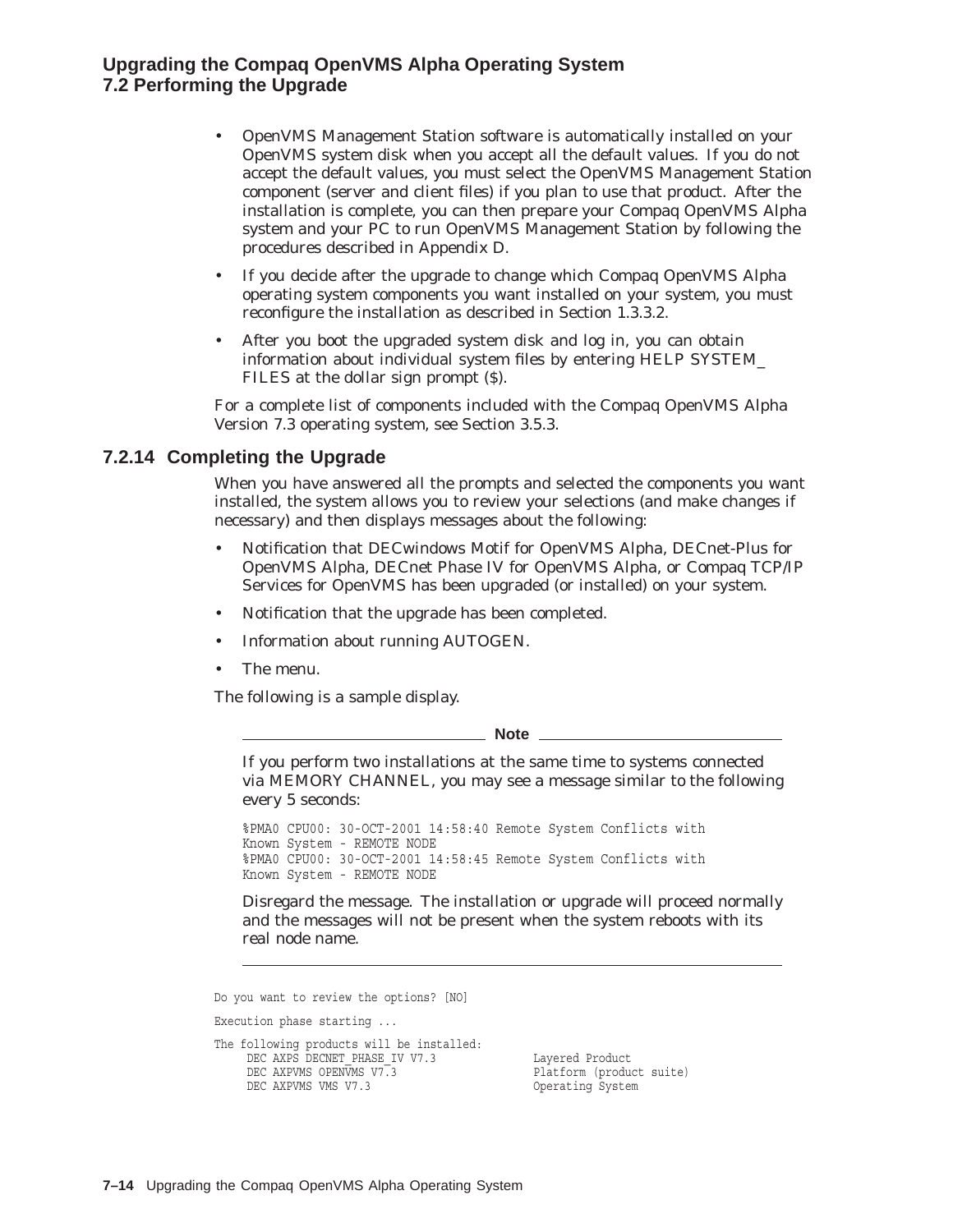#### **Upgrading the Compaq OpenVMS Alpha Operating System 7.2 Performing the Upgrade**

The following products will be removed: DEC AXPVMS DECNET PHASE IV G7.2 Layered Product DEC AXPVMS OPENVMS G7.2 Platform (product suite) DEC AXPVMS DECNILLATIONS G7.2<br>DEC AXPVMS OPENVMS G7.2 Platform (productions)<br>DEC AXPVMS VMS G7.2 Operating System Portion Done: 0%...10%...20%...30%...40%...50%...60%...70%...80%...90%...100% The following products have been installed: DEC AXPS DECNET\_PHASE\_IV V7.3 Layered Product DEC AXPVMS OPENVMS V7.3 Platform (product suite) DEC AXPVMS VMS V7.3 Operating System The following products have been removed: DEC AXPVMS DECNET PHASE IV V7.2 Layered Product DEC AXPVMS OPENVMS V7.2 Platform (product suite) DEC AXPVMS VMS V7.2 Operating System The upgrade is now complete. When the newly upgraded system is first booted, a special startup procedure will be run. This procedure will: o Run AUTOGEN to set system parameters. o Reboot the system with the newly set parameters. You may shut down now or continue with other operations. Process AXPVMS\_INSTALL logged out at 12-SEP-2001 15:34:22.47 Press Return to continue... \*\*\*\*\*\*\*\*\*\*\*\*\*\*\*\*\*\*\*\*\*\*\*\*\*\*\*\*\*\*\*\*\*\*\*\*\*\*\*\*\*\*\*\*\*\*\*\*\*\*\*\*\*\*\*\*\*\*\*\*\*\*\*\* You can install or upgrade the OpenVMS Alpha operating system or you can install or upgrade layered products that are included on the OpenVMS Alpha operating system CD-ROM. You can also execute DCL commands and procedures to perform "standalone" tasks, such as backing up the system disk. Please choose one of the following:

- 1) Upgrade, install or reconfigure OpenVMS Alpha Version 7.3
- 2) Display products and patches that this procedure can install
- 3) Install or upgrade layered products and patches
- 4) Show installed products
- 5) Reconfigure installed products
- 6) Remove installed products
- 7) Execute DCL commands and procedures
- 8) Shut down this system

#### **7.2.15 Deleting Archived Files**

By default, the OpenVMS upgrade will delete the files that were archived as *filename.extension\_OLD* by OpenVMS remedial kits. If you do not want to delete these files, you can save them by taking one of the following steps:

- 1. When the script asks if you want the defaults for all options, answer NO. Step through the options and deselect the option to delete files archived by remedial kits. This will save all such files.
- 2. Before beginning the upgrade, rename any \_OLD files that you want to save. Files that you do not rename will be deleted.

Note that the upgrade will not delete all files with an extension ending in \_OLD. Only those \_OLD files that were archived by OpenVMS remedial kits will be deleted.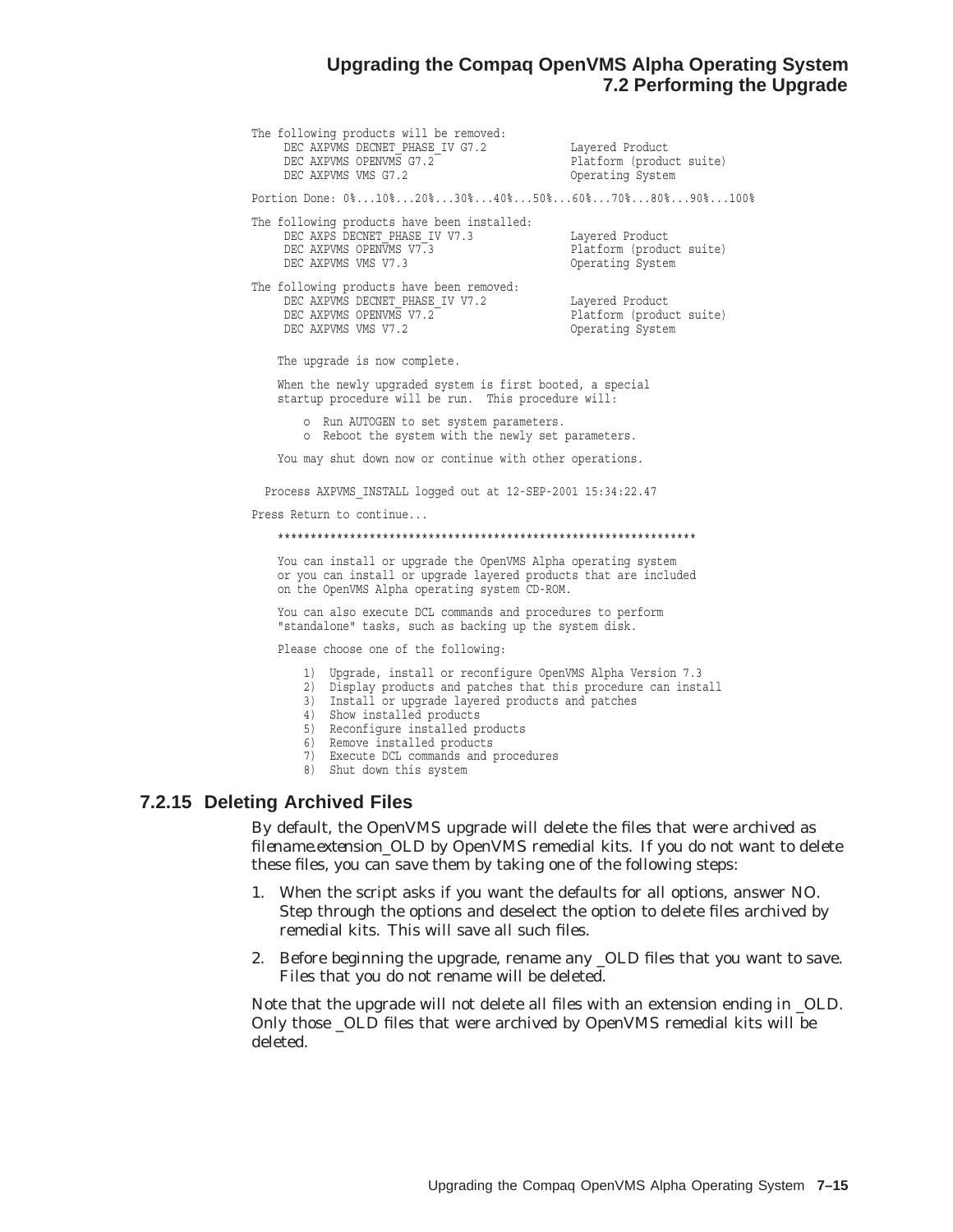#### **7.2.16 Install Layered Products or Shut Down**

If you want to install layered products, go to Section 7.3, Installing Layered Products.

If you do not want to install layered products or perform any other operations prior to booting the upgraded disk, do the following:

- 1. Shut down the system by choosing the shutdown option (8) from the menu.
- 2. Go to Section 7.4.

## **7.3 Installing Layered Products**

You can use the menu system included on the operating system CD–ROM to install certain layered products with the POLYCENTER Software Installation utility. You can view a list of the layered products that can be installed in this way by choosing option 2 from the menu. (To install layered products that are not listed, see Chapter 4 and the installation documentation for each layered product.)

You may see the following product name while installing layered products:

DEC AXPVMS UCX V4.2-PLACEHOLDER

Do not attempt to install this kit. This is a "dummy" that is needed to facilitate upgrading from the prior UCX implementation of Compaq TCP/IP Services for OpenVMS to the new implementation.

If you do attempt to install this kit, the following message will be displayed:

The UCX implementation of TCP/IP Services is obsolete and is not supported on OpenVMS V7.3 and higher versions. Starting with OpenVMS V7.3, the UCX implementation of TCP/IP services is replaced by the new TCPIP product. This is a placeholder kit to satisfy OpenVMS upgrade requirements so that UCX can be automatically upgraded to TCPIP.

You cannot use this kit to install UCX.

The installation will then terminate.

You can install (or upgrade to) the new implementation of Compaq TCP/IP Services for OpenVMS services, version 5.1, as part of the OpenVMS upgrade. If you wish to install version 5.1 separately, choose the product:

DEC AXPVMS TCPIP V5.1

To install layered products using the POLYCENTER Software Installation utility, choose option 2 to view the list and then option 3 to perform the installation. For example:

Please choose one of the following:

1) Upgrade, install or reconfigure OpenVMS Alpha Version 7.3

2) Display products and patches that this procedure can install

- 3) Install or upgrade layered products and patches
- 4) Show installed products
- 5) Reconfigure installed products
- 6) Remove installed products
- 7) Execute DCL commands and procedures
- 8) Shut down this system

Enter CHOICE or ? for help: (1/2/3/4/5/6/7/8/?) 2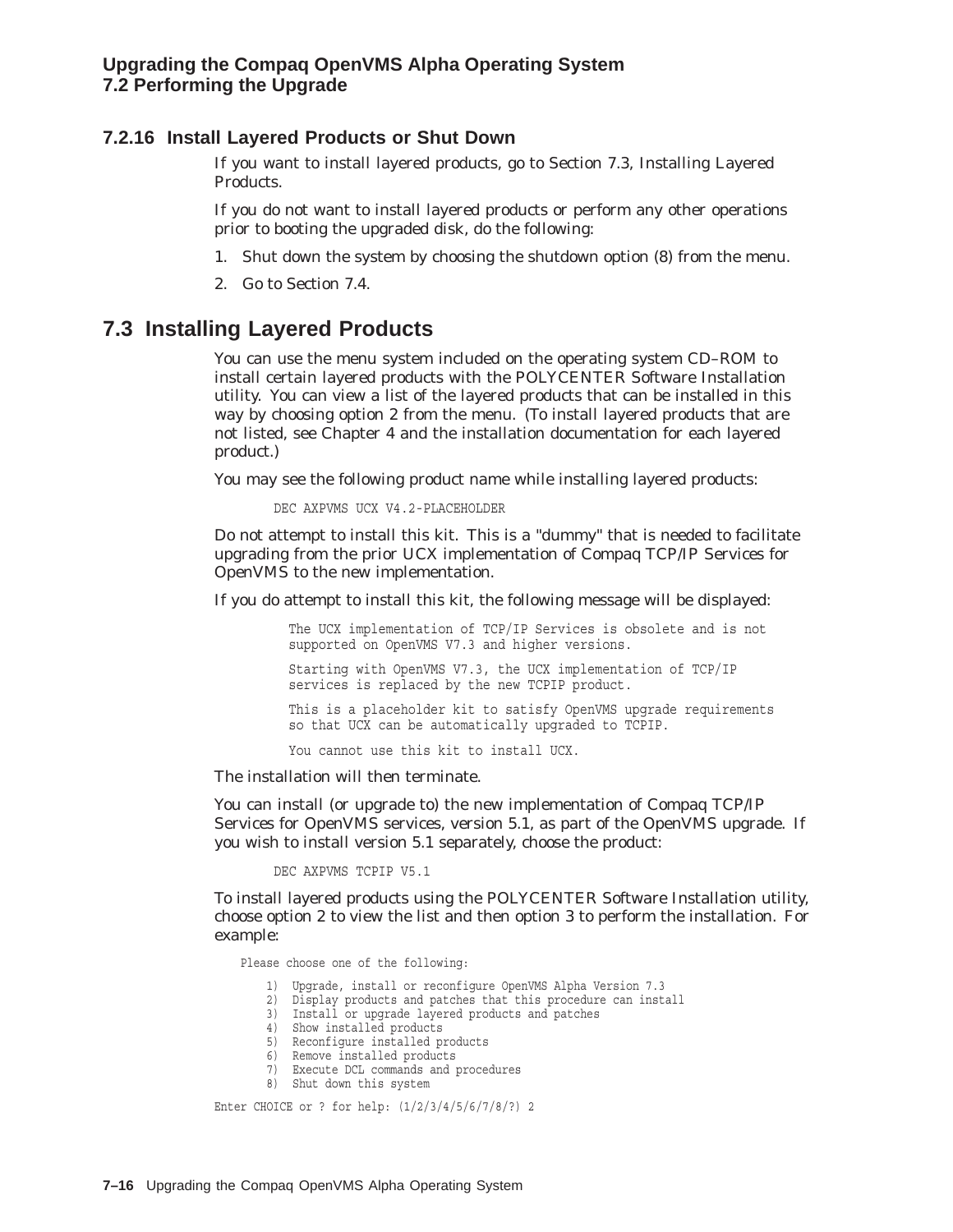#### **Upgrading the Compaq OpenVMS Alpha Operating System 7.3 Installing Layered Products**

The following versions of the OpenVMS operating system, the DECwindows graphical user interface and network products. are available on the OpenVMS Distribution compact disk. They can be installed by selecting choice 1:

DEC AXPVMS VMS version V7.3 DEC AXPVMS DWMOTIF version V1.2-6 DEC AXPVMS DECNET OSI version V7.3 DEC AXPVMS DECNET\_PHASE\_IV version V7.3 DEC AXPVMS TCPIP version V5.1

The following Layered Product kits are available on the OpenVMS Distribution Compact Disk. They can be installed by selecting choice 3. If already installed, they can be reconfigured by selecting choice 5, or removed by selecting choice 6.

| PRODUCT                           | KIT TYPE KIT FORMAT |            |
|-----------------------------------|---------------------|------------|
|                                   |                     |            |
| DEC AXPVMS DECNET OSI V7.3        | Full LP             | Sequential |
| DEC AXPVMS DECNET PHASE IV V7.3   | Full LP             | Sequential |
| DEC AXPVMS DWMOTIF V1.2-6         | Full LP             | Sequential |
| DEC AXPVMS TCPIP V5.1             | Full LP             | Sequential |
| DEC AXPVMS UCX V4.2-99PLACEHOLDER | Full LP             | Sequential |
|                                   |                     |            |

5 items found

Press Return to continue...

#### \*\*\*\*\*\*\*\*\*\*\*\*\*\*\*\*\*\*\*\*\*\*\*\*\*\*\*\*\*\*\*\*\*\*\*\*\*\*\*\*\*\*\*\*\*\*\*\*\*\*\*\*\*\*\*\*\*\*\*\*\*\*\*\*

You can install or upgrade the OpenVMS Alpha operating system or you can install or upgrade layered products that are included on the OpenVMS Alpha operating system CD-ROM.

You can also execute DCL commands and procedures to perform "standalone" tasks, such as backing up the system disk.

Please choose one of the following:

- 1) Install or upgrade OpenVMS Alpha Version 7.3
- 2) Display products and patches that this procedure can install
- 3) Install or upgrade layered products and patches
- 4) Show installed products
- 5) Reconfigure installed products
- 6) Remove installed products
- 7) Execute DCL commands and procedures
- 8) Shut down this system

Enter CHOICE or ? for help: (1/2/3/4/5/6/7/8/?) 3

#### \*\*\*\*\*\*\*\*\*\*\*\*\*\*\*\*\*\*\*\*\*\*\*\*\*\*\*\*\*\*\*\*\*\*\*\*\*\*\*\*\*\*\*\*\*\*\*\*\*\*\*\*\*\*\*\*\*\*\*

If you choose to install or upgrade to DECwindows Motif, please note the following:

- o If you did not select the OpenVMS DECwindows base support and workstation files options, DECwindows Motif will not run. You must add these options to use DECwindows Motif.
- o If you are upgrading DECwindows Motif from Version 1.1 and want to save the OSF/Motif Release 1.1.3 programming files, DO NOT upgrade now. Instead, see the DECwindows Motif Installation Manual and follow the instructions for running PCSI\_INSTALLATION.COM.

If you choose to install or upgrade DECnet-Plus or DECnet Phase IV, please note the following:

o If you did not select the OpenVMS DECNET option, neither version of DECnet will run. You must add this option to use DECnet.

You must enter the device name for the target disk on which the layered product(s) install will be performed.

Enter device name for target disk: (? for choices) DKB400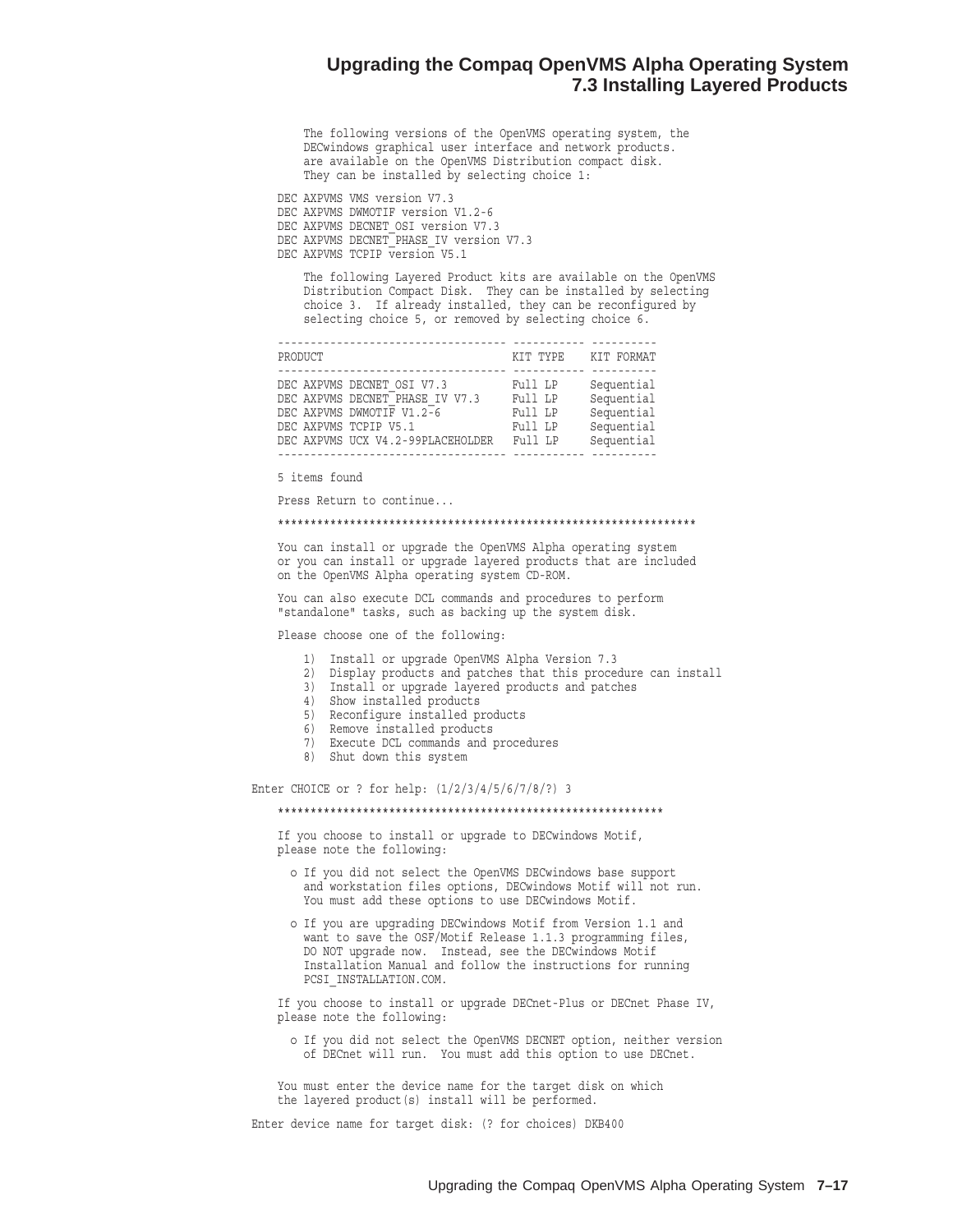## **Upgrading the Compaq OpenVMS Alpha Operating System 7.3 Installing Layered Products**

DKB400: is labeled ALPHAUPGIV.

The installation can provide brief or detailed descriptions. In either case, you can request the detailed descriptions by typing "?".

Do you always want detailed descriptions? (Yes/No) [No] 1 - DEC AXPVMS DECNET\_OSI V7.3 Layered Product 2 - DEC AXPVMS DECNET\_PHASE\_IV V7.3 Layered Product 3 - DEC AXPVMS DWMOTIF V1.2-6 Layered Product 4 - DEC AXPVMS TCPIP V5.1 Layered Product 5 - DEC AXPVMS UCX V4.2-99PLACEHOLDER Layered Product 6 - All products listed above 7 - Exit Choose one or more items from the menu separated by commas:

If you do not want to perform any other operations after you install the layered products, do the following:

- 1. Shut down the system by choosing the shutdown option (8) from the menu.
- 2. Go to the next section to perform specific tasks after the system shuts down.

## **7.4 What to Do After the Shutdown**

After the system shuts down, you need to perform certain tasks, depending on the configuration of your system and the type of upgrade you are performing. Refer to the appropriate section.

**Note** \_

When you boot your system following the shutdown (regardless of the type of upgrade and configuration), note that your system will automatically run AUTOGEN and boot again.

#### **7.4.1 Standalone Upgrade**

If you are upgrading a standalone system:

- 1. Reboot the system.
- 2. Log in to the system.
- 3. Go to Chapter 8 to perform additional postupgrade procedures.

#### **7.4.2 Concurrent OpenVMS Cluster Upgrade**

If you are performing a concurrent upgrade in an OpenVMS Cluster environment, refer to the following table:

| IF                        | THEN                                               |  |
|---------------------------|----------------------------------------------------|--|
| you have one system disk, | do the following:                                  |  |
|                           | 1. Reboot each system that uses the upgraded disk. |  |
|                           | 2. Go to Chapter 8.                                |  |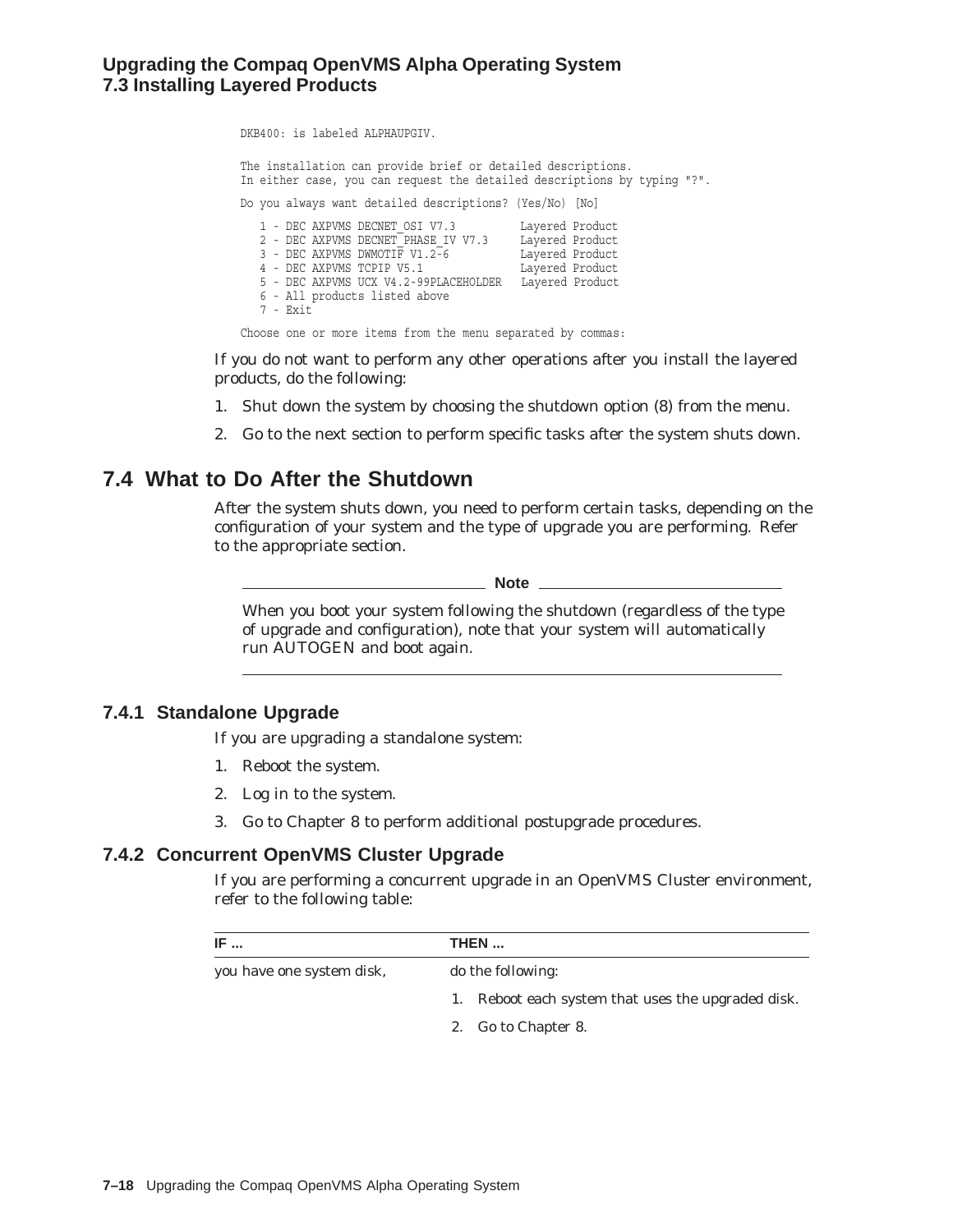## **Upgrading the Compaq OpenVMS Alpha Operating System 7.4 What to Do After the Shutdown**

| IF                              | THEN |                                                                                                                                   |  |  |
|---------------------------------|------|-----------------------------------------------------------------------------------------------------------------------------------|--|--|
| you have multiple system disks, |      | do the following:                                                                                                                 |  |  |
|                                 |      | Reboot the upgraded system                                                                                                        |  |  |
|                                 | 2.   | Repeat the upgrade process for each system disk<br>in the cluster, beginning with the preupgrade<br>tasks described in Chapter 5. |  |  |
|                                 | 3.   | Reboot each system in the cluster.                                                                                                |  |  |
|                                 | 4.   | Log in to an upgraded system.                                                                                                     |  |  |
|                                 | 5.   | Go to Chapter 8 to perform additional postupgrade<br>procedures.                                                                  |  |  |

# **7.4.3 Rolling OpenVMS Cluster Upgrade**

If you are performing a rolling upgrade in an OpenVMS Cluster environment, do the following:

- 1. Log in to the upgraded system.
- 2. Go to Chapter 8 to perform additional postupgrade procedures. (You will reboot the other systems that boot from the upgraded disk after you complete those tasks.)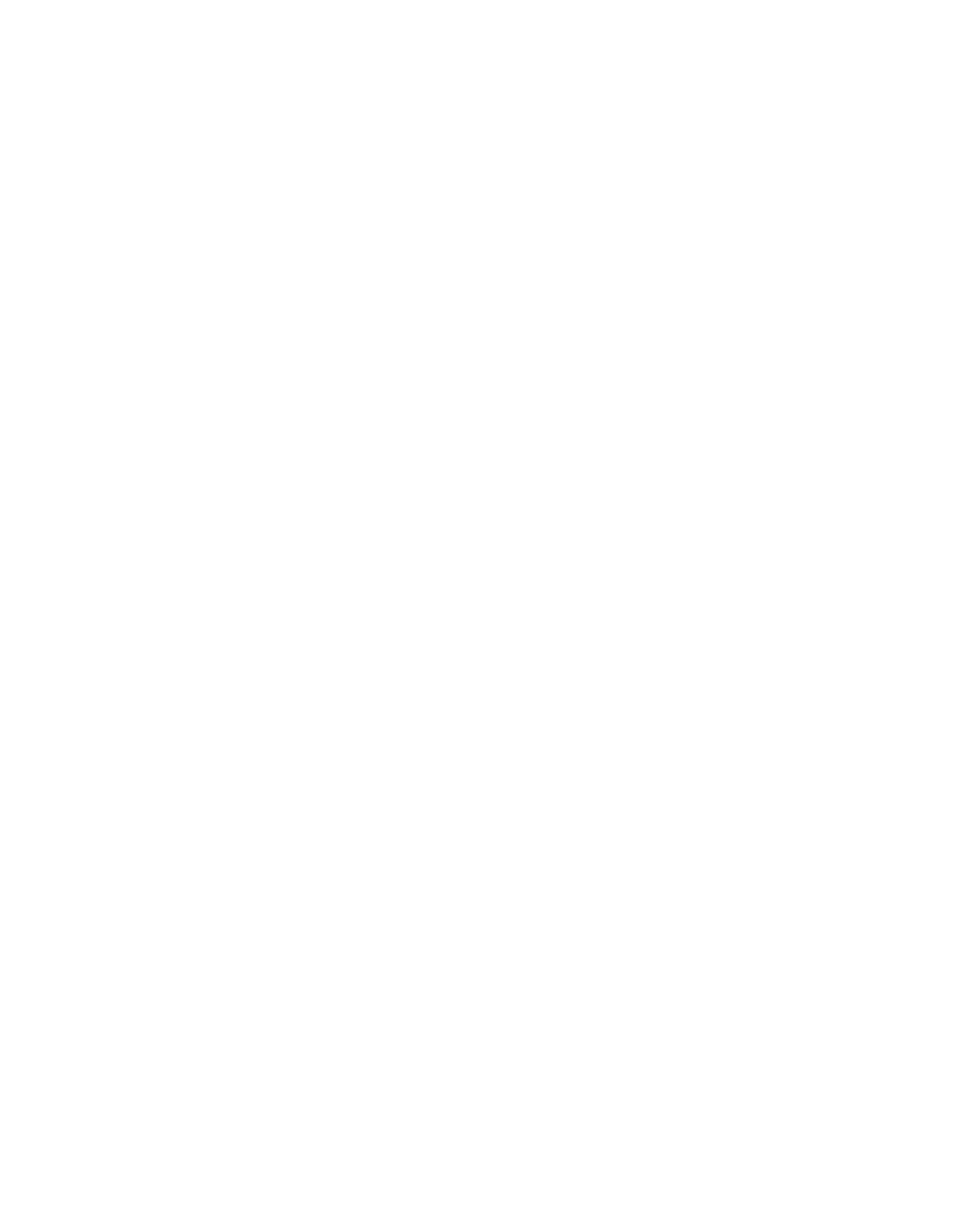**8**

# **After Upgrading the Compaq OpenVMS Alpha Operating System**

After you upgrade the Compaq OpenVMS Alpha operating system, you need to perform several important tasks before you can use the system. These tasks, described in the order in which you perform them, are as follows:

- Reforming the shadow set (if applicable)
- Registering new licenses
- Examining the AUTOGEN report file
- Modifying the system parameters file (MODPARAMS.DAT)
- Examining your command procedures
- Decompressing system libraries
- Testing the system with UETP, the user environment test package
- Adding and removing operating system files
- Preparing your Compaq OpenVMS Alpha system and your PC to run OpenVMS Management Station
- Installing layered products
- Backing up the customized system disk
- Rebooting cluster members (if applicable)
- Running AUTOGEN
- Completing the postupgrade checklist

## **8.1 Reforming the Shadow Set**

If you have upgraded a disk in a volume shadowing environment, you must now reform the shadow set as follows:

1. Enter the SHOW DEVICE D command to display a list of disks available on your system. For example:

\$ SHOW DEVICE D

| Device       |         | Device  | Error | Volume   |                  | Free Trans Mnt |  |
|--------------|---------|---------|-------|----------|------------------|----------------|--|
| Name         |         | Status  | Count | Label    | Blocks Count Cnt |                |  |
| \$115DKB100: | (NODE1) | Online  |       |          |                  |                |  |
| \$115DKB200: | (NODE1) | Mounted |       | ALPHA070 | 918150           | 1 31           |  |

2. Enter a command in the following format:

```
$ MOUNT/CONFIRM/SYSTEM DSAn: /SHADOW=(upgraded-disk:,new-member:) volume-label
```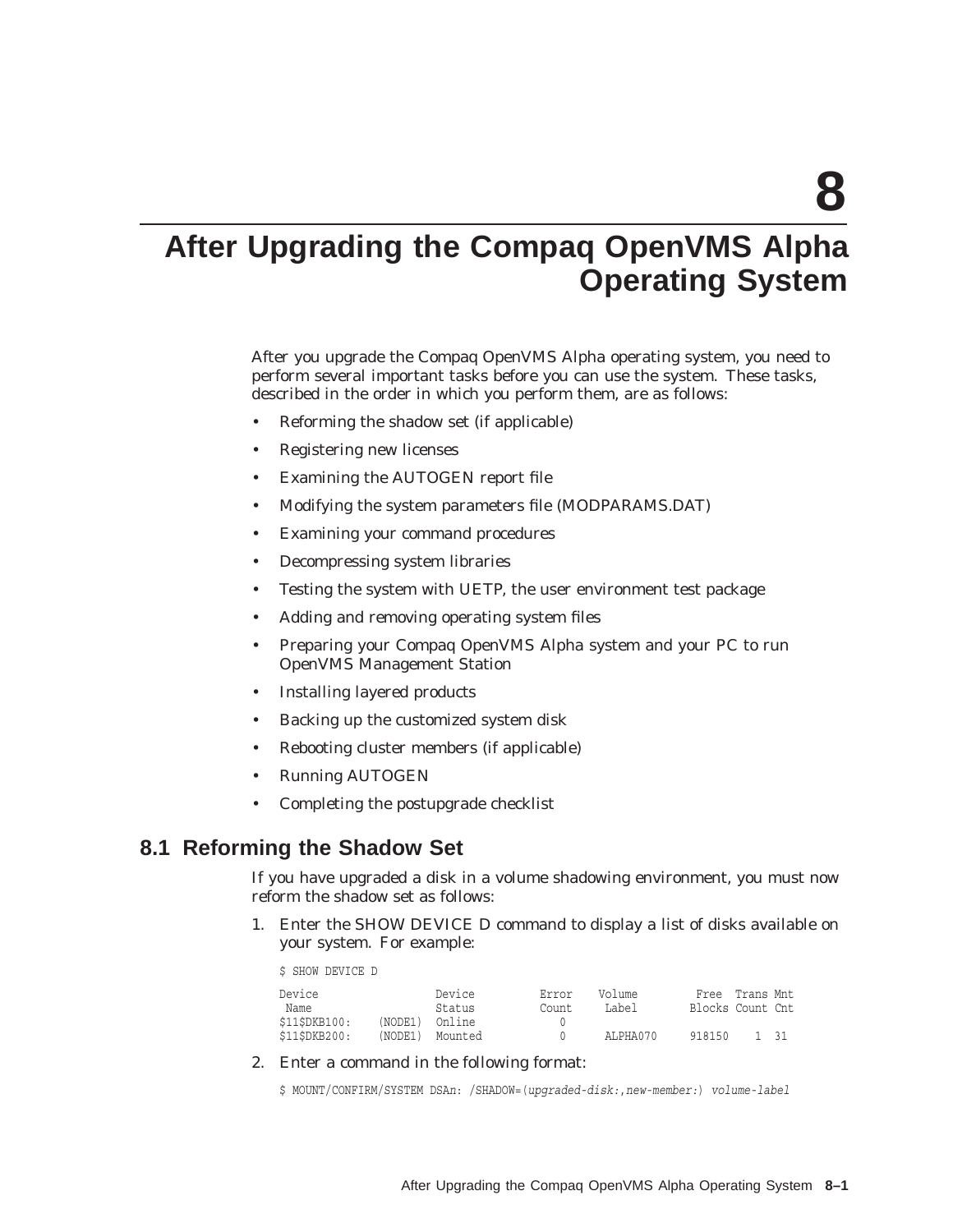## **After Upgrading the Compaq OpenVMS Alpha Operating System 8.1 Reforming the Shadow Set**

Note the following conventions:

- DSA*n*: is the virtual unit name of the shadow set.
- *upgraded-disk:* is the name of the shadowed system disk you just upgraded.
- *new-member:* is the name of the disk you want to add as a member of the shadow set.
- *volume-label* is the volume label of the shadowed system disk you just upgraded.

**Note**

When you reform the shadow set, the contents of the new member are replaced by the contents of the disk you upgraded. Specifying the /CONFIRM qualifier reminds you of this fact, confirming that you are specifying the correct name of a disk that either is blank or contains files you no longer need.

#### **Example**

```
$ MOUNT/CONFIRM/SYSTEM DSA54: /SHADOW=($11$DKB200:,$11$DKB100:) ALPHA073
%MOUNT-F-SHDWCOPYREQ, shadow copy required
Virtual Unit - DSA54 Volume label ALPHA073
    Member Volume label Owner UIC
    $11$DKB100: (NODE1) SCRATCH [100,100]
Allow FULL shadow copy on the above member(s)? [N]: YES
```
# **8.2 Registering New Licenses**

If you need to register new Compaq OpenVMS Alpha or layered product licenses, you can do so by entering the following command:

\$ @SYS\$UPDATE:VMSLICENSE

You can also use the LICENSE REGISTER command.

For information about registering licenses, see the following:

- Section 3.4 in Chapter 3
- Appendix C
- The *OpenVMS License Management Utility Manual*

# **8.3 Examining the AUTOGEN Report File**

When AUTOGEN runs, it writes informational and, if necessary, warning messages to the file SYS\$SYSTEM:AGEN\$PARAMS.REPORT. You should examine the contents of this report file.

To view AGEN\$PARAMS.REPORT on your screen, enter the following command and press the Return key:

\$ TYPE SYS\$SYSTEM:AGEN\$PARAMS.REPORT

(You can also print this file or examine it using the EDIT/READ\_ONLY command.)

For more information on AGEN\$PARAMS.REPORT, see the *OpenVMS System Manager's Manual*.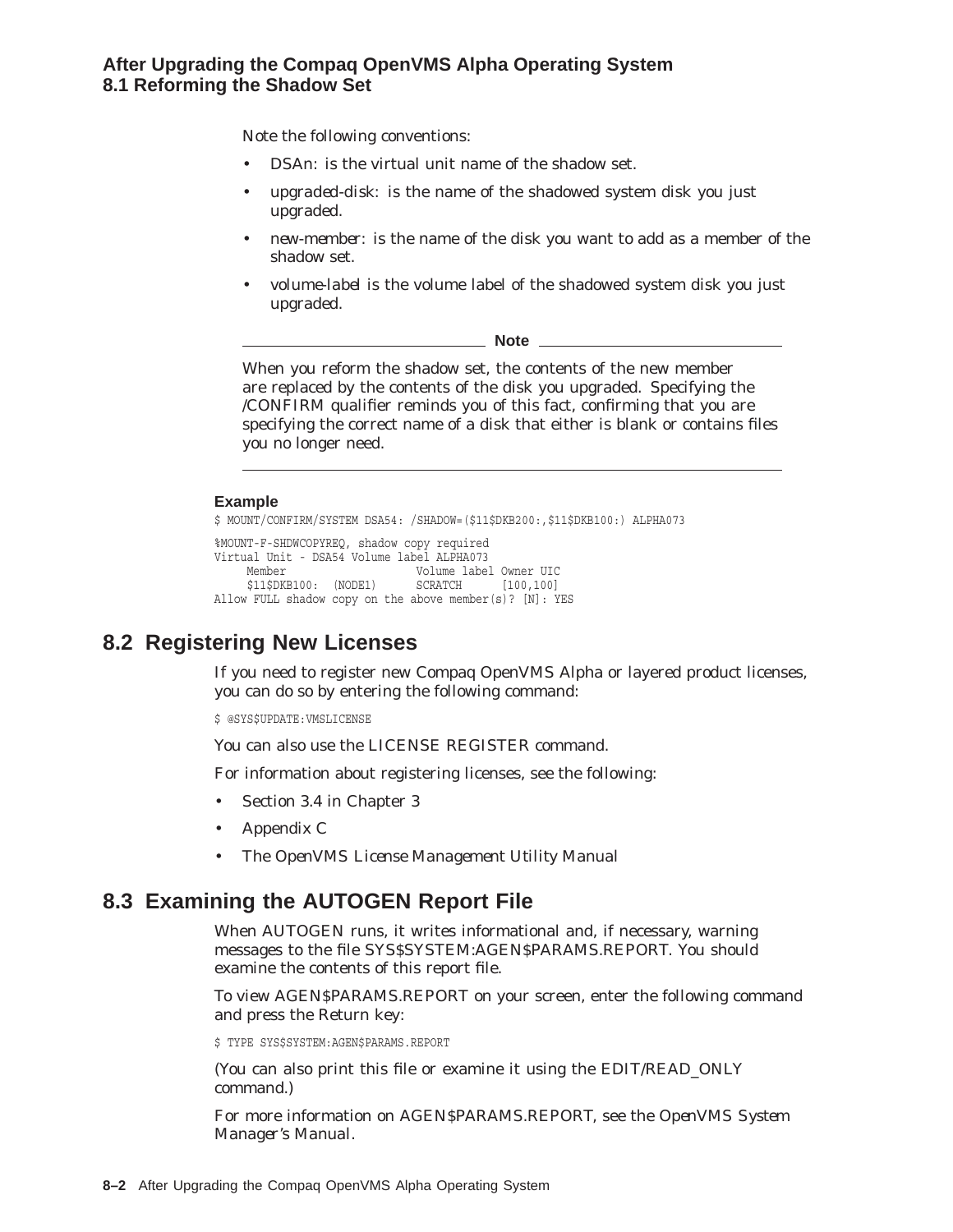#### **After Upgrading the Compaq OpenVMS Alpha Operating System 8.3 Examining the AUTOGEN Report File**

If the report includes a message similar to the following, you might need to modify the size of the page, swap, or dump file:

```
%AUTOGEN-W-DSKSPC, The disk on which DKA0:[SYS0.SYSEXE]PAGEFILE.SYS
        resides would be over 95% full if it were modified to hold 20000
        blocks.
```
For more information about modifying the sizes of the page, swap, and dump files, see the next section.

## **8.4 Modifying the System Parameters File**

Review the file SYS\$SYSTEM:MODPARAMS.DAT. The upgrade procedure created a new version of this file. The old version is named SYS\$SYSTEM:MODPARAMS.DAT\_OLD. The new MODPARAMS.DAT file contains all the parameters in the old file, plus various parameters that the upgrade procedure added to ensure that all necessary system parameters are properly propagated from the prior version of OpenVMS. The upgrade procedure also adds comment lines to explain the source of the parameters in each section of the new MODPARAMS.DAT file.

Note that the old MODPARAMS.DAT is included in the new MODPARAMS.DAT each time an upgrade is performed. Because of this, if MODPARAMS.DAT is not reviewed and ''cleaned up'' after each upgrade, it will eventually contain many levels of duplicated parameters. For this reason, you should review MODPARAMS.DAT after each upgrade. This allows you to eliminate the duplication. You can also take this opportunity to modify any parameters, if necessary.

The following two sections are examples of instances where you need to modify parameters in MODPARAMS.DAT.

#### **8.4.1 System File Sizes**

AUTOGEN sets the following files at sizes appropriate for your system:

[SYSEXE]SYSDUMP.DMP [SYSEXE]PAGEFILE.SYS [SYSEXE]SWAPFILE.SYS

If you have special workloads or configurations, you can specify different sizes for these files by performing the following steps:

- 1. Log in to the SYSTEM account.
- 2. Enter the following command:

\$ @SYS\$UPDATE:AUTOGEN SAVPARAMS TESTFILES

- 3. If the file sizes displayed need to be adjusted, add symbols to the MODPARAMS.DAT file (described in detail in the *OpenVMS System Manager's Manual, Volume 2: Tuning, Monitoring, and Complex Systems*) and repeat step 2 until you are satisfied with the file sizes.
- 4. When you are satisfied with the file sizes, enter the following command to ensure that the modified system files are installed when the system is rebooted:

\$ @SYS\$UPDATE:AUTOGEN GENPARAMS REBOOT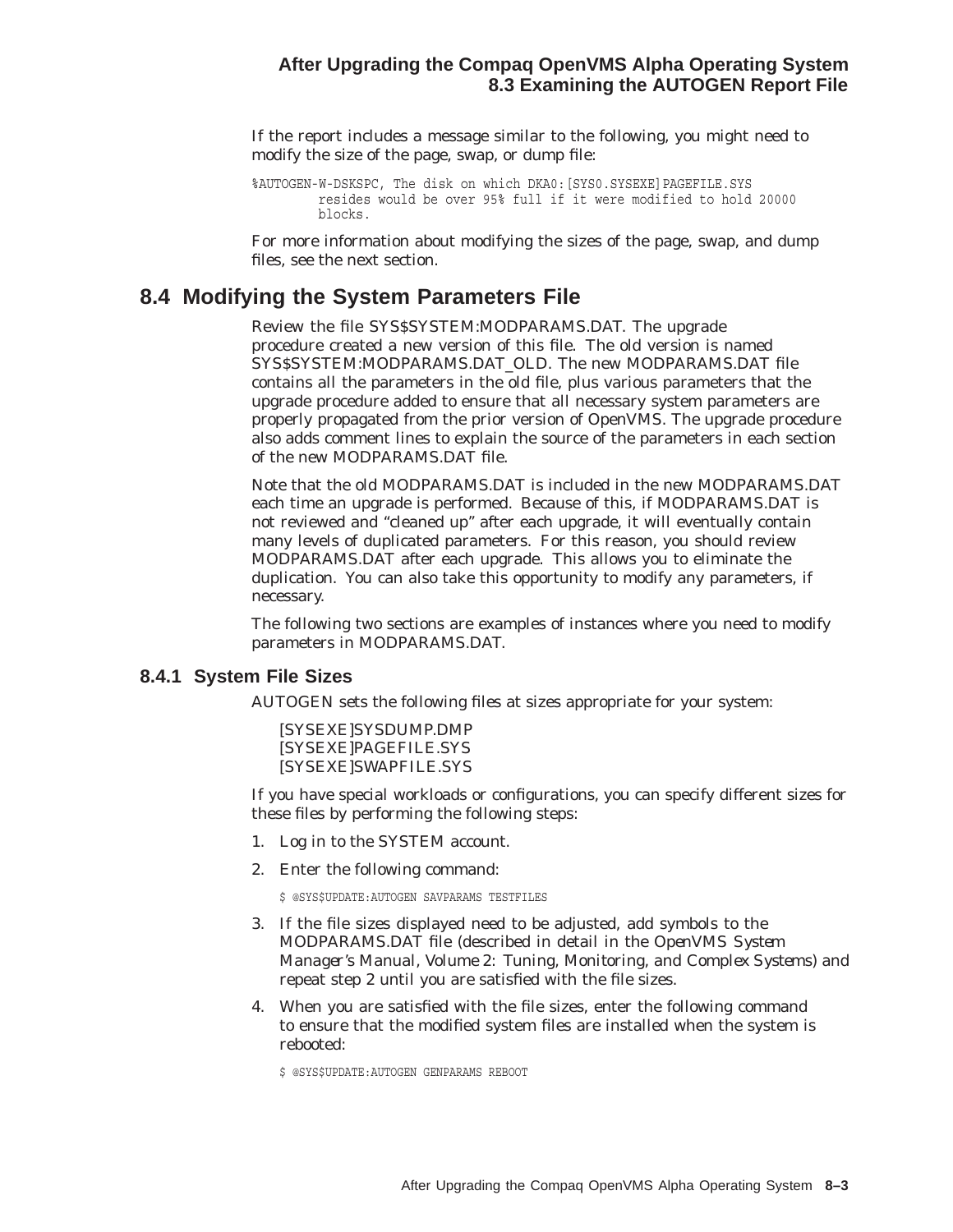## **8.4.2 OpenVMS Cluster Parameters**

If you are upgrading an OpenVMS Cluster system, note the following:

• The upgrade procedure creates a new MODPARAMS.DAT for each system root on your system disk. Normally, there is one root for each Alpha computer that boots from the system disk. You must review each of these MODPARAMS.DAT files.

The MODPARAMS.DAT file for the system on which you are running is located in SYS\$SYSTEM:MODPARAMS.DAT. The MODPARAMS.DAT files for other roots on the same system disk can be found in SYS\$SYSDEVICE:[SYS*x*.SYSEXE]MODPARAMS.DAT, where *x* represents the root number; for example, SYS0, SYS1, SYS2, and so forth. (Valid root numbers may include hexadecimal digits – SYSA, SYSB, and so forth.)

- Be sure the EXPECTED\_VOTES value is correct. That value is the sum of all VOTES in the cluster. For example, if there are five Alpha computers in the cluster and each has one VOTE, the value is 5.
- As you reboot each Alpha computer, AUTOGEN runs automatically. The cluster forms when you have booted enough computers to attain cluster quorum.

# **8.5 Examining Your Command Procedures**

The upgrade procedure retains the site-specific versions of the following files located in the [VMS\$COMMON] directory:

```
[SYSMGR]LAT$SYSTARTUP.COM
[SYSMGR]LOGIN.COM
[SYSMGR]SYCONFIG.COM
[SYSMGR]SYLOGICALS.COM
[SYSMGR]SYLOGIN.COM
[SYSMGR]SYPAGSWPFILES.COM
[SYSMGR]SYSECURITY.COM
[SYSMGR]SYSHUTDWN.COM
[SYSMGR]SYSTARTUP_VMS.COM
[SYSMGR]TFF$SYSTARTUP.COM
[SYSMGR]WELCOME.TXT
[SYS$STARTUP]ESS$LAST_STARTUP.DAT
```
The upgrade procedure may provide new templates for some of these files with the .TEMPLATE extension. The new templates might include features that are not in your site-specific files. Check the templates against your site-specific files and edit your files as necessary.

# **8.6 Testing the System with UETP**

The User Environment Test Package (UETP) is a software package designed to test whether the Compaq OpenVMS Alpha operating sytem is installed correctly. As part of the postupgrade procedure, Compaq recommends that you run UETP to verify the upgrade.

For complete information about using UETP, see the *OpenVMS System Manager's Manual*.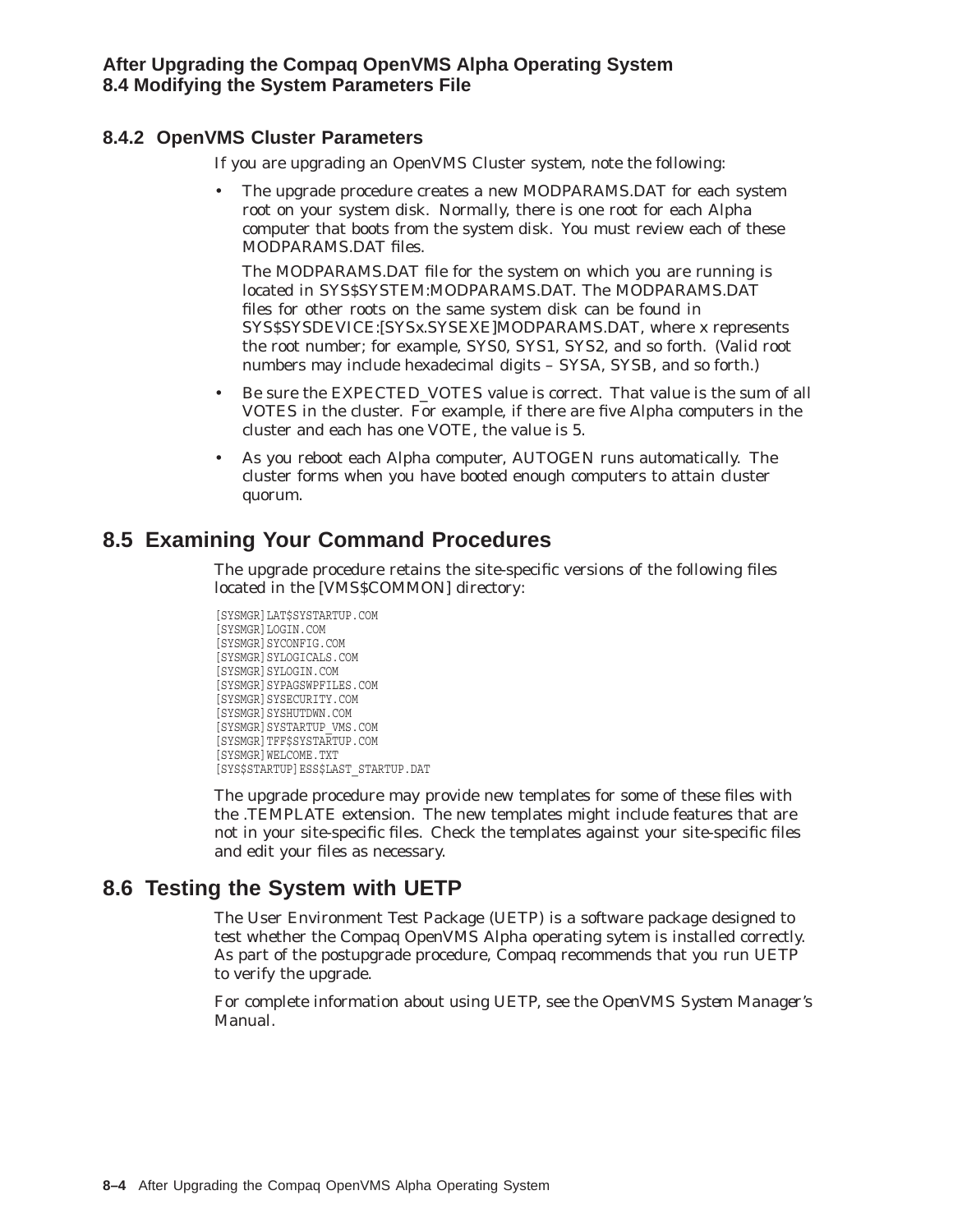# **8.7 Decompressing System Libraries**

Decompressing the system libraries gives the system faster access to them. The decompressed libraries require several thousand additional blocks of disk space for all libraries to be decompressed. You use the LIBDECOMP.COM procedure to decompress the libraries.

#### **8.7.1 Determining Disk Space**

To find out how much disk space you have, enter the following command and press the Return key:

\$ SHOW DEVICE SYS\$SYSDEVICE

The additional amount of disk space required to decompress all the system libraries is about 55,000 blocks. Note that you can choose to decompress only the libraries that are used frequently.

Table 8–1 gives the approximate number of blocks consumed by each library after decompression.

| Library                                     | <b>Blocks</b> | Library               | <b>Blocks</b> |
|---------------------------------------------|---------------|-----------------------|---------------|
| <b>ACLEDT.HLB</b>                           | 102           | ANALAUDITSHELP.HLB    | 18            |
| ANLRMSHLP.HLB                               | 16            | DBGSHELP.HLB          | 2133          |
| DBGSUIHELP.HLB                              | 438           | DISKQUOTA.HLB         | 12            |
| EDFHLP.HLB                                  | 37            | EDTHELP.HLB           | 229           |
| <b>ERFLIB.TLB</b>                           | 85            | EVESHELP.HLB          | 1197          |
| EVESKEYHELP.HLB                             | 145           | EXCHNGHLP.HLB         | 118           |
| <b>HELPLIB.HLB</b>                          | 15512         | <b>IMAGELIB.OLB</b>   | 1793          |
| <b>INSTALHLP.HLB</b>                        | 92            | LATCP\$HELP.HLB       | 243           |
| LIB.MLB                                     | 4567          | MAILHELP.HLB          | 316           |
| MNRHELP.HLB                                 | 84            | NCPHELP.HLB           | 412           |
| PHONEHELP.HLB                               | 31            | <b>SDA.HLB</b>        | 457           |
| SHWCLHELP.HLB                               | 151           | <b>STARLET.MLB</b>    | 3433          |
| STARLET.OLB                                 | 43917         | STARLETSD.TLB         | 7145          |
| SYS\$LIB C.TLB                              | 19806         | SYS\$STARLET C.TLB    | 12698         |
| SYSGEN.HLB                                  | 526           | <b>SYSMANHELP.HLB</b> | 786           |
| <b>TECO.HLB</b>                             | 67            | TFFSTFUHELP.HLP       | 52            |
| <b>TPUHELP.HLB</b>                          | 1036          | <b>UAFHELP.HLB</b>    | 377           |
| <b>VAXCCURSE.OLB</b>                        | 65            | <b>VAXCRTL.OLB</b>    | 1945          |
| <b>VAXCRTLD.OLB</b>                         | 2281          | <b>VAXCRTLT.OLB</b>   | 1948          |
| FMG_HELP_FILE_AMERICAN_ENGLISH.HLB          | 104           |                       |               |
| <b>VMS\$VOLATILE PRIVATE INTERFACES.OLB</b> | 729           |                       |               |

**Table 8–1 Sizes of Decompressed System Libraries**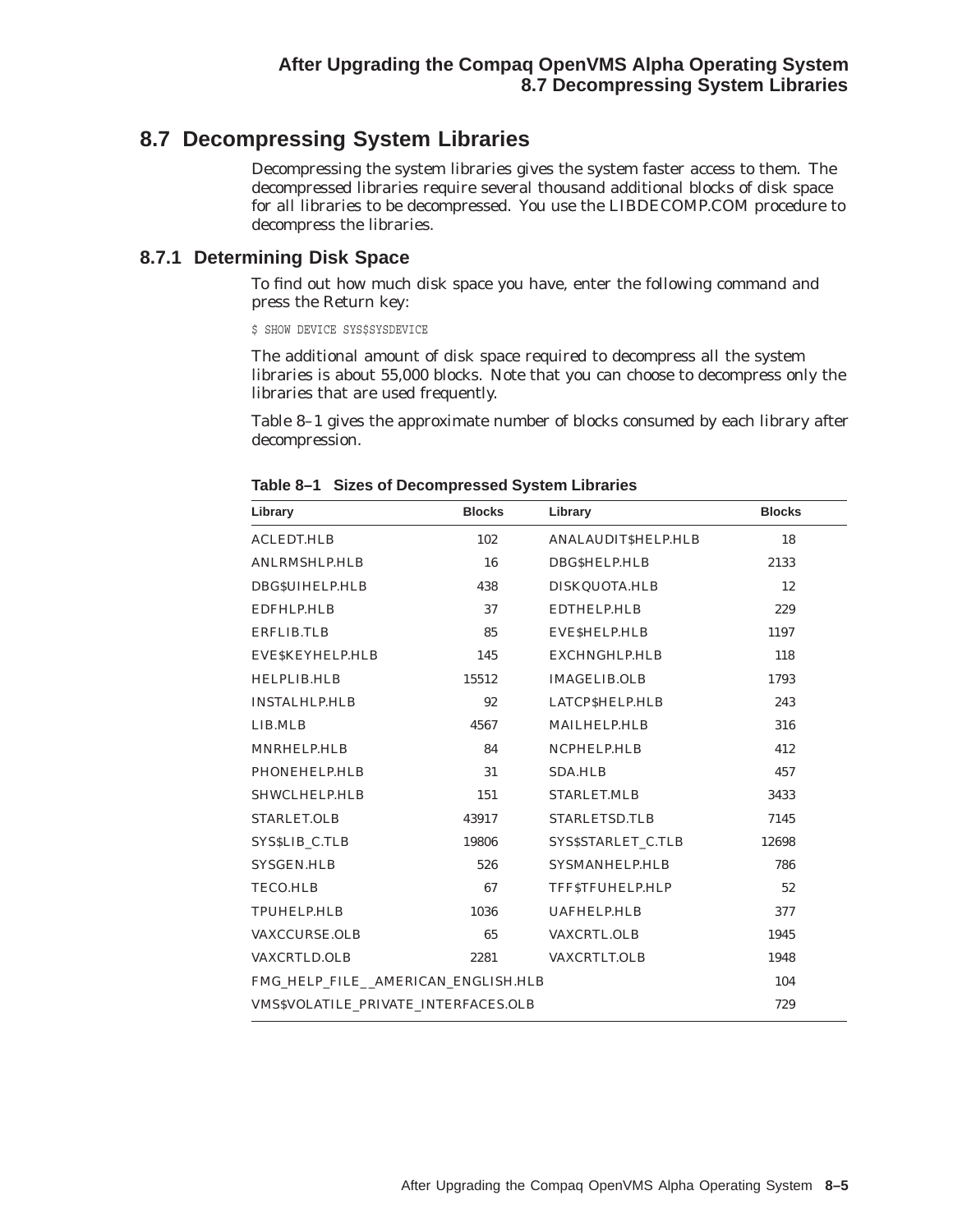## **After Upgrading the Compaq OpenVMS Alpha Operating System 8.7 Decompressing System Libraries**

## **8.7.2 Methods of Using LIBDECOMP.COM**

You can use the LIBDECOMP.COM procedure to decompress libraries in three ways:

- Entering a command and responding to prompts from the procedure
- Entering an interactive command
- Entering a batch command

The following three sections describe each method.

**Note** 2008

Before you use the LIBDECOMP.COM procedure, be sure you are logged in to the SYSTEM account.

### **8.7.3 Responding to LIBDECOMP.COM Prompts**

If you want to decompress libraries by responding to prompts from the LIBDECOMP.COM procedure, do the following:

1. Enter the following command and then press the Return key:

\$ @SYS\$UPDATE:LIBDECOMP.COM

The following information is displayed:

OpenVMS Library Decompression Utility

| 1. |                                                                                                                                                        | HELPLIB.HLB      | 14 | NCPHELP.HLB                                      | 27 | PHONEHELP.HLB     |  |
|----|--------------------------------------------------------------------------------------------------------------------------------------------------------|------------------|----|--------------------------------------------------|----|-------------------|--|
| 2  |                                                                                                                                                        | STARLET.OLB      | 15 | SDA.HLB                                          | 28 | LIB.MLB           |  |
| 3  |                                                                                                                                                        | ACLEDT.HLB       | 16 | SHWCLHELP.HLB                                    |    | 29 STARLET.MLB    |  |
| 4  |                                                                                                                                                        | ANLRMSHLP.HLB    | 17 | SYSGEN.HLB                                       | 30 | STARLETSD. TLB    |  |
| 5. |                                                                                                                                                        | DBG\$HELP.HLB    | 18 | ANALAUDIT\$HELP.HLB 31 SYS\$STARLET C.TLB        |    |                   |  |
| 6  |                                                                                                                                                        | DBGSUIHELP.HLB   | 19 | SYSMANHELP.HLB                                   |    | 32 ERFLIB.TLB     |  |
| 7  |                                                                                                                                                        | DISKOUOTA.HLB    | 20 | TFF\$TFUHELP.HLB                                 |    | 33 SYSSLIB C. TLB |  |
| 8  |                                                                                                                                                        | 21<br>EDFHLP.HLB |    | EXCHNGHLP.HLB 34 VAXCCURSE.OLB                   |    |                   |  |
| 9  |                                                                                                                                                        | INSTALHLP.HLB 22 |    | TPUHELP.HLB                                      |    | 35 VAXCRTL.OLB    |  |
| 10 |                                                                                                                                                        |                  |    | LATCP\$HELP.HLB 23 EVE\$HELP.HLB 36 VAXCRTLD.OLB |    |                   |  |
| 11 |                                                                                                                                                        |                  |    | MAILHELP.HLB 24 EVE\$KEYHELP.HLB 37 VAXCRTLT.OLB |    |                   |  |
| 12 |                                                                                                                                                        | MNRHELP.HLB      |    | 25 UAFHELP.HLB 38 IMAGELIB.OLB                   |    |                   |  |
| 13 |                                                                                                                                                        | EDTHELP.HLB      |    | 26 TECO.HLB                                      |    |                   |  |
|    | 39 VMS\$VOLATILE PRIVATE INTERFACES.OLB<br>FMG HELP FILE AMERICAN ENGLISH. HLB<br>40<br>A ALL libraries to be decompressed<br>EXIT this procedure<br>Ε |                  |    |                                                  |    |                   |  |
|    |                                                                                                                                                        |                  |    |                                                  |    |                   |  |
|    |                                                                                                                                                        |                  |    |                                                  |    |                   |  |

\* Enter letter or number(s) of libraries to be decompressed (Separate multiple entries with a comma):

2. Enter the appropriate letter or the numbers of the libraries you want to decompress. To decompress all libraries, the process takes approximately one-half hour.

#### **8.7.4 Using LIBDECOMP.COM Interactively**

You can execute LIBDECOMP.COM interactively to decompress up to eight libraries at a time by listing the names of the libraries you want to decompress as parameters on the command line.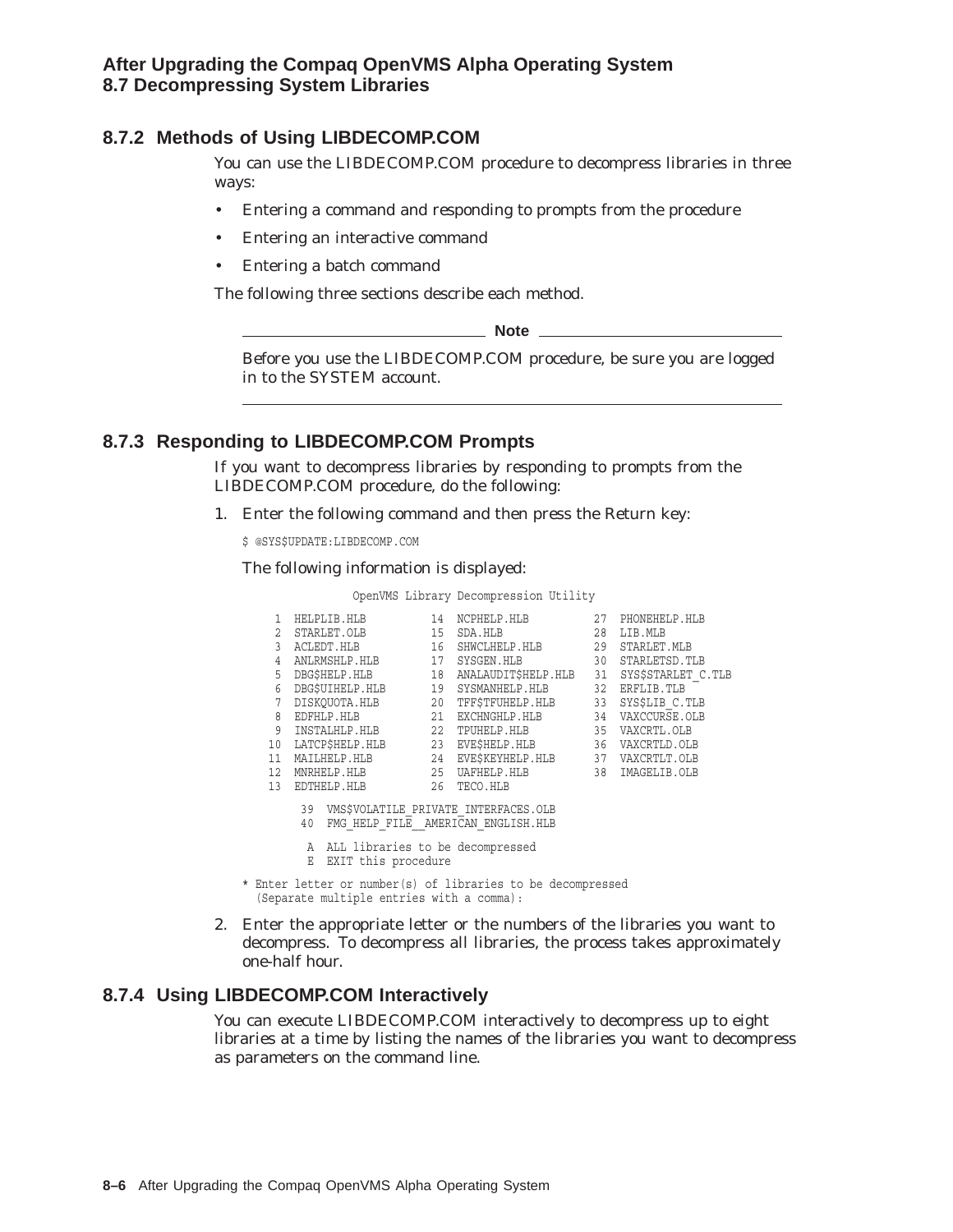## **After Upgrading the Compaq OpenVMS Alpha Operating System 8.7 Decompressing System Libraries**

Be sure to separate the library names with commas and do not include the file extensions. For example, to decompress VAXCRTL.OLB, DISKQUOTA.HLB, and LIB.MLB interactively, enter the following command:

\$ @SYS\$UPDATE:LIBDECOMP VAXCRTL, DISKQUOTA, LIB

#### **8.7.5 Using LIBDECOMP.COM in Batch**

You can also execute LIBDECOMP.COM in batch mode to decompress up to eight libraries at a time by listing the names of the libraries you want to decompress as parameters on a command line that includes the SUBMIT command.

Be sure to separate the library names with commas and do not include the file extension. For example, to decompress VAXCRTL.OLB, DISKQUOTA.HLB, and LIB.MLB as a batch job, enter the following command:

```
$ SUBMIT/NOTIFY/PARAMETERS=(VAXCRTL, DISKQUOTA, LIB)-
_$ SYS$UPDATE:LIBDECOMP
```
**Note**

When you type the command for a batch job, be sure you enclose the list of library names within parentheses.

# **8.8 Adding and Removing Operating System Files**

If you decide after the upgrade to change which Compaq OpenVMS Alpha operating system files you want installed on your system, you can use the menu system contained on the Compaq OpenVMS Alpha operating system CD–ROM to add or remove files.

Note that you can obtain information about individual system files by entering HELP SYSTEM FILES at the dollar sign prompt (\$).

The procedure is as follows:

- 1. Mount and boot the Compaq OpenVMS Alpha operating system CD–ROM.
- 2. Choose option 1 from the menu.
- 3. Choose the PRESERVE option.
- 4. Enter the name of the device that contains the system disk and answer the questions.
- 5. After you answer the question ''Do you want detailed descriptions?,'' information regarding reconfiguring or reinstalling is displayed. Read the instructions, then choose the desired entry from the menu of reconfigure/reinstall options.

The following is a sample reconfigure operation:

Please choose one of the following:

- 1) Upgrade, install or reconfigure OpenVMS Alpha Version 7.3
- 2) Display products and patches that this procedure can install
- 3) Install or upgrade layered products and patches
- 4) Show installed products
- 5) Reconfigure installed products
- 6) Remove installed products
- 7) Execute DCL commands and procedures
- 8) Shut down this system

Enter CHOICE or ? for help: (1/2/3/4/5/6/7/8/?) 1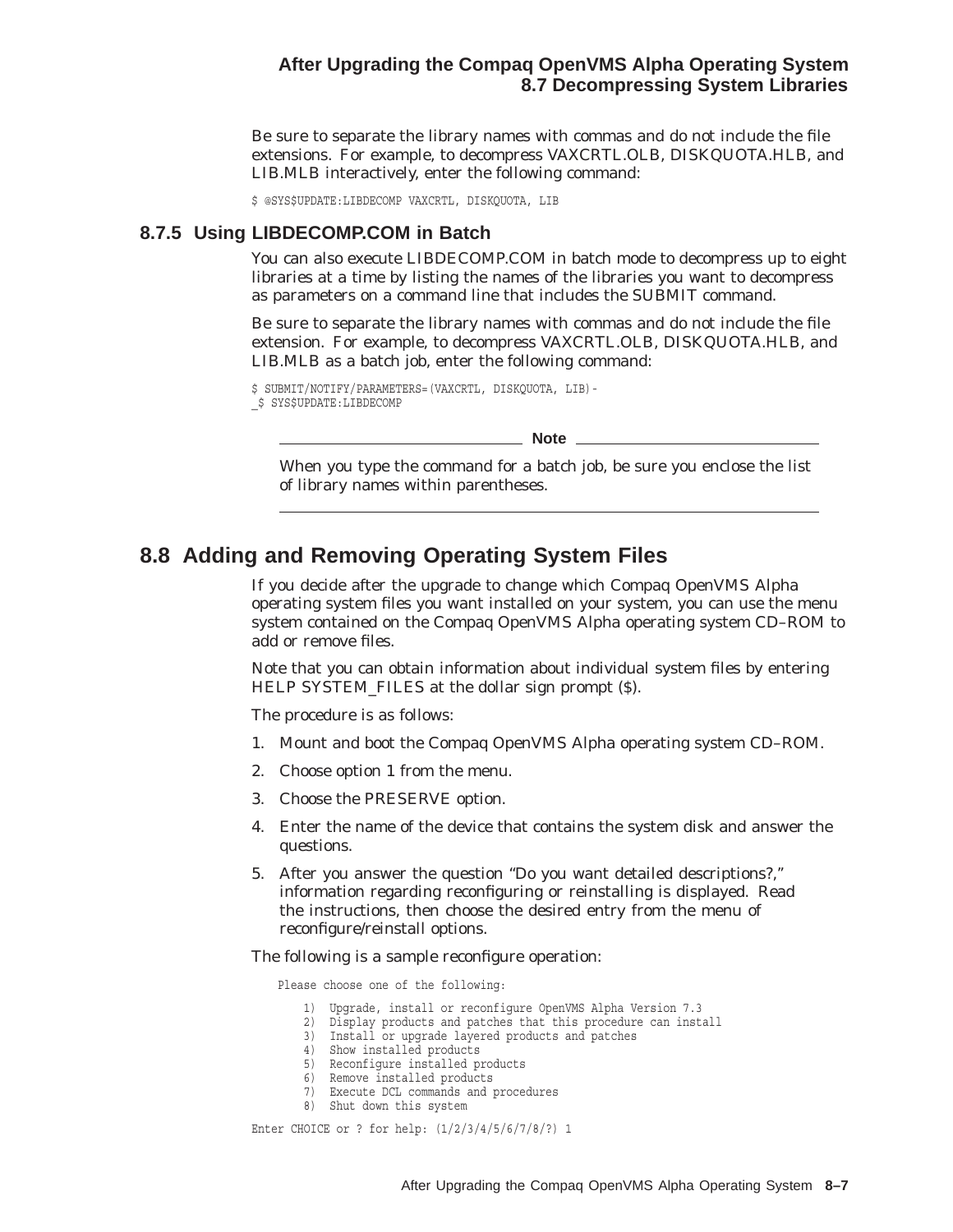#### **After Upgrading the Compaq OpenVMS Alpha Operating System 8.8 Adding and Removing Operating System Files**

. . {Information that is documented elsewhere omitted...} . Version 7.3 of the OpenVMS operating system is already installed on DKB300:. Please choose one of the following: 1) Reconfigure the OpenVMS platform. 2) Reconfigure the OpenVMS operating system. 3) Reinstall the OpenVMS operating system. 4) Return to the Main Menu (abort the upgrade/installation). Enter a "?" for more information. Enter choice or ? for help:  $(1/2/3/4/?)$  ? o Reconfigure the OpenVMS platform. This action will allow you to change your selections of which of the windowing and network products you included with your OpenVMS operating system installation. o Reconfigure the OpenVMS operating system. This action will allow you to change your choices about which options you included for the OpenVMS operating system. o Reinstall the OpenVMS operating system. This action will cause ALL operating system files to be replaced. You can also change your choices about which options you included for the OpenVMS operating system. Reinstall will take longer than Reconfigure. Reinstall may be appropriate if you suspect that files in the operating system, or in the windowing and network products have become corrupted. Press Return to continue... If you want to reinstall any of the windowing and network products, choose "Install or upgrade layered products and patches" (option 3) from the main menu. If you want to change your choices about which options you included for any of the windowing and network products, choose "Reconfigure installed products" (option 5) from the main menu.

Press Return to continue...

Please choose one of the following:

- 1) Reconfigure the OpenVMS platform.
- 2) Reconfigure the OpenVMS operating system.
- 3) Reinstall the OpenVMS operating system.
- 4) Return to the Main Menu (abort the upgrade/installation).

Enter a "?" for more information.

Enter choice or ? for help: (1/2/3/4/?) 2

The following product has been selected: DEC AXPVMS VMS V7.3 Operating System

Configuration phase starting ...

You will be asked to choose options, if any, for each selected product and for any products that may be installed to satisfy software dependency requirements.

DEC AXPVMS VMS V7.3: OpenVMS Operating System

COPYRIGHT (c) 12-SEP-2001 -- All rights reserved

Compaq Computer Corporation

Do you want the defaults for all options? [YES]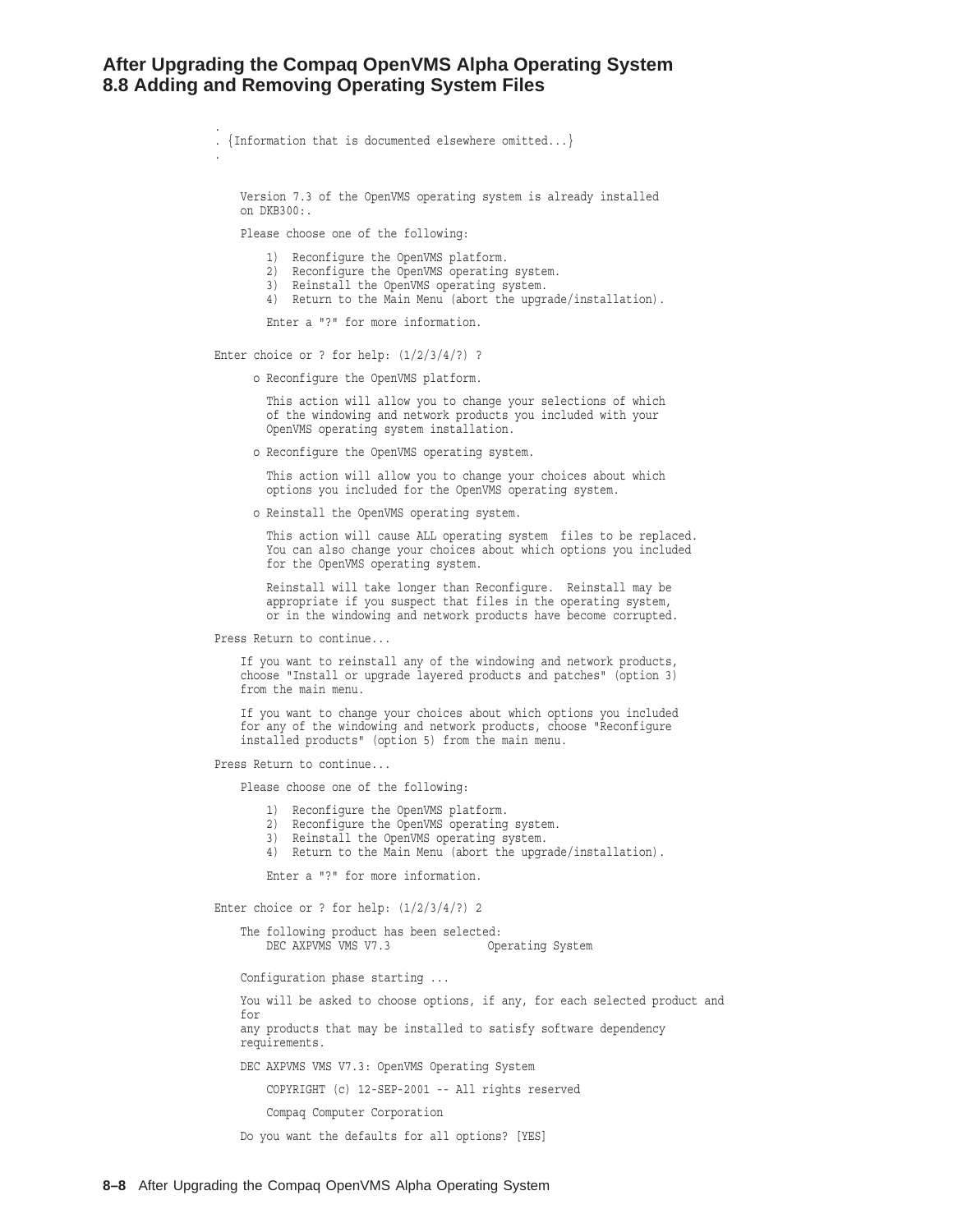# **After Upgrading the Compaq OpenVMS Alpha Operating System 8.8 Adding and Removing Operating System Files**

Answer NO to this question, and select the options you want as described in Section 3.5.2. A list of components is provided in Section 3.5.3. After you respond to the prompts, the display continues and the installation procedure completes as described in Section 3.5.4. The following is a continuation of the sample display:

```
Do you want to review the options? [NO]
Execution phase starting ...
The following product will be reconfigured:
   DEC AXPVMS VMS V7.3
Portion done: 0%...10%...20%...30%...40%...50%...60%...80%...90%...100%
The following product has been reconfigured:
   DEC AXPVMS VMS V7.3 .
.
.
```
For detailed instructions on how to remove the Compaq OpenVMS Alpha operating system from your disk, see Appendix E.

# **8.9 Preparing to Use OpenVMS Management Station**

If you installed the OpenVMS Management Station software on your system (either by accepting all default values or by selecting the component manually during the upgrade procedure), you must perform several tasks on your Compaq OpenVMS Alpha system and your PC before you can use OpenVMS Management Station. These tasks include the following:

- Editing system files
- Starting OpenVMS Management Station on other nodes
- Verifying that you have the proper memory, disk space, media, and the required software to install and run OpenVMS Management Station on your PC
- Installing the client software on your PC

For complete information about preparing your OpenVMS system and your PC to run the OpenVMS Management Station server and client software, see Appendix D.

**Note**

After you complete the tasks described in Appendix D, you can then remove those files from your system to save disk space. *Do not* use the DELETE command to remove the files. Instead, reconfigure the Compaq OpenVMS Alpha operating system as described in Section 4.8.

# **8.10 Installing Layered Products**

Except in certain instances, you should not have to reinstall layered products that you had on your system prior to the upgrade. However, if you need to install layered products, you can use the menu system included on the operating system CD–ROM to install certain layered products with the POLYCENTER Software Installation utility. If you did not install those layered products previously during the installation procedure, you can do so using the following procedure. To install layered products that require VMSINSTAL, see Section 8.10.1.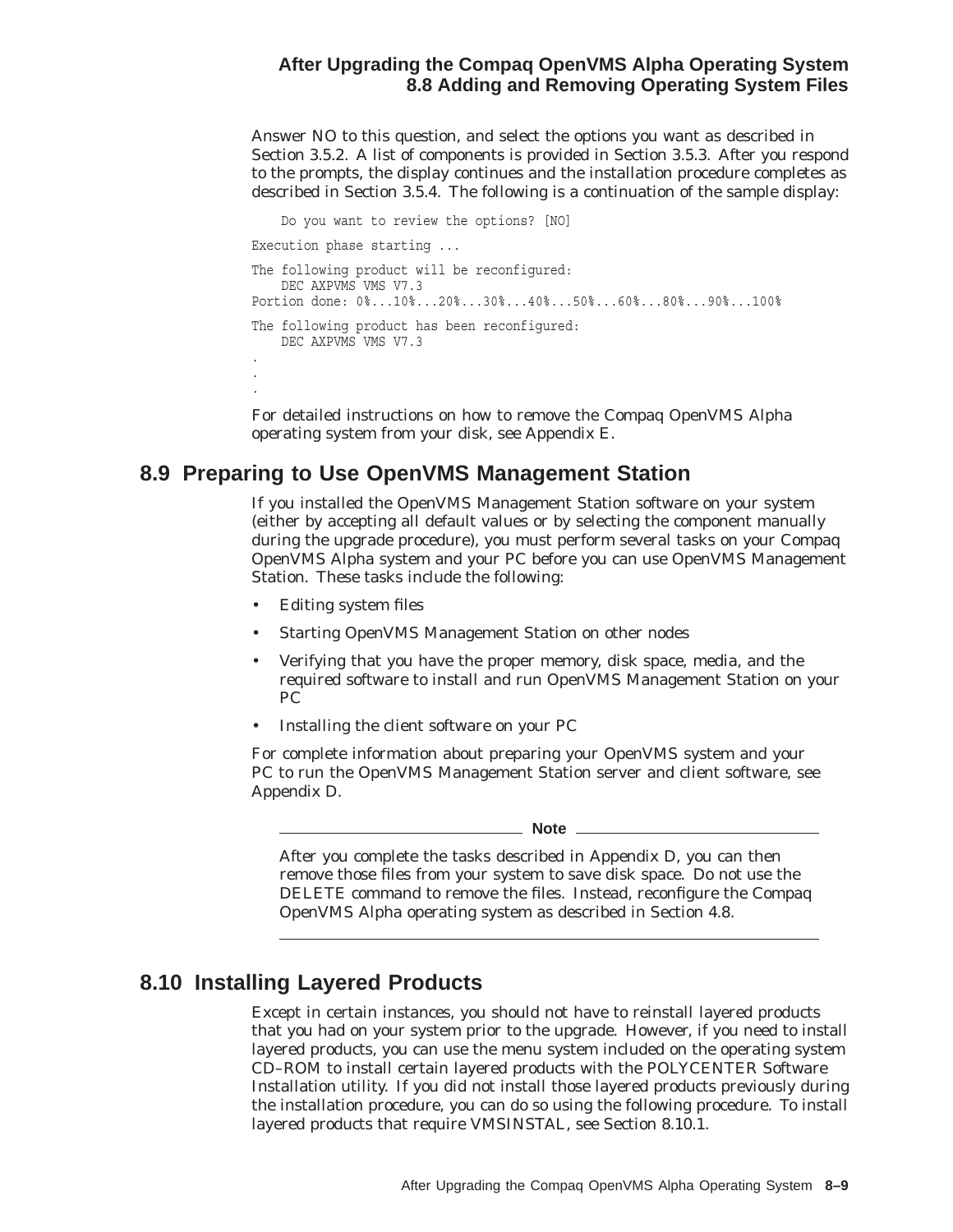# **After Upgrading the Compaq OpenVMS Alpha Operating System 8.10 Installing Layered Products**

**Note** To use this procedure, the target system must have the exact same version of the Compaq OpenVMS Alpha operating system as the CD– ROM. If you need to install layered products on a target system that has a *different* version of the operating system, use the alternate procedure described in the next section. 1. Shut down the system (described in Appendix A). 2. Boot the operating system CD–ROM (locally or from the InfoServer). 3. Choose option 2 from the menu to view which layered products can be installed using the POLYCENTER Software Installation utility. 4. Choose option 3 from the menu to install the layered products. 5. Shut down the system by selecting option 8 from the menu. 6. Boot from the system disk. If the layered product that you want to install is not listed in the display, see the documentation you received with that layered product for installation information. For additional information about installing layered products, see the *OpenVMS System Manager's Manual*. Be sure you back up the system disk after you install all your layered products. **Note Note** *Note* Compaq does not support PRODUCT INSTALL and other PRODUCT commands from the DCL option on the operating system CD–ROM. Not all products can be installed when booted from the CD–ROM. Those that can be installed in this manner require special considerations. If products do not appear in the layered products menu as described in the preceding steps in this section, please use the alternative procedure described in Section 8.10.1, or refer to the installation documentation for the specific product. **8.10.1 Alternate Procedure**

The following is another method for installing layered products from the Compaq OpenVMS Alpha operating system CD–ROM:

- 1. From your running OpenVMS system (the target system disk), mount the Compaq OpenVMS Alpha operating system CD–ROM.
- 2. Locate the directories and files containing the available layered products by entering the following command (where, in the example, DKA400: is the device name of the CD–ROM):

\$ DIRECTORY /NOHEAD/NOTRAIL DKA400:[\*.KIT]

You can use the PRODUCT FIND command to locate kits that are installed using the POLYCENTER Software Installation utility. For example:

\$ PRODUCT FIND \* /SOURCE=DKA400:[\*.KIT]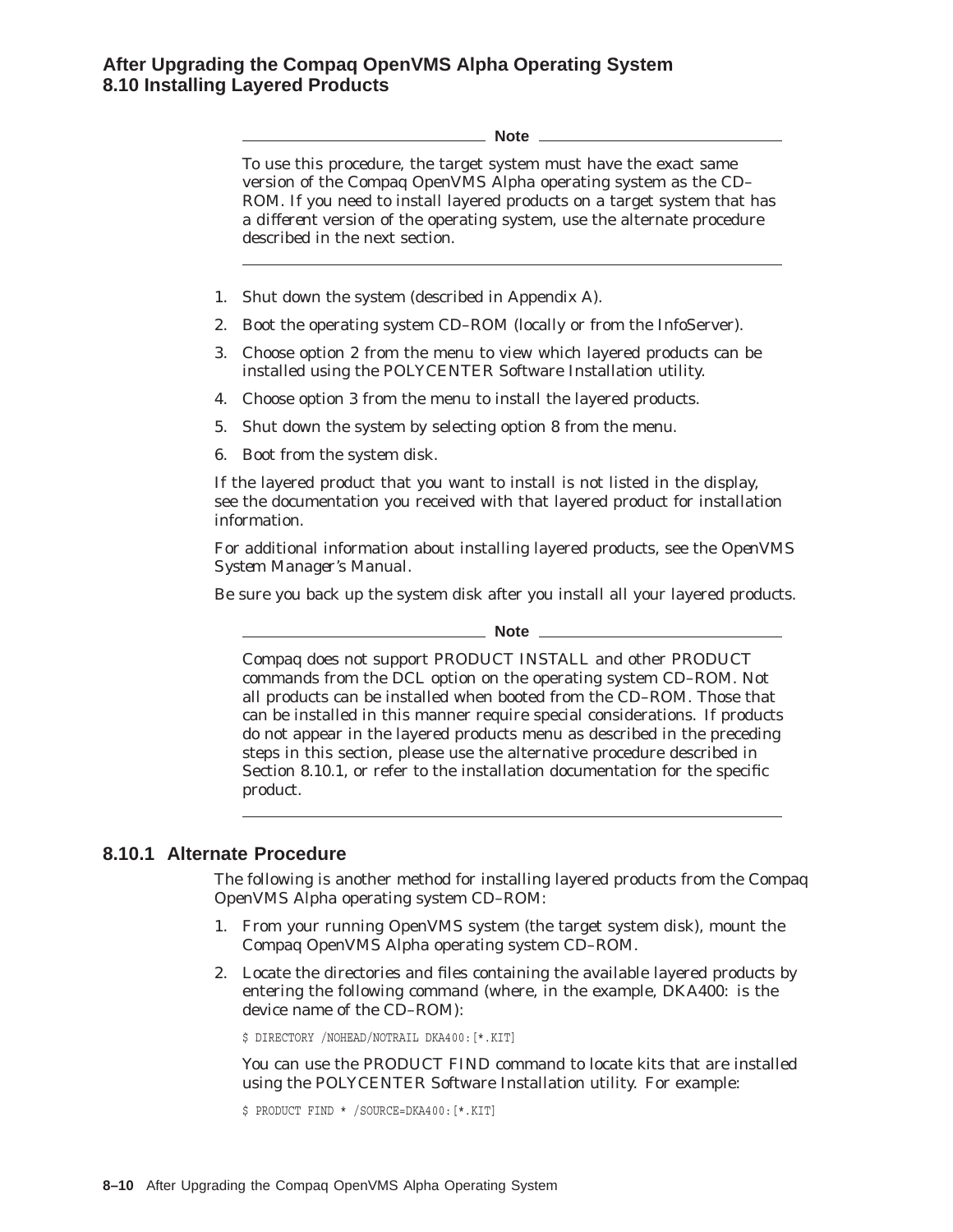## **After Upgrading the Compaq OpenVMS Alpha Operating System 8.10 Installing Layered Products**

3. To install layered products that require VMSINSTAL (indicated in the directories by save-set file names with file types of .A, .B, and so on), enter the @SYS\$UPDATE:VMSINSTAL command and then specify the CD–ROM device and directory. For example:

\$ @SYS\$UPDATE:VMSINSTAL \* Where will the distribution volumes be mounted: DKB400:[LP.KIT]

4. To install layered products that require the POLYCENTER Software Installation utility (indicated in the directories by file names with file types of .PCSI or .PCSI\$DESCRIPTION), use the PRODUCT INSTALL command to specify the CD–ROM device name and directory. The following is an example of the PRODUCT INSTALL command:

\$ PRODUCT INSTALL *name* /SOURCE=DKB400:[*name*.KIT]

## **8.10.2 DECevent**

When you install Compaq OpenVMS Alpha Version 7.3, the DIAGNOSE command is disabled. To enable the DIAGNOSE command, you must install the DECevent kit (provided on the System Tools CD–ROM) following the upgrade to Compaq OpenVMS Alpha Version 7.3.

If the DECevent kit provided on the System Tools CD–ROM is not installed after the operating system, users attempting to use the DIAGNOSE command will receive the following system message:

\$ DIAGNOSE [params] %DIA-E-NOINSTAL, DIAGNOSE has not been installed on this system

# **8.11 Installing OpenVMS Debugger Clients on a PC**

The OpenVMS Debugger Version 7.3 includes a client/server interface. The debug server runs on the OpenVMS operating system; there are debug clients that run on OpenVMS, Microsoft Windows 95, and Microsoft Windows NT. There is no separate installation procedure for the components that run on the OpenVMS operating system. They are installed when you install the operating system. This section describes the procedure for installing debug clients on a PC.

The following table shows which client kit to use for each PC configuration:

| <b>CPU</b> | <b>Operating System</b> | <b>Client Kit</b>                                                  |
|------------|-------------------------|--------------------------------------------------------------------|
| Intel      | Microsoft Windows 95    | DEBUG CLIENTS010.KITIDEBUGX86010.EXE                               |
| Intel      |                         | Microsoft Windows NT IDEBUG CLIENTS010.KITIDEBUGX86010.EXE         |
|            |                         | Alpha Microsoft Windows NT [DEBUG_CLIENTS010.KIT]DEBUGALPHA010.EXE |

The client kits are self-extracting .EXE files. To make these clients available to PC users, copy these files from the distribution media to a suitable PATHWORKS share, FTP server, or other device available to the PC.

Once the appropriate executable file has been transferred to the PC, you can run the file to install the debug client on the PC. The InstallShield installation procedure guides you through the installation.

By default, the debug client is installed in the \Programs\OpenVMS Debugger directory. You can also click on the Browse button to select an alternate directory.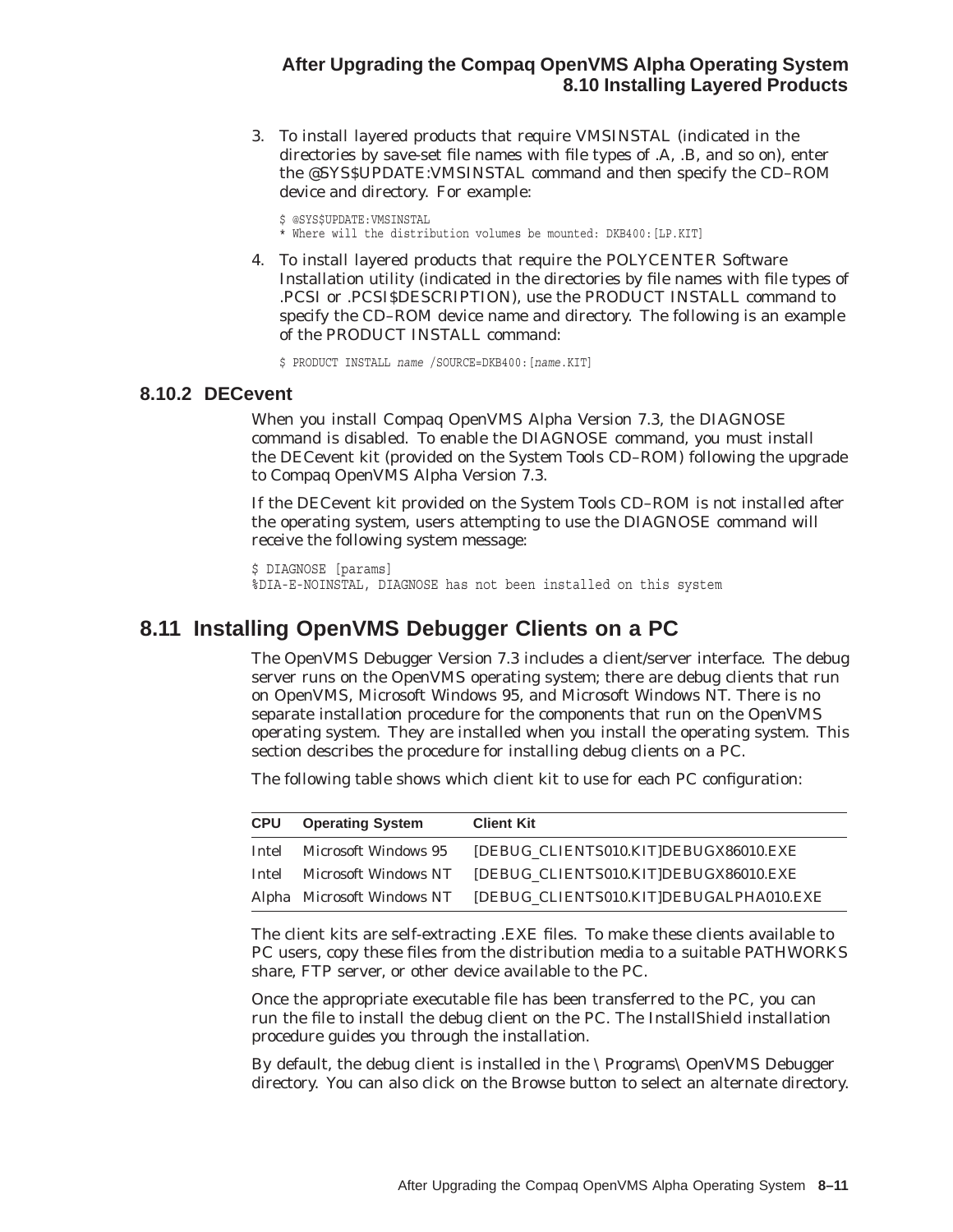# **After Upgrading the Compaq OpenVMS Alpha Operating System 8.11 Installing OpenVMS Debugger Clients on a PC**

| <b>Install Option</b> | <b>Details</b>                                                                            |
|-----------------------|-------------------------------------------------------------------------------------------|
| <b>Typical</b>        | Debug Client and the <i>OpenVMS Debugger Manual</i> in HTML format                        |
| Compact               | Debug Client only                                                                         |
| Custom                | Choice of Debug Client and/or the <i>OpenVMS Debugger Manual</i> in<br><b>HTML</b> format |

You can choose one of the following installation options:

The Typical installation option creates an OpenVMS Debugger program folder that contains shortcuts to the following items:

- Debug client
- Debug client Help file
- The *OpenVMS Debugger Manual* in HTML format
- A Readme file
- An Uninstall procedure

For information about using the OpenVMS Debugger, see the *OpenVMS Debugger Manual*.

# **8.12 Backing Up the Customized System Disk**

After you have upgraded and customized the Compaq OpenVMS Alpha operating system to your satisfaction and installed layered products, protect your work by making a backup copy of the system disk.

To back up the system disk:

- 1. Shut down the system (described in Appendix A).
- 2. Boot the operating system CD–ROM (locally or from the InfoServer).
- 3. Use the menu system to enter the DCL environment (option 7).
- 4. Mount the system disk and the target device on which you will make the backup copy.
- 5. Enter backup commands to back up the system disk to the target device.
- 6. Log out from the DCL environment.
- 7. Shut down the system by selecting option 8 from the menu.
- 8. Boot from the system disk.

For complete information about backup operations, including a description of an alternate method that does not require booting from the operating system CD–ROM and that allows you to back up a shadowed disk without disabling the shadow set, see Appendix B.

# **8.13 Rebooting Cluster Members**

If you are performing a rolling upgrade in an OpenVMS Cluster environment and have completed all the postupgrade tasks required for your upgraded system disk, reboot each system that boots from that system disk.

For more information about booting your system, see Appendix A.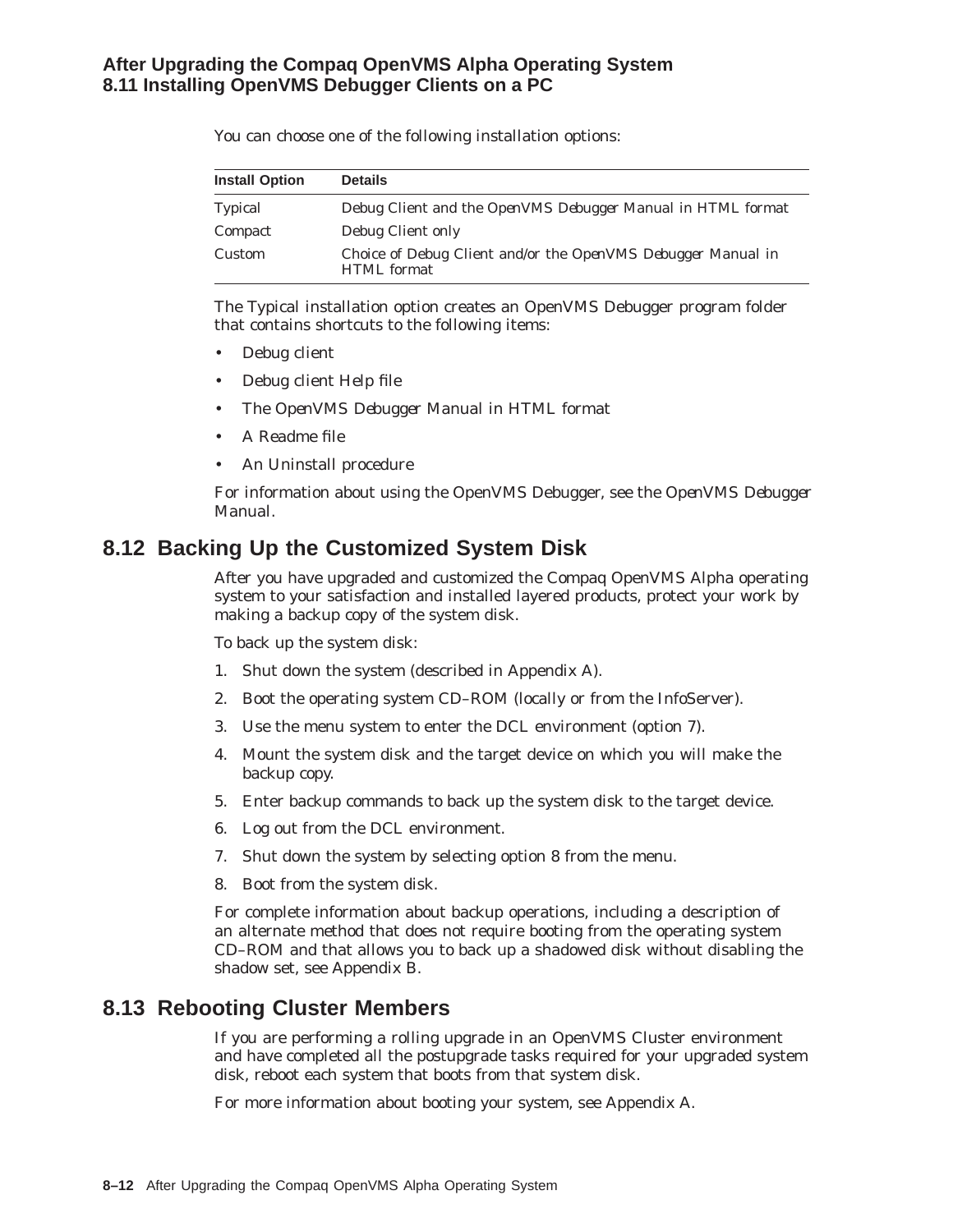# **8.14 Running AUTOGEN**

Although AUTOGEN runs automatically at the end of the upgrade procedure, Compaq recommends that you run AUTOGEN periodically after you perform an upgrade.

After 24 hours of operation, run AUTOGEN in FEEDBACK mode and reboot the system. Run AUTOGEN in this way again two workdays later.

AUTOGEN sets the values of system parameters and the sizes of the page and swap files according to the system's work load. Compaq recommends that you run AUTOGEN from SAVPARAMS through TESTFILES on a weekly basis and examine AGEN\$PARAMS.REPORT to determine the need for additional changes.

Hardcoded values in MODPARAMS.DAT should not hinder AUTOGEN's ability to calculate feedback parameters. AUTOGEN generally does not reduce the value of parameters that allocate resources; it considers current parameter values to be minimum values, which means you do not have to add MIN\_\* symbols to MODPARAMS.DAT. AUTOGEN does increase parameter values according to its calculations unless you have specified explicit or maximum values (by adding MAX\_\* symbols) in MODPARAMS.DAT.

For more information about the MODPARAMS.DAT file and about using AUTOGEN in general, see the *OpenVMS System Manager's Manual*.

# **8.15 Postupgrade Checklist**

Use the following checklist to make sure you have performed all the necessary tasks:

- $\Box$  In a volume shadowing environment, reform the shadow set.
- Register new licenses.
- Examine AUTOGEN output stored in the file AGEN\$PARAMS.REPORT.
- Examine MODPARAMS.DAT.
- Examine the command procedure templates supplied with the Compaq OpenVMS Alpha Version 7.3 operating system.
- Decompress the system libraries using LIBDECOMP.COM.
- Run the User Environment Test Package (UETP) to test the system (described in the *OpenVMS System Manager's Manual*).
- Add and remove files.
- **Prepare your OpenVMS Alpha system and your PC to run OpenVMS** Management Station by following the procedures described in Appendix D.
- $\Box$  Install layered products, including DECwindows (if necessary).
- $\Box$  Back up the customized system disk.
- $\Box$  Reboot each system that boots from the upgraded system disk (for a rolling upgrade in an OpenVMS Cluster environment).
- Run AUTOGEN.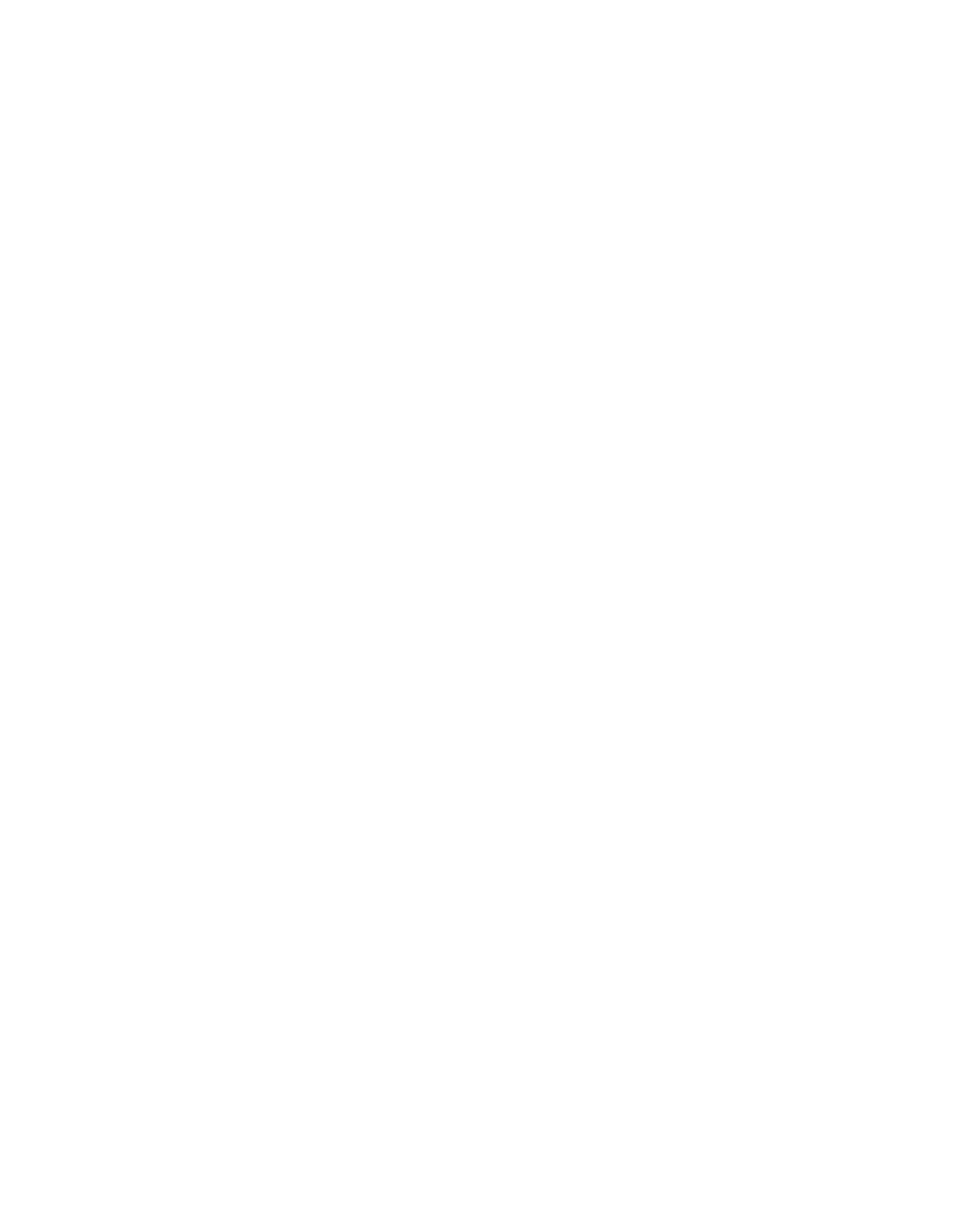# **Halt, Boot, and Shutdown Procedures**

This appendix contains the following information:

- Booting operations, including the following:
	- Booting the operating system CD–ROM, locally and from an InfoServer system
	- Booting manually from the system disk
	- Performing a conversational boot
	- Booting with minimum startup
	- Booting with the XDelta utility (XDELTA)
	- Booting from a different directory
	- Booting with a PMAZB or PMAZC TURBOchannel adapter
	- Booting over the network with an alternate TURBOchannel adapter
	- Booting in an emergency
- Set, Show, and Writeboot operations, including the following:
	- Setting the system for automatic booting
	- Setting and showing boot devices
	- Setting boot parameters
	- Using the Writeboot utility
- Halt and shutdown operations
- Troubleshooting procedures

# **A.1 Booting Operations**

The following sections describe different methods of booting your system.

#### **A.1.1 Booting the Operating System CD–ROM**

If you need to boot the Compaq OpenVMS Alpha operating system CD–ROM, either to perform an installation or upgrade or to perform related operations such as mounting or backing up the system disk, follow the steps in the following sections, depending on whether you are booting locally or from the InfoServer.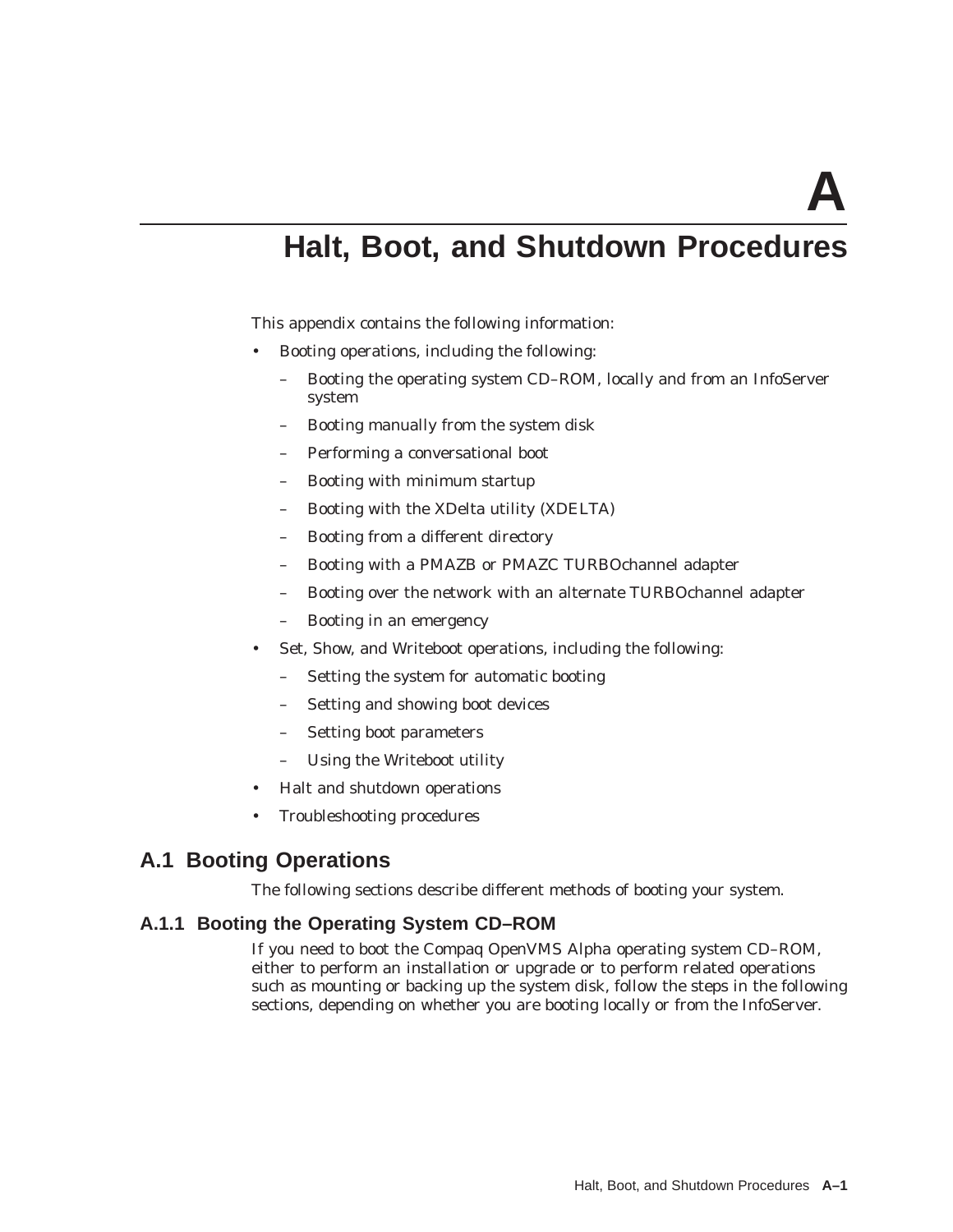#### **A.1.1.1 Booting from the Local Drive**

Boot from the local drive as follows:

- 1. Insert the operating system CD–ROM into the local CD–ROM drive.
- 2. At the console prompt (>>>), enter the SHOW DEVICE command so you can identify the name of the CD–ROM drive (for example, DKA400:)
- 3. Enter the boot command in the following format:

BOOT -FLAGS 0,0 source-drive

Substitute the device name of the CD–ROM drive (as listed in the SHOW DEVICE display) for *source-drive*.

For example, if the SHOW DEVICE display lists the device name of your CD– ROM drive as DKA400, enter the following command and press the Return key:

>>> BOOT -FLAGS 0,0 DKA400

After you boot, the system displays a menu from which you can choose options to perform the following tasks:

- Install or upgrade the operating system using the POLYCENTER Software Installation utility.
- Enter a DCL environment from which you can perform preinstallation or maintenance tasks such as mounting or showing devices and backing up or restoring files on the system disk.
- Shut down the system.

#### **A.1.1.2 Booting from the InfoServer**

To boot the operating system CD–ROM using the InfoServer, do the following:

1. At the console prompt, enter the following command:

>>> B -FLAGS 0,0 -FILE APB\_073 *lan-device-name*

Note the following conventions:

- *APB 073* is the file name of the APB program used for the initial system load (ISL) boot program.
- *lan-device-name* is the name of the local area network (LAN) device identified with your computer. For information about the LAN devices your system supports, refer to the following table. For additional information, see the hardware manuals that you received with your Alpha computer and the OpenVMS software product description (SPD).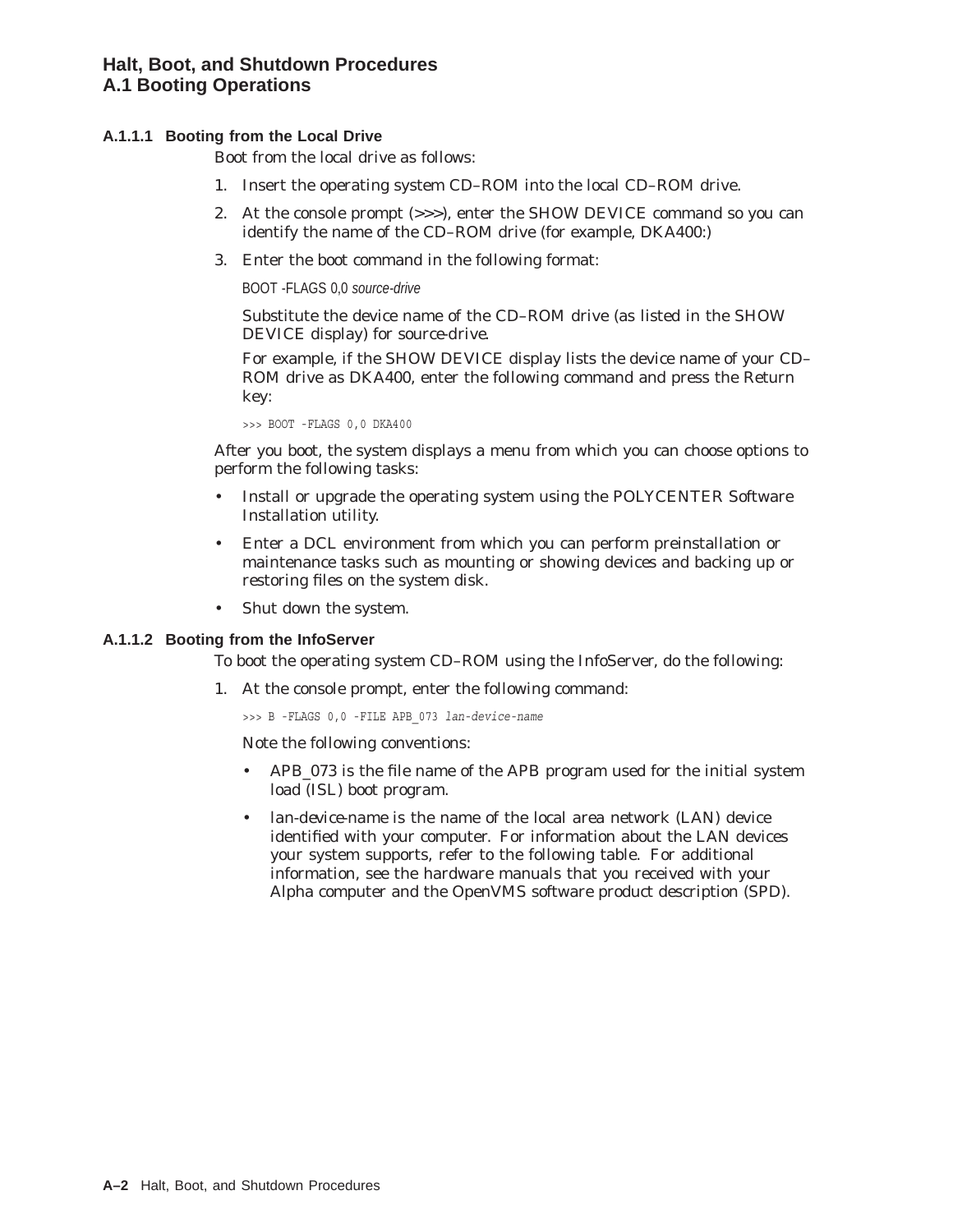## **Halt, Boot, and Shutdown Procedures A.1 Booting Operations**

| <b>Alpha Computer</b>                         | <b>Ethernet</b><br><b>Device</b> | <b>FDDI</b><br><b>Device</b> |  |
|-----------------------------------------------|----------------------------------|------------------------------|--|
| <b>ALPHAbook 1</b>                            | EOA0                             |                              |  |
| AlphaServer 400 series                        | EWA0                             | FWA0                         |  |
| AlphaServer 1000 series                       | ERA0, EWA0                       | FRA0                         |  |
| AlphaServer 1000A series                      | EWA0                             | FWA0                         |  |
| AlphaServer 1200 series                       | EWA0                             | FWA0                         |  |
| AlphaServer 2000 series                       | ERAO, EWAO                       | FRA0                         |  |
| AlphaServer 2100, 2100A series                | ERA0, EWA0                       | FRA0                         |  |
| AlphaServer 4100 series                       | EWA0                             | FWA0                         |  |
| AlphaServer 8200 series                       | EXA0, EWA0                       | FXA0                         |  |
| AlphaServer 8400 series                       | EXA0, EWA0                       | FXA0                         |  |
| AlphaStation 200 series                       | EWA0                             | FWA0                         |  |
| <b>AlphaStation 400 series</b>                | EWA0                             | FWA0                         |  |
| AlphaStation 500 series                       | EWA0                             | FWA0                         |  |
| AlphaStation 600 series                       | ERA0, EWA0                       | FWA0                         |  |
| DEC 2000 series                               | ERA0                             |                              |  |
| DEC 3000 series                               | ESA0                             | "n/ESA0"                     |  |
| DEC 4000 series                               | EZA0                             |                              |  |
| DEC 7000 series                               | EXA0                             | FXA0                         |  |
| DEC 10000 series                              | EXA0                             | FXA0                         |  |
| Digital Personal Workstation (DPWS)<br>series | EWA0                             | FWA0                         |  |

**Note**

If you are using a DEC 3000 or 4000 series system, note the following:

- On DEC 3000 series systems, you can boot through the InfoServer with an Ethernet PMAD device or FDDI DEFTA device by specifying the device name as ''*n*/ESA0''. The value for *n* is the TURBOchannel slot number, which you can obtain by entering the SHOW CONFIGURATION command at the console prompt (>>>) and examining the display. For more information, see Section A.1.8 in Appendix A.
- On DEC 4000 series, you *must* specify the ISL file name in uppercase (APB\_073).
- 2. The InfoServer ISL program then displays the following menu:

Network Initial System Load Function Version 1.2 FUNCTION FUNCTION ID 1 - Display Menu 2 - Help 3 - Choose Service 4 - Select Options 5 - Stop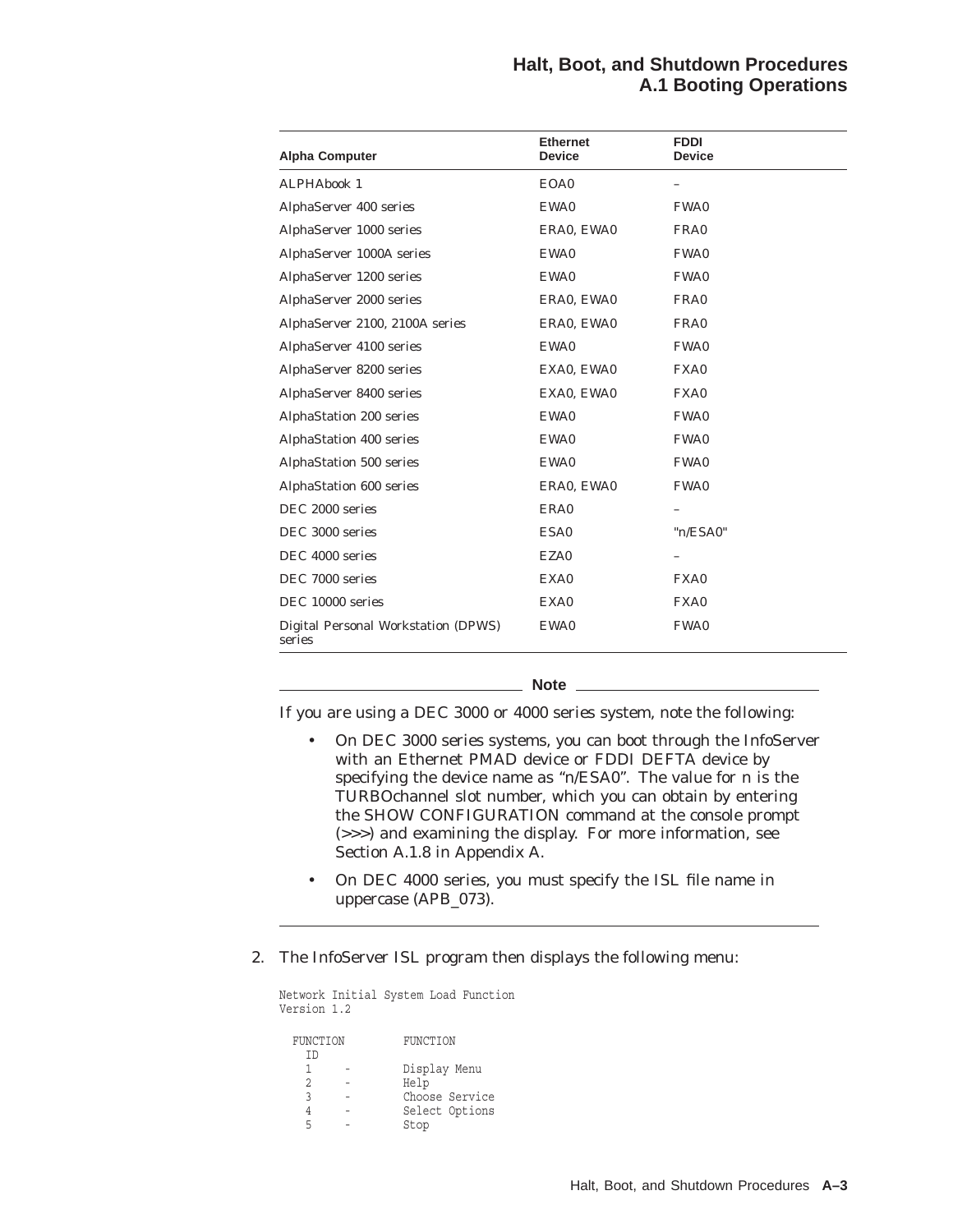## **Halt, Boot, and Shutdown Procedures A.1 Booting Operations**

Enter a function ID value:

- 3. Respond to the prompts as follows, pressing the Return key after each entry:
	- a. Enter 3 for the function ID.
	- b. Enter 2 for the option ID.
	- c. Enter the service name (ALPHA073).

A sample display follows:

```
Enter a function ID value: 3 Return
OPTION OPTION
 \frac{ID}{1}1 - Find Services<br>2 - Enter known Se
                 Enter known Service Name
Enter an Option ID value: 2 Return
Enter a Known Service Name: ALPHA073 Return
```
After you boot, the system displays a menu from which you can choose options to perform the following tasks:

- Install or upgrade the operating system using the POLYCENTER Software Installation utility.
- Enter a DCL environment from which you can perform preinstallation or maintenance tasks such as mounting or showing devices and backing up or restoring files on the system disk.
- Shut down the system.

## **A.1.2 Booting Manually from the System Disk**

Boot the system disk manually as follows:

| IF                                                                  | THEN          |
|---------------------------------------------------------------------|---------------|
| the Compaq OpenVMS Alpha operating system is<br>running,            | go to step 1. |
| the Compag OpenVMS Alpha operating system is<br><i>not</i> running. | go to step 4. |

- 1. Log in to the SYSTEM account.
- 2. Enter the following command and press the Return key:

\$ @SYS\$SYSTEM:SHUTDOWN

3. Answer the questions displayed by the system. When the procedure asks if an automatic reboot should be performed, press the Return key for NO. When the procedure is finished, it displays the following message:

SYSTEM SHUTDOWN COMPLETE

- 4. Halt the system by entering Ctrl/P or by pressing the Halt button. (See Section A.3.1 for more information about how to halt your Alpha computer.)
- 5. Enter the BOOT command in the following format:

BOOT device-name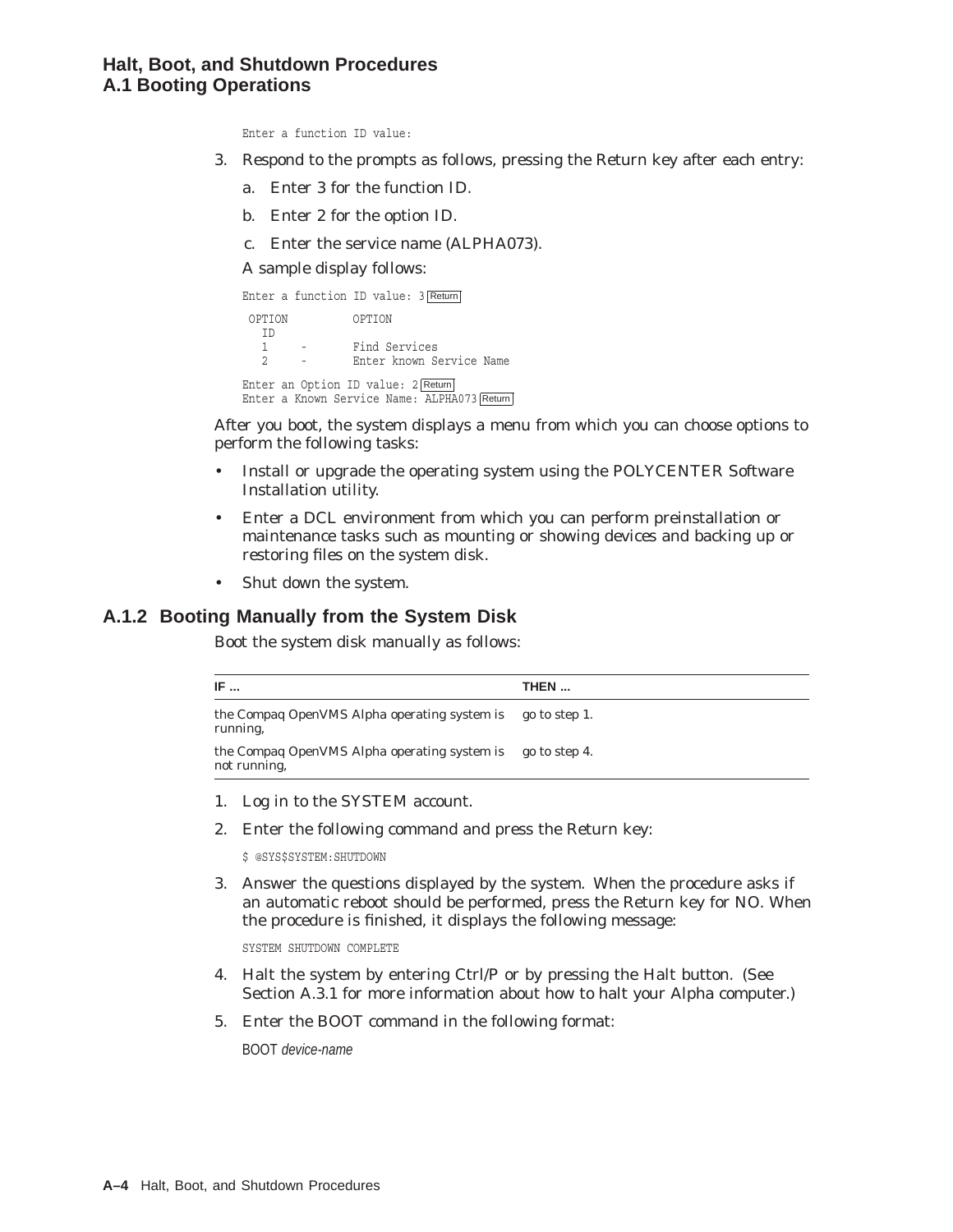Substitute the device name of the system disk for *device-name*. For example, to boot from a drive with a device name of DKA400, enter the following command and press the Return key:

```
>>> BOOT DKA400
```
To boot from the network, enter the following command and press the Return key:

>>> BOOT ESA0

#### **A.1.3 Performing a Conversational Boot**

A conversational boot is most commonly used in research and development environments and during software upgrades. Perform a conversational boot to stop the boot process before it completes. The boot process stops after it loads SYS\$SYSTEM:SYSBOOT.EXE and displays the SYSBOOT> prompt. At the SYSBOOT> prompt, you can enter specific OpenVMS System Generation utility (SYSGEN) commands to do the following:

- Examine system parameter values
- Change system parameter values
- Specify another parameter file
- Specify another system startup command procedure
- Select the default system parameter file if you modified system parameters to values that render the system unbootable
- Specify a minimum startup

There are several ways to perform a conversational boot. The following procedure is the most direct:

| IF                                                           | THEN          |
|--------------------------------------------------------------|---------------|
| the OpenVMS Alpha operating system is running,               | go to step 1. |
| the OpenVMS Alpha operating system is <i>not</i><br>running, | go to step 4. |

- 1. Log in to the SYSTEM account.
- 2. Enter the following command and press the Return key:

\$ @SYS\$SYSTEM:SHUTDOWN

3. Answer the questions displayed by the system. When the procedure asks if an automatic reboot should be performed, press the Return key for NO. When the procedure is finished, it displays the following message:

SYSTEM SHUTDOWN COMPLETE

- 4. Halt the system by entering Ctrl/P or by pressing the Halt button. (See Section A.3.1 for more information about how to halt your Alpha computer.)
- 5. To begin the conversational boot, enter the BOOT command in the following format:

BOOT -FLAGS 0,1 [device-name]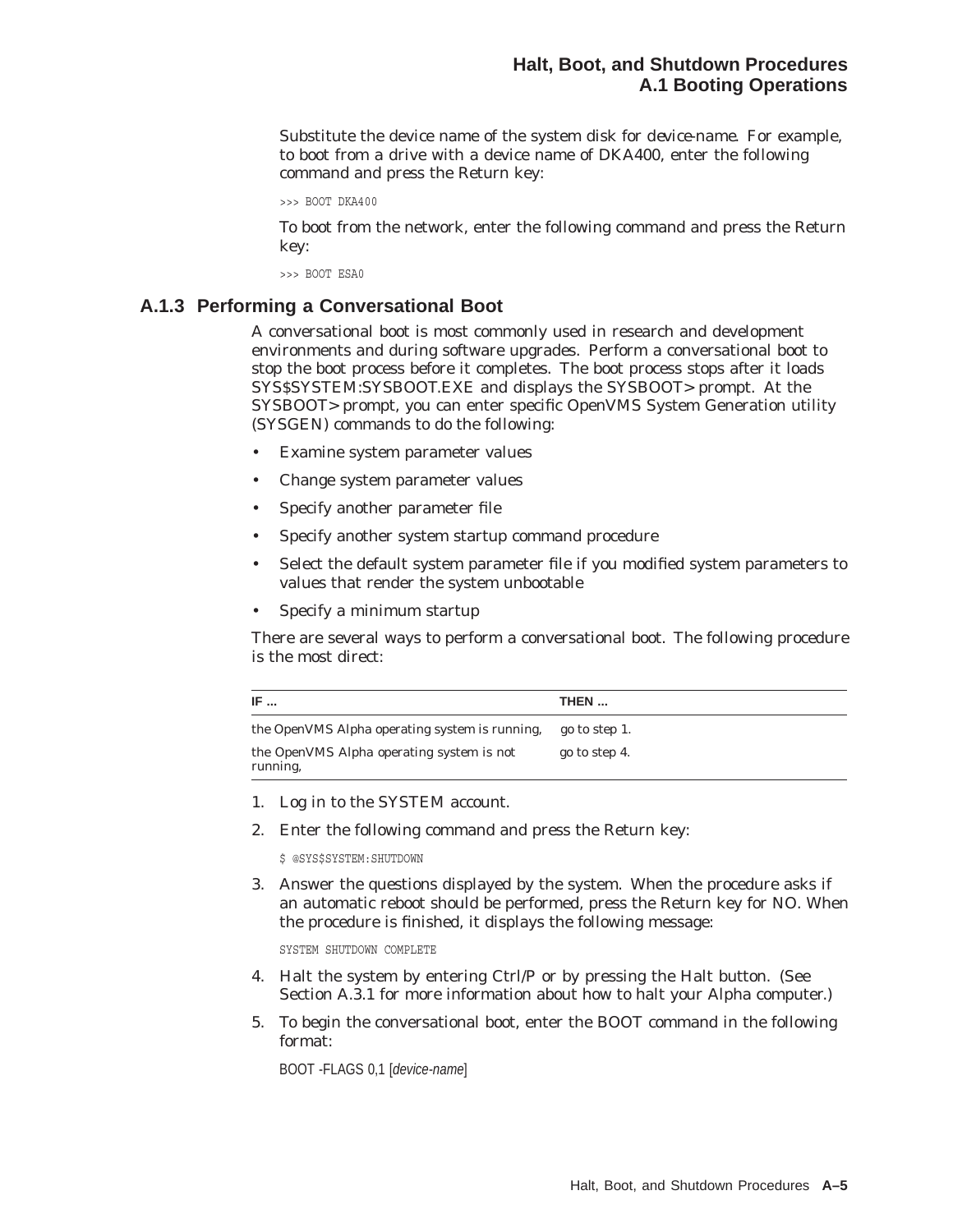Substitute the device name of the drive from which you want to boot for *device-name*. For example, if the system disk has a device name of DKA400, enter the following command and press the Return key:

>>> BOOT -FLAGS 0,1 DKA400

If you do not specify a device name, the system boots from the boot device assigned when you entered the SET BOOTDEF\_DEV command.

- 6. At the SYSBOOT> prompt, you can enter any of the SYSGEN commands listed in Table A–1. For more information about these SYSGEN commands, see the *OpenVMS System Management Utilities Reference Manual*.
- 7. When you finish using the SYSGEN commands, enter the CONTINUE command to complete the boot process.

| Command                   | <b>Description</b>                                                                                                                                                                  |
|---------------------------|-------------------------------------------------------------------------------------------------------------------------------------------------------------------------------------|
| <b>CONTINUE</b>           | Resumes the boot procedure.                                                                                                                                                         |
| <b>DISABLE CHECKS</b>     | Inhibits checking of parameter values specified with the<br>SET command.                                                                                                            |
| <b>ENABLE CHECKS</b>      | Permits checking of parameter values specified with the<br>SET command.                                                                                                             |
| <b>HELP</b>               | Displays a summary of the SYSBOOT commands on the<br>terminal screen.                                                                                                               |
| <b>SET</b> parameter-name | Establishes the value of a system parameter.                                                                                                                                        |
| <b>SET/STARTUP</b>        | Sets the name of the system startup command procedure.                                                                                                                              |
| SHOW [parameter]          | Displays active, current, default, maximum, and<br>minimum values for specific parameters. (Use qualifiers<br>to display characteristics of parameters grouped by<br>categories.)   |
| USE [file-spec]           | Specifies a parameter file to be used as a source of values.<br>You must enter the entire file specification, including<br>device and directory; you cannot specify a logical name. |

**Table A–1 SYSGEN Commands Used in the SYSBOOT Procedure**

For examples of using conversational booting, see Section A.1.4 and Section A.1.9.

# **A.1.4 Booting with Minimum Startup**

In certain cases, you might want to boot your system without performing the full sequence of startup events. For example, if a startup event prevents you from logging in, you might want to boot the system without executing the startup so that you can log in and fix the problem. You can use the conversational boot to specify a minimum startup.

**Note**

Because this procedure bypasses specific startup operations, it does not autoconfigure the system's peripheral devices.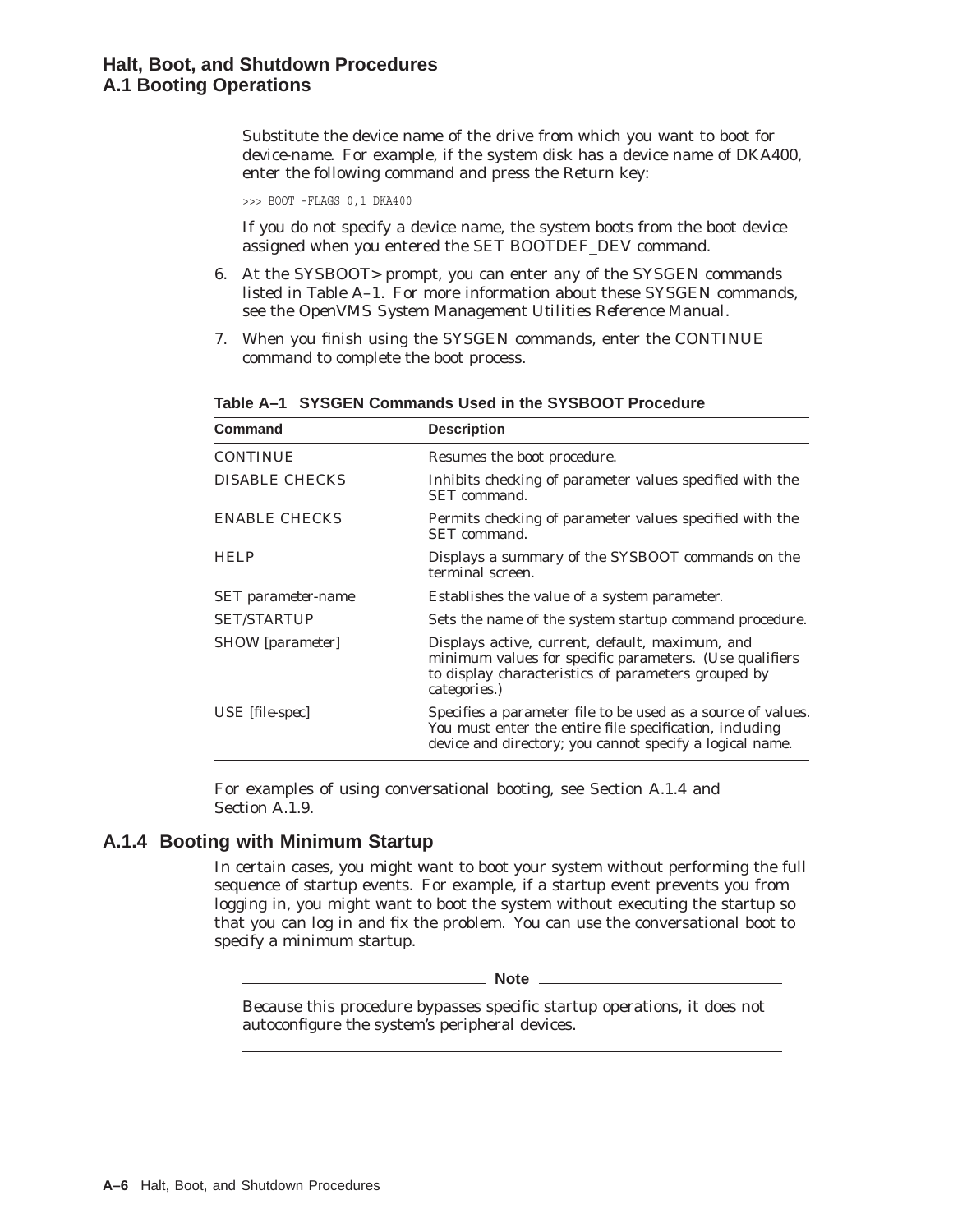Boot the system with minimum startup as follows:

1. Perform a conversational boot by entering the following command at the console prompt:

>>> BOOT -FLAGS 0,1 [*device-name]*

2. Enter the following command and press the Return key:

SYSBOOT> SET STARTUP\_P1 "MIN"

3. Enter the following command to continue booting:

SYSBOOT> CONTINUE

4. After the system boots, log in and enter the following commands to invoke SYSMAN and clear the STARTUP\_P1 parameter you set in step 2:

\$ RUN SYS\$SYSTEM:SYSMAN SYSMAN> PARAMETERS USE CURRENT SYSMAN> PARAMETERS SET STARTUP P1 "" SYSMAN> PARAMETERS WRITE CURRENT

### **A.1.5 Booting with the XDelta Utility (XDELTA)**

The XDelta utility (XDELTA) is a debugging tool that system programmers use. The procedure for booting all Alpha computers with XDELTA is the same.

The following table describes the valid values you can specify when booting with XDELTA:

| <b>System Response</b>                                                                                      |
|-------------------------------------------------------------------------------------------------------------|
| Normal, nonstop boot (default).                                                                             |
| Begins a conversational boot and then displays the SYSBOOT prompt.                                          |
| Includes XDELTA but does not take the initial breakpoint.                                                   |
| Displays the SYSBOOT prompt and includes XDELTA but does not take the<br>initial breakpoint.                |
| Includes XDELTA and takes the initial breakpoint.                                                           |
| Includes XDELTA, displays the SYSBOOT prompt, and takes the initial<br>breakpoint at system initialization. |
|                                                                                                             |

The following is an example of booting with XDELTA from the console prompt:

>>> BOOT -FLAGS 0,7

For more information about using XDELTA, see the *OpenVMS Delta/XDelta Debugger Manual*.

#### **A.1.6 Booting from a Different Directory**

By default, the OpenVMS Alpha operating system is installed in the system root directory [SYS0]. However, if you have created a cluster system disk, you can use the SYS\$MANAGER:CLUSTER\_CONFIG.COM procedure to add a copy of the operating system to a different root directory. (See the *OpenVMS System Manager's Manual* for more information about using the SYS\$MANAGER:CLUSTER\_CONFIG.COM procedure.)

To boot from a different directory (for example, [SYS3]), enter the BOOT command as follows:

>>> BOOT -FLAGS 3,0 DKA200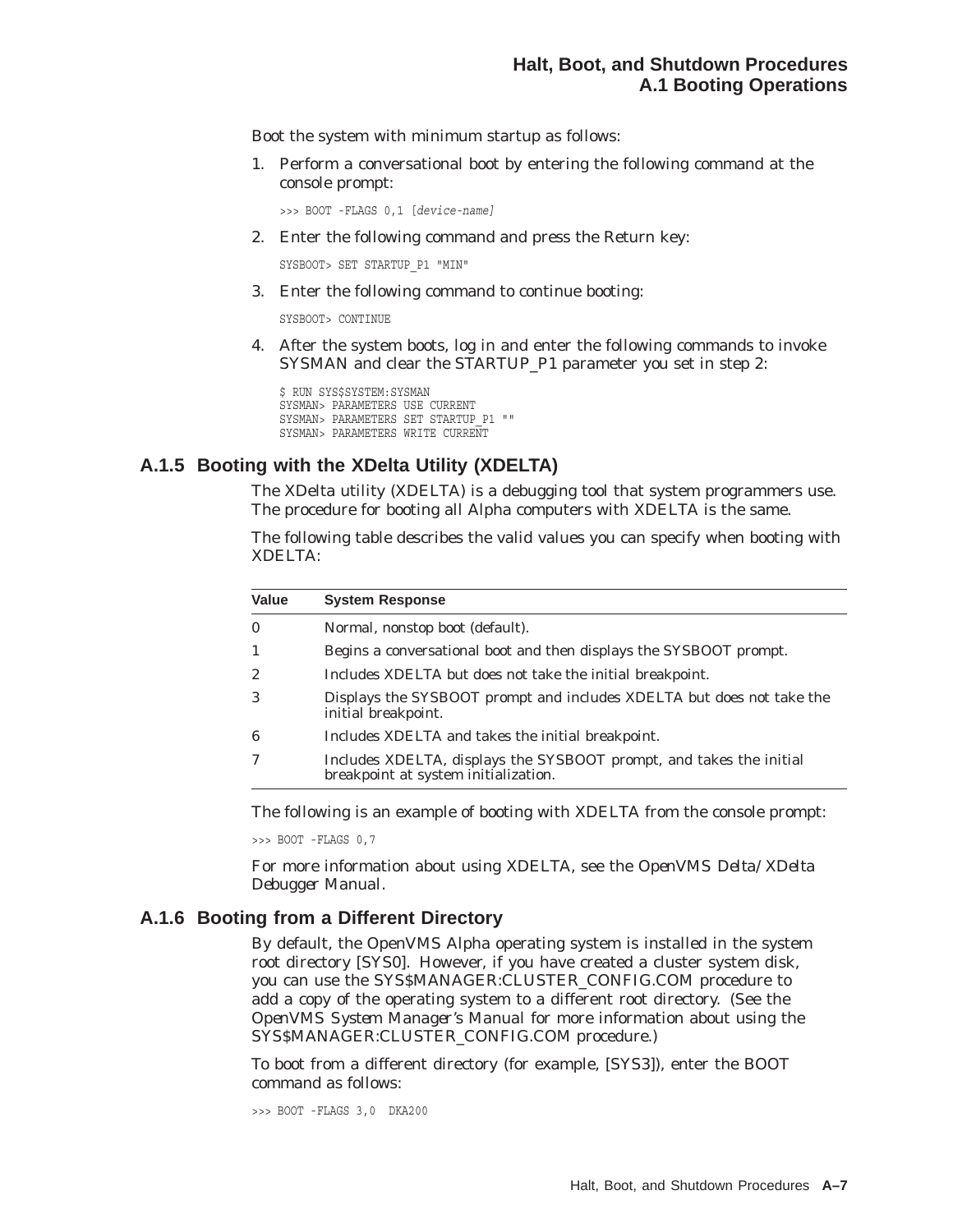# **A.1.7 Booting with a PMAZB or PMAZC TURBOchannel Adapter**

PMAZB and PMAZC TURBOchannel adapters are adapters that are softwarecompatible with the integrated SCSI ports on DEC 3000 Alpha series systems.

The DEC 3000 Alpha series system consoles implement the SHOW CONFIGURATION console command, which displays information about the TURBOchannel options and the built-in adapters in the system. When a PMAZB or PMAZC adapter is installed in the TURBOchannel, the SHOW CONFIGURATION command displays the ''PMAZB-AA'' or ''PMAZC-AA'' string, the TURBOchannel slot number, and the device status.

The DEC 3000 Alpha series consoles also implement the SHOW DEVICE command, which displays information about the devices in the system. Because the integrated SCSI adapter is built into every DEC 3000 Alpha series system, the SHOW DEVICE console command can display the SCSI devices connected to the integrated SCSI ports. However, the SHOW DEVICE console command cannot display the SCSI devices connected to the PMAZB or PMAZC SCSI ports.

To make the console display the devices connected to the PMAZB or PMAZC SCSI ports, enter the following command at the console prompt, where *x* is the TURBOchannel slot number in which the PMAZB or PMAZC adapter is installed:

>>> TEST TC*x* CNFG

This command displays the devices that are connected to each SCSI port of the PMAZB or PMAZC adapter. The device controller letters are either A or B, based upon the PMAZB or PMAZC ports to which the devices are connected. Do not confuse these devices with any DKA*xxx* or DKB*xxx* devices displayed by the SHOW DEVICE command, which shows SCSI devices on the integrated SCSI ports only.

To boot from a device connected to a PMAZB or PMAZC adapter, enter the boot command as follows:

>>> BOOT "*X/DKYzzz*"

The following conventions are used:

- *X* is the TURBOchannel slot number in which the PMAZB or PMAZC adapter is installed.
- *DK* is the device code of the boot device.
- *Y* is either A or B, depending on the SCSI port of the PMAZB or PMAZC adapter that contains the boot device.
- zzz is the SCSI unit number of the boot device.

The Compaq OpenVMS Alpha operating system does not distinguish between the PMAZB or PMAZC adapter and the integrated SCSI adapter. The operating system views them as identical adapters. Because the operating system searches for I/O adapters in backplane slot number order, device controller letters are assigned that correspond to the backplane order of the TURBOchannel options, followed by the integrated adapters. This is different from console SCSI device naming, which always designates SCSI devices on the integrated SCSI ports as either "A" or "B" port devices.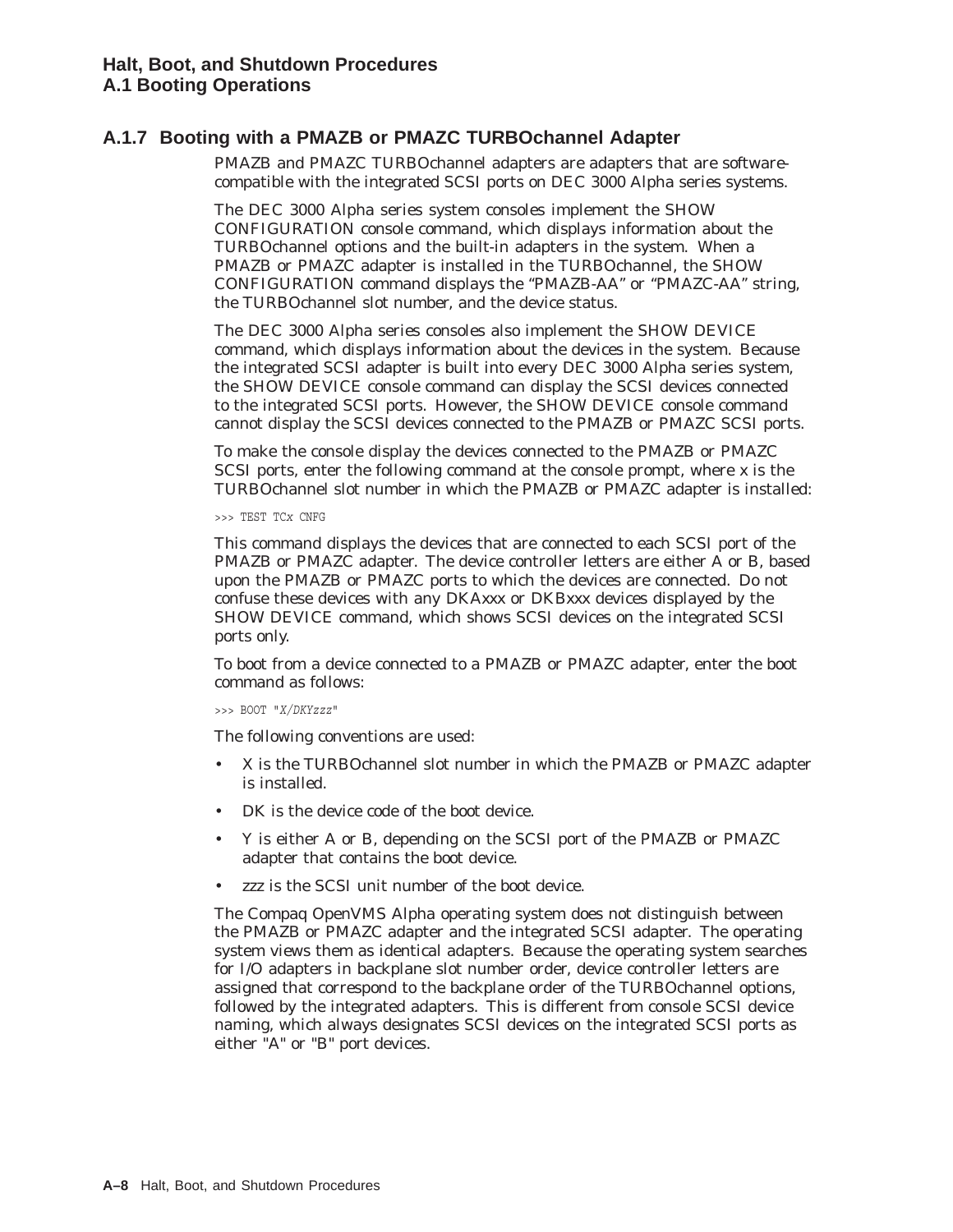#### **Example**

On a DEC 3000 Model 500 Alpha system with no TURBOchannel options installed, the Compaq OpenVMS Alpha operating system names the integrated SCSI ports PKA0 and PKB0, and the devices connected to the ports inherit the controller letter from the port controller letter (A or B). However, if a PMAZB or PMAZC adapter is installed in the TURBOchannel, the operating system names the PMAZB or PMAZC SCSI ports PKA0 and PKB0 and names the integrated SCSI ports PKC0 and PKD0. The devices connected to the ports inherit the controller letter from the port controller letter (A, B, C, or D).

#### **A.1.8 Booting over the Network with an Alternate TURBOchannel Adapter**

You can use an alternate TURBOchannel adapter to boot a DEC 3000 series Alpha computer (with the TURBOchannel option) over the network in an InfoServer or OpenVMS Cluster environment. Examples of alternate TURBOchannel adapters are the PMAD (which connects to the Ethernet) and the DEFTA (which connects to the FDDI).

To boot from a TURBOchannel device connected to one of these alternate adapters, enter the boot command as follows:

>>> BOOT "*n*/ESA0"

The value for *n* is the TURBOchannel slot number for the device, which you can obtain by entering the SHOW CONFIGURATION command at the console prompt (>>>) and examining the display. In the following example, the TURBOchannel slot number (listed under the "TCINFO" column) is 0:

```
>>> SHOW CONFIG
DEC 3000 - M300
Digital Equipment Corporation
    VPP PAL X5.56-80800101/OSF PAL X1.34-80800201 - Built on 12-JUN-2001 11:376
            TCINFO DEVNAM DEVSTAT
             ------ -------- -------- CPU OK KN16-AA -V3.2-S6CD-I151-sV2.0-DECchip 21064 P3.0-150
             ASIC OK
              MEM OK
              MEM OK
6
              CXT OK
5
              NVR OK
              SCC OK
               NI OK
             ISDN OK
4
             SCSI OK
0-PMAD-AA
```
# **A.1.9 Booting in an Emergency**

If a system problem prevents your system from booting, you might need to perform an emergency boot operation. Table A–2 summarizes these emergency boot operations, and the sections that follow describe each boot operation in more detail.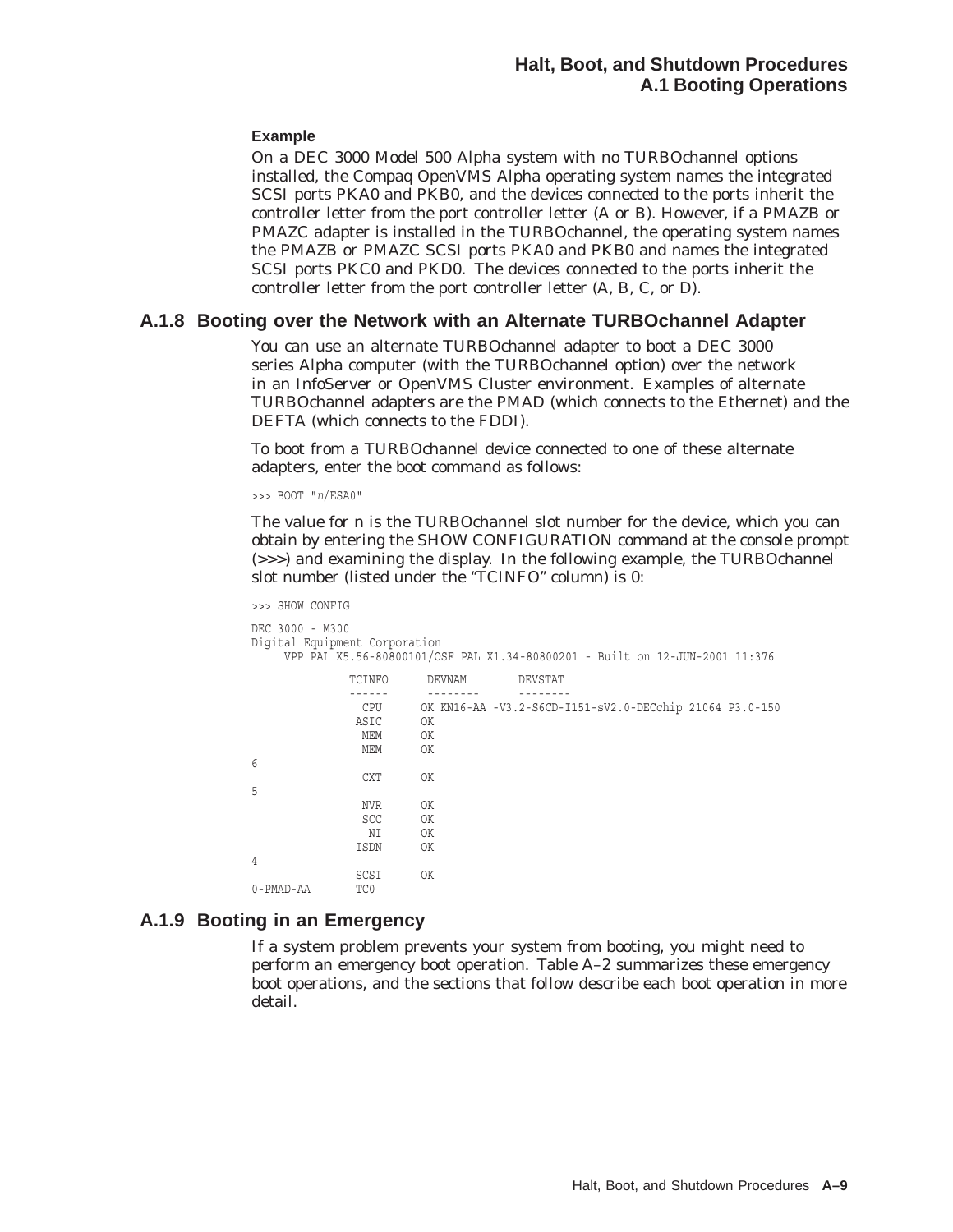| When to Use                                                                                        |
|----------------------------------------------------------------------------------------------------|
| When parameter values in the parameter file have<br>been modified so that the system is unbootable |
| If an error in the startup or login procedures prevents<br>you from logging in                     |
| If you have forgotten the password and cannot log in<br>to a privileged account                    |
|                                                                                                    |

|  | Table A-2 Emergency Boot Procedures |  |  |
|--|-------------------------------------|--|--|
|--|-------------------------------------|--|--|

#### **A.1.9.1 Booting with Default System Parameters**

If the current values stored in the parameter file have been incorrectly modified, these incorrect values might cause the system to become unbootable. With a conversational boot operation, you can reset the active values for all system parameters to the default value. (In most cases, Compaq recommends that you use AUTOGEN to modify system parameters. In certain cases, however, you can use a conversational boot to modify a parameter value *temporarily*. To change a parameter value *permanently*, you must edit MODPARAMS.DAT and run AUTOGEN. For instructions, see the *OpenVMS System Manager's Manual*.) The default values allow you to boot the system temporarily so you can correct the problem.

#### **How to Perform This Task**

1. Perform a conversational boot by entering the following command at the console prompt:

>>> BOOT -FLAGS 0,1 [*device-name*]

2. At the SYSBOOT> prompt, enter the following command:

SYSBOOT> USE DEFAULT

This command specifies that default values should be used for all parameters.

3. Enter the following command to continue booting:

SYSBOOT> CONTINUE

- 4. When the system finishes booting, determine which changed parameter caused the problem and reset the parameter value. If you specified the value for the parameter in the AUTOGEN parameter file MODPARAMS.DAT, fix the value in that file and run AUTOGEN. For more information, see the *OpenVMS System Manager's Manual*.
- 5. Shut down and reboot the system.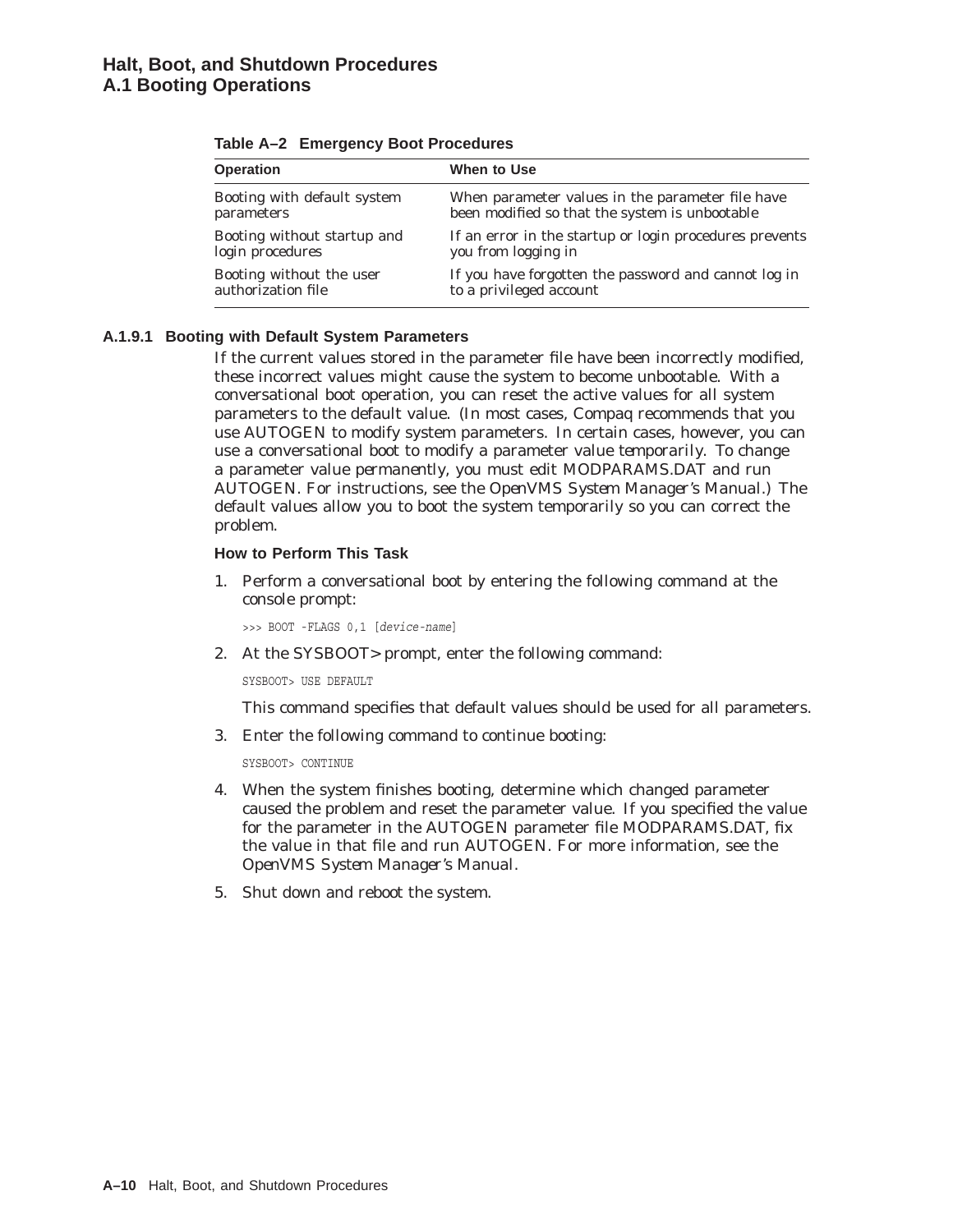#### **Example**

```
SYSBOOT> USE DEFAULT
SYSBOOT> CONTINUE
Username: SYSTEM
Password:
$ RUN SYS$SYSTEM:SYSMAN
SYSMAN> PARAMETERS USE CURRENT
SYSMAN> PARAMETERS SET NPAGEDYN 2999808
SYSMAN> PARAMETERS WRITE CURRENT
SYSMAN> EXIT
$ EDIT SYS$SYSTEM:MODPARAMS.DAT
   .
   .
   . [Insert the following line in MODPARAMS.DAT:]
MIN NPAGEDYN = 2999808
   .
   .
   .
```
\$ @SYS\$UPDATE:AUTOGEN SAVPARAMS REBOOT

#### **A.1.9.2 Booting Without Startup and Login Procedures**

If the system does not complete the startup procedures or does not allow you to log in, bypass the startup and login procedures. The startup and login procedures provided by Compaq should always work. However, if you introduce an error when modifying the startup or login procedures, it is possible to accidentally lock yourself out of the system.

#### **How to Perform This Task**

1. Perform a conversational boot by entering the following command at the console prompt:

>>> BOOT -FLAGS 0,1 [*device-name*]

2. Enter the following command at the SYSBOOT> prompt:

SYSBOOT> SET/STARTUP OPA0:

3. Enter the following command to continue booting:

SYSBOOT> CONTINUE

- 4. When the system is booted, the operator console displays the DCL command prompt  $(S)$ . You are logged in.
- 5. Enter the following DCL command:

\$ SET NOON

This command directs the operating system to ignore any errors that might occur. If you do not enter this command and you invoke an error, the system will log you out.

6. Correct the error condition that caused the login failure. (That is, make the necessary repairs to the startup or login procedures, or to the SYSUAF.DAT file.)

Invoke a text editor to correct the startup or login file. Note that some system consoles might not supply a screen-mode editor. You can also copy a corrected file and delete the incorrect version by using the RENAME and DELETE commands.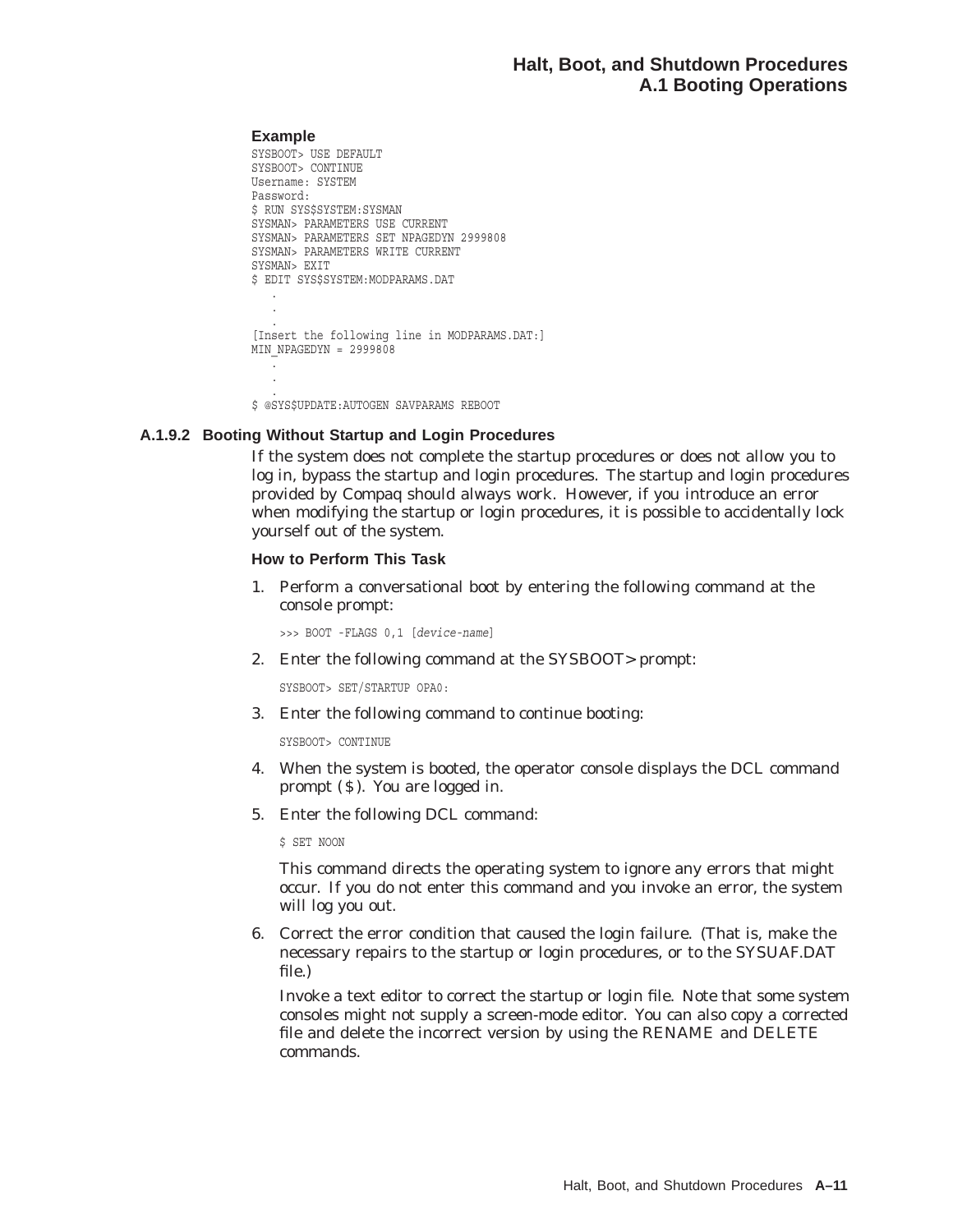7. Invoke SYSMAN and enter the following commands to reset the startup procedure:

```
$ RUN SYS$SYSTEM:SYSMAN
SYSMAN> PARAMETERS USE CURRENT
SYSMAN> PARAMETERS SET/STARTUP SYS$SYSTEM:STARTUP.COM
SYSMAN> PARAMETERS WRITE CURRENT
SYSMAN> EXIT
$
```
8. Perform a normal startup by entering the following command:

\$ @SYS\$SYSTEM:STARTUP

#### **Example**

```
SYSBOOT> SET/STARTUP OPA0:
SYSBOOT> CONTINUE
$ SET NOON
$ SET DEFAULT SYS$SYSROOT:[SYSEXE]
$ RUN SYS$SYSTEM:SYSMAN
SYSMAN> PARAMETERS USE CURRENT
SYSMAN> PARAMETERS SET/STARTUP SYS$SYSTEM:STARTUP.COM
SYSMAN> PARAMETERS WRITE CURRENT
SYSMAN> EXIT
$ @SYS$SYSTEM:STARTUP
```
#### **A.1.9.3 Booting Without the User Authorization File**

Ordinarily, the startup and login procedures provided by Compaq always work; however, certain user interventions can cause them to fail. A very simple way to lock yourself out of the system is to set passwords to login accounts and forget them. In such an emergency, you can use the alternate user authorization file rather than the standard user authorization file.

**Note** 

You can use this method only to log in to the system from the console terminal; you cannot use other terminal lines.

Setting the system parameter UAFALTERNATE defines the logical name SYSUAF to refer to the file SYS\$SYSTEM:SYSUAFALT.DAT. If this file is found during a normal login, the system uses it to validate the account and prompts you for the user name and password.

If it cannot find this file, the system assumes that the UAF is corrupt and accepts any user name and any two passwords to log you in to the system from the system console. Logins are prohibited from all other terminal lines.

When you perform this procedure, the system assigns the following values to your user account:

| <b>Field</b>        | Value                                 |
|---------------------|---------------------------------------|
| Name                | User name                             |
| <b>UIC</b>          | [001, 004]                            |
| Command interpreter | DCL.                                  |
| Login flags         | <b>None</b>                           |
| Priority            | Value of the system parameter, DEFPRI |
| <b>Resources</b>    | Values of the PQL system parameters   |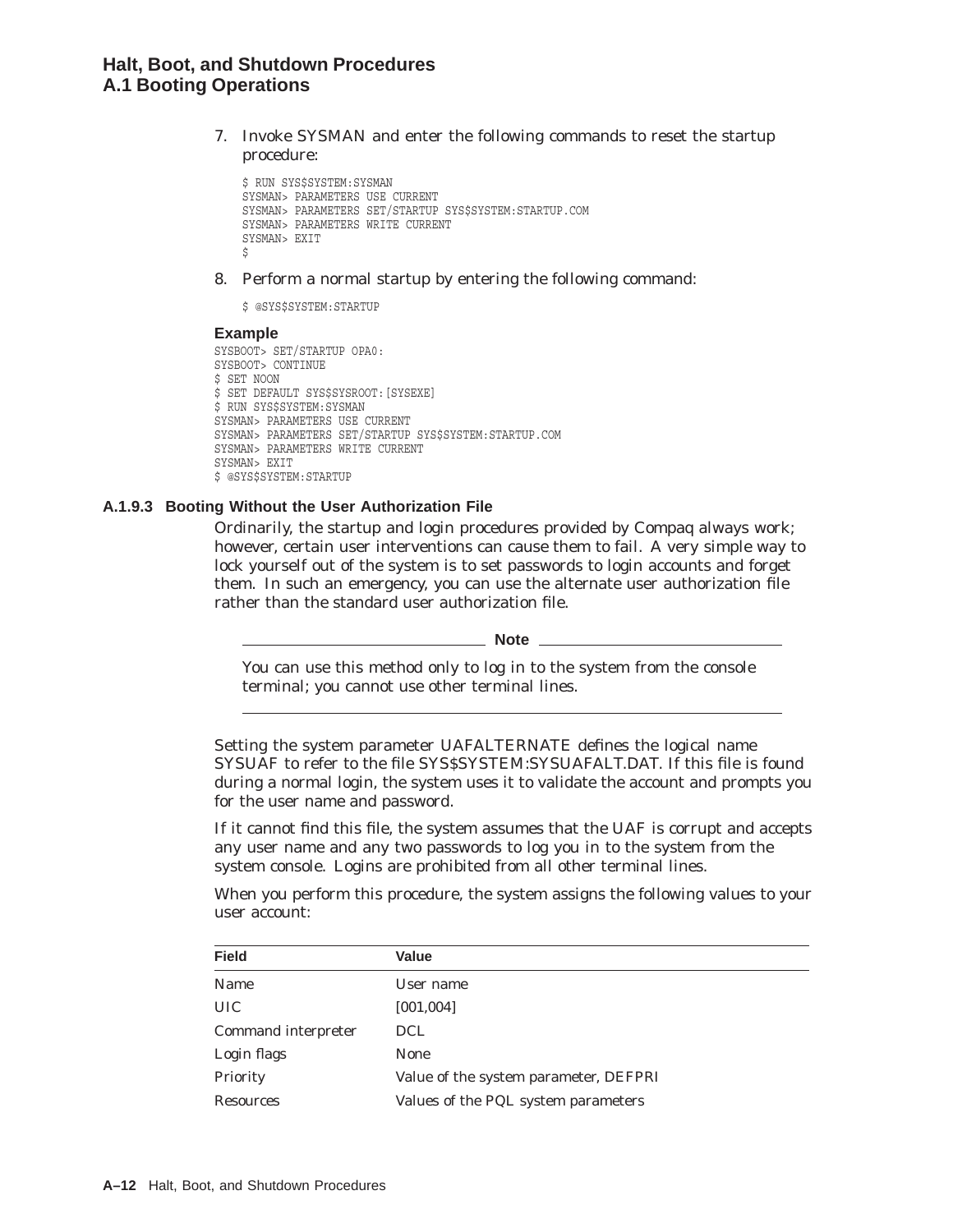| <b>Field</b> | Value |
|--------------|-------|
| Privileges   | All   |

The process name is usually the name of the device on which you logged in (for example, \_OPA0:).

#### **How to Perform This Task**

1. Perform a conversational boot by entering the following command at the console prompt:

```
>>> BOOT -FLAGS 0,1 [device-name]
```
2. At the SYSBOOT> prompt, enter the following command:

SYSBOOT> SET UAFALTERNATE 1

3. If your system is running DECwindows software, you must also disable the windowing system by entering the following command:

SYSBOOT> SET WINDOW\_SYSTEM 0

4. Enter the CONTINUE command to continue booting:

SYSBOOT> CONTINUE

- 5. When the startup procedure completes, log in on the console terminal by entering any user name and any two passwords in response to the *Username:* and *Password:* prompts.
- 6. Enter the following command to use the default UAF:

 $$$  DEFINE/SYSTEM/EXECUTIVE MODE SYSUAF SYS\$SYSTEM:SYSUAF.DAT

- 7. Use the Authorize utility to fix the problem that caused you to be locked out of the system (for example, a forgotten password). Enter HELP MODIFY at the UAF> prompt for information about modifying passwords. For more details, see the *OpenVMS System Management Utilities Reference Manual*.
- 8. Enter the following commands to invoke SYSMAN and clear the UAFALTERNATE system parameter you set in step 2:

 $$$  RUN SYS\$SYSTEM: SYSMAN SYSMAN> PARAMETERS USE CURRENT SYSMAN> PARAMETERS SET UAFALTERNATE 0

In most cases, Compaq recommends that you use AUTOGEN to modify system parameters. However, because this parameter is only being changed temporarily, you can use SYSMAN to change it back.

9. If you disabled the windowing system in step 3, reenable it by entering the following command:

SYSMAN> PARAMETERS SET WINDOW\_SYSTEM 1

10. Enter the following command to save the changed system parameter values:

SYSMAN> PARAMETERS WRITE CURRENT

11. Shut down and reboot the system.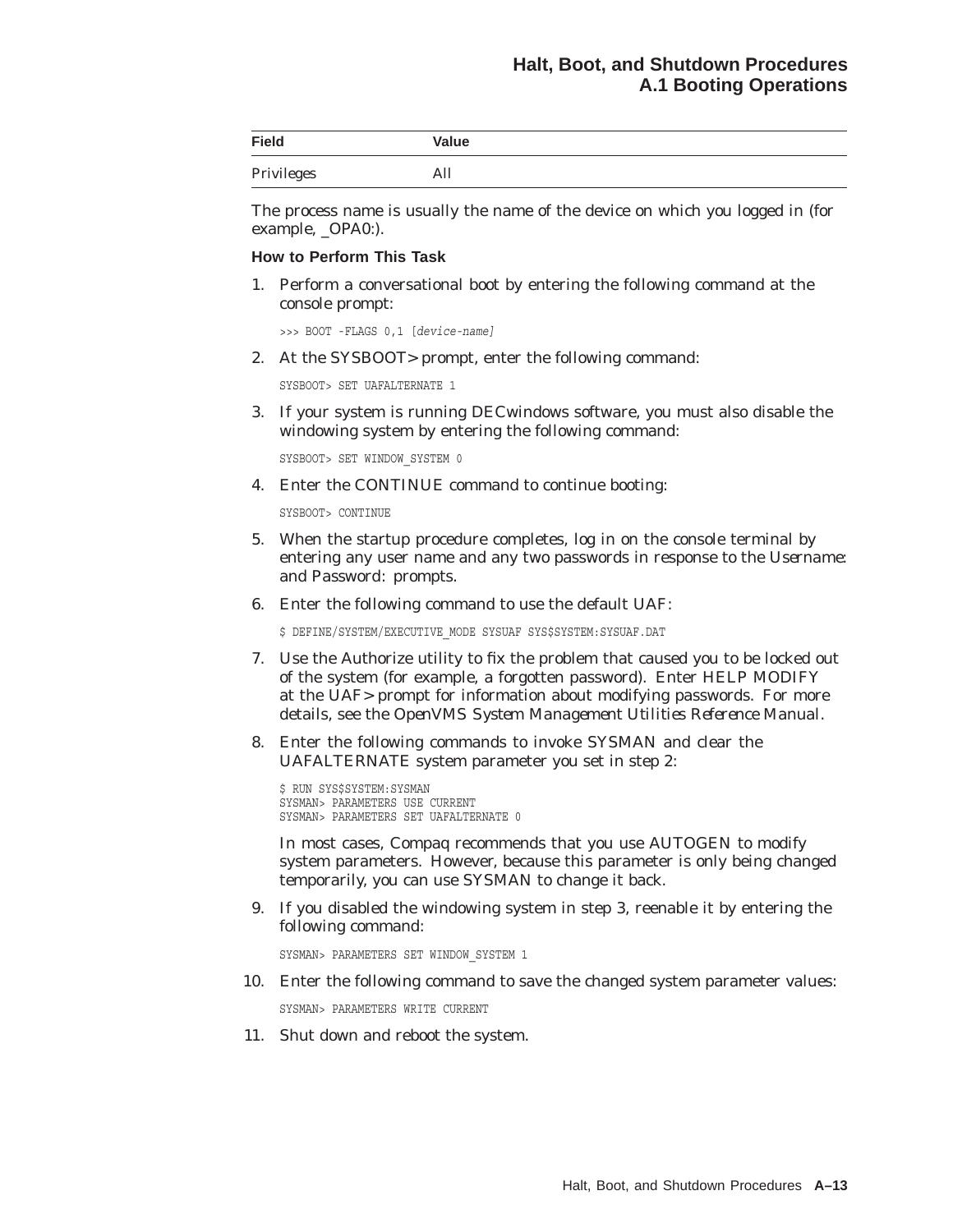## **Halt, Boot, and Shutdown Procedures A.1 Booting Operations**

**Example** SYSBOOT> SET UAFALTERNATE 1 SYSBOOT> SET WINDOW\_SYSTEM 0 SYSBOOT> CONTINUE Username: Return Password: Return Password: Return \$ DEFINE/SYSTEM/EXECUTIVE MODE SYSUAF SYS\$SYSTEM: SYSUAF. DAT \$ SET DEFAULT SYS\$SYSTEM \$ RUN AUTHORIZE AUTHORIZE> MODIFY SYSTEM/PASSWORD=FGLFTUTU AUTHORIZE> EXIT  $$$  RUN SYS\$SYSTEM: SYSMAN SYSMAN> PARAMETERS USE CURRENT SYSMAN> PARAMETERS SET WINDOW\_SYSTEM 1 SYSMAN> PARAMETERS SET UAFALTERNATE 0 SYSMAN> PARAMETERS WRITE CURRENT SYSMAN> EXIT \$ @SYS\$SYSTEM:SHUTDOWN

# **A.2 Set, Show, and Writeboot Operations**

The following sections describe how to perform SET, SHOW, and Writeboot operations.

# **A.2.1 Setting the System for Automatic Booting**

Alpha computers can boot automatically from a designated boot device. When you installed the Compaq OpenVMS Alpha operating system, you designated the system disk as the default boot device. Section A.2.2 describes how to change the default boot device.

Alpha computers can boot automatically from the default boot device under the following conditions:

- When you first turn on system power
- When system power comes on after a power failure
- After you shut down the system (if you enter Y when the shutdown procedure asks if an automatic reboot should be performed)
- After a bugcheck
- If the system halts under program control

Set the system to boot automatically by performing one of the following steps:

| IF $\ldots$                                                  | THEN          |
|--------------------------------------------------------------|---------------|
| the OpenVMS Alpha operating system is running,               | go to step 1. |
| the OpenVMS Alpha operating system is <i>not</i><br>running, | go to step 4. |

- 1. Log in to the SYSTEM account.
- 2. Enter the following command and press the Return key:

\$ @SYS\$SYSTEM:SHUTDOWN

3. Answer the questions displayed by the system. When the procedure asks if an automatic reboot should be performed, press the Return key for NO. When the procedure is finished, it displays the following message:

SYSTEM SHUTDOWN COMPLETE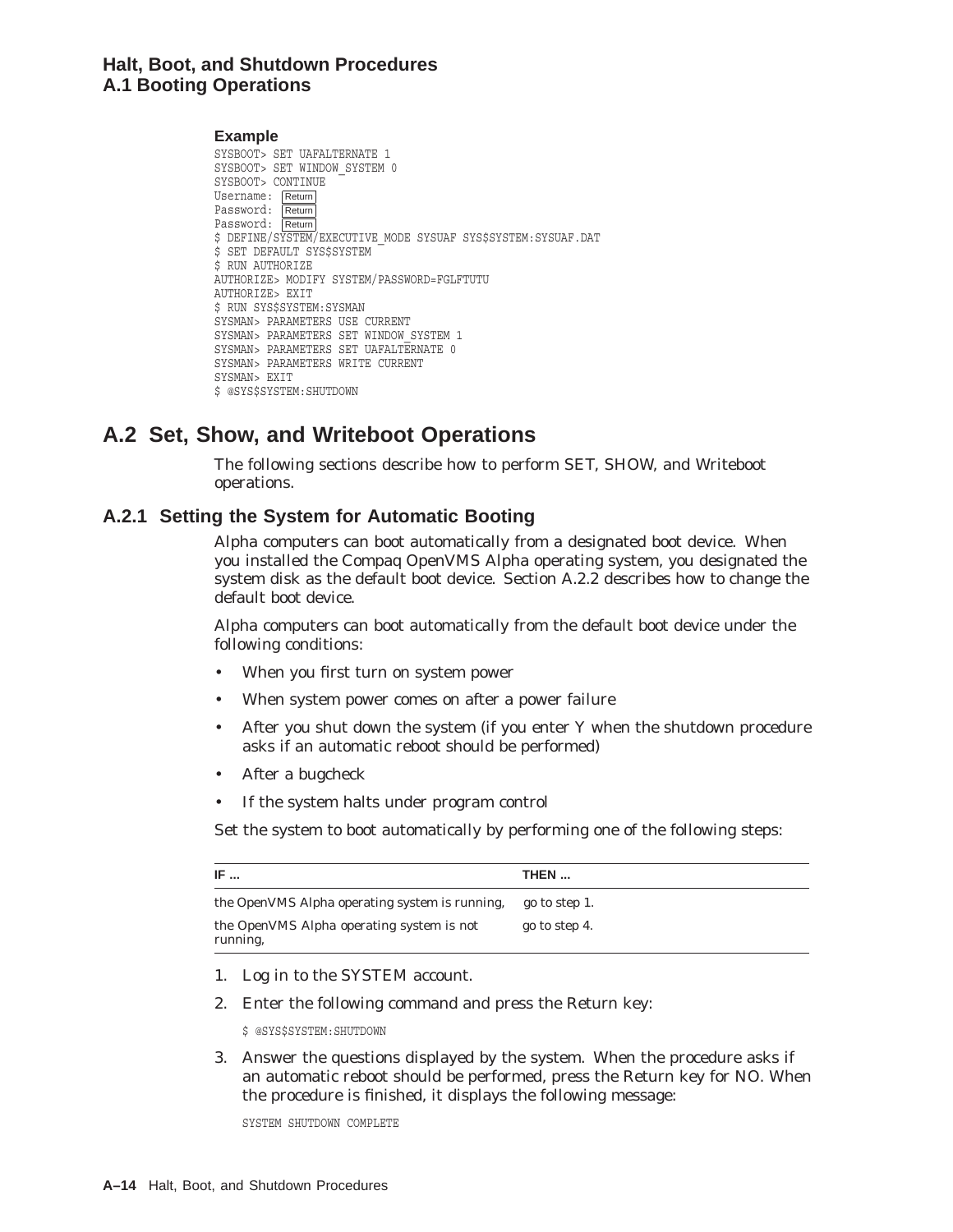- 4. Halt the system by entering Ctrl/P or by pressing the Halt button. (See Section A.3.1 for more information about how to halt your Alpha computer.)
- 5. If you have an SMP system with multiple CPUs, enter the following command at the console prompt (>>>) to stop the other CPUs:

>>> INITIALIZE

6. Enter the following command to show whether the system has been set to boot automatically:

>>> SHOW AUTO\_ACTION

The system displays one of the following:

- Restart
- Boot
- Halt
- 7. Enter the SET AUTO\_ACTION command if you want to change the automatic booting behavior. For example, the following command sets the system to reboot automatically:

>>> SET AUTO\_ACTION RESTART

8. After you set this variable, Compaq recommends that you set the boot device and operating system flags as well, using the SET BOOTDEF\_DEV and SET BOOT\_OSFLAGS commands described in the following sections.

#### **A.2.2 Setting and Showing Boot Devices**

Use the SET BOOTDEF\_DEV command to tell the system which drive you want to boot from (that drive becomes the default boot device). Use the SHOW BOOTDEF\_DEV command to display the current default boot device.

Note that when you set this variable, Compaq recommends that you set the operating system boot parameters as well, using the SET BOOT\_OSFLAGS command.

At the console prompt (>>>), enter the SET BOOTDEF\_DEV command in the following format:

SET BOOTDEF\_DEV device-name

Substitute the device name of the system disk for *device-name*. For example, to boot from a drive with a device name of DKA400 on a DEC 3000 Alpha series computer, enter the following command and press the Return key:

>>> SET BOOTDEF\_DEV DKA400

The next time you boot the system, you can enter the BOOT command without specifying a device name (because DKA400 is now the default boot device). For example:

>>> BOOT

**Note**

If you have not used the SET BOOTDEF\_DEV command to set the drive to boot from and you enter the BOOT command without specifying a device name, the system displays an error message.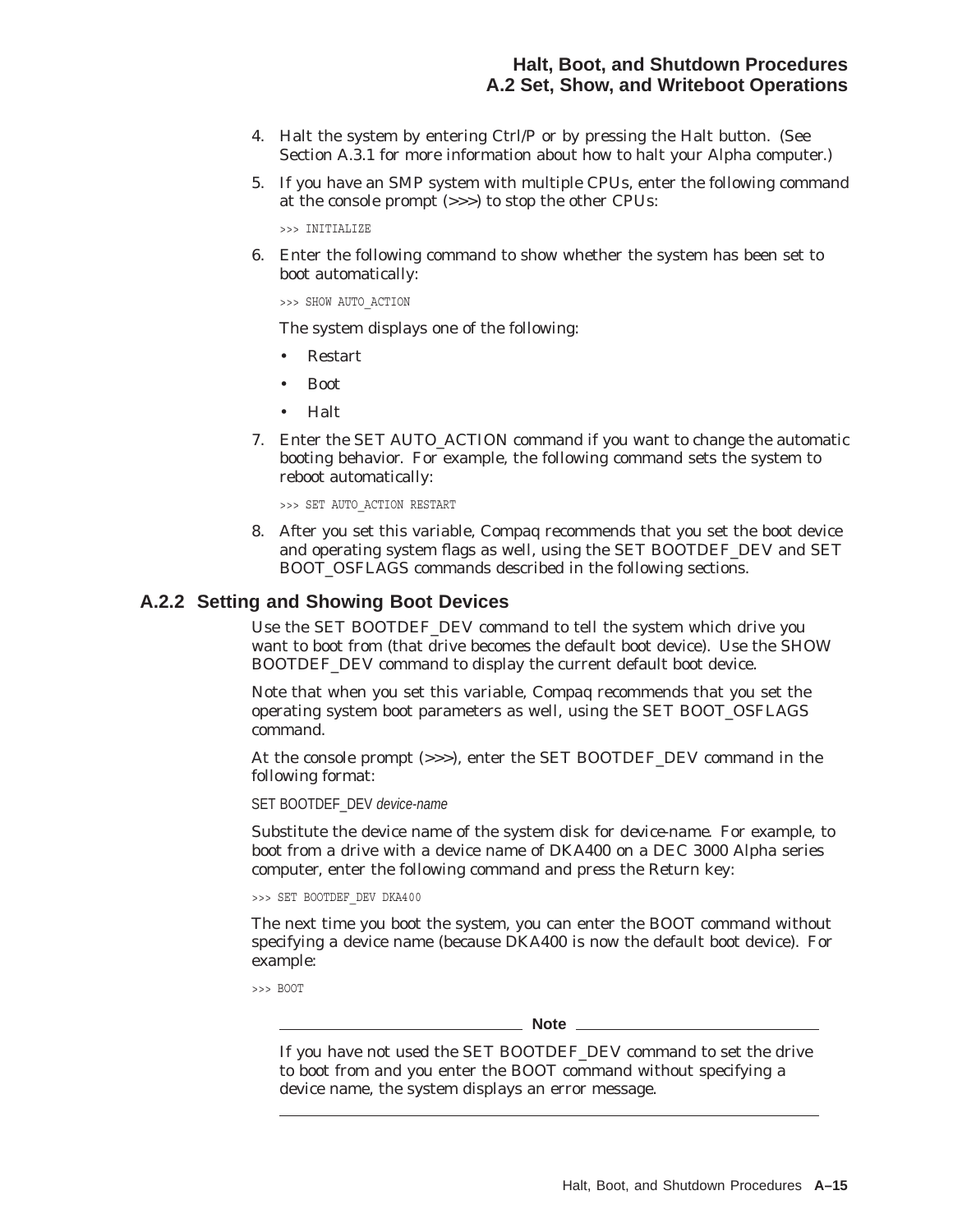Use the SHOW BOOTDEF\_DEV command to find out what drive was specified in the last SET BOOT command. For example:

>>> SHOW BOOTDEF\_DEV

To cancel the drive specified in a previous SET BOOTDEF\_DEV command, enter the following command and press the Return key:

>>> SET BOOTDEF\_DEV

**Note**

This command is not valid on DEC 3000 Alpha series systems.

#### **A.2.3 Setting Boot Parameters**

By default, when you boot the operating system, the flags parameter is set to 0. If you want to define parameters to enable specific functions during the booting process, use the SET BOOT\_OSFLAGS console command.

| <b>Hexadecimal</b><br>Value | <b>System Response</b>                                                     |  |
|-----------------------------|----------------------------------------------------------------------------|--|
| $\mathbf{1}$                | Allows a conversational boot (the system displays the SYSBOOT><br>prompt). |  |
| 2                           | Maps XDELTA to a running system.                                           |  |
| 4                           | Stops the boot procedure at the initial system breakpoint.                 |  |
| 8                           | Performs a diagnostic bootstrap.                                           |  |
| 10                          | Stops the boot procedure at the bootstrap breakpoints.                     |  |
| 20                          | Omits header from secondary bootstrap image.                               |  |
| 80                          | Prompts for the name of the secondary bootstrap file.                      |  |
| 100                         | Halts the system before the secondary bootstrap.                           |  |
| 2000                        | Marks corrected read data error pages as bad.                              |  |
| 10000                       | Displays extensive, detailed debug messages during the boot process.       |  |
| 20000                       | Displays selected user-oriented messages during the boot process.          |  |

The following is a list of values you can specify with the SET BOOT\_OSFLAGS command:

The following examples show how to use the SET BOOT\_OSFLAGS command:

• The following command specifies the root directory as 0 and the parameter as 1, which sets the system to perform a conversational boot from the [SYS0] directory when you enter the BOOT command:

>>> SET BOOT\_OSFLAGS 0,1

The following command specifies the root directory as 1 and the parameter as 0, which sets the system (for example, the second host in a two-system DSSI OpenVMS Cluster configuration) to boot from the [SYS1] directory (instead of [SYS0]) when you enter the BOOT command:

>>> SET BOOT OSFLAGS 1,0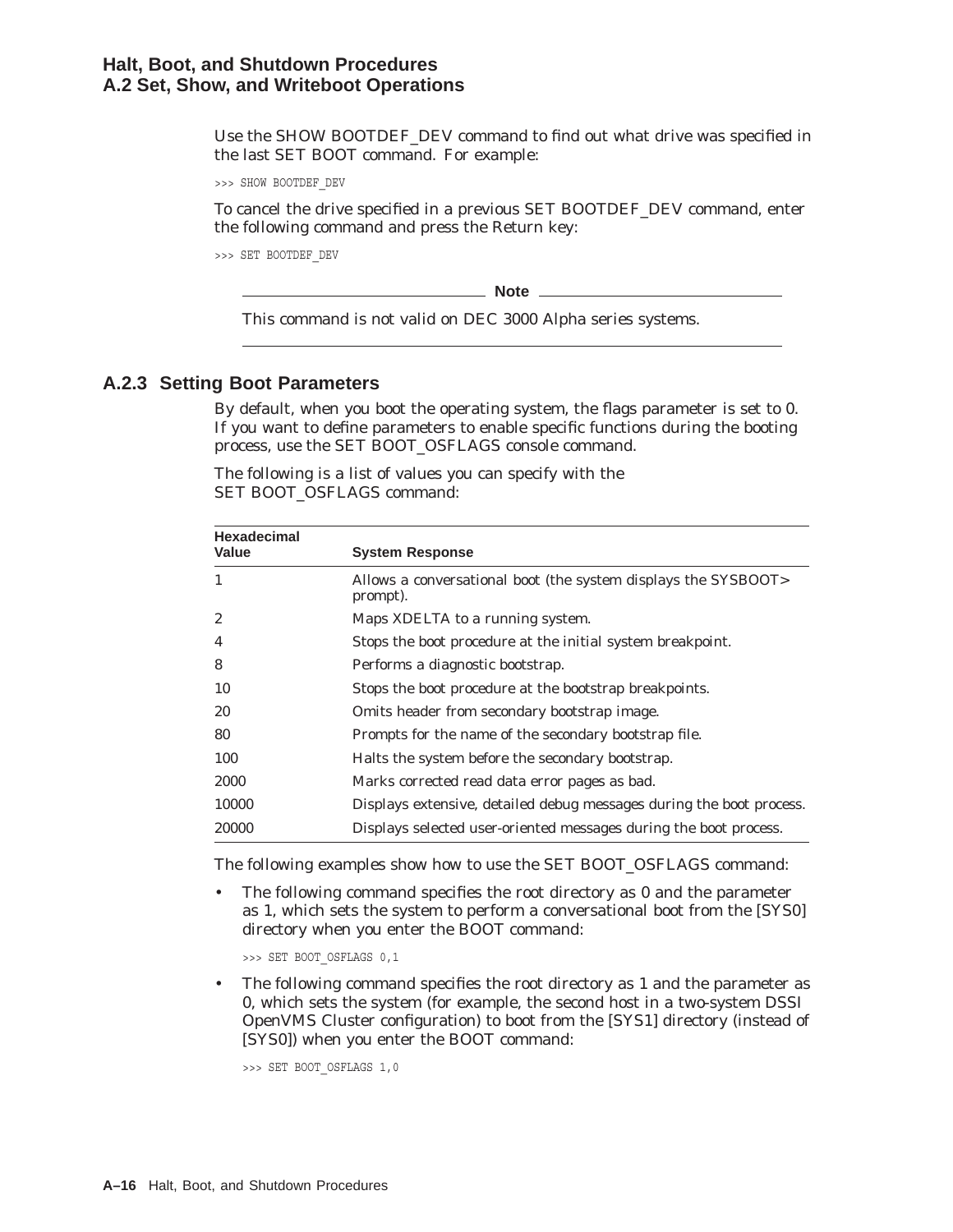The following example specifies the root directory as 0 and the parameters as 1, 2, 4, and 20000 (for a total hexadecimal value of 20007). As a result, when you enter the BOOT command, the system will perform a conversational boot from the [SYS0] directory with XDELTA, stop at the initial system breakpoint, and display relevant user messages.

>>> SET BOOT\_OSFLAGS 0,20007

To display the parameters you have just set, use the SHOW BOOT\_OSFLAGS command. For example:

>>> SHOW BOOT\_OSFLAGS BOOT OSFLAGS  $= 0,20007$ 

#### **A.2.4 Using the Writeboot Utility**

The Writeboot utility (WRITEBOOT.EXE) is copied to your system disk during the installation procedure. It allows you to create a bootable Compaq OpenVMS Alpha system disk from one that was originally created by one of the following methods:

- A nonimage backup of an Alpha system disk (possibly corrupting the boot block)
- A nonimage restore of an Alpha system disk from an image save set

The Writeboot utility also allows you to rewrite the boot block of an Compaq OpenVMS Alpha system disk to point to a new version of the Compaq OpenVMS Alpha primary bootstrap file (APB.EXE) that you have previously copied to the disk. (Note that the file must be contiguous.)

To invoke the Writeboot utility, enter the following command:

\$ RUN SYS\$SYSTEM:WRITEBOOT

The utility prompts you as follows:

Update VAX portion of boot block (default is Y): Update Alpha portion of boot block (default is Y):

Answer N (No) to the VAX prompt. If you answer Y (Yes) to update the Alpha boot block, the utility prompts you for the Alpha boot file:

Enter Alpha boot file:

Specify *device-name:*[VMS\$COMMON.SYSEXE]APB.EXE in response to this prompt, where *device-name:* indicates the device on which the system disk is mounted.

# **A.3 Halt and Shutdown Operations**

The following sections describe halt and shutdown operations for Alpha computers.

#### **A.3.1 Halting the System**

During installation, upgrade, and related system operations, you might need to halt your system. The methods for halting Alpha computers differ slightly with certain models, as described in the next section.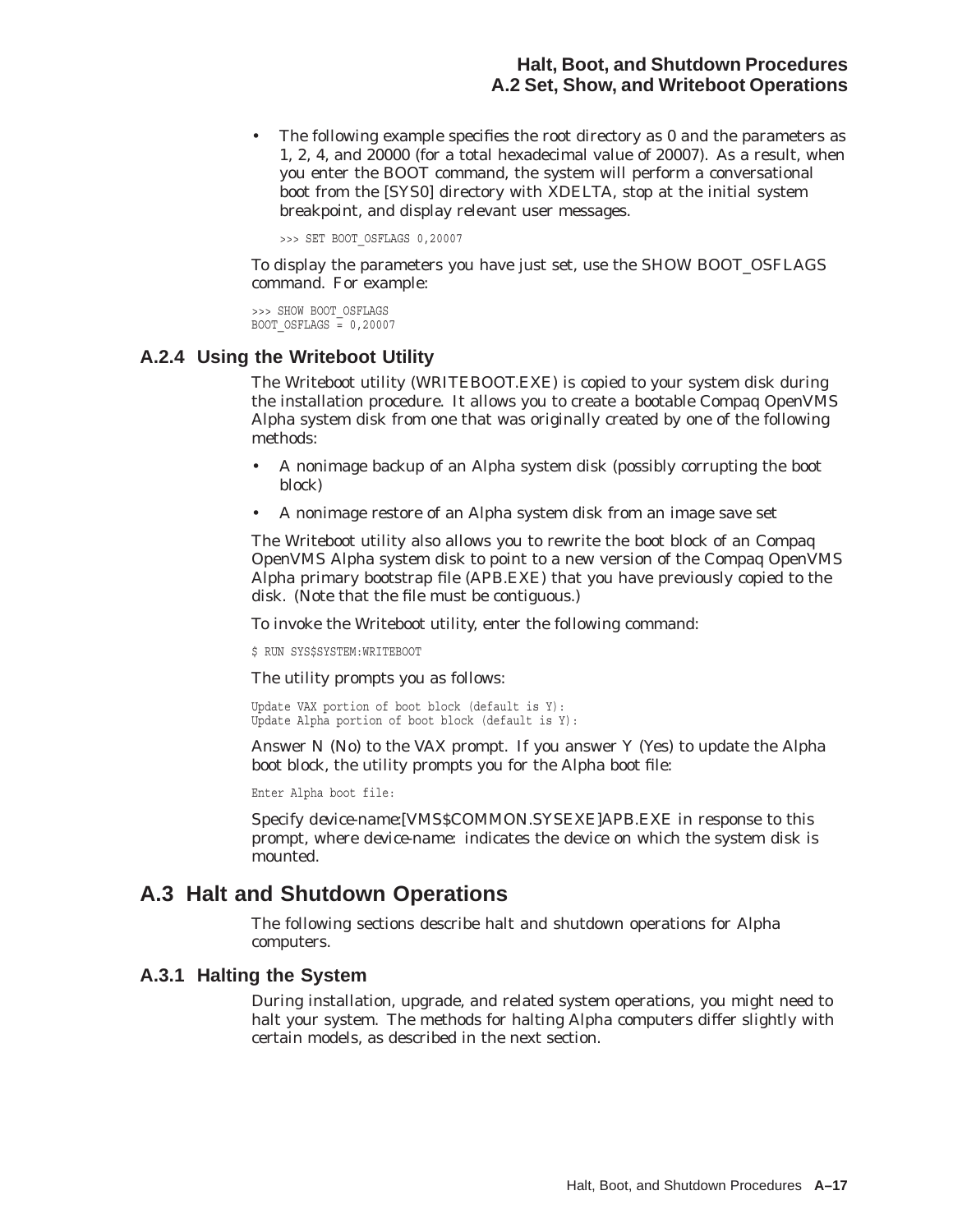| <b>Alpha Computer</b>                     | <b>How to Halt</b>                                                                                                                                                                                                                                |
|-------------------------------------------|---------------------------------------------------------------------------------------------------------------------------------------------------------------------------------------------------------------------------------------------------|
| AlphaServer 300, 800, 1000,               | Do one of the following:                                                                                                                                                                                                                          |
| 1200, 2000, 2100 series                   | Press the Halt button.                                                                                                                                                                                                                            |
|                                           | Press Ctrl/P.                                                                                                                                                                                                                                     |
| AlphaServer 8200, 8400 series             | Press Ctrl/P.                                                                                                                                                                                                                                     |
| AlphaStation 200, 400, 500, 600<br>series | Do one of the following:                                                                                                                                                                                                                          |
|                                           | Press the Halt button (if the graphics monitor is serving as<br>the console).                                                                                                                                                                     |
|                                           | Press Ctrl/P (if you are using the alternate console and port).<br>٠                                                                                                                                                                              |
| DEC 2000, 3000 series                     | Do one of the following:                                                                                                                                                                                                                          |
|                                           | Press the Halt button (if the graphics monitor is serving as<br>٠<br>the console).                                                                                                                                                                |
|                                           | Press Ctrl/P (if you are using the alternate console and port).                                                                                                                                                                                   |
| DEC 4000 series                           | Do one of the following:                                                                                                                                                                                                                          |
|                                           | Press the Halt button.                                                                                                                                                                                                                            |
|                                           | Press the Break key on the console (the default setting).<br>٠                                                                                                                                                                                    |
|                                           | Press Ctrl/P, but only after using the console command SET<br>$\bullet$<br>TTA0_HALTS <i>n</i> to enable this key combination, where <i>n</i> can<br>be 6 (enables the Break key and Ctrl/P) or 2 (enables Ctrl/P<br>but disables the Break key). |
| DEC 7000, 10000 series                    | Press Ctrl/P.                                                                                                                                                                                                                                     |

The following table summarizes the ways you can halt specific Alpha computers:

# **A.3.2 Shutting Down the System**

Before you shut down the operating system, decide if you want it to reboot automatically or if you want to enter console-mode commands after the shutdown completes.

You can perform the following three types of shutdown operations:

- An orderly shutdown with SYS\$SYSTEM:SHUTDOWN.COM
- An emergency shutdown with OPCCRASH.EXE
- An emergency shutdown with crash commands

If you want the system to reboot automatically after the shutdown, see Section A.2.1.

#### **A.3.2.1 Orderly Shutdown**

The SHUTDOWN.COM procedure shuts down the system while performing maintenance functions such as disabling future logins, stopping the batch and printer queues, dismounting volumes, and stopping user processes. To use the SHUTDOWN.COM command procedure, log in to the SYSTEM account, enter the following command, and press the Return key:

\$ @SYS\$SYSTEM:SHUTDOWN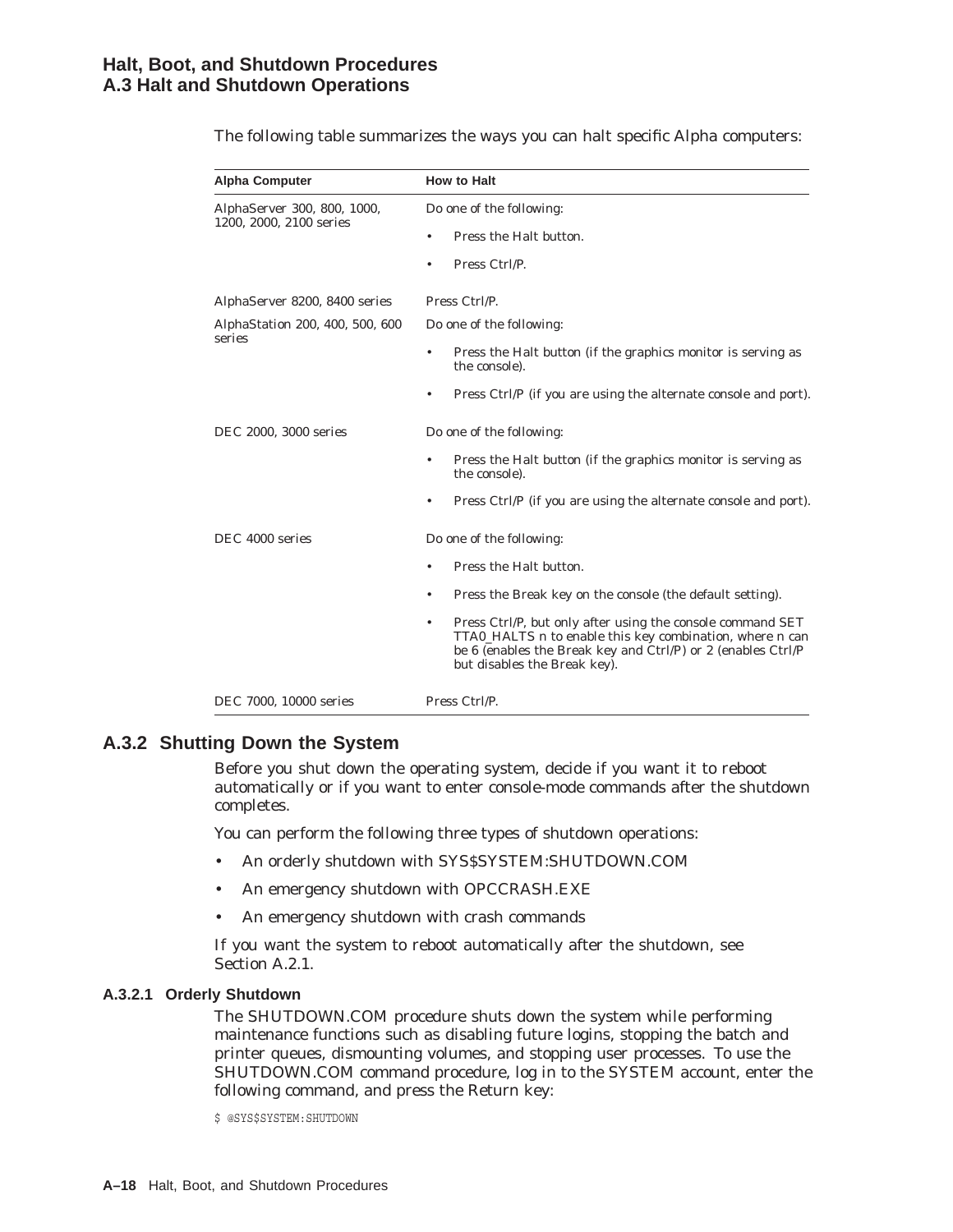For more information about the SHUTDOWN.COM command procedure, see the *OpenVMS System Manager's Manual*.

#### **A.3.2.2 Emergency Shutdown with OPCCRASH.EXE**

If you cannot perform an orderly shutdown with the SHUTDOWN.COM procedure, run the OPCCRASH.EXE emergency shutdown program. To run the OPCCRASH.EXE program, log in to the SYSTEM account, enter the following command, and press the Return key:

\$ RUN SYS\$SYSTEM:OPCCRASH

For more information about the OPCCRASH program, see the *OpenVMS System Manager's Manual*.

#### **A.3.2.3 Emergency Shutdown with Crash Commands**

Use crash commands only if the system is ''hung'' (stops responding to any commands) and you cannot log in to the SYSTEM account to use the SHUTDOWN.COM procedure or the OPCCRASH.EXE program.

**Note**

The method described here works on all Alpha computers. However, on certain systems, you can force your processor to fail (crash) by entering a specific console command. See the hardware manuals that came with your computer for that information.

To force your processor to fail, do the following:

- 1. Halt the system by entering Ctrl/P or by pressing the Halt button. (See Section A.3.1 for more information about how to halt your Alpha computer.)
- 2. To examine processor registers, enter the following commands and press the Return key:

>>> E -N F R0 >>> E PS

The system displays the contents of the registers. Write down these values if you want to save information about the state of the system.

3. Enter the following commands and press the Return key:

```
>>> D PC FFFFFFFF00000000 >>> D PS 1F00
```
By depositing these values, you cause the system to write a memory dump to the system dump file on the disk.

4. Enter the following command and press the Return key:

>>> CONTINUE

This causes the system to perform a bugcheck.

- 5. After the system reboots, log in to the SYSTEM account.
- 6. To examine the dump file, enter the following commands and press the Return key after each one:

\$ ANALYZE/CRASH SYS\$SYSTEM:SYSDUMP.DMP SDA> SHOW CRASH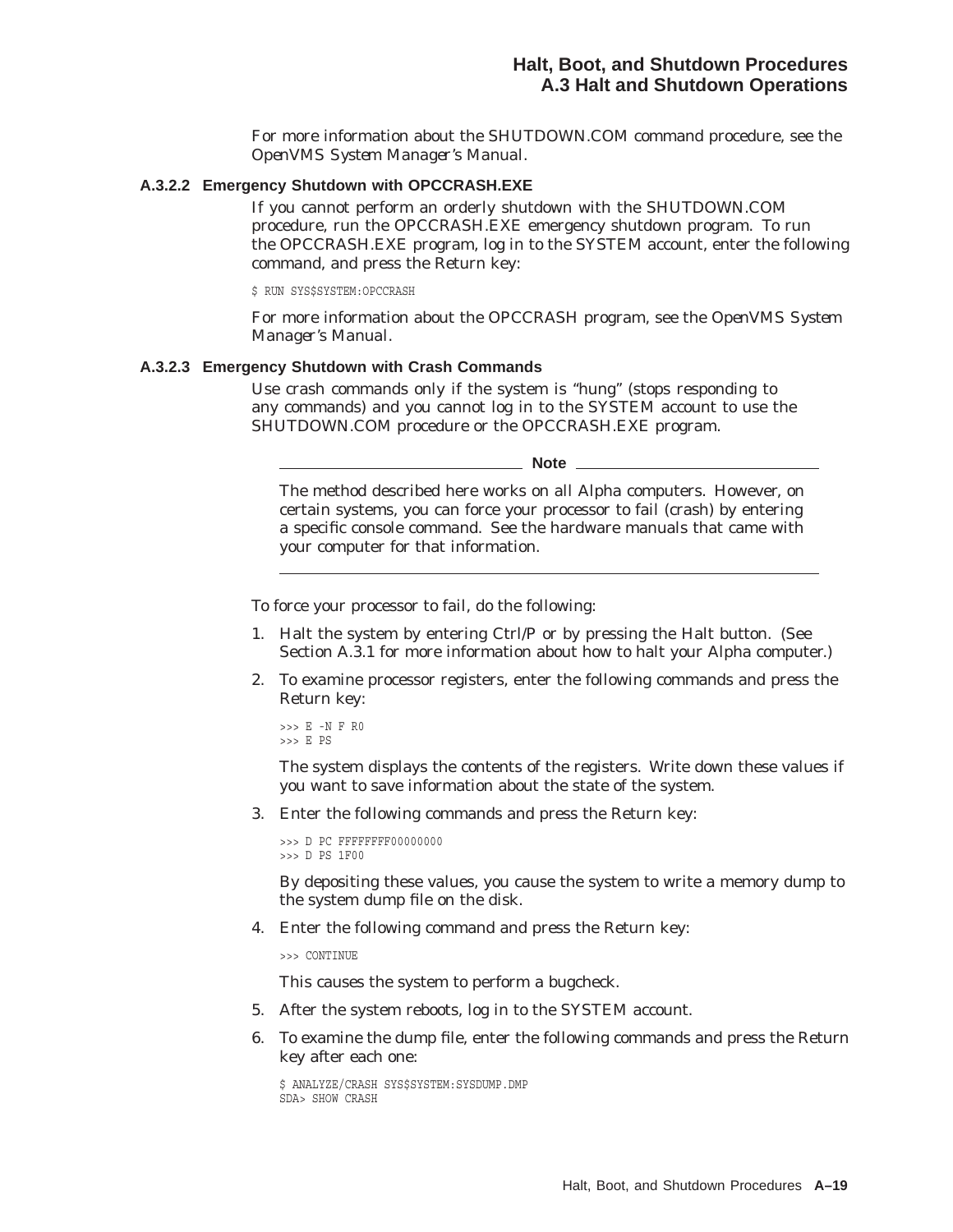For more information about the System Dump Analyzer (SDA) utility, see the *OpenVMS Alpha System Analysis Tools Manual*.

# **A.4 Troubleshooting Procedures**

The following sections describe procedures that you can follow if you encounter problems with your system.

# **A.4.1 If the System Does Not Boot**

If the system does not boot because a hardware problem occurs, a question mark (?) usually precedes the error message displayed on the console terminal. An example of a hardware problem is a read error on a disk or tape cartridge drive.

#### **A.4.1.1 For Hardware Problems**

If you suspect a hardware problem, do the following:

- 1. Consult the hardware manual for your Alpha computer.
- 2. Contact a Compaq support representative.

#### **A.4.1.2 For Software Problems**

When the operating system is loaded into memory, a message similar to the following appears on the terminal screen:

SYSTEM job terminated at 27-MAY-2001 15:05:03.17

If the system does not display this message, a software problem has probably occurred. Do the following:

- 1. Turn off the system. Turn it back on and try to reboot.
- 2. Perform a conversational boot using the default system parameters or try one of the emergency boot procedures.
- 3. If the system boots, run the AUTOGEN procedure. For more information about the AUTOGEN procedure, see the *OpenVMS System Manager's Manual*.

# **A.4.2 Detecting and Responding to System Problems**

If your system exhibits unexpected behavior, note the following:

- If the system displays a bugcheck message on the console terminal and shuts itself down, it means the system encountered a problem that made further operation impossible or dangerous. Reboot the system as explained in Section A.1.2, or let it reboot automatically as explained in Section A.2.1.
- If the system stops responding to your commands (that is, the system "hangs"), there is a possible failure in a system software or hardware component or a possible power failure.
- If the system exhibits erratic behavior (it does not respond according to specifications), it indicates a possible failure in a system software or hardware component.

To determine if the failure is a system problem:

• Be sure that you did not press the F1 key (the Hold Screen key). The Hold Screen light goes on when you press either F1 or enter Ctrl/S.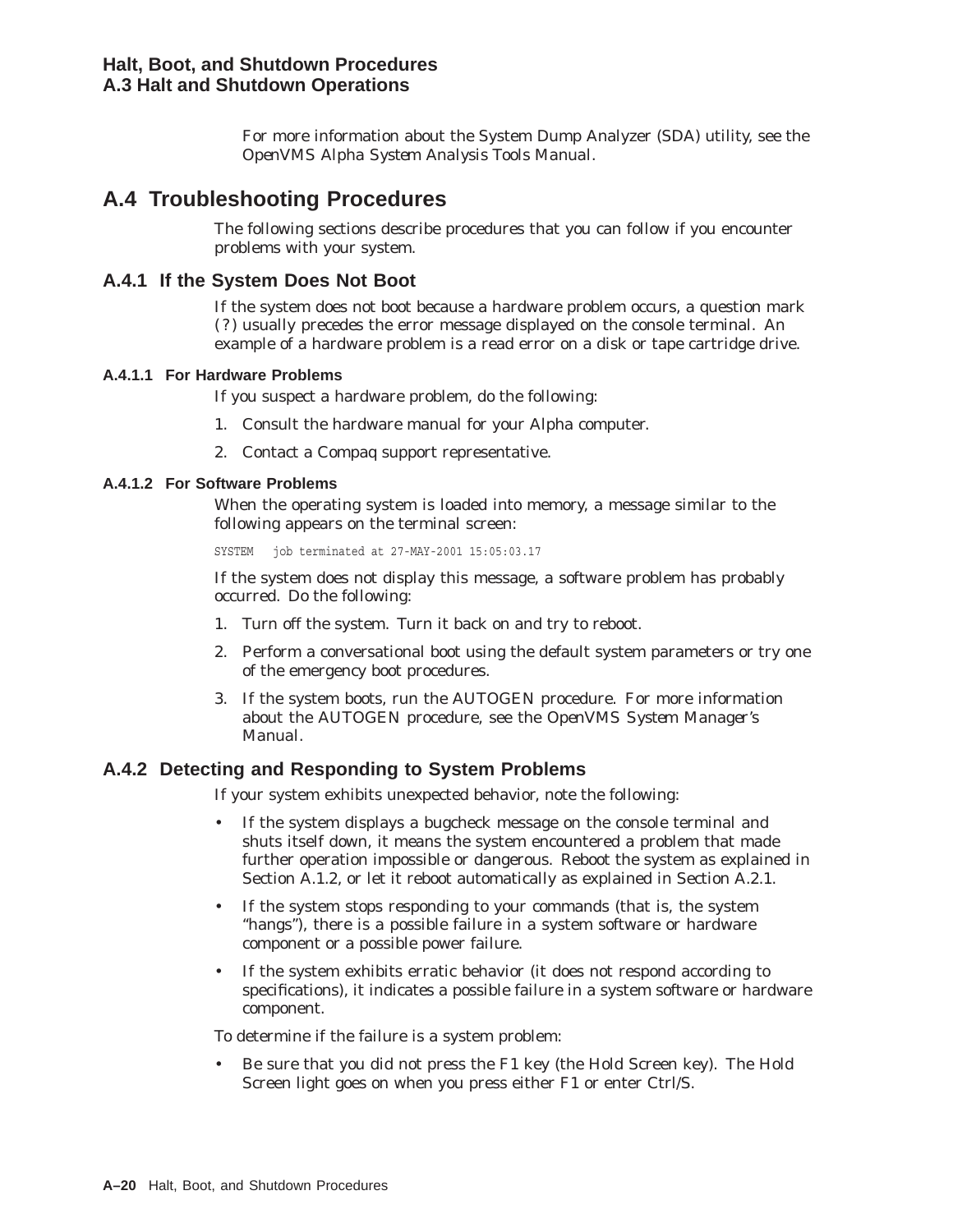# **Halt, Boot, and Shutdown Procedures A.4 Troubleshooting Procedures**

- Enter Ctrl/T to check the status of your process. A status line should appear, indicating the name of the program that is executing and other information. If the status line does not appear, the program you are executing might be stalled or ''hung.'' (If you have disabled Ctrl/T by entering the command SET NOCONTROL=T or have set the terminal to NOBROADCAST mode by entering the command SET TERMINAL/NOBROADCAST, this procedure does not work.)
- Make sure the cable connecting the terminal or monitor to the system is secure.

If you determine that you have a system problem:

- 1. Force an exit from a stalled or ''hung'' program by entering Ctrl/Y. Note that when you enter Ctrl/Y, any work performed by the program and not saved on disk is lost.
- 2. If the system is still unresponsive, halt it by entering Ctrl/P or by pressing the Halt button. (See Section A.3.1 for more information about how to halt your Alpha computer.)
- 3. Note in detail the sequence of events that caused the problem and notify a Compaq support representative.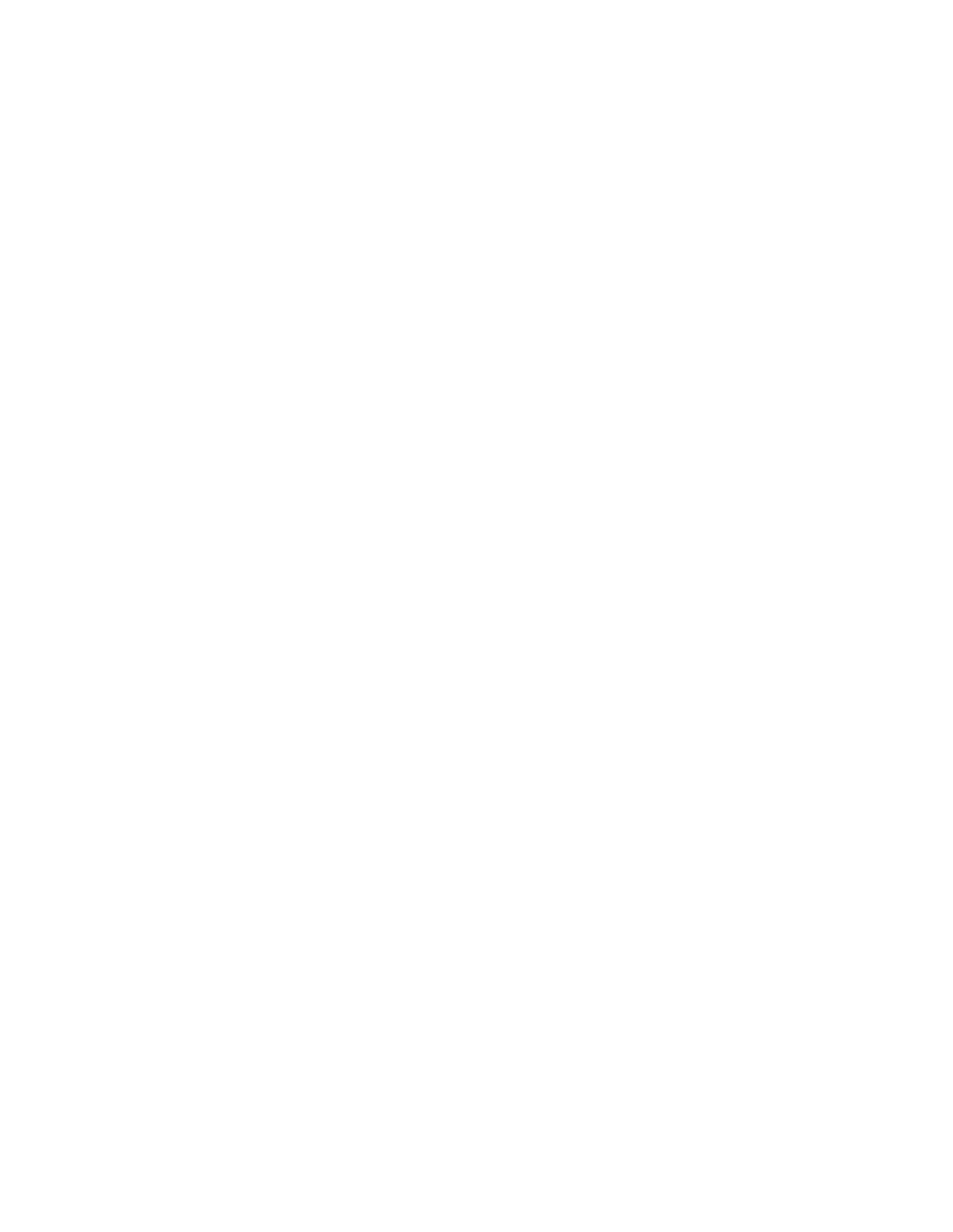# **Backing Up and Restoring the System Disk**

This appendix describes how to perform backup and restore operations on the system disk. You perform these tasks by entering commands from a specialized backup environment. You access this environment through the menu that is displayed when you boot the Compaq OpenVMS Alpha operating system CD–ROM or through an alternate method that does not require the CD–ROM.

This specialized backup environment is required because it allows you to create an *exact* copy of the system disk. You cannot create an exact copy in a standard operating system environment because the OpenVMS Backup utility saves only what is on the disk at the moment the BACKUP command is executing, excluding portions of open files contained in memory or data about files not yet written back to the disk (cache).

For more information about backup operations, including procedures for backing up and restoring files and directories, see the *OpenVMS System Manager's Manual*.

# **B.1 Reasons for Backing Up the System Disk**

The primary reason why you should have a backup copy of the system disk is so you can fully restore your system in response to any hardware or software problem that affects the integrity of your original system disk or your ability to access it. For example, you would need to use the backup copy to restore your system under the following conditions:

- When a problem occurs during an Compaq OpenVMS Alpha upgrade or update, or during the installation of other software products. If you backed up the system disk *before* you attempted any of those procedures, you could restore the system disk and attempt the procedure again.
- When a system file that is accidentally deleted renders the system disk inoperable. If you backed up the system disk *after* you installed or upgraded the Compaq OpenVMS Alpha operating system and any other software products, you could restore the system disk.
- When the drive that holds the system disk malfunctions. If you have a backup copy of the system disk, you can restore it to a functioning disk and continue to use the system.

Another reason for backing up the system disk is to eliminate disk fragmentation, which occurs when files are stored noncontiguously on the disk. The BACKUP/IMAGE command creates a copy on which files are stored contiguously.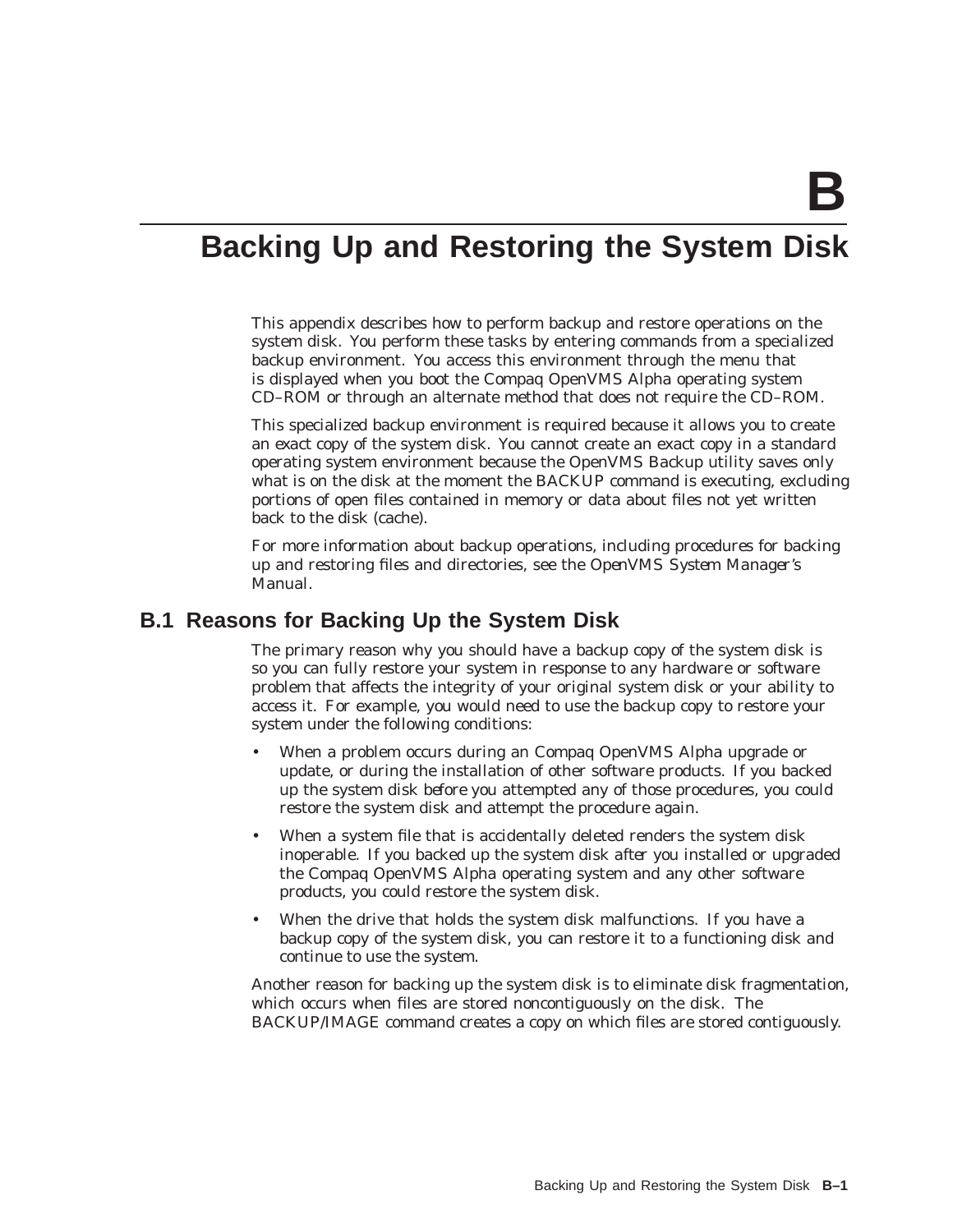# **B.2 Suggested Procedures**

Compaq recommends the following:

The preferred method for performing system disk backup and restore operations is to boot the operating system CD–ROM, choose the DCL option from menu, and then enter the appropriate backup commands. The detailed procedures are described in Section B.4 and Section B.5.

However, if you do not have access to the compact disc or if you want to back up a shadowed system disk without disabling the shadow set, you can use a different procedure, described in Section B.6.

- Store the backup media in a safe place.
- If you have an OpenVMS Cluster environment with more than one system disk, be sure the volume label on each system disk and backup copies of system disks are unique. Use the SET VOLUME/LABEL command to change a volume label, if necessary.

# **B.3 OpenVMS Cluster Caution**

If any nodes except the node used to run BACKUP are booted during the backup operations described in this appendix, your cluster will become partitioned, where nodes in the existing cluster divide into two or more independent clusters. This condition can cause data file corruption.

In addition, these backup environments do not restrict your use of DCL commands to the BACKUP command only, which further increases your risk of accidentally destroying or corrupting data on a disk. Therefore, to avoid jeopardizing the integrity of your data in any way, Compaq recommends that you shut down the entire OpenVMS Cluster system before you back up your system disk.

# **B.4 Backing Up the System Disk**

The following sections describe how to back up the system disk.

# **B.4.1 Getting Started**

Before you back up the system disk, do the following:

- 1. In an OpenVMS Cluster environment, dismount the system disk from all systems in the cluster that have the disk mounted as a data disk (rather than as the system disk).
- 2. Shut down all systems booted from that disk.
- 3. Boot the operating system CD–ROM locally or from the InfoServer (as described in Appendix A).
- 4. Choose the DCL option (7) from the menu. For example:

\*\*\*\*\*\*\*\*\*\*\*\*\*\*\*\*\*\*\*\*\*\*\*\*\*\*\*\*\*\*\*\*\*\*\*\*\*\*\*\*\*\*\*\*\*\*\*\*\*\*\*\*\*\*\*\*\*\*\*\*\*\*\*\* You can install or upgrade the OpenVMS Alpha operating system or you can install or upgrade layered products that are included on the OpenVMS Alpha operating system CD-ROM.

You can also execute DCL commands and procedures to perform "standalone" tasks, such as backing up the system disk.

Please choose one of the following: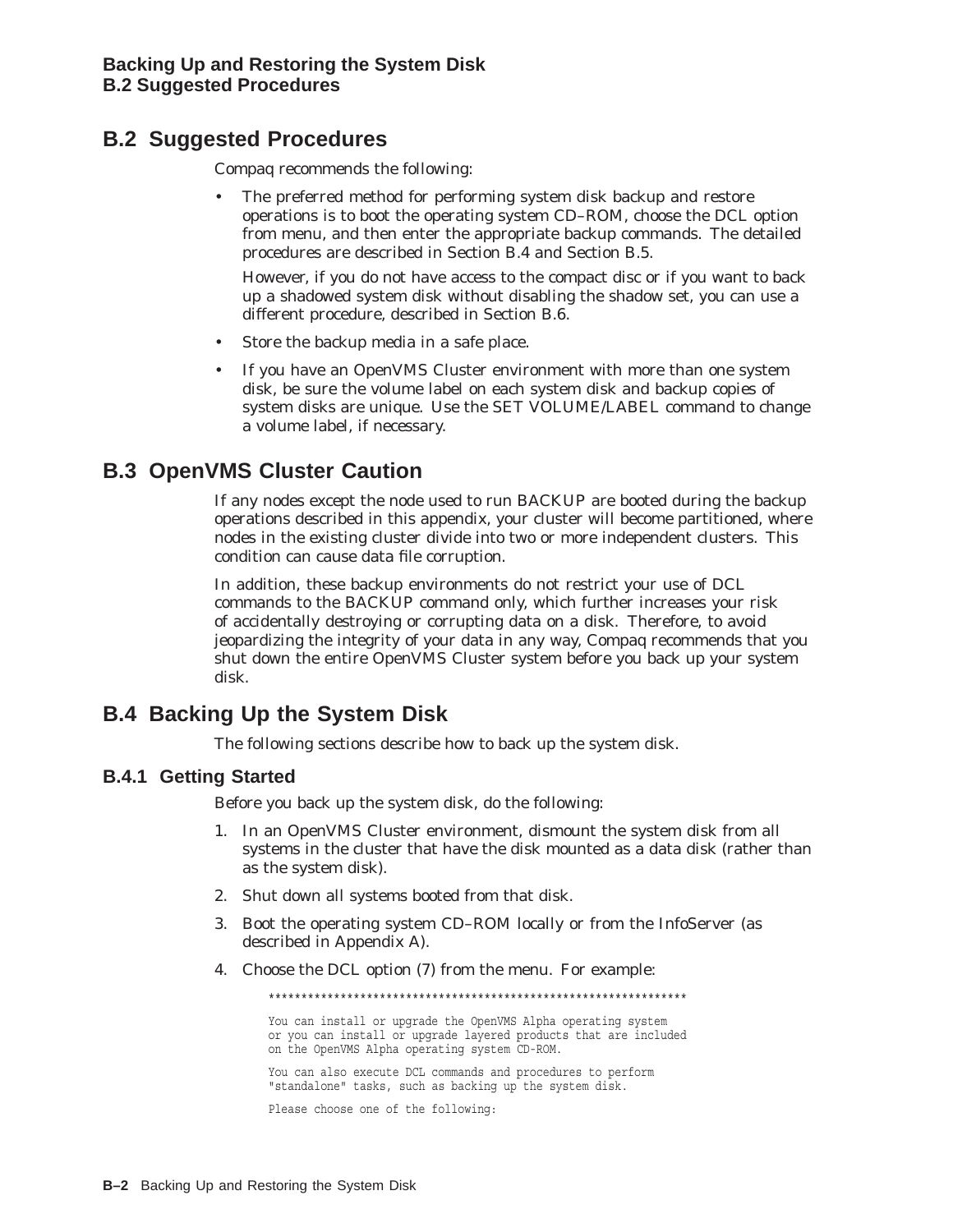# **Backing Up and Restoring the System Disk B.4 Backing Up the System Disk**

- 1) Install or upgrade OpenVMS Alpha Version 7.3
- 2) Display products and patches that this procedure can install
- 3) Install or upgrade layered products and patches
- 4) Show installed products
- 5) Reconfigure installed products
- 6) Remove installed products
- 7) Execute DCL commands and procedures
- 8) Shut down this system

Enter CHOICE or ? for help: (1/2/3/4/5/6/7/8/?) 7

- 5. At the triple dollar sign prompt (\$\$\$), enter the SHOW DEVICES command.
- 6. Examine the list of devices so you can determine which device is the source drive (the system disk you want to back up) and which device is your target drive (the supported disk or tape device that will hold the backed up files).

#### **B.4.2 Mounting Devices**

When you have determined which devices will be the source drive and target drive, mount those devices (and any other output devices you plan to use) before you perform any backup operations. Enter the MOUNT commands in the following format:

\$\$\$ MOUNT/OVERRIDE=IDENTIFICATION *source-drive* \$\$\$ MOUNT/FOREIGN *target-drive*

Note the following conventions:

- *source-drive* is the name of the drive holding the system disk
- *target-drive* is the name of the drive that will hold the backup files

#### **B.4.3 Entering the BACKUP Command**

When the system disk and output devices are mounted, back up the system disk by entering the BACKUP command in the following format:

```
$$$ BACKUP/IMAGE/VERIFY source-drive:
target-drive:
```
(You must also include the save-set name and the /SAVE\_SET qualifier if the target drive is a tape device.)

#### **Example 1**

In this example the system disk and a target disk are mounted so the BACKUP command can create a backup disk. (You can use a backup disk as a system disk.)

\$\$\$ MOUNT/OVERRIDE=IDENTIFICATION DKA200 \$\$\$ MOUNT/FOREIGN DKA300 \$\$\$ BACKUP/IMAGE/VERIFY DKA200: DKA300:

#### **Example 2**

In this example the system disk and a target tape device are mounted so the BACKUP command can create a backup tape.

\$\$\$ MOUNT/OVERRIDE=IDENTIFICATION DKA200

- \$\$\$ MOUNT/FOREIGN MKA300
- \$\$\$ BACKUP/IMAGE/VERIFY DKA200: MKA300:APR 06 BACKUP.BCK/SAVE SET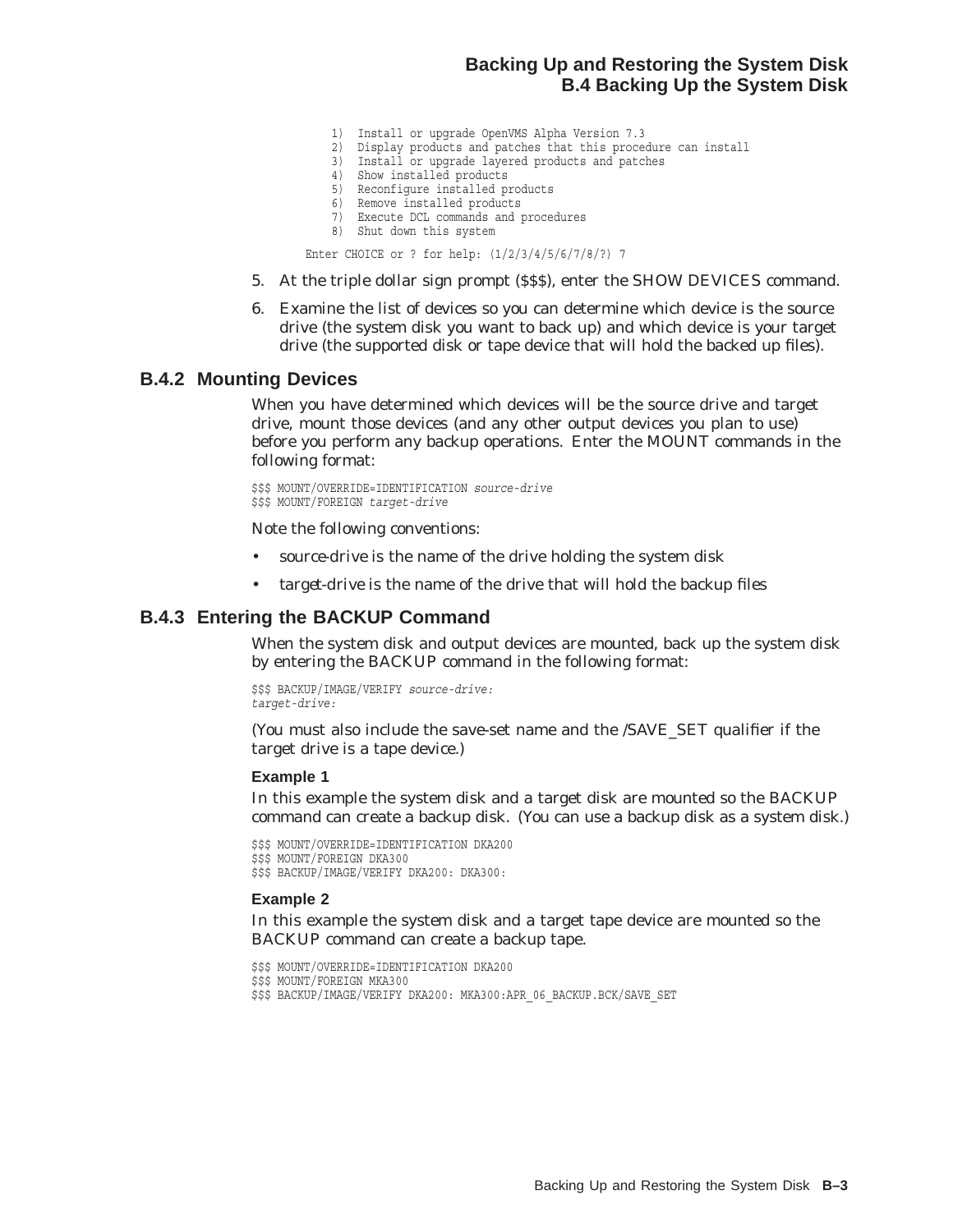# **B.4.4 Changing the CLUSTER\_SIZE Parameter**

The BACKUP command creates a system disk that includes a set of volume parameters provided by Compaq, including a CLUSTER\_SIZE (disk access scheme) that is appropriate for your system. (The CLUSTER\_SIZE refers to the way files are stored on the disk, *not* to cluster environments.) You can change most volume parameters later with the SET VOLUME command.

However, to change the CLUSTER\_SIZE, you must back up the system disk to a disk that has been previously initialized with the CLUSTER\_SIZE that you want. For more information about initializing a disk and using the BACKUP command, see the *OpenVMS System Manager's Manual* and the *OpenVMS System Management Utilities Reference Manual*, and see the description of the INITIALIZE and BACKUP commands in the *OpenVMS DCL Dictionary*.

# **B.4.5 Logout, Shutdown, and Reboot**

After you complete the backup operation:

- 1. Enter the LOGOUT command to exit from the DCL environment and return to the menu.
- 2. Choose the shutdown option (8).
- 3. After the shutdown completes, boot from the system disk.

# **B.5 Restoring the System Disk**

The following sections describe how to restore the system disk.

#### **B.5.1 Getting Started**

Before you can restore the system disk:

- 1. Shut down the system.
- 2. Boot the operating system CD–ROM locally or from the InfoServer (as described in Appendix A).
- 3. Choose the DCL option (7) from the menu. For example:

\*\*\*\*\*\*\*\*\*\*\*\*\*\*\*\*\*\*\*\*\*\*\*\*\*\*\*\*\*\*\*\*\*\*\*\*\*\*\*\*\*\*\*\*\*\*\*\*\*\*\*\*\*\*\*\*\*\*\*\*\*\*\*\* You can install or upgrade the OpenVMS Alpha operating system or you can install or upgrade layered products that are included on the OpenVMS Alpha operating system CD-ROM. You can also execute DCL commands and procedures to perform "standalone" tasks, such as backing up the system disk. Please choose one of the following: 1) Install or upgrade OpenVMS Alpha Version 7.3 2) Display products and patches that this procedure can install 3) Install or upgrade layered products and patches 4) Show installed products 5) Reconfigure installed products 6) Remove installed products 7) Execute DCL commands and procedures 8) Shut down this system Enter CHOICE or ? for help: (1/2/3/4/5/6/7/8/?) 7

4. At the triple dollar sign prompt (\$\$\$), enter the SHOW DEVICES command.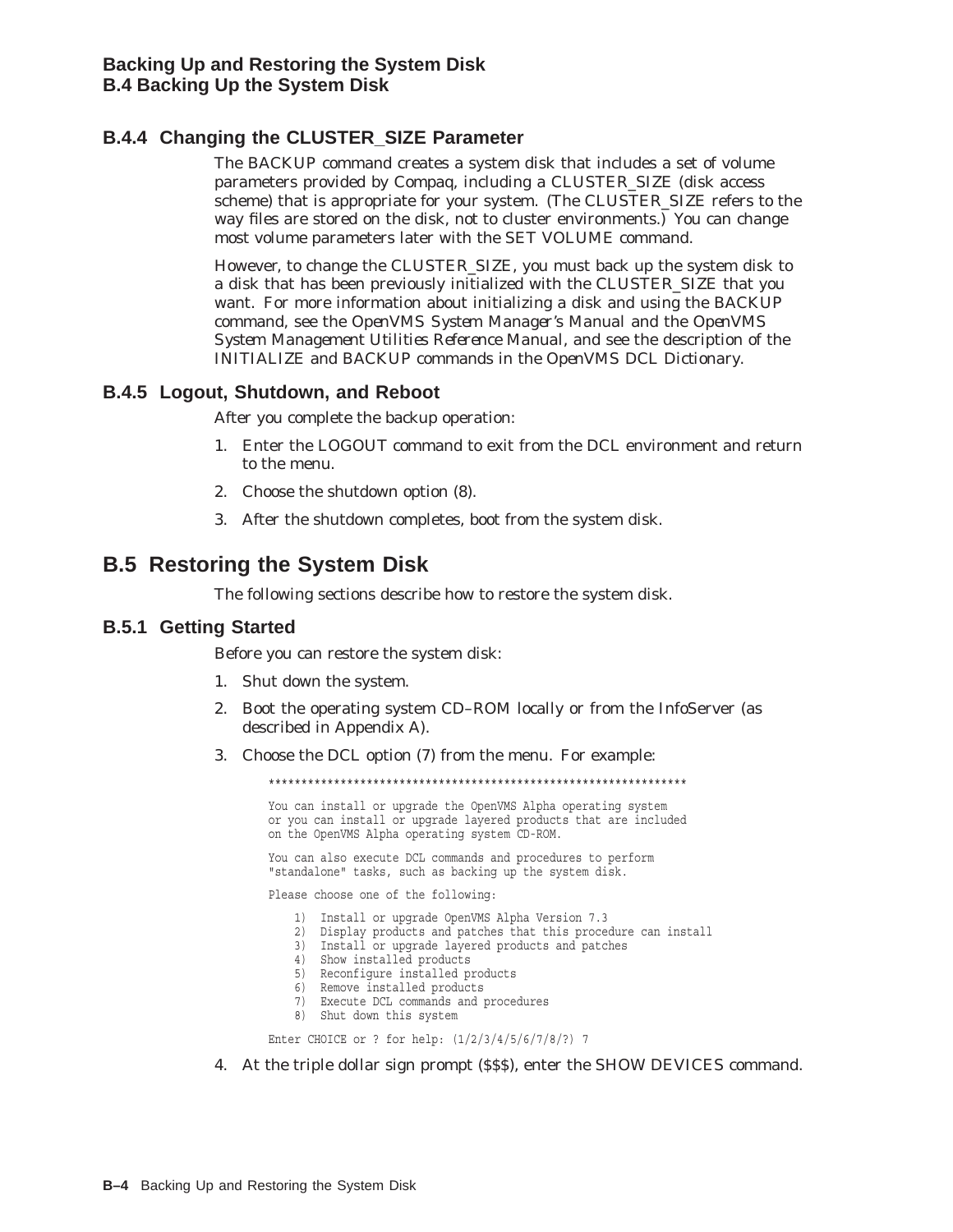5. Examine the list of devices so you can determine which device is the source drive (the drive holding the backed up files you want to restore) and which device is your target drive (the disk on which you want the files restored).

## **B.5.2 Mounting Devices**

When you have determined which devices will be the source drive and target drive, mount those devices (and any other output devices you plan to use) before you perform any restore operations. Enter the MOUNT commands in the following format:

```
$$$ MOUNT/OVERRIDE=IDENTIFICATION source-drive
$$$ MOUNT/FOREIGN target-drive
```
Note the following conventions:

- *source-drive* is the device holding the files you want to restore
	- (Note, however, that you must use the MOUNT/FOREIGN command if the source drive is a tape device.)
- *target-drive* is the destination

# **B.5.3 Entering the BACKUP Command**

Enter the BACKUP command in the following format:

\$\$\$ BACKUP/IMAGE/VERIFY *source-drive: target-drive:*

(You must also include the save set name and the /SAVE\_SET qualifier if the source drive is a tape device.)

#### **Example 1**

In this example a backup disk and a target disk are mounted so the BACKUP command can restore the system disk from the backup disk:

```
$$$ MOUNT/OVERRIDE=IDENTIFICATION DKA300
$$$ MOUNT/FOREIGN DKA200
$$$ BACKUP/IMAGE/VERIFY DKA300: DKA200:
```
#### **Example 2**

In this example a backup tape and a target disk are mounted so the BACKUP command can restore the system disk from the backup tape:

```
$$$ MOUNT/FOREIGN MKA300
```

```
$$$ MOUNT/FOREIGN DKA200
```
\$\$\$ BACKUP/IMAGE/VERIFY MKA300:APR 06 BACKUP.BCK/SAVE SET DKA200:

# **B.5.4 Logout, Shutdown, and Reboot**

After you complete the restore operation:

- 1. Enter the LOGOUT command to exit from the DCL environment and return to the menu.
- 2. Choose the shutdown option (8).
- 3. After the shutdown completes, boot from the system disk.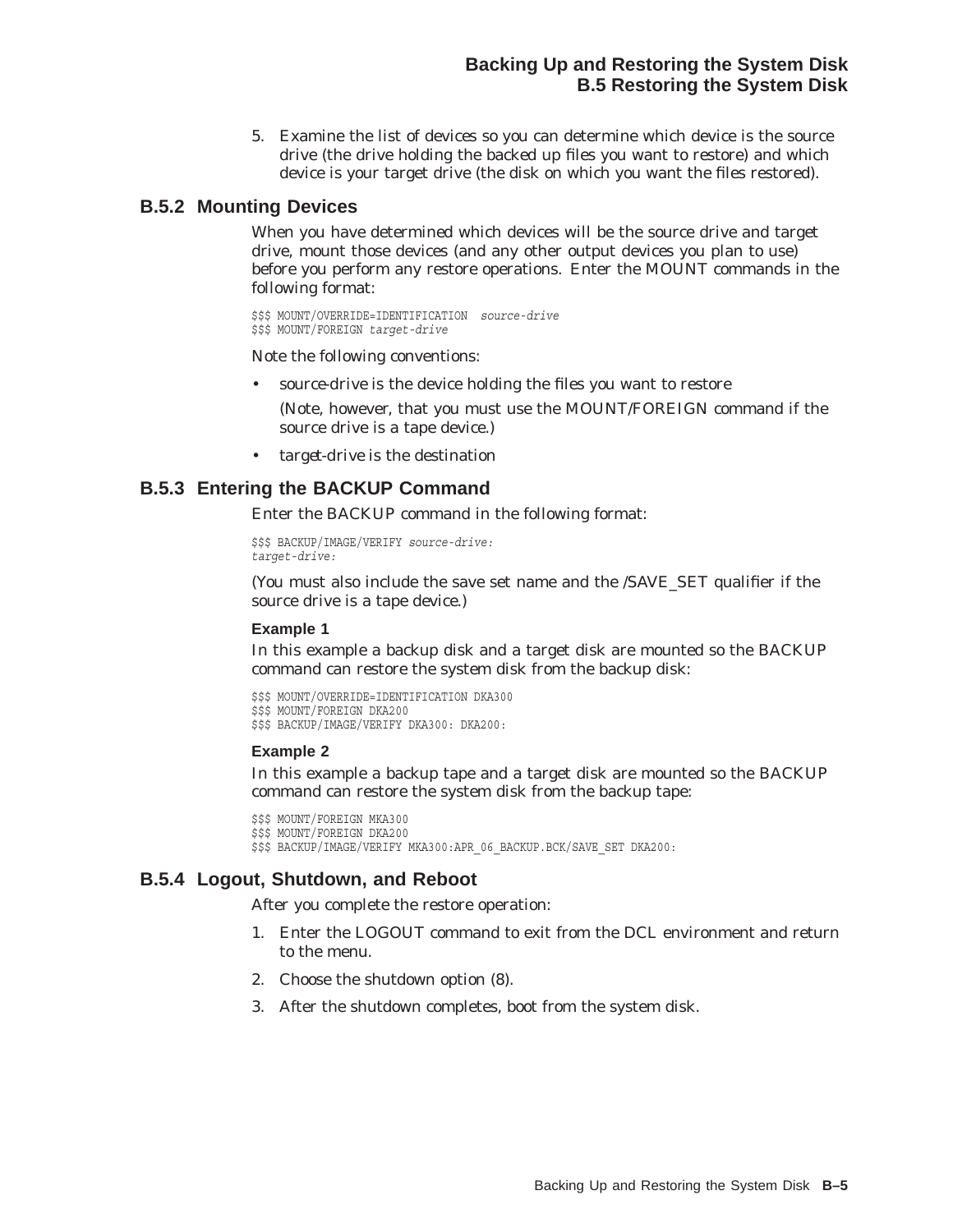# **B.6 Alternate Backup and Restore Procedure**

This section describes an alternate method of performing backup and restore operations on your system disk. With this method, you install the operating system (without options) on another disk and perform your backup and restore operations on the system disk from there. Use this method under the following conditions:

- If you do not have access to the operating system CD–ROM and its menu system
- If you want to back up a shadowed system disk without disabling the shadow set

**Note**

It is also possible to back up your running system disk by using the qualifier /IGNORE=INTERLOCK with the BACKUP command and ignoring warning messages. However, that method requires that all other use of the system be suspended, including disabling logins, stopping print and batch queues, and turning off networking software. In addition, you cannot use this method to restore files to the running system disk. Because of these limitations, Compaq recommends that if you must use an alternate method to back up or restore the system disk, you use the method described in this section.

# **B.6.1 Preparing an Alternate System Disk**

Prepare an alternate system disk as follows:

- 1. Log in to a privileged account on your running Compaq OpenVMS Alpha system.
- 2. Using the SHOW DEVICE command, identify a data disk on which you can install the operating system, with no options. This will be your target disk during that installation. Note the following:
	- You will need approximately 75,000 blocks to install the operating system with no options
	- Existing data will remain on the disk
- 3. The target disk must be mounted privately to your process. (This prevents other users from accessing this disk during the installation and backup procedures.) Therefore, if the target disk was mounted with /SYSTEM, /CLUSTER, /GROUP, or /SHARE, dismount that disk and mount it without using those qualifiers or the /FOREIGN qualifier. For example:

\$ MOUNT/OVERRIDE=IDENTIFICATION DKA200

4. Enter the following command to install the Compaq OpenVMS Alpha operating system, with no options, on the target disk:

\$ @SYS\$SYSTEM:AXPVMS\$PCSI\_INSTALL\_MIN.COM [target-disk]

(The procedure will prompt you for a device name if you do not specify it on the command line.)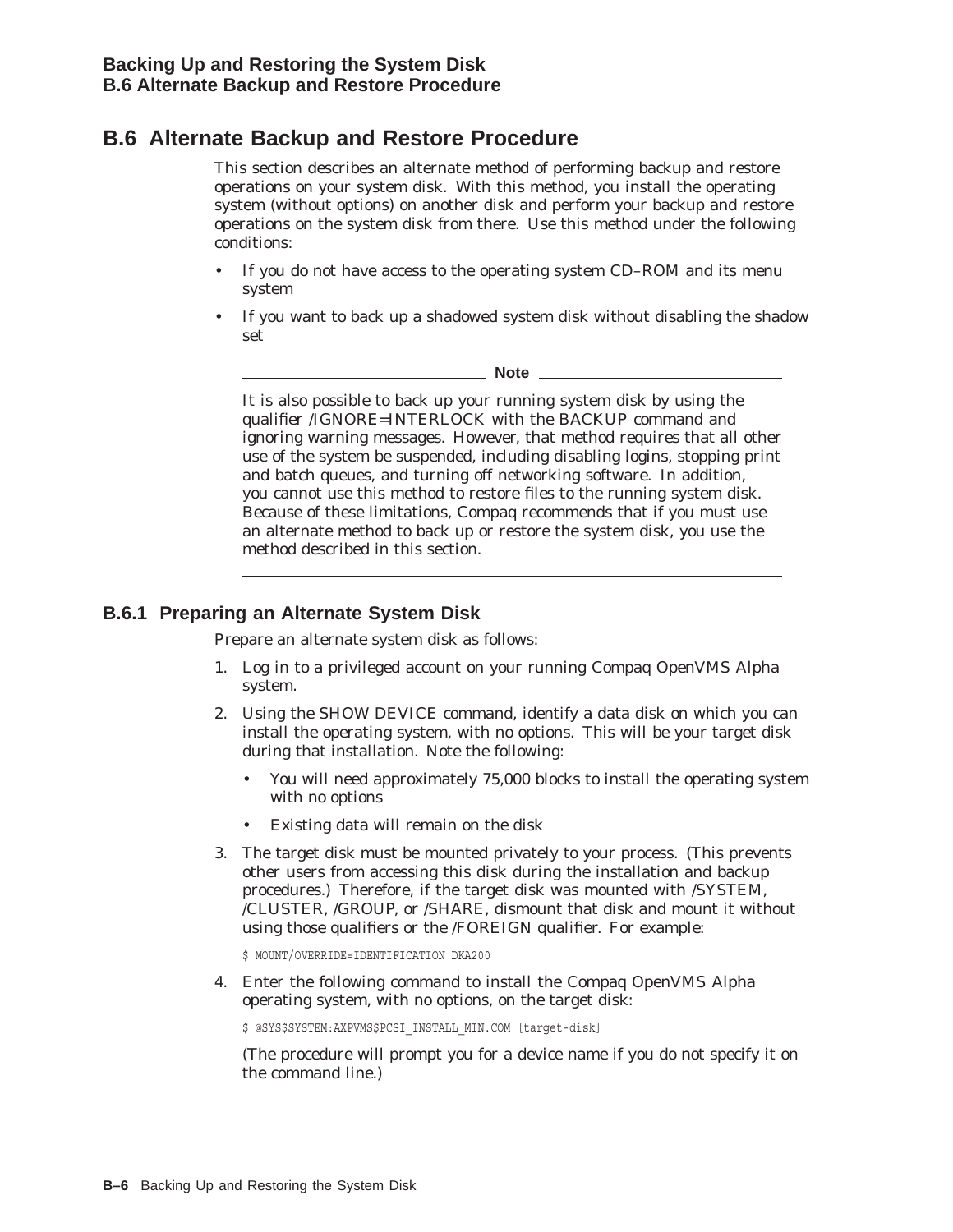#### 5. As the procedure completes the installation, the display is similar to the following:

```
DEC AXPVMS OPENVMS V7.3: OpenVMS and related products platform
    COPYRIGHT (c) 12-SEP-2001 -- All rights reserved
    Compaq Computer Corporation
Execution phase starting ...
The following product will be installed:
   DEC AXPVMS VMS V7.3
Portion Done: 0%...10%...20%...30%...40%...50%...60%...70%...80%...90%...100%
The following product has been installed:
   DEC AXPVMS VMS V7.3
    .
    .
    .
   The installation of minimum OpenVMS Alpha is now complete.
    Use the following command to boot minimum OpenVMS:
       BOOT -FLAGS E,O <device-name>
    (Your system may require additional parameters to boot.)
```
**Caution**

If your system is a cluster member, Compaq recommends that you shut down the entire OpenVMS Cluster system before you back up your system disk. This will prevent you from creating a partitioned cluster and from jeopardizing the integrity of your data in any other way.

## **B.6.2 Using the Alternate System Disk**

Use the alternate system disk (on which you installed the operating system with no options) to perform backup and restore operations as follows:

- 1. Shut down your system.
- 2. Boot the alternate system disk from the SYSE root. For example:

>>> BOOT -FLAGS E,0 DKA200

The system automatically logs you in to the SYSTEM account and then displays a triple dollar sign prompt (\$\$\$).

**Note** \_

During the boot and login operations on this minimum version of the operating system, you can ignore license messages that are similar to the following:

%LICENSE-I-NOLICENSE, no license is active for this software product

3. If your system disk is shadowed, install and load a Volume Shadowing license on this data disk. You will then be able to back up the shadowed system disk from this data disk without disabling the shadow set.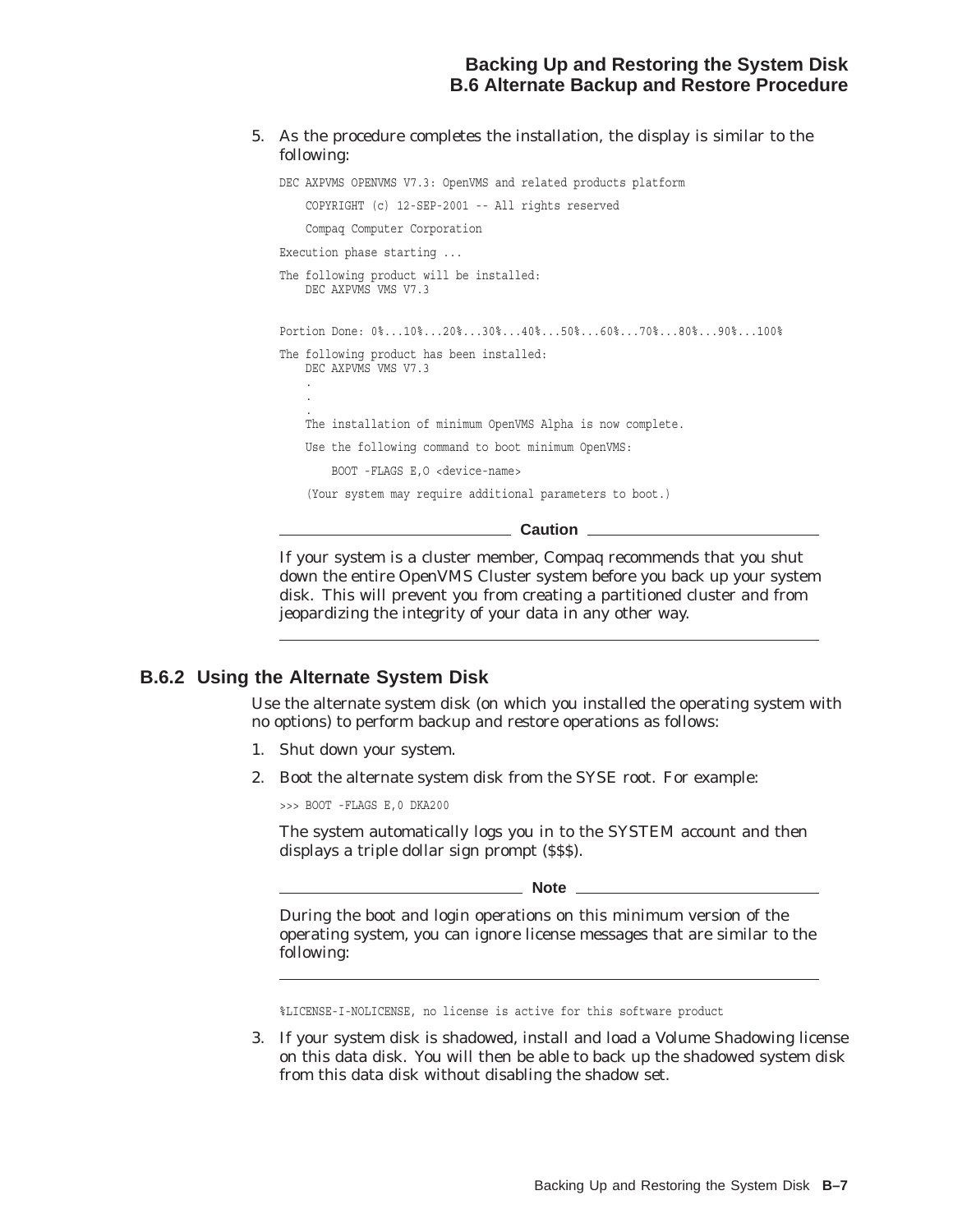**Note**

Compaq recommends that you do *not* install any other licenses, including OpenVMS licenses, on this alternate system. You will be able to use the system only from the console.

- 4. Mount the system disk and any output devices you plan to use during the backup or restore operations. See Section B.5.2 for more information.
- 5. Perform the necessary backup and restore operations by entering the appropriate BACKUP commands. See Section B.5.3 for more information.
- 6. Shut down the system.
- 7. Boot from your original system disk.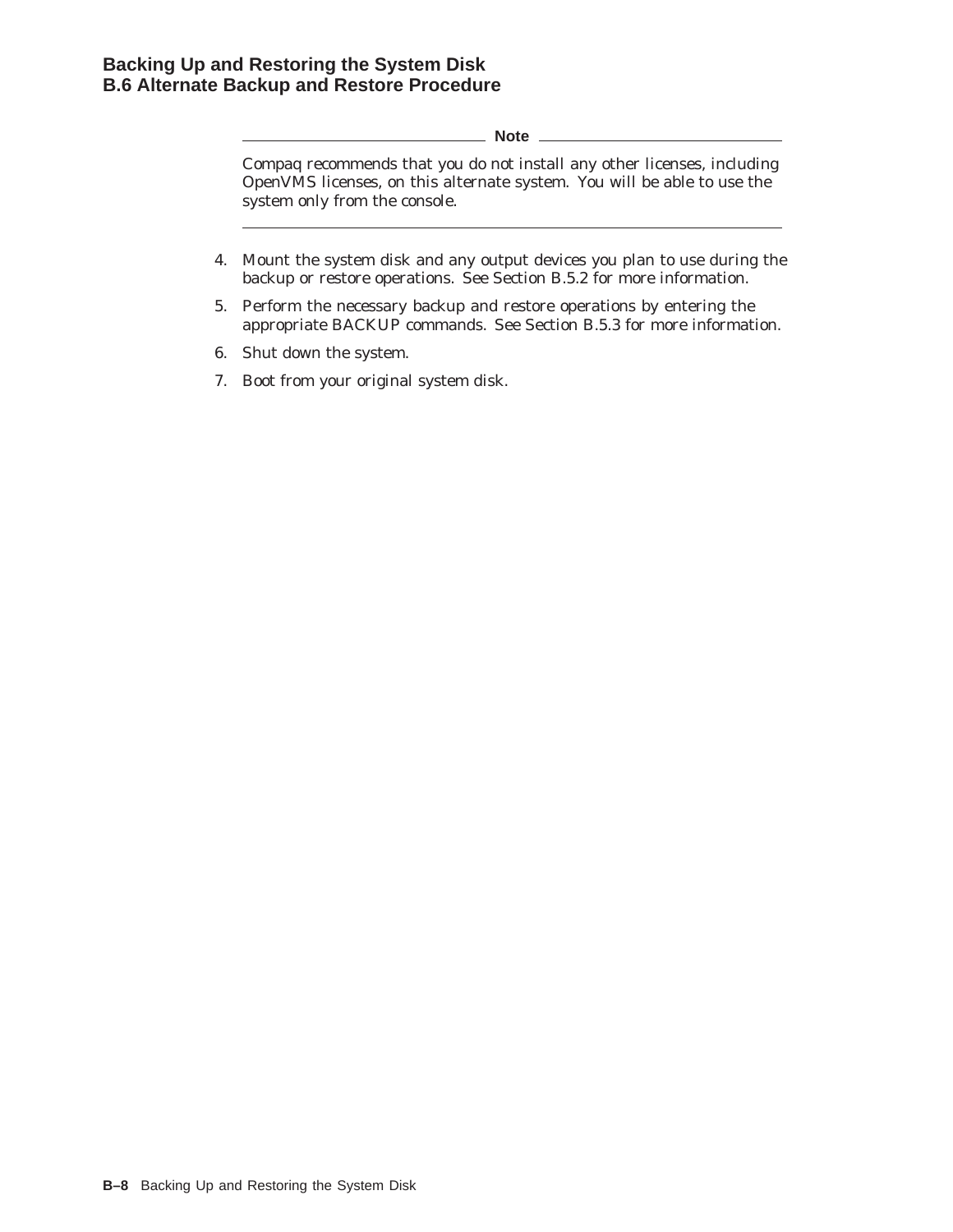# **License Management Supplement**

This appendix contains information that supplements the license instructions in this manual and in the *OpenVMS License Management Utility Manual*.

After you install the Compaq OpenVMS Alpha operating system, you must register Compaq OpenVMS Alpha licenses, which let you use the Compaq OpenVMS Alpha operating system. You must also register the licenses for the Compaq OpenVMS Alpha layered products you have purchased, such as DECnet for OpenVMS. (Note that after an upgrade, however, you do not have to reregister licenses for the Compaq OpenVMS Alpha operating system or for the layered products.) To register a license, you need to obtain a Product Authorization Key (PAK). A PAK is a printed document provided by Compaq that contains the appropriate information to authorize access to software on an Alpha computer (or in an OpenVMS Cluster environment). You can obtain a PAK from a Compaq support representative in the same way that you obtain software.

# **C.1 Using the License Unit Requirement Table (LURT)**

Many PAKs contain an alphabetic letter in the Availability or Activity fields. This letter refers to a column in the License Unit Requirement Table (LURT), which you can access online at the following URL:

http://www.compaq.com/products/software/info/refmat/swl\_alpha.html

The second column (Operating System Units) in the LURT is also known as Column A. This column lists the number of license units required for each processor listed in the System Model column. The last column (Layered Product Units) in the LURT is also referred to as Column H. It indicates the number of OpenVMS Alpha layered products license units you need to run the system integrated products (SIPs) included with the operating system. For example, if your PAK specifies *Availability = A*, you would require 50 license units to load the license on a DEC 3000 Alpha Model 500 series computer, or 500 license units to load the license on a DEC 7000 Alpha Model 610 computer.

Note that some PAKs specify MOD\_UNITS in the options field. The MOD\_ UNITS option allows the system manager to use the DCL command LICENSE MODIFY/UNITS to temporarily increase the size of the PAK. This permits a product to be used, in certain emergency situations, on a processor larger than the processor size specified in the license. Check your license terms and conditions before modifying license units. Reset the PAK size to its original size after the emergency situation is resolved.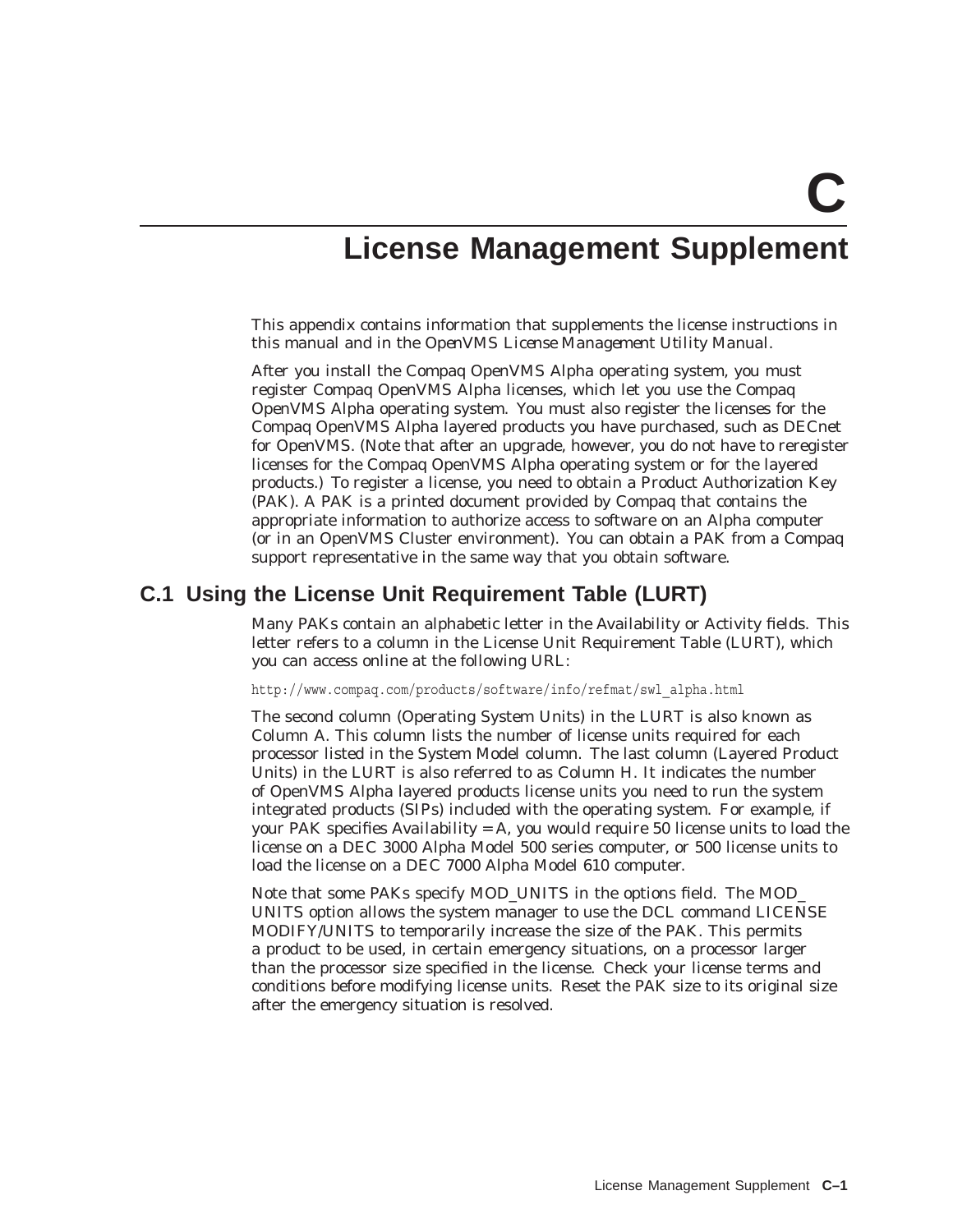# **C.2 License Management Facility (LMF) Notes**

The following list addresses some common concerns and questions regarding the License Management Facility (LMF). For full explanations of these issues, see the *OpenVMS License Management Utility Manual*.

- If you do not have a valid Compaq OpenVMS Alpha license that is registered and activated, the system displays a warning message as part of system startup and restricts system use to the operator's console, OPA0.
- If a checksum error is displayed when you register a license, check *all* the fields of data that you entered, including the checksum itself.
- After your PAKs are registered, they are activated (loaded) automatically as part of each system startup.
- If an Compaq OpenVMS Alpha license is registered with insufficient license units, the system displays the following message when the user (process) attempts to log in:

%LICENSE-F-EXCEEDED, licensed product has exceeded current license limits

Users can always log in to the operator's console, OPA0, however.

• The default LICENSE database is located in the file SYS\$COMMON:[SYSEXE]LMF\$LICENSE.LDB. You can move the database, although Compaq does not recommend doing so. If you move the database, you must either define the logical name LMF\$LICENSE at the system level to point to the new database or use the /DATABASE=*filespec* qualifier with all LICENSE commands. To redirect LMF to another database location on a more permanent basis, add the following line to the command procedure SYS\$MANAGER:SYLOGICALS.COM:

\$ DEFINE/SYSTEM LMF\$LICENSE *device:*[*directory*]LMF\$LICENSE.LDB

If you specify a device other than SYS\$SYSDEVICE, you must also mount the specified disk from the SYLOGICALS.COM command procedure.

• Each Compaq OpenVMS Alpha find license is restricted to a single node for permanent PAKs. You must assign a System Communications Services (SCS) name to the license when you register with the VMSLICENSE.COM command procedure, or you must enter a LICENSE MODIFY/INCLUDE=*node-name* command after you register the license.

**Note**

The SCS node name is not necessarily the DECnet node name. SCSNODE is a system parameter; it can be a maximum of six alphabetic characters.

# **C.3 Restrictions**

Availability Product Authorization Keys (PAKs) are available for the Compaq OpenVMS Alpha Alpha operating system. An Compaq OpenVMS Alpha PAK is identified by the keyword ALPHA in the PAK's option field. Note the following restrictions:

• PAKs having the ALPHA option can be loaded and used only on Alpha computers. However, they can safely reside in a license database (LDB) shared by both VAX and Alpha systems.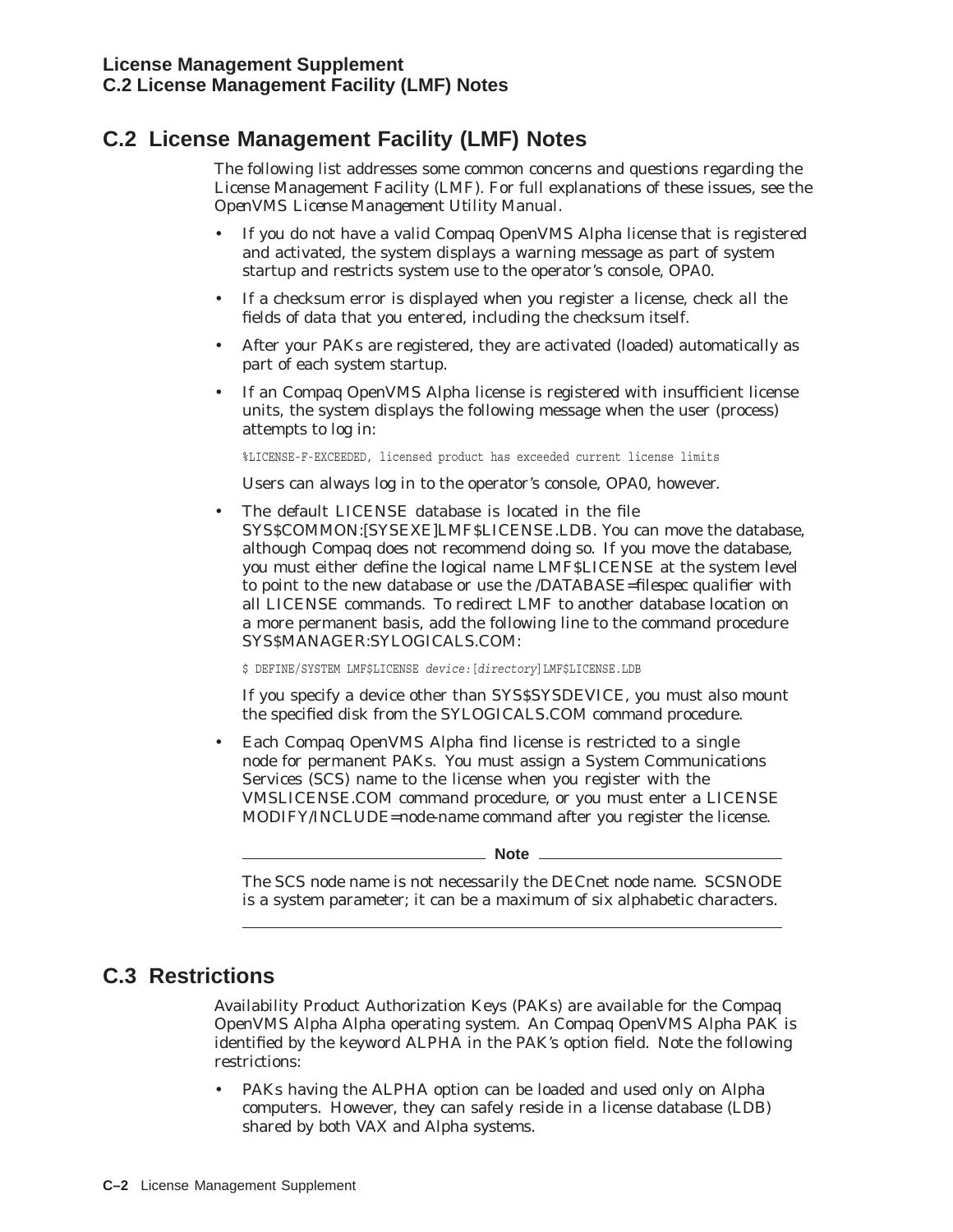- Because the LMF for Alpha systems is capable of handling all types of PAKs, including those for VAX systems, Compaq recommends that you perform your LDB tasks using the Alpha LMF.
- Availability PAKs for VAX systems (availability PAKs without the ALPHA option) will not load on Alpha systems. Only those availability PAKs containing the ALPHA option will load on Alpha systems.
- Other PAK types such as activity (also known as concurrent or n-user) and personal use (identified by the RESERVE\_UNITS option) work on both VAX and Alpha systems.
- Avoid using the following LICENSE commands from a VAX system on a PAK containing the ALPHA option:
	- REGISTER
	- DELETE/STATUS
	- DISABLE
	- ENABLE
	- ISSUE
	- MOVE
	- COPY
	- LIST
- **Caution:** By default, all Alpha availability PAKs look disabled to a VAX system. Never use the DELETE/STATUS=DISABLED command from a VAX system on an LDB that contains Alpha PAKs. If you do, all Alpha PAKs will be deleted.
- With the exception of the DELETE/STATUS=DISABLED command, if you inadvertently use one of the previously listed LICENSE commands on an Alpha PAK while using a VAX system, the PAK and the database will not be adversely affected. Repeat the command using LMF running on an Alpha system, and the PAK should return to a valid state.
- If you do not repeat the command using LMF on an Alpha system, the system that you intended to disable will remain enabled (the system is not otherwise affected). Only the Alpha LMF can disable an Alpha PAK.

However, if you attempt to use any of the previously listed commands on a PAK located in an LDB that is shared with a VAX system, the following serious problems may result:

- Because Alpha PAKs look disabled to a VAX system, they are normally ignored at load time by VAX systems. However, if one of the previously listed commands is entered from a VAX system and the PAK information is not set to a valid state by an Alpha system, there is a chance the VAX system will attempt to load the Alpha PAK. Because the VAX system will be unable to load the PAK, the VAX LMF will report an error.
- Even if a valid VAX PAK for the affected product is in the LDB, it too may not load. In this case, system users might be denied access to the product.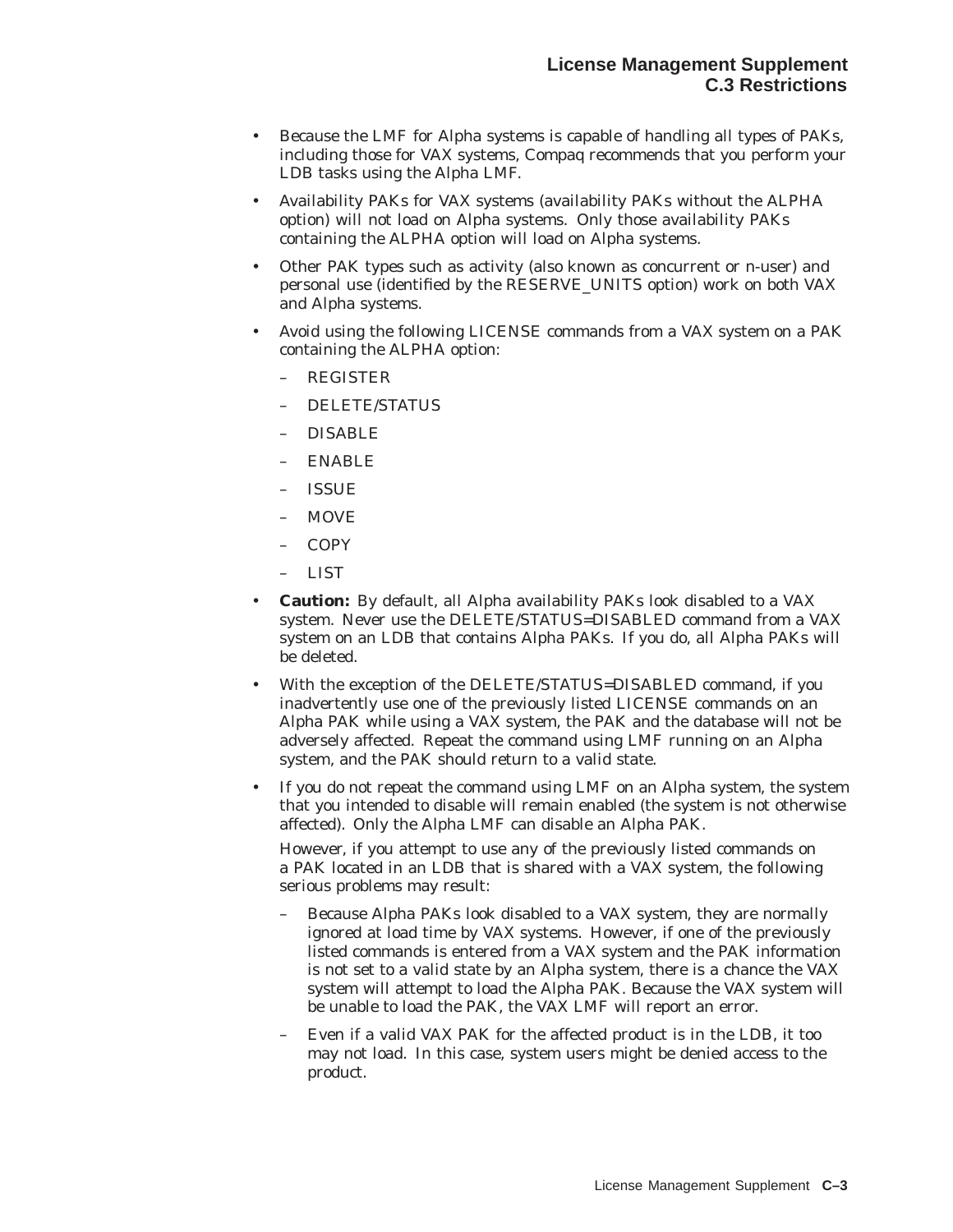If the PAK cannot be restored to a valid state because all Alpha systems are inaccessible for any reason, use your VAX system to disable the Alpha PAK. This prevents your VAX system from attempting to load the Alpha PAK.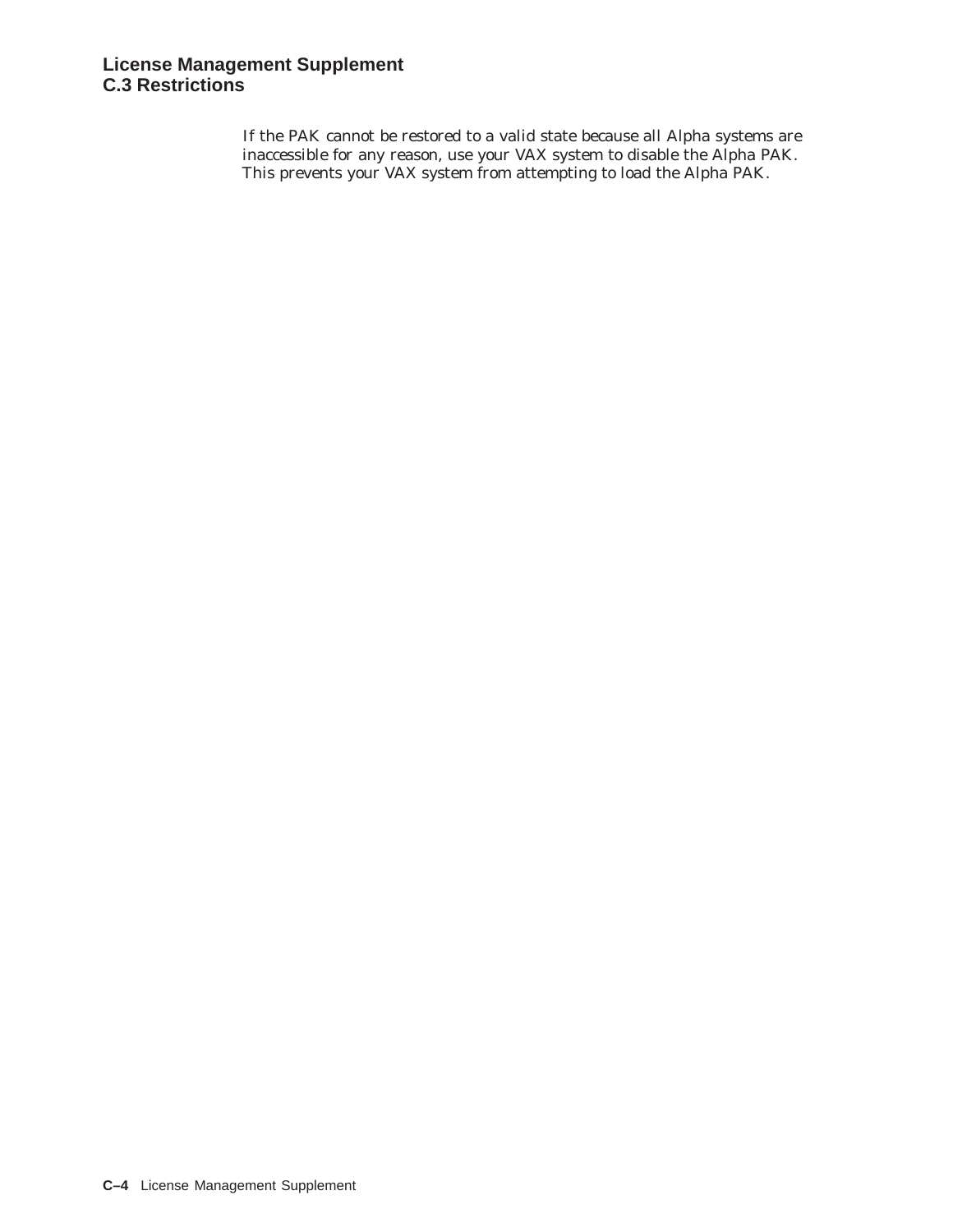**D**

# **Preparing to Use OpenVMS Management Station**

During the OpenVMS installation or upgrade procedure, the OpenVMS Management Station server software is automatically installed on your OpenVMS system disk.

If you accepted the default options the PC client files will be located in SYS\$COMMON:[TNT.CLIENT]. If these files are deleted from your system you can download them from the following location:

http://www.openvms.compaq.com/openvms/products/argus/index.html#ordering

If the TNT\$\* server files have been deleted from SYS\$SYSTEM, you can recover the server files by reinstalling the OpenVMS operating system.

After you have ensured that OpenVMS Management Station software is installed on your system, follow the procedures described in this appendix.

# **D.1 Preparing Your OpenVMS System**

You must prepare your OpenVMS system to run the server software so that your system can properly interact with the PC running the client software. The procedures include the following:

- Set up within a mixed-architecture cluster environment (if applicable).
- Start the server on other nodes.
- Update the printer and storage database.
- Edit the system files.
- Allow OpenVMS Management Station to control the printer and storage environment.
- Keep your printer environment up to date.
- Check if running third-party TCP/IP stacks.
- Recover from a failure.
- Determine and report problems.

#### **D.1.1 Setting Up in a Mixed-Architecture Cluster Environment**

The OpenVMS Management Station server creates several configuration files:

- TNT\$UADB.DAT
- TNT\$ACS.DAT
- TNT\$JOURNAL.TNT\$TRANSACTION\_JOURNAL
- TNT\$MONITOR.DAT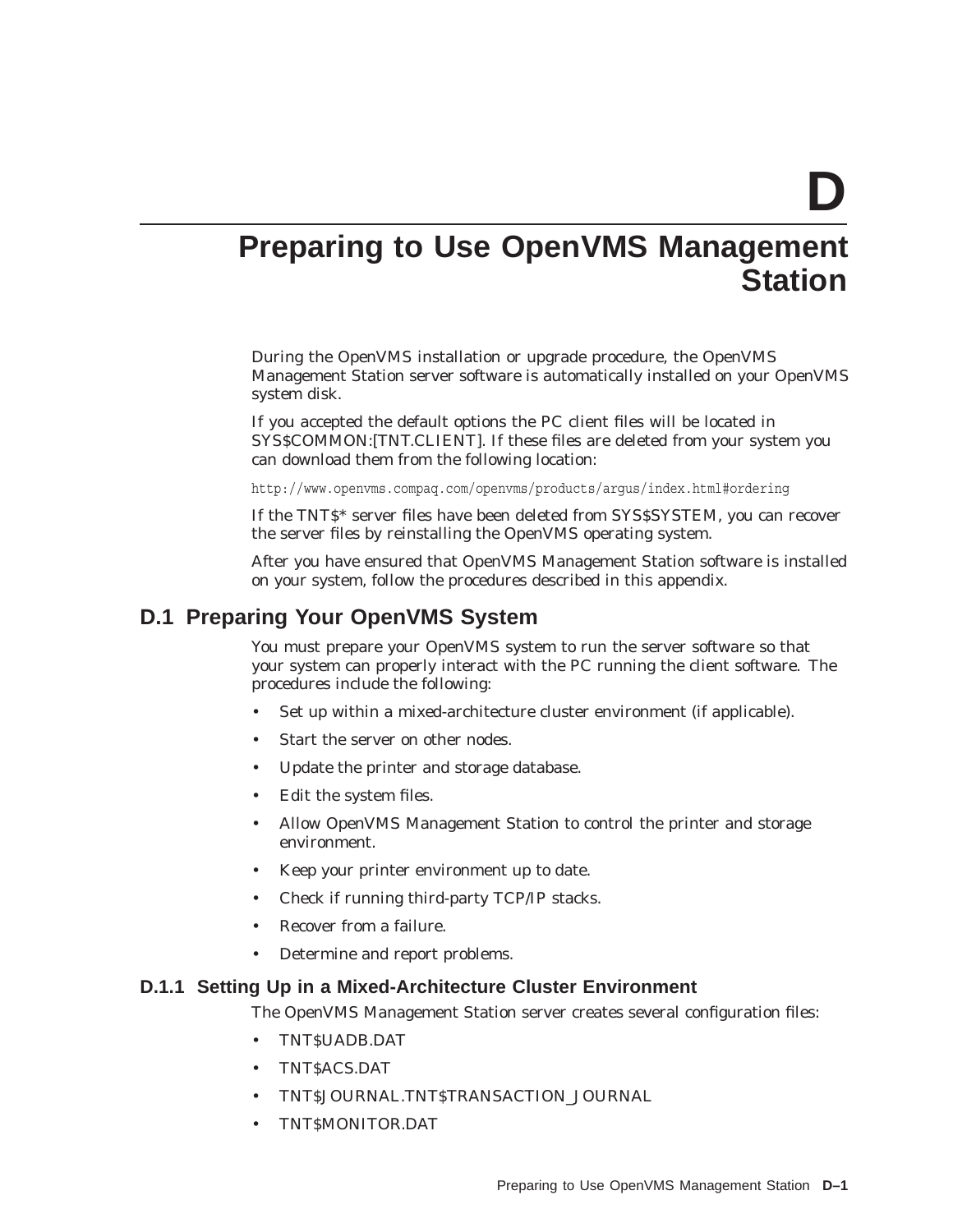- TNT\$MONITOR.TNT\$MONITOR\_JOURNAL
- TNT\$EMERGENCY\_MOUNT.COM

In a common-environment cluster with one common system disk, you use a common copy of each of these files located in the SYS\$COMMON:[SYSEXE] directory on the common system disk, or on a disk that is mounted by all cluster nodes. No further action is required.

However, to prepare a common user environment for an OpenVMS Cluster system that includes more than one common VAX system disk or more than one common Alpha system disk, you must coordinate the files on those disks.

The following rules apply:

- Disks holding common resources must be mounted early in the system startup procedure, such as in the SYLOGICALS.COM procedure.
- You must ensure that the disks are mounted with each cluster reboot.

Follow these steps to coordinate files:

- 1. Decide where to locate the files. In a cluster with multiple system disks, system management is much easier if the common system files are located on a single disk that is not a system disk.
- 2. Copy TNT\$UADB.DAT, TNT\$ACS.DAT, TNT\$MONITOR.DAT, TNT\$MONITOR.TNT\$MONITOR\_JOURNAL, TNT\$EMERGENCY\_ MOUNT.COM, and TNT\$JOURNAL.TNT\$TRANSACTION\_JOURNAL to a location other than the system disk.
- 3. Edit the file SYS\$COMMON:[SYSMGR]SYLOGICALS.COM *on each system disk* and define logical names that specify the location of the cluster common files.

#### **Example**

If the files will be located on \$1\$DJA16, define logical names as follows:

```
$ DEFINE/SYSTEM/EXEC TNT$ACS -
_$ $1$DJA16:[VMS$COMMON.SYSEXE]TNT$ACS.DAT
```
TNT\$EMERGENCY\_MOUNT.COM will be created in SYS\$SYSTEM or in the directory pointed to by the TNT\$ACS logical, if the logical exists.

```
$ DEFINE/SYSTEM/EXEC TNT$UADB -
_$ $1$DJA16:[VMS$COMMON.SYSEXE]TNT$UADB.DAT
$ DEFINE/SYSTEM/EXEC TNT$JOURNAL -
_$ $1$DJA16:[VMS$COMMON.SYSEXE]TNT$JOURNAL.TNT$TRANSACTION_JOURNAL
$ DEFINE/SYSTEM/EXEC TNT$MONITOR -
_$ $1$DJA16:[VMS$COMMON.SYSEXE]TNT$MONITOR.DAT
$ DEFINE/SYSTEM/EXEC TNT$MONITORJOURNAL -
_$ $1$DJA16:[VMS$COMMON.SYSEXE]TNT$MONITOR.TNT$MONITOR_JOURNAL
```
- 4. To ensure that the system disks are mounted correctly with each reboot, follow these steps:
	- 1. Copy the SYS\$EXAMPLES:CLU\_MOUNT\_DISK.COM file to the [VMS\$COMMON.SYSMGR] directory, and edit it for your configuration.
	- 2. Edit SYLOGICALS.COM and include commands to mount, with the appropriate volume label, the system disk containing the shared files.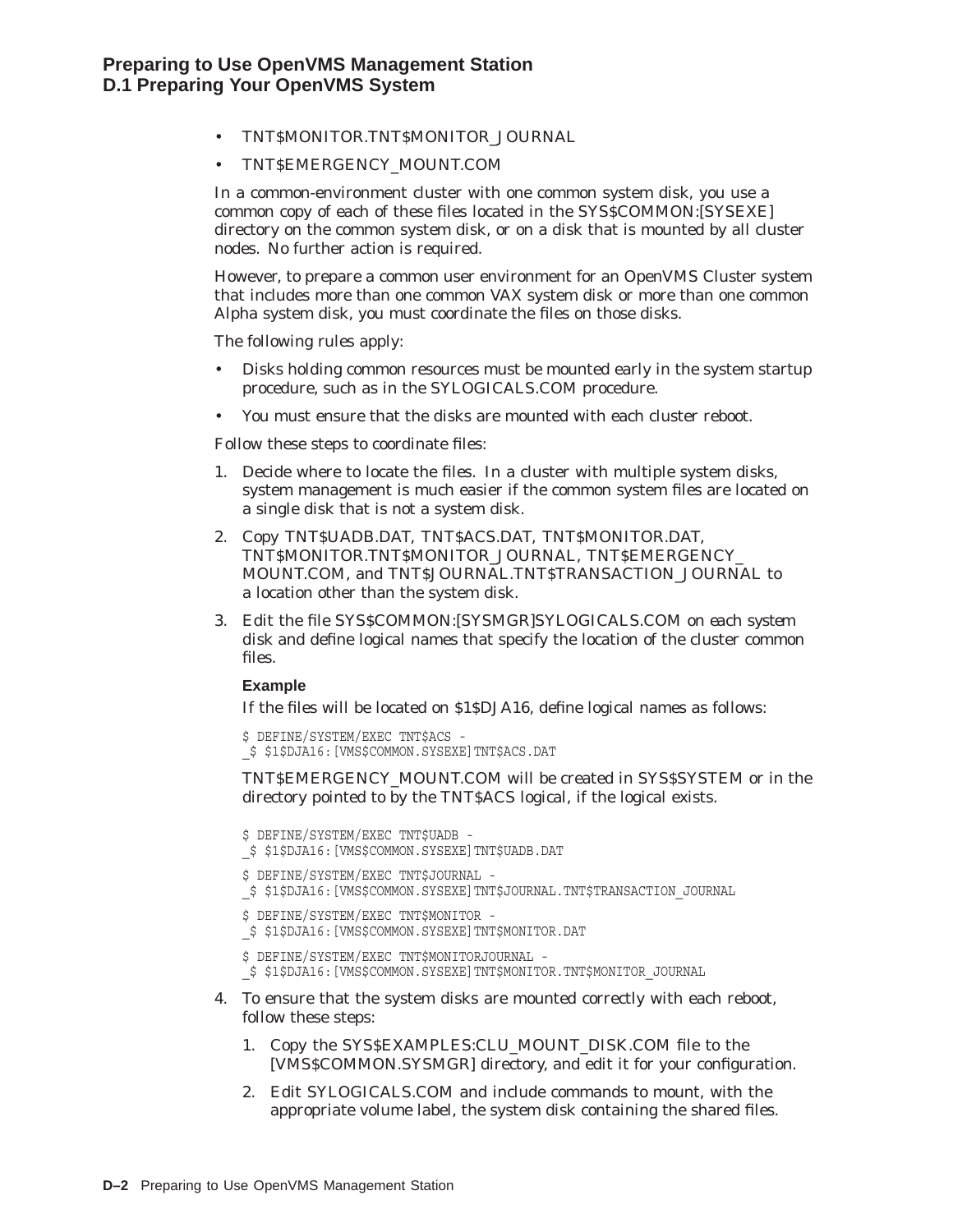#### **Example**

If the system disk is \$1\$DJA16, include the following command:

 $$$  @SYS\$SYSDEVICE: [VMS\$COMMON.SYSMGR]CLU MOUNT DISK.COM -\_\$ \$1\$DJA16: *volume-label*

# **D.1.2 Start the Server on Other Nodes**

If you plan to run OpenVMS Management Station on more than one node in an OpenVMS Cluster without a reboot, you need to start the software on those nodes.

Use SYSMAN to start the server as follows:

\$ @SYS\$STARTUP:TNT\$STARTUP.COM

Or, you can log into each node that shares the SYS\$COMMON: directory and enter the following command:

\$ @SYS\$STARTUP:TNT\$STARTUP.COM

If you are performing an upgrade or a reinstallation and OpenVMS Management Station is already running on the node, add the RESTART parameter to the startup command, as follows:

\$ @SYS\$STARTUP:TNT\$STARTUP.COM RESTART

## **D.1.3 Error Log Information**

OpenVMS Management Station writes error log information to the file TNT\$SERVER\_ERROR.LOG. This error log is created in the SYS\$SPECIFIC:[SYSEXE] directory. If you start the OpenVMS Management Station server on multiple nodes in a cluster, which is recommended, there will be multiple server error logs.

## **D.1.4 Update the Printer and Storage Database**

When you installed OpenVMS Management Station, the installation started the OpenVMS Management Station server on the installation node. If this installation was an upgrade, the server converts the existing OpenVMS Management Station database to the V3.0 format. If this was a new installation, the server creates an initial version of the database file TNT\$ACS.DAT and invokes the update functions automatically.

To complete the database, start the OpenVMS Management Station server on each node in your cluster. The instances of the server communicate with each other to determine device, queue, and volume information, and the server must be running on each node for this communication to take place.

## **D.1.5 Edit the System Files**

To start the OpenVMS Management Station server from your system startup files, insert one of the following commands into your system startup procedures (probably SYS\$MANAGER:SYSTARTUP\_VMS.COM) after both the Queue Manager and network are started, but immediately prior to the ENABLE AUTOSTART/QUEUES.

**Note** \_\_

Remove any other invocations of TNT\$STARTUP you might have added in previous releases of the OpenVMS Management Station.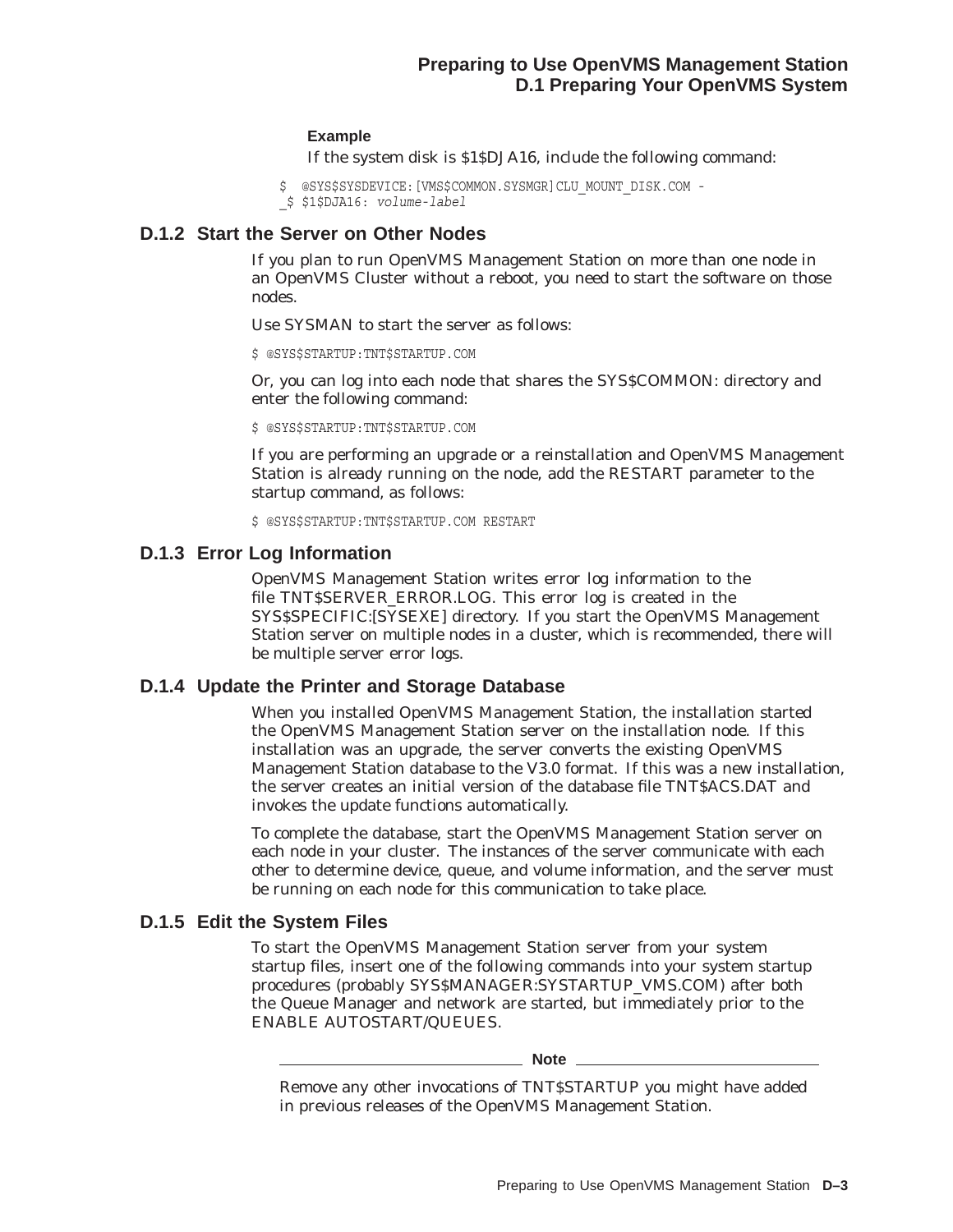# **Preparing to Use OpenVMS Management Station D.1 Preparing Your OpenVMS System**

OpenVMS Management Station cannot start until the network has started. If you start your network using a batch process, OpenVMS Management Station might start before the batch process completes and the network is started.

| Command       | <b>Parameter</b> | <b>Parameter</b><br>2 | <b>Description</b>                                                                                                                                                                                                              |
|---------------|------------------|-----------------------|---------------------------------------------------------------------------------------------------------------------------------------------------------------------------------------------------------------------------------|
| @TNT\$STARTUP | blank            | N.A.                  | Starts the server. Does not start printer queues or mount volumes.                                                                                                                                                              |
| @TNT\$STARTUP | <b>RESTART</b>   | N.A.                  | Shuts down a running server, then starts the server. Does not start<br>printer queues or mount volumes.                                                                                                                         |
| @TNT\$STARTUP | <b>BOOT</b>      | blank                 | Starts the server. Starts any printer queues that are not yet started<br>and are managed by OpenVMS Management Station. Does not mount<br>volumes managed by OpenVMS Management Station.                                        |
| @TNT\$STARTUP | <b>BOOT</b>      | ALL.                  | Starts the server. Starts any printer queues that are not yet started<br>and are managed by OpenVMS Management Station. Mounts any<br>volumes that are not yet mounted and are managed by OpenVMS<br><b>Management Station.</b> |
| @TNT\$STARTUP | <b>BOOT</b>      | <b>PRINTERS</b>       | Starts the server. Starts any printer queues that are not yet started<br>and are managed by OpenVMS Management Station. Does not mount<br>volumes managed by OpenVMS Management Station.                                        |
| @TNT\$STARTUP | <b>BOOT</b>      | <b>STORAGE</b>        | Starts the server. Mounts any volumes that are not yet mounted and<br>are managed by OpenVMS Management Station. Does not start any<br>printer queues.                                                                          |

Note that the effect of TNT\$STARTUP BOOT, with no second parameter, has not changed from earlier releases. This command starts any printer queues that are not yet started and are managed by OpenVMS Management Station, but does not mount any volumes.

Add the following command line to the system shutdown file, SYS\$MANAGER:SYSHUTDWN.COM:

\$ @SYS\$STARTUP:TNT\$SHUTDOWN.COM

# **D.1.6 Allow OpenVMS Management Station to Control the Printer and Storage Environment**

It is not necessary to remove your existing queue startup and volume mount DCL procedures immediately. The OpenVMS Management Station server will recognize that you started a queue or mounted a volume with your command procedures and will assume that you want it that way.

As you become familiar with the server's management ability, you can remove or comment out the DCL commands and procedures that perform these tasks and allow OpenVMS Management Station to control your printer and storage environment.

In addition, the OpenVMS Management Station server periodically (every 24 hours) generates a DCL command procedure that includes the commands to mount all of the volumes managed by OpenVMS Management Station. If you are familiar with DCL, you can look at this command procedure to see what actions OpenVMS Management Station performs for you. And, in the event of an unforeseen system problem or a corrupt server database (SYS\$SYSTEM:TNT\$ACS.DAT), you could use this command procedure to mount the volumes.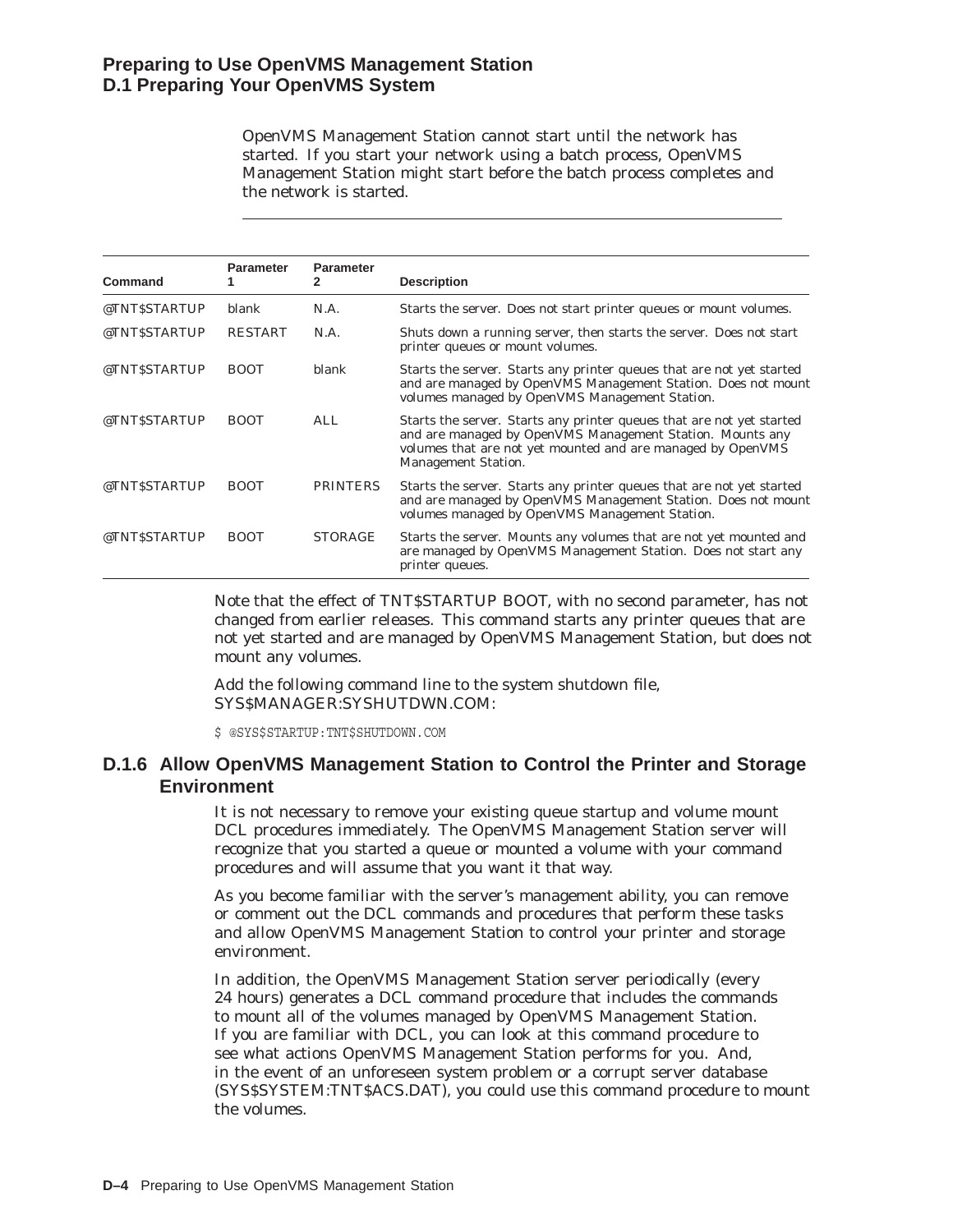The name of the generated file is TNT\$EMERGENCY\_MOUNT.COM. TNT\$EMERGENCY\_MOUNT.COM is created in SYS\$SYSTEM or in the directory pointed to by the TNT\$ACS logical, if that logical name exists.

The OpenVMS Management Station server limits TNT\$EMERGENCY\_ MOUNT.COM to seven versions.

## **D.1.7 Keeping Your Printer Environment Up to Date**

The OpenVMS Management Station server installation creates a file named SYS\$STARTUP:TNT\$UTILITY.COM. This command procedure scans the OpenVMS system and updates the database of known printers, queues, and related devices.

#### **D.1.7.1 When is the Database Updated?**

The database is updated:

- As part of the OpenVMS Management Station installation.
- When you specifically invoke TNT\$UTILITY.COM.
- At periodic intervals as a server background thread. Two logical names control how often this server thread runs:

| <b>Logical Name</b>                       | <b>Description</b>                                                                                                                                                                                                         |
|-------------------------------------------|----------------------------------------------------------------------------------------------------------------------------------------------------------------------------------------------------------------------------|
| TNT\$PRINTER RECON<br><b>INTERVAL</b>     | How often the thread should run, in minutes, from when the<br>server was last started on this node. If you do not define this<br>logical, the default value is 1440 minutes (24 hours).                                    |
| TNT\$PRINTER RECON<br><b>INTERVAL MIN</b> | The minimum number of minutes that must elapse before<br>the thread should run again, starting from when the<br>database was last updated. If you do not define this logical,<br>the default value is 60 minutes (1 hour). |

You can think of these logicals as meaning "run the thread this often (TNT\$PRINTER\_RECON\_INTERVAL), but make sure this much time has elapsed since the database was last updated (TNT\$PRINTER\_RECON\_ INTERVAL\_MIN).''

Because you can run TNT\$UTILITY.COM yourself, and because the OpenVMS Management Station server also updates the database, the TNT\$PRINTER\_ RECON\_INTERVAL\_MIN logical prevents the database from being updated more frequently than is actually needed.

If you want to change the defaults for one of these logicals, define the logical on all nodes on which the OpenVMS Management Station server is running.

#### **D.1.7.2 Do You Need to Run TNT\$UTILITY.COM Manually?**

If you use OpenVMS Management Station to make all of the changes to your printer configuration, the configuration files are immediately modified to reflect the changes and you probably do not need to specifically run TNT\$UTILITY.COM.

However, if you or someone else uses DCL to make a change — for example, if you use the DELETE /QUEUE command to delete a queue — the configuration files will not be synchronized. In this case, the OpenVMS Management Station client will advise you to run TNT\$UTILITY.COM to resynchronize the database.

Run the following procedure on one node in the cluster to make the database match your system:

\$ @SYS\$STARTUP:TNT\$UTILITY.COM UPDATE PRINTERS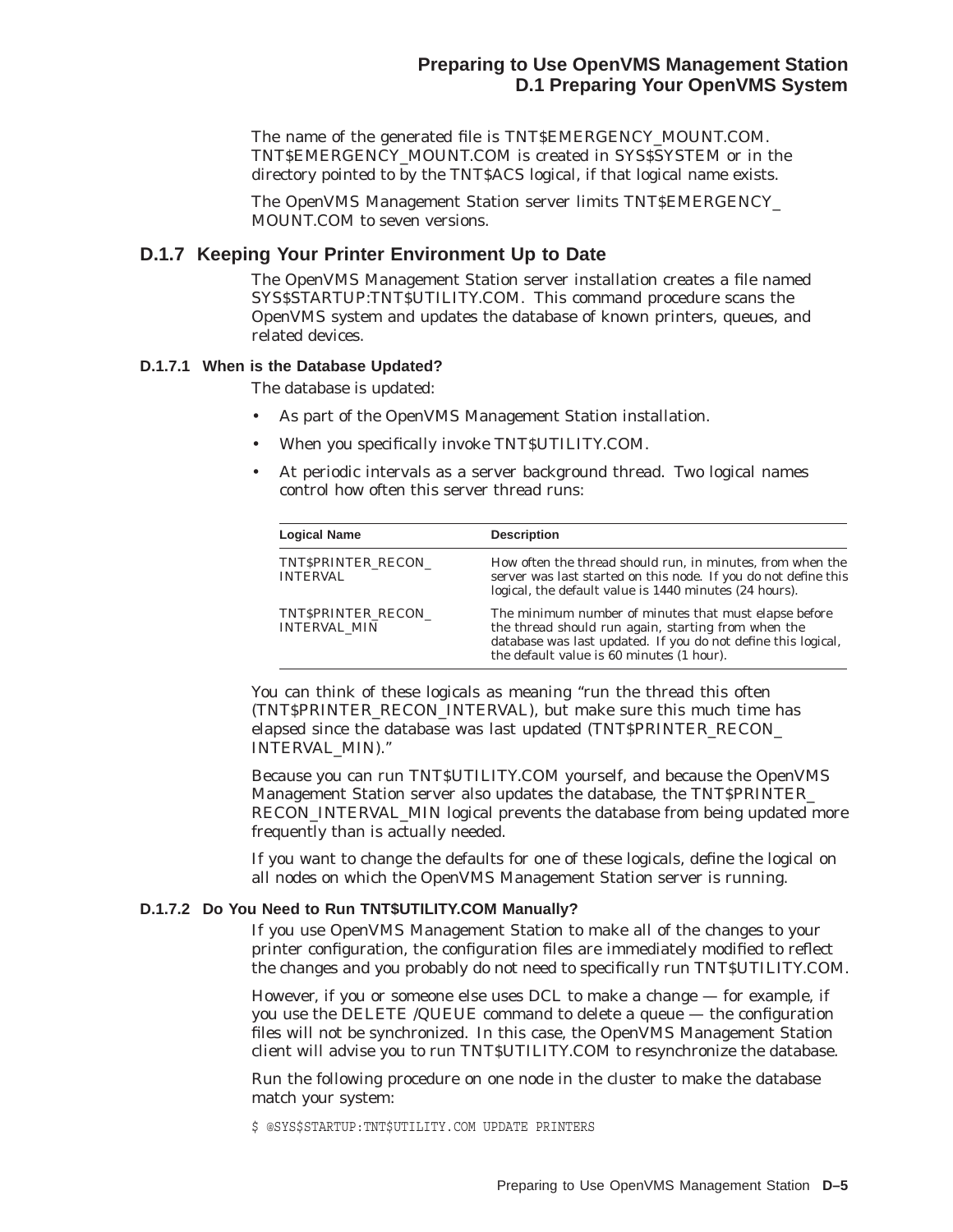For example, if you or someone else used DCL to delete a queue, you need to delete that queue from the database. TNT\$UTILITY.COM assumes that your system is set up and running the way that you want it to, so you should fix any problems before you run TNT\$UTILITY.COM.

#### **D.1.7.3 Are There Any Requirements for Running TNT\$UTILITY.COM?**

You need the SYSNAM privilege to run TNT\$UTILITY.COM.

TNT\$UTILITY.COM connects to the OpenVMS Management Station server on the current OpenVMS system to determine device and queue information. Therefore, the OpenVMS Management Station server must be running on the node where you run TNT\$UTILITY.COM.

The OpenVMS Management Station server then connects to the other OpenVMS Management Station servers in the OpenVMS Cluster to determine device and queue information. It is generally a good idea to keep the OpenVMS Management Station server running on the other nodes in an OpenVMS Cluster to keep the database up to the minute.

However, if the OpenVMS Management Server is not able to connect to the OpenVMS Management Station server on a given node, it uses the known information about that OpenVMS node from the database. That is, in the absence of a valid connection to that OpenVMS node, the information in the database is assumed to be correct.

## **D.1.8 Keeping Your Storage Environment Up to Date**

The TNT\$UTILITY.COM utility accepts parameters (UPDATE STORAGE) to update the storage database. However, the storage database is updated dynamically every time you use the OpenVMS Management Station client to perform a storage management operation. Therefore, you do not need to run TNT\$UTILITY.COM to update the storage database.

# **D.1.9 Enabling Disk Quotas**

Before installing OpenVMS Management Station, you might have disabled disk quotas on the SYSTEM disk. If so, you should reenable the quotas and then rebuild to update quota information by entering the following commands:

```
$ RUN SYS$SYSTEM:DISKQUOTA
DISKQUOTA> ENABLE
DISKQUOTA> REBUILD
DISKQUOTA> EXIT
```
# **D.1.10 Caching Storage Configuration Data**

OpenVMS Management Station uses two logical names to determine how often to refresh cached (in-memory) storage configuration data.

• TNT\$PURGE\_CYCLE\_LATENCY—Determines how often to wait (in seconds) after purging stale device reports before purging again. This value affects how frequently the cluster-wide data (maintained by a "master server" is updated in memory.

```
min = 180default = 1800 (30 minutes)
max = 18000 (5 hours)
```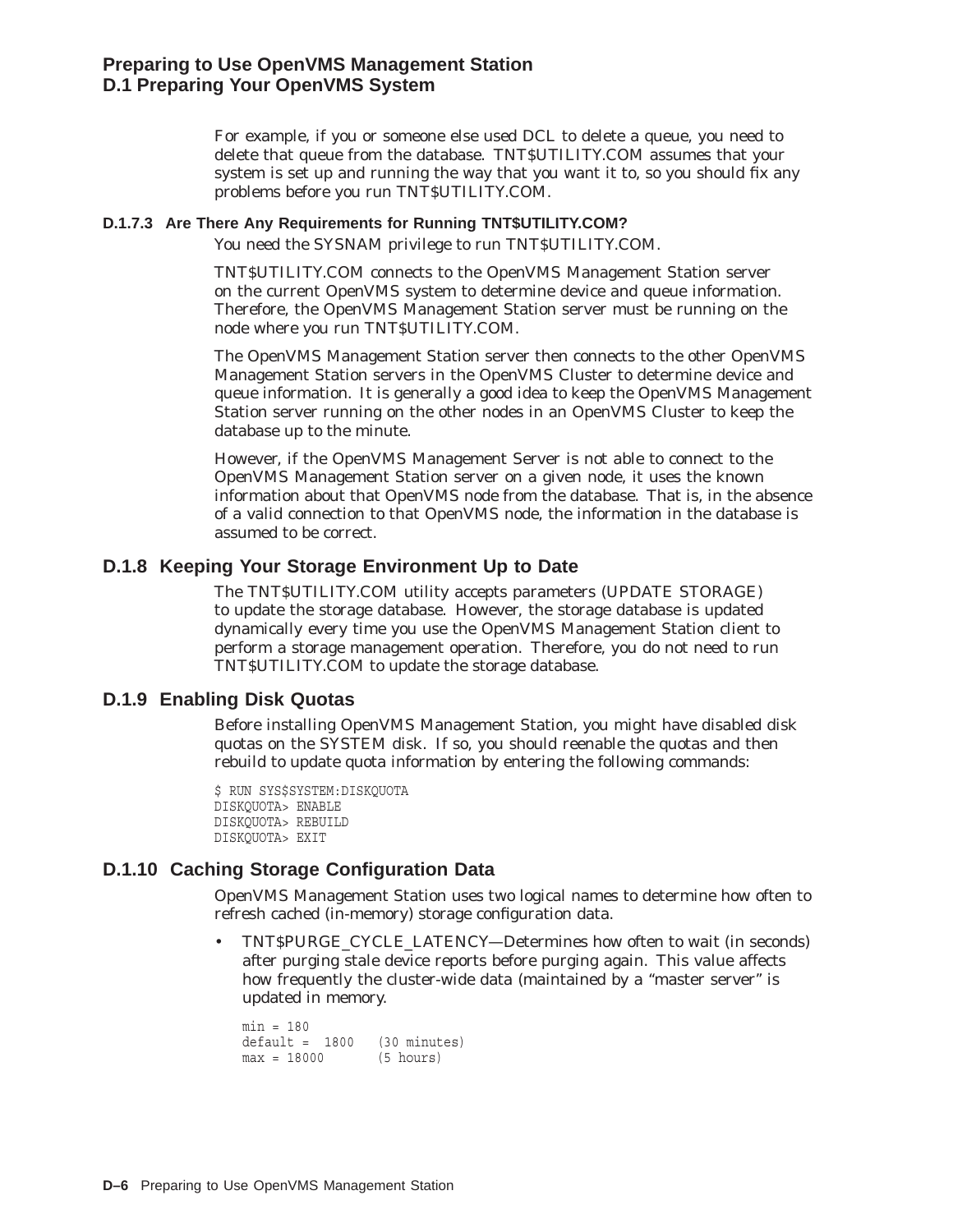• TNT\$LOCAL\_SURVEY\_LATENCY—Determines the delay (in seconds) from one node-specific device survey to the next. This value is independent of cluster-wide surveys requested by the ''master server'' when performing a purge.

```
min = 6default = 60 (1 minute)
max = 600 (10 minutes)
```
For both logical names, smaller values result in the OpenVMS Management Station server consuming more CPU cycles in periodic purges or surveys.

If you do not accept the defaults, you might find that larger OpenVMS Cluster systems behave better with values on the high end of the allowed range.

If you do not define these logicals, the OpenVMS Management Station server uses the default values. If you do define these logical names, the values are used only if they are within the minimum to maximum range.

# **D.1.11 Running Third-Party TCP/IP Stacks**

Compaq TCP/IP Services for OpenVMS Version 3.2 or higher is the only supported TCP/IP stack. Additional stacks have not been tested. However, TCP/IP stacks that are 100 percent compliant with the QIO interface for Compaq TCP/IP Services for OpenVMS should also work. (Contact your TCP/IP vendor for additional information and support issues.)

For the best chance of success, check the following:

- Make sure that the QIO service (for example, UCXQIO) is enabled.
- For TCPware, also make sure that TCPware's UCX\$IPC\_SHR.EXE is an installed image.
- Also for TCPware, make sure you are running a version of TCPware that correctly implements a DECC-compatible socket interface, such as Version 5.3-3.

# **D.1.12 Determining and Reporting Problems**

If you encounter a problem while using OpenVMS Management Station, please report it to Compaq. Depending on the nature of the problem and the type of support you have, you can take one of the following actions:

- If your software contract or warranty agreement entitles you to telephone support, call Compaq.
- If the problem is related to OpenVMS Management Station documentation, use the Internet address printed in front of this book to send us your comments.

## **D.1.13 Removing the OpenVMS Management Station Server**

If you use the POLYCENTER Software Installation utility to remove OpenVMS Management Station from the OpenVMS system, the following files are not removed:

- TNT\$ACS.DAT
- TNT\$JOURNAL.TNT\$TRANSACTION\_JOURNAL
- TNT\$SERVER\_ERROR.LOG
- TNT\$UADB.DAT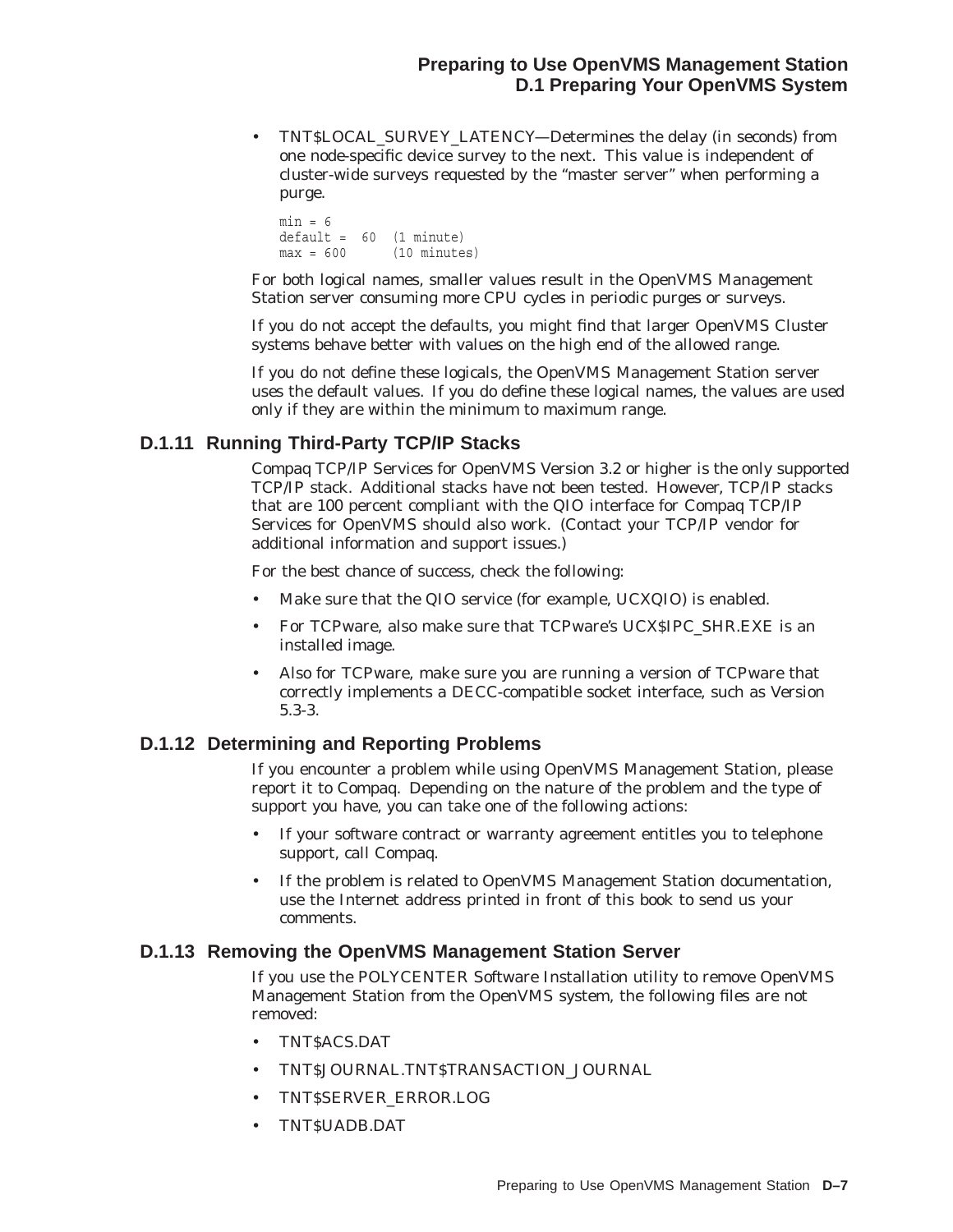• TNT\$EMERGENCY\_MOUNT.COM

Do not delete these files unless you have already removed OpenVMS Management Station.

# **D.2 Preparing Your PC**

During the OpenVMS installation or upgrade procedure, you selected the OpenVMS Management Station client software files to be installed on your OpenVMS system disk (or you added them later using the DCL command PRODUCT INSTALL TNT). After you have prepared your OpenVMS system to run the server software, you must next prepare your PC to run the client software.

This section includes the following information:

- Required memory and disk space
- Required software
- Installing the client software
- Getting started using OpenVMS Management Station

## **D.2.1 Required Memory and Disk Space**

Your PC requires 13 MB of free disk space to install the OpenVMS Management Station client software.

## **D.2.2 Distribution Files**

There are two versions of the OpenVMS Management Station client kit: TNT030\_I.EXE for Intel systems (Windows 95 and Windows NT), and TNT030\_ A.EXE for Alpha Windows NT systems. Both of these files are located in the SYS\$COMMON:[TNT.CLIENT] directory.

The Intel kit will not install under FX!32 running on Alpha processors; use the Alpha native kit in this case.

## **D.2.3 Required Software**

Microsoft Windows NT Versions 4.0 (Service Pack 3 or higher) or Windows 95 or higher (Intel only) must be installed on each PC on which you want to install the OpenVMS Management Station client.

The version of MMC included in this baselevel requires files provided by Microsoft Internet Explorer. Version 3.02 or later of Internet Explorer must be present on the system.

# **D.2.4 Time Required for Installation**

The time required to install the OpenVMS Management Station client software is approximately 5 minutes.

# **D.2.5 Copy the Client File to the PC**

The client files TNT030\_I.EXE (Intel) and TNT030\_A.EXE (Alpha) are located in the SYS\$COMMON:[TNT.CLIENT] directory. Copy either client file to a temporary directory the PC using any of the following procedures:

- Create a file share to the OpenVMS system and copy the file.
- Use FTP on the PC to copy the file from the OpenVMS system.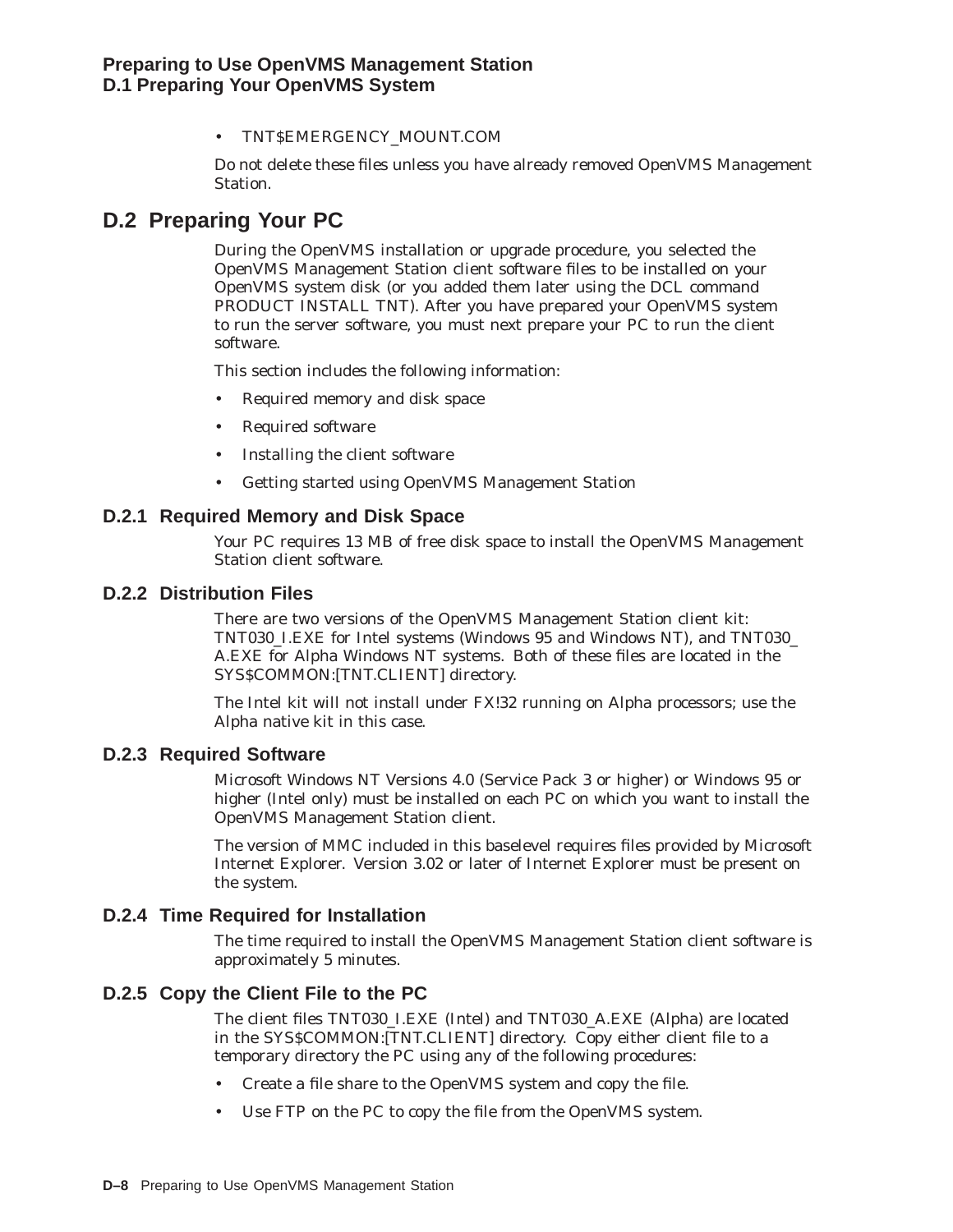# **D.2.6 Installation Directory**

The installation procedure allows you to select the installation directory, and suggests \Program Files\OpenVMS Mgmt Station\ as the default.

# **D.2.7 Installation Procedure**

Run TNT030\_I.EXE (Intel) or TNT030\_A.EXE (Alpha) from a temporary directory. These are self-extracting executable files that automate the OpenVMS Management Station installation.

## **D.2.8 Recovering from Errors**

If an error occurs during installation, you will receive an error message describing the problem. This information can help you determine the cause of the problem. An error can occur during the installation if one or more of the following conditions exist:

- The operating system version is incorrect
- Disk space and memory necessary for successful installation are inadequate

# **D.3 After Installing the Client Software on Your PC**

When you create an OpenVMS Cluster or OpenVMS Node object in an OpenVMS Management Domain, you select the transport you want to use for all connections to that system. You can choose DECnet Phase IV for OpenVMS Alpha or TCP/IP.

OpenVMS Management Station uses this transport for all communications between the PC and this system, or between any other OpenVMS system that is running the OpenVMS Management Station server and this system.

#### **Note**

The OpenVMS Management Station client supports only TCP/IP connections for primary servers. That is, the connection between the PC and the OpenVMS system uses only TCP/IP. Therefore, at least one OpenVMS system **must** be running TCP/IP.

You do need to make sure that your PC can connect to the primary-server systems, as described in the following sections. OpenVMS Management Station connects your PC to the primary-server system and then routes management operations to the target systems.

# **D.4 Defining TCP/IP Nodes**

Your hosts file or name server must be able to resolve the IP name or address of all primary-server systems. If you can successfully ping the primary-server systems from your PC, then this condition is met.

# **D.5 Uninstalling Version 2.1 of the OpenVMS Management Station Client**

Version 3.0 of the OpenVMS Management Station client is not dependent on Version 2.1 and does not share any files with this prior version. After installing the Version 3.0 client, you can uninstall the Version 2.1 client software.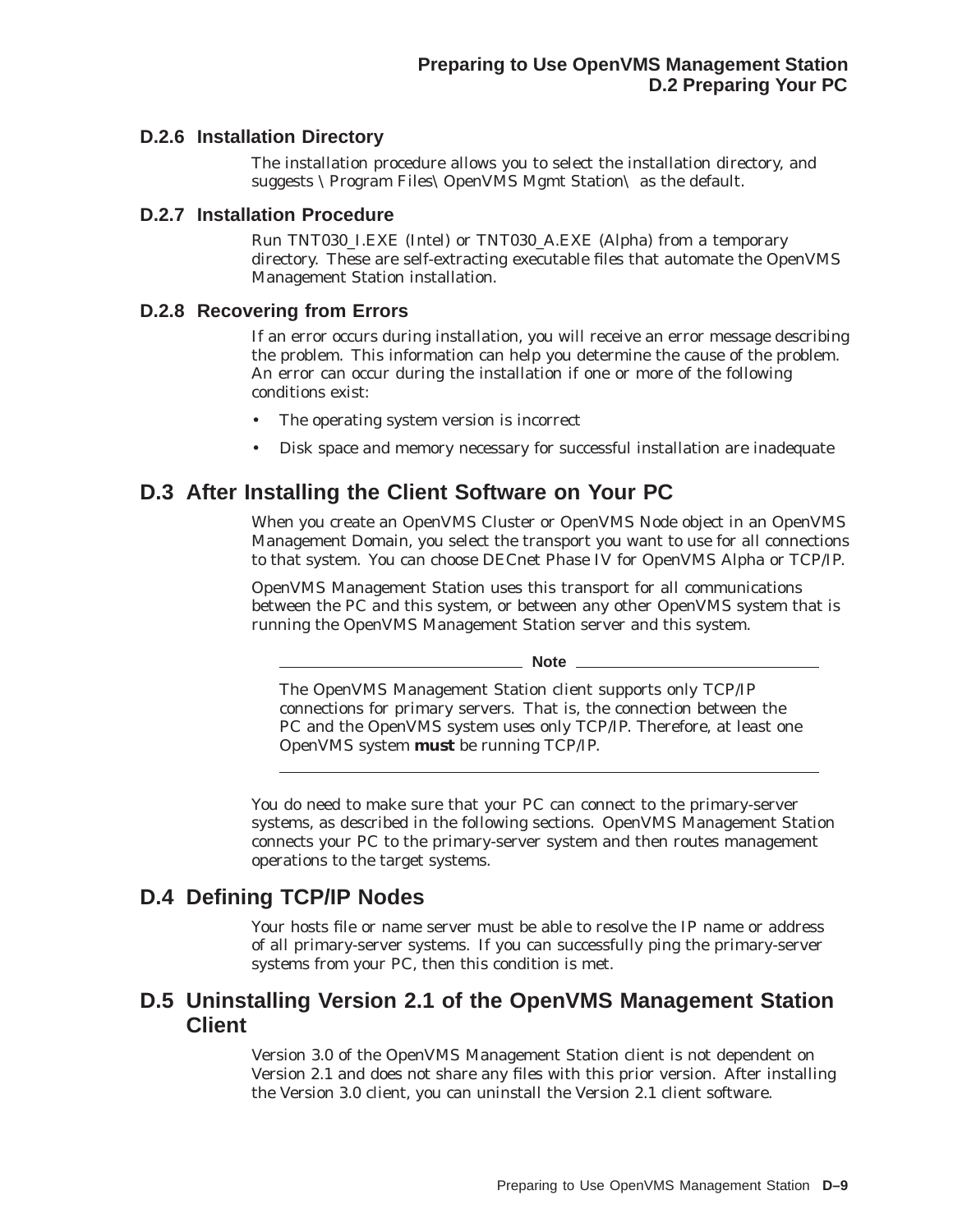# **D.6 Uninstalling OpenVMS Management Station**

If you need to uninstall the OpenVMS Management Station client software, make sure you first exit OpenVMS Management Station. The uninstallation fails if OpenVMS Management Station is currently running.

If you run the OpenVMS Management Station Help, the following files might be created:

- VMSMGMT.FTS
- VMSMGMT.GID
- VMSPRINT.FTS
- VMSPRINT.GID
- VMSSCOPE.FTS
- VMSSCOPE.GID
- VMSSTORE.FTS
- VMSSTORE.GID
- VMSACNT.FTS
- VMSACNT.GID

The OpenVMS Management Station Uninstall program does not delete these files. To complete the uninstall:

- 1. Delete these files
- 2. Delete the OpenVMS Management Station directory

Note that the OpenVMS Management Station Uninstall program does not uninstall the Microsoft Management Console (MMC) support files.

# **D.7 Getting Started with OpenVMS Management Station**

All information about getting started, setting up, and using OpenVMS Management Station is contained in online help and the *OpenVMS Management Station Overview and Release Notes*.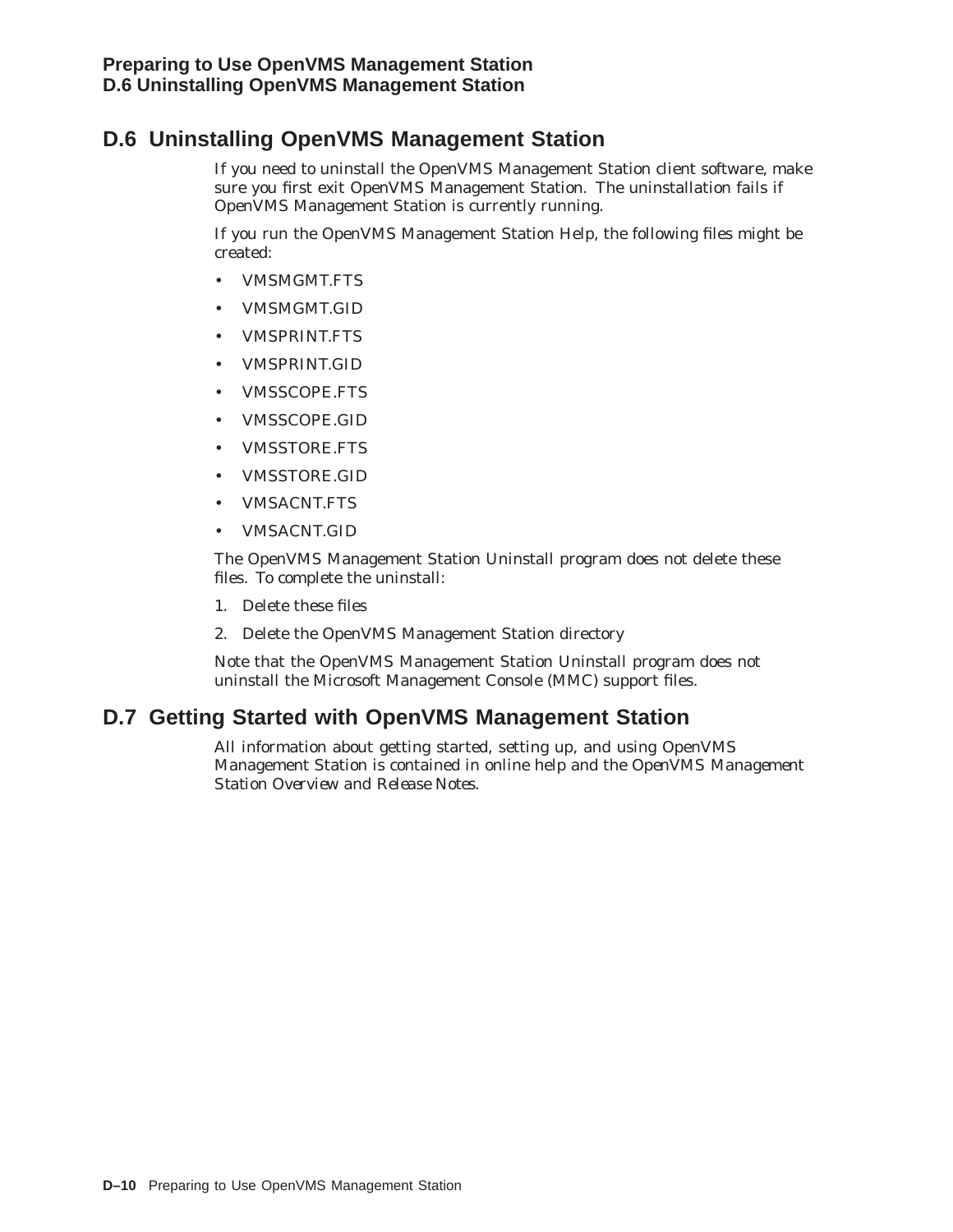**E**

# **Removing the Compaq OpenVMS Alpha Operating System**

You can remove the Compaq OpenVMS Alpha operating system from your disk in the following ways:

- If the disk contains a small number of user files, copy those user files elsewhere and then reinitialize the disk.
- If the disk contains many user files, use the PRODUCT REMOVE command to remove an obsolete or extra copy of the Compaq OpenVMS Alpha operating system without removing any of the user files. Note that you must also delete or archive certain operating system files that the PRODUCT REMOVE command cannot delete.

Follow these steps to remove Compaq OpenVMS Alpha operating system files:

- 1. If your system disk has multiple system-specific roots, boot the system and execute SYS\$MANAGER:CLUSTER\_CONFIG.COM to remove all roots except the one from which you are booted.
- 2. Shut down and boot from the distribution CD–ROM or from a system disk other than the one from which Compaq OpenVMS Alpha is being removed. Then do one of the following:
	- If Compaq OpenVMS Alpha is not running from the distribution CD–ROM, log in to a privileged account.
	- If Compaq OpenVMS Alpha is running from the distribution CD–ROM, choose the option to execute DCL commands.
- 3. Enter the following DCL commands:
	- \$ DEFINE/NOLOG PCSI\$SYSDEVICE *target-disk*
	- \$ DEFINE/NOLOG PCSI\$SPECIFIC *target-disk*:[SYS*x*.]
	- \$ DEFINE/NOLOG PCSI\$DESTINATION *target-disk*:[VMS\$COMMON]
	- \$ PRODUCT REMOVE VMS /REMOTE

where:

- *target-disk* is the device name of the disk from which OpenVMS Alpha is being removed
- SYS*x* is the root number that you did *not* remove in step 1
- 4. If the disk also contains layered products that were installed using the POLYCENTER Software Installation utility, Compaq recommends that you remove them as well. Remove any layered products *before* using the PRODUCT REMOVE VMS command.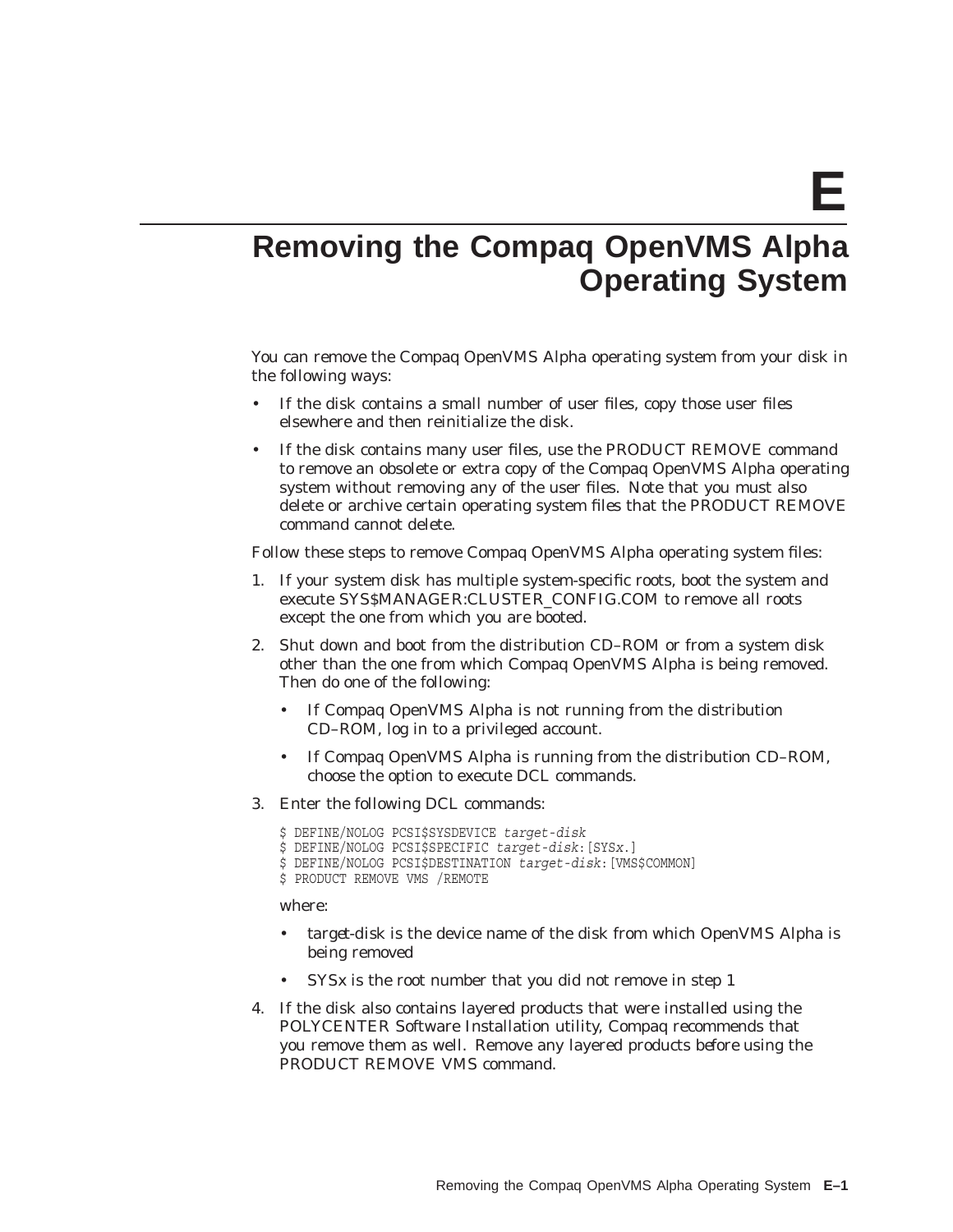Use the following command to remove all the products at once. Select the layered products you want to remove from the menu.

```
$ PRODUCT REMOVE * /REMOTE
```
Use the following commands to remove individual products:

```
$ PRODUCT SHOW PRODUCT/REMOTE
```
\$ PRODUCT REMOVE *product-name* /REMOTE

5. Because the PRODUCT REMOVE command does not delete certain files, review the target disk to determine if you want to delete, move, or archive the operating system files that still remain on the disk.

Following are lists of the files that the PRODUCT REMOVE command does not delete:

• In *target-disk*:[SYS\*.SYSEXE], where \* is 0 or the hexadecimal number of any additional OpenVMS Cluster roots on the target disk:

ALPHAVMSSYS.PAR MODPARAMS.DAT PAGEFILE.SYS SWAPFILE.SYS

• In *target-disk*:[VMS\$COMMON.SYSEXE]:

LMF\$LICENSE.LDB PCSI\$FILE\_SYSTEM.PCSI\$DATABASE PCSI\$PROCESSOR.PCSI\$DATABASE PCSI\$ROOT.PCSI\$DATABASE RIGHTSLIST.DAT SYSUAF.DAT

As you examine the preceding lists of files, you may want to archive, rather than delete, the following files:

ALPHAVMSSYS.PAR MODPARAMS.DAT LMF\$LICENSE.LDB RIGHTSLIST.DAT SYSUAF.DAT

Also, if you previously removed layered products, there may be additional files created by the layered products that you may want to delete, move, or archive.

6. Review the target disk for the directory structures [VMS\$COMMON...] and [SYS*x*...] that remain after you remove the Compaq OpenVMS Alpha operating system. You may want to delete these directories.

Note that the directories [SYSx]SYSCOMMON.DIR (in all [SYS*x*]) are aliases for the file [000000]VMS\$COMMON.DIR. DO NOT DELETE THESE SYSCOMMON.DIR files. Instead, use SET FILE /REMOVE as follows:

\$SET FILE /REMOVE [SYS\*]SYSCOMMON.DIR

After you have executed this command and deleted, moved or archived all the files in [VMS\$COMMON...] you can delete [000000]VMS\$COMMON.DIR. You can then proceed to delete, move or archive the files in each [SYS*x*] directory.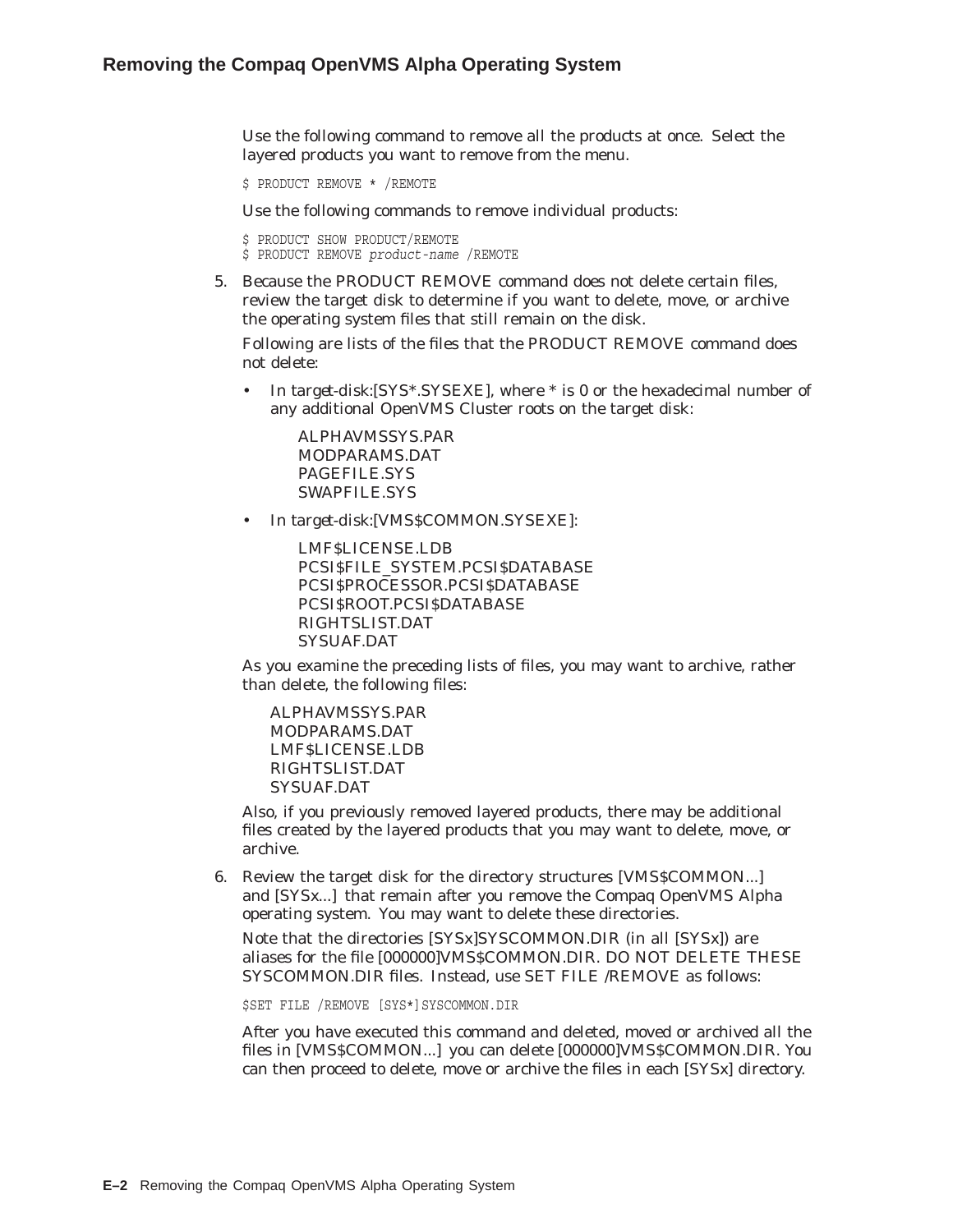# **Glossary**

This glossary defines key terms in the context of an OpenVMS Alpha computing environment.

#### **boot, bootstrap**

The process of loading system software into a processor's main memory. This guide uses the term *boot* to refer to this process.

#### **boot server**

An Alpha computer that is part of a local area OpenVMS Cluster system. The boot server is a combination of a MOP server and a disk server for the satellite system disk. *See also* satellite node.

#### **CI-only Cluster**

A computer system consisting of a number of computers. It uses only the computer interconnect (CI) to communicate with other computers in the cluster. These computers share a single file system.

#### **computer interconnect (CI)**

A type of I/O subsystem. It links computers to each other and to HS*x* devices (for example, an HSC or HSD).

#### **device name**

The name used to identify a device on the system. A device name indicates the device code, controller designation, and unit number.

#### **disk server**

A computer within a local area cluster that provides an access path to CI, DSSI, and locally connected disks for other computers that do not have a direct connection.

#### **HSx device**

A self-contained, intelligent, mass storage subsystem (for example, an HSC or HSD) that lets computers in a cluster environment share disks.

#### **HSx drive**

Any disk or tape drive connected to an HS*x* device (for example, an HSC or HSD). A system disk on an HS*x* drive can be shared by several computers in an OpenVMS Cluster environment.

#### **InfoServer**

A general-purpose disk storage server that allows you to use the distribution compact disc to install the operating system on remote client systems connected to the same local area network (LAN).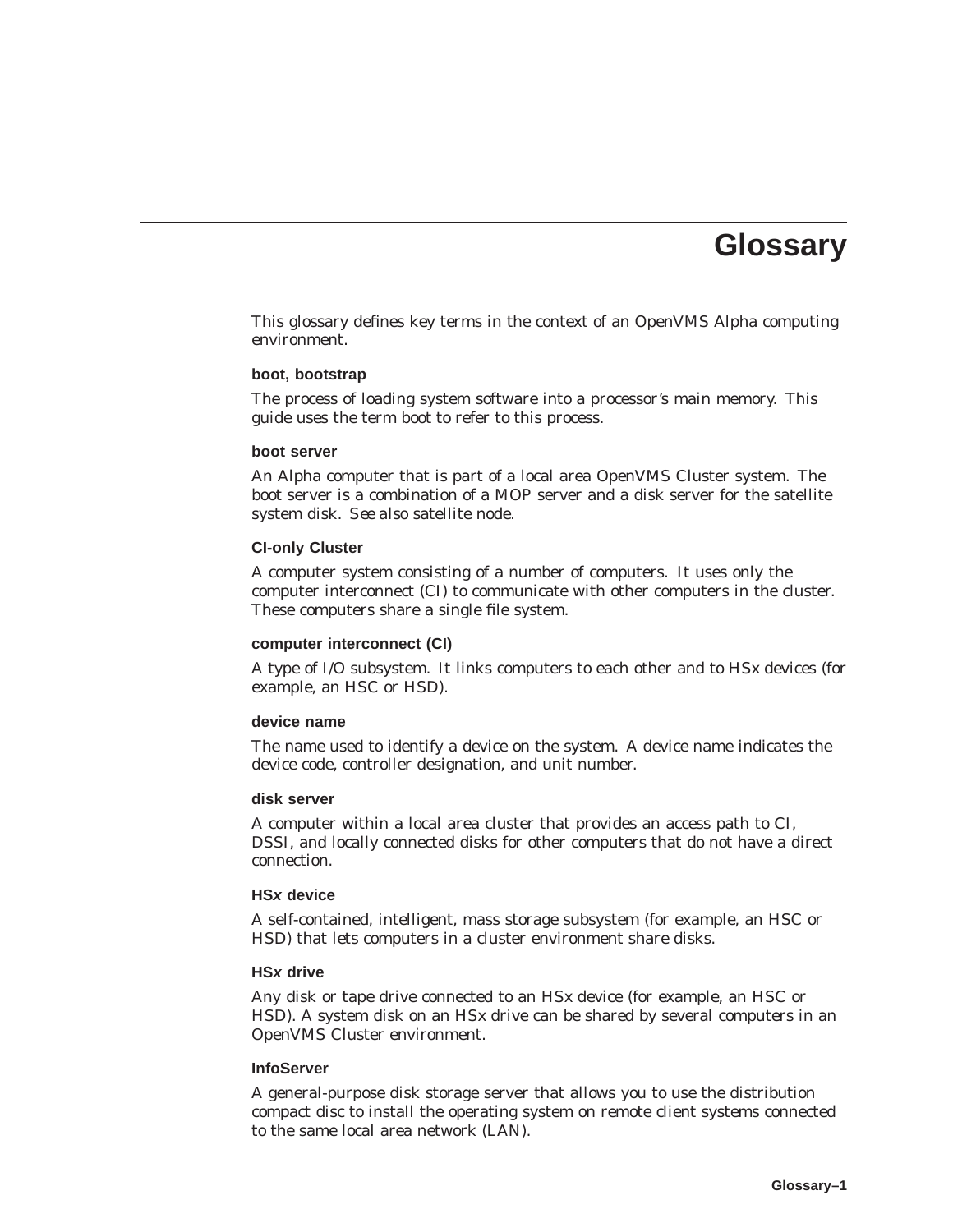#### **local area OpenVMS Cluster system**

A configuration consisting of one or more computers that act as a MOP server and disk server, and a number of low-end computers that act as satellite nodes. The local area network (LAN) connects all of the computers. These computers share a single file system.

#### **local drive**

A drive, such as an RRD42 CD–ROM drive, that is connected directly to a computer. If you have a standalone computer, it is likely that all drives connected to the system are local drives.

#### **media**

Any packaging agent capable of storing computer software (for example, compact discs, magnetic tapes, floppy disks, disk packs, and tape cartridges).

#### **mixed interconnect OpenVMS Cluster**

A computer system consisting of a number of computers. It uses CI, Ethernet, and DSSI adapters to communicate with other computers in the cluster.

#### **MOP server**

A computer system running DECnet software that downline loads OpenVMS Cluster satellites using the DECnet maintenance operations protocol.

#### **OpenVMS Cluster environment**

A computer system consisting of two or more Alpha or VAX computers (or two or more instances in an OpenVMS Galaxy configuration). There are many types of cluster interconnects that can be used to create a cluster environment: for example, CI, DSSI, and LAN devices in a local area network, and Shared Memory CI (SMCI) for OpenVMS Galaxy instances. An OpenVMS Cluster can consist of a single interconnect or a mixed-interconnect cluster with any combination of cluster interconnects.

#### **OpenVMS Galaxy instance**

The OpenVMS operating system running on either a soft or a hard partition of a hardware platform.

#### **satellite node**

A computer that is part of a local area cluster. A satellite node is downline loaded from a MOP server and then boots remotely from the system disk served by a disk server in the local area cluster. *See also* boot server, disk server, MOP server.

#### **scratch disk**

A blank disk or a disk with files you no longer need.

#### **source drive**

The drive that holds the distribution kit during an upgrade or installation, or the drive from which you restore files to a target disk.

#### **standalone system**

A computer system consisting of just one computer.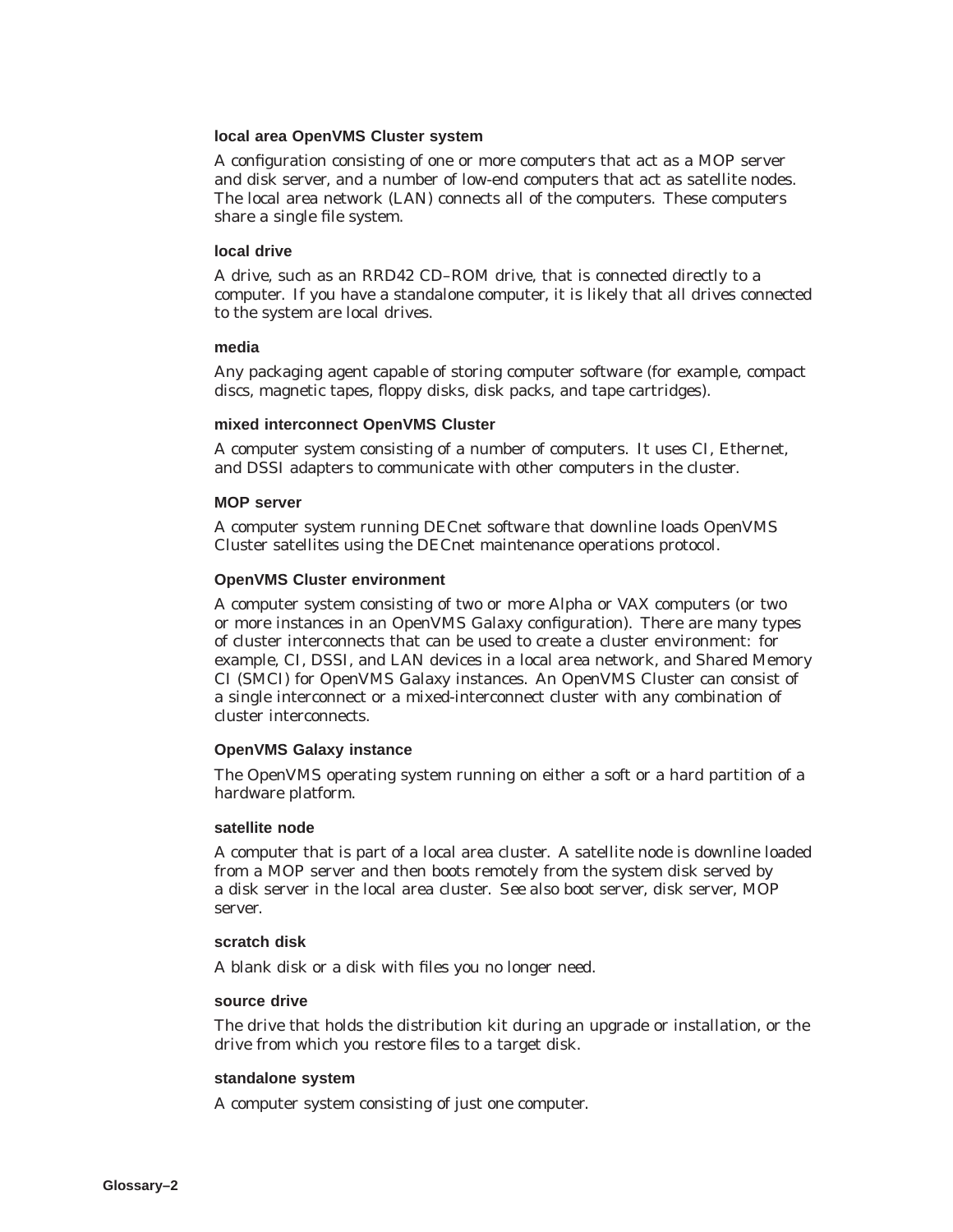#### **system disk**

The disk that contains or will contain the OpenVMS operating system.

#### **target drive**

The drive that holds the system disk during an upgrade or installation, or the drive you designate when backing up the system disk.

#### **UETP (User Environment Test Package)**

A software package that tests all the standard peripheral devices on your system, various commands and operating system functions, the system's multiuser capability, DECnet software, and the cluster environment.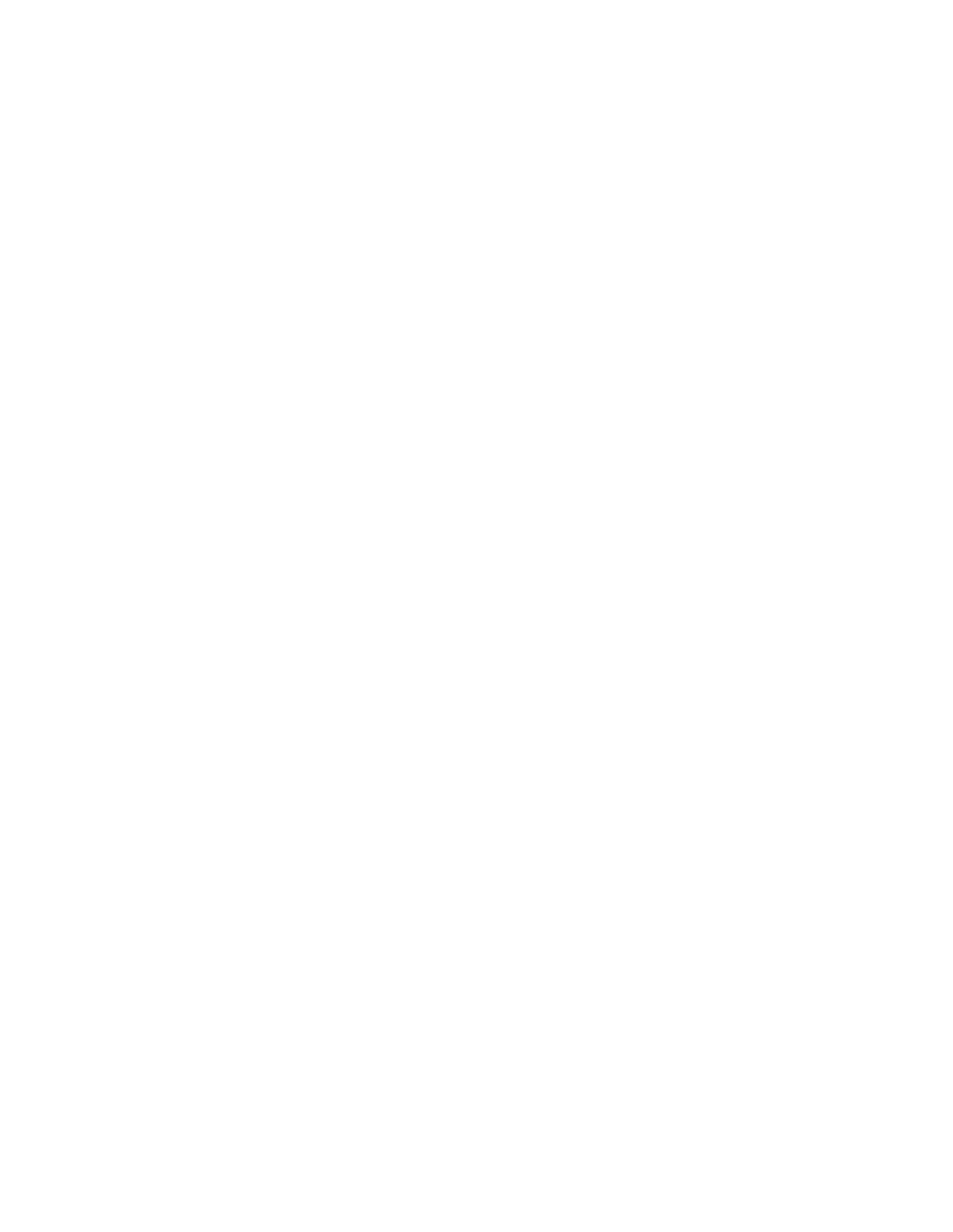# **Index**

# **A**

Accounts creating after installation, 4–2 setting up after an installation, 4–3 Adding files after installation, 4–7 after upgrade, 8–7 AGEN\$PARAMS.REPORT, 4–13 Allocation class See also ALLOCLASS parameter determining, 2–2 ALLOCLASS parameter, 2–2 supplying during OpenVMS Cluster installation, 3–24 Alpha computers booting failure, A–20 booting from a different directory, A–7 booting in an emergency, A–9 booting with minimum startup, A–6 booting with PMAD TURBOchannel adapter,  $A-9$ booting with PMAZB TURBOchannel adapter, A–8 booting with PMAZC TURBOchannel adapter,  $A-8$ booting with XDELTA, A–7 canceling boot device, A–16 halting, A–17 performing conversational boot, A–5 setting boot device, A–15 setting boot parameters, A–16 setting for automatic booting, A–14 showing boot device, A–16 shutting down, A–18 troubleshooting procedures, A–20 ANALYZE/CRASH command, A–19 ANALYZE/DISK\_STRUCTURE utility error message, 5–5 using before an upgrade, 5–5 APB.EXE and Writeboot utility, A–17 Architectures Alpha and VAX, 2–1, 6–1 Archived files deleting, 7–15 preserving, 7–15

AUTOGEN, 4–13 running after an installation, 4–12 running after an upgrade, 8–13 running at end of installation, 3–25

## **B**

Backing up the system disk, 1–4, 4–11, 5–4, 8–12, A–2, A–4, B–1 in a shadow set, B–6 without booting the CD–ROM, B–6 BACKUP command, B–1 Boot block writing, A–17 Boot command qualifiers for XDELTA, A–7 Booting automatic, A–14 canceling boot device, A–16 conversational, A–5 failure, A–20 from a different directory, A–7 from the InfoServer, 3–3, 7–2, A–2 in an emergency, A–9 with default system parameters, A–10 without startup and login procedures, A–11 without the User Authorization File, A–12 setting boot device, A–15 setting boot parameters, A–16 showing boot device, A–16 with alternate TURBOchannel adapter, A–9 with minimum startup, A–6 with PMAZB TURBOchannel, A–8 with PMAZC TURBOchannel, A–8 with XDELTA, A–7 Booting problems fixing by booting with default parameter values, A–10 Bugcheck, A–20

# **C**

Checklist postinstallation, 4–13 postupgrade, 8–13 preupgrade, 5–7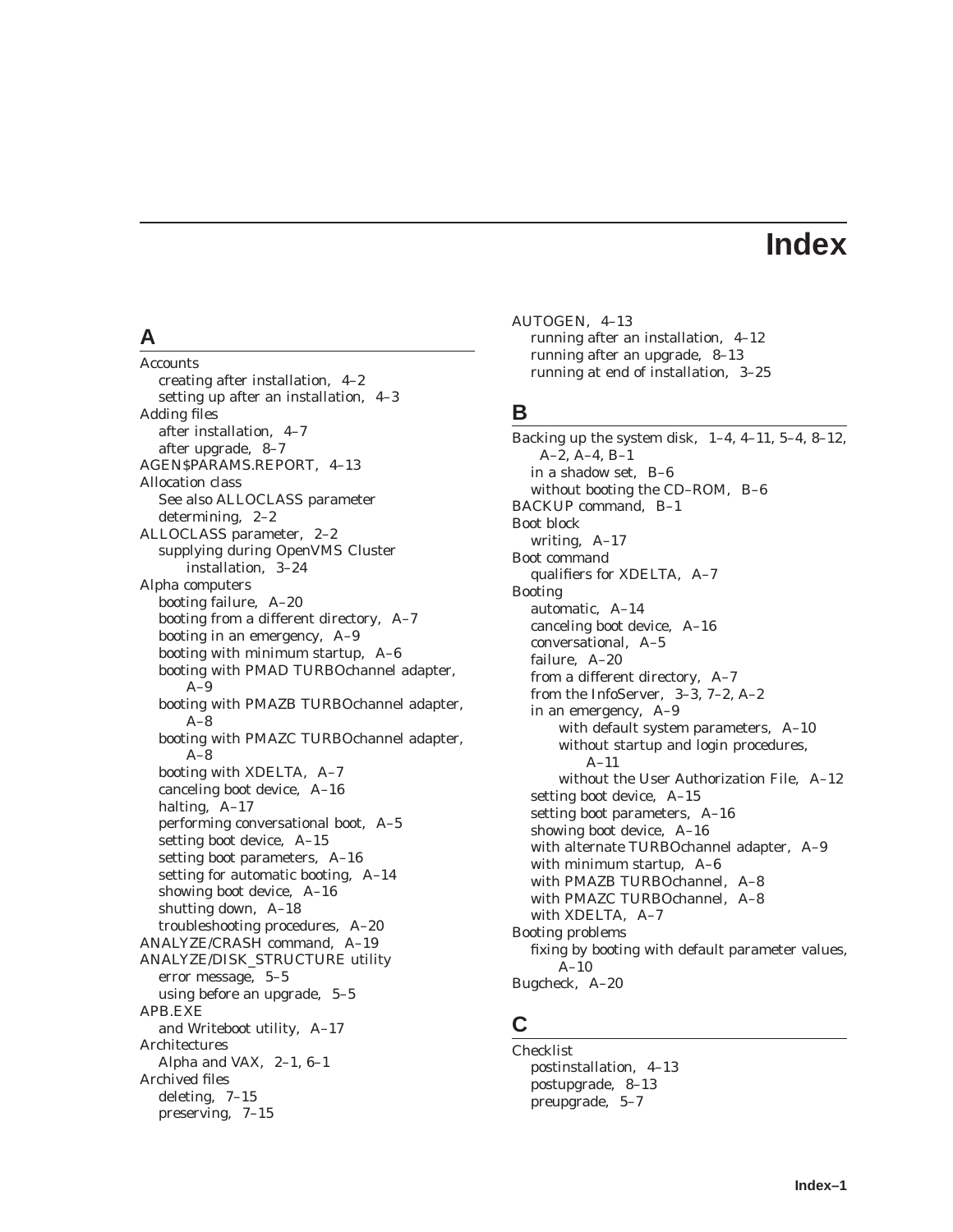Cluster group number rules for creating, 2–2 Cluster password rules for creating, 2–2 Cluster upgrades See Concurrent upgrades; Rolling upgrades; Upgrade procedure CLUSTER\_SIZE parameter, B–4 Command procedures checking after upgrade, 8–4 Common files coordinating for multiple boot servers, D–1 coordinating for multiple system disks, D–1 Compaq OpenVMS Alpha license registering during installation, 3–15 removing operating system files, E–1 save sets transferring to system disk, 3–5 Compaq System Tools CD–ROM, 4–10 Compaq TCP/IP Services for OpenVMS configuring after an installation, 4–4 CONTINUE command, A–6 Crash commands, A–19 Creating a system disk, 3–5 Ctrl/T, A–21 Customizing the system, 4–2

# **D**

DEC 3000 Alpha computers booting over the network, A–9 booting with alternate TURBOchannel adapter,  $A-9$ booting with PMAZB TURBOchannel adapter,  $A-8$ booting with PMAZC TURBOchannel adapter,  $A-8$ DECamds, 7–6 DECevent installing, 4–10, 8–11 DECnet node address, 2–2 providing during installation, 3–24 DECnet node name, 2–2 possible values, 3–24 providing during installation, 3–24 DECnet Phase IV for Compaq OpenVMS Alpha configuring after an installation, 4–3 registering license after installation, 4–1 DECnet Phase IV for OpenVMS Alpha configuring after an installation, 4–3 ignoring during startup, 4–4 running with DECwindows, 4–4 upgrade, 7–14

DECnet-Plus for Compaq OpenVMS Alpha configuring after an installation, 4–3 DECnet-Plus for OpenVMS Alpha removing, 4–3 upgrade, 7–14 Decompressing system libraries, 4–4, 8–5 DECW\$IGNORE\_DECNET logical name, 4–4 Default system parameters booting with, A–10 DIAGNOSE, 4–10 Disk space amount needed for upgrade, 5–5 amount needed to decompress libraries, 8–5 amount needed to decompress system libraries, 4–4 Dump file checking size, 8–3 modifying size, 8–3

# **E**

Editing startup files, 4–2 Emergency system startup with default system parameters, A–10 without startup and login procedures, A–11 without the UAF, A–12 Errors cluster hang during preupgrade shutdown, 6–5 running ANALYZE/DISK\_STRUCTURE, 5–5 EXPECTED\_VOTES parameter, 8–3

# **F**

Factory installed software (FIS), ix FEEDBACK.DAT, 5–6 FIELD account creating after installation, 4–2 Files adding after installation, 4–7 after upgrade, 8–7 removing after installation, 4–7 after upgrade, 8–7

# **H**

Halting the system, A–17 Hardware supported, D–8 Hardware problem diagnosing, A–20 HS*x* device definition, 1–1 specifying, 3–23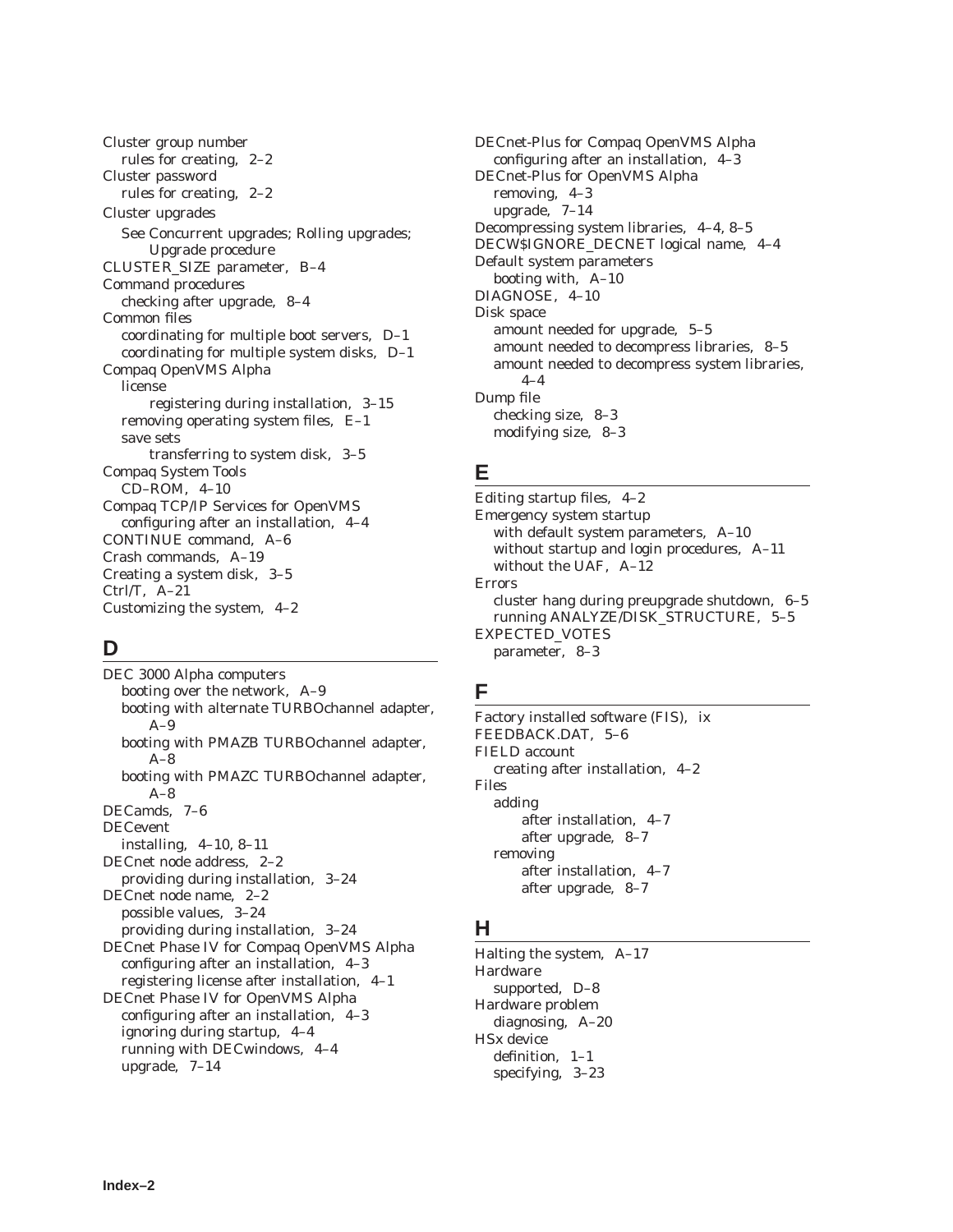## **I**

InfoServer booting, 3–3, 7–2, A–2 losing connection, 3–4, 7–3 INITIALIZE command, A–15 Installation See also Postinstallation tasks, Preinstallation tasks booting system disk after transferring required save set, 3–23 information needed for OpenVMS Cluster, 2–1 of layered products, 3–20, 4–9, 7–16 of OpenVMS Debugger clients, 4–11, 8–11 rebooting system, 3–26 recording, 1–2 registering licenses, 3–15 running AUTOGEN, 3–25 setting passwords, 3–8 specifying OpenVMS Cluster configuration, 3–23 stages of, 3–1 using the POLYCENTER Software Installation utility, 1–4 Installation procedure time zones, 3–13

# **L**

Layered products effect of upgrade on, 5–2, 8–9 installing after Compaq OpenVMS Alpha installation, 4–9 installing during Compaq OpenVMS Alpha installation, 3–20 installing during Compaq OpenVMS Alpha upgrade, 7–16 LIBDECOMP.COM (procedure to decompress system libraries), 4–6, 8–6 running after an upgrade, 8–5 Libraries decompressing after an installation, 4–4 LICENSE (License Management utility) example of registration, C–1 license registration procedure, C–1 using during installation, 3–16 License Management Facility (LMF), C–2 restrictions, C–3 License Unit Requirement Table (LURT), C–1 Licenses See also Product Authorization Key (PAK) registering after an upgrade, 8–2 registering after installation, 4–1 registering during installation, 3–15 Log for installation, 1–2

Logging in when errors in login procedures prevent, A–11 when errors in startup procedures prevent, A–11 when forgotten passwords prevent, A–12 Logical names UAFALTERNATE, A–12 Login command procedures booting without, A–11 when errors prevent you from logging in, A–11

# **M**

Migration support, 2–1, 6–1 Minimum startup, A–7 Mixed-architecture OpenVMS Cluster systems, 2–1, 6–1, 6–4 Mixed-version cluster, 6–2 Mixed-version OpenVMS Cluster systems, 2–1, 6–1, 6–5 MODPARAMS.DAT (parameter file), 4–13, 8–13 modifying for cluster, 8–3 modifying for single system, 8–3

# **N**

NETCONFIG.COM procedure running after an installation, 4–3

# **O**

OPCCRASH.EXE, A–19 OpenVMS Cluster building, 4–2 information required for Compaq OpenVMS Alpha installation, 2–1 label for system disk, B–2 OpenVMS Cluster installation, 3–23 choosing quorum disk, 3–24 configuring the cluster, 3–23 prompts during, 3–24 suggested answers to questions, 3–23 supplying ALLOCLASS parameter, 3–24 OpenVMS Cluster quorum maintaining during rolling upgrades, 6–5 OpenVMS Cluster upgrades See Concurrent upgrades; Rolling upgrades; Upgrade procedure OpenVMS Debugger installing clients on a PC, 4–11, 8–11 OpenVMS Galaxy creating an instance, 3–9, 7–7 OpenVMS Management Station preparing system, 4–9, 8–9 Output saving from installation, 1–2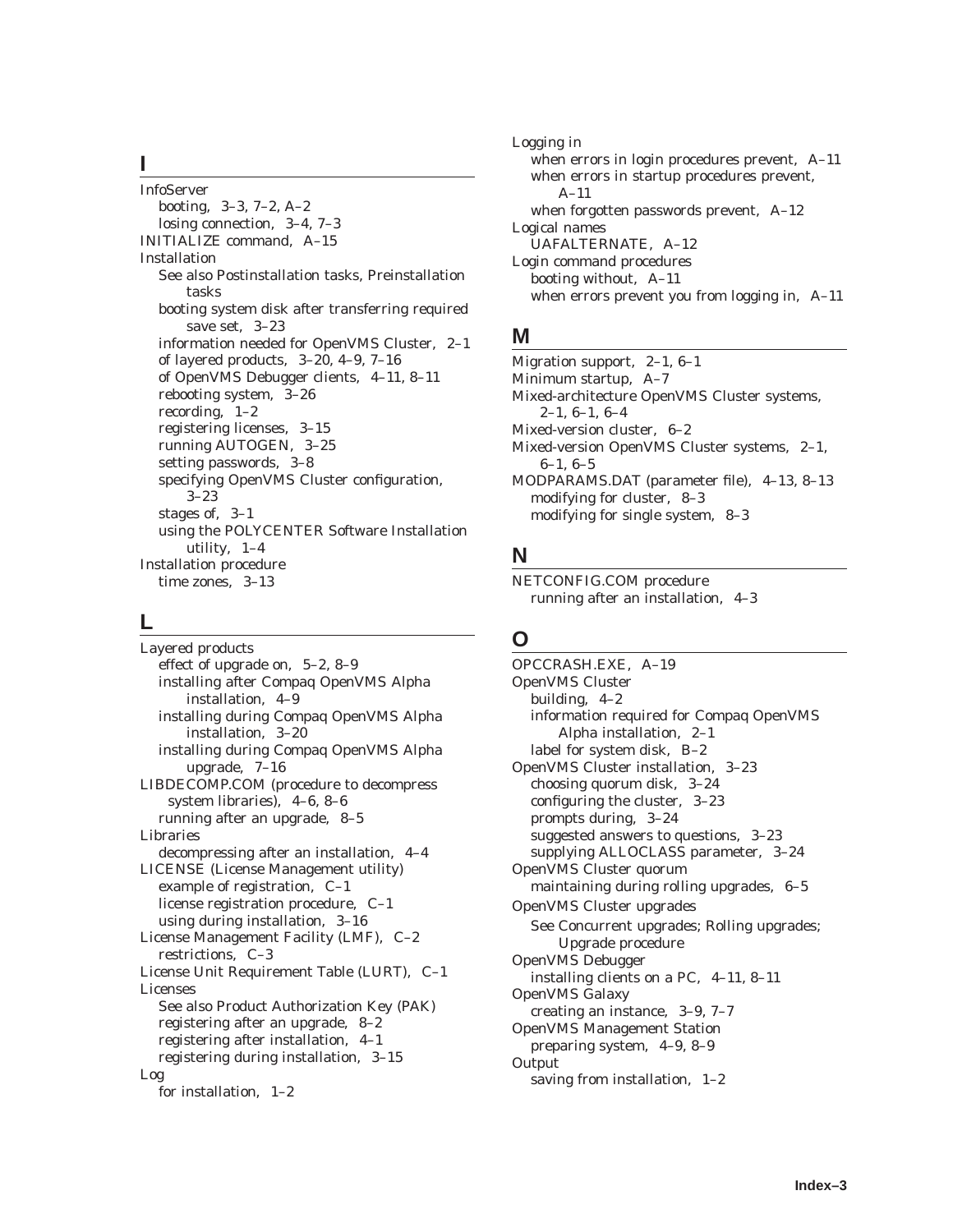#### **P**

Page file checking size, 8–3 modifying size, 8–3 Password forgotten, 3–27, A–12 minimum length, 3–8 setting during installation, 3–8 PMAZB TURBOchannel adapter booting system, A–8 PMAZC TURBOchannel adapter booting system, A–8 POLYCENTER Software Installation utility installing the operating system, 1–4 upgrading the operating system, 1–4 Postinstallation tasks, 4–1 adding and removing files, 4–7 adjusting system parameters, 4–3 backing up the system disk, 4–2, 4–11, 4–12 configuring networking software, 4–3 customizing the system, 4–2 decompressing system libraries, 4–4 editing startup procedures, 4–3 installing layered products, 4–9 installing OpenVMS Debugger clients, 4–11, 8–11 preparing to use OpenVMS Management Station, 4–9 registering licenses, 4–1 setting up user accounts, 4–3 testing the system with the User Environment Test Package, 4–4 tuning the system with AUTOGEN, 4–12 Postupgrade tasks adding and removing files, 8–7 backing up system disk, 8–12 changing MODPARAMS.DAT, 8–3 checking system file sizes, 8–3 decompressing system libraries, 8–5 examining command procedure templates, 8–4 modifying size of dump file, 8–3 modifying size of page file, 8–3 modifying size of swap file, 8–3 preparing to use OpenVMS Management Station, 8–9 registering new licenses, 8–2 running AUTOGEN, 8–13 running UETP, 8–4 Preinstallation tasks collecting information you will need, 3–1 preparing for an OpenVMS Cluster environment, 2–1 software and hardware components, 1–1 Preupgrade tasks analyzing and repairing system disk, 5–5 backing up system disk, 5–4

Preupgrade tasks (cont'd) preparing system disk, 5–4 shutting down system, 5–6 Printer recording installation on, 1–2 Problems booting fixing by booting with default parameter values, A–10 forgotten password fixing by booting without the UAF, A–12 logging in, A–11, A–12 Product Authorization Key (PAK) registering after an installation, 4–1 registering after an upgrade, 8–2 registering during an installation, 3–15 PRODUCT REMOVE command files not removed with, E–1 removing operating system files, E–1

# **Q**

Queue database creating, 4–3 Queue manager starting, 4–3 Quorum See also OpenVMS Cluster quorum maintaining during rolling upgrades, 6–5 Quorum disk choosing during OpenVMS Cluster installation, 3–24

# **R**

Reboot after installation, 3–26 Recording an installation, 1–2 Remedial kits deleting archived files, 7–15 preserving archived files, 7–15 Removing files after installation, 4–7 after upgrade, 8–7 Restoring files on the system disk, 1–4, A–2, A–4 Restoring the system disk, B–4 without booting the CD–ROM, B–6 Restrictions for Compaq OpenVMS Alpha upgrade, 5–2 License Management Facility (LMF), C–3 Rolling upgrades, 6–3 to 6–5 maintaining cluster quorum, 6–5 required operating system version, 6–4 restrictions, 6–3, 6–4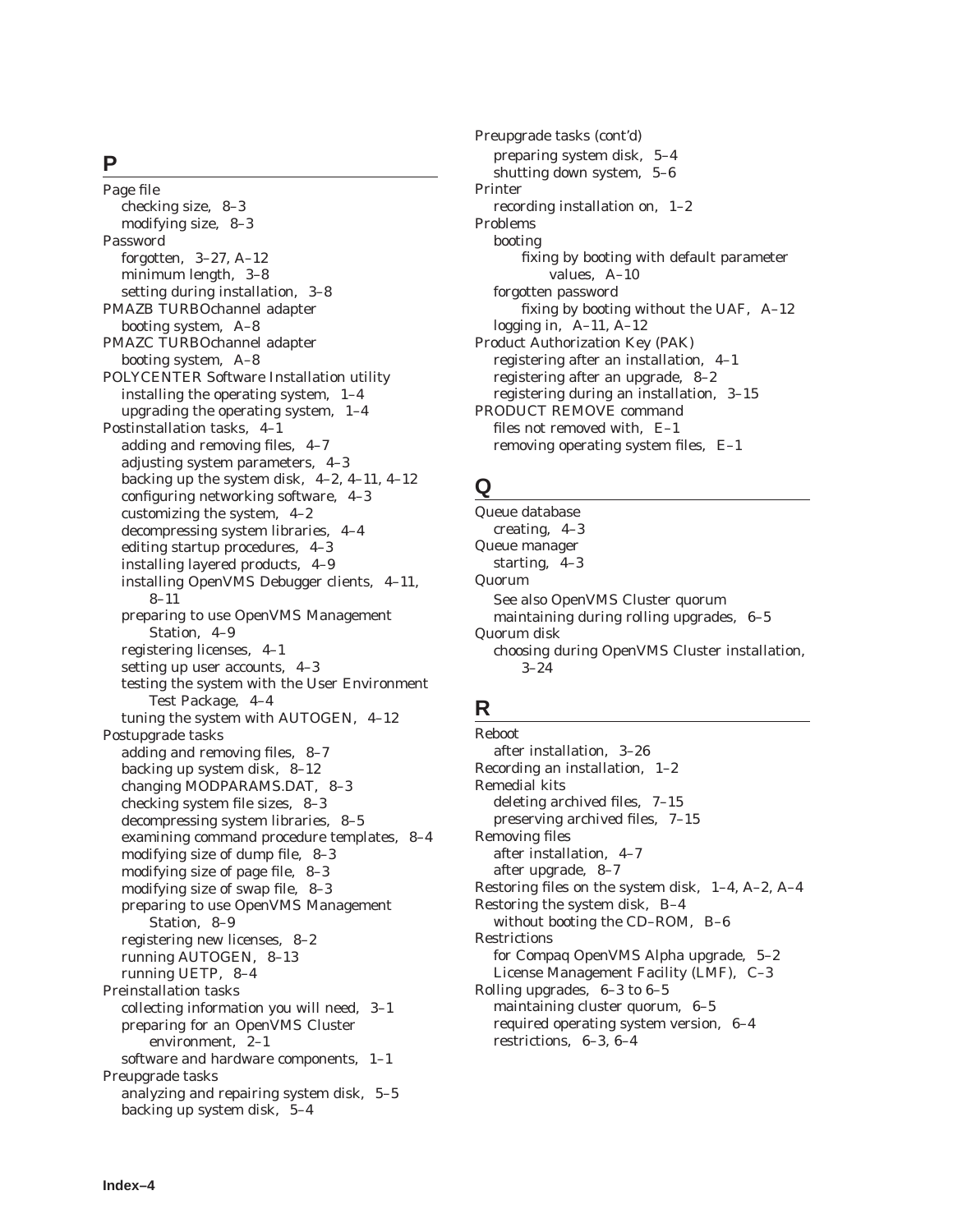# **S**

SDA (System Dump Analyzer), A–19 SET AUTO\_ACTION command, A–15 SET BOOTDEF\_DEV command, A–15 SET BOOT\_OSFLAGS command, A–16 Setting passwords during an installation, 3–8 Shadow sets system disk upgrading, 5–3 SHOW BOOTDEF\_DEV command, A–15, A–16 SHOW CRASH command, A–19 Shutdown after installation, 3–26 before an upgrade, 5–6, 6–3, 6–5 procedures, A–18 SHUTDOWN.COM, A–18 Site-specific command procedures restored during upgrade, 8–4 Source drive, 1–1, B–3 Spiralog, 7–5 restrictions, 5–2 Startup command procedure booting without, A–11 when errors prevent you from logging in, A–11 Startup files editing after an installation, 4–2 Swap file checking size, 8–3 modifying size, 8–3 SWAPFILES.COM procedure executing to change system file sizes, 8–3 SYCONFIG.COM procedure editing after an installation, 4–3 SYLOGICALS.COM procedure editing after an installation, 4–3 SYLOGIN.COM procedure editing after an installation, 4–3 SYSBOOT.EXE, A–5 commands, A–6 **SYSGEN** commands for conversational boot, A–6 SYSTARTUP\_VMS.COM procedure editing after an installation, 4–3 editing to control DECnet Phase IV for OpenVMS Alpha, 4–4 System customizing, 4–2 shutting down before upgrade, 5–6 SYSTEM account forgotten password, 3–27 setting password, 3–8 System disk adding files after installation, 4–7 after upgrade, 8–7 analyzing and repairing, 5–5

System disk (cont'd) backing up, 8–12 backing up after an installation, 4–11 backing up before an upgrade, 5–4 booting after installation, 3–26 booting after transferring required save set, 3–23 checking amount of free space on, 4–4 creating, 3–5 free space needed for upgrade, 5–5 free space needed to decompress libraries, 4–4 preparing for an Compaq OpenVMS Alpha upgrade, 5–4 removing files after installation, 4–7 after upgrade, 8–7 unique volume label requirement, B–2 upgrading, 5–3 System Dump Analyzer See SDA System Generation utility (SYSGEN) ALLOCLASS parameter, 2–2 commands for conversational boot, A–6 System hang, A–20 System parameters booting with default, A–10 UAFALTERNATE, A–13 when incorrect values prevent the system from booting, A–10 System startup in an emergency with default system parameters, A–10 without startup and login procedures, A–11 without the UAF, A–12 SYSTEST account creating after installation, 4–2 SYSUAFALT.DAT file, A–12

# **T**

Tailoring files See Adding files, Removing files Target disk using backup copy for, 5–4 Target drive, B–3 Time zones updating during an installation, 3–13 updating during an upgrade, 7–10 Transferring save sets to system disk, 3–5 TURBOchannel booting with alternate adapter, A–9 booting with PMAZB adapter, A–8 booting with PMAZC adapter, A–8